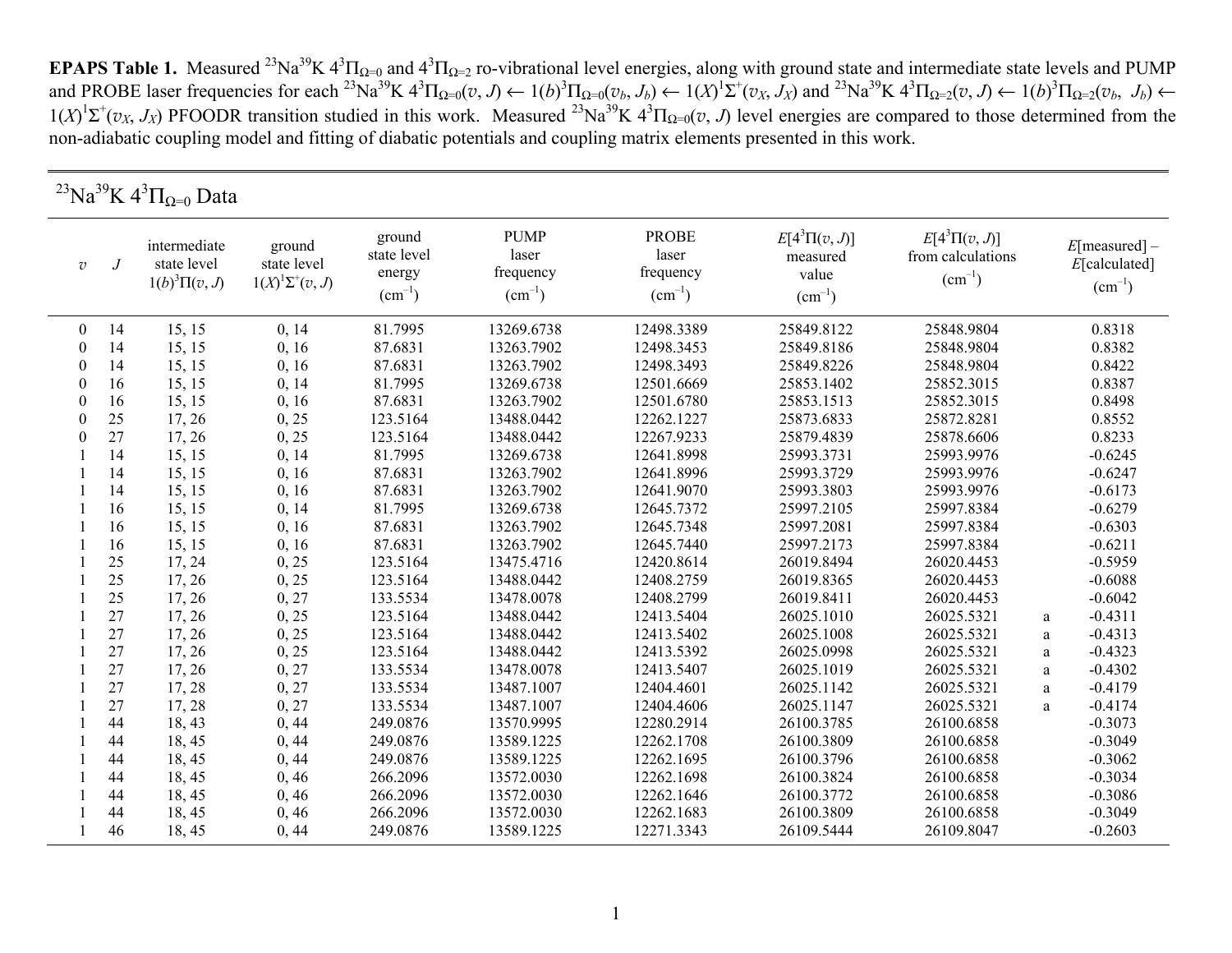| $\overline{v}$ | $\overline{J}$ | intermediate<br>state level<br>$1(b)^3\Pi(v, J)$ | ground<br>state level<br>$1(X)^{1}\Sigma^{+}(v, J)$ | ground<br>state level<br>energy<br>$(cm^{-1})$ | <b>PUMP</b><br>laser<br>frequency<br>$(cm^{-1})$ | <b>PROBE</b><br>laser<br>frequency<br>$(cm^{-1})$ | $E[4^3\Pi(v,J)]$<br>measured<br>value<br>$(cm^{-1})$ | $E[4^3\Pi(v,J)]$<br>from calculations<br>$\text{(cm}^{-1})$ | E[measured]<br>E[calculated]<br>$(cm^{-1})$ |
|----------------|----------------|--------------------------------------------------|-----------------------------------------------------|------------------------------------------------|--------------------------------------------------|---------------------------------------------------|------------------------------------------------------|-------------------------------------------------------------|---------------------------------------------|
|                | 46             | 18,45                                            | 0, 46                                               | 266.2096                                       | 13572.0030                                       | 12271.3342                                        | 26109.5468                                           | 26109.8047                                                  | $-0.2579$                                   |
|                | 46             | 18,45                                            | 0, 46                                               | 266.2096                                       | 13572.0030                                       | 12271.3320                                        | 26109.5446                                           | 26109.8047                                                  | $-0.2601$                                   |
|                | 46             | 18,45                                            | 0, 46                                               | 266.2096                                       | 13572.0030                                       | 12271.3284                                        | 26109.5410                                           | 26109.8047                                                  | $-0.2637$                                   |
|                | 46             | 18, 47                                           | 0, 48                                               | 284.0685                                       | 13569.1915                                       | 12256.2752                                        | 26109.5352                                           | 26109.8047                                                  | $-0.2695$                                   |
| $\overline{2}$ | 14             | 15, 15                                           | 0, 14                                               | 81.7995                                        | 13269.6738                                       | 12769.1165                                        | 26120.5898                                           | 26120.8109                                                  | $-0.2211$                                   |
| $\overline{2}$ | 14             | 15, 15                                           | 0, 16                                               | 87.6831                                        | 13263.7902                                       | 12769.1211                                        | 26120.5944                                           | 26120.8109                                                  | $-0.2165$                                   |
| $\overline{2}$ | 14             | 15, 15                                           | 0, 16                                               | 87.6831                                        | 13263.7902                                       | 12769.1110                                        | 26120.5843                                           | 26120.8109                                                  | $-0.2266$                                   |
| $\overline{2}$ | 16             | 15, 15                                           | 0, 14                                               | 81.7995                                        | 13269.6738                                       | 12772.2650                                        | 26123.7383                                           | 26123.9542                                                  | $-0.2159$                                   |
| $\overline{2}$ | 16             | 15, 15                                           | 0, 16                                               | 87.6831                                        | 13263.7902                                       | 12772.2587                                        | 26123.7320                                           | 26123.9542                                                  | $-0.2222$                                   |
| $\overline{2}$ | 16             | 15, 15                                           | 0, 16                                               | 87.6831                                        | 13263.7902                                       | 12772.2690                                        | 26123.7423                                           | 26123.9542                                                  | $-0.2119$                                   |
| $\overline{2}$ | 25             | 17, 26                                           | 0, 25                                               | 123.5164                                       | 13488.0442                                       | 12532.4035                                        | 26143.9641                                           | 26143.6341                                                  | 0.3300                                      |
| $\overline{2}$ | 27             | 17, 26                                           | 0, 25                                               | 123.5164                                       | 13488.0442                                       | 12537.5781                                        | 26149.1387                                           | 26149.2568                                                  | $-0.1181$                                   |
| $\overline{2}$ | 44             | 18,43                                            | 0,44                                                | 249.0876                                       | 13570.9995                                       | 12405.6152                                        | 26225.7023                                           | 26225.4253                                                  | 0.2770                                      |
| $\sqrt{2}$     | 44             | 18,45                                            | 0, 44                                               | 249.0876                                       | 13589.1225                                       | 12387.4901                                        | 26225.7002                                           | 26225.4253                                                  | 0.2749                                      |
| $\overline{2}$ | 44             | 18,45                                            | 0, 46                                               | 266.2096                                       | 13572.0030                                       | 12387.4911                                        | 26225.7037                                           | 26225.4253                                                  | 0.2784                                      |
| $\overline{2}$ | 44             | 18,45                                            | 0, 46                                               | 266.2096                                       | 13572.0030                                       | 12387.4905                                        | 26225.7031                                           | 26225.4253                                                  | 0.2778                                      |
| $\overline{2}$ | 44             | 18,45                                            | 0, 46                                               | 266.2096                                       | 13572.0030                                       | 12387.4973                                        | 26225.7099                                           | 26225.4253                                                  | 0.2846                                      |
| $\overline{2}$ | 44             | 18,45                                            | 0, 46                                               | 266.2096                                       | 13572.0030                                       | 12387.4919                                        | 26225.7045                                           | 26225.4253                                                  | 0.2792                                      |
| $\overline{2}$ | 44             | 18,45                                            | 0, 46                                               | 266.2096                                       | 13572.0030                                       | 12387.4923                                        | 26225.7049                                           | 26225.4253                                                  | 0.2796                                      |
| $\overline{2}$ | 46             | 18,45                                            | 0, 46                                               | 266.2096                                       | 13572.0030                                       | 12398.2051                                        | 26236.4177                                           | 26236.0968                                                  | 0.3209                                      |
| $\overline{2}$ | 46             | 18,45                                            | 0, 46                                               | 266.2096                                       | 13572.0030                                       | 12398.2061                                        | 26236.4187                                           | 26236.0968                                                  | 0.3219                                      |
| $\overline{2}$ | 46             | 18,45                                            | 0, 46                                               | 266.2096                                       | 13572.0030                                       | 12398.2054                                        | 26236.4180                                           | 26236.0968                                                  | 0.3212                                      |
| $\overline{2}$ | 46             | 18,45                                            | 0, 46                                               | 266.2096                                       | 13572.0030                                       | 12398.2055                                        | 26236.4181                                           | 26236.0968                                                  | 0.3213                                      |
| $\overline{2}$ | 46             | 18,45                                            | 0, 46                                               | 266.2096                                       | 13572.0030                                       | 12398.2043                                        | 26236.4169                                           | 26236.0968                                                  | 0.3201                                      |
| 3              | 14             | 15, 15                                           | 0, 14                                               | 81.7995                                        | 13269.6738                                       | 12897.2617                                        | 26248.7350                                           | 26248.6284                                                  | 0.1066                                      |
| 3              | 14             | 15, 15                                           | 0, 16                                               | 87.6831                                        | 13263.7902                                       | 12897.2635                                        | 26248.7368                                           | 26248.6284                                                  | 0.1084                                      |
| 3              | 14             | 15, 15                                           | 0, 16                                               | 87.6831                                        | 13263.7902                                       | 12897.2676                                        | 26248.7409                                           | 26248.6284                                                  | 0.1125                                      |
| 3              | 16             | 15, 15                                           | 0, 14                                               | 81.7995                                        | 13269.6738                                       | 12900.4478                                        | 26251.9211                                           | 26251.8170                                                  | 0.1041                                      |
| 3              | 16             | 15, 15                                           | 0, 16                                               | 87.6831                                        | 13263.7902                                       | 12900.4513                                        | 26251.9246                                           | 26251.8170                                                  | 0.1076                                      |
| 3              | 16             | 15, 15                                           | 0, 16                                               | 87.6831                                        | 13263.7902                                       | 12900.4466                                        | 26251.9199                                           | 26251.8170                                                  | 0.1029                                      |
| 3              | 16             | 15, 15                                           | 0, 16                                               | 87.6831                                        | 13263.7902                                       | 12900.4435                                        | 26251.9168                                           | 26251.8170                                                  | 0.0998                                      |
| 3              | 16             | 15, 15                                           | 0, 16                                               | 87.6831                                        | 13263.7902                                       | 12900.4422                                        | 26251.9155                                           | 26251.8170                                                  | 0.0985                                      |
| 3              | 25             | 17, 24                                           | 0, 25                                               | 123.5164                                       | 13475.4716                                       | 12671.2828                                        | 26270.2708                                           | 26270.2002                                                  | 0.0706                                      |
| 3              | 25             | 17, 26                                           | 0, 25                                               | 123.5164                                       | 13488.0442                                       | 12658.6964                                        | 26270.2570                                           | 26270.2002                                                  | 0.0568                                      |
| 3              | 25             | 17, 26                                           | 0, 25                                               | 123.5164                                       | 13488.0442                                       | 12658.7023                                        | 26270.2629                                           | 26270.2002                                                  | 0.0627                                      |
| 3              | 25             | 17, 26                                           | 0, 27                                               | 133.5534                                       | 13478.0078                                       | 12658.6990                                        | 26270.2602                                           | 26270.2002                                                  | 0.0600                                      |
| 3              | 25             | 17, 26                                           | 0, 27                                               | 133.5534                                       | 13478.0078                                       | 12658.7033                                        | 26270.2645                                           | 26270.2002                                                  | 0.0643                                      |
| 3              | 27             | 17, 26                                           | 0, 25                                               | 123.5164                                       | 13488.0442                                       | 12663.5149                                        | 26275.0755                                           | 26275.0267                                                  | 0.0488                                      |
| 3              | 27             | 17, 26                                           | 0, 25                                               | 123.5164                                       | 13488.0442                                       | 12663.5172                                        | 26275.0778                                           | 26275.0267                                                  | 0.0511                                      |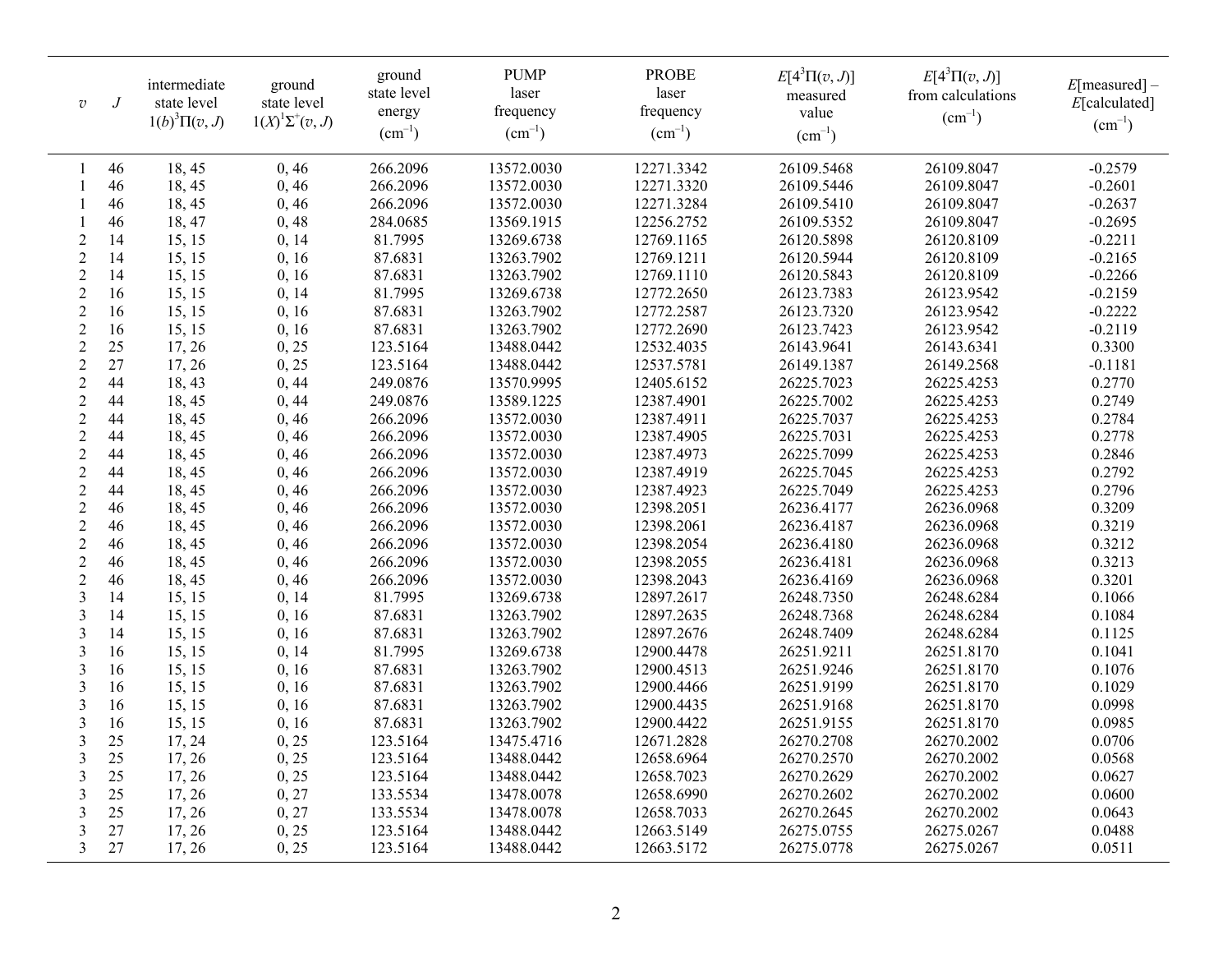| $\overline{v}$           | $\overline{J}$ | intermediate<br>state level<br>$1(b)^3\Pi(v, J)$ | ground<br>state level<br>$1(X)^{1}\Sigma^{+}(v, J)$ | ground<br>state level<br>energy<br>$(cm^{-1})$ | <b>PUMP</b><br>laser<br>frequency<br>$(cm^{-1})$ | <b>PROBE</b><br>laser<br>frequency<br>$(cm^{-1})$ | $E[4^3\Pi(v,J)]$<br>measured<br>value<br>$(cm^{-1})$ | $E[4^3\Pi(v, J)]$<br>from calculations<br>$\text{(cm}^{-1})$ | E[measured]<br>E[calculated]<br>$(cm^{-1})$ |
|--------------------------|----------------|--------------------------------------------------|-----------------------------------------------------|------------------------------------------------|--------------------------------------------------|---------------------------------------------------|------------------------------------------------------|--------------------------------------------------------------|---------------------------------------------|
| 3                        | 27             | 17, 26                                           | 0, 25                                               | 123.5164                                       | 13488.0442                                       | 12663.5118                                        | 26275.0724                                           | 26275.0267                                                   | 0.0457                                      |
| 3                        | 27             | 17, 26                                           | 0, 25                                               | 123.5164                                       | 13488.0442                                       | 12663.5128                                        | 26275.0734                                           | 26275.0267                                                   | 0.0467                                      |
| 3                        | 27             | 17,26                                            | 0, 27                                               | 133.5534                                       | 13478.0078                                       | 12663.5194                                        | 26275.0806                                           | 26275.0267                                                   | 0.0539                                      |
| 3                        | 27             | 17, 26                                           | 0, 27                                               | 133.5534                                       | 13478.0078                                       | 12663.5142                                        | 26275.0754                                           | 26275.0267                                                   | 0.0487                                      |
| $\mathfrak{Z}$           | 27             | 17,28                                            | 0, 27                                               | 133.5534                                       | 13487.1007                                       | 12654.4402                                        | 26275.0943                                           | 26275.0267                                                   | 0.0676                                      |
| 3                        | 44             | 18,43                                            | 0, 44                                               | 249.0876                                       | 13571.0010                                       | 12527.0481                                        | 26347.1367                                           | 26346.6421                                                   | 0.4946                                      |
| $\mathfrak{Z}$           | 44             | 18, 45                                           | 0, 44                                               | 249.0876                                       | 13589.1225                                       | 12508.9225                                        | 26347.1326                                           | 26346.6421                                                   | 0.4905                                      |
| $\mathfrak{Z}$           | 44             | 18,45                                            | 0, 46                                               | 266.2096                                       | 13572.0030                                       | 12508.9194                                        | 26347.1320                                           | 26346.6421                                                   | 0.4899                                      |
| 3                        | 44             | 18,45                                            | 0, 46                                               | 266.2096                                       | 13572.0030                                       | 12508.9228                                        | 26347.1354                                           | 26346.6421                                                   | 0.4933                                      |
| 3                        | 44             | 18, 45                                           | 1,44                                                | 371.2133                                       | 13466.9993                                       | 12508.9221                                        | 26347.1347                                           | 26346.6421                                                   | 0.4926                                      |
| $\overline{3}$           | 44             | 18,45                                            | 1,46                                                | 388.2518                                       | 13449.9608                                       | 12508.9228                                        | 26347.1354                                           | 26346.6421                                                   | 0.4933                                      |
| 3                        | 46             | 18,45                                            | 0, 44                                               | 249.0876                                       | 13589.1225                                       | 12517.2066                                        | 26355.4167                                           | 26354.9101                                                   | 0.5066                                      |
| 3                        | 46             | 18,45                                            | 0, 46                                               | 266.2096                                       | 13572.0030                                       | 12517.2065                                        | 26355.4191                                           | 26354.9101                                                   | 0.5090                                      |
| $\mathfrak{Z}$           | 46             | 18, 45                                           | 0, 46                                               | 266.2096                                       | 13572.0030                                       | 12517.2064                                        | 26355.4190                                           | 26354.9101                                                   | 0.5089                                      |
| $\mathfrak{Z}$           | 46             | 18,45                                            | 0, 46                                               | 266.2096                                       | 13572.0030                                       | 12517.2125                                        | 26355.4251                                           | 26354.9101                                                   | 0.5150                                      |
| 3                        | 46             | 18, 45                                           | 1,44                                                | 371.2133                                       | 13466.9993                                       | 12517.2089                                        | 26355.4215                                           | 26354.9101                                                   | 0.5114                                      |
| $\mathfrak{Z}$           | 46             | 18, 45                                           | 1,46                                                | 388.2518                                       | 13449.9608                                       | 12517.2086                                        | 26355.4212                                           | 26354.9101                                                   | 0.5111                                      |
| 3                        | 46             | 18, 47                                           | 0, 48                                               | 284.0685                                       | 13569.1915                                       | 12502.1603                                        | 26355.4203                                           | 26354.9101                                                   | 0.5102                                      |
| $\overline{4}$           | 14             | 15, 15                                           | 0, 14                                               | 81.7995                                        | 13269.6738                                       | 13008.9301                                        | 26360.4034                                           | 26360.6258                                                   | $-0.2224$                                   |
| $\overline{4}$           | 14             | 15, 15                                           | 0, 16                                               | 87.6831                                        | 13263.7902                                       | 13008.9393                                        | 26360.4126                                           | 26360.6258                                                   | $-0.2132$                                   |
| 4                        | 14             | 15, 15                                           | 0, 16                                               | 87.6831                                        | 13263.7902                                       | 13008.9341                                        | 26360.4074                                           | 26360.6258                                                   | $-0.2184$                                   |
| $\overline{4}$           | 16             | 15, 15                                           | 0, 14                                               | 81.7995                                        | 13269.6738                                       | 13012.7936                                        | 26364.2669                                           | 26364.4267                                                   | $-0.1598$                                   |
| $\overline{4}$           | 16             | 15, 15                                           | 0, 16                                               | 87.6831                                        | 13263.7902                                       | 13012.8037                                        | 26364.2770                                           | 26364.4267                                                   | $-0.1497$                                   |
| $\overline{4}$           | 16             | 15, 15                                           | 0, 16                                               | 87.6831                                        | 13263.7902                                       | 13012.7951                                        | 26364.2684                                           | 26364.4267                                                   | $-0.1583$                                   |
| $\overline{4}$           | 25             | 17, 24                                           | 0, 23                                               | 114.2325                                       | 13484.7517                                       | 12788.4313                                        | 26387.4155                                           | 26387.3575                                                   | 0.0580                                      |
| $\overline{4}$           | 25             | 17, 26                                           | 0, 25                                               | 123.5164                                       | 13488.0442                                       | 12775.8575                                        | 26387.4181                                           | 26387.3575                                                   | 0.0606                                      |
| $\overline{4}$           | 25             | 17, 26                                           | 0, 25                                               | 123.5164                                       | 13488.0442                                       | 12775.8552                                        | 26387.4158                                           | 26387.3575                                                   | 0.0583                                      |
| $\overline{4}$           | 25             | 17, 26                                           | 0, 25                                               | 123.5164                                       | 13488.0442                                       | 12775.8564                                        | 26387.4170                                           | 26387.3575                                                   | 0.0595                                      |
| $\overline{4}$           | 44             | 18, 43                                           | 0, 44                                               | 249.0876                                       | 13571.0010                                       | 12645.1930                                        | 26465.2816                                           | 26464.6681                                                   | 0.6135                                      |
| $\overline{\mathcal{A}}$ | 44             | 18,45                                            | 0, 44                                               | 249.0876                                       | 13589.1225                                       | 12627.0698                                        | 26465.2799                                           | 26464.6681                                                   | 0.6118                                      |
| $\overline{\mathcal{A}}$ | 44             | 18,45                                            | 0, 46                                               | 266.2096                                       | 13572.0030                                       | 12627.0662                                        | 26465.2788                                           | 26464.6681                                                   | 0.6107                                      |
| 4                        | 44             | 18,45                                            | 0, 46                                               | 266.2096                                       | 13572.0030                                       | 12627.0734                                        | 26465.2860                                           | 26464.6681                                                   | 0.6179                                      |
| 4                        | 44             | 18,45                                            | 1,44                                                | 371.2133                                       | 13466.9993                                       | 12627.0679                                        | 26465.2805                                           | 26464.6681                                                   | 0.6124                                      |
| 4                        | 44             | 18, 45                                           | 1,46                                                | 388.2518                                       | 13449.9608                                       | 12627.0678                                        | 26465.2804                                           | 26464.6681                                                   | 0.6123                                      |
| $\overline{4}$           | 46             | 18, 45                                           | 0, 44                                               | 249.0876                                       | 13589.1225                                       | 12634.6474                                        | 26472.8575                                           | 26472.3311                                                   | 0.5264<br>b                                 |
| $\overline{\mathcal{A}}$ | 46             | 18,45                                            | 0, 46                                               | 266.2096                                       | 13572.0030                                       | 12634.6428                                        | 26472.8554                                           | 26472.3311                                                   | 0.5243<br>b                                 |
| 4                        | 46             | 18, 45                                           | 0, 46                                               | 266.2096                                       | 13572.0030                                       | 12634.6452                                        | 26472.8578                                           | 26472.3311                                                   | 0.5267<br>b                                 |
| $\overline{4}$           | 46             | 18,45                                            | 0, 46                                               | 266.2096                                       | 13572.0030                                       | 12634.6512                                        | 26472.8638                                           | 26472.3311                                                   | 0.5327<br>$\mathbf b$                       |
| $\overline{4}$           | 46             | 18,45                                            | 1,44                                                | 371.2133                                       | 13466.9993                                       | 12634.6435                                        | 26472.8561                                           | 26472.3311                                                   | 0.5250<br>$\mathbf b$                       |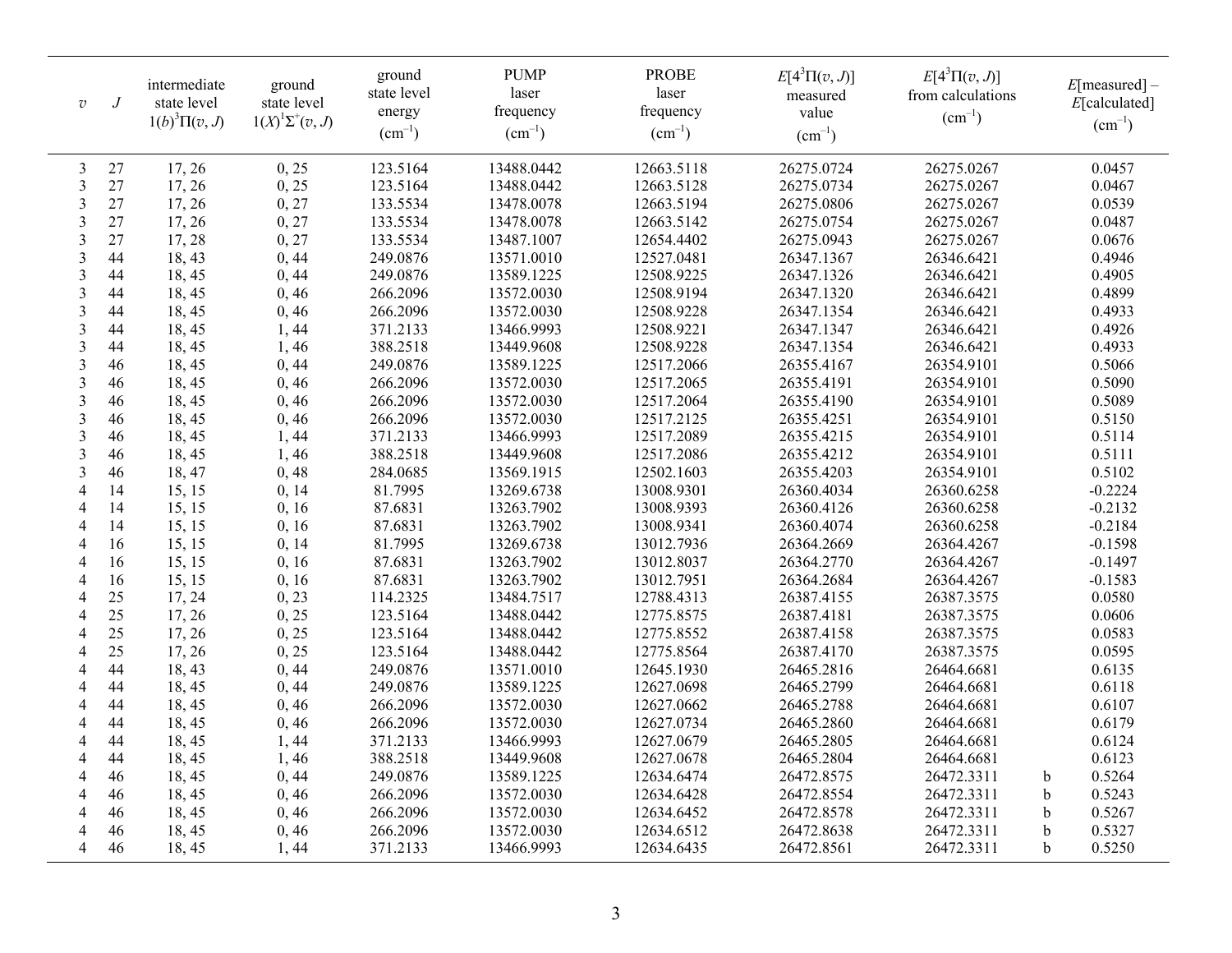| $\mho$          | $\boldsymbol{J}$ | intermediate<br>state level<br>$1(b)^3\Pi(v, J)$ | ground<br>state level<br>$1(X)^{1}\Sigma^{+}(v, J)$ | ground<br>state level<br>energy<br>$(cm^{-1})$ | <b>PUMP</b><br>laser<br>frequency<br>$(cm^{-1})$ | <b>PROBE</b><br>laser<br>frequency<br>$\text{(cm}^{-1})$ | $E[4^3\Pi(v,J)]$<br>measured<br>value<br>$(cm^{-1})$ | $E[4^3\Pi(v,J)]$<br>from calculations<br>$(cm^{-1})$ |              | E[measured]<br>E[calculated]<br>$(cm^{-1})$ |
|-----------------|------------------|--------------------------------------------------|-----------------------------------------------------|------------------------------------------------|--------------------------------------------------|----------------------------------------------------------|------------------------------------------------------|------------------------------------------------------|--------------|---------------------------------------------|
| 4               | 46               | 18,45                                            | 1,46                                                | 388.2518                                       | 13449.9608                                       | 12634.6476                                               | 26472.8602                                           | 26472.3311                                           | b            | 0.5291                                      |
| $\overline{4}$  | 46               | 18, 47                                           | 0,48                                                | 284.0685                                       | 13569.1915                                       | 12619.5986                                               | 26472.8586                                           | 26472.3311                                           | $\mathbf b$  | 0.5275                                      |
| 5               | 14               | 15, 15                                           | 0, 14                                               | 81.7995                                        | 13269.6738                                       | 13119.5772                                               | 26471.0505                                           | 26471.0892                                           | $\mathbf c$  | $-0.0387$                                   |
| 5               | 14               | 15, 15                                           | 0, 16                                               | 87.6831                                        | 13263.7902                                       | 13119.5812                                               | 26471.0545                                           | 26471.0892                                           | $\mathbf c$  | $-0.0347$                                   |
| $\sqrt{5}$      | 14               | 15, 15                                           | 0, 16                                               | 87.6831                                        | 13263.7902                                       | 13119.5801                                               | 26471.0534                                           | 26471.0892                                           | $\mathbf{c}$ | $-0.0358$                                   |
| 5               | 14               | 15, 15                                           | 0, 16                                               | 87.6831                                        | 13263.7902                                       | 13119.5888                                               | 26471.0621                                           | 26471.0892                                           | $\mathbf{c}$ | $-0.0271$                                   |
| 5               | 16               | 15, 15                                           | 0, 14                                               | 81.7995                                        | 13269.6738                                       | 13121.9394                                               | 26473.4127                                           | 26473.4865                                           |              | $-0.0738$                                   |
| 5               | 16               | 15, 15                                           | 0, 16                                               | 87.6831                                        | 13263.7902                                       | 13121.9423                                               | 26473.4156                                           | 26473.4865                                           |              | $-0.0709$                                   |
| 5               | 16               | 15, 15                                           | 0, 16                                               | 87.6831                                        | 13263.7902                                       | 13121.9516                                               | 26473.4249                                           | 26473.4865                                           |              | $-0.0616$                                   |
| 5               | 16               | 15, 15                                           | 0, 16                                               | 87.6831                                        | 13263.7902                                       | 13121.9415                                               | 26473.4148                                           | 26473.4865                                           |              | $-0.0717$                                   |
| 5               | 25               | 17, 24                                           | 0, 23                                               | 114.2325                                       | 13484.7517                                       | 12893.2074                                               | 26492.1916                                           | 26492.5970                                           |              | $-0.4054$                                   |
| 5               | 25               | 17, 26                                           | 0, 25                                               | 123.5164                                       | 13488.0442                                       | 12880.6330                                               | 26492.1936                                           | 26492.5970                                           |              | $-0.4034$                                   |
| 5               | 25               | 17, 26                                           | 0, 25                                               | 123.5164                                       | 13488.0442                                       | 12880.6360                                               | 26492.1966                                           | 26492.5970                                           |              | $-0.4004$                                   |
| 5               | 25               | 17, 26                                           | 0, 25                                               | 123.5164                                       | 13488.0442                                       | 12880.6334                                               | 26492.1940                                           | 26492.5970                                           |              | $-0.4030$                                   |
| 5               | 27               | 17, 26                                           | 0, 25                                               | 123.5164                                       | 13488.0442                                       | 12886.8289                                               | 26498.3895                                           | 26498.7956                                           |              | $-0.4061$                                   |
| 5               | 27               | 17, 26                                           | 0, 25                                               | 123.5164                                       | 13488.0442                                       | 12886.8301                                               | 26498.3907                                           | 26498.7956                                           |              | $-0.4049$                                   |
| 5               | 27               | 17,28                                            | 0, 27                                               | 133.5534                                       | 13487.1007                                       | 12877.7366                                               | 26498.3907                                           | 26498.7956                                           |              | $-0.4049$                                   |
| 6               | 14               | 15, 15                                           | 0, 14                                               | 81.7995                                        | 13269.6738                                       | 13223.9227                                               | 26575.3960                                           | 26576.4362                                           |              | $-1.0402$                                   |
| 6               | 14               | 15, 15                                           | 0, 16                                               | 87.6831                                        | 13263.7902                                       | 13223.9280                                               | 26575.4013                                           | 26576.4362                                           |              | $-1.0349$                                   |
| 6               | 14               | 15, 15                                           | 0, 16                                               | 87.6831                                        | 13263.7902                                       | 13223.9376                                               | 26575.4109                                           | 26576.4362                                           |              | $-1.0253$                                   |
| 6               | 16               | 15, 15                                           | 0, 14                                               | 81.7995                                        | 13269.6738                                       | 13226.2857                                               | 26577.7590                                           | 26578.8457                                           |              | $-1.0867$                                   |
| 6               | 16               | 15, 15                                           | 0, 16                                               | 87.6831                                        | 13263.7902                                       | 13226.2896                                               | 26577.7629                                           | 26578.8457                                           |              | $-1.0828$                                   |
| 6               | 16               | 15, 15                                           | 0, 16                                               | 87.6831                                        | 13263.7902                                       | 13226.2960                                               | 26577.7693                                           | 26578.8457                                           |              | $-1.0764$                                   |
| 6               | 44               | 18,43                                            | 0, 44                                               | 249.0876                                       | 13571.0010                                       | 12853.6244                                               | 26673.7130                                           | 26674.5231                                           |              | $-0.8101$                                   |
| 6               | 44               | 18, 45                                           | 0, 44                                               | 249.0876                                       | 13589.1225                                       | 12835.4980                                               | 26673.7081                                           | 26674.5231                                           |              | $-0.8150$                                   |
| 6               | 44               | 18,45                                            | 0, 44                                               | 249.0876                                       | 13589.1225                                       | 12835.5031                                               | 26673.7132                                           | 26674.5231                                           |              | $-0.8099$                                   |
| 6               | 44               | 18,45                                            | 0, 46                                               | 266.2096                                       | 13572.0030                                       | 12835.4971                                               | 26673.7097                                           | 26674.5231                                           |              | $-0.8134$                                   |
| 6               | 44               | 18, 45                                           | 0, 46                                               | 266.2096                                       | 13572.0030                                       | 12835.5030                                               | 26673.7156                                           | 26674.5231                                           |              | $-0.8075$                                   |
| 6               | 44               | 18,45                                            | 0, 46                                               | 266.2096                                       | 13572.0030                                       | 12835.5062                                               | 26673.7188                                           | 26674.5231                                           |              | $-0.8043$                                   |
| 6               | 44               | 18,45                                            | 0, 46                                               | 266.2096                                       | 13572.0030                                       | 12835.5079                                               | 26673.7205                                           | 26674.5231                                           |              | $-0.8026$                                   |
| 6               | 44               | 18, 45                                           | 1,44                                                | 371.2133                                       | 13466.9993                                       | 12835.4988                                               | 26673.7114                                           | 26674.5231                                           |              | $-0.8117$                                   |
| 6               | 44               | 18,45                                            | 1,46                                                | 388.2518                                       | 13449.9608                                       | 12835.5008                                               | 26673.7134                                           | 26674.5231                                           |              | $-0.8097$                                   |
| 7               | 25               | 17, 26                                           | 0, 25                                               | 123.5164                                       | 13488.0442                                       | 13094.2437                                               | 26705.8043                                           |                                                      |              |                                             |
| $\overline{7}$  | 25               | 17, 26                                           | 0, 27                                               | 133.5534                                       | 13478.0078                                       | 13094.2363                                               | 26705.7975                                           |                                                      |              |                                             |
| 7               | 27               | 17, 26                                           | 0, 25                                               | 123.5164                                       | 13488.0442                                       | 13097.5588                                               | 26709.1194                                           |                                                      |              |                                             |
| $7\phantom{.0}$ | 27               | 17, 26                                           | 0, 25                                               | 123.5164                                       | 13488.0442                                       | 13097.5556                                               | 26709.1162                                           |                                                      |              |                                             |
| $\overline{7}$  | 27               | 17, 26                                           | 0, 27                                               | 133.5534                                       | 13478.0078                                       | 13097.5479                                               | 26709.1091                                           |                                                      |              |                                             |
| $\tau$          | 44               | 18, 45                                           | 0, 46                                               | 266.2096                                       | 13572.0030                                       | 12936.1445                                               | 26774.3571                                           |                                                      |              |                                             |
| 7               | 46               | 18, 45                                           | 0, 46                                               | 266.2096                                       | 13572.0030                                       | 12943.6032                                               | 26781.8158                                           |                                                      |              |                                             |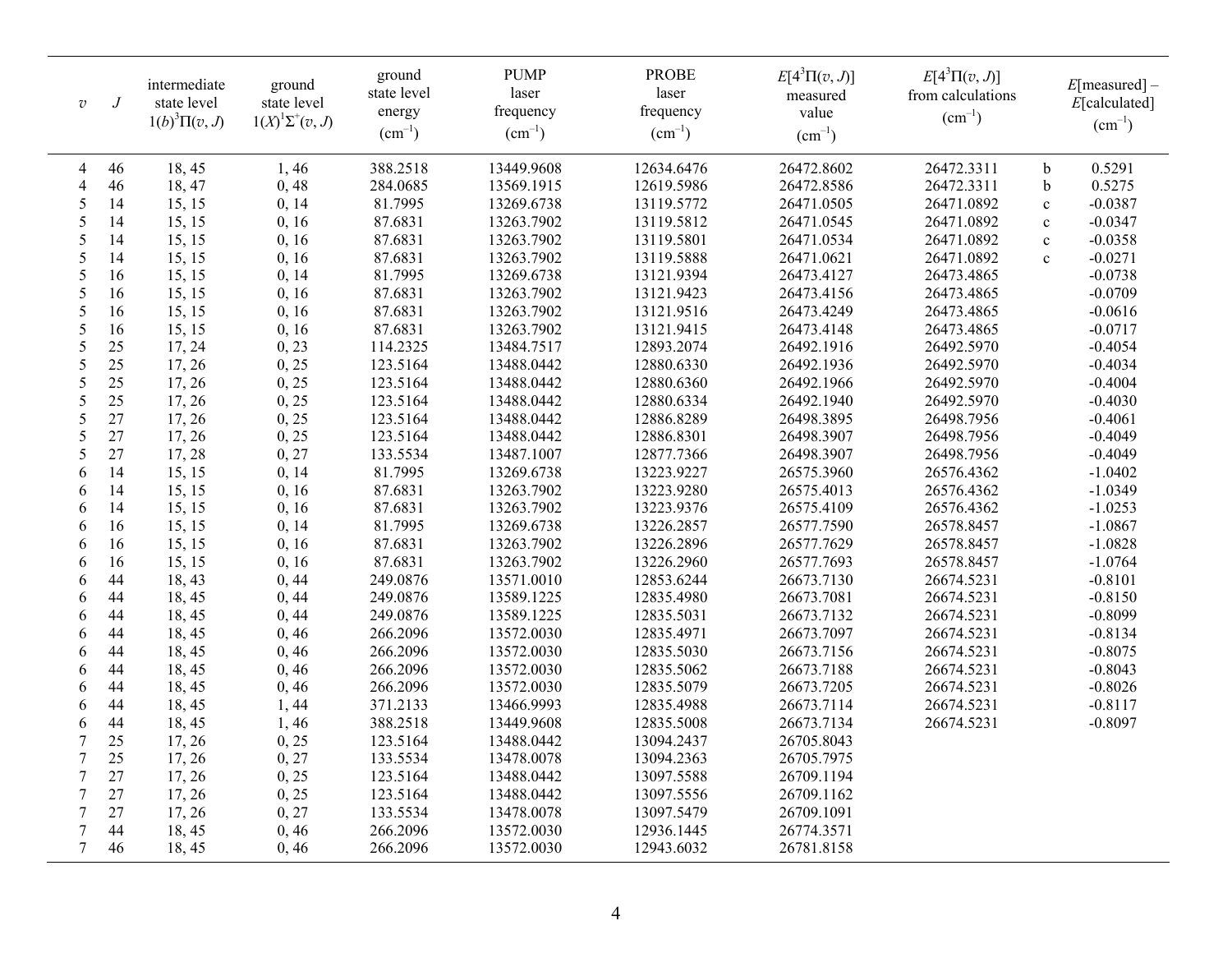| $\overline{v}$ |    | intermediate<br>state level<br>$1(b)^3\Pi(v, J)$ | ground<br>state level<br>$1(X)^{1}\Sigma^{+}(v, J)$ | ground<br>state level<br>energy<br>$\rm (cm^{-1})$ | <b>PUMP</b><br>laser<br>frequency<br>$\text{cm}^{-1}$ | <b>PROBE</b><br>laser<br>frequency<br>$\text{(cm}^{-1})$ | $E[4^3\Pi(v,J)]$<br>measured<br>value<br>$(cm^{-1})$ | $E[4^3\Pi(v,J)]$<br>from calculations<br>$\rm (cm^{-1}$ | E[measured]<br>E[calculated]<br>$\text{cm}^{-1}$ |
|----------------|----|--------------------------------------------------|-----------------------------------------------------|----------------------------------------------------|-------------------------------------------------------|----------------------------------------------------------|------------------------------------------------------|---------------------------------------------------------|--------------------------------------------------|
| 8              | 14 | 15, 15                                           | 0, 14                                               | 81.7995                                            | 13269.6738                                            | 13430.4686                                               | 26781.9419                                           |                                                         |                                                  |
| 8              | 14 | 15, 15                                           | 0, 16                                               | 87.6831                                            | 13263.7902                                            | 13430.4750                                               | 26781.9483                                           |                                                         |                                                  |
| 8              | 14 | 15, 15                                           | 0, 16                                               | 87.6831                                            | 13263.7902                                            | 13430.4725                                               | 26781.9458                                           |                                                         |                                                  |
| 8              | 14 | 15, 15                                           | 0, 16                                               | 87.6831                                            | 13263.7902                                            | 13430.4768                                               | 26781.9501                                           |                                                         |                                                  |
| 8              | 14 | 15, 15                                           | 0, 16                                               | 87.6831                                            | 13263.7902                                            | 13430.4832                                               | 26781.9565                                           |                                                         |                                                  |
| 8              | 16 | 15, 15                                           | 0, 14                                               | 81.7995                                            | 13269.6738                                            | 13434.4011                                               | 26785.8744                                           |                                                         |                                                  |
| 8              | 16 | 15, 15                                           | 0, 16                                               | 87.6831                                            | 13263.7902                                            | 13434.4150                                               | 26785.8883                                           |                                                         |                                                  |
| 8              | 16 | 15, 15                                           | 0, 16                                               | 87.6831                                            | 13263.7902                                            | 13434.4079                                               | 26785.8812                                           |                                                         |                                                  |

a) The experimental bound-free spectrum indicates that this level has predominantly  $4<sup>3</sup>\Pi$  character. However, the non-adiabatic coupling calculations assign slightly more  $3^{3}\Pi$  character to this member of the mutually perturbing  $3^{3}\Pi(v=37, J=27) \sim 4^{3}\Pi(v=1, J=27)$  levels.

b) The experimental bound-free spectrum indicates that this level has predominantly 4<sup>3</sup>Π character. However, the non-adiabatic coupling calculations assign slightly more  $3^{3}$ Π character to this member of the mutually perturbing  $3^{3}$ Π( $v=50$ ,  $J=46$ )  $\sim 4^{3}$ Π( $v=4$ ,  $J=46$ ) levels.

c) The experimental bound-free spectrum indicates that this level has predominantly  $4<sup>3</sup>\Pi$  character. However, the non-adiabatic coupling calculations assign slightly more  $3^{3}$ Π character to this member of the mutually perturbing  $3^{3}$ Π(*v*=52, *J*=14) ~  $4^{3}$ Π(*v*=5, *J*=14) levels.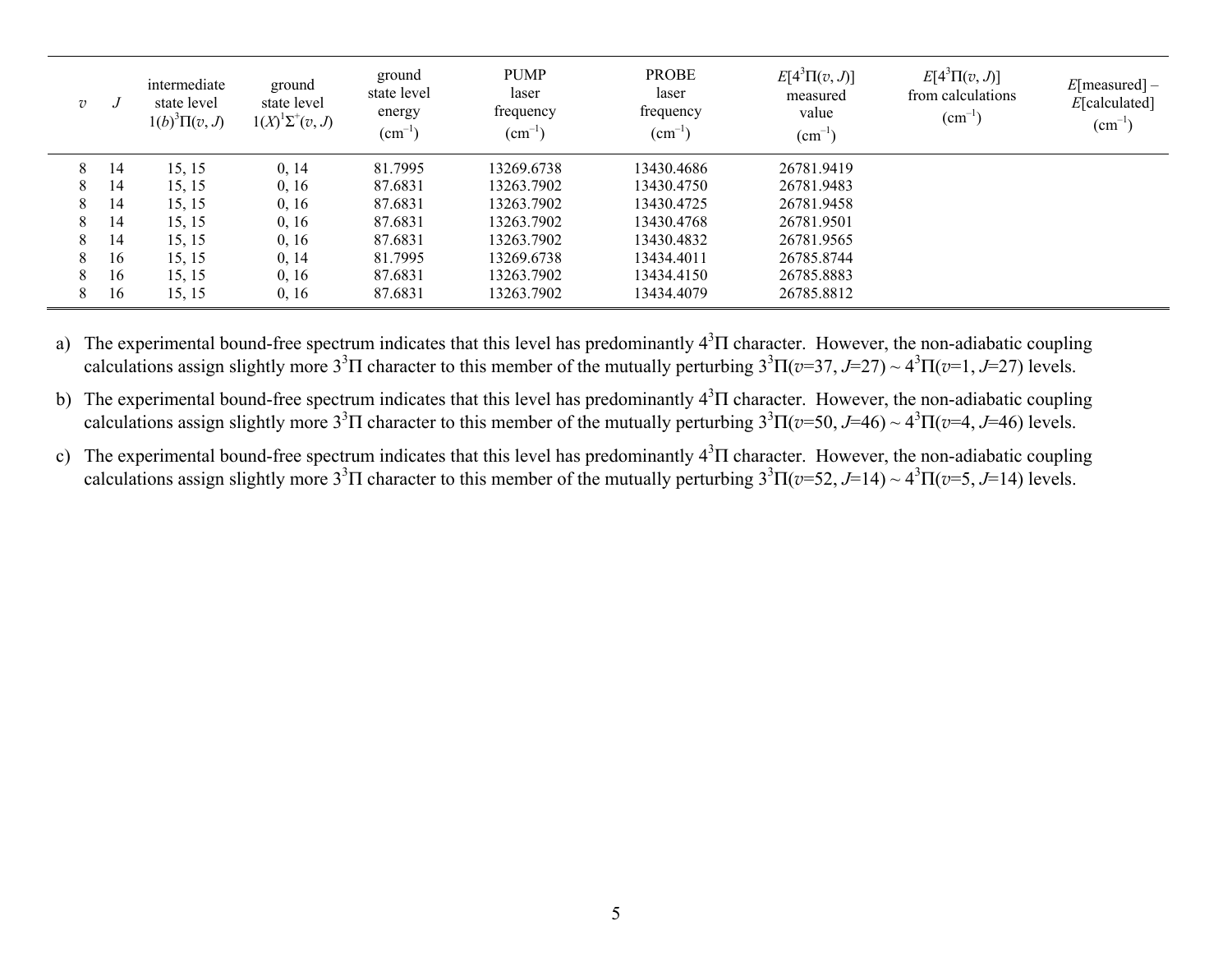<sup>23</sup>Na<sup>39</sup>K 4<sup>3</sup> $\Pi$ <sub>Ω=2</sub> Data

| $\overline{v}$          | intermediate<br>state level<br>$\boldsymbol{J}$<br>$1(b)^3\Pi(v, J)$ |        | ground<br>state level<br>$1(X)^{1}\Sigma^{+}(v, J)$ | ground<br>state level<br>energy<br>$(cm^{-1})$ | <b>PUMP</b><br>laser<br>frequency<br>$(cm^{-1})$ | <b>PROBE</b><br>laser<br>frequency<br>$(cm^{-1})$ | $E[4^3\Pi(v,J)]$<br>measured<br>value<br>$(cm^{-1})$ |
|-------------------------|----------------------------------------------------------------------|--------|-----------------------------------------------------|------------------------------------------------|--------------------------------------------------|---------------------------------------------------|------------------------------------------------------|
| $\overline{2}$          | 44                                                                   | 17, 45 | 0, 44                                               | 249.0876                                       | 13513.5303                                       | 12476.7204                                        | 26239.3383                                           |
| $\overline{c}$          | 44                                                                   | 17, 45 | 0, 44                                               | 249.0876                                       | 13513.5303                                       | 12476.7145                                        | 26239.3324                                           |
| 3                       | 44                                                                   | 17, 45 | 0, 44                                               | 249.0876                                       | 13513.5303                                       | 12595.9776                                        | 26358.5955                                           |
| 3                       | 44                                                                   | 17, 45 | 0, 44                                               | 249.0876                                       | 13513.5303                                       | 12595.9813                                        | 26358.5992                                           |
| 3                       | 44                                                                   | 17, 45 | 0, 44                                               | 249.0876                                       | 13513.5303                                       | 12595.9821                                        | 26358.6000                                           |
| 3                       | 44                                                                   | 17, 45 | 0, 44                                               | 249.0876                                       | 13513.5303                                       | 12595.9813                                        | 26358.5992                                           |
| $\overline{\mathbf{3}}$ | 44                                                                   | 17, 45 | 0, 46                                               | 266.2096                                       | 13496.4074                                       | 12595.9792                                        | 26358.5962                                           |
| $\overline{3}$          | 46                                                                   | 17, 45 | 0,44                                                | 249.0876                                       | 13513.5303                                       | 12604.1346                                        | 26366.7525                                           |
| 3                       | 46                                                                   | 17, 45 | 0, 46                                               | 266.2096                                       | 13496.4074                                       | 12604.1354                                        | 26366.7524                                           |
| $\overline{4}$          | 31                                                                   | 20, 32 | 1,31                                                | 278.4595                                       | 13713.9086                                       | 12423.1348                                        | 26415.5029                                           |
| $\overline{4}$          | 31                                                                   | 20, 32 | 1,33                                                | 290.6890                                       | 13701.6791                                       | 12423.1388                                        | 26415.5069                                           |
| 4                       | 33                                                                   | 20, 32 | 1,31                                                | 278.4595                                       | 13713.9086                                       | 12427.7561                                        | 26420.1242                                           |
| 4                       | 33                                                                   | 20, 32 | 1,33                                                | 290.6890                                       | 13701.6791                                       | 12427.7621                                        | 26420.1302                                           |
| $\overline{4}$          | 33                                                                   | 20, 32 | 1,33                                                | 290.6890                                       | 13701.6791                                       | 12427.7607                                        | 26420.1288                                           |
| $\overline{4}$          | 33                                                                   | 20, 32 | 1,33                                                | 290.6890                                       | 13701.6791                                       | 12427.7607                                        | 26420.1288                                           |
| 4                       | 33                                                                   | 20, 32 | 1,33                                                | 290.6890                                       | 13701.6791                                       | 12427.7586                                        | 26420.1267                                           |
| 4                       | 44                                                                   | 17, 45 | 0, 44                                               | 249.0876                                       | 13513.5303                                       | 12712.8917                                        | 26475.5096                                           |
| 4                       | 44                                                                   | 17, 45 | 0, 44                                               | 249.0876                                       | 13513.5303                                       | 12712.8923                                        | 26475.5102                                           |
| 4                       | 44                                                                   | 17, 45 | 0,44                                                | 249.0876                                       | 13513.5303                                       | 12712.8925                                        | 26475.5104                                           |
| $\overline{4}$          | 44                                                                   | 17, 45 | 0, 46                                               | 266.2096                                       | 13496.4074                                       | 12712.8914                                        | 26475.5084                                           |
| 5                       | 31                                                                   | 20, 32 | 1,31                                                | 278.4595                                       | 13713.9086                                       | 12530.0925                                        | 26522.4606                                           |
| 5                       | 31                                                                   | 20, 32 | 1,31                                                | 278.4595                                       | 13713.9086                                       | 12530.0843                                        | 26522.4524                                           |
| 5                       | 31                                                                   | 20, 32 | 1,31                                                | 278.4595                                       | 13713.9086                                       | 12530.0861                                        | 26522.4542                                           |
| 5                       | 31                                                                   | 20, 32 | 1,33                                                | 290.6890                                       | 13701.6791                                       | 12530.0893                                        | 26522.4574                                           |
| 5                       | 31                                                                   | 20, 32 | 1,33                                                | 290.6890                                       | 13701.6791                                       | 12530.0960                                        | 26522.4641                                           |
| 5                       | 33                                                                   | 20, 32 | 1,31                                                | 278.4595                                       | 13713.9086                                       | 12535.9029                                        | 26528.2710                                           |
| 5                       | 33                                                                   | 20, 32 | 1,31                                                | 278.4595                                       | 13713.9086                                       | 12535.9132                                        | 26528.2813                                           |
| 5                       | 33                                                                   | 20, 32 | 1,33                                                | 290.6890                                       | 13701.6791                                       | 12535.9088                                        | 26528.2769                                           |
| 6                       | 46                                                                   | 17, 45 | 0, 44                                               | 249.0876                                       | 13513.5303                                       | 12928.8657                                        | 26691.4836                                           |
| 6                       | 46                                                                   | 17, 45 | 0, 46                                               | 266.2096                                       | 13496.4074                                       | 12928.8639                                        | 26691.4809                                           |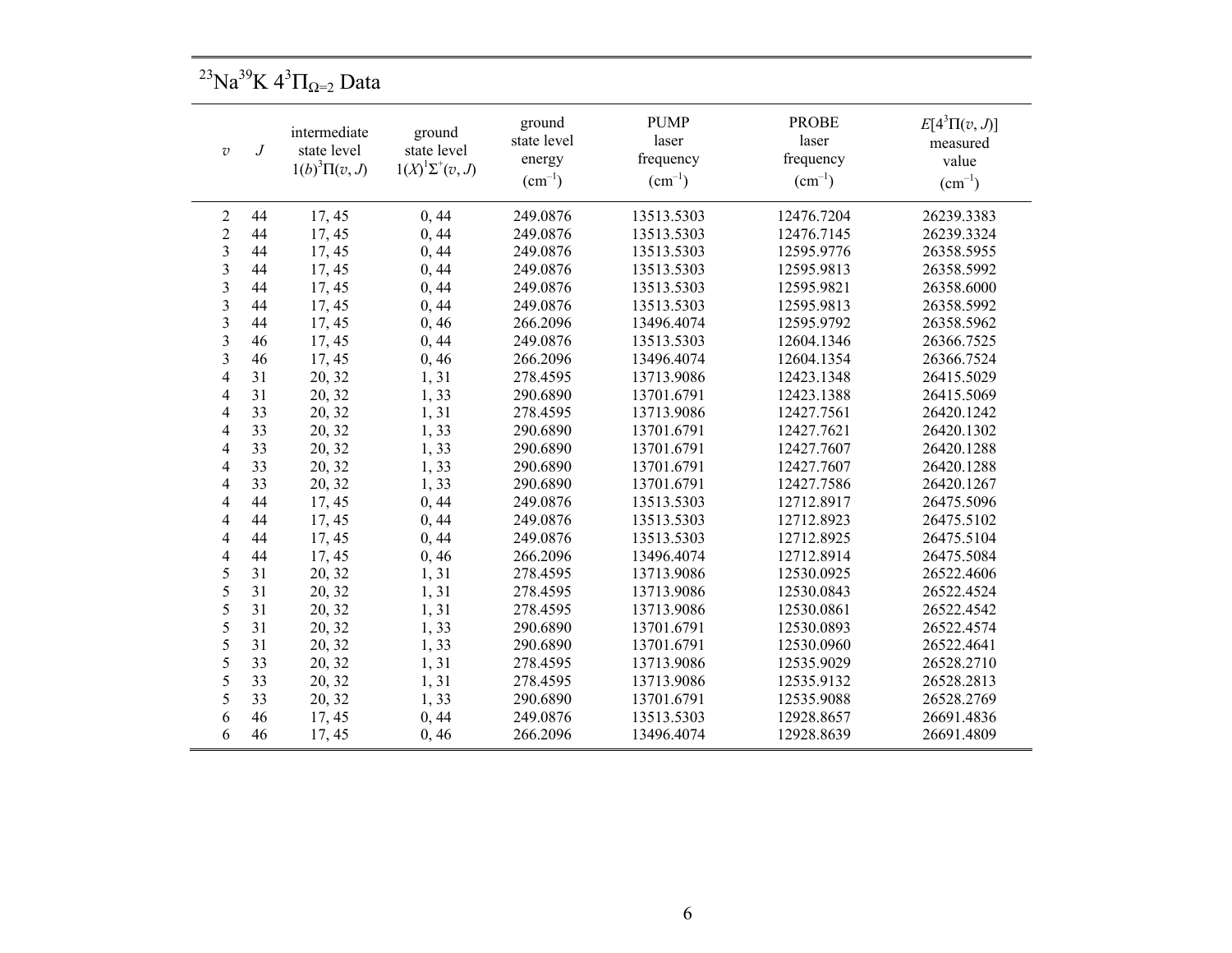TABLE II: (EPAPS) Diabatic and adiabatic potentials determined by fitting measured ro-vibrational energy levels. At each value of the internuclear separation *R*, the distinct elements of the  $2 \times 2$  diabatic electronic Hamiltonian are  $V_{11}(R)$ ,  $V_{22}(R)$ , and  $V_{12}(R)$ . The eigenvalues of that matrix (the adiabatic energies) are *E*<sup>1</sup> and *E*2. The transformation that diagonalizes the diabatic matrix is specified by  $\theta(R)$ .

| $R(\AA)$     | $V_{11}$ (cm <sup>-1</sup> ) | $V_{22}$ (cm <sup>-1</sup> ) | $V_{12}$ (cm <sup>-1</sup> ) | $\theta$         | $E_1$ (cm <sup>-1</sup> ) | $E_2$ (cm <sup>-1</sup> ) | $\hbar^2$<br>$d\theta$<br>$(cm^{-1})$<br>$\overline{2\mu}$<br>dR |
|--------------|------------------------------|------------------------------|------------------------------|------------------|---------------------------|---------------------------|------------------------------------------------------------------|
| 3.22         | 31779.4149                   | 27249.3969                   | 3.3461                       | 1.5701           | 27249.3944                | 31779.4173                | .0000                                                            |
| 3.24         | 31471.2003                   | 27089.8206                   | 3.7427                       | 1.5699           | 27089.8174                | 31471.2035                | .0000                                                            |
| 3.26         | 31179.8828                   | 26939.2164                   | 4.1779                       | 1.5698           | 26939.2123                | 31179.8869                | .0001                                                            |
| 3.28         | 30904.3583                   | 26797.9250                   | 4.6547                       | 1.5697           | 26797.9198                | 30904.3636                | .0001                                                            |
| 3.30         | 30643.6038                   | 26666.0355                   | 5.1762                       | 1.5695           | 26666.0287                | 30643.6106                | .0001                                                            |
| 3.32         | 30396.6707                   | 26543.4290                   | 5.7457                       | 1.5693           | 26543.4205                | 30396.6793                | .0001                                                            |
| 3.34         | 30162.6788                   | 26429.8240                   | 6.3665                       | 1.5691           | 26429.8131                | 30162.6896                | .0002                                                            |
| 3.36         | 29940.8106                   | 26324.8174                   | 7.0423                       | 1.5688           | 26324.8037                | 29940.8243                | .0002                                                            |
| 3.38         | 29730.3069                   | 26227.9234                   | 7.7766                       | 1.5686           | 26227.9061                | 29730.3242                | .0002                                                            |
| 3.40         | 29530.4617                   | 26138.6054                   | 8.5735                       | 1.5683           | 26138.5838                | 29530.4834                | .0003                                                            |
| 3.42         | 29340.6184                   | 26056.3040                   | 9.4368                       | 1.5679           | 26056.2769                | 29340.6455                | .0004                                                            |
| 3.44         | 29160.1657                   | 25980.4585                   | 10.3707                      | 1.5675           | 25980.4247                | 29160.1995                | .0005                                                            |
| 3.46         | 28988.5344                   | 25910.5241                   | 11.3795                      | 1.5671           | 25910.4820                | 28988.5765                | .0006                                                            |
| 3.48         | 28825.1940                   | 25845.9840                   | 12.4674                      | 1.5666           | 25845.9319                | 28825.2461                | .0008                                                            |
| 3.50         | 28669.6498                   | 25786.3588                   | 13.6391                      | 1.5661           | 25786.2943                | 28669.7143                | .0010                                                            |
| 3.52         | 28521.4403                   | 25731.2113                   | 14.8990                      | 1.5655           | 25731.1317                | 28521.5199                | .0012                                                            |
| 3.54         | 28380.1349                   | 25680.1495                   | 16.2519                      | 1.5648           | 25680.0517                | 28380.2328                | .0015                                                            |
| 3.56         | 28245.3313                   | 25632.8278                   | 17.7025                      | 1.5640           | 25632.7078                | 28245.4512                | .0019                                                            |
| 3.58         | 28116.6534                   | 25588.9456                   | 19.2557                      | 1.5632           | 25588.7989                | 28116.8001                | .0023                                                            |
| 3.60         | 27993.7499                   | 25548.2457                   | 20.9162                      | 1.5622           | 25548.0668                | 27993.9288                | .0028                                                            |
| 3.62         | 27876.2920                   | 25510.5108                   | 22.6890                      | 1.5612           | 25510.2932                | 27876.5096                | .0035                                                            |
| 3.64         | 27763.9720                   | 25475.5601                   | 24.5790                      | 1.5601           | 25475.2961                | 27764.2359                | .0043                                                            |
| 3.66         | 27656.5018                   | 25443.2448                   | 26.5911                      | 1.5588           | 25442.9254                | 27656.8212                | .0052                                                            |
| 3.68         | 27553.6116                   | 25413.4437                   | 28.7301                      | 1.5574           | 25413.0581                | 27553.9972                | .0064                                                            |
| 3.70         | 27455.0486                   | 25386.0585                   | 31.0009                      | 1.5558           | 25385.5941                | 27455.5130                | .0078                                                            |
| 3.72         | 27360.5755                   | 25361.0086                   | 33.4081                      | 1.5541           | 25360.4506                | 27361.1335                | .0095                                                            |
| 3.74         | 27269.9700                   | 25338.2267                   | 35.9564                      | 1.5522           | 25337.5576                | 27270.6391                | .0117                                                            |
| 3.76         | 27183.0235                   | 25317.6541                   | 38.6503                      | 1.5501           | 25316.8537                | 27183.8239                | .0142                                                            |
| 3.78         | 27099.5399                   | 25299.2368                   | 41.4940                      | 1.5478           | 25298.2809                | 27100.4958                | .0174                                                            |
| 3.80         | 27019.3354                   | 25282.9207                   | 44.4918                      | 1.5452           | 25281.7815                | 27020.4746                | .0212                                                            |
| 3.82         | 26942.2371                   | 25268.6495                   | 47.6475                      | 1.5424           | 25267.2941                | 26943.5925                | .0260                                                            |
| 3.84         | 26868.0825                   | 25256.3609                   | 50.9648                      | 1.5392           | 25254.7510                | 26869.6925                | .0318                                                            |
| 3.86         | 26796.7191                   | 25245.9853                   | 54.4471                      | 1.5357           | 25244.0760                | 26798.6284                | .0389                                                            |
| 3.88         | 26728.0032                   | 25237.4440                   | 58.0974                      | 1.5319           | 25235.1829                | 26730.2642                | .0477                                                            |
| 3.90         | 26661.7998                   | 25230.6492                   | 61.9185                      | 1.5276           | 25227.9753                | 26664.4737                | .0585                                                            |
| 3.92         | 26597.9817                   | 25225.5046                   | 65.9126                      | 1.5229           | 25222.3465                | 26601.1399                | .0719                                                            |
| 3.94         | 26536.4295                   | 25221.9062                   | 70.0818                      | 1.5177           | 25218.1805                | 26540.1553                | .0886                                                            |
| 3.96<br>3.98 | 26477.0305                   | 25219.7450                   | 74.4274                      | 1.5119           | 25215.3545<br>25213.7411  | 26481.4210                | .1091                                                            |
| 4.00         | 26419.6787                   | 25218.9098<br>25219.3504     | 78.9506<br>83.6516           | 1.5054<br>1.4982 | 25213.2708                | 26424.8474<br>26370.3538  | .1347<br>.1671                                                   |
| 4.02         | 26364.2742                   | 25221.3625                   | 88.5306                      | 1.4902           |                           | 26317.8710                | .2097                                                            |
| 4.04         | 26310.7231<br>26258.9368     | 25225.2316                   | 93.5869                      | 1.4812           | 25214.2146<br>25216.8270  | 26267.3414                | .2658                                                            |
| 4.06         | 26208.8318                   | 25231.0859                   | 98.8193                      | 1.4711           | 25221.1984                | 26218.7193                | .3402                                                            |
| 4.08         | 26160.3294                   | 25238.9407                   | 104.2260                     | 1.4596           | 25227.2980                | 26171.9722                | .4394                                                            |
| 4.10         | 26113.3556                   | 25248.7340                   | 109.8045                     | 1.4464           | 25235.0071                | 26127.0825                | .5723                                                            |
| 4.12         | 26067.8405                   | 25260.3537                   | 115.5516                     | 1.4314           | 25244.1437                | 26084.0505                | .7516                                                            |
| 4.14         | 26023.7182                   | 25273.6583                   | 121.4635                     | 1.4142           | 25254.4791                | 26042.8974                | .9949                                                            |
| 4.16         | 25980.9269                   | 25288.4925                   | 127.5357                     | 1.3943           | 25265.7494                | 26003.6700                | 1.3266                                                           |
| 4.18         | 25939.4080                   | 25304.6991                   | 133.7630                     | 1.3713           | 25277.6608                | 25966.4463                | 1.7802                                                           |
| 4.20         | 25899.1064                   | 25322.1262                   | 140.1394                     | 1.3447           | 25289.8896                | 25931.3429                | 2.4002                                                           |
| 4.22         | 25859.9702                   | 25340.6331                   | 146.6581                     | 1.3137           | 25302.0797                | 25898.5237                | 3.2428                                                           |
| 4.24         | 25821.9506                   | 25360.0939                   | 153.3118                     | 1.2778           | 25313.8356                | 25868.2089                | 4.3709                                                           |
| 4.26         | 25785.0016                   | 25380.3986                   | 160.0923                     | 1.2361           | 25324.7167                | 25840.6835                | 5.8384                                                           |
| 4.28         | 25749.0796                   | 25401.4544                   | 166.9906                     | 1.1881           | 25334.2345                | 25816.2996                | 7.6549                                                           |
| 4.30         | 25714.1439                   | 25423.1850                   | 173.9972                     | 1.1336           | 25341.8621                | 25795.4668                | 9.7266                                                           |
| 4.32         | 25680.1561                   | 25445.5297                   | 181.1016                     | 1.0728           | 25347.0648                | 25778.6210                | 11.7965                                                          |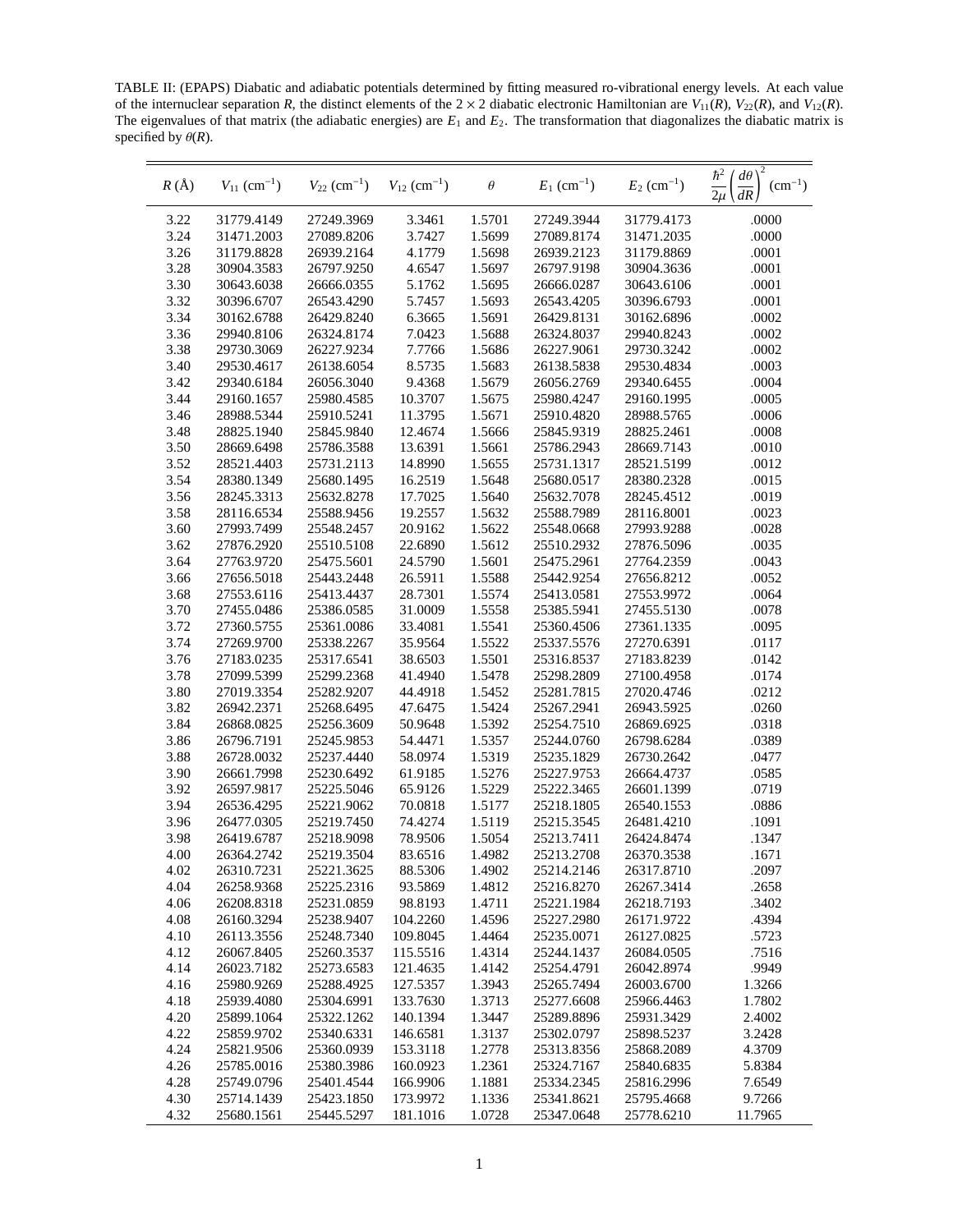TABLE II: (continued) Diabatic and adiabatic potentials.

| $R(\AA)$     | $V_{11}$ (cm <sup>-1</sup> ) | $V_{22}$ (cm <sup>-1</sup> ) | $V_{12}$ (cm <sup>-1</sup> ) | $\theta$       | $E_1$ (cm <sup>-1</sup> ) | $E_2$ (cm <sup>-1</sup> ) | $\hbar^2$<br>$d\theta$<br>$(cm^{-1})$<br>dR |
|--------------|------------------------------|------------------------------|------------------------------|----------------|---------------------------|---------------------------|---------------------------------------------|
| 4.34         | 25647.0799                   | 25468.4423                   | 188.2928                     | 1.0069         | 25349.3576                | 25766.1646                | 13.4451                                     |
| 4.36         | 25614.8813                   | 25491.8893                   | 195.5591                     | .9377          | 25348.3850                | 25758.3856                | 14.2246                                     |
| 4.38         | 25583.5284                   | 25515.8480                   | 202.8880                     | .8680          | 25343.9974                | 25755.3790                | 13.8939                                     |
| 4.40         | 25552.9909                   | 25540.3051                   | 210.2666                     | .8005          | 25336.2857                | 25757.0103                | 12.5707                                     |
| 4.42         | 25523.2407                   | 25565.2543                   | 217.6812                     | .7373          | 25325.5550                | 25762.9400                | 10.6532                                     |
| 4.44         | 25494.2512                   | 25590.6951                   | 225.1177                     | .6799          | 25312.2486                | 25772.6976                | 8.5895                                      |
| 4.46         | 25465.9974                   | 25616.6309                   | 232.5612                     | .6288          | 25296.8610                | 25785.7673                | 6.6972                                      |
| 4.48         | 25438.4559                   | 25643.0675                   | 239.9968                     | .5839          | 25279.8691                | 25801.6543                | 5.1226                                      |
| 4.50         | 25411.6048                   | 25670.0118                   | 247.4087                     | .5448          | 25261.6943                | 25819.9222                | 3.8868                                      |
| 4.52         | 25385.4234                   | 25697.4706                   | 254.7809                     | .5107          | 25242.6885                | 25840.2056                | 2.9493                                      |
| 4.54         | 25359.8926                   | 25725.4496                   | 262.0972                     | .4809          | 25223.1356                | 25862.2066                | 2.2502                                      |
| 4.56         | 25334.9942                   | 25753.9524                   | 269.3409                     | .4549          | 25203.2608                | 25885.6859                | 1.7322                                      |
| 4.58         | 25310.7115                   | 25782.9800                   | 276.4954                     | .4320          | 25183.2401                | 25910.4514                | 1.3482                                      |
| 4.60         | 25287.0285                   | 25812.5300                   | 283.5436                     | .4117          | 25163.2111                | 25936.3474                | 1.0622                                      |
| 4.62         | 25263.9306                   | 25842.5961                   | 290.4686                     | .3937          | 25143.2811                | 25963.2456                | .8475                                       |
| 4.64         | 25241.4039                   | 25873.1683                   | 297.2534                     | .3775          | 25123.5337                | 25991.0385                | .6848                                       |
| 4.66         | 25219.4357                   | 25904.2320                   | 303.8810                     | .3629          | 25104.0346                | 26019.6331                | .5604                                       |
| 4.68         | 25198.0139                   | 25935.7685                   | 310.3346                     | .3497          | 25084.8351                | 26048.9473                | .4641                                       |
| 4.70         | 25177.1274                   | 25967.7544                   | 316.5977                     | .3376          | 25065.9758                | 26078.9060                | .3889                                       |
| 4.72         | 25156.7657                   | 26000.1624                   | 322.6538                     | .3266          | 25047.4886                | 26109.4395                | .3296                                       |
| 4.74         | 25136.9193                   | 26032.9606                   | 328.4870                     | .3163          | 25029.3986                | 26140.4813                | .2822                                       |
| 4.76         | 25117.5790                   | 26066.1134                   | 334.0817                     | .3068          | 25011.7256                | 26171.9668                | .2441                                       |
| 4.78         | 25098.7366                   | 26099.5814                   | 339.4227                     | .2980          | 24994.4852                | 26203.8328                | .2131                                       |
| 4.80         | 25080.3842                   | 26133.3218                   | 344.4956                     | .2897          | 24977.6895                | 26236.0165                | .1878                                       |
| 4.82         | 25062.5146                   | 26167.2886                   | 349.2864                     | .2819          | 24961.3479                | 26268.4553                | .1668                                       |
| 4.84         | 25045.1212                   | 26201.4329                   | 353.7819                     | .2746          | 24945.4675                | 26301.0866                | .1493                                       |
| 4.86         | 25028.1976                   | 26235.7036                   | 357.9695                     | .2676          | 24930.0533                | 26333.8479                | .1346                                       |
| 4.88         | 25011.7381                   | 26270.0474                   | 361.8375                     | .2610          | 24915.1091                | 26366.6764                | .1222                                       |
| 4.90         | 24995.7374                   | 26304.4092                   | 365.3750                     | .2546          | 24900.6372                | 26399.5093                | .1117                                       |
| 4.92<br>4.94 | 24980.1903<br>24965.0923     | 26338.7327<br>26372.9604     | 368.5721<br>371.4199         | .2486<br>.2428 | 24886.6389<br>24873.1144  | 26432.2841<br>26464.9384  | .1026<br>.0948                              |
| 4.96         | 24950.4389                   | 26407.0346                   | 373.9102                     | .2372          | 24860.0631                | 26497.4104                | .0881                                       |
| 4.98         | 24936.2262                   | 26440.8968                   | 376.0360                     | .2318          | 24847.4839                | 26529.6391                | .0822                                       |
| 5.00         | 24922.4504                   | 26474.4890                   | 377.7916                     | .2265          | 24835.3750                | 26561.5644                | .0771                                       |
| 5.02         | 24909.1077                   | 26507.7533                   | 379.1720                     | .2215          | 24823.7338                | 26593.1273                | .0725                                       |
| 5.04         | 24896.1950                   | 26540.6327                   | 380.1735                     | .2165          | 24812.5575                | 26624.2702                | .0685                                       |
| 5.06         | 24883.7089                   | 26573.0708                   | 380.7936                     | .2118          | 24801.8427                | 26654.9371                | .0650                                       |
| 5.08         | 24871.6466                   | 26605.0129                   | 381.0308                     | .2071          | 24791.5858                | 26685.0737                | .0618                                       |
| 5.10         | 24860.0050                   | 26636.4055                   | 380.8847                     | .2026          | 24781.7825                | 26714.6279                | .0589                                       |
| 5.12         | 24848.7814                   | 26667.1966                   | 380.3564                     | .1981          | 24772.4285                | 26743.5495                | .0564                                       |
| 5.14         | 24837.9731                   | 26697.3366                   | 379.4476                     | .1938          | 24763.5191                | 26771.7906                | .0541                                       |
| 5.16         | 24827.5776                   | 26726.7776                   | 378.1616                     | .1895          | 24755.0492                | 26799.3059                | .0520                                       |
| 5.18         | 24817.5922                   | 26755.4740                   | 376.5026                     | .1853          | 24747.0136                | 26826.0525                | .0501                                       |
| 5.20         | 24808.0144                   | 26783.3826                   | 374.4759                     | .1812          | 24739.4069                | 26851.9901                | .0483                                       |
| 5.22         | 24798.8418                   | 26810.4628                   | 372.0878                     | .1772          | 24732.2232                | 26877.0813                | .0467                                       |
| 5.24         | 24790.0719                   | 26836.6765                   | 369.3458                     | .1732          | 24725.4569                | 26901.2914                | .0452                                       |
| 5.26         | 24781.7020                   | 26861.9883                   | 366.2583                     | .1693          | 24719.1018                | 26924.5885                | .0439                                       |
| 5.28         | 24773.7299                   | 26886.3657                   | 362.8346                     | .1654          | 24713.1519                | 26946.9437                | .0426                                       |
| 5.30         | 24766.1528                   | 26909.7787                   | 359.0849                     | .1616          | 24707.6008                | 26968.3308                | .0414                                       |
| 5.32         | 24758.9682                   | 26932.2006                   | 355.0205                     | .1579          | 24702.4421                | 26988.7267                | .0403                                       |
| 5.34         | 24752.1733                   | 26953.6072                   | 350.6530                     | .1542          | 24697.6694                | 27008.1111                | .0392                                       |
| 5.36         | 24745.7655                   | 26973.9773                   | 345.9953                     | .1506          | 24693.2761                | 27026.4667                | .0382                                       |
| 5.38         | 24739.7420                   | 26993.2925                   | 341.0606                     | .1470          | 24689.2557                | 27043.7788                | .0372                                       |
| 5.40         | 24734.0998                   | 27011.5375                   | 335.8628                     | .1434          | 24685.6015                | 27060.0358                | .0363                                       |
| 5.42         | 24728.8358                   | 27028.6996                   | 330.4165                     | .1399          | 24682.3069                | 27075.2285                | .0354                                       |
| 5.44         | 24723.9471                   | 27044.7689                   | 324.7366                     | .1364          | 24679.3653                | 27089.3507                | .0346                                       |
| 5.46         | 24719.4303                   | 27059.7384                   | 318.8385                     | .1330          | 24676.7700                | 27102.3986                | .0338                                       |
| 5.48         | 24715.2820                   | 27073.6035                   | 312.7379                     | .1296          | 24674.5145                | 27114.3711                | .0330                                       |
| 5.50         | 24711.4989                   | 27086.3625                   | 306.4510                     | .1263          | 24672.5920                | 27125.2694                | .0322                                       |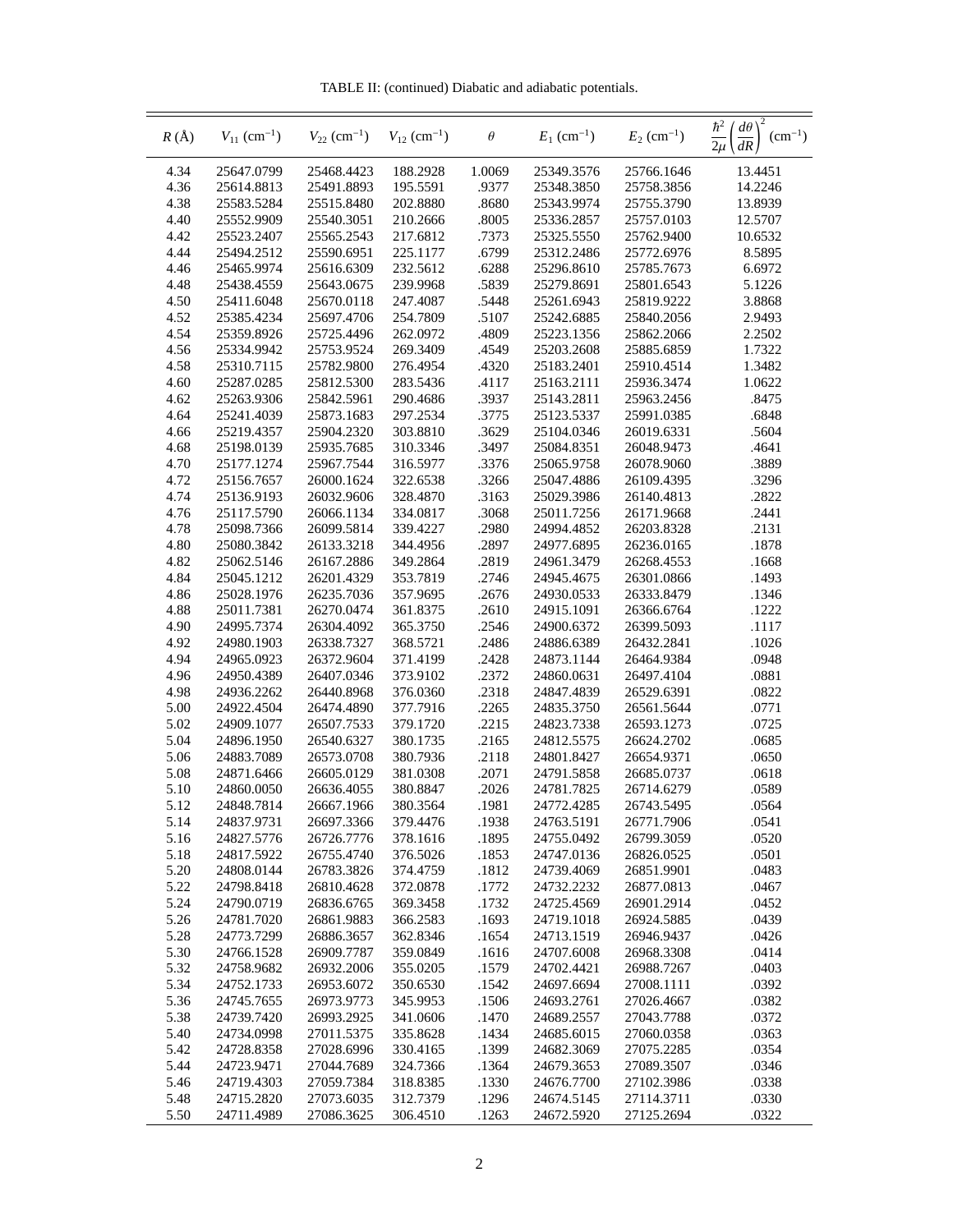TABLE II: (continued) Diabatic and adiabatic potentials.

| $R(\AA)$     | $V_{11}$ (cm <sup>-1</sup> ) | $V_{22}$ (cm <sup>-1</sup> ) | $V_{12}$ (cm <sup>-1</sup> ) | $\theta$       | $E_1$ (cm <sup>-1</sup> ) | $E_2$ (cm <sup>-1</sup> ) | 2<br>$\frac{\hbar^2}{2\mu}$<br>$'d\theta$<br>$(cm^{-1})$ |
|--------------|------------------------------|------------------------------|------------------------------|----------------|---------------------------|---------------------------|----------------------------------------------------------|
| 5.52         | 24708.0773                   | 27098.0161                   | 299.9940                     | .1230          | 24670.9963                | 27135.0971                | .0314                                                    |
| 5.54         | 24705.0134                   | 27108.5675                   | 293.3832                     | .1197          | 24669.7206                | 27143.8603                | .0306                                                    |
| 5.56         | 24702.3034                   | 27118.0223                   | 286.6351                     | .1165          | 24668.7587                | 27151.5670                | .0299                                                    |
| 5.58         | 24699.9432                   | 27126.3884                   | 279.7662                     | .1133          | 24668.1042                | 27158.2274                | .0291                                                    |
| 5.60         | 24697.9286                   | 27133.6759                   | 272.7931                     | .1102          | 24667.7509                | 27163.8536                | .0284                                                    |
| 5.62         | 24696.2554                   | 27139.8970                   | 265.7319                     | .1071          | 24667.6925                | 27168.4599                | .0277                                                    |
| 5.64         | 24694.9191                   | 27145.0658                   | 258.5988                     | .1040          | 24667.9230                | 27172.0620                | .0269                                                    |
| 5.66         | 24693.9151                   | 27149.1987                   | 251.4099                     | .1010          | 24668.4362                | 27174.6775                | .0262                                                    |
| 5.68         | 24693.2386                   | 27152.3135                   | 244.1806                     | .0980          | 24669.2264                | 27176.3256                | .0255                                                    |
| 5.70         | 24692.8847                   | 27154.4298                   | 236.9264                     | .0951          | 24670.2877                | 27177.0268                | .0247                                                    |
| 5.72         | 24692.8488                   | 27155.5691                   | 229.6621                     | .0922          | 24671.6147                | 27176.8032                | .0240                                                    |
| 5.74         | 24693.1457                   | 27155.7541                   | 222.4021                     | .0893          | 24673.2214                | 27175.6784                | .0233                                                    |
| 5.76         | 24693.8077                   | 27155.0090                   | 215.1605                     | .0865          | 24675.1397                | 27173.6769                | .0225                                                    |
| 5.78         | 24694.8559                   | 27153.3593                   | 207.9508                     | .0838          | 24677.3906                | 27170.8246                | .0217                                                    |
| 5.80         | 24696.3008                   | 27150.8318                   | 200.7858                     | .0811          | 24679.9846                | 27167.1480                | .0210                                                    |
| 5.82         | 24698.1452                   | 27147.4543                   | 193.6779                     | .0784          | 24682.9248                | 27162.6747                | .0202                                                    |
| 5.84         | 24700.3855                   | 27143.2557                   | 186.6389                     | .0758          | 24686.2083                | 27157.4329                | .0195                                                    |
| 5.86         | 24703.0141                   | 27138.2657                   | 179.6799                     | .0733          | 24689.8282                | 27151.4516                | .0187                                                    |
| 5.88         | 24706.0202                   | 27132.5150                   | 172.8113                     | .0707          | 24693.7747                | 27144.7606                | .0180                                                    |
| 5.90         | 24709.3913                   | 27126.0348                   | 166.0429                     | .0683          | 24698.0361                | 27137.3899                | .0173                                                    |
| 5.92         | 24713.1136                   | 27118.8571                   | 159.3839                     | .0659          | 24702.6002                | 27129.3706                | .0166                                                    |
| 5.94         | 24717.1734                   | 27111.0144                   | 152.8425                     | .0635          | 24707.4541                | 27120.7337                | .0159                                                    |
| 5.96         | 24721.5567                   | 27102.5397                   | 146.4267                     | .0612          | 24712.5854                | 27111.5110                | .0153                                                    |
| 5.98         | 24726.2503                   | 27093.4665                   | 140.1434                     | .0589          | 24717.9824                | 27101.7343                | .0146                                                    |
| 6.00         | 24731.2418                   | 27083.8282                   | 133.9990                     | .0567          | 24723.6341                | 27091.4359                | .0140                                                    |
| 6.02         | 24736.5199                   | 27073.6589                   | 127.9992                     | .0546          | 24729.5306                | 27080.6482                | .0133                                                    |
| 6.04         | 24742.0742                   | 27062.9927                   | 122.1490                     | .0524          | 24735.6633                | 27069.4036                | .0127                                                    |
| 6.06         | 24747.8957                   | 27051.8636                   | 116.4527                     | .0504          | 24742.0246                | 27057.7347                | .0121                                                    |
| 6.08         | 24753.9764                   | 27040.3059                   | 110.9140                     | .0484          | 24748.6084                | 27045.6740                | .0115                                                    |
| 6.10         | 24760.3097                   | 27028.3538                   | 105.5360                     | .0464          | 24755.4095                | 27033.2539                | .0109                                                    |
| 6.12         | 24766.8898                   | 27016.0412                   | 100.3211<br>95.2713          | .0445          | 24762.4239                | 27020.5070                | .0104                                                    |
| 6.14<br>6.16 | 24773.7122<br>24780.7732     | 27003.4020<br>26990.4699     | 90.3877                      | .0426<br>.0408 | 24769.6488<br>24777.0821  | 27007.4654<br>26994.1611  | .0098<br>.0093                                           |
| 6.18         | 24788.0701                   | 26977.2784                   | 85.6712                      | .0391          | 24784.7226                | 26980.6259                | .0088                                                    |
| 6.20         | 24795.6008                   | 26963.8604                   | 81.1220                      | .0373          | 24792.5699                | 26966.8912                | .0083                                                    |
| 6.22         | 24803.3637                   | 26950.2487                   | 76.7398                      | .0357          | 24800.6242                | 26952.9883                | .0078                                                    |
| 6.24         | 24811.3581                   | 26936.4757                   | 72.5240                      | .0341          | 24808.8859                | 26938.9478                | .0073                                                    |
| 6.26         | 24819.5834                   | 26922.5731                   | 68.4732                      | .0325          | 24817.3563                | 26924.8002                | .0069                                                    |
| 6.28         | 24828.0394                   | 26908.5724                   | 64.5861                      | .0310          | 24826.0364                | 26910.5754                | .0064                                                    |
| 6.30         | 24836.7263                   | 26894.5044                   | 60.8606                      | .0295          | 24834.9279                | 26896.3028                | .0060                                                    |
| 6.32         | 24845.6442                   | 26880.3994                   | 57.2944                      | .0281          | 24844.0322                | 26882.0114                | .0056                                                    |
| 6.34         | 24854.7934                   | 26866.2872                   | 53.8850                      | .0268          | 24853.3510                | 26867.7296                | .0052                                                    |
| 6.36         | 24864.1741                   | 26852.1969                   | 50.6294                      | .0254          | 24862.8856                | 26853.4854                | .0049                                                    |
| 6.38         | 24873.7866                   | 26838.1569                   | 47.5244                      | .0242          | 24872.6375                | 26839.3060                | .0045                                                    |
| 6.40         | 24883.6307                   | 26824.1952                   | 44.5667                      | .0229          | 24882.6077                | 26825.2182                | .0042                                                    |
| 6.42         | 24893.7063                   | 26810.3388                   | 41.7527                      | .0218          | 24892.7972                | 26811.2479                | .0039                                                    |
| 6.44         | 24904.0131                   | 26796.6142                   | 39.0785                      | .0206          | 24903.2066                | 26797.4208                | .0036                                                    |
| 6.46         | 24914.5504                   | 26783.0472                   | 36.5403                      | .0195          | 24913.8360                | 26783.7615                | .0033                                                    |
| 6.48         | 24925.3170                   | 26769.6628                   | 34.1339                      | .0185          | 24924.6855                | 26770.2943                | .0031                                                    |
| 6.50         | 24936.3117                   | 26756.4852                   | 31.8551                      | .0175          | 24935.7544                | 26757.0425                | .0028                                                    |
| 6.52         | 24947.5329                   | 26743.5379                   | 29.6998                      | .0165          | 24947.0419                | 26744.0289                | .0026                                                    |
| 6.54         | 24958.9783                   | 26730.8439                   | 27.6636                      | .0156          | 24958.5465                | 26731.2757                | .0024                                                    |
| 6.56         | 24970.6457                   | 26718.4250                   | 25.7421                      | .0147          | 24970.2666                | 26718.8041                | .0022                                                    |
| 6.58         | 24982.5321                   | 26706.3025                   | 23.9310                      | .0139          | 24982.1999                | 26706.6347                | .0020                                                    |
| 6.60         | 24994.6344                   | 26694.4969                   | 22.2259                      | .0131          | 24994.3438                | 26694.7875                | .0018                                                    |
| 6.62         | 25006.9489                   | 26683.0278                   | 20.6223                      | .0123          | 25006.6952                | 26683.2815                | .0017                                                    |
| 6.64         | 25019.4717                   | 26671.9142                   | 19.1160                      | .0116          | 25019.2506                | 26672.1354                | .0015                                                    |
| 6.66         | 25032.1985                   | 26661.1742                   | 17.7026                      | .0109          | 25032.0061                | 26661.3666                | .0014                                                    |
| 6.68         | 25045.1245                   | 26650.8252                   | 16.3779                      | .0102          | 25044.9575                | 26650.9922                | .0012                                                    |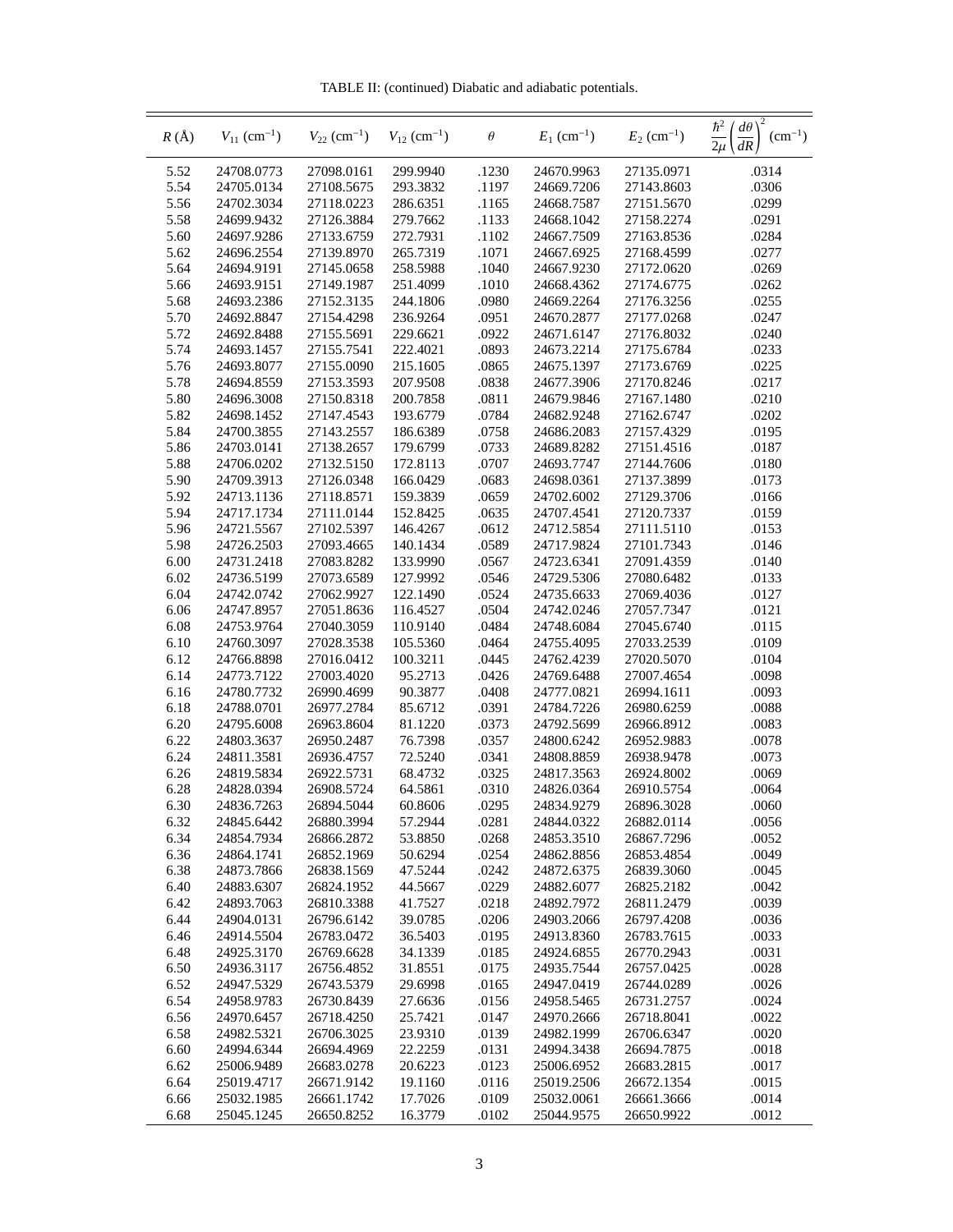TABLE II: (continued) Diabatic and adiabatic potentials.

| $R(\AA)$     | $V_{11}$ (cm <sup>-1</sup> ) | $V_{22}$ (cm <sup>-1</sup> ) | $V_{12}$ (cm <sup>-1</sup> ) | $\theta$       | $E_1$ (cm <sup>-1</sup> ) | $E_2$ (cm <sup>-1</sup> ) | $\frac{\hbar^2}{2\mu}$<br>$^{\prime}$ d $\theta$<br>$(cm^{-1})$<br>dR |
|--------------|------------------------------|------------------------------|------------------------------|----------------|---------------------------|---------------------------|-----------------------------------------------------------------------|
| 6.70         | 25058.2448                   | 26640.8837                   | 15.1378                      | .0096          | 25058.1000                | 26641.0285                | .0011                                                                 |
| 6.72         | 25071.5539                   | 26631.3656                   | 13.9780                      | .0090          | 25071.4286                | 26631.4908                | .0010                                                                 |
| 6.74         | 25085.0462                   | 26622.2858                   | 12.8947                      | .0084          | 25084.9381                | 26622.3940                | .0009                                                                 |
| 6.76         | 25098.7158                   | 26613.6588                   | 11.8839                      | .0078          | 25098.6226                | 26613.7520                | .0008                                                                 |
| 6.78         | 25112.5564                   | 26605.4980                   | 10.9418                      | .0073          | 25112.4762                | 26605.5782                | .0007                                                                 |
| 6.80         | 25126.5615                   | 26597.8162                   | 10.0647                      | .0068          | 25126.4926                | 26597.8850                | .0007                                                                 |
| 6.82         | 25140.7244                   | 26590.6255                   | 9.2490                       | .0064          | 25140.6654                | 26590.6845                | .0006                                                                 |
| 6.84         | 25155.0383                   | 26583.9373                   | 8.4912                       | .0059          | 25154.9878                | 26583.9878                | .0005                                                                 |
| 6.86         | 25169.4960                   | 26577.7621                   | 7.7881                       | .0055          | 25169.4529                | 26577.8052                | .0005                                                                 |
| 6.88         | 25184.0902                   | 26572.1099                   | 7.1362                       | .0051          | 25184.0535                | 26572.1466                | .0004                                                                 |
| 6.90         | 25198.8136                   | 26566.9898                   | 6.5327                       | .0048          | 25198.7824                | 26567.0210                | .0004                                                                 |
| 6.92         | 25213.6586                   | 26562.4105                   | 5.9744                       | .0044          | 25213.6321                | 26562.4370                | .0003                                                                 |
| 6.94         | 25228.6175                   | 26558.3798                   | 5.4586                       | .0041          | 25228.5951                | 26558.4022                | .0003                                                                 |
| 6.96         | 25243.6828                   | 26554.9048                   | 4.9826                       | .0038          | 25243.6639                | 26554.9237                | .0003                                                                 |
| 6.98         | 25258.8466                   | 26551.9921                   | 4.5437                       | .0035          | 25258.8306                | 26552.0081                | .0002                                                                 |
| 7.00         | 25274.1010                   | 26549.6477                   | 4.1395                       | .0032          | 25274.0876                | 26549.6611                | .0002                                                                 |
| 7.02         | 25289.4384                   | 26547.8768                   | 3.7676                       | .0030          | 25289.4271                | 26547.8881<br>26546.6936  | .0002                                                                 |
| 7.04         | 25304.8508<br>25320.3304     | 26546.6841<br>26546.0738     | 3.4258                       | .0028          | 25304.8413<br>25320.3225  | 26546.0817                | .0002                                                                 |
| 7.06<br>7.08 | 25335.8694                   | 26546.0494                   | 3.1121<br>2.8243             | .0025<br>.0023 | 25335.8629                | 26546.0560                | .0001<br>.0001                                                        |
| 7.10         | 25351.4602                   | 26546.6138                   | 2.5608                       | .0021          | 25351.4547                | 26546.6193                | .0001                                                                 |
| 7.12         | 25367.0949                   | 26547.7694                   | 2.3195                       | .0020          | 25367.0904                | 26547.7740                | .0001                                                                 |
| 7.14         | 25382.7661                   | 26549.5181                   | 2.0990                       | .0018          | 25382.7623                | 26549.5219                | .0001                                                                 |
| 7.16         | 25398.4661                   | 26551.8613                   | 1.8977                       | .0016          | 25398.4630                | 26551.8645                | .0001                                                                 |
| 7.18         | 25414.1876                   | 26554.7998                   | 1.7140                       | .0015          | 25414.1851                | 26554.8024                | .0001                                                                 |
| 7.20         | 25429.9233                   | 26558.3340                   | 1.5466                       | .0014          | 25429.9212                | 26558.3362                | .0000                                                                 |
| 7.22         | 25445.6659                   | 26562.4638                   | 1.3942                       | .0012          | 25445.6641                | 26562.4655                | .0000                                                                 |
| 7.24         | 25461.4084                   | 26567.1885                   | 1.2556                       | .0011          | 25461.4070                | 26567.1899                | .0000                                                                 |
| 7.26         | 25477.1439                   | 26572.5072                   | 1.1297                       | .0010          | 25477.1427                | 26572.5084                | .0000                                                                 |
| 7.28         | 25492.8656                   | 26578.4184                   | 1.0155                       | .0009          | 25492.8647                | 26578.4193                | .0000                                                                 |
| 7.30         | 25508.5670                   | 26584.9202                   | .9120                        | .0008          | 25508.5662                | 26584.9210                | .0000                                                                 |
| 7.32         | 25524.2415                   | 26592.0104                   | .8182                        | .0008          | 25524.2408                | 26592.0110                | .0000                                                                 |
| 7.34         | 25539.8828                   | 26599.6862                   | .7333                        | .0007          | 25539.8823                | 26599.6867                | .0000                                                                 |
| 7.36         | 25555.4850                   | 26607.9447                   | .6567                        | .0006          | 25555.4846                | 26607.9451                | .0000                                                                 |
| 7.38         | 25571.0419                   | 26616.7825                   | .5874                        | .0006          | 25571.0416                | 26616.7828                | .0000                                                                 |
| 7.40         | 25586.5480                   | 26626.1957                   | .5250                        | .0005          | 25586.5477                | 26626.1960                | .0000                                                                 |
| 7.42         | 25601.9976                   | 26636.1804                   | .4688                        | .0005          | 25601.9974                | 26636.1806                | .0000                                                                 |
| 7.44         | 25617.3853                   | 26646.7321                   | .4182                        | .0004          | 25617.3851                | 26646.7323                | .0000                                                                 |
| 7.46         | 25632.7059                   | 26657.8461                   | .3727                        | .0004          | 25632.7058                | 26657.8463                | .0000                                                                 |
| 7.48         | 25647.9546                   | 26669.5175                   | .3318                        | .0003          | 25647.9545                | 26669.5176                | .0000                                                                 |
| 7.50         | 25663.1263                   | 26681.7409                   | .2951                        | .0003          | 25663.1262                | 26681.7410                | .0000                                                                 |
| 7.52         | 25678.2166                   | 26694.5108                   | .2622                        | .0003          | 25678.2165                | 26694.5109                | .0000                                                                 |
| 7.54         | 25693.2210                   | 26707.8215                   | .2328                        | .0002          | 25693.2209                | 26707.8215                | .0000                                                                 |
| 7.56         | 25708.1352                   | 26721.6668                   | .2065                        | .0002          | 25708.1352                | 26721.6668                | .0000                                                                 |
| 7.58<br>7.60 | 25722.9553<br>25737.6774     | 26736.0405<br>26750.9362     | .1830<br>.1620               | .0002<br>.0002 | 25722.9553<br>25737.6774  | 26736.0406<br>26750.9362  | .0000<br>.0000                                                        |
| 7.62         | 25752.2978                   | 26766.3471                   | .1432                        | .0001          | 25752.2977                | 26766.3471                | .0000                                                                 |
| 7.64         | 25766.8130                   | 26782.2664                   | .1266                        | .0001          | 25766.8130                | 26782.2664                | .0000                                                                 |
| 7.66         | 25781.2197                   | 26798.6869                   | .1117                        | .0001          | 25781.2197                | 26798.6869                | .0000                                                                 |
| 7.68         | 25795.5149                   | 26815.6015                   | .0985                        | .0001          | 25795.5149                | 26815.6015                | .0000                                                                 |
| 7.70         | 25809.6956                   | 26833.0027                   | .0868                        | .0001          | 25809.6956                | 26833.0027                | .0000                                                                 |
| 7.72         | 25823.7590                   | 26850.8830                   | .0764                        | .0001          | 25823.7590                | 26850.8830                | .0000                                                                 |
| 7.74         | 25837.7026                   | 26869.2346                   | .0672                        | .0001          | 25837.7026                | 26869.2346                | .0000                                                                 |
| 7.76         | 25851.5239                   | 26888.0499                   | .0590                        | .0001          | 25851.5239                | 26888.0499                | .0000                                                                 |
| 7.78         | 25865.2208                   | 26907.3207                   | .0518                        | .0000          | 25865.2208                | 26907.3207                | .0000                                                                 |
| 7.80         | 25878.7911                   | 26927.0391                   | .0454                        | .0000          | 25878.7911                | 26927.0391                | .0000                                                                 |
| 7.82         | 25892.2329                   | 26947.1968                   | .0398                        | .0000          | 25892.2329                | 26947.1968                | .0000                                                                 |
| 7.84         | 25905.5444                   | 26967.7857                   | .0348                        | .0000          | 25905.5444                | 26967.7857                | .0000                                                                 |
| 7.86         | 25918.7241                   | 26988.7973                   | .0304                        | .0000          | 25918.7241                | 26988.7973                | .0000                                                                 |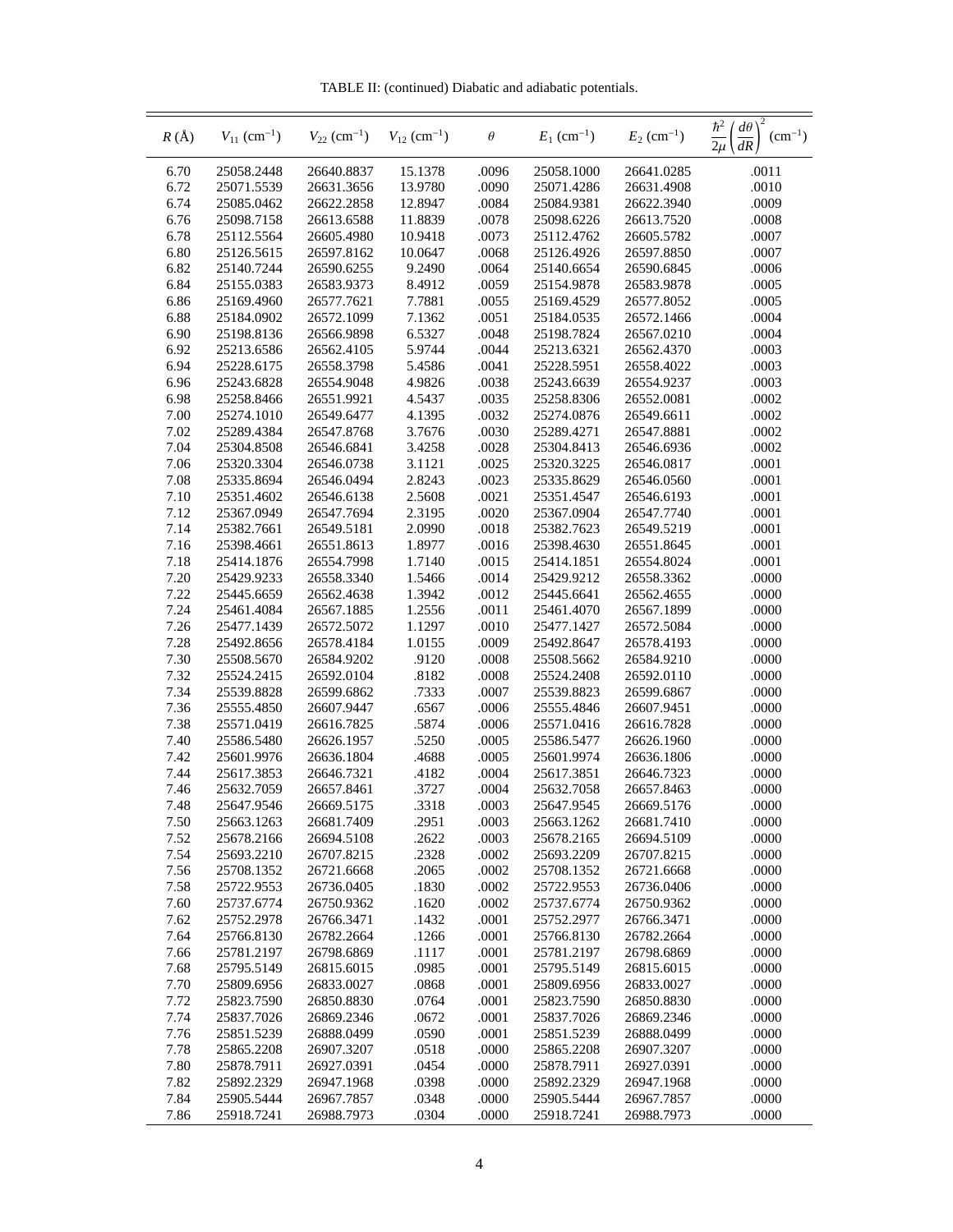TABLE II: (continued) Diabatic and adiabatic potentials.

| $R(\AA)$     | $V_{11}$ (cm <sup>-1</sup> ) | $V_{22}$ (cm <sup>-1</sup> ) | $V_{12}$ (cm <sup>-1</sup> ) | $\theta$       | $E_1$ (cm <sup>-1</sup> ) | $E_2$ (cm <sup>-1</sup> ) | $\frac{\hbar^2}{2\mu}$<br>$d\theta$<br>$(cm^{-1})$<br>dR |
|--------------|------------------------------|------------------------------|------------------------------|----------------|---------------------------|---------------------------|----------------------------------------------------------|
| 7.88         | 25931.7705                   | 27010.2233                   | .0266                        | .0000          | 25931.7705                | 27010.2233                | .0000                                                    |
| 7.90         | 25944.6822                   | 27032.0551                   | .0232                        | .0000          | 25944.6822                | 27032.0551                | .0000                                                    |
| 7.92         | 25957.4580                   | 27054.2843                   | .0202                        | .0000          | 25957.4580                | 27054.2843                | .0000                                                    |
| 7.94         | 25970.0970                   | 27076.9021                   | .0176                        | .0000          | 25970.0970                | 27076.9021                | .0000                                                    |
| 7.96         | 25982.5982                   | 27099.9000                   | .0153                        | .0000          | 25982.5982                | 27099.9000                | .0000                                                    |
| 7.98         | 25994.9609                   | 27123.2692                   | .0133                        | .0000          | 25994.9609                | 27123.2692                | .0000                                                    |
| 8.00         | 26007.1843                   | 27147.0010                   | .0116                        | .0000          | 26007.1843                | 27147.0010                | .0000                                                    |
| 8.02         | 26019.2680                   | 27171.0867                   | .0100                        | .0000          | 26019.2680                | 27171.0867                | .0000                                                    |
| 8.04         | 26031.2114                   | 27195.5175                   | .0087                        | .0000          | 26031.2114                | 27195.5175                | .0000                                                    |
| 8.06         | 26043.0144                   | 27220.2847                   | .0075                        | .0000          | 26043.0144                | 27220.2847                | .0000                                                    |
| 8.08         | 26054.6767                   | 27245.3794                   | .0065                        | .0000          | 26054.6767                | 27245.3794                | .0000                                                    |
| 8.10         | 26066.1981                   | 27270.7928                   | .0056                        | .0000          | 26066.1981                | 27270.7928                | .0000                                                    |
| 8.12         | 26077.5788                   | 27296.5162                   | .0049                        | .0000          | 26077.5788                | 27296.5162                | .0000                                                    |
| 8.14         | 26088.8187                   | 27322.5408                   | .0042                        | .0000          | 26088.8187                | 27322.5408                | .0000                                                    |
| 8.16         | 26099.9180                   | 27348.8579                   | .0036                        | .0000          | 26099.9180                | 27348.8579                | .0000                                                    |
| 8.18         | 26110.8771                   | 27375.4587                   | .0031                        | .0000          | 26110.8771                | 27375.4587                | .0000                                                    |
| 8.20         | 26121.6963                   | 27402.3345                   | .0027                        | $.0000$        | 26121.6963                | 27402.3345                | .0000                                                    |
| 8.22<br>8.24 | 26132.3760                   | 27429.4767<br>27456.8765     | .0023                        | .0000<br>.0000 | 26132.3760<br>26142.9167  | 27429.4767<br>27456.8765  | .0000<br>.0000                                           |
| 8.26         | 26142.9167<br>26153.3190     | 27484.5254                   | .0020<br>.0017               | .0000          | 26153.3190                | 27484.5254                | .0000                                                    |
| 8.28         | 26163.5836                   | 27512.4149                   | .0015                        | .0000          | 26163.5836                | 27512.4149                | .0000                                                    |
| 8.30         | 26173.7111                   | 27540.5364                   | .0012                        | .0000          | 26173.7111                | 27540.5364                | .0000                                                    |
| 8.32         | 26183.7024                   | 27568.8815                   | .0011                        | .0000          | 26183.7024                | 27568.8815                | .0000                                                    |
| 8.34         | 26193.5583                   | 27597.4417                   | .0009                        | .0000          | 26193.5583                | 27597.4417                | .0000                                                    |
| 8.36         | 26203.2797                   | 27626.2087                   | .0008                        | .0000          | 26203.2797                | 27626.2087                | .0000                                                    |
| 8.38         | 26212.8674                   | 27655.1743                   | .0007                        | .0000          | 26212.8674                | 27655.1743                | .0000                                                    |
| 8.40         | 26222.3226                   | 27684.3301                   | .0006                        | .0000          | 26222.3226                | 27684.3301                | .0000                                                    |
| 8.42         | 26231.6463                   | 27713.6682                   | .0005                        | .0000          | 26231.6463                | 27713.6682                | .0000                                                    |
| 8.44         | 26240.8394                   | 27743.1802                   | .0004                        | .0000          | 26240.8394                | 27743.1802                | .0000                                                    |
| 8.46         | 26249.9033                   | 27772.8584                   | .0003                        | .0000          | 26249.9033                | 27772.8584                | .0000                                                    |
| 8.48         | 26258.8389                   | 27802.6946                   | .0003                        | .0000          | 26258.8389                | 27802.6946                | .0000                                                    |
| 8.50         | 26267.6476                   | 27832.6811                   | .0003                        | .0000          | 26267.6476                | 27832.6811                | .0000                                                    |
| 8.52         | 26276.3305                   | 27862.8101                   | .0002                        | .0000          | 26276.3305                | 27862.8101                | .0000                                                    |
| 8.54         | 26284.8889                   | 27893.0739                   | .0002                        | .0000          | 26284.8889                | 27893.0739                | .0000                                                    |
| 8.56         | 26293.3241                   | 27923.4648                   | .0002                        | .0000          | 26293.3241                | 27923.4648                | .0000                                                    |
| 8.58         | 26301.6373                   | 27953.9754                   | .0001                        | .0000          | 26301.6373                | 27953.9754                | .0000                                                    |
| 8.60         | 26309.8300                   | 27984.5981                   | .0001                        | .0000          | 26309.8300                | 27984.5981                | .0000                                                    |
| 8.62         | 26317.9035                   | 28015.3257                   | .0001                        | .0000          | 26317.9035                | 28015.3257                | .0000                                                    |
| 8.64         | 26325.8592                   | 28046.1509                   | .0001                        | .0000          | 26325.8592                | 28046.1509                | .0000                                                    |
| 8.66         | 26333.6984                   | 28077.0664                   | .0001                        | .0000          | 26333.6984                | 28077.0664                | .0000                                                    |
| 8.68         | 26341.4225                   | 28108.0653                   | .0001                        | .0000          | 26341.4225                | 28108.0653                | .0000                                                    |
| 8.70         | 26349.0330                   | 28139.1406                   | .0000                        | .0000          | 26349.0330                | 28139.1406                | .0000                                                    |
| 8.72         | 26356.5313                   | 28170.2852                   | .0000                        | .0000          | 26356.5313                | 28170.2852                | .0000                                                    |
| 8.74         | 26363.9189                   | 28201.4926                   | .0000                        | .0000          | 26363.9189                | 28201.4926                | .0000                                                    |
| 8.76         | 26371.1971                   | 28232.7559                   | .0000                        | .0000          | 26371.1971                | 28232.7559                | .0000                                                    |
| 8.78         | 26378.3675                   | 28264.0685<br>28295.4240     | .0000                        | .0000          | 26378.3675<br>26385.4314  | 28264.0685<br>28295.4240  | .0000                                                    |
| 8.80<br>8.82 | 26385.4314<br>26392.3904     | 28326.8159                   | .0000<br>.0000               | .0000<br>.0000 | 26392.3904                | 28326.8159                | .0000<br>.0000                                           |
| 8.84         | 26399.2460                   | 28358.2380                   | .0000                        | .0000          | 26399.2460                | 28358.2380                | .0000                                                    |
| 8.86         | 26405.9994                   | 28389.6840                   | .0000                        | .0000          | 26405.9994                | 28389.6840                | .0000                                                    |
| 8.88         | 26412.6524                   | 28421.1478                   | .0000                        | .0000          | 26412.6524                | 28421.1478                | .0000                                                    |
| 8.90         | 26419.2062                   | 28452.6235                   | .0000                        | .0000          | 26419.2062                | 28452.6235                | .0000                                                    |
| 8.92         | 26425.6624                   | 28484.1051                   | .0000                        | .0000          | 26425.6624                | 28484.1051                | .0000                                                    |
| 8.94         | 26432.0224                   | 28515.5868                   | .0000                        | .0000          | 26432.0224                | 28515.5868                | .0000                                                    |
| 8.96         | 26438.2876                   | 28547.0629                   | .0000                        | .0000          | 26438.2876                | 28547.0629                | .0000                                                    |
| 8.98         | 26444.4596                   | 28578.5279                   | .0000                        | .0000          | 26444.4596                | 28578.5279                | .0000                                                    |
| 9.00         | 26450.5396                   | 28609.9761                   | .0000                        | .0000          | 26450.5396                | 28609.9761                | .0000                                                    |
| 9.02         | 26456.5293                   | 28641.4023                   | .0000                        | .0000          | 26456.5293                | 28641.4023                | .0000                                                    |
| 9.04         | 26462.4299                   | 28672.8011                   | .0000                        | .0000          | 26462.4299                | 28672.8011                | .0000                                                    |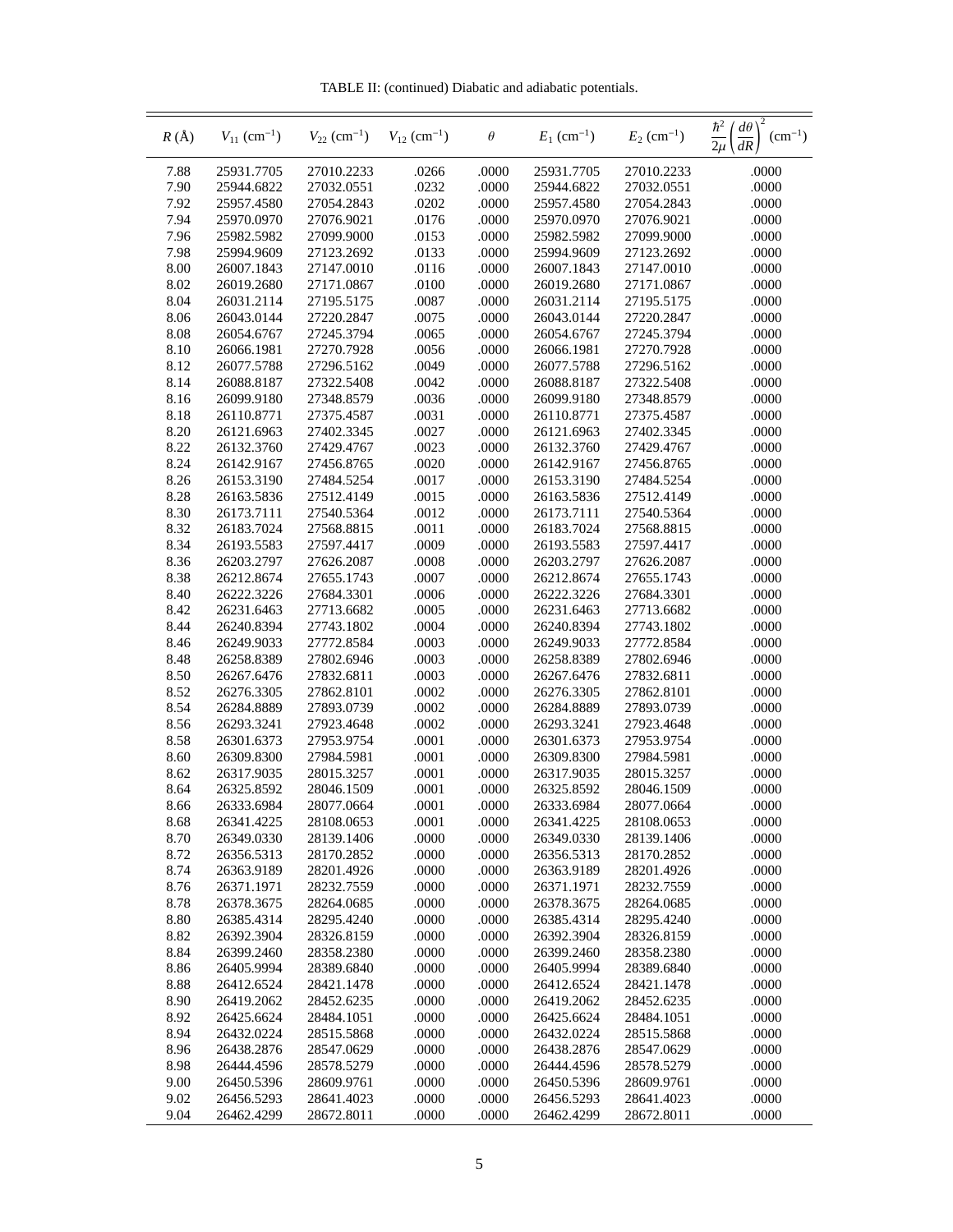TABLE II: (continued) Diabatic and adiabatic potentials.

| $R(\AA)$     | $V_{11}$ (cm <sup>-1</sup> ) | $V_{22}$ (cm <sup>-1</sup> ) | $V_{12}$ (cm <sup>-1</sup> ) | $\theta$       | $E_1$ (cm <sup>-1</sup> ) | $E_2$ (cm <sup>-1</sup> ) | $rac{\hbar^2}{2\mu}$<br>$d\theta$<br>$(cm^{-1})$<br>dR |
|--------------|------------------------------|------------------------------|------------------------------|----------------|---------------------------|---------------------------|--------------------------------------------------------|
| 9.06         | 26468.2429                   | 28704.1672                   | .0000                        | .0000          | 26468.2429                | 28704.1672                | .0000                                                  |
| 9.08         | 26473.9697                   | 28735.4957                   | .0000                        | .0000          | 26473.9697                | 28735.4957                | .0000                                                  |
| 9.10         | 26479.6116                   | 28766.7815                   | .0000                        | .0000          | 26479.6116                | 28766.7815                | .0000                                                  |
| 9.12         | 26485.1702                   | 28798.0197                   | .0000                        | .0000          | 26485.1702                | 28798.0197                | .0000                                                  |
| 9.14         | 26490.6466                   | 28829.2055                   | .0000                        | .0000          | 26490.6466                | 28829.2055                | .0000                                                  |
| 9.16         | 26496.0423                   | 28860.3342                   | .0000                        | .0000          | 26496.0423                | 28860.3342                | .0000                                                  |
| 9.18         | 26501.3586                   | 28891.4012                   | .0000                        | .0000          | 26501.3586                | 28891.4012                | .0000                                                  |
| 9.20         | 26506.5969                   | 28922.4019                   | .0000                        | .0000          | 26506.5969                | 28922.4019                | .0000                                                  |
| 9.22         | 26511.7584                   | 28953.3320                   | .0000                        | .0000          | 26511.7584                | 28953.3320                | .0000                                                  |
| 9.24         | 26516.8445                   | 28984.1872                   | .0000                        | .0000          | 26516.8445                | 28984.1872                | .0000                                                  |
| 9.26         | 26521.8564                   | 29014.9631                   | .0000                        | .0000          | 26521.8564                | 29014.9631                | .0000                                                  |
| 9.28         | 26526.7954                   | 29045.6558                   | .0000                        | .0000          | 26526.7954                | 29045.6558                | .0000                                                  |
| 9.30         | 26531.6627                   | 29076.2612                   | .0000                        | .0000          | 26531.6627                | 29076.2612                | .0000                                                  |
| 9.32         | 26536.4597                   | 29106.7752                   | .0000                        | .0000          | 26536.4597                | 29106.7752                | .0000                                                  |
| 9.34         | 26541.1875                   | 29137.1942                   | .0000                        | .0000          | 26541.1875                | 29137.1942                | .0000                                                  |
| 9.36         | 26545.8472                   | 29167.5142                   | .0000                        | .0000          | 26545.8472                | 29167.5142                | .0000                                                  |
| 9.38         | 26550.4402                   | 29197.7317                   | .0000                        | .0000          | 26550.4402                | 29197.7317                | .0000                                                  |
| 9.40         | 26554.9676                   | 29227.8431                   | .0000                        | .0000          | 26554.9676                | 29227.8431                | .0000                                                  |
| 9.42         | 26559.4306                   | 29257.8449                   | .0000                        | .0000          | 26559.4306                | 29257.8449                | .0000                                                  |
| 9.44         | 26563.8302                   | 29287.7337                   | .0000                        | .0000          | 26563.8302                | 29287.7337                | .0000                                                  |
| 9.46         | 26568.1676                   | 29317.5063                   | .0000                        | .0000          | 26568.1676                | 29317.5063                | .0000                                                  |
| 9.48         | 26572.4439                   | 29347.1592                   | .0000                        | .0000          | 26572.4439                | 29347.1592                | .0000                                                  |
| 9.50         | 26576.6603                   | 29376.6896                   | .0000                        | .0000          | 26576.6603                | 29376.6896                | .0000                                                  |
| 9.52         | 26580.8177                   | 29406.0942                   | .0000                        | .0000          | 26580.8177                | 29406.0942                | .0000                                                  |
| 9.54         | 26584.9172                   | 29435.3701                   | .0000                        | .0000          | 26584.9172                | 29435.3701                | .0000                                                  |
| 9.56         | 26588.9599                   | 29464.5145                   | .0000                        | .0000          | 26588.9599                | 29464.5145                | .0000                                                  |
| 9.58         | 26592.9468                   | 29493.5245                   | .0000                        | .0000          | 26592.9468                | 29493.5245                | .0000                                                  |
| 9.60         | 26596.8789                   | 29522.3974                   | .0000                        | .0000          | 26596.8789                | 29522.3974                | .0000                                                  |
| 9.62         | 26600.7572                   | 29551.1306                   | .0000                        | .0000          | 26600.7572                | 29551.1306                | .0000                                                  |
| 9.64         | 26604.5827                   | 29579.7215                   | .0000                        | .0000          | 26604.5827                | 29579.7215                | .0000                                                  |
| 9.66         | 26608.3563                   | 29608.1677                   | .0000                        | .0000          | 26608.3563                | 29608.1677                | .0000                                                  |
| 9.68         | 26612.0789                   | 29636.4667                   | .0000                        | .0000          | 26612.0789                | 29636.4667                | .0000                                                  |
| 9.70         | 26615.7515                   | 29664.6162                   | .0000                        | .0000          | 26615.7515                | 29664.6162                | .0000                                                  |
| 9.72         | 26619.3749                   | 29692.6139                   | .0000                        | .0000          | 26619.3749                | 29692.6139                | .0000                                                  |
| 9.74<br>9.76 | 26622.9502                   | 29720.4577                   | .0000                        | .0000          | 26622.9502                | 29720.4577                | .0000                                                  |
|              | 26626.4781<br>26629.9594     | 29748.1455                   | .0000                        | .0000          | 26626.4781<br>26629.9594  | 29748.1455<br>29775.6752  | .0000                                                  |
| 9.78<br>9.80 | 26633.3951                   | 29775.6752<br>29803.0448     | .0000<br>.0000               | .0000<br>.0000 | 26633.3951                | 29803.0448                | .0000<br>.0000                                         |
| 9.82         | 26636.7860                   | 29830.2525                   | .0000                        | .0000          | 26636.7860                | 29830.2525                | .0000                                                  |
| 9.84         | 26640.1328                   | 29857.2965                   | .0000                        | .0000          | 26640.1328                | 29857.2965                | .0000                                                  |
| 9.86         | 26643.4364                   | 29884.1749                   | .0000                        | .0000          | 26643.4364                | 29884.1749                | .0000                                                  |
| 9.88         | 26646.6976                   | 29910.8861                   | .0000                        | .0000          | 26646.6976                | 29910.8861                | .0000                                                  |
| 9.90         | 26649.9170                   | 29937.4285                   | .0000                        | .0000          | 26649.9170                | 29937.4285                | .0000                                                  |
| 9.92         | 26653.0955                   | 29963.8005                   | .0000                        | .0000          | 26653.0955                | 29963.8005                | .0000                                                  |
| 9.94         | 26656.2338                   | 29990.0007                   | .0000                        | .0000          | 26656.2338                | 29990.0007                | .0000                                                  |
| 9.96         | 26659.3325                   | 30016.0275                   | .0000                        | .0000          | 26659.3325                | 30016.0275                | .0000                                                  |
| 9.98         | 26662.3925                   | 30041.8796                   | .0000                        | .0000          | 26662.3925                | 30041.8796                | .0000                                                  |
| 10.00        | 26665.4144                   | 30067.5557                   | .0000                        | .0000          | 26665.4144                | 30067.5557                | .0000                                                  |
| 10.02        | 26668.3988                   | 30093.0545                   | .0000                        | .0000          | 26668.3988                | 30093.0545                | .0000                                                  |
| 10.04        | 26671.3464                   | 30118.3750                   | .0000                        | .0000          | 26671.3464                | 30118.3750                | .0000                                                  |
| 10.06        | 26674.2579                   | 30143.5158                   | .0000                        | .0000          | 26674.2579                | 30143.5158                | .0000                                                  |
| 10.08        | 26677.1340                   | 30168.4760                   | .0000                        | .0000          | 26677.1340                | 30168.4760                | .0000                                                  |
| 10.10        | 26679.9751                   | 30193.2545                   | .0000                        | .0000          | 26679.9751                | 30193.2545                | .0000                                                  |
| 10.12        | 26682.7820                   | 30217.8504                   | .0000                        | .0000          | 26682.7820                | 30217.8504                | .0000                                                  |
| 10.14        | 26685.5552                   | 30242.2627                   | .0000                        | .0000          | 26685.5552                | 30242.2627                | .0000                                                  |
| 10.16        | 26688.2954                   | 30266.4906                   | .0000                        | .0000          | 26688.2954                | 30266.4906                | .0000                                                  |
| 10.18        | 26691.0030                   | 30290.5333                   | .0000                        | .0000          | 26691.0030                | 30290.5333                | .0000                                                  |
| 10.20        | 26693.6786                   | 30314.3900                   | .0000                        | .0000          | 26693.6786                | 30314.3900                | .0000                                                  |
| 10.22        | 26696.3228                   | 30338.0601                   | .0000                        | .0000          | 26696.3228                | 30338.0601                | .0000                                                  |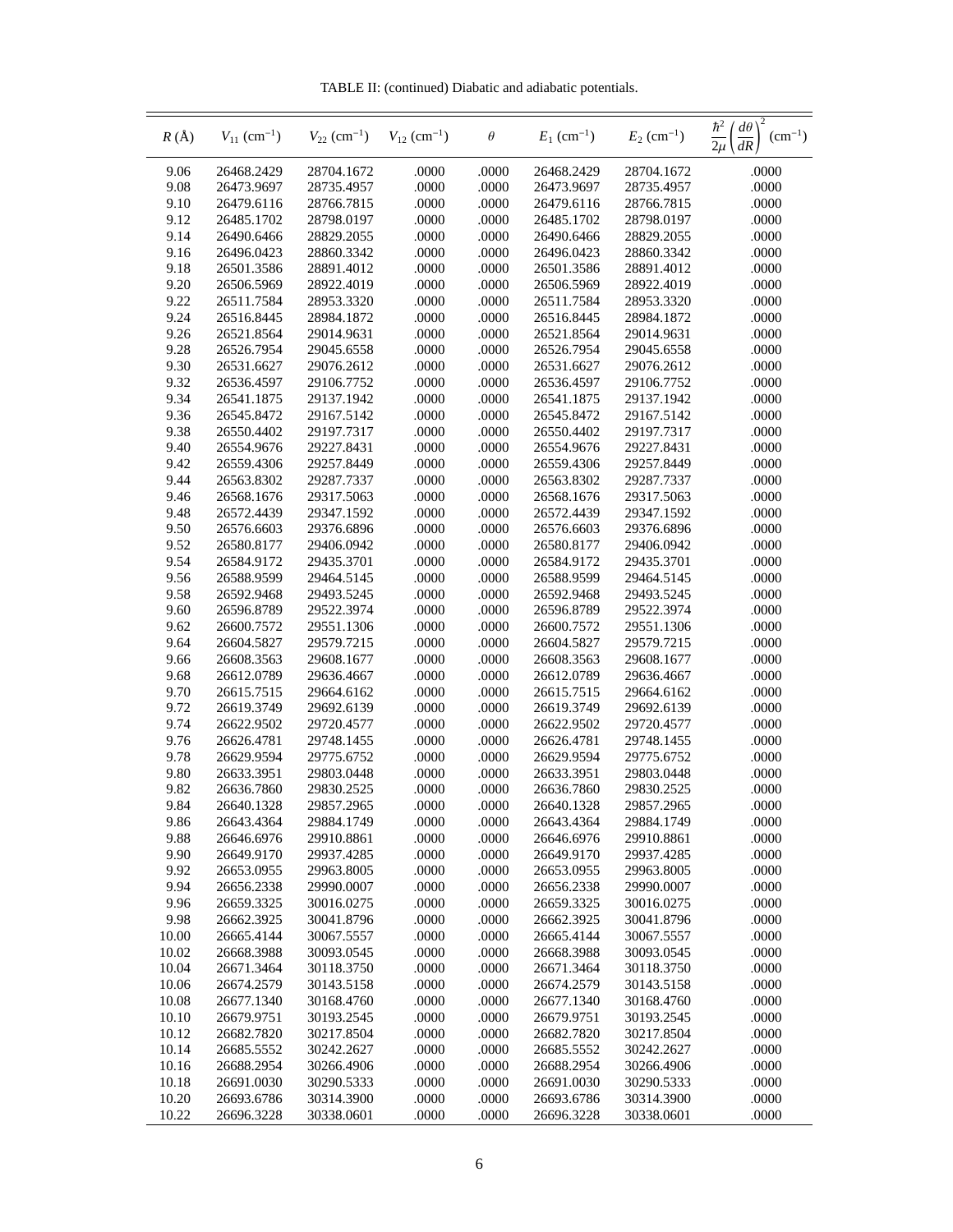TABLE II: (continued) Diabatic and adiabatic potentials.

| $R(\AA)$       | $V_{11}$ (cm <sup>-1</sup> ) | $V_{22}$ (cm <sup>-1</sup> ) | $V_{12}$ (cm <sup>-1</sup> ) | $\theta$       | $E_1$ (cm <sup>-1</sup> ) | $E_2$ (cm <sup>-1</sup> ) | $\frac{\hbar^2}{2\mu}$<br>$d\theta$<br>$(cm^{-1})$<br>dR |
|----------------|------------------------------|------------------------------|------------------------------|----------------|---------------------------|---------------------------|----------------------------------------------------------|
| 10.24          | 26698.9362                   | 30361.5427                   | .0000                        | .0000          | 26698.9362                | 30361.5427                | .0000                                                    |
| 10.26          | 26701.5191                   | 30384.8375                   | .0000                        | .0000          | 26701.5191                | 30384.8375                | .0000                                                    |
| 10.28          | 26704.0722                   | 30407.9437                   | .0000                        | .0000          | 26704.0722                | 30407.9437                | .0000                                                    |
| 10.30          | 26706.5960                   | 30430.8608                   | .0000                        | .0000          | 26706.5960                | 30430.8608                | .0000                                                    |
| 10.32          | 26709.0908                   | 30453.5885                   | .0000                        | .0000          | 26709.0908                | 30453.5885                | .0000                                                    |
| 10.34          | 26711.5573                   | 30476.1263                   | .0000                        | .0000          | 26711.5573                | 30476.1263                | .0000                                                    |
| 10.36          | 26713.9958                   | 30498.4737                   | .0000                        | .0000          | 26713.9958                | 30498.4737                | .0000                                                    |
| 10.38          | 26716.4069                   | 30520.6305                   | .0000                        | .0000          | 26716.4069                | 30520.6305                | .0000                                                    |
| 10.40          | 26718.7909                   | 30542.5963                   | .0000                        | .0000          | 26718.7909                | 30542.5963                | .0000                                                    |
| 10.42          | 26721.1484                   | 30564.3709                   | .0000                        | .0000          | 26721.1484                | 30564.3709                | .0000                                                    |
| 10.44          | 26723.4796                   | 30585.9541                   | .0000                        | .0000          | 26723.4796                | 30585.9541                | .0000                                                    |
| 10.46          | 26725.7851                   | 30607.3457                   | .0000                        | .0000          | 26725.7851                | 30607.3457                | .0000                                                    |
| 10.48          | 26728.0653                   | 30628.5455                   | .0000                        | .0000          | 26728.0653                | 30628.5455                | .0000                                                    |
| 10.50          | 26730.3204<br>26732.5511     | 30649.5535                   | .0000                        | .0000          | 26730.3204                | 30649.5535                | .0000                                                    |
| 10.52          |                              | 30670.3695                   | .0000                        | .0000          | 26732.5511                | 30670.3695<br>30690.9936  | .0000                                                    |
| 10.54<br>10.56 | 26734.7575<br>26736.9401     | 30690.9936<br>30711.4258     | .0000<br>.0000               | .0000<br>.0000 | 26734.7575<br>26736.9401  | 30711.4258                | .0000<br>.0000                                           |
| 10.58          | 26739.0992                   | 30731.6661                   | .0000                        | .0000          | 26739.0992                | 30731.6661                | .0000                                                    |
| 10.60          | 26741.2353                   | 30751.7146                   | .0000                        | .0000          | 26741.2353                | 30751.7146                | .0000                                                    |
| 10.62          | 26743.3485                   | 30771.5713                   | .0000                        | .0000          | 26743.3485                | 30771.5713                | .0000                                                    |
| 10.64          | 26745.4394                   | 30791.2364                   | .0000                        | .0000          | 26745.4394                | 30791.2364                | .0000                                                    |
| 10.66          | 26747.5081                   | 30810.7102                   | .0000                        | .0000          | 26747.5081                | 30810.7102                | .0000                                                    |
| 10.68          | 26749.5551                   | 30829.9927                   | .0000                        | .0000          | 26749.5551                | 30829.9927                | .0000                                                    |
| 10.70          | 26751.5806                   | 30849.0842                   | .0000                        | .0000          | 26751.5806                | 30849.0842                | .0000                                                    |
| 10.72          | 26753.5850                   | 30867.9850                   | .0000                        | .0000          | 26753.5850                | 30867.9850                | .0000                                                    |
| 10.74          | 26755.5684                   | 30886.6954                   | .0000                        | .0000          | 26755.5684                | 30886.6954                | .0000                                                    |
| 10.76          | 26757.5314                   | 30905.2156                   | .0000                        | .0000          | 26757.5314                | 30905.2156                | .0000                                                    |
| 10.78          | 26759.4740                   | 30923.5461                   | .0000                        | .0000          | 26759.4740                | 30923.5461                | .0000                                                    |
| 10.80          | 26761.3966                   | 30941.6872                   | .0000                        | .0000          | 26761.3966                | 30941.6872                | .0000                                                    |
| 10.82          | 26763.2995                   | 30959.6392                   | .0000                        | .0000          | 26763.2995                | 30959.6392                | .0000                                                    |
| 10.84          | 26765.1830                   | 30977.4026                   | .0000                        | .0000          | 26765.1830                | 30977.4026                | .0000                                                    |
| 10.86          | 26767.0472                   | 30994.9779                   | .0000                        | .0000          | 26767.0472                | 30994.9779                | .0000                                                    |
| 10.88          | 26768.8925                   | 31012.3655                   | .0000                        | .0000          | 26768.8925                | 31012.3655                | .0000                                                    |
| 10.90          | 26770.7191                   | 31029.5658                   | .0000                        | .0000          | 26770.7191                | 31029.5658                | .0000                                                    |
| 10.92          | 26772.5272                   | 31046.5795                   | .0000                        | .0000          | 26772.5272                | 31046.5795                | .0000                                                    |
| 10.94          | 26774.3171                   | 31063.4070                   | .0000                        | .0000          | 26774.3171                | 31063.4070                | .0000                                                    |
| 10.96          | 26776.0890                   | 31080.0490                   | .0000                        | .0000          | 26776.0890                | 31080.0490                | .0000                                                    |
| 10.98          | 26777.8431                   | 31096.5058                   | .0000                        | .0000          | 26777.8431                | 31096.5058                | .0000                                                    |
| 11.00          | 26779.5797                   | 31112.7783                   | .0000                        | .0000          | 26779.5797                | 31112.7783                | .0000                                                    |
| 11.02          | 26781.2989                   | 31128.8670                   | .0000                        | .0000          | 26781.2989                | 31128.8670                | .0000                                                    |
| 11.04          | 26783.0010                   | 31144.7724                   | .0000                        | .0000          | 26783.0010                | 31144.7724                | .0000                                                    |
| 11.06          | 26784.6862                   | 31160.4954                   | .0000                        | .0000          | 26784.6862                | 31160.4954                | .0000                                                    |
| 11.08<br>11.10 | 26786.3547<br>26788.0067     | 31176.0364<br>31191.3963     | .0000<br>.0000               | .0000<br>.0000 | 26786.3547<br>26788.0067  | 31176.0364<br>31191.3963  | .0000<br>.0000                                           |
| 11.12          | 26789.6423                   | 31206.5758                   | .0000                        | .0000          | 26789.6423                | 31206.5758                | .0000                                                    |
| 11.14          | 26791.2618                   | 31221.5755                   | .0000                        | .0000          | 26791.2618                | 31221.5755                | .0000                                                    |
| 11.16          | 26792.8654                   | 31236.3961                   | .0000                        | .0000          | 26792.8654                | 31236.3961                | .0000                                                    |
| 11.18          | 26794.4532                   | 31251.0385                   | .0000                        | .0000          | 26794.4532                | 31251.0385                | .0000                                                    |
| 11.20          | 26796.0253                   | 31265.5035                   | .0000                        | .0000          | 26796.0253                | 31265.5035                | .0000                                                    |
| 11.22          | 26797.5820                   | 31279.7917                   | .0000                        | .0000          | 26797.5820                | 31279.7917                | .0000                                                    |
| 11.24          | 26799.1235                   | 31293.9039                   | .0000                        | .0000          | 26799.1235                | 31293.9039                | .0000                                                    |
| 11.26          | 26800.6499                   | 31307.8411                   | .0000                        | .0000          | 26800.6499                | 31307.8411                | .0000                                                    |
| 11.28          | 26802.1613                   | 31321.6040                   | .0000                        | .0000          | 26802.1613                | 31321.6040                | .0000                                                    |
| 11.30          | 26803.6579                   | 31335.1934                   | .0000                        | .0000          | 26803.6579                | 31335.1934                | .0000                                                    |
| 11.32          | 26805.1400                   | 31348.6101                   | .0000                        | .0000          | 26805.1400                | 31348.6101                | .0000                                                    |
| 11.34          | 26806.6075                   | 31361.8551                   | .0000                        | .0000          | 26806.6075                | 31361.8551                | .0000                                                    |
| 11.36          | 26808.0607                   | 31374.9292                   | .0000                        | .0000          | 26808.0607                | 31374.9292                | .0000                                                    |
| 11.38          | 26809.4997                   | 31387.8333                   | .0000                        | .0000          | 26809.4997                | 31387.8333                | .0000                                                    |
| 11.40          | 26810.9247                   | 31400.5683                   | .0000                        | .0000          | 26810.9247                | 31400.5683                | .0000                                                    |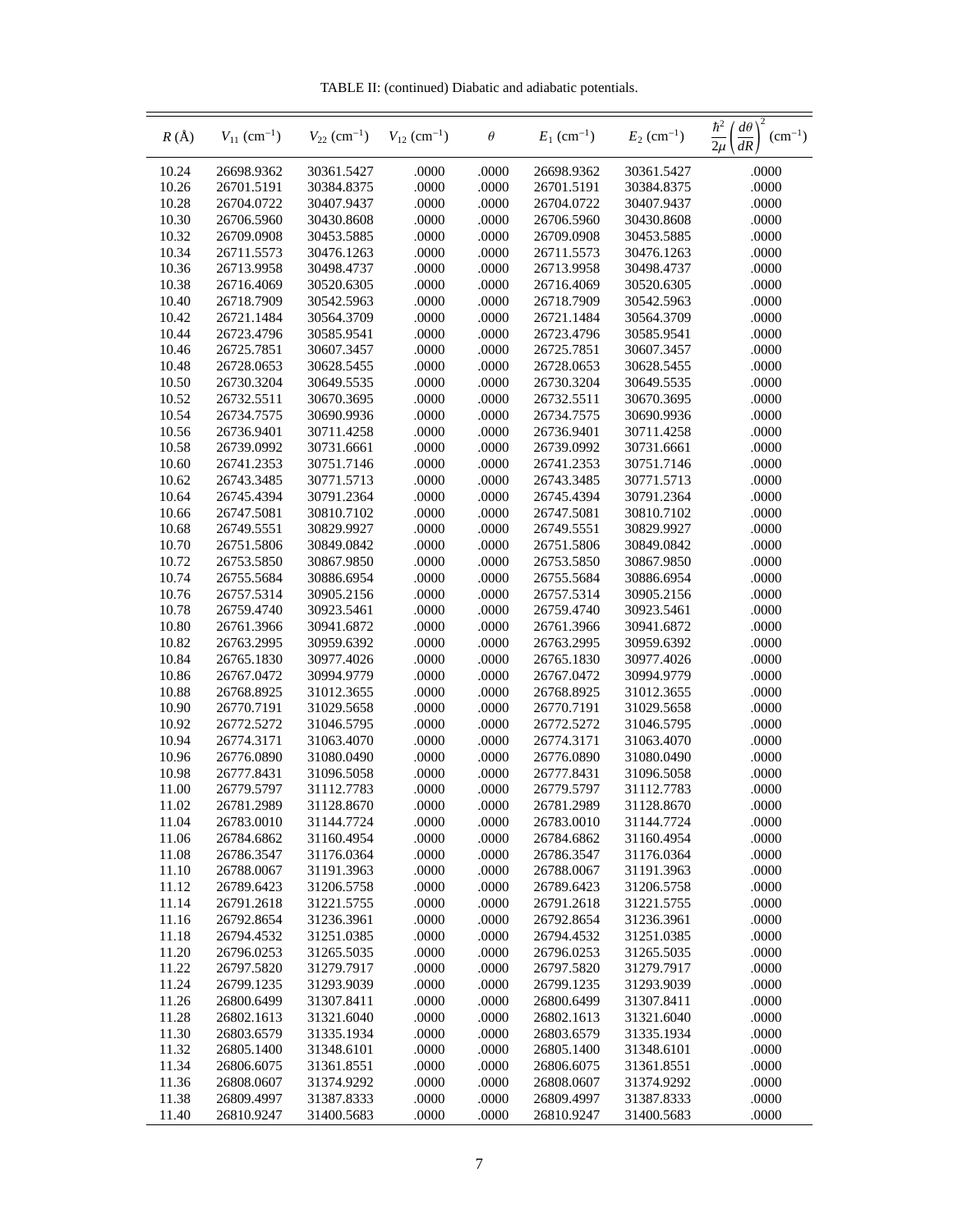TABLE II: (continued) Diabatic and adiabatic potentials.

| $R(\AA)$ | $V_{11}$ (cm <sup>-1</sup> ) | $V_{22}$ (cm <sup>-1</sup> ) | $V_{12}$ (cm <sup>-1</sup> ) | $\theta$ | $E_1$ (cm <sup>-1</sup> ) | $E_2$ (cm <sup>-1</sup> ) | 2<br>$\hbar^2$<br>$d\theta$<br>$(cm^{-1})$<br>$\overline{2\mu}$<br>dR |
|----------|------------------------------|------------------------------|------------------------------|----------|---------------------------|---------------------------|-----------------------------------------------------------------------|
| 11.42    | 26812.3357                   | 31413.1350                   | .0000                        | .0000    | 26812.3357                | 31413.1350                | .0000                                                                 |
| 11.44    | 26813.7330                   | 31425.5343                   | .0000                        | .0000    | 26813.7330                | 31425.5343                | .0000                                                                 |
| 11.46    | 26815.1167                   | 31437.7673                   | .0000                        | .0000    | 26815.1167                | 31437.7673                | .0000                                                                 |
| 11.48    | 26816.4868                   | 31449.8348                   | .0000                        | .0000    | 26816.4868                | 31449.8348                | .0000                                                                 |
| 11.50    | 26817.8435                   | 31461.7376                   | .0000                        | .0000    | 26817.8435                | 31461.7376                | .0000                                                                 |
| 11.52    | 26819.1870                   | 31473.4769                   | .0000                        | .0000    | 26819.1870                | 31473.4769                | .0000                                                                 |
| 11.54    | 26820.5173                   | 31485.0535                   | .0000                        | .0000    | 26820.5173                | 31485.0535                | .0000                                                                 |
| 11.56    | 26821.8347                   | 31496.4684                   | .0000                        | .0000    | 26821.8347                | 31496.4684                | .0000                                                                 |
| 11.58    | 26823.1391                   | 31507.7225                   | .0000                        | .0000    | 26823.1391                | 31507.7225                | .0000                                                                 |
| 11.60    | 26824.4307                   | 31518.8168                   | .0000                        | .0000    | 26824.4307                | 31518.8168                | .0000                                                                 |
| 11.62    | 26825.7097                   | 31529.7523                   | .0000                        | .0000    | 26825.7097                | 31529.7523                | .0000                                                                 |
| 11.64    | 26826.9761                   | 31540.5299                   | .0000                        | .0000    | 26826.9761                | 31540.5299                | .0000                                                                 |
| 11.66    | 26828.2300                   | 31551.1507                   | .0000                        | .0000    | 26828.2300                | 31551.1507                | .0000                                                                 |
| 11.68    | 26829.4716                   | 31561.6157                   | .0000                        | .0000    | 26829.4716                | 31561.6157                | .0000                                                                 |
| 11.70    | 26830.7009                   | 31571.9257                   | .0000                        | .0000    | 26830.7009                | 31571.9257                | .0000                                                                 |
| 11.72    | 26831.9181                   | 31582.0819                   | .0000                        | .0000    | 26831.9181                | 31582.0819                | .0000                                                                 |
| 11.74    | 26833.1233                   | 31592.0852                   | .0000                        | .0000    | 26833.1233                | 31592.0852                | .0000                                                                 |
| 11.76    | 26834.3165                   | 31601.9367                   | .0000                        | .0000    | 26834.3165                | 31601.9367                | .0000                                                                 |
| 11.78    | 26835.4979                   | 31611.6373                   | .0000                        | .0000    | 26835.4979                | 31611.6373                | .0000                                                                 |
| 11.80    | 26836.6675                   | 31621.1881                   | .0000                        | .0000    | 26836.6675                | 31621.1881                | .0000                                                                 |
| 11.82    | 26837.8255                   | 31630.5901                   | .0000                        | .0000    | 26837.8255                | 31630.5901                | .0000                                                                 |
| 11.84    | 26838.9719                   | 31639.8443                   | .0000                        | .0000    | 26838.9719                | 31639.8443                | .0000                                                                 |
| 11.86    | 26840.1068                   | 31648.9517                   | .0000                        | .0000    | 26840.1068                | 31648.9517                | .0000                                                                 |
| 11.88    | 26841.2304                   | 31657.9134                   | .0000                        | .0000    | 26841.2304                | 31657.9134                | .0000                                                                 |
| 11.90    | 26842.3426                   | 31666.7303                   | .0000                        | .0000    | 26842.3426                | 31666.7303                | .0000                                                                 |
| 11.92    | 26843.4437                   | 31675.4036                   | .0000                        | .0000    | 26843.4437                | 31675.4036                | .0000                                                                 |
| 11.94    | 26844.5336                   | 31683.9343                   | .0000                        | .0000    | 26844.5336                | 31683.9343                | .0000                                                                 |
| 11.96    | 26845.6126                   | 31692.3233                   | .0000                        | .0000    | 26845.6126                | 31692.3233                | .0000                                                                 |
| 11.98    | 26846.6805                   | 31700.5717                   | .0000                        | .0000    | 26846.6805                | 31700.5717                | .0000                                                                 |
| 12.00    | 26847.7376                   | 31708.6806                   | .0000                        | .0000    | 26847.7376                | 31708.6806                | .0000                                                                 |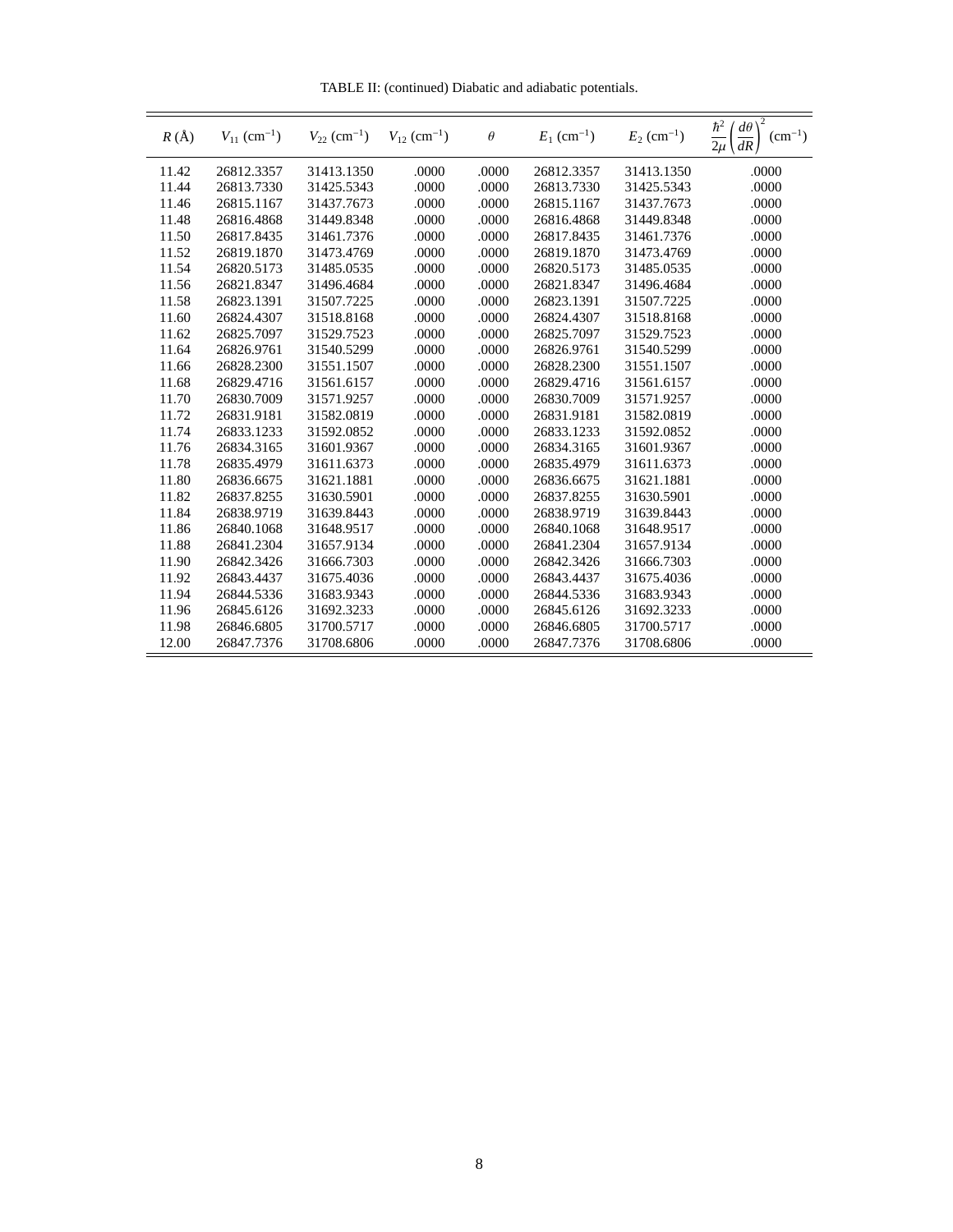TABLE III: (EPAPS) Calculated energies and available experimental energies for the mixed levels of the  $3^3\Pi$  and  $4^3\Pi$  electronic states. For states that are predominantly  $3^3\Pi$ , energies are reported for  $\nu$ =0–56, are predominantly  $4\,^3\Pi$ , energies are reported for  $v=0-6$ . For all these vibrational levels, calculations are reported<br>for  $J=0-60$ , and also for  $J=86$  and 88 for those cases where experimental levels were measured. gives the theoretical assignment, which is taken to be the electronic state with the larger of the fractions given in the last two columns. The fractions are determined by summing the squares of the appropriate components of the theoretical eigenvectors. Notes are at the end of the table (page 34).

| 3 or $4 \sqrt[3]{11}$                      |                  |                | $E~(\text{cm}^{-1})$ |              | $E~(\text{cm}^{-1})$ |            | $3^3\Pi$ | $4^3\Pi$ |
|--------------------------------------------|------------------|----------------|----------------------|--------------|----------------------|------------|----------|----------|
| assignment                                 | $\boldsymbol{v}$ | J              | experimental         | note         | theoretical          | $\Delta E$ | fraction | fraction |
| 3                                          | $\overline{0}$   | 1              |                      |              | 24688.8226           |            | 1.0000   | 0.0000   |
| 3                                          | $\boldsymbol{0}$ | $\overline{c}$ |                      |              | 24688.9706           |            | 1.0000   | 0.0000   |
| 3                                          | $\boldsymbol{0}$ | 3              |                      |              | 24689.1926           |            | 1.0000   | 0.0000   |
|                                            | $\mathbf{0}$     | $\overline{4}$ |                      |              | 24689.4887           |            | 1.0000   | 0.0000   |
|                                            | $\mathbf{0}$     | 5              |                      |              | 24689.8587           |            | 1.0000   | 0.0000   |
|                                            | $\mathbf{0}$     | 6              |                      |              | 24690.3027           |            | 1.0000   | 0.0000   |
| 33333                                      | $\mathbf{0}$     | 7              |                      |              | 24690.8207           |            | 1.0000   | 0.0000   |
|                                            | $\boldsymbol{0}$ | 8              |                      |              | 24691.4126           |            | 1.0000   | 0.0000   |
|                                            | $\overline{0}$   | 9              |                      |              | 24692.0785           |            | 1.0000   | 0.0000   |
| 3                                          | $\mathbf{0}$     | 10             |                      |              | 24692.8182           |            | 1.0000   | 0.0000   |
| $\overline{\mathbf{3}}$                    | $\mathbf{0}$     | 11             |                      |              | 24693.6318           |            | 1.0000   | 0.0000   |
|                                            | $\mathbf{0}$     | 12             |                      |              | 24694.5192           |            | 1.0000   | 0.0000   |
|                                            | $\mathbf{0}$     | 13             |                      |              | 24695.4805           |            | 1.0000   | 0.0000   |
| $\begin{array}{c} 3 \\ 3 \\ 3 \end{array}$ | $\boldsymbol{0}$ | 14             | 24696.5671           | a            | 24696.5155           | 0.0516     | 1.0000   | 0.0000   |
|                                            | $\overline{0}$   | 15             |                      |              | 24697.6243           |            | 1.0000   | 0.0000   |
|                                            | $\mathbf{0}$     | 16             | 24698.8462           | $\rm{a}$     | 24698.8068           | 0.0394     | 1.0000   | 0.0000   |
| $\frac{3}{3}$                              | $\mathbf{0}$     | 17             |                      |              | 24700.0629           |            | 1.0000   | 0.0000   |
| 3                                          | $\mathbf{0}$     | 18             |                      |              | 24701.3927           |            | 1.0000   | 0.0000   |
|                                            | $\mathbf{0}$     | 19             |                      |              | 24702.7960           |            | 1.0000   | 0.0000   |
| $\frac{3}{3}$                              | $\boldsymbol{0}$ | 20             |                      |              | 24704.2728           |            | 1.0000   | 0.0000   |
| 3                                          | $\mathbf{0}$     | 21             |                      |              | 24705.8231           |            | 1.0000   | 0.0000   |
|                                            | $\mathbf{0}$     | 22             |                      |              | 24707.4468           |            | 1.0000   | 0.0000   |
| $\frac{3}{3}$                              | $\mathbf{0}$     | 23             |                      |              | 24709.1438           |            | 1.0000   | 0.0000   |
| 3                                          | $\mathbf{0}$     | 24             |                      |              | 24710.9141           |            | 1.0000   | 0.0000   |
|                                            | $\boldsymbol{0}$ | 25             | 24712.7234           | a            | 24712.7577           | $-0.0343$  | 1.0000   | 0.0000   |
| $\frac{3}{3}$                              | $\mathbf{0}$     | 26             |                      |              | 24714.6744           |            | 1.0000   | 0.0000   |
| 3                                          | $\mathbf{0}$     | 27             | 24716.6095           | $\rm{a}$     | 24716.6642           | $-0.0547$  | 1.0000   | 0.0000   |
|                                            | $\mathbf{0}$     | 28             |                      |              | 24718.7271           |            | 1.0000   | 0.0000   |
| $\frac{3}{3}$                              | $\boldsymbol{0}$ | 29             |                      |              | 24720.8628           |            | 1.0000   | 0.0000   |
| 3                                          | $\boldsymbol{0}$ | 30             |                      |              | 24723.0715           |            | 1.0000   | 0.0000   |
|                                            | $\overline{0}$   | 31             |                      |              | 24725.3530           |            | 1.0000   | 0.0000   |
| $\frac{3}{3}$                              | $\mathbf{0}$     | 32             |                      |              | 24727.7071           |            | 1.0000   | 0.0000   |
|                                            | $\mathbf{0}$     | 33             |                      |              | 24730.1340           |            | 1.0000   | 0.0000   |
| $\frac{3}{3}$                              | $\mathbf{0}$     | 34             |                      |              | 24732.6333           |            | 1.0000   | 0.0000   |
| 3                                          | $\boldsymbol{0}$ | 35             |                      |              | 24735.2052           |            | 1.0000   | 0.0000   |
|                                            | $\boldsymbol{0}$ | 36             |                      |              | 24737.8494           |            | 1.0000   | 0.0000   |
| $\begin{array}{c} 3 \\ 3 \\ 3 \end{array}$ | $\overline{0}$   | 37             | 24740.3871           | a            | 24740.5659           | $-0.1788$  | 1.0000   | 0.0000   |
|                                            | $\mathbf{0}$     | 38             |                      |              | 24743.3546           |            | 1.0000   | 0.0000   |
| 3                                          | $\mathbf{0}$     | 39             | 24746.0076           | $\rm{a}$     | 24746.2153           | $-0.2077$  | 1.0000   | 0.0000   |
|                                            | $\mathbf{0}$     | 40             |                      |              | 24749.1481           |            | 1.0000   | 0.0000   |
| $\frac{3}{3}$                              | $\boldsymbol{0}$ | 41             |                      |              | 24752.1528           |            | 1.0000   | 0.0000   |
| 3                                          | $\boldsymbol{0}$ | 42             |                      |              | 24755.2292           |            | 1.0000   | 0.0000   |
| 3                                          | $\mathbf{0}$     | 43             |                      |              | 24758.3774           |            | 1.0000   | 0.0000   |
| 3                                          | $\mathbf{0}$     | 44             | 24761.3110           | $\mathbf{a}$ | 24761.5971           | $-0.2861$  | 1.0000   | 0.0000   |
|                                            | $\mathbf{0}$     | 45             |                      |              | 24764.8883           |            | 1.0000   | 0.0000   |
| $\frac{3}{3}$                              | $\mathbf{0}$     | 46             | 24767.9311           | $\rm{a}$     | 24768.2508           | $-0.3197$  | 1.0000   | 0.0000   |
|                                            | $\boldsymbol{0}$ | 47             |                      |              | 24771.6846           |            | 1.0000   | 0.0000   |
| $\frac{3}{3}$                              | $\overline{0}$   | 48             |                      |              | 24775.1895           |            | 1.0000   | 0.0000   |
| 3                                          | $\mathbf{0}$     | 49             |                      |              | 24778.7654           |            | 1.0000   | 0.0000   |
| 3                                          | $\mathbf{0}$     | 50             |                      |              | 24782.4123           |            | 1.0000   | 0.0000   |
| 3                                          | $\mathbf{0}$     | 51             |                      |              | 24786.1298           |            | 1.0000   | 0.0000   |
| 3                                          | $\overline{0}$   | 52             |                      |              | 24789.9181           |            | 1.0000   | 0.0000   |
|                                            |                  |                |                      |              |                      |            |          |          |

TABLE III: (continued) Calculated and experimental energies. Notes are at the end of the table (page 34).

| 3 or $4^3\Pi$                              | $\dot{U}$         | $\boldsymbol{J}$ | $E~(\text{cm}^{-1})$ | note         | $E~(\text{cm}^{-1})$     | $\Delta E$ | $3^3\Pi$         | 4 <sup>3</sup> Π |
|--------------------------------------------|-------------------|------------------|----------------------|--------------|--------------------------|------------|------------------|------------------|
| assignment                                 |                   |                  | experimental         |              | theoretical              |            | fraction         | fraction         |
| $\overline{\mathbf{3}}$                    | $\overline{0}$    | 53               |                      |              | 24793.7768               |            | 1.0000           | 0.0000           |
| $\begin{array}{c} 3 \\ 3 \\ 3 \end{array}$ | $\boldsymbol{0}$  | 54               |                      |              | 24797.7059               |            | 1.0000           | 0.0000           |
|                                            | $\mathbf{0}$      | 55               |                      |              | 24801.7053               |            | 1.0000           | 0.0000           |
|                                            | $\boldsymbol{0}$  | 56               |                      |              | 24805.7748               |            | 1.0000           | 0.0000           |
| 3                                          | $\overline{0}$    | 57               |                      |              | 24809.9143               |            | 1.0000           | 0.0000           |
| 3                                          | $\boldsymbol{0}$  | 58               |                      |              | 24814.1237               |            | 1.0000           | 0.0000           |
| 3                                          | $\overline{0}$    | 59               |                      |              | 24818.4028               |            | 1.0000           | 0.0000           |
| 3                                          | $\mathbf{0}$      | 60               |                      |              | 24822.7514               |            | 1.0000           | 0.0000           |
| 3                                          | $\mathbf{1}$      | $\boldsymbol{0}$ |                      |              | 24731.5263               |            | 1.0000           | 0.0000           |
| 3                                          | 1                 | $\mathbf{1}$     |                      |              | 24731.6005               |            | 1.0000           | 0.0000           |
|                                            | 1                 | $\overline{c}$   |                      |              | 24731.7487               |            | 1.0000           | 0.0000           |
| $\frac{3}{3}$                              | 1                 | 3                |                      |              | 24731.9711               |            | 1.0000           | 0.0000           |
|                                            | 1                 | $\overline{4}$   |                      |              | 24732.2676               |            | 1.0000           | 0.0000           |
| $\frac{3}{3}$                              | 1                 | 5                |                      |              | 24732.6381               |            | 1.0000           | 0.0000           |
| 3                                          | 1                 | 6                |                      |              | 24733.0828               |            | 1.0000           | 0.0000           |
| 3                                          | 1                 | 7                |                      |              | 24733.6015               |            | 1.0000           | 0.0000           |
| 3                                          | 1                 | 8                |                      |              | 24734.1943               |            | 1.0000           | 0.0000           |
| $\overline{\mathbf{3}}$                    | 1                 | 9                |                      |              | 24734.8611               |            | 1.0000           | 0.0000           |
| 3                                          | 1                 | 10               |                      |              | 24735.6019               |            | 1.0000           | 0.0000           |
| 3                                          | 1                 | 11               |                      |              | 24736.4168               |            | 1.0000           | 0.0000           |
| $\overline{3}$                             | 1                 | 12               |                      |              | 24737.3055               |            | 1.0000           | 0.0000           |
| $\overline{3}$                             | 1                 | 13               |                      |              | 24738.2682               |            | 1.0000           | 0.0000           |
| 3                                          | 1                 | 14               | 24739.6710           | a            | 24739.3048               | 0.3662     | 1.0000           | 0.0000           |
| 3                                          | 1                 | 15               |                      |              | 24740.4153               |            | 1.0000           | 0.0000           |
|                                            | 1                 | 16               | 24741.9534           | $\rm{a}$     | 24741.5996               | 0.3538     | 1.0000           | 0.0000           |
| $\frac{3}{3}$                              | 1                 | 17               |                      |              | 24742.8576               |            | 1.0000           | 0.0000           |
| 3                                          | 1                 | 18               |                      |              | 24744.1894               |            | 1.0000           | 0.0000           |
| 3                                          | $\mathbf{1}$      | 19               |                      |              | 24745.5949               |            | 1.0000           | 0.0000           |
| 3                                          | 1                 | 20               |                      |              | 24747.0740               |            | 1.0000           | 0.0000           |
| $\overline{3}$                             | 1                 | 21               |                      |              | 24748.6267               |            | 1.0000           | 0.0000           |
| 3                                          | 1                 | 22               |                      |              | 24750.2530               |            | 1.0000           | 0.0000           |
| 3                                          | $\mathbf{1}$      | 23               |                      |              | 24751.9528               |            | 1.0000           | 0.0000           |
| $\overline{\mathbf{3}}$                    | 1                 | 24               |                      |              | 24753.7259               |            | 1.0000           | 0.0000           |
|                                            | 1                 | 25               | 24755.8512           | $\rm{a}$     | 24755.5725               | 0.2787     | 1.0000           | 0.0000           |
| $\frac{3}{3}$                              | 1                 | 26               |                      |              |                          |            |                  |                  |
| 3                                          | $\mathbf{1}$      | 27               | 24759.7429           |              | 24757.4923<br>24759.4854 | 0.2575     | 1.0000<br>1.0000 | 0.0000           |
| 3                                          | $\mathbf{1}$      | 28               |                      | a            | 24761.5517               |            | 1.0000           | 0.0000<br>0.0000 |
| 3                                          | 1                 | 29               |                      |              |                          |            |                  |                  |
| 3                                          | $\mathbf{1}$      | 30               |                      |              | 24763.6911               |            | 1.0000           | 0.0000           |
| 3                                          |                   | 31               |                      |              | 24765.9035               |            | 1.0000           | 0.0000           |
|                                            | 1<br>$\mathbf{1}$ |                  |                      |              | 24768.1888               |            | 1.0000           | 0.0000           |
| $\overline{\mathbf{3}}$<br>3               |                   | 32               |                      |              | 24770.5471               |            | 1.0000           | 0.0000           |
| $\overline{3}$                             | 1                 | 33               |                      |              | 24772.9781               |            | 1.0000           | 0.0000           |
| $\overline{3}$                             | 1<br>1            | 34<br>35         |                      |              | 24775.4819               |            | 1.0000           | 0.0000           |
|                                            |                   |                  |                      |              | 24778.0582               |            | 1.0000           | 0.0000           |
| 3                                          | $\mathbf{1}$      | 36               |                      |              | 24780.7072               |            | 1.0000           | 0.0000           |
| 3                                          | 1                 | 37               | 24783.5549           | $\mathbf{a}$ | 24783.4286               | 0.1263     | 1.0000           | 0.0000           |
| 3                                          | 1                 | 38               |                      |              | 24786.2223               |            | 1.0000           | 0.0000           |
| $\frac{3}{3}$                              | $\mathbf{1}$      | 39               | 24789.1834           | $\mathbf{a}$ | 24789.0883               | 0.0951     | 1.0000           | 0.0000           |
|                                            | 1                 | 40               |                      |              | 24792.0265               |            | 1.0000           | 0.0000           |
| $\frac{3}{3}$                              | 1                 | 41               |                      |              | 24795.0368               |            | 1.0000           | 0.0000           |
|                                            | 1                 | 42               |                      |              | 24798.1191               |            | 1.0000           | 0.0000           |
| $\frac{3}{3}$                              | 1                 | 43               |                      |              | 24801.2732               |            | 1.0000           | 0.0000           |
|                                            | 1                 | 44               | 24804.5084           | a            | 24804.4991               | 0.0093     | 1.0000           | 0.0000           |
| 3                                          | 1                 | 45               |                      |              | 24807.7966               |            | 1.0000           | 0.0000           |
| $\overline{\mathbf{3}}$                    | 1                 | 46               | 24811.1378           | $\mathbf{a}$ | 24811.1657               | $-0.0279$  | 1.0000           | 0.0000           |
| 3                                          | 1                 | 47               |                      |              | 24814.6063               |            | 1.0000           | 0.0000           |
| 3                                          | 1                 | 48               |                      |              | 24818.1181               |            | 1.0000           | 0.0000           |
| 3                                          | 1                 | 49               |                      |              | 24821.7012               |            | 1.0000           | 0.0000           |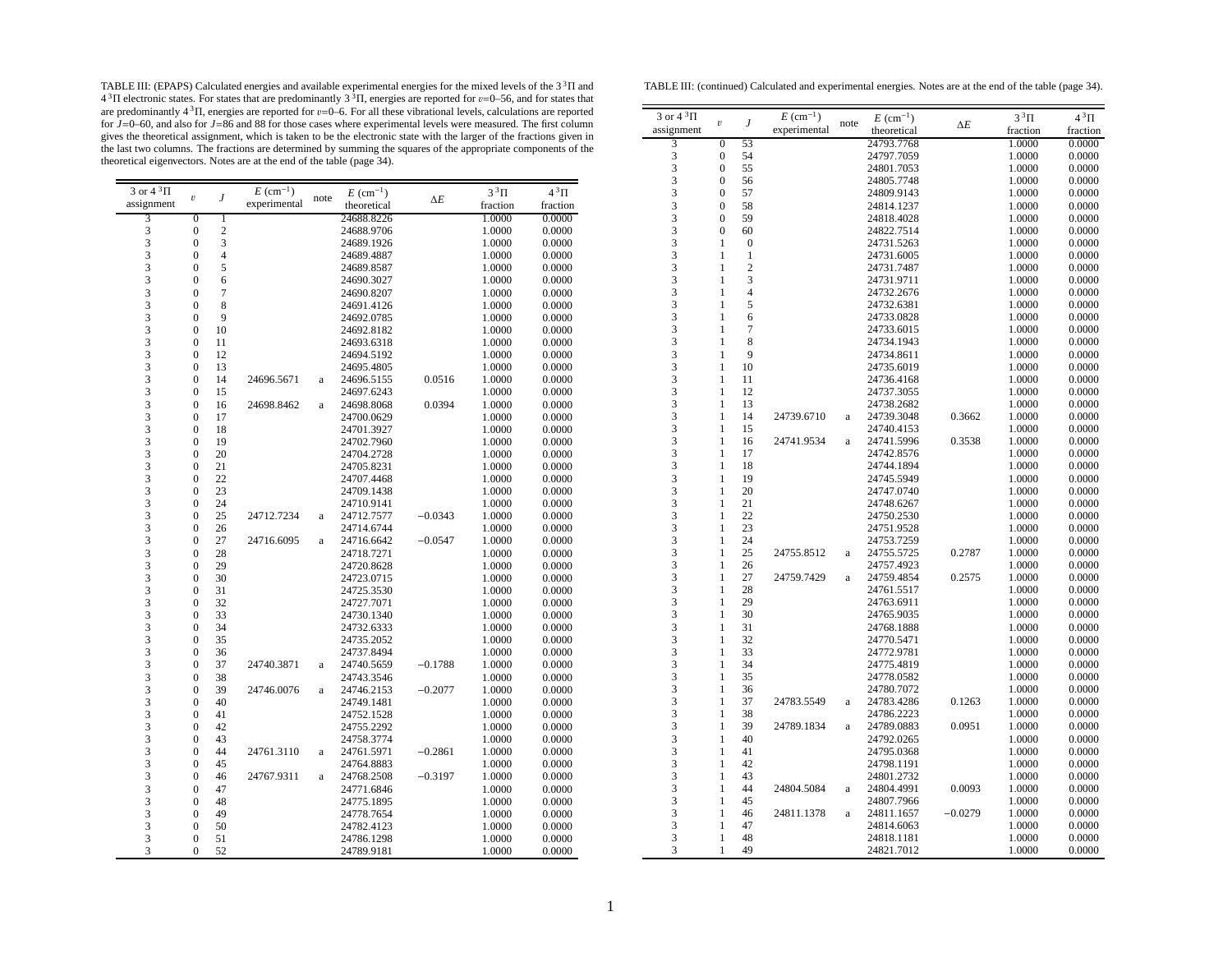TABLE III: (continued) Calculated and experimental energies. Notes are at the end of the table (page 34).

TABLE III: (continued) Calculated and experimental energies. Notes are at the end of the table (page 34).

| 3 or $4^3\Pi$ | $\boldsymbol{v}$        | $\boldsymbol{J}$ | $E~(\text{cm}^{-1})$ | note     | $E~(\text{cm}^{-1})$ |            | $3^3\Pi$ | $4^3\Pi$ | $3$ or |
|---------------|-------------------------|------------------|----------------------|----------|----------------------|------------|----------|----------|--------|
| assignment    |                         |                  | experimental         |          | theoretical          | $\Delta E$ | fraction | fraction | assig  |
| 3             | 1                       | 50               |                      |          | 24825.3553           |            | 1.0000   | 0.0000   |        |
| $\frac{3}{3}$ | 1                       | 51               |                      |          | 24829.0805           |            | 1.0000   | 0.0000   |        |
|               | $\mathbf{1}$            | 52               |                      |          | 24832.8764           |            | 1.0000   | 0.0000   |        |
| 3             | 1                       | 53               |                      |          | 24836.7431           |            | 1.0000   | 0.0000   |        |
| 3             | 1                       | 54               |                      |          | 24840.6804           |            | 1.0000   | 0.0000   |        |
| 3             | $\mathbf{1}$            | 55               |                      |          | 24844.6881           |            | 1.0000   | 0.0000   |        |
| 3             | 1                       | 56               |                      |          | 24848.7661           |            | 1.0000   | 0.0000   |        |
| 3             | 1                       | 57               |                      |          | 24852.9143           |            | 1.0000   | 0.0000   |        |
| 3             | 1                       | 58               |                      |          | 24857.1326           |            | 1.0000   | 0.0000   |        |
| 3             | 1                       | 59               |                      |          | 24861.4208           |            | 1.0000   | 0.0000   |        |
| $\frac{3}{3}$ | 1                       | 60               |                      |          | 24865.7788           |            | 1.0000   | 0.0000   |        |
|               | $\overline{c}$          | $\mathbf{0}$     |                      |          | 24774.8542           |            | 1.0000   | 0.0000   |        |
| 3             | $\overline{c}$          | $\mathbf{1}$     |                      |          | 24774.9283           |            | 1.0000   | 0.0000   |        |
| 3             | $\sqrt{2}$              | $\overline{c}$   |                      |          | 24775.0764           |            | 1.0000   | 0.0000   |        |
| 3             | $\sqrt{2}$              | 3                |                      |          | 24775.2987           |            | 1.0000   | 0.0000   |        |
| 3             | $\sqrt{2}$              | $\overline{4}$   |                      |          | 24775.5950           |            | 1.0000   | 0.0000   |        |
| 3             | $\overline{c}$          | 5                |                      |          | 24775.9653           |            | 1.0000   | 0.0000   |        |
| 3             | $\overline{c}$          | 6                |                      |          | 24776.4097           |            | 1.0000   | 0.0000   |        |
| 3             | $\overline{c}$          | $\overline{7}$   |                      |          | 24776.9282           |            | 1.0000   | 0.0000   |        |
| $\frac{3}{3}$ | $\overline{c}$          | 8                |                      |          | 24777.5206           |            | 1.0000   | 0.0000   |        |
|               | $\overline{c}$          | 9                |                      |          | 24778.1870           |            | 1.0000   | 0.0000   |        |
|               | $\overline{c}$          | 10               |                      |          | 24778.9274           |            | 1.0000   | 0.0000   |        |
| $\frac{3}{3}$ | $\sqrt{2}$              | 11               |                      |          | 24779.7417           |            | 1.0000   | 0.0000   |        |
| 3             | $\sqrt{2}$              | 12               |                      |          | 24780.6299           |            | 1.0000   | 0.0000   |        |
| 3             | $\sqrt{2}$              | 13               |                      |          | 24781.5920           |            | 1.0000   | 0.0000   |        |
| 3             | $\overline{c}$          | 14               | 24782.7366           | $\rm{a}$ | 24782.6280           | 0.1086     | 1.0000   | 0.0000   |        |
| 3             | $\overline{c}$          | 15               |                      |          | 24783.7377           |            | 1.0000   | 0.0000   |        |
| 3             | $\sqrt{2}$              | 16               | 24785.0221           | $\rm{a}$ | 24784.9212           | 0.1009     | 1.0000   | 0.0000   |        |
|               | $\sqrt{2}$              | 17               |                      |          | 24786.1784           |            | 1.0000   | 0.0000   |        |
| $\frac{3}{3}$ | $\overline{c}$          | 18               |                      |          | 24787.5093           |            | 1.0000   | 0.0000   |        |
|               | $\sqrt{2}$              | 19               |                      |          | 24788.9139           |            | 1.0000   | 0.0000   |        |
| $\frac{3}{3}$ | $\sqrt{2}$              | 20               |                      |          | 24790.3920           |            | 1.0000   | 0.0000   |        |
| $\frac{3}{3}$ | $\sqrt{2}$              | 21               |                      |          | 24791.9436           |            | 1.0000   | 0.0000   |        |
|               | $\sqrt{2}$              | 22               |                      |          | 24793.5687           |            | 1.0000   | 0.0000   |        |
| 3             | $\overline{c}$          | 23               |                      |          | 24795.2672           |            | 1.0000   | 0.0000   |        |
| 3             | $\overline{c}$          | 24               |                      |          | 24797.0391           |            | 1.0000   | 0.0000   |        |
| 3             | $\overline{c}$          | 25               | 24798.9382           | $\rm{a}$ | 24798.8842           | 0.0540     | 1.0000   | 0.0000   |        |
| 3             | $\sqrt{2}$              | 26               |                      |          | 24800.8026           |            | 1.0000   | 0.0000   |        |
| 3             | $\overline{c}$          | 27               | 24802.8350           | $\rm{a}$ | 24802.7941           | 0.0409     | 1.0000   | 0.0000   |        |
| 3             | $\overline{c}$          | 28               |                      |          | 24804.8587           |            | 1.0000   | 0.0000   |        |
|               | $\sqrt{2}$              | 29               |                      |          | 24806.9963           |            | 1.0000   | 0.0000   |        |
| $\frac{3}{3}$ | $\sqrt{2}$              | 30               |                      |          | 24809.2068           |            | 1.0000   | 0.0000   |        |
|               | $\overline{c}$          | 31               |                      |          | 24811.4902           |            | 1.0000   | 0.0000   |        |
| 3             | $\overline{c}$          | 32               |                      |          | 24813.8464           |            | 1.0000   | 0.0000   |        |
| 3             | $\boldsymbol{2}$        | 33               |                      |          | 24816.2752           |            | 1.0000   | 0.0000   |        |
| 3             | $\overline{c}$          | 34               |                      |          | 24818.7767           |            | 1.0000   | 0.0000   |        |
| 3             | $\sqrt{2}$              | 35               |                      |          | 24821.3506           |            | 1.0000   | 0.0000   |        |
| 3             | $\overline{c}$          | 36               |                      |          | 24823.9970           |            | 1.0000   | 0.0000   |        |
| 3             | $\overline{c}$          | 37               | 24826.6775           | $\rm{a}$ | 24826.7157           | $-0.0382$  | 1.0000   | 0.0000   |        |
| 3             | $\sqrt{2}$              | 38               |                      |          | 24829.5067           |            | 1.0000   | 0.0000   |        |
| 3             | $\sqrt{2}$              | 39               | 24832.3131           | $\rm{a}$ | 24832.3698           | $-0.0567$  | 1.0000   | 0.0000   |        |
| 3             | $\sqrt{2}$              | 40               |                      |          | 24835.3049           |            | 1.0000   | 0.0000   |        |
| 3             | $\overline{c}$          | 41               |                      |          | 24838.3119           |            | 1.0000   | 0.0000   |        |
| 3             | $\overline{\mathbf{c}}$ | 42               |                      |          | 24841.3908           |            | 1.0000   | 0.0000   |        |
| 3             | $\sqrt{2}$              | 43               |                      |          | 24844.5414           |            | 1.0000   | 0.0000   |        |
| 3             | $\overline{c}$          | 44               | 24847.6571           | a        | 24847.7636           | $-0.1065$  | 1.0000   | 0.0000   |        |
| 3             | $\overline{c}$          | 45               |                      |          | 24851.0573           |            | 1.0000   | 0.0000   |        |
| 3             | $\overline{c}$          | 46               | 24854.2946           | a        | 24854.4224           | $-0.1278$  | 1.0000   | 0.0000   |        |
|               |                         |                  |                      |          |                      |            |          |          |        |

| 3 or $4^3\Pi$                                   | $\boldsymbol{\mathit{v}}$ | J              | $E~(\text{cm}^{-1})$ | note     | $E~(\text{cm}^{-1})$ | $\Delta E$ | $3^3\Pi$ | $4^3\Pi$ |
|-------------------------------------------------|---------------------------|----------------|----------------------|----------|----------------------|------------|----------|----------|
| assignment                                      |                           |                | experimental         |          | theoretical          |            | fraction | fraction |
| 3                                               | $\overline{2}$            | 47             |                      |          | 24857.8587           |            | 1.0000   | 0.0000   |
| $\begin{array}{c} 3 \\ 3 \\ 3 \end{array}$      | $\overline{c}$            | 48             |                      |          | 24861.3662           |            | 1.0000   | 0.0000   |
|                                                 | $\overline{c}$            | 49             |                      |          | 24864.9447           |            | 1.0000   | 0.0000   |
|                                                 | $\overline{c}$            | 50             |                      |          | 24868.5941           |            | 1.0000   | 0.0000   |
| 3                                               | $\overline{c}$            | 51             |                      |          | 24872.3143           |            | 1.0000   | 0.0000   |
| $\frac{3}{3}$                                   | $\overline{c}$            | 52             |                      |          | 24876.1051           |            | 1.0000   | 0.0000   |
|                                                 | $\overline{c}$            | 53             |                      |          | 24879.9665           |            | 1.0000   | 0.0000   |
| 3                                               | $\overline{c}$            | 54             |                      |          | 24883.8982           |            | 1.0000   | 0.0000   |
| 3                                               | $\overline{c}$            | 55             |                      |          | 24887.9002           |            | 1.0000   | 0.0000   |
|                                                 | $\overline{c}$            | 56             |                      |          | 24891.9723           |            | 1.0000   | 0.0000   |
| $\begin{array}{c} 3 \\ 3 \\ 3 \\ 3 \end{array}$ | $\overline{c}$            | 57             |                      |          | 24896.1144           |            | 1.0000   | 0.0000   |
|                                                 | $\overline{c}$            | 58             |                      |          | 24900.3263           |            | 1.0000   | 0.0000   |
|                                                 | $\overline{c}$            | 59             |                      |          | 24904.6079           |            | 1.0000   | 0.0000   |
|                                                 | $\overline{c}$            | 60             |                      |          | 24908.9590           |            | 1.0000   | 0.0000   |
| 3                                               | 3                         | $\mathbf{0}$   |                      |          | 24817.9411           |            | 1.0000   | 0.0000   |
| 3                                               | 3                         | $\mathbf{1}$   |                      |          | 24818.0151           |            | 1.0000   | 0.0000   |
| 3                                               | 3                         | $\overline{c}$ |                      |          | 24818.1630           |            | 1.0000   | 0.0000   |
| 3                                               | 3                         | 3              |                      |          | 24818.3849           |            | 1.0000   | 0.0000   |
|                                                 | 3                         | $\overline{4}$ |                      |          | 24818.6807           |            | 1.0000   | 0.0000   |
|                                                 | 3                         | 5              |                      |          | 24819.0504           |            | 1.0000   | 0.0000   |
| $\begin{array}{c} 3 \\ 3 \\ 3 \end{array}$      | 3                         | 6              |                      |          | 24819.4941           |            | 1.0000   | 0.0000   |
|                                                 | 3                         | $\tau$         |                      |          | 24820.0117           |            | 1.0000   | 0.0000   |
| 3                                               | 3                         | 8              |                      |          | 24820.6031           |            | 1.0000   | 0.0000   |
| $\overline{\mathbf{3}}$                         | 3                         | 9              |                      |          | 24821.2685           |            | 1.0000   | 0.0000   |
| 3                                               | 3                         | 10             |                      |          | 24822.0076           |            | 1.0000   | 0.0000   |
| $\overline{3}$                                  | 3                         | 11             |                      |          | 24822.8206           |            | 1.0000   | 0.0000   |
| 3                                               | 3                         | 12             |                      |          | 24823.7074           |            | 1.0000   | 0.0000   |
|                                                 | 3                         | 13             |                      |          | 24824.6679           |            | 1.0000   | 0.0000   |
| $\begin{array}{c} 3 \\ 3 \\ 3 \end{array}$      | 3                         | 14             | 24825.7591           | a        | 24825.7022           | 0.0569     | 1.0000   | 0.0000   |
|                                                 | 3                         | 15             |                      |          | 24826.8101           |            | 1.0000   | 0.0000   |
| 3                                               | 3                         | 16             | 24828.0473           | $\rm{a}$ | 24827.9917           | 0.0556     | 1.0000   | 0.0000   |
| 3                                               | 3                         | 17             |                      |          | 24829.2469           |            | 1.0000   | 0.0000   |
| 3                                               | 3                         | 18             |                      |          | 24830.5756           |            | 1.0000   | 0.0000   |
|                                                 | 3                         | 19             |                      |          | 24831.9779           |            | 1.0000   | 0.0000   |
| $\begin{array}{c} 3 \\ 3 \\ 3 \end{array}$      | 3                         | 20             |                      |          | 24833.4536           |            | 1.0000   | 0.0000   |
|                                                 | 3                         | 21             |                      |          | 24835.0027           |            | 1.0000   | 0.0000   |
| $\overline{3}$                                  | 3                         | 22             |                      |          | 24836.6252           |            | 1.0000   | 0.0000   |
| 3                                               | 3                         | 23             |                      |          | 24838.3210           |            | 1.0000   | 0.0000   |
| 3                                               | 3                         | 24             |                      |          | 24840.0900           |            | 1.0000   | 0.0000   |
| 3                                               | 3                         | 25             | 24841.9793           | $\rm{a}$ | 24841.9322           | 0.0471     | 1.0000   | 0.0000   |
| $\overline{\mathbf{3}}$                         | 3                         | 26             |                      |          | 24843.8475           |            | 1.0000   | 0.0000   |
|                                                 | 3                         | 27             | 24845.8806           | a        | 24845.8358           | 0.0448     | 1.0000   | 0.0000   |
| $\begin{array}{c} 3 \\ 3 \\ 3 \end{array}$      | 3                         | 28             |                      |          | 24847.8971           |            | 1.0000   | 0.0000   |
|                                                 | 3                         | 29             |                      |          | 24850.0313           |            | 1.0000   | 0.0000   |
| $\frac{3}{3}$                                   | 3                         | 30             |                      |          | 24852.2384           |            | 1.0000   | 0.0000   |
|                                                 | 3                         | 31             |                      |          | 24854.5182           |            | 1.0000   | 0.0000   |
| 3                                               | 3                         | 32             |                      |          | 24856.8706           |            | 1.0000   | 0.0000   |
| 3                                               | 3                         | 33             |                      |          | 24859.2957           |            | 1.0000   | 0.0000   |
|                                                 | 3                         | 34             |                      |          | 24861.7932           |            | 1.0000   | 0.0000   |
| $\begin{array}{c} 3 \\ 3 \\ 3 \end{array}$      | 3                         | 35             |                      |          | 24864.3632           |            | 1.0000   | 0.0000   |
|                                                 | 3                         | 36             |                      |          | 24867.0055           |            | 1.0000   | 0.0000   |
|                                                 | 3                         | 37             | 24869.7497           | a        | 24869.7200           | 0.0297     | 1.0000   | 0.0000   |
|                                                 | 3                         | 38             |                      |          | 24872.5067           |            | 1.0000   | 0.0000   |
|                                                 | 3                         | 39             | 24875.3915           | a        | 24875.3655           | 0.0260     | 1.0000   | 0.0000   |
| $\begin{array}{c} 3 \\ 3 \\ 3 \end{array}$      | 3                         | 40             |                      |          | 24878.2962           |            | 1.0000   | 0.0000   |
| 3                                               | 3                         | 41             |                      |          | 24881.2987           |            | 1.0000   | 0.0000   |
| 3                                               | 3                         | 42             |                      |          | 24884.3730           |            | 1.0000   | 0.0000   |
| 3                                               | 3                         | 43             |                      |          | 24887.5189           |            | 1.0000   | 0.0000   |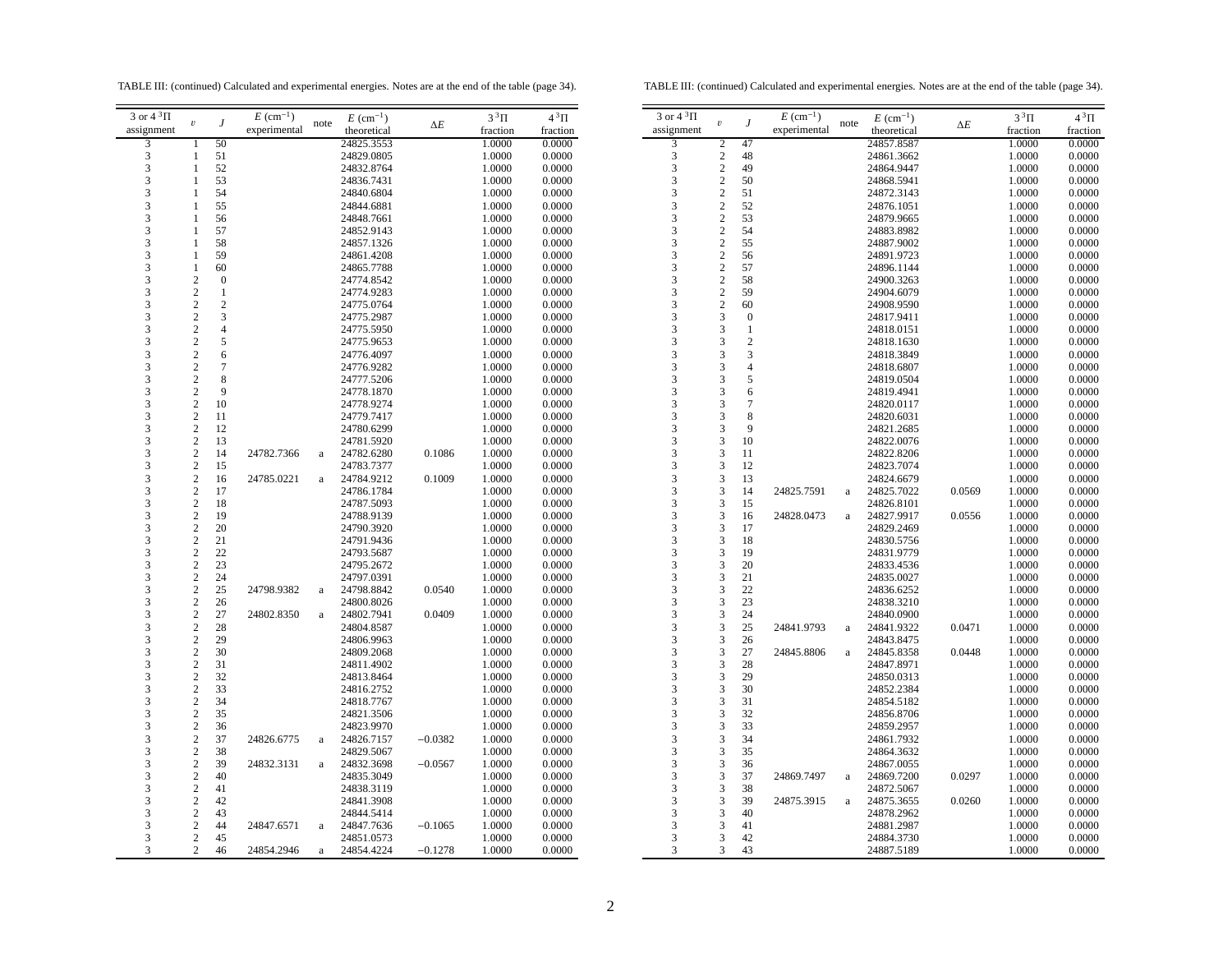TABLE III: (continued) Calculated and experimental energies. Notes are at the end of the table (page 34).

TABLE III: (continued) Calculated and experimental energies. Notes are at the end of the table (page 34).

| 3 or $4^3\Pi$ |                                            |                  | $E~(\text{cm}^{-1})$ |              | $E~(\text{cm}^{-1})$ |            | $3^3\Pi$ | $4^3\Pi$ |  |
|---------------|--------------------------------------------|------------------|----------------------|--------------|----------------------|------------|----------|----------|--|
| assignment    | $\boldsymbol{\upsilon}$                    | $\boldsymbol{J}$ | experimental         | note         | theoretical          | $\Delta E$ | fraction | fraction |  |
| 3             | 3                                          | 44               | 24890.7521           | $\rm{a}$     | 24890.7363           | 0.0158     | 1.0000   | 0.0000   |  |
| 3             |                                            | 45               |                      |              | 24894.0252           |            | 1.0000   | 0.0000   |  |
| 3             | $\begin{array}{c} 3 \\ 3 \\ 3 \end{array}$ | 46               | 24897.3967           | $\rm{a}$     | 24897.3854           | 0.0113     | 1.0000   | 0.0000   |  |
| 3             |                                            | 47               |                      |              | 24900.8168           |            | 1.0000   | 0.0000   |  |
| 3             | 3                                          | 48               |                      |              | 24904.3193           |            | 1.0000   | 0.0000   |  |
| 3             | 3                                          | 49               |                      |              | 24907.8927           |            | 1.0000   | 0.0000   |  |
| 3             | 3                                          | 50               |                      |              | 24911.5370           |            | 1.0000   | 0.0000   |  |
| 3             | 3                                          | 51               |                      |              | 24915.2520           |            | 1.0000   | 0.0000   |  |
| 3             | 3                                          | 52               |                      |              | 24919.0377           |            | 1.0000   | 0.0000   |  |
| 3             | 3                                          | 53               |                      |              | 24922.8938           |            | 1.0000   | 0.0000   |  |
| 3             | $\frac{3}{3}$                              | 54               |                      |              | 24926.8202           |            | 1.0000   | 0.0000   |  |
| 3             |                                            | 55               |                      |              | 24930.8168           |            | 1.0000   | 0.0000   |  |
| 3             | 3                                          | 56               |                      |              | 24934.8836           |            | 1.0000   | 0.0000   |  |
| 3             | $\overline{\mathbf{3}}$                    | 57               |                      |              | 24939.0202           |            | 1.0000   | 0.0000   |  |
| 3             | 3                                          | 58               |                      |              | 24943.2267           |            | 1.0000   | 0.0000   |  |
| 3             | 3                                          | 59               |                      |              | 24947.5029           |            | 1.0000   | 0.0000   |  |
| 3             | 3                                          | 60               |                      |              | 24951.8486           |            | 1.0000   | 0.0000   |  |
| 3             | $\overline{4}$                             | $\boldsymbol{0}$ |                      |              | 24860.9218           |            | 1.0000   | 0.0000   |  |
| 3             | $\overline{4}$                             | $\mathbf{1}$     |                      |              | 24860.9957           |            | 1.0000   | 0.0000   |  |
| 3             | $\overline{4}$                             | $\overline{c}$   |                      |              | 24861.1435           |            | 1.0000   | 0.0000   |  |
| 3             | 4                                          | 3                |                      |              | 24861.3652           |            | 1.0000   | 0.0000   |  |
| 3             | $\overline{4}$                             | $\overline{4}$   |                      |              | 24861.6607           |            | 1.0000   | 0.0000   |  |
| 3             | 4                                          | 5                |                      |              | 24862.0302           |            | 1.0000   | 0.0000   |  |
| 3             | 4                                          | 6                |                      |              | 24862.4735           |            | 1.0000   | 0.0000   |  |
| 3             | 4                                          | $\boldsymbol{7}$ |                      |              | 24862.9906           |            | 1.0000   | 0.0000   |  |
| 3             | $\overline{4}$                             | 8                |                      |              | 24863.5816           |            | 1.0000   | 0.0000   |  |
| 3             | $\overline{4}$                             | 9                |                      |              | 24864.2463           |            | 1.0000   | 0.0000   |  |
| 3             | $\overline{4}$                             | 10               |                      |              | 24864.9849           |            | 1.0000   | 0.0000   |  |
| 3             | $\overline{4}$                             | 11               |                      |              | 24865.7972           |            | 1.0000   | 0.0000   |  |
| 3             | $\overline{4}$                             | 12               |                      |              | 24866.6832           |            | 1.0000   | 0.0000   |  |
| 3             | $\overline{4}$                             | 13               |                      |              | 24867.6429           |            | 1.0000   | 0.0000   |  |
| 3             | $\overline{4}$                             | 14               | 24868.7332           | a            | 24868.6763           | 0.0569     | 1.0000   | 0.0000   |  |
| 3             | $\overline{4}$                             | 15               |                      |              | 24869.7833           |            | 1.0000   | 0.0000   |  |
| 3             | 4                                          | 16               | 24871.0237           | $\rm{a}$     | 24870.9639           | 0.0598     | 1.0000   | 0.0000   |  |
| 3             | $\overline{4}$                             | 17               |                      |              | 24872.2180           |            | 1.0000   | 0.0000   |  |
| 3             | $\overline{4}$                             | 18               |                      |              | 24873.5456           |            | 1.0000   | 0.0000   |  |
| 3             | $\overline{4}$                             | 19               |                      |              | 24874.9467           |            | 1.0000   | 0.0000   |  |
| 3             | $\overline{4}$                             | 20               |                      |              | 24876.4211           |            | 1.0000   | 0.0000   |  |
| 3             | 4                                          | 21               |                      |              | 24877.9689           |            | 1.0000   | 0.0000   |  |
| 3             | 4                                          | 22               |                      |              | 24879.5900           |            | 1.0000   | 0.0000   |  |
| 3             | 4                                          | 23               |                      |              | 24881.2843           |            | 1.0000   | 0.0000   |  |
| 3             | $\overline{4}$                             | 24               |                      |              | 24883.0518           |            | 1.0000   | 0.0000   |  |
| 3             | 4                                          | 25               | 24884.9694           | a            | 24884.8924           | 0.0770     | 1.0000   | 0.0000   |  |
| 3             | $\overline{4}$                             | 26               |                      |              | 24886.8061           |            | 1.0000   | 0.0000   |  |
| 3             | $\overline{\mathcal{L}}$                   | 27               | 24888.8745           | $\rm{a}$     | 24888.7927           | 0.0818     | 1.0000   | 0.0000   |  |
| 3             | 4                                          | 28               |                      |              | 24890.8522           |            | 1.0000   | 0.0000   |  |
| 3             | 4                                          | 29               |                      |              | 24892.9846           |            | 1.0000   | 0.0000   |  |
| 3             | $\overline{4}$                             | 30               |                      |              | 24895.1897           |            | 1.0000   | 0.0000   |  |
| 3             | 4                                          | 31               |                      |              | 24897.4676           |            | 1.0000   | 0.0000   |  |
| 3             | 4                                          | 32               |                      |              | 24899.8180           |            | 1.0000   | 0.0000   |  |
| 3             | $\overline{4}$                             | 33               |                      |              | 24902.2409           |            | 1.0000   | 0.0000   |  |
| 3             | $\overline{4}$                             | 34               |                      |              | 24904.7363           |            | 1.0000   | 0.0000   |  |
| 3             | $\overline{4}$                             | 35               |                      |              | 24907.3040           |            | 1.0000   | 0.0000   |  |
| 3             | 4                                          | 36               |                      |              | 24909.9440           |            | 1.0000   | 0.0000   |  |
| 3             | $\overline{4}$                             | 37               | 24912.7664           | $\rm{a}$     | 24912.6561           | 0.1103     | 1.0000   | 0.0000   |  |
| 3             | 4                                          | 38               |                      |              | 24915.4403           |            | 1.0000   | 0.0000   |  |
| 3             | $\overline{4}$                             | 39               | 24918.4134           | $\mathbf{a}$ | 24918.2965           | 0.1169     | 1.0000   | 0.0000   |  |
| 3             | 4                                          | 40               |                      |              | 24921.2246           |            | 1.0000   | 0.0000   |  |

| $3$ or $4~^3\Pi$                           | $\boldsymbol{\mathit{v}}$ | J                | $E~(\text{cm}^{-1})$ | note     | $E~(\text{cm}^{-1})$ |            | $3^3\Pi$ | $4^3\Pi$ |
|--------------------------------------------|---------------------------|------------------|----------------------|----------|----------------------|------------|----------|----------|
| assignment                                 |                           |                  | experimental         |          | theoretical          | $\Delta E$ | fraction | fraction |
| $\overline{\mathbf{3}}$                    | 4                         | 41               |                      |          | 24924.2245           |            | 1.0000   | 0.0000   |
| 3                                          | 4                         | 42               |                      |          | 24927.2960           |            | 1.0000   | 0.0000   |
| $\overline{\mathbf{3}}$                    | $\overline{\mathcal{L}}$  | 43               |                      |          | 24930.4391           |            | 1.0000   | 0.0000   |
| 3                                          | $\overline{\mathcal{L}}$  | 44               | 24933.7881           | a        | 24933.6536           | 0.1345     | 1.0000   | 0.0000   |
| 3                                          | 4                         | 45               |                      |          | 24936.9395           |            | 1.0000   | 0.0000   |
| 3                                          | $\overline{\mathcal{L}}$  | 46               | 24940.4387           | $\rm{a}$ | 24940.2967           | 0.1420     | 1.0000   | 0.0000   |
| 3                                          | $\overline{4}$            | 47               |                      |          | 24943.7249           |            | 1.0000   | 0.0000   |
| $\overline{3}$                             | 4                         | 48               |                      |          | 24947.2242           |            | 1.0000   | 0.0000   |
| 3                                          | $\overline{\mathcal{L}}$  | 49               |                      |          |                      |            |          |          |
| 3                                          | $\overline{4}$            | 50               |                      |          | 24950.7943           |            | 1.0000   | 0.0000   |
| 3                                          | $\overline{4}$            |                  |                      |          | 24954.4353           |            | 1.0000   | 0.0000   |
|                                            |                           | 51<br>52         |                      |          | 24958.1468           |            | 1.0000   | 0.0000   |
| 3                                          | $\overline{4}$            |                  |                      |          | 24961.9289           |            | 1.0000   | 0.0000   |
| 3                                          | $\overline{4}$            | 53               |                      |          | 24965.7814           |            | 1.0000   | 0.0000   |
| 3                                          | $\overline{4}$            | 54               |                      |          | 24969.7042           |            | 1.0000   | 0.0000   |
| 3                                          | $\overline{\mathcal{L}}$  | 55               |                      |          | 24973.6970           |            | 1.0000   | 0.0000   |
| $\frac{3}{3}$                              | $\overline{4}$            | 56               |                      |          | 24977.7599           |            | 1.0000   | 0.0000   |
|                                            | 4                         | 57               |                      |          | 24981.8927           |            | 1.0000   | 0.0000   |
| 3                                          | $\overline{\mathcal{L}}$  | 58               |                      |          | 24986.0952           |            | 1.0000   | 0.0000   |
| $\overline{\mathbf{3}}$                    | $\overline{4}$            | 59               |                      |          | 24990.3672           |            | 1.0000   | 0.0000   |
| 3                                          | $\overline{4}$            | 60               |                      |          | 24994.7088           |            | 1.0000   | 0.0000   |
| 3                                          | 5                         | $\boldsymbol{0}$ |                      |          | 24903.8220           |            | 1.0000   | 0.0000   |
| 3                                          | 5                         | $\mathbf{1}$     |                      |          | 24903.8959           |            | 1.0000   | 0.0000   |
| $\overline{\mathbf{3}}$                    | 5                         | $\overline{c}$   |                      |          | 24904.0436           |            | 1.0000   | 0.0000   |
| 3                                          | 5                         | 3                |                      |          | 24904.2651           |            | 1.0000   | 0.0000   |
|                                            | 5                         | $\overline{4}$   |                      |          | 24904.5605           |            | 1.0000   | 0.0000   |
| $\frac{3}{3}$                              | $\overline{5}$            | 5                |                      |          | 24904.9297           |            | 1.0000   | 0.0000   |
| 3                                          | 5                         | 6                |                      |          | 24905.3727           |            | 1.0000   | 0.0000   |
| 3                                          | 5                         | 7                |                      |          | 24905.8895           |            | 1.0000   | 0.0000   |
| $\overline{\mathbf{3}}$                    | 5                         | 8                |                      |          | 24906.4800           |            | 1.0000   | 0.0000   |
| 3                                          | 5                         | 9                |                      |          | 24907.1444           |            | 1.0000   | 0.0000   |
| 3                                          | 5                         | 10               |                      |          | 24907.8824           |            | 1.0000   | 0.0000   |
| 3                                          | 5                         | 11               |                      |          | 24908.6942           |            | 1.0000   | 0.0000   |
| $\overline{\mathbf{3}}$                    | 5                         | 12               |                      |          | 24909.5796           |            | 1.0000   | 0.0000   |
|                                            | 5                         | 13               |                      |          | 24910.5387           |            | 1.0000   | 0.0000   |
| $\frac{3}{3}$                              | 5                         | 14               | 24911.6534           | a        | 24911.5713           | 0.0821     | 1.0000   | 0.0000   |
| 3                                          | 5                         | 15               |                      |          | 24912.6776           |            | 1.0000   | 0.0000   |
| 3                                          | 5                         | 16               | 24913.9457           |          | 24913.8574           | 0.0883     | 1.0000   | 0.0000   |
| $\overline{3}$                             | 5                         | 17               |                      | a        |                      |            |          |          |
| 3                                          | 5                         | 18               |                      |          | 24915.1107           |            | 1.0000   | 0.0000   |
|                                            |                           |                  |                      |          | 24916.4374           |            | 1.0000   | 0.0000   |
| 3                                          | 5                         | 19               |                      |          | 24917.8375           |            | 1.0000   | 0.0000   |
| 3                                          | 5                         | 20               |                      |          | 24919.3110           |            | 1.0000   | 0.0000   |
| 3                                          | 5                         | 21               |                      |          | 24920.8578           |            | 1.0000   | 0.0000   |
| $\overline{\mathbf{3}}$                    | 5                         | 22               |                      |          | 24922.4778           |            | 1.0000   | 0.0000   |
| 3                                          | 5                         | 23               |                      |          | 24924.1710           |            | 1.0000   | 0.0000   |
| 3                                          | 5                         | 24               |                      |          | 24925.9373           |            | 1.0000   | 0.0000   |
| 3                                          | 5                         | 25               | 24927.9029           | a        | 24927.7767           | 0.1262     | 1.0000   | 0.0000   |
| $\overline{\mathbf{3}}$                    | 5                         | 26               |                      |          | 24929.6891           |            | 1.0000   | 0.0000   |
| $\overline{\mathbf{3}}$                    | 5                         | 27               | 24931.8111           | $\rm{a}$ | 24931.6744           | 0.1367     | 1.0000   | 0.0000   |
| $\overline{\mathbf{3}}$                    | 5                         | 28               |                      |          | 24933.7326           |            | 1.0000   | 0.0000   |
| 3                                          | 5                         | 29               |                      |          | 24935.8636           |            | 1.0000   | 0.0000   |
| 3                                          | 5                         | 30               |                      |          | 24938.0673           |            | 1.0000   | 0.0000   |
| 3                                          | 5                         | 31               |                      |          | 24940.3437           |            | 1.0000   | 0.0000   |
| 3                                          | 5                         | 32               |                      |          | 24942.6926           |            | 1.0000   | 0.0000   |
|                                            | 5                         | 33               |                      |          | 24945.1140           |            | 1.0000   | 0.0000   |
| $\begin{array}{c} 3 \\ 3 \\ 3 \end{array}$ | $\overline{5}$            | 34               |                      |          | 24947.6078           |            | 1.0000   | 0.0000   |
|                                            | 5                         | 35               |                      |          | 24950.1739           |            | 1.0000   | 0.0000   |
| $\overline{3}$                             | 5                         | 36               |                      |          | 24952.8122           |            | 1.0000   | 0.0000   |
| 3                                          | 5                         | 37               | 24955.7219           | a        | 24955.5227           | 0.1992     | 1.0000   | 0.0000   |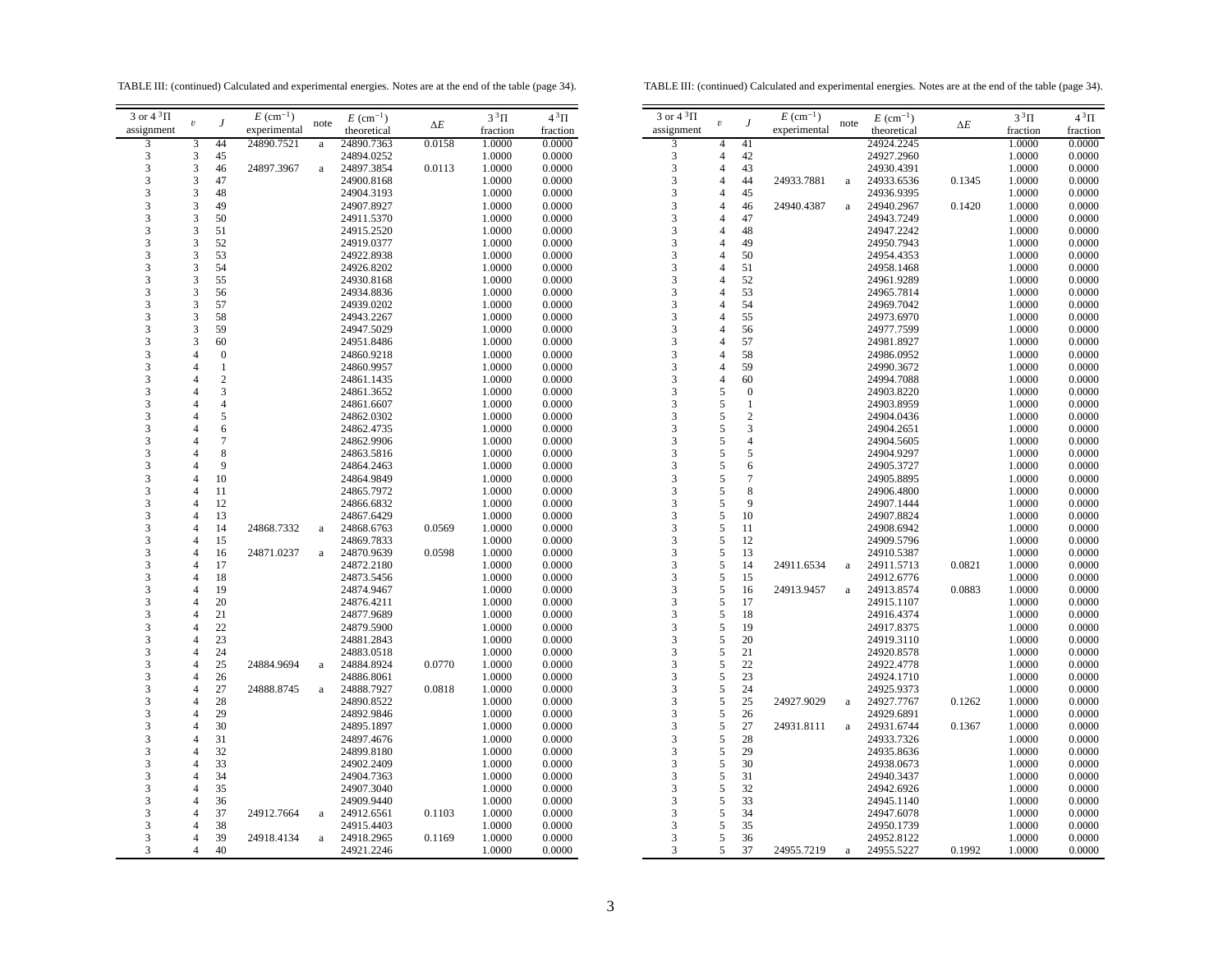TABLE III: (continued) Calculated and experimental energies. Notes are at the end of the table (page 34).

TABLE III: (continued) Calculated and experimental energies. Notes are at the end of the table (page 34).

| $3$ or $43$ $\Pi$ |            |                  | $E~(\text{cm}^{-1})$ |          | $E~(\text{cm}^{-1})$ |            | $3\,{}^{3}\Pi$   | $4^3\Pi$         | $3$ or $4~^3\Pi$ |                                      |                  | $\cal E$ |
|-------------------|------------|------------------|----------------------|----------|----------------------|------------|------------------|------------------|------------------|--------------------------------------|------------------|----------|
| assignment        | $\upsilon$ | J                | experimental         | note     | theoretical          | $\Delta E$ | fraction         | fraction         | assignment       | $\boldsymbol{\upsilon}$              | J                | expe     |
| 3                 | 5          | 38               |                      |          | 24958.3051           |            | 1.0000           | 0.0000           | 3                | 6                                    | 35               |          |
| 3                 | 5          | 39               | 24961.3732           | a        | 24961.1596           | 0.2136     | 1.0000           | 0.0000           | 3                | 6                                    | 36               |          |
| 3                 | 5          | 40               |                      |          | 24964.0859           |            | 1.0000           | 0.0000           | 3                | 6                                    | 37               |          |
| 3                 | 5          | 41               |                      |          | 24967.0839           |            | 1.0000           | 0.0000           | 3                | 6                                    | 38               |          |
| 3                 | 5          | 42               |                      |          | 24970.1536           |            | 1.0000           | 0.0000           | 3                | 6                                    | 39               |          |
| 3                 | 5          | 43               |                      |          | 24973.2948           |            | 1.0000           | 0.0000           | 3                | 6                                    | 40               |          |
| 3                 | 5          | 44               | 24976.7596           | a        | 24976.5075           | 0.2521     | 1.0000           | 0.0000           | 3                | 6                                    | 41               |          |
| 3                 | 5          | 45               |                      |          | 24979.7915           |            | 1.0000           | 0.0000           | 3                | 6                                    | 42               |          |
| 3                 | 5          | 46               | 24983.4150           | $\rm{a}$ | 24983.1467           | 0.2683     | 1.0000           | 0.0000           | 3                | 6                                    | 43               |          |
| 3                 | 5          | 47               |                      |          | 24986.5730           |            | 1.0000           | 0.0000           | 3                | 6                                    | 44               |          |
| 3                 | 5          | 48               |                      |          | 24990.0703           |            | 1.0000           | 0.0000           | 3                | 6                                    | 45               |          |
| 3                 | 5          | 49               |                      |          | 24993.6384           |            | 1.0000           | 0.0000           | 3                | 6                                    | 46               | 250      |
| 3                 | 5          | 50               |                      |          | 24997.2774           |            | 1.0000           | 0.0000           | 3                | 6                                    | 47               |          |
| 3                 | 5          | 51               |                      |          | 25000.9869           |            | 1.0000           | 0.0000           | 3                | 6                                    | 48               |          |
| 3                 | 5          | 52               |                      |          | 25004.7670           |            | 1.0000           | 0.0000           | 3                | 6                                    | 49               |          |
| 3                 | 5          | 53               |                      |          | 25008.6174           |            | 1.0000           | 0.0000           | 3                | 6                                    | 50               |          |
| 3                 | 5          | 54               |                      |          | 25012.5381           |            | 1.0000           | 0.0000           | 3                | 6                                    | 51               |          |
| 3                 | 5          | 55               |                      |          | 25016.5290           |            | 1.0000           | 0.0000           | 3                | 6                                    | 52               |          |
| 3                 | 5          | 56               |                      |          | 25020.5898           |            | 1.0000           | 0.0000           | 3                | 6                                    | 53               |          |
| 3                 | 5          | 57               |                      |          | 25024.7205           |            | 1.0000           | 0.0000           | 3                | 6                                    | 54               |          |
| 3                 | 5          | 58               |                      |          | 25028.9209           |            | 1.0000           | 0.0000           | 3                | 6                                    | 55               |          |
| 3                 | 5          | 59               |                      |          | 25033.1909           |            | 1.0000           | 0.0000           | 3                | 6                                    | 56               |          |
| 3                 | 5          | 60               |                      |          | 25037.5304           |            | 1.0000           | 0.0000           | 3                | 6                                    | 57               |          |
| 3                 | 6          | $\boldsymbol{0}$ |                      |          | 24946.6884           |            | 1.0000           | 0.0000           | 3                | 6                                    | 58               |          |
| 3                 | 6          | $\mathbf{1}$     |                      |          | 24946.7623           |            | 1.0000           | 0.0000           | 3                | 6                                    | 59               |          |
| 3                 | 6          | $\overline{c}$   |                      |          | 24946.9100           |            | 1.0000           | 0.0000           | 3                | 6                                    | 60               |          |
| 3                 | 6          | 3                |                      |          | 24947.1315           |            | $1.0000\,$       | 0.0000           | 3                | $\boldsymbol{7}$                     | $\boldsymbol{0}$ |          |
| 3                 | 6          | $\overline{4}$   |                      |          | 24947.4268           |            | 1.0000           | 0.0000           | 3                | $\tau$                               | $\mathbf{1}$     |          |
| 3                 | 6          | 5                |                      |          | 24947.7960           |            | 1.0000           | 0.0000           | 3                | $\tau$                               | $\overline{2}$   |          |
| 3                 | 6          | 6                |                      |          | 24948.2390           |            | 1.0000           | 0.0000           | 3                | $\tau$                               | 3                |          |
| 3                 | 6          | $\tau$           |                      |          | 24948.7557           |            | 1.0000           | 0.0000           | 3                | 7                                    | $\overline{4}$   |          |
| 3                 | 6          | $\,$ 8 $\,$      |                      |          | 24949.3463           |            | 1.0000           | 0.0000           | 3                | $\boldsymbol{7}$                     | 5                |          |
| 3                 | 6          | 9                |                      |          | 24950.0105           |            | 1.0000           | 0.0000           | 3                | $\tau$                               | 6                |          |
| 3                 | 6          | 10               |                      |          | 24950.7485           |            | 1.0000           | 0.0000           | 3                | $\tau$                               | $\tau$           |          |
| 3                 | 6          | 11               |                      |          | 24951.5602           |            |                  | 0.0000           | 3                | $\overline{\mathcal{I}}$             | 8                |          |
| 3                 | 6          | 12               |                      |          | 24952.4456           |            | 1.0000<br>1.0000 | 0.0000           | 3                | $\overline{7}$                       | 9                |          |
| 3                 |            | 13               |                      |          |                      |            |                  |                  | 3                | $\tau$                               | 10               |          |
| 3                 | 6          | 14               |                      |          | 24953.4046           |            | 1.0000           | 0.0000           | 3                | $\tau$                               | 11               |          |
| 3                 | 6          | 15               |                      |          | 24954.4372           |            | 1.0000           | 0.0000<br>0.0000 | 3                | $\boldsymbol{7}$                     | 12               |          |
|                   | 6          |                  |                      |          | 24955.5434           |            | 1.0000           |                  |                  |                                      |                  |          |
| 3<br>3            | 6          | 16<br>17         |                      |          | 24956.7231           |            | 1.0000           | 0.0000           | 3<br>3           | $\boldsymbol{7}$<br>$\boldsymbol{7}$ | 13<br>14         | 249      |
| 3                 | 6          |                  |                      |          | 24957.9763           |            | 1.0000           | 0.0000           | 3                | $\boldsymbol{7}$                     |                  |          |
| 3                 | 6          | 18<br>19         |                      |          | 24959.3029           |            | 1.0000           | 0.0000<br>0.0000 | 3                | $\sqrt{ }$                           | 15<br>16         | 249      |
| 3                 | 6          | 20               |                      |          | 24960.7029           |            | 1.0000           |                  | 3                | $\overline{7}$                       | 17               |          |
|                   | 6          |                  |                      |          | 24962.1763           |            | 1.0000           | 0.0000           | 3                |                                      |                  |          |
| 3                 | 6          | 21               |                      |          | 24963.7229           |            | 1.0000           | 0.0000           |                  | $\boldsymbol{7}$                     | 18               |          |
| 3                 | 6          | 22               |                      |          | 24965.3428           |            | 1.0000           | 0.0000           | 3                | $\tau$                               | 19               |          |
| 3                 | 6          | 23               |                      |          | 24967.0359           |            | 1.0000           | 0.0000           | 3                | $\boldsymbol{7}$                     | 20               |          |
| 3                 | 6          | 24               |                      |          | 24968.8020           |            | 1.0000           | 0.0000           | 3                | $\tau$                               | 21               |          |
| 3                 | 6          | 25               | 24970.7836           |          | 24970.6413           | 0.1423     | 1.0000           | 0.0000           | 3                | $\tau$                               | 22               |          |
| 3                 | 6          | 26               |                      |          | 24972.5535           |            | 1.0000           | 0.0000           | 3                | $\boldsymbol{7}$                     | 23               |          |
| 3                 | 6          | 27               | 24974.6886           |          | 24974.5386           | 0.1500     | 1.0000           | 0.0000           | 3                | $\boldsymbol{7}$                     | 24               |          |
| 3                 | 6          | 28               |                      |          | 24976.5966           |            | 1.0000           | 0.0000           | 3                | $\boldsymbol{7}$                     | 25               | 250      |
| 3                 | 6          | 29               |                      |          | 24978.7274           |            | 1.0000           | 0.0000           | 3                | $\boldsymbol{7}$                     | 26               |          |
| 3                 | 6          | 30               |                      |          | 24980.9308           |            | 1.0000           | 0.0000           | 3                | $\boldsymbol{7}$                     | 27               | 250      |
| 3                 | 6          | 31               |                      |          | 24983.2069           |            | 1.0000           | 0.0000           | 3                | $\boldsymbol{7}$                     | 28               |          |
| 3                 | 6          | 32               |                      |          | 24985.5556           |            | 1.0000           | 0.0000           | 3                | $\tau$                               | 29               |          |
| 3                 | 6          | 33               |                      |          | 24987.9767           |            | 1.0000           | 0.0000           | 3                | $\boldsymbol{7}$                     | 30               |          |
| 3                 | 6          | 34               |                      |          | 24990.4702           |            | 1.0000           | 0.0000           | 3                | $\tau$                               | 31               |          |
|                   |            |                  |                      |          |                      |            |                  |                  |                  |                                      |                  |          |

| 3 or $4^3\Pi$ |                         |                | $E~(\text{cm}^{-1})$ | $E~(\text{cm}^{-1})$ |            | $3^3\Pi$ | $4^3\Pi$ |
|---------------|-------------------------|----------------|----------------------|----------------------|------------|----------|----------|
| assignment    | $\boldsymbol{\upsilon}$ | J              | experimental         | note<br>theoretical  | $\Delta E$ | fraction | fraction |
| 3             | 6                       | 35             |                      | 24993.0360           |            | 1.0000   | 0.0000   |
| 3             | 6                       | 36             |                      | 24995.6739           |            | 1.0000   | 0.0000   |
| 3             | 6                       | 37             |                      | 24998.3840           |            | 1.0000   | 0.0000   |
| 3             | 6                       | 38             |                      | 25001.1661           |            | 1.0000   | 0.0000   |
| 3             | 6                       | 39             |                      | 25004.0202           |            | 1.0000   | 0.0000   |
| 3             | 6                       | 40             |                      | 25006.9460           |            | 1.0000   | 0.0000   |
| 3             | 6                       | 41             |                      | 25009.9436           |            | 1.0000   | 0.0000   |
| 3             | 6                       | 42             |                      | 25013.0128           |            | 1.0000   | 0.0000   |
| 3             | 6                       | 43             |                      | 25016.1535           |            | 1.0000   | 0.0000   |
| 3             | 6                       | 44             |                      | 25019.3656           |            | 1.0000   | 0.0000   |
| 3             | 6                       | 45             |                      | 25022.6490           |            | 1.0000   | 0.0000   |
| 3             | 6                       | 46             | 25026.4118           | 25026.0036           | 0.4082     | 1.0000   | 0.0000   |
| 3             | 6                       | 47             |                      | 25029.4293           |            | 1.0000   | 0.0000   |
| 3             | 6                       | 48             |                      | 25032.9259           |            | 1.0000   | 0.0000   |
| 3             | 6                       | 49             |                      | 25036.4933           |            | 1.0000   | 0.0000   |
| 3             | 6                       | 50             |                      | 25040.1315           |            | 1.0000   | 0.0000   |
| 3             | 6                       | 51             |                      | 25043.8403           |            | 1.0000   | 0.0000   |
| 3             | 6                       | 52             |                      | 25047.6195           |            | 1.0000   | 0.0000   |
| 3             | 6                       | 53             |                      | 25051.4691           |            | 1.0000   | 0.0000   |
| 3             | 6                       | 54             |                      | 25055.3889           |            | 1.0000   | 0.0000   |
| 3             | 6                       | 55             |                      | 25059.3788           |            | 1.0000   | 0.0000   |
| 3             | 6                       | 56             |                      | 25063.4386           |            | 1.0000   | 0.0000   |
| 3             | 6                       | 57             |                      | 25067.5683           |            | 1.0000   | 0.0000   |
| 3             | 6                       | 58             |                      | 25071.7676           |            | 1.0000   | 0.0000   |
| 3             | 6                       | 59             |                      | 25076.0365           |            | 1.0000   | 0.0000   |
| 3             | 6                       | 60             |                      | 25080.3749           |            | 1.0000   | 0.0000   |
| 3             | 7                       | $\mathbf{0}$   |                      | 24989.5182           |            | 1.0000   | 0.0000   |
| 3             | 7                       | $\mathbf{1}$   |                      | 24989.5920           |            | 1.0000   | 0.0000   |
| 3             | 7                       | $\overline{c}$ |                      | 24989.7398           |            | 1.0000   | 0.0000   |
| 3             | 7                       | 3              |                      | 24989.9613           |            | 1.0000   | 0.0000   |
| 3             | $\overline{7}$          | $\overline{4}$ |                      | 24990.2567           |            | 1.0000   | 0.0000   |
| 3             | $\overline{7}$          | 5              |                      | 24990.6259           |            | 1.0000   | 0.0000   |
| 3             | 7                       | 6              |                      | 24991.0690           |            | 1.0000   | 0.0000   |
| 3             | $\overline{7}$          | $\overline{7}$ |                      | 24991.5858           |            | 1.0000   | 0.0000   |
| 3             | $\overline{7}$          | 8              |                      | 24992.1764           |            | 1.0000   | 0.0000   |
| 3             | $\overline{7}$          | 9              |                      | 24992.8408           |            | 1.0000   | 0.0000   |
| 3             | 7                       | 10             |                      | 24993.5789           |            | 1.0000   | 0.0000   |
| 3             | $\overline{7}$          | 11             |                      | 24994.3907           |            | 1.0000   | 0.0000   |
| 3             | 7                       | 12             |                      | 24995.2762           |            | 1.0000   | 0.0000   |
| 3             | 7                       | 13             |                      | 24996.2354           |            | 1.0000   | 0.0000   |
| 3             | $\overline{7}$          | 14             | 24997.3090           | 24997.2681           | 0.0409     | 1.0000   | 0.0000   |
| 3             | 7                       | 15             |                      | 24998.3744           |            | 1.0000   | 0.0000   |
| 3             | $\boldsymbol{7}$        | 16             | 24999.5971           | 24999.5543           | 0.0428     | 1.0000   | 0.0000   |
| 3             | 7                       | 17             |                      | 25000.8076           |            | 1.0000   | 0.0000   |
| 3             | $\overline{7}$          | 18             |                      | 25002.1344           |            | 1.0000   | 0.0000   |
| 3             | 7                       | 19             |                      | 25003.5346           |            | 1.0000   | 0.0000   |
| 3             | 7                       | 20             |                      | 25005.0082           |            | 1.0000   | 0.0000   |
| 3             | 7                       | 21             |                      | 25006.5550           |            | 1.0000   | 0.0000   |
| 3             | $\overline{7}$          | 22             |                      | 25008.1751           |            | 1.0000   | 0.0000   |
| 3             | 7                       | 23             |                      | 25009.8683           |            | 1.0000   | 0.0000   |
| 3             | 7                       | 24             |                      | 25011.6347           |            | 1.0000   | 0.0000   |
| 3             | $\overline{7}$          | 25             | 25013.5421           | 25013.4742           | 0.0679     | 1.0000   | 0.0000   |
| 3             | $\overline{7}$          | 26             |                      | 25015.3866           |            | 1.0000   | 0.0000   |
| 3             | $\overline{7}$          | 27             | 25017.4489           | 25017.3719           | 0.0770     | 1.0000   | 0.0000   |
| 3             | 7                       | 28             |                      | 25019.4301           |            | 1.0000   | 0.0000   |
| 3             | 7                       | 29             |                      | 25021.5611           |            | 1.0000   | 0.0000   |
| 3             | 7                       | 30             |                      | 25023.7648           |            | 1.0000   | 0.0000   |
| 3             | $\overline{7}$          | 31             |                      | 25026.0411           |            | 1.0000   | 0.0000   |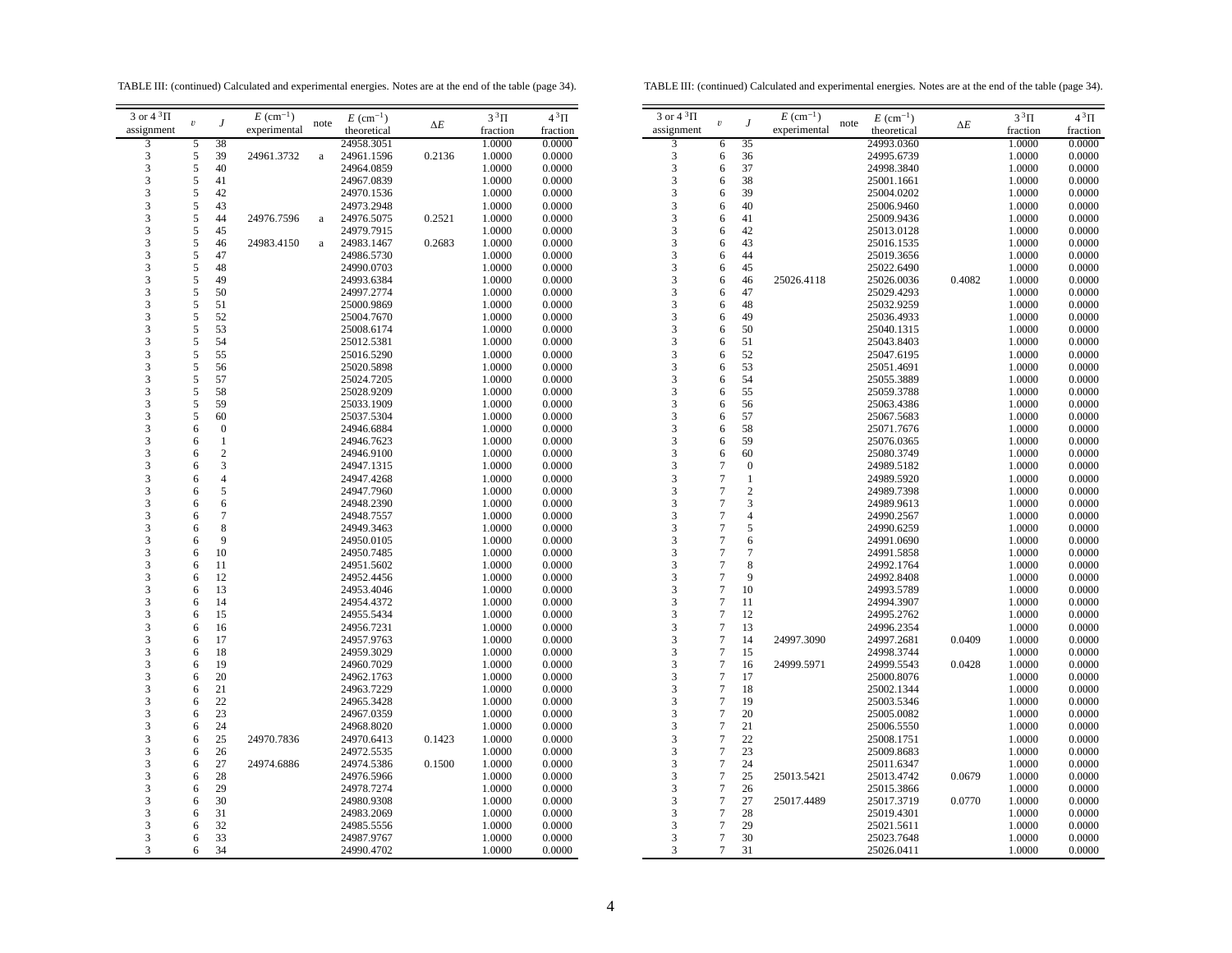TABLE III: (continued) Calculated and experimental energies. Notes are at the end of the table (page 34).

TABLE III: (continued) Calculated and experimental energies. Notes are at the end of the table (page 34).

| $3$ or $43$ $\Pi$       | $\boldsymbol{\upsilon}$  | J                       | $E~(\text{cm}^{-1})$ | note | $E~(\text{cm}^{-1})$ |            | $3^3\Pi$ | $4\,{}^{3}\Pi$ | $3$ or $4$              |
|-------------------------|--------------------------|-------------------------|----------------------|------|----------------------|------------|----------|----------------|-------------------------|
| assignment              |                          |                         | experimental         |      | theoretical          | $\Delta E$ | fraction | fraction       | assignn                 |
| 3                       | 7                        | 32                      |                      |      | 25028.3900           |            | 1.0000   | 0.0000         | 3                       |
| 3                       | $\tau$                   | 33                      |                      |      | 25030.8113           |            | 1.0000   | 0.0000         | $\overline{\mathbf{3}}$ |
| 3                       | $\overline{7}$           | 34                      |                      |      | 25033.3050           |            | 1.0000   | 0.0000         | 3                       |
| 3                       | $\tau$                   | 35                      |                      |      | 25035.8710           |            | 1.0000   | 0.0000         | 3                       |
| 3                       | $\sqrt{ }$               | 36                      |                      |      | 25038.5092           |            | 1.0000   | 0.0000         | 3                       |
| 3                       | $\tau$                   | 37                      |                      |      | 25041.2195           |            | 1.0000   | 0.0000         | 3                       |
| $\overline{\mathbf{3}}$ | $\sqrt{ }$               | 38                      |                      |      | 25044.0018           |            | 1.0000   | 0.0000         | 3                       |
| 3                       | $\sqrt{ }$               | 39                      |                      |      | 25046.8560           |            | 1.0000   | 0.0000         | 3                       |
| 3                       | $\tau$                   | 40                      |                      |      | 25049.7821           |            | 1.0000   | 0.0000         | 3                       |
| 3                       | $\boldsymbol{7}$         | 41                      |                      |      | 25052.7799           |            | 1.0000   | 0.0000         | 3                       |
| 3                       | $\overline{7}$           | 42                      |                      |      | 25055.8493           |            | 1.0000   | 0.0000         | 3                       |
| 3                       | $\boldsymbol{7}$         | 43                      |                      |      | 25058.9902           |            | 1.0000   | 0.0000         | 3                       |
| 3                       | $\tau$                   | 44                      |                      |      | 25062.2025           |            | 1.0000   | 0.0000         | 3                       |
| 3                       | $\sqrt{ }$               | 45                      |                      |      | 25065.4860           |            | 1.0000   | 0.0000         | 3                       |
| 3                       | $\boldsymbol{7}$         | 46                      | 25069.0993           |      | 25068.8408           | 0.2585     | 1.0000   | 0.0000         | 3                       |
| 3                       | $\tau$                   | 47                      |                      |      | 25072.2666           |            | 1.0000   | 0.0000         | 3                       |
| 3                       | $\sqrt{ }$               | 48                      |                      |      | 25075.7634           |            | 1.0000   | 0.0000         | 3                       |
| 3                       | $\sqrt{ }$               | 49                      |                      |      | 25079.3310           |            | 1.0000   | 0.0000         | 3                       |
| 3                       | $\boldsymbol{7}$         | 50                      |                      |      | 25082.9694           |            | 1.0000   | 0.0000         | 3                       |
| 3                       | $\sqrt{ }$               | 51                      |                      |      | 25086.6783           |            | 1.0000   | 0.0000         | 3                       |
| 3                       | $\overline{7}$           | 52                      |                      |      | 25090.4577           |            |          |                | 3                       |
|                         | $\sqrt{ }$               |                         |                      |      |                      |            | 1.0000   | 0.0000         |                         |
| 3                       | $\overline{\mathcal{I}}$ | 53                      |                      |      | 25094.3074           |            | 1.0000   | 0.0000         | 3                       |
| 3                       |                          | 54                      |                      |      | 25098.2273           |            | 1.0000   | 0.0000         | 3                       |
| 3                       | $\boldsymbol{7}$         | 55                      |                      |      | 25102.2173           |            | 1.0000   | 0.0000         | 3                       |
| 3                       | $\tau$                   | 56                      |                      |      | 25106.2772           |            | 1.0000   | 0.0000         | 3                       |
| 3                       | $\tau$                   | 57                      |                      |      | 25110.4070           |            | 1.0000   | 0.0000         | 3                       |
| 3                       | $\tau$                   | 58                      |                      |      | 25114.6064           |            | 1.0000   | 0.0000         | 3                       |
| 3                       | $\sqrt{ }$               | 59                      |                      |      | 25118.8753           |            | 1.0000   | 0.0000         | 3                       |
| 3                       | $\overline{7}$           | 60                      |                      |      | 25123.2137           |            | 1.0000   | 0.0000         | 3                       |
| 3                       | 8                        | $\boldsymbol{0}$        |                      |      | 25032.3033           |            | 1.0000   | 0.0000         | 3                       |
| 3                       | 8                        | $\mathbf{1}$            |                      |      | 25032.3772           |            | 1.0000   | 0.0000         | 3                       |
| 3                       | 8                        | $\overline{\mathbf{c}}$ |                      |      | 25032.5250           |            | 1.0000   | 0.0000         | 3                       |
| 3                       | 8                        | 3                       |                      |      | 25032.7467           |            | 1.0000   | 0.0000         | 3                       |
| 3                       | 8                        | $\overline{4}$          |                      |      | 25033.0422           |            | 1.0000   | 0.0000         | 3                       |
| 3                       | 8                        | 5                       |                      |      | 25033.4117           |            | 1.0000   | 0.0000         | 3                       |
| 3                       | 8                        | 6                       |                      |      | 25033.8550           |            | 1.0000   | 0.0000         | 3                       |
| 3                       | 8                        | $\boldsymbol{7}$        |                      |      | 25034.3721           |            | 1.0000   | 0.0000         | 3                       |
| 3                       | 8                        | 8                       |                      |      | 25034.9630           |            | 1.0000   | 0.0000         | 3                       |
| 3                       | 8                        | 9                       |                      |      | 25035.6278           |            | 1.0000   | 0.0000         | 3                       |
| 3                       | 8                        | 10                      |                      |      | 25036.3663           |            | 1.0000   | 0.0000         | 3                       |
| 3                       | 8                        | 11                      |                      |      | 25037.1786           |            | 1.0000   | 0.0000         | 3                       |
| 3                       | 8                        | 12                      |                      |      | 25038.0646           |            | 1.0000   | 0.0000         | 3                       |
| 3                       | 8                        | 13                      |                      |      | 25039.0242           |            | 1.0000   | 0.0000         | 3                       |
| 3                       | 8                        | 14                      | 25040.0539           |      | 25040.0575           | $-0.0036$  | 1.0000   | 0.0000         | 3                       |
| 3                       | 8                        | 15                      |                      |      | 25041.1645           |            | 1.0000   | 0.0000         | 3                       |
| 3                       | 8                        | 16                      | 25042.3467           |      | 25042.3449           | 0.0018     | 1.0000   | 0.0000         | 3                       |
| 3                       | 8                        | 17                      |                      |      | 25043.5990           |            | 1.0000   | 0.0000         | 3                       |
| 3                       | 8                        | 18                      |                      |      | 25044.9264           |            | 1.0000   | 0.0000         | 3                       |
| 3                       | 8                        | 19                      |                      |      | 25046.3274           |            | 1.0000   | 0.0000         | 3                       |
| 3                       | 8                        | 20                      |                      |      | 25047.8017           |            | 1.0000   | 0.0000         | 3                       |
| 3                       | 8                        | 21                      |                      |      | 25049.3493           |            | 1.0000   | 0.0000         | 3                       |
| 3                       | 8                        | 22                      |                      |      | 25050.9702           |            | 1.0000   | 0.0000         | 3                       |
| 3                       | 8                        | 23                      |                      |      | 25052.6642           |            | 1.0000   | 0.0000         | 3                       |
| 3                       | 8                        | 24                      |                      |      | 25054.4315           |            | 1.0000   | 0.0000         | 3                       |
| 3                       | 8                        | 25                      | 25056.2696           |      | 25056.2718           | $-0.0022$  | 1.0000   | 0.0000         | 3                       |
| 3                       | 8                        | 26                      |                      |      | 25058.1851           |            | 1.0000   | 0.0000         | 3                       |
| 3                       | 8                        | 27                      | 25060.1813           |      | 25060.1714           | 0.0099     | 1.0000   | 0.0000         | 3                       |
| 3                       | 8                        | 28                      |                      |      | 25062.2305           |            | 1.0000   | 0.0000         | 3                       |
|                         |                          |                         |                      |      |                      |            |          |                |                         |

| 3 or $4^3\Pi$           | $\boldsymbol{\mathit{v}}$ | J                | $E~(\text{cm}^{-1})$ | $E~(\text{cm}^{-1})$<br>note | $\Delta E$ | $3^3\Pi$ | $4^3\Pi$ |
|-------------------------|---------------------------|------------------|----------------------|------------------------------|------------|----------|----------|
| assignment              |                           |                  | experimental         | theoretical                  |            | fraction | fraction |
| $\overline{\mathbf{3}}$ | 8                         | 29               |                      | 25064.3624                   |            | 1.0000   | 0.0000   |
|                         | 8                         | 30               |                      | 25066.5671                   |            | 1.0000   | 0.0000   |
| $\frac{3}{3}$           | 8                         | 31               |                      | 25068.8443                   |            | 1.0000   | 0.0000   |
| 3                       | 8                         | 32               |                      | 25071.1942                   |            | 1.0000   | 0.0000   |
| 3                       | 8                         | 33               |                      | 25073.6165                   |            | 1.0000   | 0.0000   |
| 3                       | 8                         | 34               |                      | 25076.1112                   |            | 1.0000   | 0.0000   |
| 3                       | 8                         | 35               |                      | 25078.6781                   |            | 1.0000   | 0.0000   |
| 3                       | 8                         | 36               |                      | 25081.3173                   |            | 1.0000   | 0.0000   |
| 3                       | 8                         | 37               |                      | 25084.0286                   |            | 1.0000   | 0.0000   |
| 3                       | 8                         | 38               |                      | 25086.8119                   |            | 1.0000   | 0.0000   |
| 3                       | 8                         | 39               |                      | 25089.6671                   |            | 1.0000   | 0.0000   |
| 3                       | 8                         | 40               |                      | 25092.5941                   |            | 1.0000   | 0.0000   |
| 3                       | 8                         | 41               |                      | 25095.5929                   |            | 1.0000   | 0.0000   |
| 3                       | 8                         | 42               |                      | 25098.6632                   |            | 1.0000   | 0.0000   |
| 3                       | 8                         | 43               |                      | 25101.8050                   |            | 1.0000   | 0.0000   |
| 3                       | 8                         | 44               | 25105.1863           | 25105.0182                   | 0.1681     | 1.0000   | 0.0000   |
| 3                       | 8                         | 45               |                      | 25108.3027                   |            | 1.0000   | 0.0000   |
| 3                       | 8                         | 46               |                      |                              | 0.2009     | 1.0000   | 0.0000   |
| 3                       | 8                         | 47               | 25111.8592           | 25111.6583<br>25115.0850     |            |          | 0.0000   |
| 3                       | 8                         | 48               |                      |                              |            | 1.0000   |          |
|                         |                           |                  |                      | 25118.5826                   |            | 1.0000   | 0.0000   |
| 3                       | 8                         | 49               |                      | 25122.1510                   |            | 1.0000   | 0.0000   |
| 3                       | 8                         | 50               |                      | 25125.7901                   |            | 1.0000   | 0.0000   |
| 3                       | 8                         | 51               |                      | 25129.4997                   |            | 1.0000   | 0.0000   |
| 3                       | 8                         | 52               |                      | 25133.2798                   |            | 1.0000   | 0.0000   |
| 3                       | 8                         | 53               |                      | 25137.1301                   |            | 1.0000   | 0.0000   |
| 3                       | 8                         | 54               |                      | 25141.0506                   |            | 1.0000   | 0.0000   |
| 3                       | 8                         | 55               |                      | 25145.0412                   |            | 1.0000   | 0.0000   |
| 3                       | 8                         | 56               |                      | 25149.1016                   |            | 1.0000   | 0.0000   |
| $\overline{\mathbf{3}}$ | 8                         | 57               |                      | 25153.2318                   |            | 1.0000   | 0.0000   |
| 3                       | 8                         | 58               |                      | 25157.4317                   |            | 1.0000   | 0.0000   |
| 3                       | 8                         | 59               |                      | 25161.7010                   |            | 1.0000   | 0.0000   |
| 3                       | 8                         | 60               |                      | 25166.0396                   |            | 1.0000   | 0.0000   |
| 3                       | 9                         | $\boldsymbol{0}$ |                      | 25075.0092                   |            | 1.0000   | 0.0000   |
| 3                       | 9                         | $\mathbf{1}$     |                      | 25075.0832                   |            | 1.0000   | 0.0000   |
| 3                       | 9                         | $\overline{c}$   |                      | 25075.2311                   |            | 1.0000   | 0.0000   |
| 3                       | 9                         | 3                |                      | 25075.4529                   |            | 1.0000   | 0.0000   |
| 3                       | 9                         | $\overline{4}$   |                      | 25075.7487                   |            | 1.0000   | 0.0000   |
| 3                       | 9                         | 5                |                      | 25076.1185                   |            | 1.0000   | 0.0000   |
| 3                       | 9                         | 6                |                      | 25076.5622                   |            | 1.0000   | 0.0000   |
| 3                       | 9                         | $\overline{7}$   |                      | 25077.0797                   |            | 1.0000   | 0.0000   |
| 3                       | 9                         | 8                |                      | 25077.6712                   |            | 1.0000   | 0.0000   |
| 3                       | 9                         | 9                |                      | 25078.3365                   |            | 1.0000   | 0.0000   |
| 3                       | 9                         | 10               |                      | 25079.0756                   |            | 1.0000   | 0.0000   |
| 3                       | 9                         | 11               |                      | 25079.8885                   |            | 1.0000   | 0.0000   |
| 3                       | 9                         | 12               |                      | 25080.7752                   |            | 1.0000   | 0.0000   |
| 3                       | 9                         | 13               |                      | 25081.7357                   |            | 1.0000   | 0.0000   |
| 3                       | 9                         | 14               | 25082.7197           | 25082.7698                   | $-0.0501$  | 1.0000   | 0.0000   |
| 3                       | 9                         | 15               |                      | 25083.8776                   |            | 1.0000   | 0.0000   |
| 3                       | 9                         | 16               | 25085.0116           | 25085.0590                   | $-0.0474$  | 1.0000   | 0.0000   |
| 3                       | 9                         | 17               |                      | 25086.3140                   |            | 1.0000   | 0.0000   |
| 3                       | 9                         | 18               |                      | 25087.6425                   |            | 1.0000   | 0.0000   |
| 3                       | 9                         | 19               |                      | 25089.0445                   |            | 1.0000   | 0.0000   |
| 3                       | 9                         | 20               |                      | 25090.5199                   |            | 1.0000   | 0.0000   |
| 3                       | 9                         | 21               |                      | 25092.0687                   |            | 1.0000   | 0.0000   |
| 3                       | 9                         | 22               |                      | 25093.6908                   |            | 1.0000   | 0.0000   |
| 3                       | 9                         | 23               |                      | 25095.3861                   |            | 1.0000   | 0.0000   |
| 3                       | 9                         | 24               |                      | 25097.1547                   |            | 1.0000   | 0.0000   |
| 3                       | 9                         | 25               | 25098.9612           | 25098.9963                   | $-0.0351$  | 1.0000   | 0.0000   |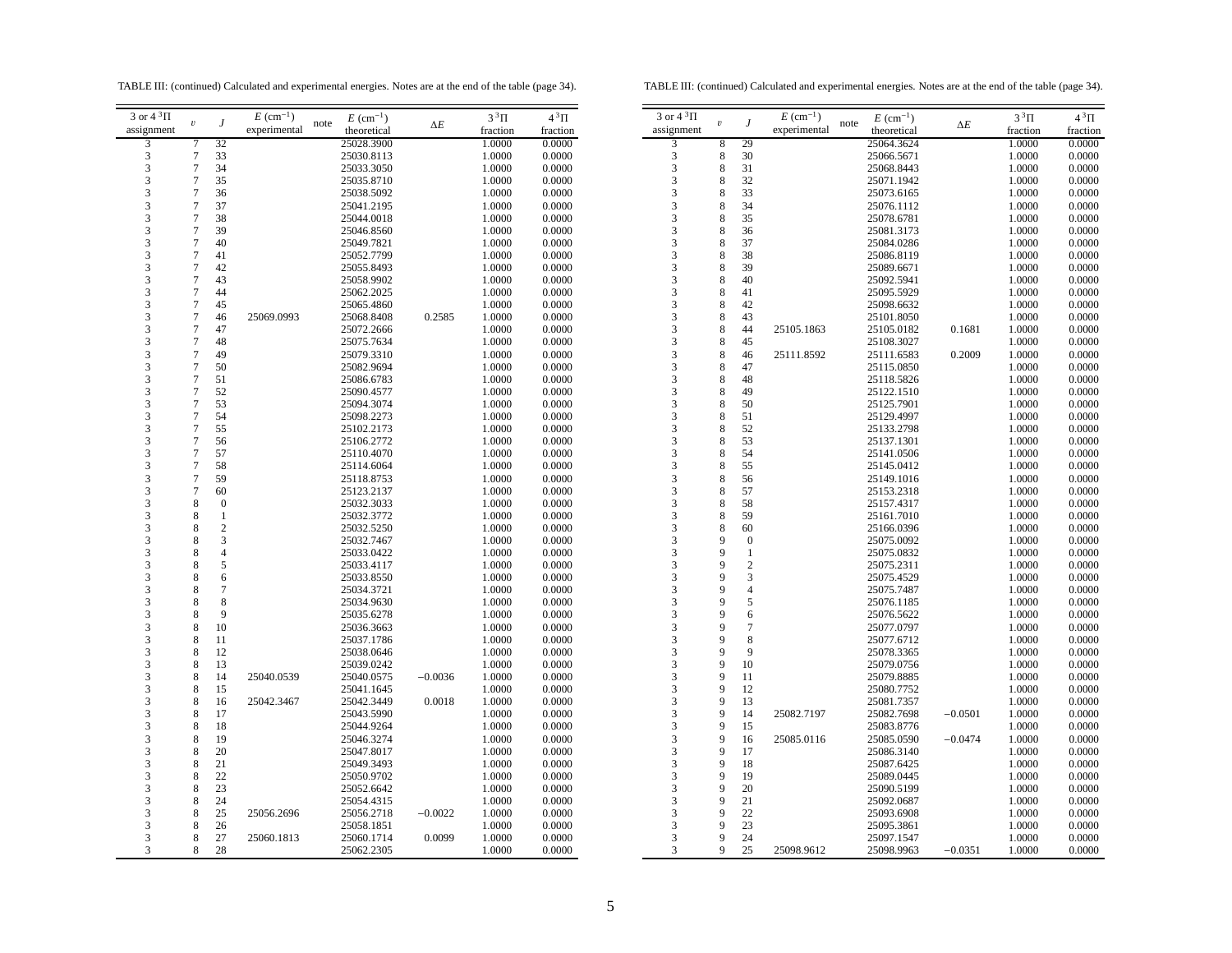TABLE III: (continued) Calculated and experimental energies. Notes are at the end of the table (page 34).

TABLE III: (continued) Calculated and experimental energies. Notes are at the end of the table (page 34).

| 3 or $4^3\Pi$ |                         |                  | $E~(\text{cm}^{-1})$ |      | $E~(\text{cm}^{-1})$ |            | $3^3\Pi$ | $4^3\Pi$ | $3$ or $4\overline{3}$ T |
|---------------|-------------------------|------------------|----------------------|------|----------------------|------------|----------|----------|--------------------------|
| assignment    | $\boldsymbol{\upsilon}$ | $\boldsymbol{J}$ | experimental         | note | theoretical          | $\Delta E$ | fraction | fraction | assignme                 |
| 3             | 9                       | 26               |                      |      | 25100.9110           |            | 1.0000   | 0.0000   | 3                        |
| 3             | 9                       | 27               | 25102.8738           |      | 25102.8986           | $-0.0248$  | 1.0000   | 0.0000   | 3                        |
| 3             | 9                       | 28               |                      |      | 25104.9592           |            | 1.0000   | 0.0000   | 3                        |
| 3             | 9                       | 29               |                      |      | 25107.0925           |            | 1.0000   | 0.0000   | 3                        |
| 3             | 9                       | 30               |                      |      | 25109.2986           |            | 1.0000   | 0.0000   | 3                        |
| 3             | 9                       | 31               |                      |      | 25111.5774           |            | 1.0000   | 0.0000   | 3                        |
|               | 9                       |                  |                      |      |                      |            |          |          |                          |
| 3<br>3        | 9                       | 32               |                      |      | 25113.9287           |            | 1.0000   | 0.0000   | 3<br>3                   |
|               |                         | 33               |                      |      | 25116.3526           |            | 1.0000   | 0.0000   |                          |
| 3             | 9                       | 34               |                      |      | 25118.8488           |            | 1.0000   | 0.0000   | 3                        |
| 3             | 9                       | 35               |                      |      | 25121.4173           |            | 1.0000   | 0.0000   | 3                        |
| 3             | 9                       | 36               |                      |      | 25124.0581           |            | 1.0000   | 0.0000   | 3                        |
| 3             | 9                       | 37               |                      |      | 25126.7710           |            | 1.0000   | 0.0000   | 3                        |
| 3             | 9                       | 38               |                      |      | 25129.5559           |            | 1.0000   | 0.0000   | 3                        |
| 3             | 9                       | 39               |                      |      | 25132.4127           |            | 1.0000   | 0.0000   | 3                        |
| 3             | 9                       | 40               |                      |      | 25135.3413           |            | 1.0000   | 0.0000   | 3                        |
| 3             | 9                       | 41               |                      |      | 25138.3416           |            | 1.0000   | 0.0000   | 3                        |
| 3             | 9                       | 42               |                      |      | 25141.4136           |            | 1.0000   | 0.0000   | 3                        |
| 3             | 9                       | 43               |                      |      | 25144.5570           |            | 1.0000   | 0.0000   | 3                        |
| 3             | 9                       | 44               | 25147.8743           |      | 25147.7718           | 0.1025     | 1.0000   | 0.0000   | 3                        |
| 3             | 9                       | 45               |                      |      | 25151.0578           |            | 1.0000   | 0.0000   | 3                        |
| 3             | 9                       | 46               | 25154.5445           |      | 25154.4150           | 0.1295     | 1.0000   | 0.0000   | 3                        |
| 3             | 9                       | 47               |                      |      | 25157.8432           |            | 1.0000   | 0.0000   | 3                        |
| 3             | 9                       | 48               |                      |      | 25161.3424           |            | 1.0000   | 0.0000   | 3                        |
| 3             | 9                       | 49               |                      |      | 25164.9123           |            | 1.0000   | 0.0000   | 3                        |
| 3             | 9                       | 50               |                      |      | 25168.5529           |            | 1.0000   | 0.0000   | 3                        |
| 3             | 9                       | 51               |                      |      | 25172.2640           |            | 1.0000   | 0.0000   | 3                        |
| 3             | 9                       | 52               |                      |      | 25176.0455           |            | 1.0000   | 0.0000   | 3                        |
| 3             | 9                       | 53               |                      |      | 25179.8972           |            | 1.0000   | 0.0000   | 3                        |
| 3             | 9                       | 54               |                      |      | 25183.8191           |            | 1.0000   | 0.0000   | 3                        |
| 3             | 9                       | 55               |                      |      | 25187.8110           |            | 1.0000   | 0.0000   | 3                        |
| 3             | 9                       | 56               |                      |      | 25191.8728           |            | 1.0000   | 0.0000   | 3                        |
| 3             | 9                       | 57               |                      |      | 25196.0043           |            | 1.0000   | 0.0000   | 3                        |
|               | 9                       |                  |                      |      |                      |            |          |          |                          |
| 3             |                         | 58               |                      |      | 25200.2053           |            | 1.0000   | 0.0000   | 3                        |
| 3             | 9                       | 59               |                      |      | 25204.4758           |            | 1.0000   | 0.0000   | 3                        |
| 3             | 9                       | 60               |                      |      | 25208.8156           |            | 1.0000   | 0.0000   | 3                        |
| 3             | 10                      | $\boldsymbol{0}$ |                      |      | 25117.5955           |            | 1.0000   | 0.0000   | 3                        |
| 3             | 10                      | $\mathbf{1}$     |                      |      | 25117.6696           |            | 1.0000   | 0.0000   | 3                        |
| 3             | 10                      | $\boldsymbol{2}$ |                      |      | 25117.8177           |            | 1.0000   | 0.0000   | 3                        |
| 3             | 10                      | 3                |                      |      | 25118.0399           |            | 1.0000   | 0.0000   | 3                        |
| 3             | 10                      | $\overline{4}$   |                      |      | 25118.3361           |            | 1.0000   | 0.0000   | 3                        |
| 3             | 10                      | 5                |                      |      | 25118.7063           |            | 1.0000   | 0.0000   | 3                        |
| 3             | 10                      | 6                |                      |      | 25119.1506           |            | 1.0000   | 0.0000   | 3                        |
| 3             | 10                      | $\boldsymbol{7}$ |                      |      | 25119.6688           |            | 1.0000   | 0.0000   | 3                        |
| 3             | 10                      | 8                |                      |      | 25120.2611           |            | 1.0000   | 0.0000   | 3                        |
| 3             | 10                      | 9                |                      |      | 25120.9273           |            | 1.0000   | 0.0000   | 3                        |
| 3             | 10                      | 10               |                      |      | 25121.6674           |            | 1.0000   | 0.0000   | 3                        |
| 3             | 10                      | 11               |                      |      | 25122.4814           |            | 1.0000   | 0.0000   | 3                        |
| 3             | 10                      | 12               |                      |      | 25123.3692           |            | 1.0000   | 0.0000   | 3                        |
| 3             | 10                      | 13               |                      |      | 25124.3309           |            | 1.0000   | 0.0000   | 3                        |
| 3             | 10                      | 14               | 25125.2874           |      | 25125.3664           | $-0.0790$  | 1.0000   | 0.0000   | 3                        |
| 3             | 10                      | 15               |                      |      | 25126.4756           |            | 1.0000   | 0.0000   | 3                        |
| 3             | 10                      | 16               | 25127.5655           |      | 25127.6586           | $-0.0931$  | 1.0000   | 0.0000   | 3                        |
| 3             | 10                      | 17               |                      |      | 25128.9151           |            | 1.0000   | 0.0000   | 3                        |
| 3             | 10                      | 18               |                      |      | 25130.2453           |            | 1.0000   | 0.0000   | 3                        |
| 3             | 10                      | 19               |                      |      |                      |            |          |          | 3                        |
|               |                         |                  |                      |      | 25131.6490           |            | 1.0000   | 0.0000   |                          |
| 3             | 10                      | 20               |                      |      | 25133.1262           |            | 1.0000   | 0.0000   | 3                        |
| 3             | 10                      | 21               |                      |      | 25134.6769           |            | 1.0000   | 0.0000   | 3                        |
| 3             | 10                      | 22               |                      |      | 25136.3009           |            | 1.0000   | 0.0000   | 3                        |
|               |                         |                  |                      |      |                      |            |          |          |                          |

| 3 or $4^3\Pi$                                   | $\dot{U}$ | J                       | $E~(\text{cm}^{-1})$ | $E~(\text{cm}^{-1})$<br>note | $\Delta E$ | $3^3\Pi$ | $4^3\Pi$ |
|-------------------------------------------------|-----------|-------------------------|----------------------|------------------------------|------------|----------|----------|
| assignment                                      |           |                         | experimental         | theoretical                  |            | fraction | fraction |
| 3                                               | 10        | 23                      |                      | 25137.9982                   |            | 1.0000   | 0.0000   |
| $\begin{array}{c} 3 \\ 3 \\ 3 \end{array}$      | 10        | 24                      |                      | 25139.7688                   |            | 1.0000   | 0.0000   |
|                                                 | 10        | 25                      | 25141.5407           | 25141.6125                   | $-0.0718$  | 1.0000   | 0.0000   |
|                                                 | 10        | 26                      |                      | 25143.5293                   |            | 1.0000   | 0.0000   |
| $\begin{array}{c} 3 \\ 3 \\ 3 \end{array}$      | 10        | 27                      | 25145.4537           | 25145.5192                   | $-0.0655$  | 1.0000   | 0.0000   |
|                                                 | 10        | 28                      |                      | 25147.5819                   |            | 1.0000   | 0.0000   |
|                                                 | 10        | 29                      |                      | 25149.7176                   |            | 1.0000   | 0.0000   |
|                                                 | 10        | 30                      |                      | 25151.9260                   |            | 1.0000   | 0.0000   |
| 3                                               | 10        | 31                      |                      | 25154.2071                   |            | 1.0000   | 0.0000   |
| 3                                               | 10        | 32                      |                      | 25156.5608                   |            | 1.0000   | 0.0000   |
| $\overline{3}$                                  | 10        | 33                      |                      | 25158.9870                   |            | 1.0000   | 0.0000   |
| $\overline{\mathbf{3}}$                         | 10        | 34                      |                      | 25161.4857                   |            | 1.0000   | 0.0000   |
| 3                                               | 10        | 35                      |                      | 25164.0566                   |            | 1.0000   | 0.0000   |
|                                                 | 10        | 36                      |                      | 25166.6998                   |            | 1.0000   | 0.0000   |
| $\begin{array}{c} 3 \\ 3 \\ 3 \\ 3 \end{array}$ | 10        | 37                      |                      | 25169.4151                   |            | 1.0000   | 0.0000   |
|                                                 | 10        | 38                      |                      | 25172.2024                   |            | 1.0000   | 0.0000   |
|                                                 | 10        | 39                      |                      | 25175.0617                   |            | 1.0000   | 0.0000   |
|                                                 | 10        | 40                      |                      | 25177.9927                   |            | 1.0000   | 0.0000   |
| 3                                               | 10        | 41                      |                      | 25180.9955                   |            | 1.0000   | 0.0000   |
| 3                                               | 10        | 42                      |                      | 25184.0698                   |            | 1.0000   | 0.0000   |
| $\frac{3}{3}$                                   | 10        | 43                      |                      | 25187.2156                   |            | 1.0000   | 0.0000   |
|                                                 | 10        | 44                      | 25190.4652           | 25190.4327                   | 0.0325     | 1.0000   | 0.0000   |
|                                                 | 10        | 45                      |                      | 25193.7211                   |            | 1.0000   | 0.0000   |
| $\overline{\mathbf{3}}$                         | 10        | 46                      | 25197.1353           | 25197.0806                   | 0.0547     | 1.0000   | 0.0000   |
|                                                 | 10        | 47                      |                      | 25200.5111                   |            | 1.0000   | 0.0000   |
| $\begin{array}{c} 3 \\ 3 \\ 3 \end{array}$      | 10        | 48                      |                      | 25204.0124                   |            | 1.0000   | 0.0000   |
|                                                 | 10        | 49                      |                      | 25207.5845                   |            | 1.0000   | 0.0000   |
| 3                                               | 10        | 50                      |                      | 25211.2272                   |            | 1.0000   | 0.0000   |
| $\begin{array}{c} 3 \\ 3 \\ 3 \end{array}$      | 10        | 51                      |                      | 25214.9404                   |            | 1.0000   | 0.0000   |
|                                                 | 10        | 52                      |                      | 25218.7239                   |            | 1.0000   | 0.0000   |
|                                                 | 10        | 53                      |                      | 25222.5776                   |            | 1.0000   | 0.0000   |
|                                                 | 10        | 54                      |                      | 25226.5014                   |            | 1.0000   | 0.0000   |
| $\frac{3}{3}$                                   | 10        | 55                      |                      | 25230.4951                   |            | 1.0000   | 0.0000   |
|                                                 | 10        | 56                      |                      | 25234.5587                   |            | 1.0000   | 0.0000   |
| 3                                               | 10        | 57                      |                      | 25238.6918                   |            | 1.0000   | 0.0000   |
| 3                                               | 10        | 58                      |                      | 25242.8945                   |            | 1.0000   | 0.0000   |
| 3                                               | 10        | 59                      |                      | 25247.1665                   |            | 1.0000   | 0.0000   |
|                                                 | 10        | 60                      |                      | 25251.5077                   |            | 1.0000   | 0.0000   |
|                                                 | 11        | $\mathbf{0}$            |                      | 25159.9960                   |            | 1.0000   | 0.0000   |
| $\begin{array}{c} 3 \\ 3 \\ 3 \end{array}$      | 11        | $\mathbf{1}$            |                      | 25160.0702                   |            | 1.0000   | 0.0000   |
|                                                 | 11        | $\overline{c}$          |                      | 25160.2186                   |            | 1.0000   | 0.0000   |
| $\begin{array}{c} 3 \\ 3 \\ 3 \end{array}$      | 11        | $\overline{\mathbf{3}}$ |                      | 25160.4413                   |            | 1.0000   | 0.0000   |
|                                                 | 11        | $\overline{4}$          |                      | 25160.7381                   |            | 1.0000   | 0.0000   |
|                                                 | 11        | 5                       |                      | 25161.1091                   |            | 1.0000   | 0.0000   |
| 3                                               | 11        | 6                       |                      | 25161.5543                   |            | 1.0000   | 0.0000   |
| $\overline{\mathbf{3}}$                         | 11        | $\overline{7}$          |                      | 25162.0736                   |            | 1.0000   | 0.0000   |
| 3                                               | 11        | 8                       |                      | 25162.6670                   |            | 1.0000   | 0.0000   |
| $\frac{3}{3}$                                   | 11        | 9                       |                      | 25163.3345                   |            | 1.0000   | 0.0000   |
|                                                 | 11        | 10                      |                      | 25164.0761                   |            | 1.0000   | 0.0000   |
|                                                 | 11        | 11                      |                      | 25164.8918                   |            | 1.0000   | 0.0000   |
| $\overline{3}$                                  | 11        | 12                      |                      | 25165.7814                   |            | 1.0000   | 0.0000   |
| $\begin{array}{c} 3 \\ 3 \\ 3 \end{array}$      | 11        | 13                      |                      | 25166.7450                   |            | 1.0000   | 0.0000   |
|                                                 | 11        | 14                      | 25167.6736           | 25167.7825                   | $-0.1089$  | 1.0000   | 0.0000   |
|                                                 | 11        | 15                      |                      | 25168.8938                   |            | 1.0000   | 0.0000   |
| $\overline{\mathbf{3}}$                         | 11        | 16                      | 25169.9680           | 25170.0790                   | $-0.1110$  | 1.0000   | 0.0000   |
| 3                                               | 11        | 17                      |                      | 25171.3380                   |            | 1.0000   | 0.0000   |
| 3                                               | 11        | 18                      |                      | 25172.6707                   |            | 1.0000   | 0.0000   |
| 3                                               | 11        | 19                      |                      | 25174.0770                   |            | 1.0000   | 0.0000   |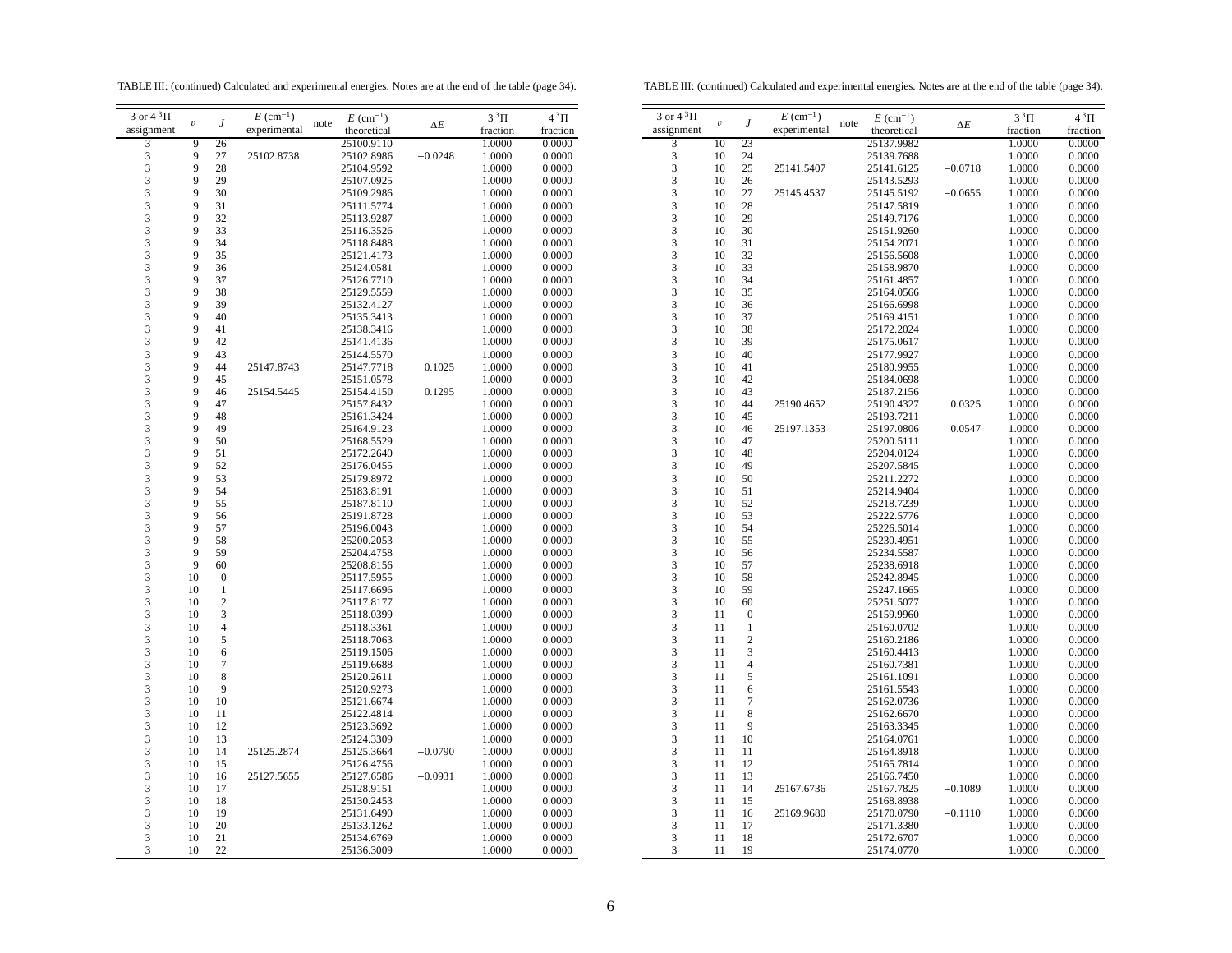TABLE III: (continued) Calculated and experimental energies. Notes are at the end of the table (page 34).

TABLE III: (continued) Calculated and experimental energies. Notes are at the end of the table (page 34).

| experimental<br>theoretical<br>fraction<br>fraction<br>3<br>20<br>25175.5569<br>1.0000<br>0.0000<br>11<br>$\frac{3}{3}$<br>1.0000<br>11<br>21<br>25177.1104<br>0.0000<br>11<br>22<br>25178.7373<br>1.0000<br>0.0000<br>3<br>11<br>23<br>25180.4376<br>1.0000<br>0.0000<br>3<br>11<br>24<br>25182.2112<br>1.0000<br>0.0000<br>3<br>11<br>25<br>25183.9484<br>25184.0581<br>$-0.1097$<br>1.0000<br>0.0000<br>3<br>25185.9782<br>1.0000<br>11<br>26<br>0.0000<br>3<br>11<br>27<br>25187.8635<br>25187.9713<br>$-0.1078$<br>0.0000<br>1.0000<br>3<br>11<br>28<br>25190.0375<br>1.0000<br>0.0000<br>3<br>29<br>11<br>25192.1766<br>1.0000<br>0.0000<br>$\frac{3}{3}$<br>30<br>1.0000<br>11<br>25194.3885<br>0.0000<br>11<br>31<br>25196.6731<br>1.0000<br>0.0000<br>3<br>11<br>32<br>25199.0304<br>1.0000<br>0.0000<br>3<br>33<br>11<br>25201.4602<br>1.0000<br>0.0000<br>3<br>11<br>34<br>25203.9625<br>1.0000<br>0.0000<br>3<br>35<br>11<br>25206.5372<br>1.0000<br>0.0000<br>3<br>11<br>36<br>25209.1840<br>1.0000<br>0.0000<br>3<br>37<br>11<br>25211.8239<br>25211.9031<br>$-0.0792$<br>1.0000<br>0.0000<br>3<br>38<br>11<br>25214.6941<br>1.0000<br>0.0000<br>3<br>39<br>11<br>25217.4928<br>25217.5571<br>$-0.0643$<br>1.0000<br>0.0000<br>3<br>40<br>11<br>25220.4918<br>1.0000<br>0.0000<br>3<br>11<br>41<br>25223.4983<br>1.0000<br>0.0000<br>3<br>42<br>11<br>25226.5763<br>1.0000<br>0.0000<br>3<br>11<br>43<br>25229.7258<br>1.0000<br>0.0000<br>3<br>11<br>44<br>25232.9466<br>25232.9007<br>$-0.0459$<br>1.0000<br>0.0000<br>3<br>11<br>45<br>25236.2386<br>1.0000<br>0.0000<br>3<br>11<br>46<br>25239.5831<br>25239.6017<br>$-0.0186$<br>1.0000<br>0.0000<br>3<br>47<br>11<br>25243.0358<br>1.0000<br>0.0000<br>3<br>11<br>48<br>25246.5406<br>1.0000<br>0.0000<br>3<br>49<br>11<br>25250.1162<br>1.0000<br>0.0000<br>3<br>50<br>25253.7623<br>11<br>1.0000<br>0.0000<br>3<br>11<br>51<br>25257.4788<br>1.0000<br>0.0000<br>3<br>52<br>11<br>25261.2656<br>1.0000<br>0.0000<br>3<br>53<br>11<br>25265.1225<br>1.0000<br>0.0000<br>3<br>54<br>1.0000<br>11<br>25269.0494<br>0.0000<br>3<br>11<br>55<br>25273.0462<br>1.0000<br>0.0000<br>$\frac{3}{3}$<br>11<br>56<br>25277.1127<br>1.0000<br>0.0000<br>11<br>57<br>25281.2487<br>1.0000<br>0.0000<br>3<br>11<br>58<br>25285.4541<br>1.0000<br>0.0000<br>3<br>11<br>59<br>25289.7288<br>1.0000<br>0.0000<br>3<br>11<br>60<br>25294.0726<br>1.0000<br>0.0000<br>3<br>12<br>$\boldsymbol{0}$<br>25202.1197<br>0.9999<br>0.0001<br>3<br>12<br>$\,1$<br>25202.1941<br>0.9999<br>0.0001<br>3<br>12<br>$\mathbf{2}$<br>25202.3431<br>0.9999<br>0.0001<br>3<br>3<br>12<br>25202.5665<br>0.9999<br>0.0001<br>$\overline{\mathbf{3}}$<br>12<br>$\overline{4}$<br>25202.8644<br>0.9999<br>0.0001<br>3<br>12<br>5<br>25203.2367<br>0.9999<br>0.0001<br>$\begin{array}{c} 3 \\ 3 \\ 3 \end{array}$<br>12<br>6<br>25203.6834<br>0.9999<br>0.0001<br>7<br>12<br>0.9999<br>25204.2045<br>0.0001<br>12<br>8<br>25204.7999<br>0.9999<br>0.0001<br>3<br>9<br>12<br>0.9999<br>0.0001<br>25205.4698<br>3<br>12<br>10<br>25206.2139<br>0.9999<br>0.0001<br>3<br>12<br>11<br>25207.0322<br>0.9999<br>0.0001<br>3<br>12<br>12<br>25207.9248<br>0.9999<br>0.0001<br>3<br>12<br>13<br>25208.8916<br>0.9999<br>0.0001<br>3<br>12<br>14<br>25209.8110<br>25209.9325<br>$-0.1215$<br>0.9999<br>0.0001<br>3<br>12<br>15<br>25211.0475<br>0.0001<br>0.9999 | 3 or $4\sqrt[3]{1}$ | $\boldsymbol{\upsilon}$ |    | $E~(\text{cm}^{-1})$ | note | $E~(\text{cm}^{-1})$ |            | $3^3\Pi$ | $4^3\Pi$ |
|----------------------------------------------------------------------------------------------------------------------------------------------------------------------------------------------------------------------------------------------------------------------------------------------------------------------------------------------------------------------------------------------------------------------------------------------------------------------------------------------------------------------------------------------------------------------------------------------------------------------------------------------------------------------------------------------------------------------------------------------------------------------------------------------------------------------------------------------------------------------------------------------------------------------------------------------------------------------------------------------------------------------------------------------------------------------------------------------------------------------------------------------------------------------------------------------------------------------------------------------------------------------------------------------------------------------------------------------------------------------------------------------------------------------------------------------------------------------------------------------------------------------------------------------------------------------------------------------------------------------------------------------------------------------------------------------------------------------------------------------------------------------------------------------------------------------------------------------------------------------------------------------------------------------------------------------------------------------------------------------------------------------------------------------------------------------------------------------------------------------------------------------------------------------------------------------------------------------------------------------------------------------------------------------------------------------------------------------------------------------------------------------------------------------------------------------------------------------------------------------------------------------------------------------------------------------------------------------------------------------------------------------------------------------------------------------------------------------------------------------------------------------------------------------------------------------------------------------------------------------------------------------------------------------------------------------------------------------------------------------------------------------------------------------------------------------------------------------------------------------------------------------------------------------------------------------------------------------------------------------------------------------------------------------------------------------------------------------------------------------------------------|---------------------|-------------------------|----|----------------------|------|----------------------|------------|----------|----------|
|                                                                                                                                                                                                                                                                                                                                                                                                                                                                                                                                                                                                                                                                                                                                                                                                                                                                                                                                                                                                                                                                                                                                                                                                                                                                                                                                                                                                                                                                                                                                                                                                                                                                                                                                                                                                                                                                                                                                                                                                                                                                                                                                                                                                                                                                                                                                                                                                                                                                                                                                                                                                                                                                                                                                                                                                                                                                                                                                                                                                                                                                                                                                                                                                                                                                                                                                                                                        | assignment          |                         | J  |                      |      |                      | $\Delta E$ |          |          |
|                                                                                                                                                                                                                                                                                                                                                                                                                                                                                                                                                                                                                                                                                                                                                                                                                                                                                                                                                                                                                                                                                                                                                                                                                                                                                                                                                                                                                                                                                                                                                                                                                                                                                                                                                                                                                                                                                                                                                                                                                                                                                                                                                                                                                                                                                                                                                                                                                                                                                                                                                                                                                                                                                                                                                                                                                                                                                                                                                                                                                                                                                                                                                                                                                                                                                                                                                                                        |                     |                         |    |                      |      |                      |            |          |          |
|                                                                                                                                                                                                                                                                                                                                                                                                                                                                                                                                                                                                                                                                                                                                                                                                                                                                                                                                                                                                                                                                                                                                                                                                                                                                                                                                                                                                                                                                                                                                                                                                                                                                                                                                                                                                                                                                                                                                                                                                                                                                                                                                                                                                                                                                                                                                                                                                                                                                                                                                                                                                                                                                                                                                                                                                                                                                                                                                                                                                                                                                                                                                                                                                                                                                                                                                                                                        |                     |                         |    |                      |      |                      |            |          |          |
|                                                                                                                                                                                                                                                                                                                                                                                                                                                                                                                                                                                                                                                                                                                                                                                                                                                                                                                                                                                                                                                                                                                                                                                                                                                                                                                                                                                                                                                                                                                                                                                                                                                                                                                                                                                                                                                                                                                                                                                                                                                                                                                                                                                                                                                                                                                                                                                                                                                                                                                                                                                                                                                                                                                                                                                                                                                                                                                                                                                                                                                                                                                                                                                                                                                                                                                                                                                        |                     |                         |    |                      |      |                      |            |          |          |
|                                                                                                                                                                                                                                                                                                                                                                                                                                                                                                                                                                                                                                                                                                                                                                                                                                                                                                                                                                                                                                                                                                                                                                                                                                                                                                                                                                                                                                                                                                                                                                                                                                                                                                                                                                                                                                                                                                                                                                                                                                                                                                                                                                                                                                                                                                                                                                                                                                                                                                                                                                                                                                                                                                                                                                                                                                                                                                                                                                                                                                                                                                                                                                                                                                                                                                                                                                                        |                     |                         |    |                      |      |                      |            |          |          |
|                                                                                                                                                                                                                                                                                                                                                                                                                                                                                                                                                                                                                                                                                                                                                                                                                                                                                                                                                                                                                                                                                                                                                                                                                                                                                                                                                                                                                                                                                                                                                                                                                                                                                                                                                                                                                                                                                                                                                                                                                                                                                                                                                                                                                                                                                                                                                                                                                                                                                                                                                                                                                                                                                                                                                                                                                                                                                                                                                                                                                                                                                                                                                                                                                                                                                                                                                                                        |                     |                         |    |                      |      |                      |            |          |          |
|                                                                                                                                                                                                                                                                                                                                                                                                                                                                                                                                                                                                                                                                                                                                                                                                                                                                                                                                                                                                                                                                                                                                                                                                                                                                                                                                                                                                                                                                                                                                                                                                                                                                                                                                                                                                                                                                                                                                                                                                                                                                                                                                                                                                                                                                                                                                                                                                                                                                                                                                                                                                                                                                                                                                                                                                                                                                                                                                                                                                                                                                                                                                                                                                                                                                                                                                                                                        |                     |                         |    |                      |      |                      |            |          |          |
|                                                                                                                                                                                                                                                                                                                                                                                                                                                                                                                                                                                                                                                                                                                                                                                                                                                                                                                                                                                                                                                                                                                                                                                                                                                                                                                                                                                                                                                                                                                                                                                                                                                                                                                                                                                                                                                                                                                                                                                                                                                                                                                                                                                                                                                                                                                                                                                                                                                                                                                                                                                                                                                                                                                                                                                                                                                                                                                                                                                                                                                                                                                                                                                                                                                                                                                                                                                        |                     |                         |    |                      |      |                      |            |          |          |
|                                                                                                                                                                                                                                                                                                                                                                                                                                                                                                                                                                                                                                                                                                                                                                                                                                                                                                                                                                                                                                                                                                                                                                                                                                                                                                                                                                                                                                                                                                                                                                                                                                                                                                                                                                                                                                                                                                                                                                                                                                                                                                                                                                                                                                                                                                                                                                                                                                                                                                                                                                                                                                                                                                                                                                                                                                                                                                                                                                                                                                                                                                                                                                                                                                                                                                                                                                                        |                     |                         |    |                      |      |                      |            |          |          |
|                                                                                                                                                                                                                                                                                                                                                                                                                                                                                                                                                                                                                                                                                                                                                                                                                                                                                                                                                                                                                                                                                                                                                                                                                                                                                                                                                                                                                                                                                                                                                                                                                                                                                                                                                                                                                                                                                                                                                                                                                                                                                                                                                                                                                                                                                                                                                                                                                                                                                                                                                                                                                                                                                                                                                                                                                                                                                                                                                                                                                                                                                                                                                                                                                                                                                                                                                                                        |                     |                         |    |                      |      |                      |            |          |          |
|                                                                                                                                                                                                                                                                                                                                                                                                                                                                                                                                                                                                                                                                                                                                                                                                                                                                                                                                                                                                                                                                                                                                                                                                                                                                                                                                                                                                                                                                                                                                                                                                                                                                                                                                                                                                                                                                                                                                                                                                                                                                                                                                                                                                                                                                                                                                                                                                                                                                                                                                                                                                                                                                                                                                                                                                                                                                                                                                                                                                                                                                                                                                                                                                                                                                                                                                                                                        |                     |                         |    |                      |      |                      |            |          |          |
|                                                                                                                                                                                                                                                                                                                                                                                                                                                                                                                                                                                                                                                                                                                                                                                                                                                                                                                                                                                                                                                                                                                                                                                                                                                                                                                                                                                                                                                                                                                                                                                                                                                                                                                                                                                                                                                                                                                                                                                                                                                                                                                                                                                                                                                                                                                                                                                                                                                                                                                                                                                                                                                                                                                                                                                                                                                                                                                                                                                                                                                                                                                                                                                                                                                                                                                                                                                        |                     |                         |    |                      |      |                      |            |          |          |
|                                                                                                                                                                                                                                                                                                                                                                                                                                                                                                                                                                                                                                                                                                                                                                                                                                                                                                                                                                                                                                                                                                                                                                                                                                                                                                                                                                                                                                                                                                                                                                                                                                                                                                                                                                                                                                                                                                                                                                                                                                                                                                                                                                                                                                                                                                                                                                                                                                                                                                                                                                                                                                                                                                                                                                                                                                                                                                                                                                                                                                                                                                                                                                                                                                                                                                                                                                                        |                     |                         |    |                      |      |                      |            |          |          |
|                                                                                                                                                                                                                                                                                                                                                                                                                                                                                                                                                                                                                                                                                                                                                                                                                                                                                                                                                                                                                                                                                                                                                                                                                                                                                                                                                                                                                                                                                                                                                                                                                                                                                                                                                                                                                                                                                                                                                                                                                                                                                                                                                                                                                                                                                                                                                                                                                                                                                                                                                                                                                                                                                                                                                                                                                                                                                                                                                                                                                                                                                                                                                                                                                                                                                                                                                                                        |                     |                         |    |                      |      |                      |            |          |          |
|                                                                                                                                                                                                                                                                                                                                                                                                                                                                                                                                                                                                                                                                                                                                                                                                                                                                                                                                                                                                                                                                                                                                                                                                                                                                                                                                                                                                                                                                                                                                                                                                                                                                                                                                                                                                                                                                                                                                                                                                                                                                                                                                                                                                                                                                                                                                                                                                                                                                                                                                                                                                                                                                                                                                                                                                                                                                                                                                                                                                                                                                                                                                                                                                                                                                                                                                                                                        |                     |                         |    |                      |      |                      |            |          |          |
|                                                                                                                                                                                                                                                                                                                                                                                                                                                                                                                                                                                                                                                                                                                                                                                                                                                                                                                                                                                                                                                                                                                                                                                                                                                                                                                                                                                                                                                                                                                                                                                                                                                                                                                                                                                                                                                                                                                                                                                                                                                                                                                                                                                                                                                                                                                                                                                                                                                                                                                                                                                                                                                                                                                                                                                                                                                                                                                                                                                                                                                                                                                                                                                                                                                                                                                                                                                        |                     |                         |    |                      |      |                      |            |          |          |
|                                                                                                                                                                                                                                                                                                                                                                                                                                                                                                                                                                                                                                                                                                                                                                                                                                                                                                                                                                                                                                                                                                                                                                                                                                                                                                                                                                                                                                                                                                                                                                                                                                                                                                                                                                                                                                                                                                                                                                                                                                                                                                                                                                                                                                                                                                                                                                                                                                                                                                                                                                                                                                                                                                                                                                                                                                                                                                                                                                                                                                                                                                                                                                                                                                                                                                                                                                                        |                     |                         |    |                      |      |                      |            |          |          |
|                                                                                                                                                                                                                                                                                                                                                                                                                                                                                                                                                                                                                                                                                                                                                                                                                                                                                                                                                                                                                                                                                                                                                                                                                                                                                                                                                                                                                                                                                                                                                                                                                                                                                                                                                                                                                                                                                                                                                                                                                                                                                                                                                                                                                                                                                                                                                                                                                                                                                                                                                                                                                                                                                                                                                                                                                                                                                                                                                                                                                                                                                                                                                                                                                                                                                                                                                                                        |                     |                         |    |                      |      |                      |            |          |          |
|                                                                                                                                                                                                                                                                                                                                                                                                                                                                                                                                                                                                                                                                                                                                                                                                                                                                                                                                                                                                                                                                                                                                                                                                                                                                                                                                                                                                                                                                                                                                                                                                                                                                                                                                                                                                                                                                                                                                                                                                                                                                                                                                                                                                                                                                                                                                                                                                                                                                                                                                                                                                                                                                                                                                                                                                                                                                                                                                                                                                                                                                                                                                                                                                                                                                                                                                                                                        |                     |                         |    |                      |      |                      |            |          |          |
|                                                                                                                                                                                                                                                                                                                                                                                                                                                                                                                                                                                                                                                                                                                                                                                                                                                                                                                                                                                                                                                                                                                                                                                                                                                                                                                                                                                                                                                                                                                                                                                                                                                                                                                                                                                                                                                                                                                                                                                                                                                                                                                                                                                                                                                                                                                                                                                                                                                                                                                                                                                                                                                                                                                                                                                                                                                                                                                                                                                                                                                                                                                                                                                                                                                                                                                                                                                        |                     |                         |    |                      |      |                      |            |          |          |
|                                                                                                                                                                                                                                                                                                                                                                                                                                                                                                                                                                                                                                                                                                                                                                                                                                                                                                                                                                                                                                                                                                                                                                                                                                                                                                                                                                                                                                                                                                                                                                                                                                                                                                                                                                                                                                                                                                                                                                                                                                                                                                                                                                                                                                                                                                                                                                                                                                                                                                                                                                                                                                                                                                                                                                                                                                                                                                                                                                                                                                                                                                                                                                                                                                                                                                                                                                                        |                     |                         |    |                      |      |                      |            |          |          |
|                                                                                                                                                                                                                                                                                                                                                                                                                                                                                                                                                                                                                                                                                                                                                                                                                                                                                                                                                                                                                                                                                                                                                                                                                                                                                                                                                                                                                                                                                                                                                                                                                                                                                                                                                                                                                                                                                                                                                                                                                                                                                                                                                                                                                                                                                                                                                                                                                                                                                                                                                                                                                                                                                                                                                                                                                                                                                                                                                                                                                                                                                                                                                                                                                                                                                                                                                                                        |                     |                         |    |                      |      |                      |            |          |          |
|                                                                                                                                                                                                                                                                                                                                                                                                                                                                                                                                                                                                                                                                                                                                                                                                                                                                                                                                                                                                                                                                                                                                                                                                                                                                                                                                                                                                                                                                                                                                                                                                                                                                                                                                                                                                                                                                                                                                                                                                                                                                                                                                                                                                                                                                                                                                                                                                                                                                                                                                                                                                                                                                                                                                                                                                                                                                                                                                                                                                                                                                                                                                                                                                                                                                                                                                                                                        |                     |                         |    |                      |      |                      |            |          |          |
|                                                                                                                                                                                                                                                                                                                                                                                                                                                                                                                                                                                                                                                                                                                                                                                                                                                                                                                                                                                                                                                                                                                                                                                                                                                                                                                                                                                                                                                                                                                                                                                                                                                                                                                                                                                                                                                                                                                                                                                                                                                                                                                                                                                                                                                                                                                                                                                                                                                                                                                                                                                                                                                                                                                                                                                                                                                                                                                                                                                                                                                                                                                                                                                                                                                                                                                                                                                        |                     |                         |    |                      |      |                      |            |          |          |
|                                                                                                                                                                                                                                                                                                                                                                                                                                                                                                                                                                                                                                                                                                                                                                                                                                                                                                                                                                                                                                                                                                                                                                                                                                                                                                                                                                                                                                                                                                                                                                                                                                                                                                                                                                                                                                                                                                                                                                                                                                                                                                                                                                                                                                                                                                                                                                                                                                                                                                                                                                                                                                                                                                                                                                                                                                                                                                                                                                                                                                                                                                                                                                                                                                                                                                                                                                                        |                     |                         |    |                      |      |                      |            |          |          |
|                                                                                                                                                                                                                                                                                                                                                                                                                                                                                                                                                                                                                                                                                                                                                                                                                                                                                                                                                                                                                                                                                                                                                                                                                                                                                                                                                                                                                                                                                                                                                                                                                                                                                                                                                                                                                                                                                                                                                                                                                                                                                                                                                                                                                                                                                                                                                                                                                                                                                                                                                                                                                                                                                                                                                                                                                                                                                                                                                                                                                                                                                                                                                                                                                                                                                                                                                                                        |                     |                         |    |                      |      |                      |            |          |          |
|                                                                                                                                                                                                                                                                                                                                                                                                                                                                                                                                                                                                                                                                                                                                                                                                                                                                                                                                                                                                                                                                                                                                                                                                                                                                                                                                                                                                                                                                                                                                                                                                                                                                                                                                                                                                                                                                                                                                                                                                                                                                                                                                                                                                                                                                                                                                                                                                                                                                                                                                                                                                                                                                                                                                                                                                                                                                                                                                                                                                                                                                                                                                                                                                                                                                                                                                                                                        |                     |                         |    |                      |      |                      |            |          |          |
|                                                                                                                                                                                                                                                                                                                                                                                                                                                                                                                                                                                                                                                                                                                                                                                                                                                                                                                                                                                                                                                                                                                                                                                                                                                                                                                                                                                                                                                                                                                                                                                                                                                                                                                                                                                                                                                                                                                                                                                                                                                                                                                                                                                                                                                                                                                                                                                                                                                                                                                                                                                                                                                                                                                                                                                                                                                                                                                                                                                                                                                                                                                                                                                                                                                                                                                                                                                        |                     |                         |    |                      |      |                      |            |          |          |
|                                                                                                                                                                                                                                                                                                                                                                                                                                                                                                                                                                                                                                                                                                                                                                                                                                                                                                                                                                                                                                                                                                                                                                                                                                                                                                                                                                                                                                                                                                                                                                                                                                                                                                                                                                                                                                                                                                                                                                                                                                                                                                                                                                                                                                                                                                                                                                                                                                                                                                                                                                                                                                                                                                                                                                                                                                                                                                                                                                                                                                                                                                                                                                                                                                                                                                                                                                                        |                     |                         |    |                      |      |                      |            |          |          |
|                                                                                                                                                                                                                                                                                                                                                                                                                                                                                                                                                                                                                                                                                                                                                                                                                                                                                                                                                                                                                                                                                                                                                                                                                                                                                                                                                                                                                                                                                                                                                                                                                                                                                                                                                                                                                                                                                                                                                                                                                                                                                                                                                                                                                                                                                                                                                                                                                                                                                                                                                                                                                                                                                                                                                                                                                                                                                                                                                                                                                                                                                                                                                                                                                                                                                                                                                                                        |                     |                         |    |                      |      |                      |            |          |          |
|                                                                                                                                                                                                                                                                                                                                                                                                                                                                                                                                                                                                                                                                                                                                                                                                                                                                                                                                                                                                                                                                                                                                                                                                                                                                                                                                                                                                                                                                                                                                                                                                                                                                                                                                                                                                                                                                                                                                                                                                                                                                                                                                                                                                                                                                                                                                                                                                                                                                                                                                                                                                                                                                                                                                                                                                                                                                                                                                                                                                                                                                                                                                                                                                                                                                                                                                                                                        |                     |                         |    |                      |      |                      |            |          |          |
|                                                                                                                                                                                                                                                                                                                                                                                                                                                                                                                                                                                                                                                                                                                                                                                                                                                                                                                                                                                                                                                                                                                                                                                                                                                                                                                                                                                                                                                                                                                                                                                                                                                                                                                                                                                                                                                                                                                                                                                                                                                                                                                                                                                                                                                                                                                                                                                                                                                                                                                                                                                                                                                                                                                                                                                                                                                                                                                                                                                                                                                                                                                                                                                                                                                                                                                                                                                        |                     |                         |    |                      |      |                      |            |          |          |
|                                                                                                                                                                                                                                                                                                                                                                                                                                                                                                                                                                                                                                                                                                                                                                                                                                                                                                                                                                                                                                                                                                                                                                                                                                                                                                                                                                                                                                                                                                                                                                                                                                                                                                                                                                                                                                                                                                                                                                                                                                                                                                                                                                                                                                                                                                                                                                                                                                                                                                                                                                                                                                                                                                                                                                                                                                                                                                                                                                                                                                                                                                                                                                                                                                                                                                                                                                                        |                     |                         |    |                      |      |                      |            |          |          |
|                                                                                                                                                                                                                                                                                                                                                                                                                                                                                                                                                                                                                                                                                                                                                                                                                                                                                                                                                                                                                                                                                                                                                                                                                                                                                                                                                                                                                                                                                                                                                                                                                                                                                                                                                                                                                                                                                                                                                                                                                                                                                                                                                                                                                                                                                                                                                                                                                                                                                                                                                                                                                                                                                                                                                                                                                                                                                                                                                                                                                                                                                                                                                                                                                                                                                                                                                                                        |                     |                         |    |                      |      |                      |            |          |          |
|                                                                                                                                                                                                                                                                                                                                                                                                                                                                                                                                                                                                                                                                                                                                                                                                                                                                                                                                                                                                                                                                                                                                                                                                                                                                                                                                                                                                                                                                                                                                                                                                                                                                                                                                                                                                                                                                                                                                                                                                                                                                                                                                                                                                                                                                                                                                                                                                                                                                                                                                                                                                                                                                                                                                                                                                                                                                                                                                                                                                                                                                                                                                                                                                                                                                                                                                                                                        |                     |                         |    |                      |      |                      |            |          |          |
|                                                                                                                                                                                                                                                                                                                                                                                                                                                                                                                                                                                                                                                                                                                                                                                                                                                                                                                                                                                                                                                                                                                                                                                                                                                                                                                                                                                                                                                                                                                                                                                                                                                                                                                                                                                                                                                                                                                                                                                                                                                                                                                                                                                                                                                                                                                                                                                                                                                                                                                                                                                                                                                                                                                                                                                                                                                                                                                                                                                                                                                                                                                                                                                                                                                                                                                                                                                        |                     |                         |    |                      |      |                      |            |          |          |
|                                                                                                                                                                                                                                                                                                                                                                                                                                                                                                                                                                                                                                                                                                                                                                                                                                                                                                                                                                                                                                                                                                                                                                                                                                                                                                                                                                                                                                                                                                                                                                                                                                                                                                                                                                                                                                                                                                                                                                                                                                                                                                                                                                                                                                                                                                                                                                                                                                                                                                                                                                                                                                                                                                                                                                                                                                                                                                                                                                                                                                                                                                                                                                                                                                                                                                                                                                                        |                     |                         |    |                      |      |                      |            |          |          |
|                                                                                                                                                                                                                                                                                                                                                                                                                                                                                                                                                                                                                                                                                                                                                                                                                                                                                                                                                                                                                                                                                                                                                                                                                                                                                                                                                                                                                                                                                                                                                                                                                                                                                                                                                                                                                                                                                                                                                                                                                                                                                                                                                                                                                                                                                                                                                                                                                                                                                                                                                                                                                                                                                                                                                                                                                                                                                                                                                                                                                                                                                                                                                                                                                                                                                                                                                                                        |                     |                         |    |                      |      |                      |            |          |          |
|                                                                                                                                                                                                                                                                                                                                                                                                                                                                                                                                                                                                                                                                                                                                                                                                                                                                                                                                                                                                                                                                                                                                                                                                                                                                                                                                                                                                                                                                                                                                                                                                                                                                                                                                                                                                                                                                                                                                                                                                                                                                                                                                                                                                                                                                                                                                                                                                                                                                                                                                                                                                                                                                                                                                                                                                                                                                                                                                                                                                                                                                                                                                                                                                                                                                                                                                                                                        |                     |                         |    |                      |      |                      |            |          |          |
|                                                                                                                                                                                                                                                                                                                                                                                                                                                                                                                                                                                                                                                                                                                                                                                                                                                                                                                                                                                                                                                                                                                                                                                                                                                                                                                                                                                                                                                                                                                                                                                                                                                                                                                                                                                                                                                                                                                                                                                                                                                                                                                                                                                                                                                                                                                                                                                                                                                                                                                                                                                                                                                                                                                                                                                                                                                                                                                                                                                                                                                                                                                                                                                                                                                                                                                                                                                        |                     |                         |    |                      |      |                      |            |          |          |
|                                                                                                                                                                                                                                                                                                                                                                                                                                                                                                                                                                                                                                                                                                                                                                                                                                                                                                                                                                                                                                                                                                                                                                                                                                                                                                                                                                                                                                                                                                                                                                                                                                                                                                                                                                                                                                                                                                                                                                                                                                                                                                                                                                                                                                                                                                                                                                                                                                                                                                                                                                                                                                                                                                                                                                                                                                                                                                                                                                                                                                                                                                                                                                                                                                                                                                                                                                                        |                     |                         |    |                      |      |                      |            |          |          |
|                                                                                                                                                                                                                                                                                                                                                                                                                                                                                                                                                                                                                                                                                                                                                                                                                                                                                                                                                                                                                                                                                                                                                                                                                                                                                                                                                                                                                                                                                                                                                                                                                                                                                                                                                                                                                                                                                                                                                                                                                                                                                                                                                                                                                                                                                                                                                                                                                                                                                                                                                                                                                                                                                                                                                                                                                                                                                                                                                                                                                                                                                                                                                                                                                                                                                                                                                                                        |                     |                         |    |                      |      |                      |            |          |          |
|                                                                                                                                                                                                                                                                                                                                                                                                                                                                                                                                                                                                                                                                                                                                                                                                                                                                                                                                                                                                                                                                                                                                                                                                                                                                                                                                                                                                                                                                                                                                                                                                                                                                                                                                                                                                                                                                                                                                                                                                                                                                                                                                                                                                                                                                                                                                                                                                                                                                                                                                                                                                                                                                                                                                                                                                                                                                                                                                                                                                                                                                                                                                                                                                                                                                                                                                                                                        |                     |                         |    |                      |      |                      |            |          |          |
|                                                                                                                                                                                                                                                                                                                                                                                                                                                                                                                                                                                                                                                                                                                                                                                                                                                                                                                                                                                                                                                                                                                                                                                                                                                                                                                                                                                                                                                                                                                                                                                                                                                                                                                                                                                                                                                                                                                                                                                                                                                                                                                                                                                                                                                                                                                                                                                                                                                                                                                                                                                                                                                                                                                                                                                                                                                                                                                                                                                                                                                                                                                                                                                                                                                                                                                                                                                        |                     |                         |    |                      |      |                      |            |          |          |
|                                                                                                                                                                                                                                                                                                                                                                                                                                                                                                                                                                                                                                                                                                                                                                                                                                                                                                                                                                                                                                                                                                                                                                                                                                                                                                                                                                                                                                                                                                                                                                                                                                                                                                                                                                                                                                                                                                                                                                                                                                                                                                                                                                                                                                                                                                                                                                                                                                                                                                                                                                                                                                                                                                                                                                                                                                                                                                                                                                                                                                                                                                                                                                                                                                                                                                                                                                                        |                     |                         |    |                      |      |                      |            |          |          |
|                                                                                                                                                                                                                                                                                                                                                                                                                                                                                                                                                                                                                                                                                                                                                                                                                                                                                                                                                                                                                                                                                                                                                                                                                                                                                                                                                                                                                                                                                                                                                                                                                                                                                                                                                                                                                                                                                                                                                                                                                                                                                                                                                                                                                                                                                                                                                                                                                                                                                                                                                                                                                                                                                                                                                                                                                                                                                                                                                                                                                                                                                                                                                                                                                                                                                                                                                                                        |                     |                         |    |                      |      |                      |            |          |          |
|                                                                                                                                                                                                                                                                                                                                                                                                                                                                                                                                                                                                                                                                                                                                                                                                                                                                                                                                                                                                                                                                                                                                                                                                                                                                                                                                                                                                                                                                                                                                                                                                                                                                                                                                                                                                                                                                                                                                                                                                                                                                                                                                                                                                                                                                                                                                                                                                                                                                                                                                                                                                                                                                                                                                                                                                                                                                                                                                                                                                                                                                                                                                                                                                                                                                                                                                                                                        |                     |                         |    |                      |      |                      |            |          |          |
|                                                                                                                                                                                                                                                                                                                                                                                                                                                                                                                                                                                                                                                                                                                                                                                                                                                                                                                                                                                                                                                                                                                                                                                                                                                                                                                                                                                                                                                                                                                                                                                                                                                                                                                                                                                                                                                                                                                                                                                                                                                                                                                                                                                                                                                                                                                                                                                                                                                                                                                                                                                                                                                                                                                                                                                                                                                                                                                                                                                                                                                                                                                                                                                                                                                                                                                                                                                        |                     |                         |    |                      |      |                      |            |          |          |
|                                                                                                                                                                                                                                                                                                                                                                                                                                                                                                                                                                                                                                                                                                                                                                                                                                                                                                                                                                                                                                                                                                                                                                                                                                                                                                                                                                                                                                                                                                                                                                                                                                                                                                                                                                                                                                                                                                                                                                                                                                                                                                                                                                                                                                                                                                                                                                                                                                                                                                                                                                                                                                                                                                                                                                                                                                                                                                                                                                                                                                                                                                                                                                                                                                                                                                                                                                                        |                     |                         |    |                      |      |                      |            |          |          |
|                                                                                                                                                                                                                                                                                                                                                                                                                                                                                                                                                                                                                                                                                                                                                                                                                                                                                                                                                                                                                                                                                                                                                                                                                                                                                                                                                                                                                                                                                                                                                                                                                                                                                                                                                                                                                                                                                                                                                                                                                                                                                                                                                                                                                                                                                                                                                                                                                                                                                                                                                                                                                                                                                                                                                                                                                                                                                                                                                                                                                                                                                                                                                                                                                                                                                                                                                                                        |                     |                         |    |                      |      |                      |            |          |          |
|                                                                                                                                                                                                                                                                                                                                                                                                                                                                                                                                                                                                                                                                                                                                                                                                                                                                                                                                                                                                                                                                                                                                                                                                                                                                                                                                                                                                                                                                                                                                                                                                                                                                                                                                                                                                                                                                                                                                                                                                                                                                                                                                                                                                                                                                                                                                                                                                                                                                                                                                                                                                                                                                                                                                                                                                                                                                                                                                                                                                                                                                                                                                                                                                                                                                                                                                                                                        |                     |                         |    |                      |      |                      |            |          |          |
|                                                                                                                                                                                                                                                                                                                                                                                                                                                                                                                                                                                                                                                                                                                                                                                                                                                                                                                                                                                                                                                                                                                                                                                                                                                                                                                                                                                                                                                                                                                                                                                                                                                                                                                                                                                                                                                                                                                                                                                                                                                                                                                                                                                                                                                                                                                                                                                                                                                                                                                                                                                                                                                                                                                                                                                                                                                                                                                                                                                                                                                                                                                                                                                                                                                                                                                                                                                        |                     |                         |    |                      |      |                      |            |          |          |
|                                                                                                                                                                                                                                                                                                                                                                                                                                                                                                                                                                                                                                                                                                                                                                                                                                                                                                                                                                                                                                                                                                                                                                                                                                                                                                                                                                                                                                                                                                                                                                                                                                                                                                                                                                                                                                                                                                                                                                                                                                                                                                                                                                                                                                                                                                                                                                                                                                                                                                                                                                                                                                                                                                                                                                                                                                                                                                                                                                                                                                                                                                                                                                                                                                                                                                                                                                                        |                     |                         |    |                      |      |                      |            |          |          |
|                                                                                                                                                                                                                                                                                                                                                                                                                                                                                                                                                                                                                                                                                                                                                                                                                                                                                                                                                                                                                                                                                                                                                                                                                                                                                                                                                                                                                                                                                                                                                                                                                                                                                                                                                                                                                                                                                                                                                                                                                                                                                                                                                                                                                                                                                                                                                                                                                                                                                                                                                                                                                                                                                                                                                                                                                                                                                                                                                                                                                                                                                                                                                                                                                                                                                                                                                                                        |                     |                         |    |                      |      |                      |            |          |          |
|                                                                                                                                                                                                                                                                                                                                                                                                                                                                                                                                                                                                                                                                                                                                                                                                                                                                                                                                                                                                                                                                                                                                                                                                                                                                                                                                                                                                                                                                                                                                                                                                                                                                                                                                                                                                                                                                                                                                                                                                                                                                                                                                                                                                                                                                                                                                                                                                                                                                                                                                                                                                                                                                                                                                                                                                                                                                                                                                                                                                                                                                                                                                                                                                                                                                                                                                                                                        |                     |                         |    |                      |      |                      |            |          |          |
|                                                                                                                                                                                                                                                                                                                                                                                                                                                                                                                                                                                                                                                                                                                                                                                                                                                                                                                                                                                                                                                                                                                                                                                                                                                                                                                                                                                                                                                                                                                                                                                                                                                                                                                                                                                                                                                                                                                                                                                                                                                                                                                                                                                                                                                                                                                                                                                                                                                                                                                                                                                                                                                                                                                                                                                                                                                                                                                                                                                                                                                                                                                                                                                                                                                                                                                                                                                        |                     |                         |    |                      |      |                      |            |          |          |
|                                                                                                                                                                                                                                                                                                                                                                                                                                                                                                                                                                                                                                                                                                                                                                                                                                                                                                                                                                                                                                                                                                                                                                                                                                                                                                                                                                                                                                                                                                                                                                                                                                                                                                                                                                                                                                                                                                                                                                                                                                                                                                                                                                                                                                                                                                                                                                                                                                                                                                                                                                                                                                                                                                                                                                                                                                                                                                                                                                                                                                                                                                                                                                                                                                                                                                                                                                                        |                     |                         |    |                      |      |                      |            |          |          |
|                                                                                                                                                                                                                                                                                                                                                                                                                                                                                                                                                                                                                                                                                                                                                                                                                                                                                                                                                                                                                                                                                                                                                                                                                                                                                                                                                                                                                                                                                                                                                                                                                                                                                                                                                                                                                                                                                                                                                                                                                                                                                                                                                                                                                                                                                                                                                                                                                                                                                                                                                                                                                                                                                                                                                                                                                                                                                                                                                                                                                                                                                                                                                                                                                                                                                                                                                                                        |                     |                         |    |                      |      |                      |            |          |          |
|                                                                                                                                                                                                                                                                                                                                                                                                                                                                                                                                                                                                                                                                                                                                                                                                                                                                                                                                                                                                                                                                                                                                                                                                                                                                                                                                                                                                                                                                                                                                                                                                                                                                                                                                                                                                                                                                                                                                                                                                                                                                                                                                                                                                                                                                                                                                                                                                                                                                                                                                                                                                                                                                                                                                                                                                                                                                                                                                                                                                                                                                                                                                                                                                                                                                                                                                                                                        |                     |                         |    |                      |      |                      |            |          |          |
|                                                                                                                                                                                                                                                                                                                                                                                                                                                                                                                                                                                                                                                                                                                                                                                                                                                                                                                                                                                                                                                                                                                                                                                                                                                                                                                                                                                                                                                                                                                                                                                                                                                                                                                                                                                                                                                                                                                                                                                                                                                                                                                                                                                                                                                                                                                                                                                                                                                                                                                                                                                                                                                                                                                                                                                                                                                                                                                                                                                                                                                                                                                                                                                                                                                                                                                                                                                        |                     |                         |    |                      |      |                      |            |          |          |
|                                                                                                                                                                                                                                                                                                                                                                                                                                                                                                                                                                                                                                                                                                                                                                                                                                                                                                                                                                                                                                                                                                                                                                                                                                                                                                                                                                                                                                                                                                                                                                                                                                                                                                                                                                                                                                                                                                                                                                                                                                                                                                                                                                                                                                                                                                                                                                                                                                                                                                                                                                                                                                                                                                                                                                                                                                                                                                                                                                                                                                                                                                                                                                                                                                                                                                                                                                                        | 3                   | 12                      | 16 | 25212.1106           |      | 25212.2364           | $-0.1258$  | 0.9999   | 0.0001   |

| 3 or $4^3\Pi$                                   | $\boldsymbol{v}$ |                  | $E~(\text{cm}^{-1})$ | $E~(\text{cm}^{-1})$<br>note |            | $3^3\Pi$         | $4^3\Pi$ |
|-------------------------------------------------|------------------|------------------|----------------------|------------------------------|------------|------------------|----------|
| assignment                                      |                  | J                | experimental         | theoretical                  | $\Delta E$ | fraction         | fraction |
| 3                                               | 12               | 17               |                      | 25213.4994                   |            | 0.9999           | 0.0001   |
| 3                                               | 12               | 18               |                      | 25214.8362                   |            | 0.9999           | 0.0001   |
| $\overline{\mathbf{3}}$                         | 12               | 19               |                      | 25216.2469                   |            | 0.9999           | 0.0001   |
| 3                                               | 12               | 20               |                      | 25217.7313                   |            | 0.9999           | 0.0001   |
| 3                                               | 12               | 21               |                      | 25219.2894                   |            | 0.9999           | 0.0001   |
|                                                 | 12               | 22               |                      | 25220.9212                   |            | 0.9999           | 0.0001   |
| $\begin{array}{c} 3 \\ 3 \\ 3 \end{array}$      | 12               | 23               |                      | 25222.6264                   |            | 0.9999           | 0.0001   |
|                                                 | 12               | 24               |                      | 25224.4051                   |            | 0.9999           | 0.0001   |
| 3                                               | 12               | 25               | 25226.1184           | 25226.2572                   | $-0.1388$  | 0.9999           | 0.0001   |
| 3                                               | 12               | 26               |                      | 25228.1826                   |            | 0.9999           | 0.0001   |
|                                                 | 12               | 27               | 25230.0398           | 25230.1811                   | $-0.1413$  | 0.9999           | 0.0001   |
| $\frac{3}{3}$                                   | 12               | 28               |                      | 25232.2528                   |            | 0.9999           | 0.0001   |
| 3                                               | 12               | 29               |                      | 25234.3974                   |            | 0.9999           | 0.0001   |
| 3                                               | 12               | 30               |                      | 25236.6150                   |            | 0.9999           | 0.0001   |
| 3                                               | 12               | 31               |                      | 25238.9053                   |            | 0.9999           | 0.0001   |
|                                                 | 12               | 32               |                      |                              |            |                  |          |
|                                                 | 12               | 33               |                      | 25241.2684<br>25243.7040     |            | 0.9999<br>0.9999 | 0.0001   |
| $\begin{array}{c} 3 \\ 3 \\ 3 \end{array}$      |                  |                  |                      |                              |            |                  | 0.0001   |
| $\overline{\mathbf{3}}$                         | 12<br>12         | 34<br>35         |                      | 25246.2121                   |            | 0.9999           | 0.0001   |
| 3                                               | 12               |                  |                      | 25248.7927                   |            | 0.9999           | 0.0001   |
|                                                 |                  | 36               |                      | 25251.4454                   |            | 0.9999           | 0.0001   |
| 3                                               | 12               | 37               | 25254.0340           | 25254.1703                   | $-0.1363$  | 0.9999           | 0.0001   |
| 3                                               | 12               | 38               |                      | 25256.9673                   |            | 0.9999           | 0.0001   |
| $\frac{3}{3}$                                   | 12               | 39               | 25259.7080           | 25259.8361                   | $-0.1281$  | 0.9999           | 0.0001   |
|                                                 | 12               | 40               |                      | 25262.7767                   |            | 0.9999           | 0.0001   |
| $\begin{array}{c} 3 \\ 3 \\ 3 \end{array}$      | 12               | 41               |                      | 25265.7890                   |            | 0.9999           | 0.0001   |
|                                                 | 12               | 42               |                      | 25268.8728                   |            | 0.9999           | 0.0001   |
|                                                 | 12               | 43               |                      | 25272.0281                   |            | 0.9999           | 0.0001   |
| 3                                               | 12               | 44               | 25275.1429           | 25275.2546                   | $-0.1117$  | 1.0000           | 0.0000   |
| $\overline{\mathbf{3}}$                         | 12               | 45               |                      | 25278.5522                   |            | 1.0000           | 0.0000   |
| $\overline{\mathbf{3}}$                         | 12               | 46               | 25281.8315           | 25281.9209                   | $-0.0894$  | 1.0000           | 0.0000   |
| 3                                               | 12               | 47               |                      | 25285.3604                   |            | 1.0000           | 0.0000   |
| 3                                               | 12               | 48               |                      | 25288.8707                   |            | 1.0000           | 0.0000   |
|                                                 | 12               | 49               |                      | 25292.4515                   |            | 1.0000           | 0.0000   |
| $\begin{array}{c} 3 \\ 3 \\ 3 \\ 3 \end{array}$ | 12               | 50               |                      | 25296.1028                   |            | 1.0000           | 0.0000   |
|                                                 | 12               | 51               |                      | 25299.8245                   |            | 1.0000           | 0.0000   |
|                                                 | 12               | 52               |                      | 25303.6162                   |            | 1.0000           | 0.0000   |
| 3                                               | 12               | 53               |                      | 25307.4780                   |            | 1.0000           | 0.0000   |
| $\overline{\mathbf{3}}$                         | 12               | 54               |                      | 25311.4097                   |            | 1.0000           | 0.0000   |
| 3                                               | 12               | 55               |                      | 25315.4111                   |            | 1.0000           | 0.0000   |
| 3                                               | 12               | 56               |                      | 25319.4821                   |            | 1.0000           | 0.0000   |
| 3                                               | 12               | 57               |                      | 25323.6224                   |            | 1.0000           | 0.0000   |
| $\begin{array}{c} 3 \\ 3 \\ 3 \end{array}$      | 12               | 58               |                      | 25327.8321                   |            | 1.0000           | 0.0000   |
|                                                 | 12               | 59               |                      | 25332.1108                   |            | 1.0000           | 0.0000   |
|                                                 | 12               | 60               |                      | 25336.4585                   |            | 1.0000           | 0.0000   |
| $\overline{\mathbf{3}}$                         | 13               | $\boldsymbol{0}$ |                      | 25243.7746                   |            | 0.9999           | 0.0001   |
| $\overline{\mathbf{3}}$                         | 13               | $\mathbf{1}$     |                      | 25243.8498                   |            | 0.9999           | 0.0001   |
| $\overline{\mathbf{3}}$                         | 13               | $\overline{c}$   |                      | 25244.0001                   |            | 0.9999           | 0.0001   |
| 3                                               | 13               | 3                |                      | 25244.2256                   |            | 0.9999           | 0.0001   |
| $\overline{\mathbf{3}}$                         | 13               | 4                |                      | 25244.5261                   |            | 0.9999           | 0.0001   |
| 3                                               | 13               | 5                |                      | 25244.9017                   |            | 0.9999           | 0.0001   |
| 3                                               | 13               | 6                |                      | 25245.3523                   |            | 0.9999           | 0.0001   |
| $\begin{array}{c} 3 \\ 3 \\ 3 \end{array}$      | 13               | 7                |                      | 25245.8779                   |            | 0.9999           | 0.0001   |
|                                                 | 13               | 8                |                      | 25246.4784                   |            | 0.9999           | 0.0001   |
|                                                 | 13               | 9                |                      | 25247.1536                   |            | 0.9999           | 0.0001   |
| $\overline{3}$                                  | 13               | 10               |                      | 25247.9037                   |            | 0.9999           | 0.0001   |
| $\overline{\mathbf{3}}$                         | 13               | 11               |                      | 25248.7284                   |            | 0.9999           | 0.0001   |
| 3                                               | 13               | 12               |                      | 25249.6277                   |            | 0.9999           | 0.0001   |
| 3                                               | 13               | 13               |                      | 25250.6016                   |            | 0.9999           | 0.0001   |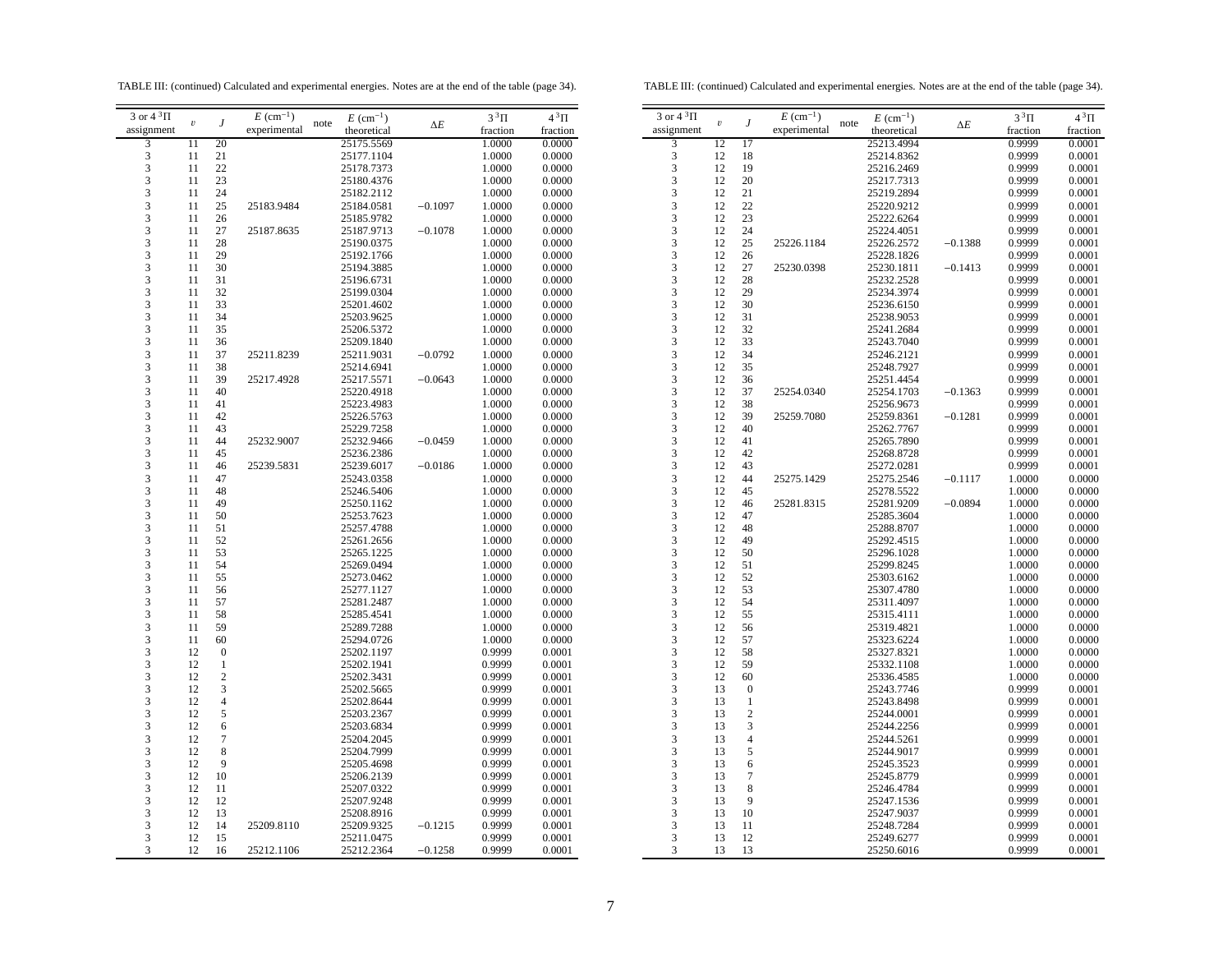TABLE III: (continued) Calculated and experimental energies. Notes are at the end of the table (page 34).

TABLE III: (continued) Calculated and experimental energies. Notes are at the end of the table (page 34).

| 3 or $4^3\Pi$           |                         |                  | $E~(\text{cm}^{-1})$ |      | $E~(\text{cm}^{-1})$ |            | $3^3\Pi$ | $4^3\Pi$ |  |
|-------------------------|-------------------------|------------------|----------------------|------|----------------------|------------|----------|----------|--|
| assignment              | $\boldsymbol{\upsilon}$ | J                | experimental         | note | theoretical          | $\Delta E$ | fraction | fraction |  |
| 3                       | 13                      | 14               | 25251.5483           |      | 25251.6499           | $-0.1016$  | 0.9999   | 0.0001   |  |
| 3                       | 13                      | 15               |                      |      | 25252.7726           |            | 0.9999   | 0.0001   |  |
| $\overline{\mathbf{3}}$ | 13                      | 16               | 25253.8648           |      | 25253.9697           | $-0.1049$  | 0.9999   | 0.0001   |  |
| 3                       | 13                      | 17               |                      |      | 25255.2409           |            | 0.9999   | 0.0001   |  |
| 3                       | 13                      | 18               |                      |      | 25256.5863           |            | 0.9999   | 0.0001   |  |
| 3                       | 13                      | 19               |                      |      | 25258.0057           |            | 0.9999   | 0.0001   |  |
| 3                       | 13                      | 20               |                      |      | 25259.4992           |            | 0.9999   | 0.0001   |  |
| 3                       | 13                      | 21               |                      |      | 25261.0665           |            | 0.9999   | 0.0001   |  |
| 3                       | 13                      | 22               |                      |      | 25262.7076           |            | 0.9999   | 0.0001   |  |
| 3                       | 13                      | 23               |                      |      | 25264.4224           |            | 0.9999   | 0.0001   |  |
| 3                       | 13                      | 24               |                      |      | 25266.2108           |            | 0.9999   | 0.0001   |  |
| 3                       | 13                      | 25               | 25267.9276           |      | 25268.0727           | $-0.1451$  | 0.9999   | 0.0001   |  |
| 3                       | 13                      | 26               |                      |      | 25270.0080           |            | 0.9999   | 0.0001   |  |
| 3                       | 13                      | 27               | 25271.8654           |      | 25272.0166           | $-0.1512$  | 0.9999   | 0.0001   |  |
| 3                       | 13                      | 28               |                      |      | 25274.0984           |            | 0.9999   | 0.0001   |  |
| 3                       | 13                      | 29               |                      |      | 25276.2533           |            | 0.9999   | 0.0001   |  |
| 3                       | 13                      | 30               |                      |      | 25278.4811           |            | 0.9999   | 0.0001   |  |
| 3                       | 13                      | 31               |                      |      | 25280.7818           |            | 0.9999   | 0.0001   |  |
| 3                       | 13                      | 32               |                      |      | 25283.1552           |            | 0.9999   | 0.0001   |  |
| 3                       | 13                      | 33               |                      |      | 25285.6013           |            | 0.9999   | 0.0001   |  |
| 3                       | 13                      | 34               |                      |      | 25288.1198           |            | 0.9999   | 0.0001   |  |
| 3                       | 13                      | 35               |                      |      | 25290.7107           |            | 0.9999   | 0.0001   |  |
| 3                       | 13                      | 36               |                      |      | 25293.3739           |            | 0.9999   | 0.0001   |  |
| 3                       | 13                      | 37               | 25295.9431           |      | 25296.1092           | $-0.1661$  | 0.9999   | 0.0001   |  |
| 3                       | 13                      | 38               |                      |      | 25298.9164           |            | 0.9999   | 0.0001   |  |
| 3                       | 13                      | 39               | 25301.6293           |      | 25301.7955           | $-0.1662$  | 0.9999   | 0.0001   |  |
| 3                       | 13                      | 40               |                      |      | 25304.7464           |            | 0.9999   | 0.0001   |  |
| 3                       | 13                      | 41               |                      |      | 25307.7688           |            | 0.9999   | 0.0001   |  |
| 3                       | 13                      | 42               |                      |      | 25310.8626           |            | 0.9999   | 0.0001   |  |
| 3                       | 13                      | 43               |                      |      | 25314.0278           |            | 0.9999   | 0.0001   |  |
| 3                       | 13                      | 44               | 25317.1885           |      | 25317.2641           | $-0.0756$  | 0.9999   | 0.0001   |  |
| 3                       | 13                      | 45               |                      |      | 25320.5715           |            | 0.9999   | 0.0001   |  |
| 3                       | 13                      | 46               | 25323.8469           |      | 25323.9497           | $-0.1028$  | 0.9999   | 0.0001   |  |
| 3                       | 13                      | 47               |                      |      | 25327.3987           |            | 0.9999   | 0.0001   |  |
| 3                       | 13                      | 48               |                      |      | 25330.9182           |            | 0.9999   | 0.0001   |  |
| 3                       | 13                      | 49               |                      |      | 25334.5082           |            | 0.9999   | 0.0001   |  |
| 3                       | 13                      | 50               |                      |      | 25338.1685           |            | 0.9999   | 0.0001   |  |
| 3                       | 13                      | 51               |                      |      | 25341.8989           |            | 0.9999   | 0.0001   |  |
| 3                       | 13                      | 52               |                      |      | 25345.6992           |            | 0.9999   | 0.0001   |  |
| 3                       | 13                      | 53               |                      |      | 25349.5694           |            | 0.9999   | 0.0001   |  |
| 3                       | 13                      | 54               |                      |      | 25353.5093           |            | 0.9999   | 0.0001   |  |
| 3                       | 13                      | 55               |                      |      | 25357.5186           |            | 0.9999   | 0.0001   |  |
| 3                       | 13                      | 56               |                      |      | 25361.5973           |            | 0.9999   | 0.0001   |  |
| 3                       | 13                      | 57               |                      |      | 25365.7452           |            | 0.9999   | 0.0001   |  |
| 3                       | 13                      | 58               |                      |      | 25369.9621           |            | 0.9999   | 0.0001   |  |
| 3                       | 13                      | 59               |                      |      | 25374.2479           |            | 0.9999   | 0.0001   |  |
| 3                       | 13                      | 60               |                      |      | 25378.6024           |            | 0.9999   | 0.0001   |  |
| 3                       | 14                      | $\boldsymbol{0}$ |                      |      | 25258.6007           |            | 0.9999   | 0.0001   |  |
| 3                       | 14                      | $\mathbf{1}$     |                      |      | 25258.7463           |            | 0.9999   | 0.0001   |  |
| 3                       | 14                      | $\boldsymbol{2}$ |                      |      | 25259.0375           |            | 0.9999   | 0.0001   |  |
| 3                       | 14                      | 3                |                      |      | 25259.4743           |            | 0.9999   | 0.0001   |  |
| 3                       | 14                      | $\overline{4}$   |                      |      | 25260.0568           |            | 0.9999   | 0.0001   |  |
| 3                       | 14                      | 5                |                      |      | 25260.7848           |            | 0.9999   | 0.0001   |  |
| 3                       | 14                      | 6                |                      |      | 25261.6584           |            | 0.9999   | 0.0001   |  |
| 3                       | 14                      | 7                |                      |      | 25262.6775           |            | 0.9999   | 0.0001   |  |
| 3                       | 14                      | 8                |                      |      | 25263.8422           |            | 0.9999   | 0.0001   |  |
| 3                       | 14                      | 9                |                      |      | 25265.1523           |            | 0.9999   | 0.0001   |  |
| 3                       | 14                      | 10               |                      |      | 25266.6079           |            | 0.9999   | 0.0001   |  |
|                         |                         |                  |                      |      |                      |            |          |          |  |

| 3 or $4\sqrt[3]{1}$ | $\boldsymbol{v}$ |                  | $E~(\text{cm}^{-1})$ | $E~(\text{cm}^{-1})$<br>note |            | $3^3\Pi$ | $4^3\Pi$ |
|---------------------|------------------|------------------|----------------------|------------------------------|------------|----------|----------|
| assignment          |                  | J                | experimental         | theoretical                  | $\Delta E$ | fraction | fraction |
| 3                   | 14               | $\overline{11}$  |                      | 25268.2087                   |            | 0.9999   | 0.0001   |
| 3                   | 14               | 12               |                      | 25269.9548                   |            | 0.9999   | 0.0001   |
| 3                   | 14               | 13               |                      | 25271.8459                   |            | 0.9999   | 0.0001   |
| 3                   | 14               | 14               | 25274.2126           | 25273.8820                   | 0.3306     | 0.9999   | 0.0001   |
| 3                   | 14               | 15               |                      | 25276.0628                   |            | 0.9999   | 0.0001   |
| 3                   | 14               | 16               | 25278.6615           |                              | 0.2735     | 0.9999   | 0.0001   |
|                     |                  |                  |                      | 25278.3880                   |            |          |          |
| 3<br>3              | 14               | 17               |                      | 25280.8572                   |            | 0.9999   | 0.0001   |
|                     | 14               | 18               |                      | 25283.4701                   |            | 0.9999   | 0.0001   |
| 3                   | 14               | 19               |                      | 25286.2258                   |            | 0.9999   | 0.0001   |
| 3                   | 14               | 20               |                      | 25289.1233                   |            | 0.9999   | 0.0001   |
| 3                   | 14               | 21               | 25292.3105           | 25292.1610                   | 0.1495     | 0.9999   | 0.0001   |
| 3                   | 14               | 22               | 25295.4460           | 25295.3359                   | 0.1101     | 0.9999   | 0.0001   |
| 3                   | 14               | 23               | 25298.7331           | 25298.6426                   | 0.0905     | 0.9999   | 0.0001   |
| 3                   | 14               | 24               | 25302.1365           | 25302.0689                   | 0.0676     | 0.9999   | 0.0001   |
| 3                   | 14               | 25               | 25305.6352           | 25305.5834                   | 0.0518     | 0.9999   | 0.0001   |
| 3                   | 14               | 26               | 25309.1260           | 25309.0845                   | 0.0415     | 1.0000   | 0.0000   |
| 3                   | 14               | 27               | 25312.2659           | 25312.2654                   | 0.0005     | 1.0000   | 0.0000   |
| 3                   | 14               | 28               | 25314.8454           | 25314.8923                   | $-0.0469$  | 0.9999   | 0.0001   |
| 3                   | 14               | 29               | 25317.1913           | 25317.2679                   | $-0.0766$  | 0.9999   | 0.0001   |
| 3                   | 14               | 30               |                      | 25319.6086                   |            | 0.9999   | 0.0001   |
| 3                   | 14               | 31               |                      | 25321.9809                   |            | 0.9998   | 0.0002   |
| 3                   | 14               | 32               |                      | 25324.4064                   |            | 0.9998   | 0.0002   |
| 3                   | 14               | 33               |                      | 25326.8940                   |            | 0.9998   | 0.0002   |
| 3                   | 14               | 34               |                      | 25329.4478                   |            | 0.9998   | 0.0002   |
| 3                   | 14               | 35               |                      | 25332.0698                   |            | 0.9998   | 0.0002   |
| 3                   | 14               | 36               |                      | 25334.7613                   |            | 0.9998   | 0.0002   |
| 3                   | 14               | 37               | 25337.3650           | 25337.5228                   | $-0.1578$  | 0.9998   | 0.0002   |
| 3                   | 14               | 38               |                      | 25340.3547                   |            | 0.9998   | 0.0002   |
| 3                   | 14               | 39               | 25343.0897           | 25343.2573                   | $-0.1676$  | 0.9998   | 0.0002   |
| 3                   | 14               | 40               |                      | 25346.2305                   |            | 0.9998   | 0.0002   |
| 3                   | 14               | 41               |                      | 25349.2745                   |            | 0.9998   | 0.0002   |
| 3                   | 14               | 42               |                      | 25352.3892                   |            | 0.9998   | 0.0002   |
| 3                   | 14               | 43               |                      | 25355.5745                   |            | 0.9999   | 0.0001   |
| 3                   | 14               | 44               |                      | 25358.8304                   |            | 0.9999   | 0.0001   |
| 3                   | 14               | 45               |                      | 25362.1567                   |            | 0.9999   | 0.0001   |
| 3                   | 14               | 46               |                      |                              |            |          |          |
|                     |                  |                  | 25365.3950           | 25365.5534                   | $-0.1584$  | 0.9999   | 0.0001   |
| 3                   | 14               | 47               |                      | 25369.0203                   |            | 0.9999   | 0.0001   |
| 3<br>$\overline{3}$ | 14               | 48               |                      | 25372.5573                   |            | 0.9999   | 0.0001   |
|                     | 14               | 49               |                      | 25376.1642                   |            | 0.9999   | 0.0001   |
| 3                   | 14               | 50               |                      | 25379.8410                   |            | 0.9999   | 0.0001   |
| 3                   | 14               | 51               |                      | 25383.5874                   |            | 0.9999   | 0.0001   |
| 3                   | 14               | 52               |                      | 25387.4034                   |            | 0.9999   | 0.0001   |
| 3                   | 14               | 53               |                      | 25391.2887                   |            | 0.9999   | 0.0001   |
| 3                   | 14               | 54               |                      | 25395.2433                   |            | 0.9999   | 0.0001   |
| 3                   | 14               | 55               |                      | 25399.2669                   |            | 0.9999   | 0.0001   |
| 3                   | 14               | 56               |                      | 25403.3594                   |            | 0.9999   | 0.0001   |
| 3                   | 14               | 57               |                      | 25407.5207                   |            | 0.9999   | 0.0001   |
| 3                   | 14               | 58               |                      | 25411.7505                   |            | 0.9999   | 0.0001   |
| 3                   | 14               | 59               |                      | 25416.0488                   |            | 0.9999   | 0.0001   |
| 3                   | 14               | 60               |                      | 25420.4153                   |            | 0.9999   | 0.0001   |
| 3                   | 15               | $\boldsymbol{0}$ |                      | 25284.8246                   |            | 0.9997   | 0.0003   |
| 3                   | 15               | $\mathbf{1}$     |                      | 25284.9008                   |            | 0.9997   | 0.0003   |
| 3                   | 15               | $\overline{c}$   |                      | 25285.0532                   |            | 0.9997   | 0.0003   |
| 3                   | 15               | 3                |                      | 25285.2817                   |            | 0.9997   | 0.0003   |
| 3                   | 15               | 4                |                      | 25285.5864                   |            | 0.9997   | 0.0003   |
| 3                   | 15               | 5                |                      | 25285.9672                   |            | 0.9997   | 0.0003   |
| 3                   | 15               | 6                |                      | 25286.4241                   |            | 0.9997   | 0.0003   |
| 3                   | 15               | $\overline{7}$   |                      | 25286.9571                   |            | 0.9997   | 0.0003   |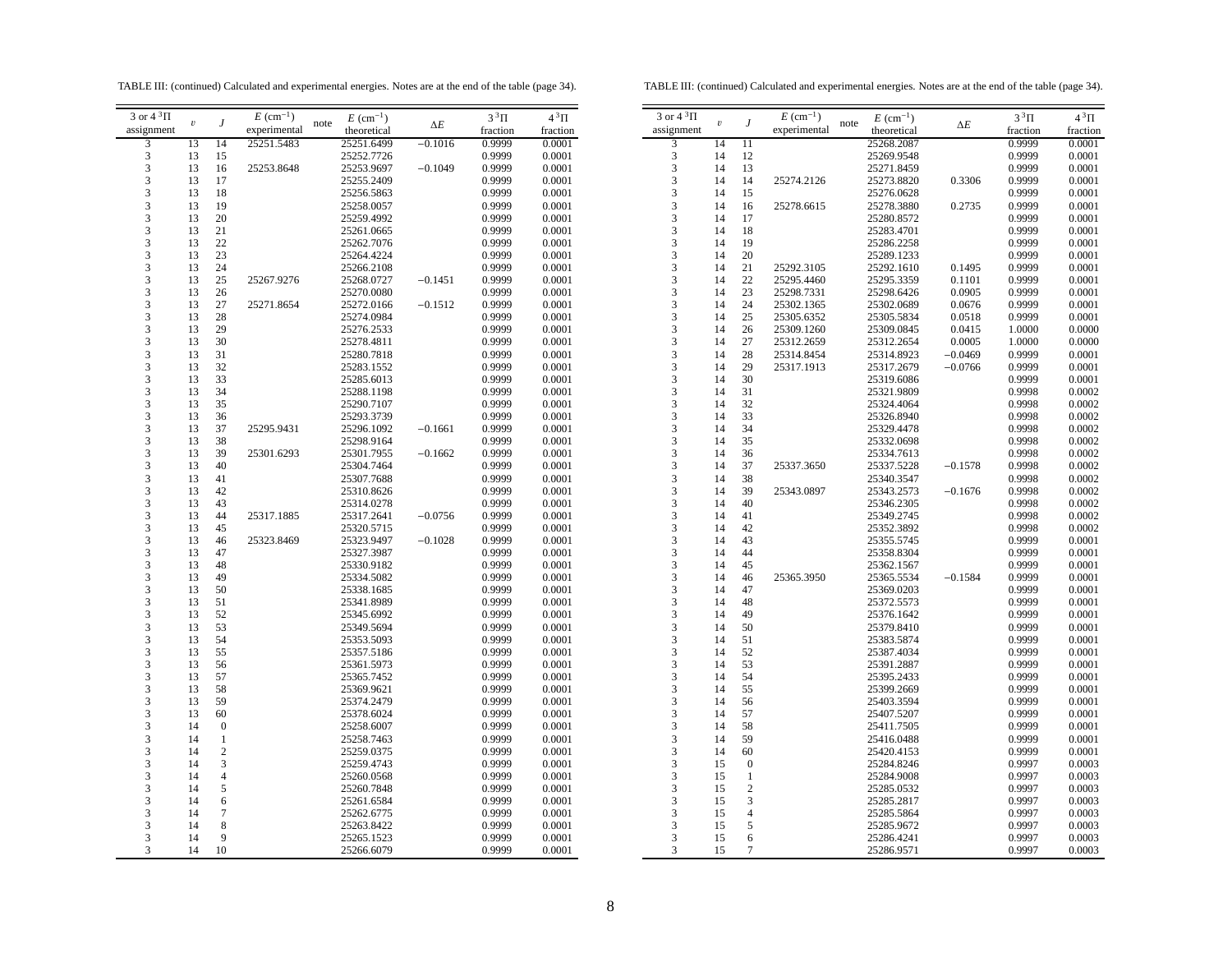TABLE III: (continued) Calculated and experimental energies. Notes are at the end of the table (page 34).

TABLE III: (continued) Calculated and experimental energies. Notes are at the end of the table (page 34).

| 3 or $4\sqrt[3]{11}$        | $\boldsymbol{\upsilon}$ | J                   | $E~(\text{cm}^{-1})$ | note | $E~(\text{cm}^{-1})$     | $\Delta E$ | $3^3\Pi$         | $4^3\Pi$         | 3 or $4\sqrt[3]{11}$ |
|-----------------------------|-------------------------|---------------------|----------------------|------|--------------------------|------------|------------------|------------------|----------------------|
| assignment                  |                         |                     | experimental         |      | theoretical              |            | fraction         | fraction         | assignment           |
| 3                           | 15                      | 8                   |                      |      | 25287.5660               |            | 0.9997           | 0.0003           | 3                    |
| $\ensuremath{\mathfrak{Z}}$ | 15                      | 9                   |                      |      | 25288.2509               |            | 0.9997           | 0.0003           | 3                    |
| 3                           | 15                      | 10                  |                      |      | 25289.0117               |            | 0.9997           | 0.0003           | 3                    |
| $\mathfrak{Z}$              | 15                      | 11                  |                      |      | 25289.8484               |            | 0.9997           | 0.0003           | 3                    |
| $\mathfrak{Z}$              | 15                      | 12                  |                      |      | 25290.7610               |            | 0.9997           | 0.0003           | 3                    |
| 3                           | 15                      | 13                  |                      |      | 25291.7493               |            | 0.9997           | 0.0003           | 3                    |
| 3                           | 15                      | 14                  | 25292.7735           |      | 25292.8135               | $-0.0400$  | 0.9997           | 0.0003           | 3                    |
| 3                           | 15                      | 15                  |                      |      | 25293.9535               |            | 0.9997           | 0.0003           | 3                    |
| 3                           | 15                      | 16                  | 25295.1197           |      | 25295.1695               | $-0.0498$  | 0.9997           | 0.0003           | 3                    |
| 3                           | 15                      | 17                  |                      |      | 25296.4615               |            | 0.9997           | 0.0003           | 3                    |
| $\ensuremath{\mathfrak{Z}}$ | 15                      | 18                  |                      |      |                          | $-0.0473$  |                  |                  | 3                    |
| 3                           | 15                      | 19                  | 25297.7826           |      | 25297.8299<br>25299.2752 |            | 0.9997<br>0.9997 | 0.0003<br>0.0003 | 3                    |
|                             |                         |                     |                      |      |                          |            |                  |                  |                      |
| $\ensuremath{\mathfrak{Z}}$ | 15                      | 20                  | 25300.7422           |      | 25300.7980               | $-0.0558$  | 0.9997           | 0.0003           | 3                    |
| 3                           | 15                      | 21                  | 25302.3443           |      | 25302.3999               | $-0.0556$  | 0.9997           | 0.0003           | 3                    |
| 3                           | 15                      | 22                  | 25304.0144           |      | 25304.0834               | $-0.0690$  | 0.9997           | 0.0003           | 3                    |
| 3                           | 15                      | 23                  | 25305.7969           |      | 25305.8538               | $-0.0569$  | 0.9997           | 0.0003           | 3                    |
| $\overline{\mathbf{3}}$     | 15                      | 24                  | 25307.7664           |      | 25307.7229               | 0.0435     | 0.9997           | 0.0003           | 3                    |
| 3                           | 15                      | 25                  | 25309.4922           |      | 25309.7218               | $-0.2296$  | 0.9997           | 0.0003           | 3                    |
| 3                           | 15                      | 26                  | 25311.7632           |      | 25311.9518               | $-0.1886$  | 0.9997           | 0.0003           | 3                    |
| 3                           | 15                      | 27                  | 25314.5550           |      | 25314.7193               | $-0.1643$  | 0.9997           | 0.0003           | 3                    |
| $\ensuremath{\mathfrak{Z}}$ | 15                      | 28                  | 25318.1090           |      | 25318.2577               | $-0.1487$  | 0.9997           | 0.0003           | 3                    |
| $\ensuremath{\mathfrak{Z}}$ | 15                      | 29                  |                      |      | 25322.2640               |            | 0.9998           | 0.0002           | 3                    |
| 3                           | 15                      | 30                  |                      |      | 25326.5212               |            | 0.9998           | 0.0002           | 3                    |
| 3                           | 15                      | 31                  |                      |      | 25330.9625               |            | 0.9998           | 0.0002           | 3                    |
| 3                           | 15                      | 32                  |                      |      | 25335.5655               |            | 0.9998           | 0.0002           | 3                    |
| 3                           | 15                      | 33                  |                      |      | 25340.3208               |            | 0.9998           | 0.0002           | 3                    |
| 3                           | 15                      | 34                  |                      |      | 25345.2234               |            | 0.9998           | 0.0002           | 3                    |
| 3                           | 15                      | 35                  |                      |      | 25350.2703               |            | 0.9998           | 0.0002           | 3                    |
| 3                           | 15                      | 36                  |                      |      | 25355.4590               |            | 0.9998           | 0.0002           | 3                    |
| $\ensuremath{\mathfrak{Z}}$ | 15                      | 37                  | 25360.7023           |      | 25360.7867               | $-0.0844$  | 0.9998           | 0.0002           | 3                    |
| 3                           | 15                      | 38                  |                      |      | 25366.2499               |            | 0.9998           | 0.0002           | 3                    |
| 3                           | 15                      | 39                  | 25371.7791           |      | 25371.8427               | $-0.0636$  | 0.9998           | 0.0002           | 3                    |
| 3                           | 15                      | 40                  |                      |      | 25377.5530               |            | 0.9999           | 0.0001           | 3                    |
| 3                           | 15                      | 41                  |                      |      |                          |            | 0.9999           | 0.0001           | 3                    |
| $\overline{\mathbf{3}}$     | 15                      | 42                  |                      |      | 25383.3516               |            |                  | 0.0001           | 3                    |
| 3                           |                         |                     |                      |      | 25389.1446               |            | 0.9999           |                  | 3                    |
|                             | 15                      | 43                  |                      |      | 25394.5672               |            | 1.0000           | 0.0000           |                      |
| 3                           | 15                      | 44                  | 25398.9287           |      | 25398.9600               | $-0.0313$  | 0.9999           | 0.0001           | 3                    |
| 3                           | 15                      | 45                  |                      |      | 25402.6885               |            | 0.9998           | 0.0002           | 3                    |
| $\sqrt{3}$                  | 15                      | 46                  | 25406.1622           |      | 25406.2685               | $-0.1063$  | 0.9998           | 0.0002           | 3                    |
| $\ensuremath{\mathfrak{Z}}$ | 15                      | 47                  |                      |      | 25409.8457               |            | 0.9998           | 0.0002           | 3                    |
| 3                           | 15                      | 48                  |                      |      | 25413.4613               |            | 0.9998           | 0.0002           | 3                    |
| 3                           | 15                      | 49                  |                      |      | 25417.1301               |            | 0.9998           | 0.0002           | 3                    |
| 3                           | 15                      | 50                  |                      |      | 25420.8588               |            | 0.9998           | 0.0002           | 3                    |
| 3                           | 15                      | 51                  |                      |      | 25424.6507               |            | 0.9998           | 0.0002           | 3                    |
| 3                           | 15                      | 52                  |                      |      | 25428.5074               |            | 0.9998           | 0.0002           | 3                    |
| 3                           | 15                      | 53                  |                      |      | 25432.4300               |            | 0.9998           | 0.0002           | 3                    |
| $\ensuremath{\mathfrak{Z}}$ | 15                      | 54                  |                      |      | 25436.4190               |            | 0.9998           | 0.0002           | 3                    |
| 3                           | 15                      | 55                  |                      |      | 25440.4748               |            | 0.9998           | 0.0002           | 3                    |
| $\ensuremath{\mathfrak{Z}}$ | 15                      | 56                  |                      |      | 25444.5975               |            | 0.9998           | 0.0002           | 3                    |
| 3                           | 15                      | 57                  |                      |      | 25448.7873               |            | 0.9998           | 0.0002           | 3                    |
| 3                           | 15                      | 58                  |                      |      | 25453.0442               |            | 0.9998           | 0.0002           | 3                    |
| 3                           | 15                      | 59                  |                      |      | 25457.3681               |            | 0.9998           | 0.0002           | 3                    |
| 3                           | 15                      | 60                  |                      |      | 25461.7589               |            | 0.9998           | 0.0002           | 3                    |
| 3                           | 16                      | $\boldsymbol{0}$    |                      |      | 25323.5412               |            | 0.9996           | 0.0004           | 3                    |
| $\ensuremath{\mathfrak{Z}}$ | 16                      | $\,1$               |                      |      | 25323.6240               |            | 0.9996           | 0.0004           | 3                    |
| 3                           | 16                      | $\sqrt{2}$          |                      |      | 25323.7895               |            | 0.9996           | 0.0004           | 3                    |
| 3                           |                         |                     |                      |      |                          |            |                  |                  | 3                    |
| 3                           | 16                      | 3<br>$\overline{4}$ |                      |      | 25324.0376               |            | 0.9996           | 0.0004           | 3                    |
|                             | 16                      |                     |                      |      | 25324.3678               |            | 0.9996           | 0.0004           |                      |
|                             |                         |                     |                      |      |                          |            |                  |                  |                      |

| 3 or $4^3\Pi$                | $\boldsymbol{v}$ |                  | $E~(\text{cm}^{-1})$ | $E~(\text{cm}^{-1})$<br>note |            | $3^3\Pi$         | $4^3\Pi$         |
|------------------------------|------------------|------------------|----------------------|------------------------------|------------|------------------|------------------|
| assignment                   |                  | J                | experimental         | theoretical                  | $\Delta E$ | fraction         | fraction         |
| 3                            | 16               | 5                |                      | 25324.7800                   |            | 0.9996           | 0.0004           |
| 3                            | 16               | 6                |                      | 25325.2736                   |            | 0.9996           | 0.0004           |
| $\overline{\mathbf{3}}$      | 16               | $\overline{7}$   |                      | 25325.8481                   |            | 0.9996           | 0.0004           |
| 3                            | 16               | 8                |                      | 25326.5030                   |            | 0.9996           | 0.0004           |
| 3                            | 16               | 9                |                      | 25327.2377                   |            |                  | 0.0004           |
|                              |                  |                  |                      |                              |            | 0.9996           |                  |
| 3<br>$\overline{\mathbf{3}}$ | 16               | 10               |                      | 25328.0516                   |            | 0.9996           | 0.0004           |
| $\overline{3}$               | 16               | 11               |                      | 25328.9441                   |            | 0.9996           | 0.0004           |
|                              | 16               | 12               |                      | 25329.9147                   |            | 0.9996           | 0.0004           |
| 3                            | 16               | 13               |                      | 25330.9626                   |            | 0.9996           | 0.0004           |
| 3                            | 16               | 14               | 25332.2256           | 25332.0874                   | 0.1382     | 0.9996           | 0.0004           |
| $\frac{3}{3}$                | 16               | 15               |                      | 25333.2885                   |            | 0.9996           | 0.0004           |
|                              | 16               | 16               | 25334.6883           | 25334.5655                   | 0.1228     | 0.9996           | 0.0004           |
| 3                            | 16               | 17               |                      | 25335.9177                   |            | 0.9996           | 0.0004           |
| 3                            | 16               | 18               |                      | 25337.3449                   |            | 0.9996           | 0.0004           |
| $\overline{3}$               | 16               | 19               |                      | 25338.8467                   |            | 0.9996           | 0.0004           |
| 3                            | 16               | 20               |                      | 25340.4226                   |            | 0.9996           | 0.0004           |
| $\frac{3}{3}$                | 16               | 21               |                      | 25342.0723                   |            | 0.9996           | 0.0004           |
|                              | 16               | 22               |                      | 25343.7957                   |            | 0.9996           | 0.0004           |
| $\overline{\mathbf{3}}$      | 16               | 23               |                      | 25345.5923                   |            | 0.9996           | 0.0004           |
| 3                            | 16               | 24               |                      | 25347.4621                   |            | 0.9996           | 0.0004           |
| 3                            | 16               | 25               | 25349.4388           | 25349.4047                   | 0.0341     | 0.9996           | 0.0004           |
|                              | 16               | 26               |                      | 25351.4201                   |            | 0.9996           | 0.0004           |
| $\frac{3}{3}$                | 16               | 27               | 25353.5219           | 25353.5081                   | 0.0138     | 0.9996           | 0.0004           |
| $\frac{1}{3}$                | 16               | 28               |                      | 25355.6686                   |            | 0.9997           | 0.0003           |
| 3                            | 16               | 29               |                      | 25357.9016                   |            | 0.9997           | 0.0003           |
| $\frac{1}{3}$                | 16               | 30               |                      | 25360.2069                   |            | 0.9997           | 0.0003           |
| $\overline{3}$               | 16               | 31               |                      | 25362.5845                   |            | 0.9997           | 0.0003           |
| 3                            | 16               | 32               |                      | 25365.0347                   |            |                  |                  |
| $\overline{\mathbf{3}}$      | 16               | 33               |                      | 25367.5575                   |            | 0.9997<br>0.9997 | 0.0003<br>0.0003 |
| $\overline{\mathbf{3}}$      |                  | 34               |                      |                              |            |                  |                  |
|                              | 16               |                  |                      | 25370.1531                   |            | 0.9997           | 0.0003           |
| 3                            | 16               | 35               |                      | 25372.8222                   |            | 0.9997           | 0.0003           |
| 3                            | 16               | 36               |                      | 25375.5655                   |            | 0.9997           | 0.0003           |
| $\frac{3}{3}$                | 16               | 37               | 25378.2755           | 25378.3845                   | $-0.1090$  | 0.9997           | 0.0003           |
|                              | 16               | 38               |                      | 25381.2819                   |            | 0.9997           | 0.0003           |
| $\frac{1}{3}$                | 16               | 39               | 25384.1535           | 25384.2628                   | $-0.1093$  | 0.9997           | 0.0003           |
| $\overline{3}$               | 16               | 40               |                      | 25387.3383                   |            | 0.9997           | 0.0003           |
| 3                            | 16               | 41               |                      | 25390.5371                   |            | 0.9996           | 0.0004           |
| $\overline{\mathbf{3}}$      | 16               | 42               |                      | 25393.9523                   |            | 0.9996           | 0.0004           |
| 3                            | 16               | 43               |                      | 25397.9480                   |            | 0.9996           | 0.0004           |
| 3                            | 16               | 44               | 25402.9550           | 25403.1825                   | $-0.2275$  | 0.9996           | 0.0004           |
| 3                            | 16               | 45               |                      | 25409.2897                   |            | 0.9997           | 0.0003           |
| $\frac{3}{3}$                | 16               | 46               | 25415.7951           | 25415.7521                   | 0.0430     | 0.9997           | 0.0003           |
|                              | 16               | 47               |                      | 25422.4228                   |            | 0.9998           | 0.0002           |
| $\overline{3}$               | 16               | 48               |                      | 25429.2582                   |            | 0.9998           | 0.0002           |
| 3                            | 16               | 49               |                      | 25436.2402                   |            | 0.9998           | 0.0002           |
| $\overline{\mathbf{3}}$      | 16               | 50               |                      | 25443.3566                   |            | 0.9998           | 0.0002           |
| $\overline{\mathbf{3}}$      | 16               | 51               |                      | 25450.5944                   |            | 0.9998           | 0.0002           |
| 3                            | 16               | 52               |                      | 25457.9303                   |            | 0.9998           | 0.0002           |
| $\overline{\mathbf{3}}$      | 16               | 53               |                      | 25465.3076                   |            | 0.9999           | 0.0001           |
| 3                            | 16               | 54               |                      | 25472.5415                   |            | 0.9999           | 0.0001           |
| 3                            | 16               | 55               |                      | 25479.0208                   |            | 0.9999           | 0.0001           |
| $\overline{\mathbf{3}}$      | 16               | 56               |                      | 25484.2317                   |            | 0.9999           | 0.0001           |
|                              | 16               | 57               |                      | 25488.8447                   |            | 0.9998           | 0.0002           |
| $\frac{3}{3}$                | 16               | 58               |                      | 25493.3174                   |            |                  | 0.0002           |
| $\overline{3}$               |                  |                  |                      |                              |            | 0.9998           |                  |
| 3                            | 16               | 59               |                      | 25497.7790                   |            | 0.9998           | 0.0002           |
|                              | 16               | 60               |                      | 25502.2706                   |            | 0.9998           | 0.0002           |
| 3                            | 17               | $\boldsymbol{0}$ |                      | 25344.6356                   |            | 0.9990           | 0.0010           |
| 3                            | 17               | 1                |                      | 25344.7621                   |            | 0.9990           | 0.0010           |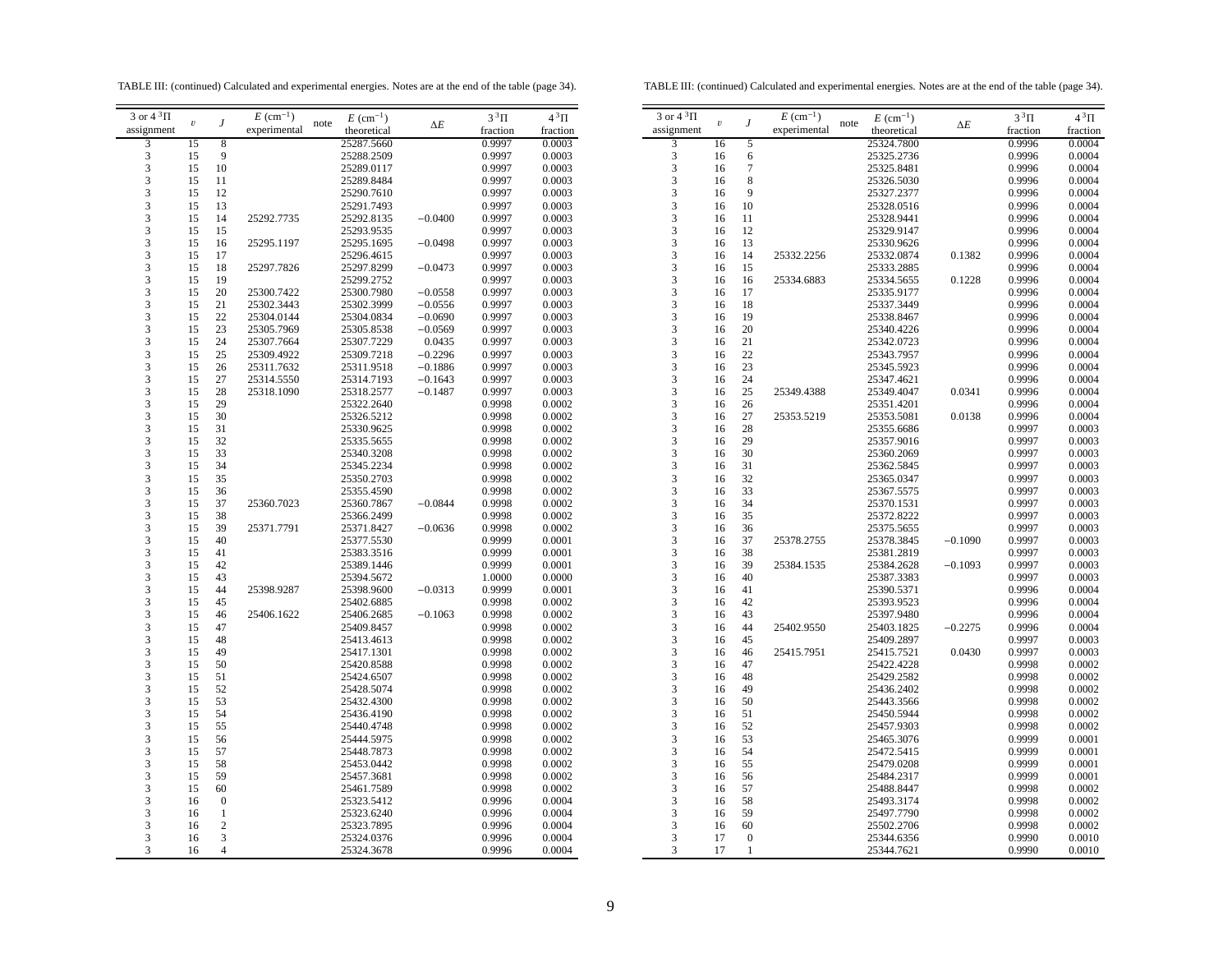TABLE III: (continued) Calculated and experimental energies. Notes are at the end of the table (page 34).

TABLE III: (continued) Calculated and experimental energies. Notes are at the end of the table (page 34).

| 3 or $4^3\Pi$                                   | $\upsilon$ | J                        | $E~(\text{cm}^{-1})$ | note | $E~(\text{cm}^{-1})$ | $\Delta E$ | $3^3\Pi$ | $4^3\Pi$ | 3 <sub>0</sub> |
|-------------------------------------------------|------------|--------------------------|----------------------|------|----------------------|------------|----------|----------|----------------|
| assignment                                      |            |                          | experimental         |      | theoretical          |            | fraction | fraction | assi           |
| 3                                               | 17         | 2                        |                      |      | 25345.0150           |            | 0.9990   | 0.0010   |                |
| 3                                               | 17         | 3                        |                      |      | 25345.3942           |            | 0.9990   | 0.0010   |                |
| 3                                               | 17         | $\overline{\mathcal{L}}$ |                      |      | 25345.8997           |            | 0.9990   | 0.0010   |                |
| 3                                               | 17         | 5                        |                      |      | 25346.5314           |            | 0.9990   | 0.0010   |                |
|                                                 | 17         | 6                        |                      |      | 25347.2888           |            | 0.9990   | 0.0010   |                |
| $\begin{array}{c} 3 \\ 3 \\ 3 \end{array}$      | 17         | $\boldsymbol{7}$         |                      |      | 25348.1717           |            | 0.9990   | 0.0010   |                |
|                                                 | 17         | 8                        |                      |      | 25349.1795           |            | 0.9990   | 0.0010   |                |
| 3                                               | 17         | 9                        |                      |      |                      |            |          |          |                |
|                                                 |            |                          |                      |      | 25350.3115           |            | 0.9991   | 0.0009   |                |
| 3                                               | 17         | 10                       |                      |      | 25351.5668           |            | 0.9991   | 0.0009   |                |
| 3                                               | 17         | 11                       |                      |      | 25352.9441           |            | 0.9991   | 0.0009   |                |
| 3                                               | 17         | 12                       |                      |      | 25354.4418           |            | 0.9991   | 0.0009   |                |
| 3                                               | 17         | 13                       |                      |      | 25356.0580           |            | 0.9991   | 0.0009   |                |
| $\begin{array}{c} 3 \\ 3 \\ 3 \\ 3 \end{array}$ | 17         | 14                       | 25357.6414           |      | 25357.7900           | $-0.1486$  | 0.9991   | 0.0009   |                |
|                                                 | 17         | 15                       |                      |      | 25359.6348           |            | 0.9991   | 0.0009   |                |
|                                                 | 17         | 16                       | 25361.4369           |      | 25361.5887           | $-0.1518$  | 0.9992   | 0.0008   |                |
|                                                 | 17         | 17                       |                      |      | 25363.6469           |            | 0.9992   | 0.0008   |                |
|                                                 | 17         | 18                       |                      |      | 25365.8043           |            | 0.9992   | 0.0008   |                |
| 3                                               | 17         | 19                       |                      |      | 25368.0543           |            | 0.9992   | 0.0008   |                |
| 3                                               | 17         | 20                       |                      |      | 25370.3896           |            | 0.9993   | 0.0007   |                |
| 3                                               | 17         | 21                       |                      |      | 25372.8020           |            | 0.9993   | 0.0007   |                |
| 3                                               | 17         | 22                       |                      |      |                      |            |          |          |                |
|                                                 |            |                          |                      |      | 25375.2825           |            | 0.9993   | 0.0007   |                |
| $\begin{array}{c} 3 \\ 3 \\ 3 \\ 3 \end{array}$ | 17         | 23                       |                      |      | 25377.8216           |            | 0.9994   | 0.0006   |                |
|                                                 | 17         | 24                       |                      |      | 25380.4099           |            | 0.9994   | 0.0006   |                |
|                                                 | 17         | 25                       | 25383.0378           |      | 25383.0387           | $-0.0009$  | 0.9994   | 0.0006   |                |
|                                                 | 17         | 26                       |                      |      | 25385.7005           |            | 0.9994   | 0.0006   |                |
|                                                 | 17         | 27                       | 25388.4463           |      | 25388.3897           | 0.0566     | 0.9995   | 0.0005   |                |
| 3                                               | 17         | 28                       | 25391.1816           |      | 25391.1028           | 0.0788     | 0.9995   | 0.0005   |                |
| 3                                               | 17         | 29                       |                      |      | 25393.8386           |            | 0.9995   | 0.0005   |                |
| 3                                               | 17         | 30                       |                      |      | 25396.5980           |            | 0.9995   | 0.0005   |                |
| 3                                               | 17         | 31                       |                      |      | 25399.3831           |            | 0.9995   | 0.0005   |                |
|                                                 | 17         | 32                       |                      |      | 25402.1974           |            | 0.9995   | 0.0005   |                |
| $\frac{3}{3}$                                   | 17         | 33                       |                      |      | 25405.0446           |            | 0.9995   | 0.0005   |                |
|                                                 | 17         | 34                       |                      |      | 25407.9289           |            | 0.9995   | 0.0005   |                |
| $\begin{array}{c} 3 \\ 3 \\ 3 \end{array}$      | 17         | 35                       |                      |      | 25410.8540           |            | 0.9995   | 0.0005   |                |
|                                                 | 17         | 36                       |                      |      |                      |            |          |          |                |
|                                                 |            |                          |                      |      | 25413.8238           |            | 0.9995   | 0.0005   |                |
| 3                                               | 17         | 37                       | 25416.9218           |      | 25416.8413           | 0.0805     | 0.9995   | 0.0005   |                |
| 3                                               | 17         | 38                       |                      |      | 25419.9095           |            | 0.9995   | 0.0005   |                |
| 3                                               | 17         | 39                       | 25423.0856           |      | 25423.0311           | 0.0545     | 0.9995   | 0.0005   |                |
| 3                                               | 17         | 40                       |                      |      | 25426.2081           |            | 0.9995   | 0.0005   |                |
| 3                                               | 17         | 41                       |                      |      | 25429.4426           |            | 0.9996   | 0.0004   |                |
| 3                                               | 17         | 42                       |                      |      | 25432.7362           |            | 0.9996   | 0.0004   |                |
|                                                 | 17         | 43                       |                      |      | 25436.0904           |            | 0.9996   | 0.0004   |                |
| $\frac{3}{3}$                                   | 17         | 44                       | 25439.5040           |      | 25439.5067           | $-0.0027$  | 0.9996   | 0.0004   |                |
| 3                                               | 17         | 45                       |                      |      | 25442.9864           |            | 0.9996   | 0.0004   |                |
| 3                                               | 17         | 46                       | 25446.5036           |      | 25446.5310           | $-0.0274$  | 0.9996   | 0.0004   |                |
| 3                                               | 17         | 47                       |                      |      | 25450.1421           |            | 0.9996   | 0.0004   |                |
| 3                                               | 17         | 48                       |                      |      | 25453.8218           |            | 0.9996   | 0.0004   |                |
| 3                                               | 17         | 49                       |                      |      | 25457.5731           |            | 0.9996   | 0.0004   |                |
|                                                 |            |                          |                      |      |                      |            |          |          |                |
| 3                                               | 17         | 50                       |                      |      | 25461.4013           |            | 0.9996   | 0.0004   |                |
| 3                                               | 17         | 51                       |                      |      | 25465.3157           |            | 0.9996   | 0.0004   |                |
| $\frac{3}{3}$                                   | 17         | 52                       |                      |      | 25469.3371           |            | 0.9996   | 0.0004   |                |
|                                                 | 17         | 53                       |                      |      | 25473.5204           |            | 0.9995   | 0.0005   |                |
| 3                                               | 17         | 54                       |                      |      | 25478.0490           |            | 0.9995   | 0.0005   |                |
| 3                                               | 17         | 55                       |                      |      | 25483.5320           |            | 0.9995   | 0.0005   |                |
| 3                                               | 17         | 56                       |                      |      | 25490.4816           |            | 0.9996   | 0.0004   |                |
| 3                                               | 17         | 57                       |                      |      | 25498.2244           |            | 0.9996   | 0.0004   |                |
| 3                                               | 17         | 58                       |                      |      | 25506.2994           |            | 0.9997   | 0.0003   |                |
| 3                                               | 17         | 59                       |                      |      | 25514.5716           |            | 0.9997   | 0.0003   |                |
|                                                 |            |                          |                      |      |                      |            |          |          |                |

| 3 or $4^3\Pi$           | $\boldsymbol{\mathit{v}}$ | $\boldsymbol{J}$ | $E~(\text{cm}^{-1})$ | note | $E~(\text{cm}^{-1})$ |            | $3^3\Pi$ | $4^3\Pi$ |
|-------------------------|---------------------------|------------------|----------------------|------|----------------------|------------|----------|----------|
| assignment              |                           |                  | experimental         |      | theoretical          | $\Delta E$ | fraction | fraction |
| $\overline{\mathbf{3}}$ | 17                        | 60               |                      |      | 25522.9903           |            | 0.9997   | 0.0003   |
| 3                       | 18                        | $\mathbf{0}$     |                      |      | 25367.3643           |            | 0.9988   | 0.0012   |
| 3                       | 18                        | $\mathbf{1}$     |                      |      | 25367.4519           |            | 0.9988   | 0.0012   |
| 3                       | 18                        | $\overline{c}$   |                      |      | 25367.6272           |            | 0.9988   | 0.0012   |
| 3                       | 18                        | 3                |                      |      | 25367.8902           |            | 0.9988   | 0.0012   |
|                         |                           |                  |                      |      |                      |            |          |          |
| 3                       | 18                        | $\overline{4}$   |                      |      | 25368.2413           |            | 0.9988   | 0.0012   |
| 3                       | 18                        | 5                |                      |      | 25368.6806           |            | 0.9988   | 0.0012   |
| 3                       | 18                        | 6                |                      |      | 25369.2087           |            | 0.9988   | 0.0012   |
| 3                       | 18                        | 7                |                      |      | 25369.8261           |            | 0.9988   | 0.0012   |
| 3                       | 18                        | 8                |                      |      | 25370.5334           |            | 0.9988   | 0.0012   |
| 3                       | 18                        | 9                |                      |      | 25371.3314           |            | 0.9988   | 0.0012   |
| 3                       | 18                        | 10               |                      |      | 25372.2212           |            | 0.9988   | 0.0012   |
| 3                       | 18                        | 11               |                      |      | 25373.2040           |            | 0.9988   | 0.0012   |
| 3                       | 18                        | 12               |                      |      | 25374.2814           |            | 0.9988   | 0.0012   |
| 3                       | 18                        | 13               |                      |      | 25375.4552           |            | 0.9988   | 0.0012   |
| 3                       | 18                        | 14               | 25376.8355           |      | 25376.7278           | 0.1077     | 0.9988   | 0.0012   |
| $\overline{3}$          | 18                        | 15               |                      |      | 25378.1019           |            | 0.9988   | 0.0012   |
| 3                       | 18                        | 16               | 25379.6322           |      | 25379.5809           | 0.0513     | 0.9988   | 0.0012   |
| 3                       | 18                        | 17               |                      |      | 25381.1688           |            | 0.9988   | 0.0012   |
| 3                       | 18                        | 18               |                      |      | 25382.8703           |            | 0.9987   | 0.0013   |
| 3                       | 18                        | 19               |                      |      | 25384.6911           |            |          | 0.0013   |
|                         |                           |                  |                      |      |                      |            | 0.9987   |          |
| 3                       | 18                        | 20               |                      |      | 25386.6375           |            | 0.9987   | 0.0013   |
| 3                       | 18                        | 21               |                      |      | 25388.7166           |            | 0.9987   | 0.0013   |
| 3                       | 18                        | 22               |                      |      | 25390.9362           |            | 0.9987   | 0.0013   |
| 3                       | 18                        | 23               |                      |      | 25393.3042           |            | 0.9987   | 0.0013   |
| 3                       | 18                        | 24               |                      |      | 25395.8284           |            | 0.9987   | 0.0013   |
| 3                       | 18                        | 25               | 25398.1348           |      | 25398.5155           | $-0.3807$  | 0.9987   | 0.0013   |
| 3                       | 18                        | 26               |                      |      | 25401.3707           |            | 0.9986   | 0.0014   |
| 3                       | 18                        | 27               | 25403.8985           |      | 25404.3970           | $-0.4985$  | 0.9986   | 0.0014   |
| 3                       | 18                        | 28               |                      |      | 25407.5948           |            | 0.9987   | 0.0013   |
| 3                       | 18                        | 29               |                      |      | 25410.9616           |            | 0.9987   | 0.0013   |
| 3                       | 18                        | 30               |                      |      | 25414.4924           |            | 0.9987   | 0.0013   |
| 3                       | 18                        | 31               |                      |      | 25418.1799           |            | 0.9987   | 0.0013   |
| 3                       | 18                        | 32               |                      |      | 25422.0145           |            | 0.9987   | 0.0013   |
| 3                       | 18                        | 33               |                      |      | 25425.9851           |            | 0.9987   | 0.0013   |
| 3                       | 18                        | 34               |                      |      | 25430.0787           |            | 0.9988   | 0.0012   |
| 3                       | 18                        | 35               |                      |      | 25434.2807           |            | 0.9988   | 0.0012   |
| 3                       | 18                        | 36               |                      |      | 25438.5743           |            | 0.9989   | 0.0011   |
| 3                       | 18                        | 37               | 25442.3869           |      | 25442.9408           | $-0.5539$  | 0.9989   | 0.0011   |
| 3                       |                           |                  |                      |      |                      |            |          |          |
|                         | 18                        | 38               |                      |      | 25447.3593           |            | 0.9990   | 0.0010   |
| 3                       | 18                        | 39<br>40         | 25451.3968           |      | 25451.8071           | $-0.4103$  | 0.9990   | 0.0010   |
| 3                       | 18                        |                  |                      |      | 25456.2607           |            | 0.9991   | 0.0009   |
| 3                       | 18                        | 41               |                      |      | 25460.6977           |            | 0.9991   | 0.0009   |
| 3                       | 18                        | 42               |                      |      | 25465.0992           |            | 0.9992   | 0.0008   |
| 3                       | 18                        | 43               |                      |      | 25469.4527           |            | 0.9992   | 0.0008   |
| 3                       | 18                        | 44               | 25473.7486           |      | 25473.7527           | $-0.0041$  | 0.9993   | 0.0007   |
| 3                       | 18                        | 45               |                      |      | 25478.0018           |            | 0.9993   | 0.0007   |
| 3                       | 18                        | 46               | 25482.2914           |      | 25482.2080           | 0.0834     | 0.9993   | 0.0007   |
| 3                       | 18                        | 47               |                      |      | 25486.3833           |            | 0.9994   | 0.0006   |
| 3                       | 18                        | 48               |                      |      | 25490.5408           |            | 0.9994   | 0.0006   |
| 3                       | 18                        | 49               |                      |      | 25494.6934           |            | 0.9994   | 0.0006   |
| 3                       | 18                        | 50               |                      |      | 25498.8529           |            | 0.9994   | 0.0006   |
| 3                       | 18                        | 51               |                      |      | 25503.0295           |            | 0.9994   | 0.0006   |
| 3                       | 18                        | 52               |                      |      | 25507.2319           |            | 0.9994   | 0.0006   |
| 3                       | 18                        | 53               |                      |      | 25511.4673           |            | 0.9994   | 0.0006   |
| 3                       | 18                        | 54               |                      |      | 25515.7420           |            | 0.9994   | 0.0006   |
| 3                       | 18                        | 55               |                      |      | 25520.0613           |            | 0.9995   | 0.0005   |
| 3                       | 18                        | 56               |                      |      |                      |            | 0.9995   |          |
|                         |                           |                  |                      |      | 25524.4301           |            |          | 0.0005   |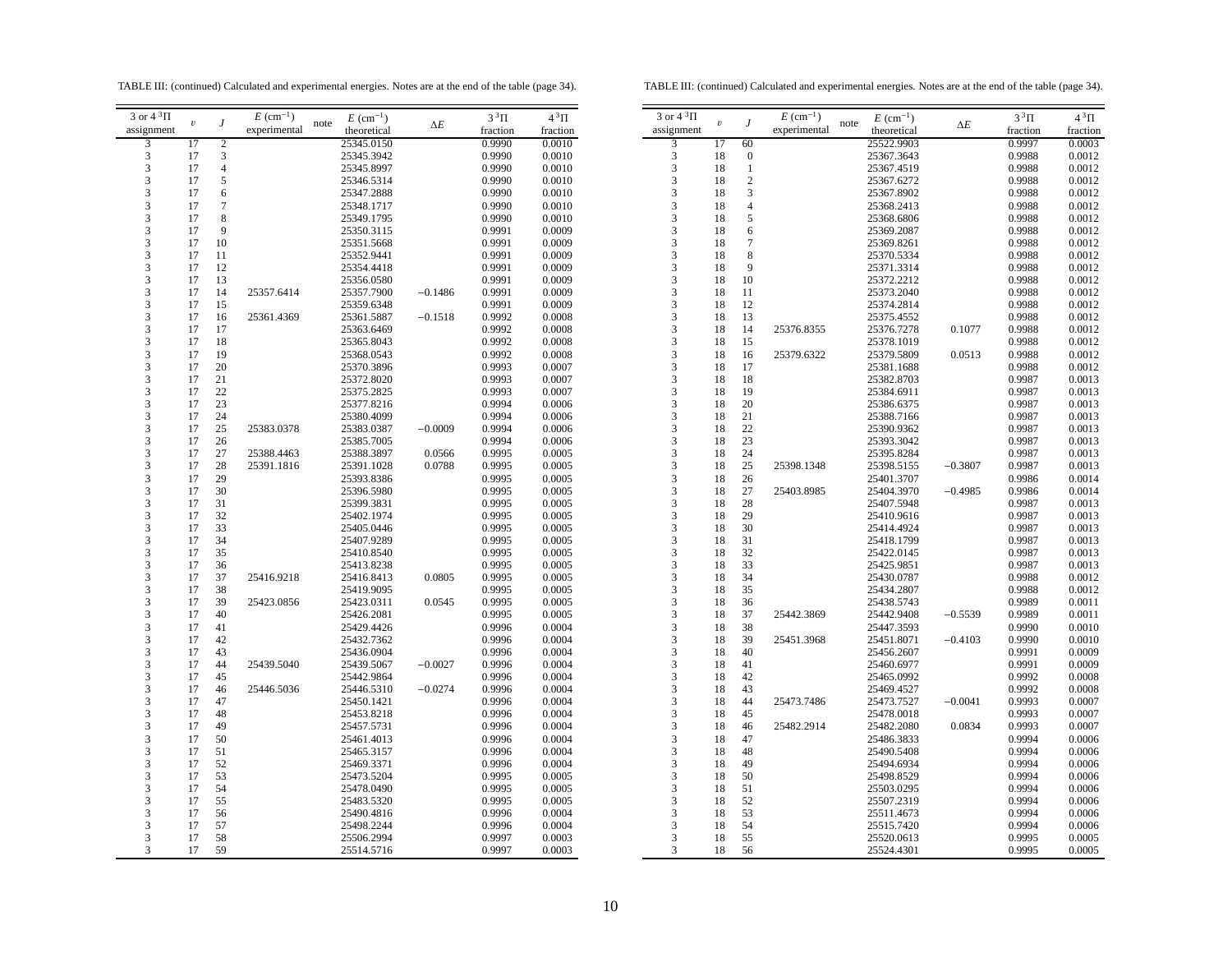TABLE III: (continued) Calculated and experimental energies. Notes are at the end of the table (page 34).

TABLE III: (continued) Calculated and experimental energies. Notes are at the end of the table (page 34).

| $3$ or $4~^3\Pi$ |                  |                  | $E~(\text{cm}^{-1})$ | $E~(\text{cm}^{-1})$ |            | $3^3\Pi$ | $4^3\Pi$ | $3$ or $4~^3\Pi$ |            |                  | $E~(\text{cm}^{-1})$ |
|------------------|------------------|------------------|----------------------|----------------------|------------|----------|----------|------------------|------------|------------------|----------------------|
| assignment       | $\boldsymbol{v}$ | $\boldsymbol{J}$ | experimental         | note<br>theoretical  | $\Delta E$ | fraction | fraction | assignment       | $\upsilon$ | $\boldsymbol{J}$ | experimer            |
| 3                | 18               | 57               |                      | 25528.8530           |            | 0.9995   | 0.0005   | 3                | 19         | 54               |                      |
| 3                | 18               | 58               |                      | 25533.3353           |            | 0.9995   | 0.0005   | 3                | 19         | 55               |                      |
| 3                | 18               | 59               |                      | 25537.8838           |            | 0.9995   | 0.0005   | 3                | 19         | 56               |                      |
| 3                | 18               | 60               |                      | 25542.5086           |            | 0.9995   | 0.0005   | 3                | 19         | 57               |                      |
| 3                | 19               | $\boldsymbol{0}$ |                      | 25401.1284           |            | 0.9985   | 0.0015   | 3                | 19         | 58               |                      |
| 3                | 19               | $\mathbf{1}$     |                      | 25401.2190           |            | 0.9985   | 0.0015   | 3                | 19         | 59               |                      |
| 3                | 19               | $\sqrt{2}$       |                      | 25401.4000           |            | 0.9985   | 0.0015   | 3                | 19         | 60               |                      |
| 3                | 19               | $\mathfrak{Z}$   |                      | 25401.6715           |            | 0.9985   | 0.0015   | 3                | 20         |                  |                      |
|                  |                  |                  |                      |                      |            |          |          |                  |            | $\boldsymbol{0}$ |                      |
| 3                | 19               | $\overline{4}$   |                      | 25402.0331           |            | 0.9985   | 0.0015   | 3                | 20         | 1                |                      |
| 3                | 19               | 5                |                      | 25402.4847           |            | 0.9985   | 0.0015   | 3                | 20         | $\overline{c}$   |                      |
| 3                | 19               | 6                |                      | 25403.0261           |            | 0.9985   | 0.0015   | 3                | 20         | 3                |                      |
| 3                | 19               | $\tau$           |                      | 25403.6569           |            | 0.9985   | 0.0015   | 3                | 20         | $\overline{4}$   |                      |
| 3                | 19               | 8                |                      | 25404.3766           |            | 0.9985   | 0.0015   | 3                | 20         | 5                |                      |
| 3                | 19               | 9                |                      | 25405.1851           |            | 0.9985   | 0.0015   | 3                | 20         | 6                |                      |
| 3                | 19               | 10               |                      | 25406.0817           |            | 0.9985   | 0.0015   | 3                | 20         | $\tau$           |                      |
| 3                | 19               | 11               |                      | 25407.0660           |            | 0.9985   | 0.0015   | 3                | 20         | $\,$ 8 $\,$      |                      |
| 3                | 19               | 12               |                      | 25408.1375           |            | 0.9985   | 0.0015   | 3                | 20         | 9                |                      |
| 3                | 19               | 13               |                      | 25409.2958           |            | 0.9985   | 0.0015   | 3                | 20         | 10               |                      |
| 3                | 19               | 14               | 25411.1590           | 25410.5403           | 0.6187     | 0.9985   | 0.0015   | 3                | 20         | 11               |                      |
| 3                | 19               | 15               |                      | 25411.8705           |            | 0.9986   | 0.0014   | 3                | 20         | 12               |                      |
| 3                | 19               | 16               | 25413.8707           | 25413.2860           | 0.5847     | 0.9986   | 0.0014   | 3                | 20         | 13               |                      |
| 3                | 19               | 17               |                      | 25414.7861           |            | 0.9986   | 0.0014   | 3                | 20         | 14               |                      |
| 3                | 19               | 18               |                      | 25416.3707           |            | 0.9986   | 0.0014   | 3                | 20         | 15               |                      |
| 3                | 19               | 19               |                      | 25418.0391           |            | 0.9986   | 0.0014   | 3                | 20         | 16               |                      |
| 3                | 19               | 20               |                      | 25419.7913           |            | 0.9986   | 0.0014   | 3                | 20         | 17               |                      |
| 3                | 19               | 21               |                      | 25421.6269           |            | 0.9986   | 0.0014   | 3                | 20         | 18               |                      |
| 3                | 19               | 22               |                      | 25423.5460           |            | 0.9986   | 0.0014   | 3                | 20         | 19               |                      |
| 3                | 19               | 23               |                      | 25425.5485           |            | 0.9986   | 0.0014   | 3                | 20         | 20               |                      |
| 3                | 19               | 24               |                      | 25427.6347           |            | 0.9986   | 0.0014   | 3                | 20         | 21               |                      |
| 3                | 19               | 25               | 25430.1775           | 25429.8051           | 0.3724     | 0.9986   | 0.0014   | 3                | 20         | 22               |                      |
| 3                | 19               | 26               | 25432.3961           | 25432.0604           | 0.3357     | 0.9986   | 0.0014   | 3                | 20         | 23               |                      |
| 3                | 19               | 27               | 25434.7097           | 25434.4015           | 0.3082     | 0.9987   | 0.0013   | 3                | 20         | 24               |                      |
| 3                | 19               | 28               | 25437.0983           | 25436.8301           | 0.2682     | 0.9987   | 0.0013   | 3                | 20         | 25               | 25462.14             |
| 3                | 19               | 29               |                      | 25439.3478           |            | 0.9987   | 0.0013   | 3                | 20         | 26               | 25464.60             |
| 3                | 19               | 30               |                      | 25441.9574           |            | 0.9987   | 0.0013   | 3                | 20         | 27               | 25467.13             |
| 3                | 19               | 31               |                      | 25444.6619           |            | 0.9987   | 0.0013   | 3                | 20         | 28               | 25469.75             |
|                  |                  |                  |                      |                      |            |          |          |                  |            |                  |                      |
| 3                | 19               | 32               |                      | 25447.4657           |            | 0.9987   | 0.0013   | 3                | 20         | 29               |                      |
| 3                | 19               | 33               |                      | 25450.3740           |            | 0.9986   | 0.0014   | 3                | 20         | 30               |                      |
| 3                | 19               | 34               |                      | 25453.3937           |            | 0.9986   | 0.0014   | 3                | 20         | 31               |                      |
| 3                | 19               | 35               |                      | 25456.5331           |            | 0.9986   | 0.0014   | 3                | 20         | 32               |                      |
| 3                | 19               | 36               |                      | 25459.8028           |            | 0.9986   | 0.0014   | 3                | 20         | 33               |                      |
| 3                | 19               | 37               | 25463.0166           | 25463.2156           | $-0.1990$  | 0.9986   | 0.0014   | 3                | 20         | 34               |                      |
| 3                | 19               | 38               |                      | 25466.7864           |            | 0.9986   | 0.0014   | 3                | 20         | 35               |                      |
| 3                | 19               | 39               | 25470.1736           | 25470.5318           | $-0.3582$  | 0.9985   | 0.0015   | 3                | 20         | 36               |                      |
| 3                | 19               | 40               |                      | 25474.4693           |            | 0.9985   | 0.0015   | 3                | 20         | 37               | 25496.53             |
| 3                | 19               | 41               |                      | 25478.6148           |            | 0.9985   | 0.0015   | 3                | 20         | 38               |                      |
| 3                | 19               | 42               |                      | 25482.9800           |            | 0.9985   | 0.0015   | 3                | 20         | 39               | 25503.26             |
| 3                | 19               | 43               |                      | 25487.5701           |            | 0.9984   | 0.0016   | 3                | 20         | 40               |                      |
| 3                | 19               | 44               | 25491.6362           | 25492.3813           | $-0.7451$  | 0.9984   | 0.0016   | 3                | 20         | 41               |                      |
| 3                | 19               | 45               |                      | 25497.4012           |            | 0.9985   | 0.0015   | 3                | 20         | 42               |                      |
| 3                | 19               | 46               | 25501.8221           | 25502.6094           | $-0.7873$  | 0.9985   | 0.0015   | 3                | 20         | 43               |                      |
| 3                | 19               | 47               |                      | 25507.9796           |            | 0.9985   | 0.0015   | 3                | 20         | 44               | 25521.42             |
| 3                | 19               | 48               |                      | 25513.4813           |            | 0.9985   | 0.0015   | 3                | 20         | 45               |                      |
| 3                | 19               | 49               |                      | 25519.0810           |            | 0.9986   | 0.0014   | 3                | 20         | 46               | 25529.29             |
| 3                | 19               | 50               |                      | 25524.7427           |            | 0.9987   | 0.0013   | 3                | 20         | 47               |                      |
| 3                | 19               | 51               |                      | 25530.4292           |            | 0.9987   | 0.0013   | $\mathfrak{Z}$   | 20         | 48               |                      |
| 3                | 19               | 52               |                      | 25536.1035           |            | 0.9988   | 0.0012   | 3                | 20         | 49               |                      |
| 3                | 19               | 53               |                      | 25541.7315           |            | 0.9989   | 0.0011   | 3                | 20         | 50               |                      |
|                  |                  |                  |                      |                      |            |          |          |                  |            |                  |                      |
|                  |                  |                  |                      |                      |            |          |          |                  |            |                  |                      |

| 3 or $4^3\Pi$           |                         |                  | $E~(\text{cm}^{-1})$ |      | $E~(\text{cm}^{-1})$ |            | $3^3\Pi$ | $4^3\Pi$ |
|-------------------------|-------------------------|------------------|----------------------|------|----------------------|------------|----------|----------|
| assignment              | $\boldsymbol{\upsilon}$ | J                | experimental         | note | theoretical          | $\Delta E$ | fraction | fraction |
| 3                       | 19                      | 54               |                      |      | 25547.2856           |            | 0.9989   | 0.0011   |
| 3                       | 19                      | 55               |                      |      | 25552.7485           |            | 0.9990   | 0.0010   |
|                         |                         |                  |                      |      |                      |            |          |          |
| 3                       | 19                      | 56               |                      |      | 25558.1148           |            | 0.9991   | 0.0009   |
| 3                       | 19                      | 57               |                      |      | 25563.3904           |            | 0.9991   | 0.0009   |
| 3                       | 19                      | 58               |                      |      | 25568.5889           |            | 0.9992   | 0.0008   |
| 3                       | 19                      | 59               |                      |      | 25573.7285           |            | 0.9992   | 0.0008   |
| 3                       | 19                      | 60               |                      |      | 25578.8281           |            | 0.9992   | 0.0008   |
| 3                       | 20                      | $\boldsymbol{0}$ |                      |      | 25430.0718           |            | 0.9977   | 0.0023   |
| 3                       | 20                      | $\mathbf{1}$     |                      |      | 25430.1711           |            | 0.9977   | 0.0023   |
| 3                       | 20                      | $\overline{c}$   |                      |      | 25430.3695           |            | 0.9977   | 0.0023   |
| 3                       | 20                      | 3                |                      |      | 25430.6670           |            | 0.9977   | 0.0023   |
| 3                       | 20                      | $\overline{4}$   |                      |      | 25431.0637           |            | 0.9977   | 0.0023   |
|                         | 20                      |                  |                      |      |                      |            |          |          |
| 3                       |                         | 5                |                      |      | 25431.5593           |            | 0.9977   | 0.0023   |
| 3                       | 20                      | 6                |                      |      | 25432.1539           |            | 0.9977   | 0.0023   |
| 3                       | 20                      | 7                |                      |      | 25432.8471           |            | 0.9977   | 0.0023   |
| 3                       | 20                      | 8                |                      |      | 25433.6389           |            | 0.9977   | 0.0023   |
| 3                       | 20                      | 9                |                      |      | 25434.5290           |            | 0.9977   | 0.0023   |
| 3                       | 20                      | 10               |                      |      | 25435.5171           |            | 0.9977   | 0.0023   |
| 3                       | 20                      | 11               |                      |      | 25436.6029           |            | 0.9977   | 0.0023   |
| 3                       | 20                      | 12               |                      |      | 25437.7859           |            | 0.9977   | 0.0023   |
| 3                       | 20                      | 13               |                      |      | 25439.0657           |            | 0.9978   | 0.0022   |
| 3                       | 20                      | 14               |                      |      | 25440.4417           |            | 0.9978   | 0.0022   |
| 3                       | 20                      | 15               |                      |      | 25441.9133           |            | 0.9978   | 0.0022   |
| 3                       | 20                      | 16               |                      |      | 25443.4797           |            |          | 0.0022   |
|                         |                         |                  |                      |      |                      |            | 0.9978   |          |
| 3                       | 20                      | 17               |                      |      | 25445.1401           |            | 0.9978   | 0.0022   |
| 3                       | 20                      | 18               |                      |      | 25446.8935           |            | 0.9978   | 0.0022   |
| 3                       | 20                      | 19               |                      |      | 25448.7390           |            | 0.9979   | 0.0021   |
| 3                       | 20                      | 20               |                      |      | 25450.6754           |            | 0.9979   | 0.0021   |
| 3                       | 20                      | 21               |                      |      | 25452.7014           |            | 0.9979   | 0.0021   |
| $\overline{\mathbf{3}}$ | 20                      | 22               |                      |      | 25454.8158           |            | 0.9979   | 0.0021   |
| 3                       | 20                      | 23               |                      |      | 25457.0171           |            | 0.9980   | 0.0020   |
| 3                       | 20                      | 24               |                      |      | 25459.3040           |            | 0.9980   | 0.0020   |
| 3                       | 20                      | 25               | 25462.1488           |      | 25461.6749           | 0.4739     | 0.9980   | 0.0020   |
| 3                       | 20                      | 26               | 25464.6036           |      | 25464.1283           | 0.4753     | 0.9981   | 0.0019   |
| 3                       | 20                      | 27               | 25467.1389           |      | 25466.6627           | 0.4762     | 0.9981   | 0.0019   |
| 3                       | 20                      | 28               | 25469.7522           |      | 25469.2766           | 0.4756     | 0.9981   | 0.0019   |
| 3                       |                         |                  |                      |      |                      |            |          |          |
|                         | 20                      | 29               |                      |      | 25471.9685           |            | 0.9982   | 0.0018   |
| 3                       | 20                      | 30               |                      |      | 25474.7372           |            | 0.9982   | 0.0018   |
| 3                       | 20                      | 31               |                      |      | 25477.5813           |            | 0.9982   | 0.0018   |
| 3                       | 20                      | 32               |                      |      | 25480.4999           |            | 0.9982   | 0.0018   |
| 3                       | 20                      | 33               |                      |      | 25483.4920           |            | 0.9983   | 0.0017   |
| 3                       | 20                      | 34               |                      |      | 25486.5570           |            | 0.9983   | 0.0017   |
| 3                       | 20                      | 35               |                      |      | 25489.6945           |            | 0.9983   | 0.0017   |
| $\overline{\mathbf{3}}$ | 20                      | 36               |                      |      | 25492.9045           |            | 0.9984   | 0.0016   |
| 3                       | 20                      | 37               | 25496.5376           |      | 25496.1872           | 0.3504     | 0.9984   | 0.0016   |
| 3                       | 20                      | 38               |                      |      | 25499.5433           |            | 0.9984   | 0.0016   |
| 3                       | 20                      | 39               | 25503.2668           |      | 25502.9740           | 0.2928     | 0.9984   | 0.0016   |
| 3                       | 20                      | 40               |                      |      | 25506.4810           |            | 0.9984   | 0.0016   |
| 3                       | 20                      | 41               |                      |      |                      |            |          |          |
|                         |                         |                  |                      |      | 25510.0666           |            | 0.9984   | 0.0016   |
| 3                       | 20                      | 42               |                      |      | 25513.7340           |            | 0.9985   | 0.0015   |
| 3                       | 20                      | 43               |                      |      | 25517.4873           |            | 0.9985   | 0.0015   |
| 3                       | 20                      | 44               | 25521.4221           |      | 25521.3319           | 0.0902     | 0.9985   | 0.0015   |
| 3                       | 20                      | 45               |                      |      | 25525.2744           |            | 0.9985   | 0.0015   |
| 3                       | 20                      | 46               | 25529.2990           |      | 25529.3234           | $-0.0244$  | 0.9985   | 0.0015   |
| 3                       | 20                      | 47               |                      |      | 25533.4897           |            | 0.9985   | 0.0015   |
| 3                       | 20                      | 48               |                      |      | 25537.7867           |            | 0.9984   | 0.0016   |
| 3                       | 20                      | 49               |                      |      | 25542.2308           |            | 0.9984   | 0.0016   |
| 3                       | 20                      | 50               |                      |      | 25546.8413           |            | 0.9984   | 0.0016   |
|                         |                         |                  |                      |      |                      |            |          |          |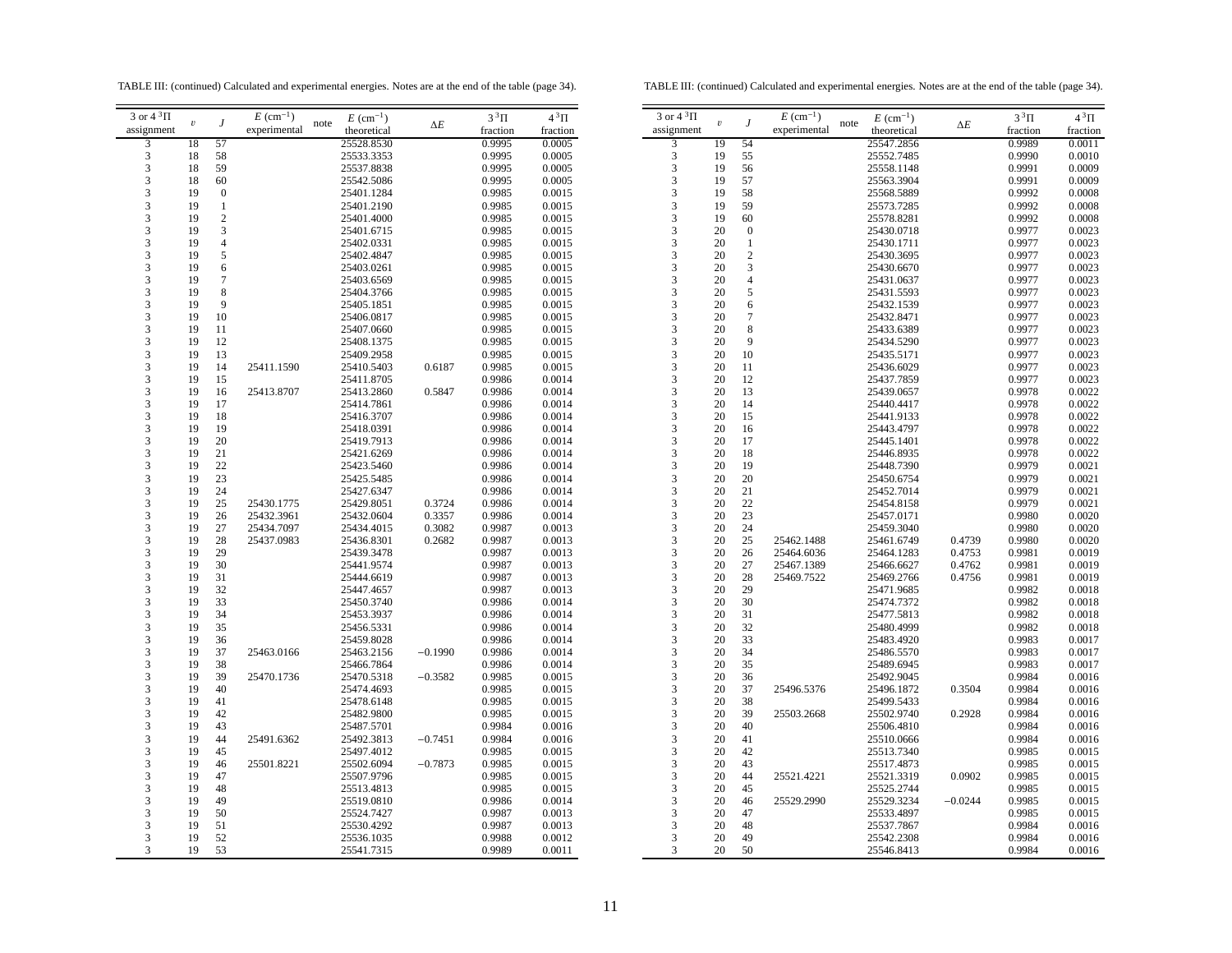TABLE III: (continued) Calculated and experimental energies. Notes are at the end of the table (page 34).

TABLE III: (continued) Calculated and experimental energies. Notes are at the end of the table (page 34).

| 3 or $4^3\Pi$                                   |                  |                  | $E~(\text{cm}^{-1})$ |      | $E~(\text{cm}^{-1})$ |            | $3^3\Pi$ | $4^3\Pi$ |
|-------------------------------------------------|------------------|------------------|----------------------|------|----------------------|------------|----------|----------|
| assignment                                      | $\boldsymbol{v}$ | $\boldsymbol{J}$ | experimental         | note | theoretical          | $\Delta E$ | fraction | fraction |
| 3                                               | 20               | 51               |                      |      | 25551.6397           |            | 0.9984   | 0.0016   |
| $\frac{3}{3}$                                   | 20               | 52               |                      |      | 25556.6481           |            | 0.9983   | 0.0017   |
|                                                 | 20               | 53               |                      |      | 25561.8859           |            | 0.9983   | 0.0017   |
| $\overline{3}$                                  | 20               | 54               |                      |      | 25567.3656           |            | 0.9983   | 0.0017   |
| 3                                               | 20               | 55               |                      |      | 25573.0888           |            | 0.9982   | 0.0018   |
|                                                 | 20               | 56               |                      |      | 25579.0432           |            | 0.9982   | 0.0018   |
| $\frac{3}{3}$                                   | 20               | 57               |                      |      | 25585.2034           |            | 0.9983   | 0.0017   |
| 3                                               | 20               | 58               |                      |      | 25591.5329           |            | 0.9983   | 0.0017   |
|                                                 | 20               | 59               |                      |      | 25597.9875           |            | 0.9983   | 0.0017   |
|                                                 | 20               | 60               |                      |      | 25604.5188           |            | 0.9984   | 0.0016   |
| $\begin{array}{c} 3 \\ 3 \\ 3 \\ 3 \end{array}$ | 21               | $\mathbf{0}$     |                      |      | 25459.1043           |            | 0.9973   | 0.0027   |
|                                                 | 21               | 1                |                      |      | 25459.1982           |            | 0.9973   | 0.0027   |
|                                                 | 21               | $\overline{c}$   |                      |      | 25459.3860           |            | 0.9973   | 0.0027   |
| $\begin{array}{c} 3 \\ 3 \\ 3 \\ 3 \end{array}$ | 21               | 3                |                      |      | 25459.6679           |            | 0.9973   | 0.0027   |
|                                                 | 21               | $\overline{4}$   |                      |      | 25460.0438           |            | 0.9973   | 0.0027   |
|                                                 | 21               | 5                |                      |      | 25460.5139           |            | 0.9973   | 0.0027   |
| $\overline{\mathbf{3}}$                         | 21               | 6                |                      |      | 25461.0784           |            | 0.9973   | 0.0027   |
|                                                 |                  | $\boldsymbol{7}$ |                      |      |                      |            |          |          |
| $\begin{array}{c} 3 \\ 3 \\ 3 \\ 3 \end{array}$ | 21               | 8                |                      |      | 25461.7373           |            | 0.9973   | 0.0027   |
|                                                 | 21               |                  |                      |      | 25462.4911           |            | 0.9973   | 0.0027   |
|                                                 | 21               | 9                |                      |      | 25463.3397           |            | 0.9972   | 0.0028   |
|                                                 | 21               | 10               |                      |      | 25464.2836           |            | 0.9972   | 0.0028   |
| 33333                                           | 21               | 11               |                      |      | 25465.3231           |            | 0.9972   | 0.0028   |
|                                                 | 21               | 12               |                      |      | 25466.4584           |            | 0.9972   | 0.0028   |
|                                                 | 21               | 13               |                      |      | 25467.6899           |            | 0.9972   | 0.0028   |
|                                                 | 21               | 14               | 25469.0390           |      | 25469.0181           | 0.0209     | 0.9972   | 0.0028   |
|                                                 | 21               | 15               |                      |      | 25470.4432           |            | 0.9972   | 0.0028   |
|                                                 | 21               | 16               | 25471.9562           |      | 25471.9658           | $-0.0096$  | 0.9972   | 0.0028   |
| $\frac{3}{3}$                                   | 21               | 17               |                      |      | 25473.5863           |            | 0.9972   | 0.0028   |
|                                                 | 21               | 18               |                      |      | 25475.3052           |            | 0.9972   | 0.0028   |
| 3                                               | 21               | 19               |                      |      | 25477.1227           |            | 0.9972   | 0.0028   |
| 33333                                           | 21               | 20               |                      |      | 25479.0394           |            | 0.9972   | 0.0028   |
|                                                 | 21               | 21               |                      |      | 25481.0557           |            | 0.9972   | 0.0028   |
|                                                 | 21               | 22               |                      |      | 25483.1718           |            | 0.9972   | 0.0028   |
|                                                 | 21               | 23               |                      |      | 25485.3880           |            | 0.9973   | 0.0027   |
|                                                 | 21               | 24               |                      |      | 25487.7045           |            | 0.9973   | 0.0027   |
|                                                 | 21               | 25               | 25490.0275           |      | 25490.1212           | $-0.0937$  | 0.9973   | 0.0027   |
|                                                 | 21               | 26               | 25492.5439           |      | 25492.6381           | $-0.0942$  | 0.9973   | 0.0027   |
| $\frac{3}{3}$                                   | 21               | 27               | 25495.1655           |      | 25495.2549           | $-0.0894$  | 0.9973   | 0.0027   |
| 3                                               | 21               | 28               | 25497.8856           |      | 25497.9710           | $-0.0854$  | 0.9973   | 0.0027   |
| 3                                               | 21               | 29               |                      |      | 25500.7857           |            | 0.9973   | 0.0027   |
|                                                 | 21               | 30               |                      |      | 25503.6981           |            | 0.9974   | 0.0026   |
| $\begin{array}{c} 3 \\ 3 \\ 3 \end{array}$      | 21               | 31               |                      |      | 25506.7068           |            | 0.9974   | 0.0026   |
|                                                 | 21               | 32               |                      |      | 25509.8105           |            | 0.9974   | 0.0026   |
|                                                 | 21               | 33               |                      |      | 25513.0071           |            | 0.9975   | 0.0025   |
| $\begin{array}{c} 3 \\ 3 \\ 3 \\ 3 \end{array}$ | 21               | 34               |                      |      | 25516.2947           |            | 0.9975   | 0.0025   |
|                                                 | 21               | 35               |                      |      | 25519.6709           |            | 0.9975   | 0.0025   |
|                                                 | 21               | 36               |                      |      | 25523.1331           |            | 0.9976   | 0.0024   |
|                                                 | 21               | 37               | 25526.7820           |      | 25526.6786           | 0.1034     | 0.9976   | 0.0024   |
| $\frac{3}{3}$                                   | 21               | 38               |                      |      | 25530.3043           |            | 0.9977   | 0.0023   |
|                                                 | 21               | 39               | 25534.1678           |      | 25534.0075           | 0.1603     | 0.9977   | 0.0023   |
| $\frac{3}{3}$                                   | 21               | 40               |                      |      | 25537.7851           |            | 0.9978   | 0.0022   |
| 3                                               |                  |                  |                      |      |                      |            |          |          |
|                                                 | 21               | 41               |                      |      | 25541.6343           |            | 0.9978   | 0.0022   |
| $\frac{3}{3}$                                   | 21               | 42               |                      |      | 25545.5525           |            | 0.9979   | 0.0021   |
|                                                 | 21               | 43               |                      |      | 25549.5372           |            | 0.9979   | 0.0021   |
| $\frac{3}{3}$                                   | 21               | 44               | 25553.8638           |      | 25553.5865           | 0.2773     | 0.9980   | 0.0020   |
|                                                 | 21               | 45               |                      |      | 25557.6989           |            | 0.9980   | 0.0020   |
| 3                                               | 21               | 46               | 25562.1581           |      | 25561.8732           | 0.2849     | 0.9981   | 0.0019   |
| 3                                               | 21               | 47               |                      |      | 25566.1092           |            | 0.9981   | 0.0019   |

| 3 or $4^3\Pi$           | $\boldsymbol{\mathit{v}}$ | J                | $E~(\text{cm}^{-1})$ | note | $E~(\text{cm}^{-1})$     | $\Delta E$ | $3^3\Pi$         | $4^3\Pi$         |
|-------------------------|---------------------------|------------------|----------------------|------|--------------------------|------------|------------------|------------------|
| assignment              |                           |                  | experimental         |      | theoretical              |            | fraction         | fraction         |
| $\overline{3}$          | 21                        | 48               |                      |      | 25570.4071               |            | 0.9981           | 0.0019           |
| 3                       | 21                        | 49               |                      |      | 25574.7679               |            | 0.9982           | 0.0018           |
| 3                       | 21                        | 50               |                      |      | 25579.1935               |            | 0.9982           | 0.0018           |
| 3                       | 21                        | 51               |                      |      | 25583.6866               |            | 0.9982           | 0.0018           |
| 3                       | 21                        | 52               |                      |      | 25588.2513               |            | 0.9983           | 0.0017           |
| 3                       | 21                        | 53               |                      |      | 25592.8927               |            | 0.9983           | 0.0017           |
| 3                       | 21                        | 54               |                      |      | 25597.6173               |            | 0.9983           | 0.0017           |
| 3                       | 21                        | 55               |                      |      | 25602.4337               |            | 0.9983           | 0.0017           |
| 3                       | 21                        | 56               |                      |      | 25607.3524               |            | 0.9983           | 0.0017           |
| 3                       | 21                        | 57               |                      |      | 25612.3866               |            | 0.9983           | 0.0017           |
| 3                       | 21                        | 58               |                      |      | 25617.5525               |            | 0.9983           | 0.0017           |
| 3                       | 21                        | 59               |                      |      | 25622.8694               |            | 0.9982           | 0.0018           |
| 3                       | 21                        | 60               |                      |      | 25628.3593               |            | 0.9982           | 0.0018           |
| 3                       | 22                        | $\boldsymbol{0}$ |                      |      | 25491.3934               |            | 0.9972           | 0.0028           |
| 3                       | 22                        | $\mathbf{1}$     |                      |      | 25491.4843               |            | 0.9972           | 0.0028           |
| 3                       | 22                        | $\overline{c}$   |                      |      | 25491.6663               |            | 0.9972           | 0.0028           |
| $\overline{\mathbf{3}}$ | 22                        | 3                |                      |      | 25491.9392               |            | 0.9972           | 0.0028           |
| 3                       | 22                        | $\overline{4}$   |                      |      | 25492.3031               |            | 0.9972           | 0.0028           |
| 3                       | 22                        | 5                |                      |      | 25492.7579               |            | 0.9972           | 0.0028           |
| 3                       | 22                        | 6                |                      |      | 25493.3037               |            | 0.9972           | 0.0028           |
| 3                       | 22                        | $\overline{7}$   |                      |      | 25493.9403               |            | 0.9972           | 0.0028           |
| 3                       | 22                        | 8                |                      |      | 25494.6678               |            | 0.9972           | 0.0028           |
| 3                       | 22                        | 9                |                      |      | 25495.4861               |            | 0.9972           | 0.0028           |
| $\frac{1}{3}$           | 22                        | 10               |                      |      | 25496.3952               |            | 0.9972           | 0.0028           |
| 3                       | 22                        |                  |                      |      |                          |            |                  |                  |
| 3                       | 22                        | 11<br>12         |                      |      | 25497.3952<br>25498.4859 |            | 0.9972<br>0.9972 | 0.0028<br>0.0028 |
| 3                       | 22                        | 13               |                      |      |                          |            |                  |                  |
|                         |                           | 14               |                      |      | 25499.6675               |            | 0.9972           | 0.0028           |
| 3                       | 22                        |                  | 25501.2825           |      | 25500.9399               | 0.3426     | 0.9972           | 0.0028           |
| 3                       | 22<br>22                  | 15               |                      |      | 25502.3031               |            | 0.9972           | 0.0028           |
| 3                       | 22                        | 16               | 25504.0519           |      | 25503.7573               | 0.2946     | 0.9972           | 0.0028           |
| 3<br>3                  | 22                        | 17               |                      |      | 25505.3026               |            | 0.9972           | 0.0028           |
|                         |                           | 18               |                      |      | 25506.9390               |            | 0.9972           | 0.0028           |
| 3                       | 22                        | 19               |                      |      | 25508.6667               |            | 0.9972           | 0.0028           |
| 3                       | 22                        | 20               |                      |      | 25510.4860               |            | 0.9972           | 0.0028           |
| 3                       | 22                        | 21               |                      |      | 25512.3971               |            | 0.9972           | 0.0028           |
| 3                       | 22                        | 22               |                      |      | 25514.4004               |            | 0.9972           | 0.0028           |
| 3                       | 22                        | 23               |                      |      | 25516.4961               |            | 0.9971           | 0.0029           |
| 3                       | 22                        | 24               |                      |      | 25518.6847               |            | 0.9971           | 0.0029           |
| 3                       | 22                        | 25               |                      |      | 25520.9668               |            | 0.9971           | 0.0029           |
| 3                       | 22                        | 26               |                      |      | 25523.3429               |            | 0.9971           | 0.0029           |
| 3                       | 22                        | 27               | 25525.7800           |      | 25525.8136               | $-0.0336$  | 0.9971           | 0.0029           |
| 3                       | 22                        | 28               |                      |      | 25528.3798               |            | 0.9971           | 0.0029           |
| 3                       | 22                        | 29               |                      |      | 25531.0421               |            | 0.9971           | 0.0029           |
| 3                       | 22                        | 30               |                      |      | 25533.8015               |            | 0.9971           | 0.0029           |
| 3                       | 22                        | 31               |                      |      | 25536.6588               |            | 0.9971           | 0.0029           |
| 3                       | 22                        | 32               |                      |      | 25539.6150               |            | 0.9970           | 0.0030           |
| 3                       | 22                        | 33               |                      |      | 25542.6710               |            | 0.9970           | 0.0030           |
| 3                       | 22                        | 34               |                      |      | 25545.8278               |            | 0.9970           | 0.0030           |
| 3                       | 22                        | 35               |                      |      | 25549.0862               |            | 0.9970           | 0.0030           |
| $\overline{\mathbf{3}}$ | 22                        | 36               |                      |      | 25552.4471               |            | 0.9970           | 0.0030           |
| 3                       | 22                        | 37               | 25555.5755           |      | 25555.9109               | $-0.3354$  | 0.9970           | 0.0030           |
| 3                       | 22                        | 38               |                      |      | 25559.4782               |            | 0.9970           | 0.0030           |
| 3                       | 22                        | 39               |                      |      | 25563.1491               |            | 0.9970           | 0.0030           |
| 3                       | 22                        | 40               |                      |      | 25566.9233               |            | 0.9970           | 0.0030           |
| 3                       | 22                        | 41               |                      |      | 25570.8003               |            | 0.9971           | 0.0029           |
| 3                       | 22                        | 42               |                      |      | 25574.7789               |            | 0.9971           | 0.0029           |
| 3                       | 22                        | 43               |                      |      | 25578.8575               |            | 0.9971           | 0.0029           |
| 3                       | 22                        | 44               | 25582.7706           |      | 25583.0339               | $-0.2633$  | 0.9971           | 0.0029           |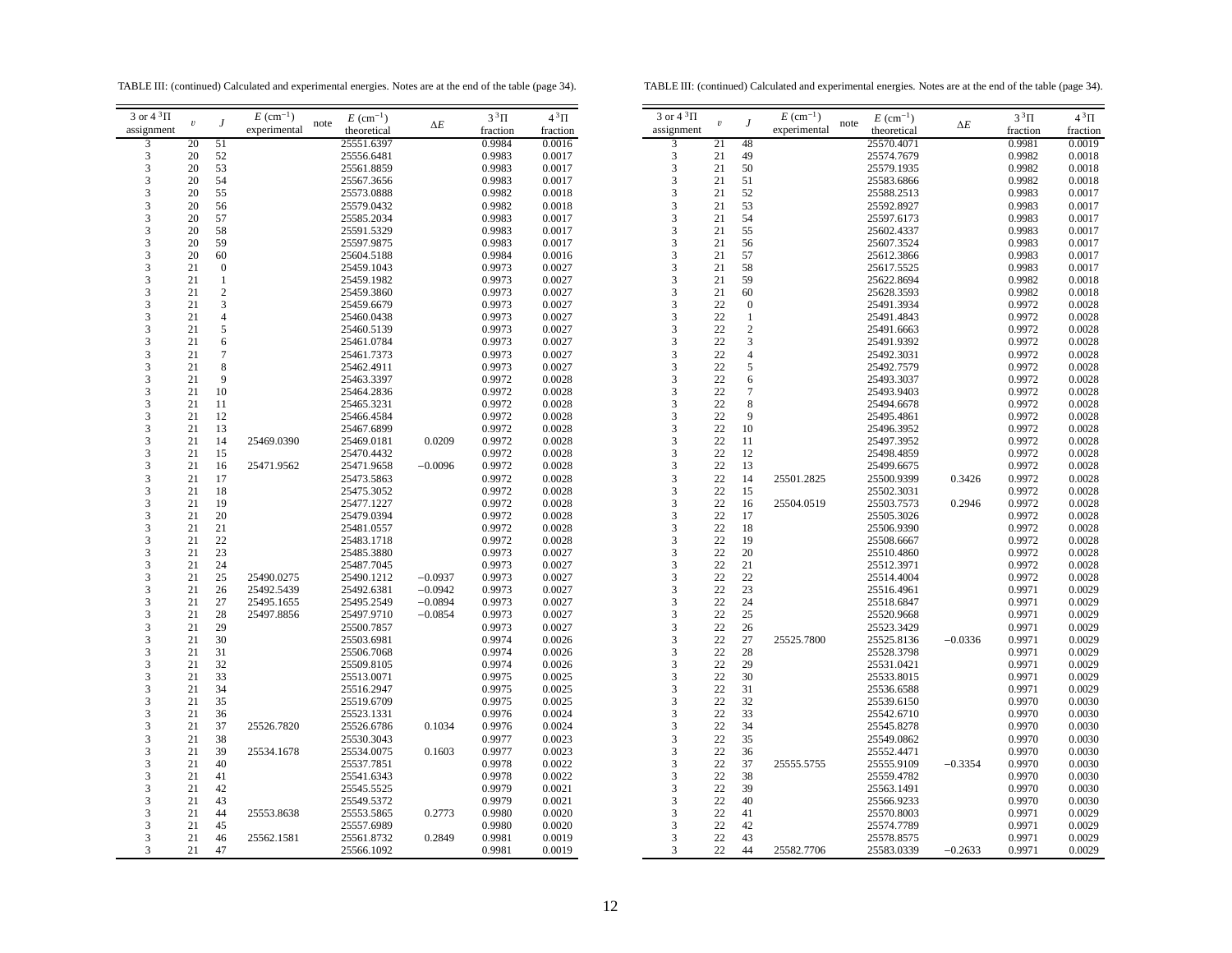TABLE III: (continued) Calculated and experimental energies. Notes are at the end of the table (page 34).

TABLE III: (continued) Calculated and experimental energies. Notes are at the end of the table (page 34).

| experimental<br>assignment<br>theoretical<br>fraction<br>fraction<br>0.9972<br>3<br>22<br>45<br>25587.3056<br>0.0028<br>$\frac{3}{3}$<br>22<br>25591.4773<br>25591.6692<br>$-0.1919$<br>0.9972<br>0.0028<br>46<br>22<br>47<br>25596.1210<br>0.9973<br>0.0027<br>22<br>48<br>0.0027<br>25600.6569<br>0.9973<br>$\begin{array}{c} 3 \\ 3 \\ 3 \\ 3 \end{array}$<br>22<br>49<br>25605.2725<br>0.9974<br>0.0026<br>22<br>50<br>25609.9634<br>0.9975<br>0.0025<br>22<br>51<br>25614.7250<br>0.9975<br>0.0025<br>22<br>52<br>0.0024<br>25619.5531<br>0.9976<br>$\begin{array}{c} 3 \\ 3 \\ 3 \\ 3 \end{array}$<br>22<br>53<br>0.0023<br>25624.4438<br>0.9977<br>22<br>54<br>25629.3939<br>0.9977<br>0.0023<br>22<br>55<br>25634.4007<br>0.0022<br>0.9978<br>22<br>56<br>0.9979<br>0.0021<br>25639.4626<br>22<br>57<br>25644.5792<br>0.9979<br>0.0021<br>22<br>58<br>25649.7508<br>0.9980<br>0.0020<br>22<br>59<br>25654.9795<br>0.9980<br>0.0020<br>22<br>60<br>25660.2683<br>0.9981<br>0.0019<br>22<br>0.0010<br>88<br>25850.3134<br>25849.7661<br>0.5473<br>0.9990<br>23<br>$\boldsymbol{0}$<br>25523.8473<br>0.9968<br>0.0032<br>23<br>1<br>25523.9394<br>0.9968<br>0.0032<br>23<br>$\overline{c}$<br>25524.1237<br>0.0032<br>0.9968<br>3<br>23<br>0.0032<br>25524.4000<br>0.9968<br>$\overline{4}$<br>23<br>0.0032<br>25524.7684<br>0.9968<br>23<br>5<br>25525.2288<br>0.9968<br>0.0032<br>23<br>6<br>0.0032<br>25525.7812<br>0.9968<br>$\overline{7}$<br>23<br>25526.4254<br>0.9968<br>0.0032<br>23<br>8<br>25527.1614<br>0.9968<br>0.0032<br>9<br>23<br>0.0032<br>25527.9891<br>0.9968<br>23<br>10<br>25528.9083<br>0.9968<br>0.0032<br>23<br>11<br>25529.9189<br>0.0031<br>0.9969<br>23<br>12<br>25531.0209<br>0.9969<br>0.0031<br>$\frac{3}{3}$<br>23<br>13<br>25532.2139<br>0.0031<br>0.9969<br>23<br>14<br>25533.4979<br>0.0031<br>0.9969<br>$\frac{3}{3}$<br>23<br>15<br>25534.8726<br>0.9969<br>0.0031<br>23<br>16<br>25536.3379<br>0.9969<br>0.0031<br>$\begin{array}{c} 3 \\ 3 \\ 3 \\ 3 \end{array}$<br>23<br>17<br>0.0031<br>25537.8935<br>0.9969<br>23<br>18<br>25539.5392<br>0.9970<br>0.0030<br>23<br>19<br>25541.2748<br>0.0030<br>0.9970<br>23<br>20<br>25543.1000<br>0.9970<br>0.0030<br>23<br>21<br>0.0030<br>25545.0146<br>0.9970<br>$\begin{array}{c} 3 \\ 3 \\ 3 \end{array}$<br>23<br>22<br>25547.0184<br>0.9970<br>0.0030<br>23<br>23<br>25549.1110<br>0.9970<br>0.0030<br>23<br>24<br>25551.2923<br>0.9970<br>0.0030<br>23<br>25<br>25553.8729<br>25553.5621<br>0.3108<br>0.0030<br>0.9970<br>$\begin{array}{c} 3 \\ 3 \\ 3 \end{array}$<br>23<br>25555.9202<br>26<br>0.9970<br>0.0030<br>23<br>27<br>25558.6338<br>25558.3663<br>0.2675<br>0.9971<br>0.0029<br>23<br>28<br>25560.9005<br>0.0029<br>0.9971<br>23<br>29<br>25563.5225<br>0.9971<br>0.0029<br>$\begin{array}{c} 3 \\ 3 \\ 3 \\ 3 \end{array}$<br>23<br>30<br>25566.2325<br>0.9971<br>0.0029<br>23<br>31<br>25569.0304<br>0.9971<br>0.0029<br>23<br>32<br>25571.9163<br>0.9971<br>0.0029<br>23<br>33<br>25574.8906<br>0.9970<br>0.0030<br>23<br>34<br>25577.9535<br>0.9970<br>0.0030<br>$\begin{array}{c} 3 \\ 3 \\ 3 \\ 3 \end{array}$<br>23<br>35<br>25581.1053<br>0.9970<br>0.0030<br>23<br>36<br>25584.3468<br>0.9970<br>0.0030<br>23<br>37<br>25587.6067<br>25587.6785<br>$-0.0718$<br>0.0030<br>0.9970<br>23<br>38<br>25591.1013<br>0.9970<br>0.0030<br>3<br>23<br>39<br>0.0030<br>25594.4646<br>25594.6160<br>$-0.1514$<br>0.9970<br>3<br>23<br>40<br>25598.2239<br>0.9969<br>0.0031 | 3 or $4^3\Pi$ |                         |                  | $E\ (\rm cm^{-1})$ |      | $E~(\text{cm}^{-1})$ |            | $3^3\Pi$ | $4^3\Pi$ |
|---------------------------------------------------------------------------------------------------------------------------------------------------------------------------------------------------------------------------------------------------------------------------------------------------------------------------------------------------------------------------------------------------------------------------------------------------------------------------------------------------------------------------------------------------------------------------------------------------------------------------------------------------------------------------------------------------------------------------------------------------------------------------------------------------------------------------------------------------------------------------------------------------------------------------------------------------------------------------------------------------------------------------------------------------------------------------------------------------------------------------------------------------------------------------------------------------------------------------------------------------------------------------------------------------------------------------------------------------------------------------------------------------------------------------------------------------------------------------------------------------------------------------------------------------------------------------------------------------------------------------------------------------------------------------------------------------------------------------------------------------------------------------------------------------------------------------------------------------------------------------------------------------------------------------------------------------------------------------------------------------------------------------------------------------------------------------------------------------------------------------------------------------------------------------------------------------------------------------------------------------------------------------------------------------------------------------------------------------------------------------------------------------------------------------------------------------------------------------------------------------------------------------------------------------------------------------------------------------------------------------------------------------------------------------------------------------------------------------------------------------------------------------------------------------------------------------------------------------------------------------------------------------------------------------------------------------------------------------------------------------------------------------------------------------------------------------------------------------------------------------------------------------------------------------------------------------------------------------------------------------------------------------------------------------------------------------------------------------------------------------------------------------------------------------------------------------------------------------------|---------------|-------------------------|------------------|--------------------|------|----------------------|------------|----------|----------|
|                                                                                                                                                                                                                                                                                                                                                                                                                                                                                                                                                                                                                                                                                                                                                                                                                                                                                                                                                                                                                                                                                                                                                                                                                                                                                                                                                                                                                                                                                                                                                                                                                                                                                                                                                                                                                                                                                                                                                                                                                                                                                                                                                                                                                                                                                                                                                                                                                                                                                                                                                                                                                                                                                                                                                                                                                                                                                                                                                                                                                                                                                                                                                                                                                                                                                                                                                                                                                                                                                 |               | $\boldsymbol{\upsilon}$ | $\boldsymbol{J}$ |                    | note |                      | $\Delta E$ |          |          |
|                                                                                                                                                                                                                                                                                                                                                                                                                                                                                                                                                                                                                                                                                                                                                                                                                                                                                                                                                                                                                                                                                                                                                                                                                                                                                                                                                                                                                                                                                                                                                                                                                                                                                                                                                                                                                                                                                                                                                                                                                                                                                                                                                                                                                                                                                                                                                                                                                                                                                                                                                                                                                                                                                                                                                                                                                                                                                                                                                                                                                                                                                                                                                                                                                                                                                                                                                                                                                                                                                 |               |                         |                  |                    |      |                      |            |          |          |
|                                                                                                                                                                                                                                                                                                                                                                                                                                                                                                                                                                                                                                                                                                                                                                                                                                                                                                                                                                                                                                                                                                                                                                                                                                                                                                                                                                                                                                                                                                                                                                                                                                                                                                                                                                                                                                                                                                                                                                                                                                                                                                                                                                                                                                                                                                                                                                                                                                                                                                                                                                                                                                                                                                                                                                                                                                                                                                                                                                                                                                                                                                                                                                                                                                                                                                                                                                                                                                                                                 |               |                         |                  |                    |      |                      |            |          |          |
|                                                                                                                                                                                                                                                                                                                                                                                                                                                                                                                                                                                                                                                                                                                                                                                                                                                                                                                                                                                                                                                                                                                                                                                                                                                                                                                                                                                                                                                                                                                                                                                                                                                                                                                                                                                                                                                                                                                                                                                                                                                                                                                                                                                                                                                                                                                                                                                                                                                                                                                                                                                                                                                                                                                                                                                                                                                                                                                                                                                                                                                                                                                                                                                                                                                                                                                                                                                                                                                                                 |               |                         |                  |                    |      |                      |            |          |          |
|                                                                                                                                                                                                                                                                                                                                                                                                                                                                                                                                                                                                                                                                                                                                                                                                                                                                                                                                                                                                                                                                                                                                                                                                                                                                                                                                                                                                                                                                                                                                                                                                                                                                                                                                                                                                                                                                                                                                                                                                                                                                                                                                                                                                                                                                                                                                                                                                                                                                                                                                                                                                                                                                                                                                                                                                                                                                                                                                                                                                                                                                                                                                                                                                                                                                                                                                                                                                                                                                                 |               |                         |                  |                    |      |                      |            |          |          |
|                                                                                                                                                                                                                                                                                                                                                                                                                                                                                                                                                                                                                                                                                                                                                                                                                                                                                                                                                                                                                                                                                                                                                                                                                                                                                                                                                                                                                                                                                                                                                                                                                                                                                                                                                                                                                                                                                                                                                                                                                                                                                                                                                                                                                                                                                                                                                                                                                                                                                                                                                                                                                                                                                                                                                                                                                                                                                                                                                                                                                                                                                                                                                                                                                                                                                                                                                                                                                                                                                 |               |                         |                  |                    |      |                      |            |          |          |
|                                                                                                                                                                                                                                                                                                                                                                                                                                                                                                                                                                                                                                                                                                                                                                                                                                                                                                                                                                                                                                                                                                                                                                                                                                                                                                                                                                                                                                                                                                                                                                                                                                                                                                                                                                                                                                                                                                                                                                                                                                                                                                                                                                                                                                                                                                                                                                                                                                                                                                                                                                                                                                                                                                                                                                                                                                                                                                                                                                                                                                                                                                                                                                                                                                                                                                                                                                                                                                                                                 |               |                         |                  |                    |      |                      |            |          |          |
|                                                                                                                                                                                                                                                                                                                                                                                                                                                                                                                                                                                                                                                                                                                                                                                                                                                                                                                                                                                                                                                                                                                                                                                                                                                                                                                                                                                                                                                                                                                                                                                                                                                                                                                                                                                                                                                                                                                                                                                                                                                                                                                                                                                                                                                                                                                                                                                                                                                                                                                                                                                                                                                                                                                                                                                                                                                                                                                                                                                                                                                                                                                                                                                                                                                                                                                                                                                                                                                                                 |               |                         |                  |                    |      |                      |            |          |          |
|                                                                                                                                                                                                                                                                                                                                                                                                                                                                                                                                                                                                                                                                                                                                                                                                                                                                                                                                                                                                                                                                                                                                                                                                                                                                                                                                                                                                                                                                                                                                                                                                                                                                                                                                                                                                                                                                                                                                                                                                                                                                                                                                                                                                                                                                                                                                                                                                                                                                                                                                                                                                                                                                                                                                                                                                                                                                                                                                                                                                                                                                                                                                                                                                                                                                                                                                                                                                                                                                                 |               |                         |                  |                    |      |                      |            |          |          |
|                                                                                                                                                                                                                                                                                                                                                                                                                                                                                                                                                                                                                                                                                                                                                                                                                                                                                                                                                                                                                                                                                                                                                                                                                                                                                                                                                                                                                                                                                                                                                                                                                                                                                                                                                                                                                                                                                                                                                                                                                                                                                                                                                                                                                                                                                                                                                                                                                                                                                                                                                                                                                                                                                                                                                                                                                                                                                                                                                                                                                                                                                                                                                                                                                                                                                                                                                                                                                                                                                 |               |                         |                  |                    |      |                      |            |          |          |
|                                                                                                                                                                                                                                                                                                                                                                                                                                                                                                                                                                                                                                                                                                                                                                                                                                                                                                                                                                                                                                                                                                                                                                                                                                                                                                                                                                                                                                                                                                                                                                                                                                                                                                                                                                                                                                                                                                                                                                                                                                                                                                                                                                                                                                                                                                                                                                                                                                                                                                                                                                                                                                                                                                                                                                                                                                                                                                                                                                                                                                                                                                                                                                                                                                                                                                                                                                                                                                                                                 |               |                         |                  |                    |      |                      |            |          |          |
|                                                                                                                                                                                                                                                                                                                                                                                                                                                                                                                                                                                                                                                                                                                                                                                                                                                                                                                                                                                                                                                                                                                                                                                                                                                                                                                                                                                                                                                                                                                                                                                                                                                                                                                                                                                                                                                                                                                                                                                                                                                                                                                                                                                                                                                                                                                                                                                                                                                                                                                                                                                                                                                                                                                                                                                                                                                                                                                                                                                                                                                                                                                                                                                                                                                                                                                                                                                                                                                                                 |               |                         |                  |                    |      |                      |            |          |          |
|                                                                                                                                                                                                                                                                                                                                                                                                                                                                                                                                                                                                                                                                                                                                                                                                                                                                                                                                                                                                                                                                                                                                                                                                                                                                                                                                                                                                                                                                                                                                                                                                                                                                                                                                                                                                                                                                                                                                                                                                                                                                                                                                                                                                                                                                                                                                                                                                                                                                                                                                                                                                                                                                                                                                                                                                                                                                                                                                                                                                                                                                                                                                                                                                                                                                                                                                                                                                                                                                                 |               |                         |                  |                    |      |                      |            |          |          |
|                                                                                                                                                                                                                                                                                                                                                                                                                                                                                                                                                                                                                                                                                                                                                                                                                                                                                                                                                                                                                                                                                                                                                                                                                                                                                                                                                                                                                                                                                                                                                                                                                                                                                                                                                                                                                                                                                                                                                                                                                                                                                                                                                                                                                                                                                                                                                                                                                                                                                                                                                                                                                                                                                                                                                                                                                                                                                                                                                                                                                                                                                                                                                                                                                                                                                                                                                                                                                                                                                 |               |                         |                  |                    |      |                      |            |          |          |
|                                                                                                                                                                                                                                                                                                                                                                                                                                                                                                                                                                                                                                                                                                                                                                                                                                                                                                                                                                                                                                                                                                                                                                                                                                                                                                                                                                                                                                                                                                                                                                                                                                                                                                                                                                                                                                                                                                                                                                                                                                                                                                                                                                                                                                                                                                                                                                                                                                                                                                                                                                                                                                                                                                                                                                                                                                                                                                                                                                                                                                                                                                                                                                                                                                                                                                                                                                                                                                                                                 |               |                         |                  |                    |      |                      |            |          |          |
|                                                                                                                                                                                                                                                                                                                                                                                                                                                                                                                                                                                                                                                                                                                                                                                                                                                                                                                                                                                                                                                                                                                                                                                                                                                                                                                                                                                                                                                                                                                                                                                                                                                                                                                                                                                                                                                                                                                                                                                                                                                                                                                                                                                                                                                                                                                                                                                                                                                                                                                                                                                                                                                                                                                                                                                                                                                                                                                                                                                                                                                                                                                                                                                                                                                                                                                                                                                                                                                                                 |               |                         |                  |                    |      |                      |            |          |          |
|                                                                                                                                                                                                                                                                                                                                                                                                                                                                                                                                                                                                                                                                                                                                                                                                                                                                                                                                                                                                                                                                                                                                                                                                                                                                                                                                                                                                                                                                                                                                                                                                                                                                                                                                                                                                                                                                                                                                                                                                                                                                                                                                                                                                                                                                                                                                                                                                                                                                                                                                                                                                                                                                                                                                                                                                                                                                                                                                                                                                                                                                                                                                                                                                                                                                                                                                                                                                                                                                                 |               |                         |                  |                    |      |                      |            |          |          |
|                                                                                                                                                                                                                                                                                                                                                                                                                                                                                                                                                                                                                                                                                                                                                                                                                                                                                                                                                                                                                                                                                                                                                                                                                                                                                                                                                                                                                                                                                                                                                                                                                                                                                                                                                                                                                                                                                                                                                                                                                                                                                                                                                                                                                                                                                                                                                                                                                                                                                                                                                                                                                                                                                                                                                                                                                                                                                                                                                                                                                                                                                                                                                                                                                                                                                                                                                                                                                                                                                 |               |                         |                  |                    |      |                      |            |          |          |
|                                                                                                                                                                                                                                                                                                                                                                                                                                                                                                                                                                                                                                                                                                                                                                                                                                                                                                                                                                                                                                                                                                                                                                                                                                                                                                                                                                                                                                                                                                                                                                                                                                                                                                                                                                                                                                                                                                                                                                                                                                                                                                                                                                                                                                                                                                                                                                                                                                                                                                                                                                                                                                                                                                                                                                                                                                                                                                                                                                                                                                                                                                                                                                                                                                                                                                                                                                                                                                                                                 |               |                         |                  |                    |      |                      |            |          |          |
|                                                                                                                                                                                                                                                                                                                                                                                                                                                                                                                                                                                                                                                                                                                                                                                                                                                                                                                                                                                                                                                                                                                                                                                                                                                                                                                                                                                                                                                                                                                                                                                                                                                                                                                                                                                                                                                                                                                                                                                                                                                                                                                                                                                                                                                                                                                                                                                                                                                                                                                                                                                                                                                                                                                                                                                                                                                                                                                                                                                                                                                                                                                                                                                                                                                                                                                                                                                                                                                                                 |               |                         |                  |                    |      |                      |            |          |          |
|                                                                                                                                                                                                                                                                                                                                                                                                                                                                                                                                                                                                                                                                                                                                                                                                                                                                                                                                                                                                                                                                                                                                                                                                                                                                                                                                                                                                                                                                                                                                                                                                                                                                                                                                                                                                                                                                                                                                                                                                                                                                                                                                                                                                                                                                                                                                                                                                                                                                                                                                                                                                                                                                                                                                                                                                                                                                                                                                                                                                                                                                                                                                                                                                                                                                                                                                                                                                                                                                                 |               |                         |                  |                    |      |                      |            |          |          |
|                                                                                                                                                                                                                                                                                                                                                                                                                                                                                                                                                                                                                                                                                                                                                                                                                                                                                                                                                                                                                                                                                                                                                                                                                                                                                                                                                                                                                                                                                                                                                                                                                                                                                                                                                                                                                                                                                                                                                                                                                                                                                                                                                                                                                                                                                                                                                                                                                                                                                                                                                                                                                                                                                                                                                                                                                                                                                                                                                                                                                                                                                                                                                                                                                                                                                                                                                                                                                                                                                 |               |                         |                  |                    |      |                      |            |          |          |
|                                                                                                                                                                                                                                                                                                                                                                                                                                                                                                                                                                                                                                                                                                                                                                                                                                                                                                                                                                                                                                                                                                                                                                                                                                                                                                                                                                                                                                                                                                                                                                                                                                                                                                                                                                                                                                                                                                                                                                                                                                                                                                                                                                                                                                                                                                                                                                                                                                                                                                                                                                                                                                                                                                                                                                                                                                                                                                                                                                                                                                                                                                                                                                                                                                                                                                                                                                                                                                                                                 |               |                         |                  |                    |      |                      |            |          |          |
|                                                                                                                                                                                                                                                                                                                                                                                                                                                                                                                                                                                                                                                                                                                                                                                                                                                                                                                                                                                                                                                                                                                                                                                                                                                                                                                                                                                                                                                                                                                                                                                                                                                                                                                                                                                                                                                                                                                                                                                                                                                                                                                                                                                                                                                                                                                                                                                                                                                                                                                                                                                                                                                                                                                                                                                                                                                                                                                                                                                                                                                                                                                                                                                                                                                                                                                                                                                                                                                                                 |               |                         |                  |                    |      |                      |            |          |          |
|                                                                                                                                                                                                                                                                                                                                                                                                                                                                                                                                                                                                                                                                                                                                                                                                                                                                                                                                                                                                                                                                                                                                                                                                                                                                                                                                                                                                                                                                                                                                                                                                                                                                                                                                                                                                                                                                                                                                                                                                                                                                                                                                                                                                                                                                                                                                                                                                                                                                                                                                                                                                                                                                                                                                                                                                                                                                                                                                                                                                                                                                                                                                                                                                                                                                                                                                                                                                                                                                                 |               |                         |                  |                    |      |                      |            |          |          |
|                                                                                                                                                                                                                                                                                                                                                                                                                                                                                                                                                                                                                                                                                                                                                                                                                                                                                                                                                                                                                                                                                                                                                                                                                                                                                                                                                                                                                                                                                                                                                                                                                                                                                                                                                                                                                                                                                                                                                                                                                                                                                                                                                                                                                                                                                                                                                                                                                                                                                                                                                                                                                                                                                                                                                                                                                                                                                                                                                                                                                                                                                                                                                                                                                                                                                                                                                                                                                                                                                 |               |                         |                  |                    |      |                      |            |          |          |
|                                                                                                                                                                                                                                                                                                                                                                                                                                                                                                                                                                                                                                                                                                                                                                                                                                                                                                                                                                                                                                                                                                                                                                                                                                                                                                                                                                                                                                                                                                                                                                                                                                                                                                                                                                                                                                                                                                                                                                                                                                                                                                                                                                                                                                                                                                                                                                                                                                                                                                                                                                                                                                                                                                                                                                                                                                                                                                                                                                                                                                                                                                                                                                                                                                                                                                                                                                                                                                                                                 |               |                         |                  |                    |      |                      |            |          |          |
|                                                                                                                                                                                                                                                                                                                                                                                                                                                                                                                                                                                                                                                                                                                                                                                                                                                                                                                                                                                                                                                                                                                                                                                                                                                                                                                                                                                                                                                                                                                                                                                                                                                                                                                                                                                                                                                                                                                                                                                                                                                                                                                                                                                                                                                                                                                                                                                                                                                                                                                                                                                                                                                                                                                                                                                                                                                                                                                                                                                                                                                                                                                                                                                                                                                                                                                                                                                                                                                                                 |               |                         |                  |                    |      |                      |            |          |          |
|                                                                                                                                                                                                                                                                                                                                                                                                                                                                                                                                                                                                                                                                                                                                                                                                                                                                                                                                                                                                                                                                                                                                                                                                                                                                                                                                                                                                                                                                                                                                                                                                                                                                                                                                                                                                                                                                                                                                                                                                                                                                                                                                                                                                                                                                                                                                                                                                                                                                                                                                                                                                                                                                                                                                                                                                                                                                                                                                                                                                                                                                                                                                                                                                                                                                                                                                                                                                                                                                                 |               |                         |                  |                    |      |                      |            |          |          |
|                                                                                                                                                                                                                                                                                                                                                                                                                                                                                                                                                                                                                                                                                                                                                                                                                                                                                                                                                                                                                                                                                                                                                                                                                                                                                                                                                                                                                                                                                                                                                                                                                                                                                                                                                                                                                                                                                                                                                                                                                                                                                                                                                                                                                                                                                                                                                                                                                                                                                                                                                                                                                                                                                                                                                                                                                                                                                                                                                                                                                                                                                                                                                                                                                                                                                                                                                                                                                                                                                 |               |                         |                  |                    |      |                      |            |          |          |
|                                                                                                                                                                                                                                                                                                                                                                                                                                                                                                                                                                                                                                                                                                                                                                                                                                                                                                                                                                                                                                                                                                                                                                                                                                                                                                                                                                                                                                                                                                                                                                                                                                                                                                                                                                                                                                                                                                                                                                                                                                                                                                                                                                                                                                                                                                                                                                                                                                                                                                                                                                                                                                                                                                                                                                                                                                                                                                                                                                                                                                                                                                                                                                                                                                                                                                                                                                                                                                                                                 |               |                         |                  |                    |      |                      |            |          |          |
|                                                                                                                                                                                                                                                                                                                                                                                                                                                                                                                                                                                                                                                                                                                                                                                                                                                                                                                                                                                                                                                                                                                                                                                                                                                                                                                                                                                                                                                                                                                                                                                                                                                                                                                                                                                                                                                                                                                                                                                                                                                                                                                                                                                                                                                                                                                                                                                                                                                                                                                                                                                                                                                                                                                                                                                                                                                                                                                                                                                                                                                                                                                                                                                                                                                                                                                                                                                                                                                                                 |               |                         |                  |                    |      |                      |            |          |          |
|                                                                                                                                                                                                                                                                                                                                                                                                                                                                                                                                                                                                                                                                                                                                                                                                                                                                                                                                                                                                                                                                                                                                                                                                                                                                                                                                                                                                                                                                                                                                                                                                                                                                                                                                                                                                                                                                                                                                                                                                                                                                                                                                                                                                                                                                                                                                                                                                                                                                                                                                                                                                                                                                                                                                                                                                                                                                                                                                                                                                                                                                                                                                                                                                                                                                                                                                                                                                                                                                                 |               |                         |                  |                    |      |                      |            |          |          |
|                                                                                                                                                                                                                                                                                                                                                                                                                                                                                                                                                                                                                                                                                                                                                                                                                                                                                                                                                                                                                                                                                                                                                                                                                                                                                                                                                                                                                                                                                                                                                                                                                                                                                                                                                                                                                                                                                                                                                                                                                                                                                                                                                                                                                                                                                                                                                                                                                                                                                                                                                                                                                                                                                                                                                                                                                                                                                                                                                                                                                                                                                                                                                                                                                                                                                                                                                                                                                                                                                 |               |                         |                  |                    |      |                      |            |          |          |
|                                                                                                                                                                                                                                                                                                                                                                                                                                                                                                                                                                                                                                                                                                                                                                                                                                                                                                                                                                                                                                                                                                                                                                                                                                                                                                                                                                                                                                                                                                                                                                                                                                                                                                                                                                                                                                                                                                                                                                                                                                                                                                                                                                                                                                                                                                                                                                                                                                                                                                                                                                                                                                                                                                                                                                                                                                                                                                                                                                                                                                                                                                                                                                                                                                                                                                                                                                                                                                                                                 |               |                         |                  |                    |      |                      |            |          |          |
|                                                                                                                                                                                                                                                                                                                                                                                                                                                                                                                                                                                                                                                                                                                                                                                                                                                                                                                                                                                                                                                                                                                                                                                                                                                                                                                                                                                                                                                                                                                                                                                                                                                                                                                                                                                                                                                                                                                                                                                                                                                                                                                                                                                                                                                                                                                                                                                                                                                                                                                                                                                                                                                                                                                                                                                                                                                                                                                                                                                                                                                                                                                                                                                                                                                                                                                                                                                                                                                                                 |               |                         |                  |                    |      |                      |            |          |          |
|                                                                                                                                                                                                                                                                                                                                                                                                                                                                                                                                                                                                                                                                                                                                                                                                                                                                                                                                                                                                                                                                                                                                                                                                                                                                                                                                                                                                                                                                                                                                                                                                                                                                                                                                                                                                                                                                                                                                                                                                                                                                                                                                                                                                                                                                                                                                                                                                                                                                                                                                                                                                                                                                                                                                                                                                                                                                                                                                                                                                                                                                                                                                                                                                                                                                                                                                                                                                                                                                                 |               |                         |                  |                    |      |                      |            |          |          |
|                                                                                                                                                                                                                                                                                                                                                                                                                                                                                                                                                                                                                                                                                                                                                                                                                                                                                                                                                                                                                                                                                                                                                                                                                                                                                                                                                                                                                                                                                                                                                                                                                                                                                                                                                                                                                                                                                                                                                                                                                                                                                                                                                                                                                                                                                                                                                                                                                                                                                                                                                                                                                                                                                                                                                                                                                                                                                                                                                                                                                                                                                                                                                                                                                                                                                                                                                                                                                                                                                 |               |                         |                  |                    |      |                      |            |          |          |
|                                                                                                                                                                                                                                                                                                                                                                                                                                                                                                                                                                                                                                                                                                                                                                                                                                                                                                                                                                                                                                                                                                                                                                                                                                                                                                                                                                                                                                                                                                                                                                                                                                                                                                                                                                                                                                                                                                                                                                                                                                                                                                                                                                                                                                                                                                                                                                                                                                                                                                                                                                                                                                                                                                                                                                                                                                                                                                                                                                                                                                                                                                                                                                                                                                                                                                                                                                                                                                                                                 |               |                         |                  |                    |      |                      |            |          |          |
|                                                                                                                                                                                                                                                                                                                                                                                                                                                                                                                                                                                                                                                                                                                                                                                                                                                                                                                                                                                                                                                                                                                                                                                                                                                                                                                                                                                                                                                                                                                                                                                                                                                                                                                                                                                                                                                                                                                                                                                                                                                                                                                                                                                                                                                                                                                                                                                                                                                                                                                                                                                                                                                                                                                                                                                                                                                                                                                                                                                                                                                                                                                                                                                                                                                                                                                                                                                                                                                                                 |               |                         |                  |                    |      |                      |            |          |          |
|                                                                                                                                                                                                                                                                                                                                                                                                                                                                                                                                                                                                                                                                                                                                                                                                                                                                                                                                                                                                                                                                                                                                                                                                                                                                                                                                                                                                                                                                                                                                                                                                                                                                                                                                                                                                                                                                                                                                                                                                                                                                                                                                                                                                                                                                                                                                                                                                                                                                                                                                                                                                                                                                                                                                                                                                                                                                                                                                                                                                                                                                                                                                                                                                                                                                                                                                                                                                                                                                                 |               |                         |                  |                    |      |                      |            |          |          |
|                                                                                                                                                                                                                                                                                                                                                                                                                                                                                                                                                                                                                                                                                                                                                                                                                                                                                                                                                                                                                                                                                                                                                                                                                                                                                                                                                                                                                                                                                                                                                                                                                                                                                                                                                                                                                                                                                                                                                                                                                                                                                                                                                                                                                                                                                                                                                                                                                                                                                                                                                                                                                                                                                                                                                                                                                                                                                                                                                                                                                                                                                                                                                                                                                                                                                                                                                                                                                                                                                 |               |                         |                  |                    |      |                      |            |          |          |
|                                                                                                                                                                                                                                                                                                                                                                                                                                                                                                                                                                                                                                                                                                                                                                                                                                                                                                                                                                                                                                                                                                                                                                                                                                                                                                                                                                                                                                                                                                                                                                                                                                                                                                                                                                                                                                                                                                                                                                                                                                                                                                                                                                                                                                                                                                                                                                                                                                                                                                                                                                                                                                                                                                                                                                                                                                                                                                                                                                                                                                                                                                                                                                                                                                                                                                                                                                                                                                                                                 |               |                         |                  |                    |      |                      |            |          |          |
|                                                                                                                                                                                                                                                                                                                                                                                                                                                                                                                                                                                                                                                                                                                                                                                                                                                                                                                                                                                                                                                                                                                                                                                                                                                                                                                                                                                                                                                                                                                                                                                                                                                                                                                                                                                                                                                                                                                                                                                                                                                                                                                                                                                                                                                                                                                                                                                                                                                                                                                                                                                                                                                                                                                                                                                                                                                                                                                                                                                                                                                                                                                                                                                                                                                                                                                                                                                                                                                                                 |               |                         |                  |                    |      |                      |            |          |          |
|                                                                                                                                                                                                                                                                                                                                                                                                                                                                                                                                                                                                                                                                                                                                                                                                                                                                                                                                                                                                                                                                                                                                                                                                                                                                                                                                                                                                                                                                                                                                                                                                                                                                                                                                                                                                                                                                                                                                                                                                                                                                                                                                                                                                                                                                                                                                                                                                                                                                                                                                                                                                                                                                                                                                                                                                                                                                                                                                                                                                                                                                                                                                                                                                                                                                                                                                                                                                                                                                                 |               |                         |                  |                    |      |                      |            |          |          |
|                                                                                                                                                                                                                                                                                                                                                                                                                                                                                                                                                                                                                                                                                                                                                                                                                                                                                                                                                                                                                                                                                                                                                                                                                                                                                                                                                                                                                                                                                                                                                                                                                                                                                                                                                                                                                                                                                                                                                                                                                                                                                                                                                                                                                                                                                                                                                                                                                                                                                                                                                                                                                                                                                                                                                                                                                                                                                                                                                                                                                                                                                                                                                                                                                                                                                                                                                                                                                                                                                 |               |                         |                  |                    |      |                      |            |          |          |
|                                                                                                                                                                                                                                                                                                                                                                                                                                                                                                                                                                                                                                                                                                                                                                                                                                                                                                                                                                                                                                                                                                                                                                                                                                                                                                                                                                                                                                                                                                                                                                                                                                                                                                                                                                                                                                                                                                                                                                                                                                                                                                                                                                                                                                                                                                                                                                                                                                                                                                                                                                                                                                                                                                                                                                                                                                                                                                                                                                                                                                                                                                                                                                                                                                                                                                                                                                                                                                                                                 |               |                         |                  |                    |      |                      |            |          |          |
|                                                                                                                                                                                                                                                                                                                                                                                                                                                                                                                                                                                                                                                                                                                                                                                                                                                                                                                                                                                                                                                                                                                                                                                                                                                                                                                                                                                                                                                                                                                                                                                                                                                                                                                                                                                                                                                                                                                                                                                                                                                                                                                                                                                                                                                                                                                                                                                                                                                                                                                                                                                                                                                                                                                                                                                                                                                                                                                                                                                                                                                                                                                                                                                                                                                                                                                                                                                                                                                                                 |               |                         |                  |                    |      |                      |            |          |          |
|                                                                                                                                                                                                                                                                                                                                                                                                                                                                                                                                                                                                                                                                                                                                                                                                                                                                                                                                                                                                                                                                                                                                                                                                                                                                                                                                                                                                                                                                                                                                                                                                                                                                                                                                                                                                                                                                                                                                                                                                                                                                                                                                                                                                                                                                                                                                                                                                                                                                                                                                                                                                                                                                                                                                                                                                                                                                                                                                                                                                                                                                                                                                                                                                                                                                                                                                                                                                                                                                                 |               |                         |                  |                    |      |                      |            |          |          |
|                                                                                                                                                                                                                                                                                                                                                                                                                                                                                                                                                                                                                                                                                                                                                                                                                                                                                                                                                                                                                                                                                                                                                                                                                                                                                                                                                                                                                                                                                                                                                                                                                                                                                                                                                                                                                                                                                                                                                                                                                                                                                                                                                                                                                                                                                                                                                                                                                                                                                                                                                                                                                                                                                                                                                                                                                                                                                                                                                                                                                                                                                                                                                                                                                                                                                                                                                                                                                                                                                 |               |                         |                  |                    |      |                      |            |          |          |
|                                                                                                                                                                                                                                                                                                                                                                                                                                                                                                                                                                                                                                                                                                                                                                                                                                                                                                                                                                                                                                                                                                                                                                                                                                                                                                                                                                                                                                                                                                                                                                                                                                                                                                                                                                                                                                                                                                                                                                                                                                                                                                                                                                                                                                                                                                                                                                                                                                                                                                                                                                                                                                                                                                                                                                                                                                                                                                                                                                                                                                                                                                                                                                                                                                                                                                                                                                                                                                                                                 |               |                         |                  |                    |      |                      |            |          |          |
|                                                                                                                                                                                                                                                                                                                                                                                                                                                                                                                                                                                                                                                                                                                                                                                                                                                                                                                                                                                                                                                                                                                                                                                                                                                                                                                                                                                                                                                                                                                                                                                                                                                                                                                                                                                                                                                                                                                                                                                                                                                                                                                                                                                                                                                                                                                                                                                                                                                                                                                                                                                                                                                                                                                                                                                                                                                                                                                                                                                                                                                                                                                                                                                                                                                                                                                                                                                                                                                                                 |               |                         |                  |                    |      |                      |            |          |          |
|                                                                                                                                                                                                                                                                                                                                                                                                                                                                                                                                                                                                                                                                                                                                                                                                                                                                                                                                                                                                                                                                                                                                                                                                                                                                                                                                                                                                                                                                                                                                                                                                                                                                                                                                                                                                                                                                                                                                                                                                                                                                                                                                                                                                                                                                                                                                                                                                                                                                                                                                                                                                                                                                                                                                                                                                                                                                                                                                                                                                                                                                                                                                                                                                                                                                                                                                                                                                                                                                                 |               |                         |                  |                    |      |                      |            |          |          |
|                                                                                                                                                                                                                                                                                                                                                                                                                                                                                                                                                                                                                                                                                                                                                                                                                                                                                                                                                                                                                                                                                                                                                                                                                                                                                                                                                                                                                                                                                                                                                                                                                                                                                                                                                                                                                                                                                                                                                                                                                                                                                                                                                                                                                                                                                                                                                                                                                                                                                                                                                                                                                                                                                                                                                                                                                                                                                                                                                                                                                                                                                                                                                                                                                                                                                                                                                                                                                                                                                 |               |                         |                  |                    |      |                      |            |          |          |
|                                                                                                                                                                                                                                                                                                                                                                                                                                                                                                                                                                                                                                                                                                                                                                                                                                                                                                                                                                                                                                                                                                                                                                                                                                                                                                                                                                                                                                                                                                                                                                                                                                                                                                                                                                                                                                                                                                                                                                                                                                                                                                                                                                                                                                                                                                                                                                                                                                                                                                                                                                                                                                                                                                                                                                                                                                                                                                                                                                                                                                                                                                                                                                                                                                                                                                                                                                                                                                                                                 |               |                         |                  |                    |      |                      |            |          |          |
|                                                                                                                                                                                                                                                                                                                                                                                                                                                                                                                                                                                                                                                                                                                                                                                                                                                                                                                                                                                                                                                                                                                                                                                                                                                                                                                                                                                                                                                                                                                                                                                                                                                                                                                                                                                                                                                                                                                                                                                                                                                                                                                                                                                                                                                                                                                                                                                                                                                                                                                                                                                                                                                                                                                                                                                                                                                                                                                                                                                                                                                                                                                                                                                                                                                                                                                                                                                                                                                                                 |               |                         |                  |                    |      |                      |            |          |          |
|                                                                                                                                                                                                                                                                                                                                                                                                                                                                                                                                                                                                                                                                                                                                                                                                                                                                                                                                                                                                                                                                                                                                                                                                                                                                                                                                                                                                                                                                                                                                                                                                                                                                                                                                                                                                                                                                                                                                                                                                                                                                                                                                                                                                                                                                                                                                                                                                                                                                                                                                                                                                                                                                                                                                                                                                                                                                                                                                                                                                                                                                                                                                                                                                                                                                                                                                                                                                                                                                                 |               |                         |                  |                    |      |                      |            |          |          |
|                                                                                                                                                                                                                                                                                                                                                                                                                                                                                                                                                                                                                                                                                                                                                                                                                                                                                                                                                                                                                                                                                                                                                                                                                                                                                                                                                                                                                                                                                                                                                                                                                                                                                                                                                                                                                                                                                                                                                                                                                                                                                                                                                                                                                                                                                                                                                                                                                                                                                                                                                                                                                                                                                                                                                                                                                                                                                                                                                                                                                                                                                                                                                                                                                                                                                                                                                                                                                                                                                 |               |                         |                  |                    |      |                      |            |          |          |
|                                                                                                                                                                                                                                                                                                                                                                                                                                                                                                                                                                                                                                                                                                                                                                                                                                                                                                                                                                                                                                                                                                                                                                                                                                                                                                                                                                                                                                                                                                                                                                                                                                                                                                                                                                                                                                                                                                                                                                                                                                                                                                                                                                                                                                                                                                                                                                                                                                                                                                                                                                                                                                                                                                                                                                                                                                                                                                                                                                                                                                                                                                                                                                                                                                                                                                                                                                                                                                                                                 |               |                         |                  |                    |      |                      |            |          |          |

| 3 or $4^3\Pi$           | $\boldsymbol{\mathit{v}}$ | J                | $E~(\text{cm}^{-1})$ | $E~(\text{cm}^{-1})$<br>note |            | $3^3\Pi$ | $4^3\Pi$ |
|-------------------------|---------------------------|------------------|----------------------|------------------------------|------------|----------|----------|
| assignment              |                           |                  | experimental         | theoretical                  | $\Delta E$ | fraction | fraction |
| $\overline{\mathbf{3}}$ | 23                        | 41               |                      | 25601.9260                   |            | 0.9969   | 0.0031   |
| 3                       | 23                        | 42               |                      | 25605.7237                   |            | 0.9969   | 0.0031   |
| 3                       | 23                        | 43               |                      | 25609.6185                   |            | 0.9969   | 0.0031   |
| 3                       | 23                        | 44               |                      | 25613.6117                   |            | 0.9969   | 0.0031   |
| 3                       | 23                        | 45               |                      | 25617.7049                   |            | 0.9968   | 0.0032   |
| 3                       | 23                        | 46               | 25621.5164           | 25621.8995                   | $-0.3831$  | 0.9968   | 0.0032   |
| 3                       | 23                        | 47               |                      | 25626.1968                   |            | 0.9968   | 0.0032   |
| 3                       | 23                        | 48               |                      | 25630.5978                   |            | 0.9968   | 0.0032   |
| 3                       | 23                        | 49               |                      | 25635.1033                   |            | 0.9968   | 0.0032   |
| 3                       | 23                        | 50               |                      | 25639.7136                   |            | 0.9968   | 0.0032   |
| 3                       | 23                        | 51               |                      | 25644.4285                   |            | 0.9968   | 0.0032   |
| 3                       | 23                        | 52               |                      | 25649.2469                   |            | 0.9968   | 0.0032   |
| 3                       | 23                        | 53               |                      | 25654.1674                   |            | 0.9969   | 0.0031   |
| 3                       | 23                        | 54               |                      | 25659.1873                   |            | 0.9969   | 0.0031   |
| 3                       | 23                        | 55               |                      | 25664.3034                   |            | 0.9970   | 0.0030   |
| 3                       | 23                        | 56               |                      | 25669.5115                   |            | 0.9970   | 0.0030   |
| 3                       | 23                        | 57               |                      | 25674.8069                   |            | 0.9971   | 0.0029   |
| 3                       | 23                        | 58               |                      | 25680.1842                   |            | 0.9972   | 0.0028   |
| 3                       | 23                        | 59               |                      | 25685.6377                   |            | 0.9972   | 0.0028   |
| 3                       | 23                        | 60               |                      | 25691.1616                   |            | 0.9973   | 0.0027   |
| 3                       | 23                        | 86               | 25866.3729           | 25865.8245                   | 0.5484     | 0.9981   | 0.0019   |
| 3                       | 23                        | 88               | 25882.2900           | 25881.6068                   | 0.6832     | 0.9984   | 0.0016   |
| 3                       | 24                        | $\boldsymbol{0}$ |                      |                              |            |          |          |
| 3                       | 24                        | $\mathbf{1}$     |                      | 25556.0389                   |            | 0.9957   | 0.0043   |
|                         | 24                        |                  |                      | 25556.1307                   |            | 0.9957   | 0.0043   |
| 3                       |                           | $\overline{c}$   |                      | 25556.3143                   |            | 0.9957   | 0.0043   |
| 3                       | 24                        | 3                |                      | 25556.5896                   |            | 0.9957   | 0.0043   |
| 3                       | 24                        | $\overline{4}$   |                      | 25556.9568                   |            | 0.9957   | 0.0043   |
| 3                       | 24                        | 5                |                      | 25557.4157                   |            | 0.9957   | 0.0043   |
| 3                       | 24                        | 6                |                      | 25557.9665                   |            | 0.9957   | 0.0043   |
| 3                       | 24                        | $\overline{7}$   |                      | 25558.6090                   |            | 0.9958   | 0.0042   |
| 3                       | 24                        | 8                |                      | 25559.3434                   |            | 0.9958   | 0.0042   |
| 3                       | 24                        | 9                |                      | 25560.1696                   |            | 0.9958   | 0.0042   |
| 3                       | 24                        | 10               |                      | 25561.0875                   |            | 0.9958   | 0.0042   |
| 3                       | 24                        | 11               |                      | 25562.0973                   |            | 0.9958   | 0.0042   |
| 3                       | 24                        | 12               |                      | 25563.1990                   |            | 0.9958   | 0.0042   |
| 3                       | 24                        | 13               |                      | 25564.3924                   |            | 0.9959   | 0.0041   |
| 3                       | 24                        | 14               | 25566.0127           | 25565.6776                   | 0.3351     | 0.9959   | 0.0041   |
| 3                       | 24                        | 15               |                      | 25567.0545                   |            | 0.9959   | 0.0041   |
| 3                       | 24                        | 16               |                      | 25568.5231                   |            | 0.9959   | 0.0041   |
| 3                       | 24                        | 17               |                      | 25570.0833                   |            | 0.9960   | 0.0040   |
| 3                       | 24                        | 18               |                      | 25571.7351                   |            | 0.9960   | 0.0040   |
| 3                       | 24                        | 19               |                      | 25573.4784                   |            | 0.9960   | 0.0040   |
| 3                       | 24                        | 20               |                      | 25575.3131                   |            | 0.9961   | 0.0039   |
| 3                       | 24                        | 21               |                      | 25577.2389                   |            | 0.9961   | 0.0039   |
| 3                       | 24                        | 22               |                      | 25579.2558                   |            | 0.9961   | 0.0039   |
| 3                       | 24                        | 23               |                      | 25581.3636                   |            | 0.9962   | 0.0038   |
| 3                       | 24                        | 24               |                      | 25583.5620                   |            | 0.9962   | 0.0038   |
| 3                       | 24                        | 25               | 25586.0609           | 25585.8508                   | 0.2101     | 0.9963   | 0.0037   |
| 3                       | 24                        | 26               |                      | 25588.2297                   |            | 0.9963   | 0.0037   |
| 3                       | 24                        | 27               | 25590.8900           | 25590.6983                   | 0.1917     | 0.9963   | 0.0037   |
| 3                       | 24                        | 28               |                      | 25593.2564                   |            | 0.9964   | 0.0036   |
| 3                       | 24                        | 29               |                      | 25595.9035                   |            | 0.9964   | 0.0036   |
| 3                       | 24                        | 30               |                      | 25598.6392                   |            | 0.9965   | 0.0035   |
| 3                       | 24                        | 31               |                      | 25601.4630                   |            | 0.9965   | 0.0035   |
| 3                       | 24                        | 32               |                      | 25604.3746                   |            | 0.9966   | 0.0034   |
| 3                       | 24                        | 33               |                      | 25607.3733                   |            | 0.9966   | 0.0034   |
| 3                       | 24                        | 34               |                      | 25610.4588                   |            | 0.9967   | 0.0033   |
| 3                       | 24                        | 35               |                      | 25613.6305                   |            | 0.9967   | 0.0033   |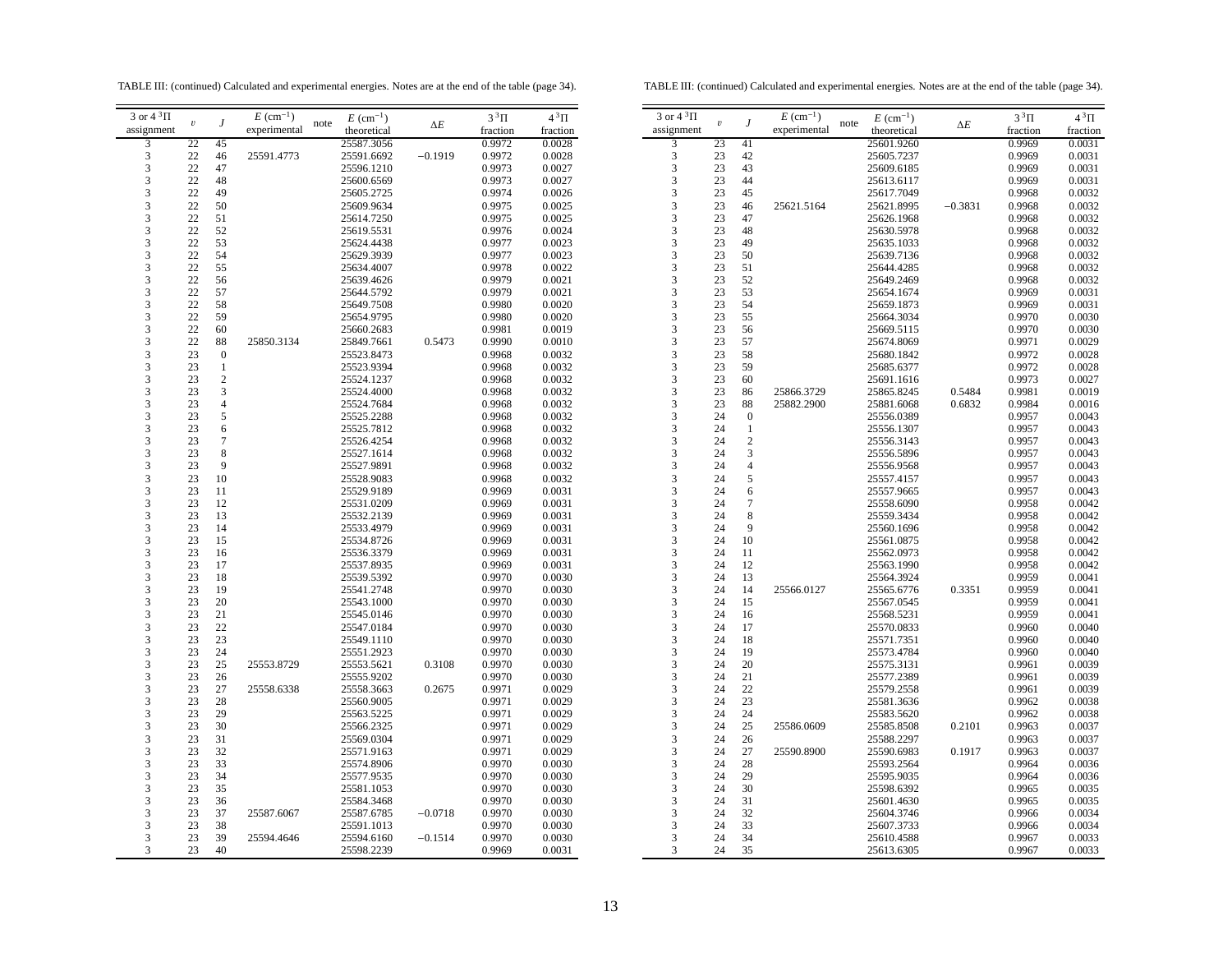TABLE III: (continued) Calculated and experimental energies. Notes are at the end of the table (page 34).

TABLE III: (continued) Calculated and experimental energies. Notes are at the end of the table (page 34).

| 3 or $4\sqrt[3]{1}$ |            |                | $E~(\text{cm}^{-1})$ |      | $E~(\text{cm}^{-1})$ |            | $3^3\Pi$ | $4^3\Pi$ | $3$ or $43\Pi$ |                  |                | $E~(\text{cm}^{-1})$ |      | $E$ (cm <sup>-1</sup> ) |            | $3^3\Pi$ | $4^3\Pi$ |
|---------------------|------------|----------------|----------------------|------|----------------------|------------|----------|----------|----------------|------------------|----------------|----------------------|------|-------------------------|------------|----------|----------|
| assignment          | $\upsilon$ |                | experimental         | note | theoretical          | $\Delta E$ | fraction | fraction | assignment     | $\boldsymbol{v}$ | J              | experimental         | note | theoretical             | $\Delta E$ | fraction | fraction |
| 3                   | 24         | 36             |                      |      | 25616.8879           |            | 0.9967   | 0.0033   | 3              | 25               | 33             |                      |      | 25639.6357              |            | 0.9955   | 0.0045   |
| 3                   | 24         | 37             | 25620.2973           |      | 25620.2306           | 0.0667     | 0.9968   | 0.0032   | 3              | 25               |                |                      |      |                         |            | 0.9956   | 0.0044   |
|                     |            |                |                      |      |                      |            |          |          |                |                  | 34             |                      |      | 25642.7133              |            |          |          |
| 3                   | 24         | 38             |                      |      | 25623.6583           |            | 0.9968   | 0.0032   | 3              | 25               | 35             |                      |      | 25645.8812              |            | 0.9956   | 0.0044   |
| 3                   | 24         | 39             | 25627.2041           |      | 25627.1705           | 0.0336     | 0.9968   | 0.0032   | 3              | 25               | 36             |                      |      | 25649.1392              |            | 0.9957   | 0.0043   |
| 3                   | 24         | 40             |                      |      | 25630.7670           |            | 0.9969   | 0.0031   | 3              | 25               | 37             | 25652.3951           |      | 25652.4867              | $-0.0916$  | 0.9957   | 0.0043   |
| 3                   | 24         | 41             |                      |      | 25634.4476           |            | 0.9969   | 0.0031   | 3              | 25               | 38             |                      |      | 25655.9233              |            | 0.9958   | 0.0042   |
| 3                   | 24         | 42             |                      |      | 25638.2123           |            | 0.9969   | 0.0031   | 3              | 25               | 39             | 25659.3494           |      | 25659.4486              | $-0.0992$  | 0.9959   | 0.0041   |
| 3                   | 24         | 43             |                      |      | 25642.0612           |            | 0.9969   | 0.0031   | 3              | 25               | 40             |                      |      | 25663.0618              |            | 0.9960   | 0.0040   |
| 3                   | 24         | 44             | 25645.9236           |      | 25645.9944           | $-0.0708$  | 0.9969   | 0.0031   | 3              | 25               | 41             |                      |      | 25666.7623              |            | 0.9961   | 0.0039   |
| 3                   | 24         | 45             |                      |      | 25650.0124           |            | 0.9969   | 0.0031   | 3              | 25               | 42             |                      |      | 25670.5495              |            | 0.9961   | 0.0039   |
| 3                   |            | 46             |                      |      | 25654.1158           | $-0.1291$  | 0.9969   | 0.0031   | 3              | 25               | 43             |                      |      |                         |            |          | 0.0038   |
| 3                   | 24         |                | 25653.9867           |      |                      |            |          |          | 3              |                  |                |                      |      | 25674.4224              |            | 0.9962   |          |
|                     | 24         | 47             |                      |      | 25658.3053           |            | 0.9969   | 0.0031   |                | 25               | 44             | 25678.2848           |      | 25678.3804              | $-0.0956$  | 0.9963   | 0.0037   |
| 3                   | 24         | 48             |                      |      | 25662.5820           |            | 0.9968   | 0.0032   | 3              | 25               | 45             |                      |      | 25682.4225              |            | 0.9964   | 0.0036   |
| 3                   | 24         | 49             |                      |      | 25666.9471           |            | 0.9968   | 0.0032   | 3              | 25               | 46             | 25686.4481           |      | 25686.5481              | $-0.1000$  | 0.9964   | 0.0036   |
| 3                   | 24         | 50             |                      |      | 25671.4019           |            | 0.9968   | 0.0032   | 3              | 25               | 47             |                      |      | 25690.7563              |            | 0.9965   | 0.0035   |
| 3                   | 24         | 51             |                      |      | 25675.9481           |            | 0.9968   | 0.0032   | 3              | 25               | 48             |                      |      | 25695.0464              |            | 0.9966   | 0.0034   |
| 3                   | 24         | 52             |                      |      | 25680.5875           |            | 0.9967   | 0.0033   | 3              | 25               | 49             |                      |      | 25699.4178              |            | 0.9966   | 0.0034   |
| 3                   | 24         | 53             |                      |      | 25685.3220           |            | 0.9967   | 0.0033   | 3              | 25               | 50             |                      |      | 25703.8701              |            | 0.9967   | 0.0033   |
| 3                   | 24         | 54             |                      |      | 25690.1534           |            | 0.9967   | 0.0033   | 3              | 25               | 51             |                      |      | 25708.4028              |            | 0.9967   | 0.0033   |
| 3                   | 24         | 55             |                      |      | 25695.0839           |            | 0.9967   | 0.0033   | $\mathfrak{Z}$ | 25               | 52             |                      |      | 25713.0160              |            | 0.9967   | 0.0033   |
| 3                   | 24         |                |                      |      |                      |            |          |          | 3              |                  |                |                      |      |                         |            |          |          |
|                     |            | 56             |                      |      | 25700.1151           |            | 0.9966   | 0.0034   |                | 25               | 53             |                      |      | 25717.7097              |            | 0.9967   | 0.0033   |
| 3                   | 24         | 57             |                      |      | 25705.2487           |            | 0.9966   | 0.0034   | 3              | 25               | 54             |                      |      | 25722.4842              |            | 0.9967   | 0.0033   |
| 3                   | 24         | 58             |                      |      | 25710.4859           |            | 0.9966   | 0.0034   | 3              | 25               | 55             |                      |      | 25727.3402              |            | 0.9967   | 0.0033   |
| 3                   | 24         | 59             |                      |      | 25715.8273           |            | 0.9966   | 0.0034   | 3              | 25               | 56             |                      |      | 25732.2786              |            | 0.9967   | 0.0033   |
| 3                   | 24         | 60             |                      |      | 25721.2728           |            | 0.9966   | 0.0034   | 3              | 25               | 57             |                      |      | 25737.3006              |            | 0.9967   | 0.0033   |
| 3                   | 25         | $\overline{0}$ |                      |      | 25588.9776           |            | 0.9953   | 0.0047   | 3              | 25               | 58             |                      |      | 25742.4076              |            | 0.9967   | 0.0033   |
| 3                   | 25         | 1              |                      |      | 25589.0676           |            | 0.9953   | 0.0047   | 3              | 25               | 59             |                      |      | 25747.6016              |            | 0.9966   | 0.0034   |
| 3                   | 25         | $\overline{c}$ |                      |      | 25589.2476           |            | 0.9953   | 0.0047   | 3              | 25               | 60             |                      |      | 25752.8845              |            | 0.9966   | 0.0034   |
| 3                   | 25         | 3              |                      |      | 25589.5177           |            | 0.9953   | 0.0047   | 3              | 25               | 88             | 25936.1426           |      | 25936.1343              | 0.0083     | 0.9976   | 0.0024   |
| 3                   |            | $\overline{4}$ |                      |      |                      |            |          |          | 3              |                  |                |                      |      |                         |            |          |          |
|                     | 25         |                |                      |      | 25589.8778           |            | 0.9952   | 0.0048   |                | 26               | $\mathbf{0}$   |                      |      | 25622.5632              |            | 0.9955   | 0.0045   |
| 3                   | 25         | 5              |                      |      | 25590.3280           |            | 0.9952   | 0.0048   | 3              | 26               | $\mathbf{1}$   |                      |      | 25622.6525              |            | 0.9955   | 0.0045   |
| 3                   | 25         | 6              |                      |      | 25590.8683           |            | 0.9952   | 0.0048   | 3              | 26               | $\overline{2}$ |                      |      | 25622.8310              |            | 0.9955   | 0.0045   |
| 3                   | 25         | $\overline{7}$ |                      |      | 25591.4986           |            | 0.9952   | 0.0048   | 3              | 26               | 3              |                      |      | 25623.0987              |            | 0.9955   | 0.0045   |
| 3                   | 25         | 8              |                      |      | 25592.2190           |            | 0.9952   | 0.0048   | 3              | 26               | $\overline{4}$ |                      |      | 25623.4557              |            | 0.9955   | 0.0045   |
| 3                   | 25         | 9              |                      |      | 25593.0295           |            | 0.9952   | 0.0048   | 3              | 26               | 5              |                      |      | 25623.9018              |            | 0.9955   | 0.0045   |
| 3                   | 25         | 10             |                      |      | 25593.9301           |            | 0.9952   | 0.0048   | 3              | 26               | 6              |                      |      | 25624.4372              |            | 0.9955   | 0.0045   |
| 3                   | 25         | 11             |                      |      | 25594.9209           |            | 0.9952   | 0.0048   | 3              | 26               | $\overline{7}$ |                      |      | 25625.0617              |            | 0.9955   | 0.0045   |
| 3                   | 25         | 12             |                      |      | 25596.0019           |            | 0.9952   | 0.0048   | 3              | 26               | 8              |                      |      | 25625.7753              |            | 0.9955   | 0.0045   |
| 3                   | 25         | 13             |                      |      | 25597.1732           |            | 0.9952   | 0.0048   | 3              | 26               | 9              |                      |      | 25626.5779              |            | 0.9955   | 0.0045   |
| 3                   |            |                |                      |      |                      |            |          |          | 3              |                  | 10             |                      |      |                         |            |          |          |
|                     | 25         | 14             | 25598.7231           |      | 25598.4347           | 0.2884     | 0.9952   | 0.0048   |                | 26               |                |                      |      | 25627.4696              |            | 0.9955   | 0.0045   |
| 3                   | 25         | 15             |                      |      | 25599.7865           |            | 0.9952   | 0.0048   | 3              | 26               | 11             |                      |      | 25628.4503              |            | 0.9955   | 0.0045   |
| 3                   | 25         | 16             | 25601.4835           |      | 25601.2287           | 0.2548     | 0.9952   | 0.0048   | 3              | 26               | 12             |                      |      | 25629.5198              |            | 0.9955   | 0.0045   |
| 3                   | 25         | 17             |                      |      | 25602.7614           |            | 0.9952   | 0.0048   | 3              | 26               | 13             |                      |      | 25630.6783              |            | 0.9955   | 0.0045   |
| 3                   | 25         | 18             |                      |      | 25604.3846           |            | 0.9952   | 0.0048   | 3              | 26               | 14             | 25632.3224           |      | 25631.9256              | 0.3968     | 0.9955   | 0.0045   |
| 3                   | 25         | 19             |                      |      | 25606.0983           |            | 0.9952   | 0.0048   | 3              | 26               | 15             |                      |      | 25633.2617              |            | 0.9954   | 0.0046   |
| 3                   | 25         | 20             |                      |      | 25607.9027           |            | 0.9952   | 0.0048   | 3              | 26               | 16             | 25635.0472           |      | 25634.6864              | 0.3608     | 0.9954   | 0.0046   |
| 3                   | 25         | 21             |                      |      | 25609.7978           |            | 0.9952   | 0.0048   | $\mathfrak{Z}$ | 26               | 17             |                      |      | 25636.1999              |            | 0.9954   | 0.0046   |
| 3                   | 25         | 22             |                      |      | 25611.7838           |            | 0.9952   | 0.0048   | 3              | 26               | 18             |                      |      | 25637.8021              |            | 0.9954   | 0.0046   |
| 3                   | 25         | 23             |                      |      | 25613.8605           |            | 0.9952   | 0.0048   | 3              | 26               | 19             |                      |      | 25639.4928              |            | 0.9954   | 0.0046   |
|                     |            | 24             |                      |      |                      |            |          |          | 3              |                  |                |                      |      |                         |            |          |          |
| 3                   | 25         |                |                      |      | 25616.0283           |            | 0.9952   | 0.0048   |                | 26               | 20             |                      |      | 25641.2721              |            | 0.9953   | 0.0047   |
| 3                   | 25         | 25             | 25618.3759           |      | 25618.2870           | 0.0889     | 0.9952   | 0.0048   | 3              | 26               | 21             |                      |      | 25643.1400              |            | 0.9953   | 0.0047   |
| 3                   | 25         | 26             |                      |      | 25620.6368           |            | 0.9952   | 0.0048   | 3              | 26               | 22             |                      |      | 25645.0964              |            | 0.9953   | 0.0047   |
| 3                   | 25         | 27             | 25623.1304           |      | 25623.0777           | 0.0527     | 0.9953   | 0.0047   | 3              | 26               | 23             |                      |      | 25647.1413              |            | 0.9953   | 0.0047   |
| 3                   | 25         | 28             |                      |      | 25625.6097           |            | 0.9953   | 0.0047   | 3              | 26               | 24             |                      |      | 25649.2749              |            | 0.9952   | 0.0048   |
| 3                   | 25         | 29             |                      |      | 25628.2329           |            | 0.9953   | 0.0047   | 3              | 26               | 25             | 25651.6644           |      | 25651.4970              | 0.1674     | 0.9952   | 0.0048   |
| 3                   | 25         | 30             |                      |      | 25630.9471           |            | 0.9954   | 0.0046   | 3              | 26               | 26             |                      |      | 25653.8077              |            | 0.9952   | 0.0048   |
| 3                   | 25         | 31             |                      |      | 25633.7524           |            | 0.9954   | 0.0046   | 3              | 26               | 27             | 25656.3219           |      | 25656.2072              | 0.1147     | 0.9951   | 0.0049   |
| 3                   | 25         | 32             |                      |      |                      |            | 0.9954   | 0.0046   | 3              | 26               | 28             |                      |      |                         |            | 0.9951   | 0.0049   |
|                     |            |                |                      |      | 25636.6487           |            |          |          |                |                  |                |                      |      | 25658.6954              |            |          |          |
|                     |            |                |                      |      |                      |            |          |          |                |                  |                |                      |      |                         |            |          |          |

| ∠∪<br>26<br>26 | رے<br>26<br>27 |  |
|----------------|----------------|--|
| 26             | 28             |  |
|                |                |  |
|                |                |  |
|                |                |  |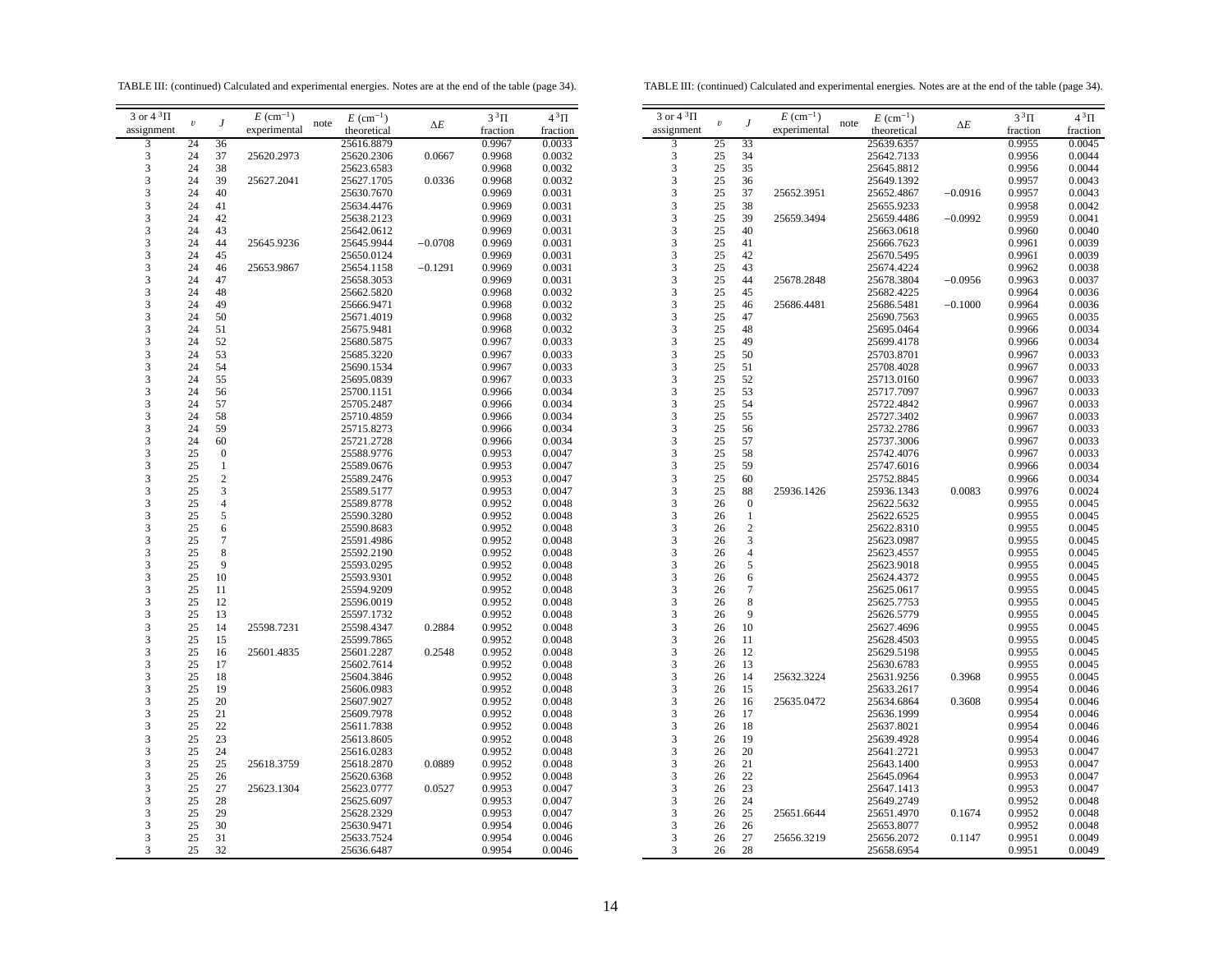TABLE III: (continued) Calculated and experimental energies. Notes are at the end of the table (page 34).

TABLE III: (continued) Calculated and experimental energies. Notes are at the end of the table (page 34).

| 3 or $4^3\Pi$           |                         |                  | $E \text{ (cm}^{-1})$ | $E~(\text{cm}^{-1})$ |            | $3^3\Pi$ | $4^3\Pi$ |    |
|-------------------------|-------------------------|------------------|-----------------------|----------------------|------------|----------|----------|----|
| assignment              | $\boldsymbol{\upsilon}$ | J                | experimental          | note<br>theoretical  | $\Delta E$ | fraction | fraction | as |
| 3                       | 26                      | 29               |                       | 25661.2725           |            | 0.9951   | 0.0049   |    |
| 3                       | 26                      | 30               |                       | 25663.9385           |            | 0.9950   | 0.0050   |    |
| 3                       | 26                      | 31               |                       | 25666.6937           |            | 0.9950   | 0.0050   |    |
| 3                       | 26                      | 32               |                       | 25669.5382           |            | 0.9950   | 0.0050   |    |
| 3                       | 26                      | 33               |                       | 25672.4721           |            | 0.9949   | 0.0051   |    |
| 3                       | 26                      | 34               |                       | 25675.4955           |            | 0.9949   | 0.0051   |    |
| 3                       | 26                      | 35               |                       | 25678.6087           |            | 0.9949   | 0.0051   |    |
| 3                       | 26                      | 36               |                       | 25681.8119           |            | 0.9949   | 0.0051   |    |
| 3                       | 26                      | 37               | 25684.9604            | 25685.1051           | $-0.1447$  | 0.9949   | 0.0051   |    |
| 3                       | 26                      | 38               |                       | 25688.4886           |            | 0.9949   | 0.0051   |    |
| 3                       | 26                      | 39               | 25691.7795            | 25691.9625           | $-0.1830$  | 0.9949   | 0.0051   |    |
| $\overline{\mathbf{3}}$ | 26                      | 40               |                       | 25695.5268           |            | 0.9949   | 0.0051   |    |
| 3                       | 26                      | 41               |                       | 25699.1817           |            | 0.9949   | 0.0051   |    |
| 3                       | 26                      | 42               |                       | 25702.9270           |            | 0.9950   | 0.0050   |    |
| 3                       | 26                      | 43               |                       | 25706.7626           |            | 0.9950   | 0.0050   |    |
| 3                       | 26                      | 44               | 25710.4420            | 25710.6885           | $-0.2465$  | 0.9951   | 0.0049   |    |
| 3                       | 26                      | 45               |                       | 25714.7042           |            | 0.9951   | 0.0049   |    |
| 3                       | 26                      | 46               | 25718.5507            | 25718.8095           | $-0.2588$  | 0.9952   | 0.0048   |    |
| 3                       | 26                      | 47               |                       | 25723.0037           |            | 0.9953   | 0.0047   |    |
| 3                       | 26                      | 48               |                       | 25727.2863           |            | 0.9954   | 0.0046   |    |
| 3                       | 26                      | 49               |                       | 25731.6564           |            | 0.9955   | 0.0045   |    |
| 3                       | 26                      | 50               |                       | 25736.1133           |            | 0.9956   | 0.0044   |    |
| 3                       | 26                      | 51               |                       | 25740.6558           |            | 0.9957   | 0.0043   |    |
| 3                       | 26                      | 52               |                       | 25745.2829           |            | 0.9958   | 0.0042   |    |
| 3                       | 26                      | 53               |                       | 25749.9935           |            | 0.9960   | 0.0040   |    |
| 3                       | 26                      | 54               |                       | 25754.7864           |            | 0.9961   | 0.0039   |    |
| 3                       | 26                      | 55               |                       | 25759.6605           |            | 0.9962   | 0.0038   |    |
| 3                       | 26                      | 56               |                       | 25764.6145           |            | 0.9963   | 0.0037   |    |
| $\frac{3}{3}$           | 26                      | 57               |                       | 25769.6475           |            | 0.9963   | 0.0037   |    |
|                         | 26                      | 58               |                       | 25774.7586           |            | 0.9964   | 0.0036   |    |
| 3                       | 26                      | 59               |                       | 25779.9471           |            | 0.9965   | 0.0035   |    |
| 3                       | 26                      | 60               |                       | 25785.2128           |            | 0.9965   | 0.0035   |    |
| 3                       | 26                      | 86               | 25952.3407            | 25952.0383           | 0.3024     | 0.9974   | 0.0026   |    |
| 3                       | 26                      | 88               | 25967.2725            | 25966.9576           | 0.3149     | 0.9975   | 0.0025   |    |
| 3                       | 27                      | $\boldsymbol{0}$ |                       | 25656.1703           |            | 0.9946   | 0.0054   |    |
| 3                       | 27                      | $\,1$            |                       | 25656.2595           |            | 0.9946   | 0.0054   |    |
| 3                       | 27                      | $\overline{c}$   |                       | 25656.4380           |            | 0.9946   | 0.0054   |    |
|                         | 27                      | $\mathfrak{Z}$   |                       | 25656.7058           |            | 0.9947   | 0.0053   |    |
| $\frac{3}{3}$           | 27                      | $\overline{4}$   |                       | 25657.0627           |            | 0.9947   | 0.0053   |    |
| 3                       | 27                      | 5                |                       | 25657.5088           |            | 0.9947   | 0.0053   |    |
| 3                       | 27                      | 6                |                       | 25658.0441           |            | 0.9947   | 0.0053   |    |
| 3                       | 27                      | $\tau$           |                       | 25658.6686           |            | 0.9947   | 0.0053   |    |
| 3                       | 27                      | 8                |                       | 25659.3821           |            | 0.9947   | 0.0053   |    |
| 3                       | 27                      | 9                |                       | 25660.1846           |            | 0.9948   | 0.0052   |    |
| 3                       | 27                      | 10               |                       | 25661.0762           |            | 0.9948   | 0.0052   |    |
| 3                       | 27                      | 11               |                       | 25662.0566           |            | 0.9948   | 0.0052   |    |
| 3                       | 27                      | 12               |                       | 25663.1258           |            | 0.9949   | 0.0051   |    |
| 3                       | 27                      | 13               |                       | 25664.2838           |            | 0.9949   | 0.0051   |    |
| 3                       | 27                      | 14               | 25665.9341            | 25665.5305           | 0.4036     | 0.9949   | 0.0051   |    |
| 3                       | 27                      | 15               |                       | 25666.8657           |            | 0.9950   | 0.0050   |    |
| 3                       | 27                      | 16               | 25668.6673            | 25668.2894           | 0.3779     | 0.9950   | 0.0050   |    |
| 3                       | 27                      | 17               |                       | 25669.8014           |            | 0.9951   | 0.0049   |    |
| 3                       | 27                      | 18               |                       | 25671.4016           |            | 0.9951   | 0.0049   |    |
| 3                       | 27                      | 19               |                       | 25673.0900           |            | 0.9951   | 0.0049   |    |
| 3                       | 27                      | 20               |                       | 25674.8662           |            | 0.9952   | 0.0048   |    |
| 3                       | 27                      | 21               |                       | 25676.7303           |            | 0.9952   | 0.0048   |    |
| 3                       | 27                      | 22               |                       | 25678.6819           |            | 0.9952   | 0.0048   |    |
| 3                       | 27                      | 23               |                       | 25680.7211           |            | 0.9953   | 0.0047   |    |
|                         |                         |                  |                       |                      |            |          |          |    |

| J<br>note<br>$\boldsymbol{\upsilon}$<br>$\Delta E$<br>assignment<br>experimental<br>theoretical<br>fraction<br>fraction<br>$\overline{\mathbf{3}}$<br>27<br>24<br>25682.8476<br>0.9953<br>0.0047<br>3<br>27<br>25<br>25685.2706<br>25685.0613<br>0.2093<br>0.9953<br>0.0047<br>3<br>27<br>26<br>25687.3620<br>0.9953<br>0.0047<br>3<br>27<br>27<br>25689.9265<br>0.1770<br>0.9953<br>25689.7495<br>0.0047<br>3<br>27<br>28<br>25692.2238<br>0.9954<br>0.0046<br>3<br>27<br>29<br>25694.7846<br>0.9954<br>0.0046<br>3<br>27<br>30<br>25697.4318<br>0.9953<br>0.0047<br>3<br>27<br>31<br>25700.1654<br>0.9953<br>0.0047<br>3<br>32<br>27<br>25702.9852<br>0.9953<br>0.0047<br>3<br>27<br>33<br>25705.8912<br>0.9953<br>0.0047<br>3<br>34<br>27<br>0.9953<br>25708.8833<br>0.0047<br>3<br>27<br>35<br>25711.9615<br>0.9952<br>0.0048<br>3<br>27<br>36<br>25715.1259<br>0.9952<br>0.0048<br>3<br>37<br>25718.3266<br>$-0.0499$<br>27<br>25718.3765<br>0.9951<br>0.0049<br>3<br>27<br>38<br>25721.7133<br>0.9951<br>0.0049<br>3<br>27<br>39<br>25725.0325<br>25725.1367<br>$-0.1042$<br>0.9950<br>0.0050<br>3<br>27<br>40<br>25728.6466<br>0.9950<br>0.0050<br>3<br>41<br>27<br>25732.2434<br>0.9949<br>0.0051<br>3<br>27<br>42<br>25735.9273<br>0.0052<br>0.9948<br>3<br>43<br>27<br>25739.6986<br>0.9948<br>0.0052<br>3<br>27<br>44<br>25743.3450<br>25743.5576<br>$-0.2126$<br>0.9947<br>0.0053<br>3<br>27<br>45<br>25747.5047<br>0.9947<br>0.0053<br>3<br>27<br>46<br>25751.2836<br>25751.5401<br>$-0.2565$<br>0.9946<br>0.0054<br>3<br>27<br>47<br>25755.6642<br>0.9946<br>0.0054<br>3<br>48<br>27<br>25759.8774<br>0.9946<br>0.0054<br>3<br>27<br>49<br>25764.1798<br>0.9946<br>0.0054<br>3<br>27<br>50<br>25768.5717<br>0.9946<br>0.0054<br>3<br>27<br>51<br>25773.0531<br>0.9946<br>0.0054<br>3<br>27<br>52<br>25777.6241<br>0.9946<br>0.0054<br>3<br>27<br>53<br>25782.2845<br>0.9947<br>0.0053<br>3<br>27<br>54<br>25787.0340<br>0.9948<br>0.0052<br>3<br>55<br>27<br>25791.8721<br>0.9948<br>0.0052<br>3<br>27<br>56<br>25796.7982<br>0.9950<br>0.0050<br>3<br>27<br>57<br>25801.8113<br>0.9951<br>0.0049<br>3<br>58<br>27<br>25806.9105<br>0.9952<br>0.0048<br>3<br>27<br>59<br>25812.0945<br>0.9953<br>0.0047<br>3<br>27<br>60<br>25817.3618<br>0.9955<br>0.0045<br>3<br>28<br>$\boldsymbol{0}$<br>25689.7473<br>0.9920<br>0.0080<br>3<br>28<br>$\mathbf{1}$<br>25689.8359<br>0.9920<br>0.0080<br>3<br>$\overline{c}$<br>28<br>25690.0130<br>0.9920<br>0.0080<br>3<br>3<br>28<br>25690.2787<br>0.9920<br>0.0080<br>3<br>28<br>4<br>25690.6330<br>0.9920<br>0.0080<br>3<br>5<br>28<br>25691.0759<br>0.9920<br>0.0080<br>3<br>28<br>6<br>25691.6073<br>0.9920<br>0.0080<br>3<br>7<br>28<br>25692.2273<br>0.9921<br>0.0079<br>3<br>8<br>28<br>25692.9359<br>0.9921<br>0.0079<br>3<br>9<br>28<br>25693.7330<br>0.9921<br>0.0079<br>3<br>10<br>28<br>25694.6187<br>0.9922<br>0.0078<br>3<br>28<br>11<br>25695.5930<br>0.9922<br>0.0078 |                      |    |    |                      |                      |          |          |
|-------------------------------------------------------------------------------------------------------------------------------------------------------------------------------------------------------------------------------------------------------------------------------------------------------------------------------------------------------------------------------------------------------------------------------------------------------------------------------------------------------------------------------------------------------------------------------------------------------------------------------------------------------------------------------------------------------------------------------------------------------------------------------------------------------------------------------------------------------------------------------------------------------------------------------------------------------------------------------------------------------------------------------------------------------------------------------------------------------------------------------------------------------------------------------------------------------------------------------------------------------------------------------------------------------------------------------------------------------------------------------------------------------------------------------------------------------------------------------------------------------------------------------------------------------------------------------------------------------------------------------------------------------------------------------------------------------------------------------------------------------------------------------------------------------------------------------------------------------------------------------------------------------------------------------------------------------------------------------------------------------------------------------------------------------------------------------------------------------------------------------------------------------------------------------------------------------------------------------------------------------------------------------------------------------------------------------------------------------------------------------------------------------------------------------------------------------------------------------------------------------------------------------------------------------------------------------------------------------------------------------------------------------------------------------------------------------------------------------------------------------------------------------------------------------------------------------------------------------------------------------------------------------------------------------------------|----------------------|----|----|----------------------|----------------------|----------|----------|
|                                                                                                                                                                                                                                                                                                                                                                                                                                                                                                                                                                                                                                                                                                                                                                                                                                                                                                                                                                                                                                                                                                                                                                                                                                                                                                                                                                                                                                                                                                                                                                                                                                                                                                                                                                                                                                                                                                                                                                                                                                                                                                                                                                                                                                                                                                                                                                                                                                                                                                                                                                                                                                                                                                                                                                                                                                                                                                                                           | 3 or $4\sqrt[3]{11}$ |    |    | $E~(\text{cm}^{-1})$ | $E~(\text{cm}^{-1})$ | $3^3\Pi$ | $4^3\Pi$ |
|                                                                                                                                                                                                                                                                                                                                                                                                                                                                                                                                                                                                                                                                                                                                                                                                                                                                                                                                                                                                                                                                                                                                                                                                                                                                                                                                                                                                                                                                                                                                                                                                                                                                                                                                                                                                                                                                                                                                                                                                                                                                                                                                                                                                                                                                                                                                                                                                                                                                                                                                                                                                                                                                                                                                                                                                                                                                                                                                           |                      |    |    |                      |                      |          |          |
|                                                                                                                                                                                                                                                                                                                                                                                                                                                                                                                                                                                                                                                                                                                                                                                                                                                                                                                                                                                                                                                                                                                                                                                                                                                                                                                                                                                                                                                                                                                                                                                                                                                                                                                                                                                                                                                                                                                                                                                                                                                                                                                                                                                                                                                                                                                                                                                                                                                                                                                                                                                                                                                                                                                                                                                                                                                                                                                                           |                      |    |    |                      |                      |          |          |
|                                                                                                                                                                                                                                                                                                                                                                                                                                                                                                                                                                                                                                                                                                                                                                                                                                                                                                                                                                                                                                                                                                                                                                                                                                                                                                                                                                                                                                                                                                                                                                                                                                                                                                                                                                                                                                                                                                                                                                                                                                                                                                                                                                                                                                                                                                                                                                                                                                                                                                                                                                                                                                                                                                                                                                                                                                                                                                                                           |                      |    |    |                      |                      |          |          |
|                                                                                                                                                                                                                                                                                                                                                                                                                                                                                                                                                                                                                                                                                                                                                                                                                                                                                                                                                                                                                                                                                                                                                                                                                                                                                                                                                                                                                                                                                                                                                                                                                                                                                                                                                                                                                                                                                                                                                                                                                                                                                                                                                                                                                                                                                                                                                                                                                                                                                                                                                                                                                                                                                                                                                                                                                                                                                                                                           |                      |    |    |                      |                      |          |          |
|                                                                                                                                                                                                                                                                                                                                                                                                                                                                                                                                                                                                                                                                                                                                                                                                                                                                                                                                                                                                                                                                                                                                                                                                                                                                                                                                                                                                                                                                                                                                                                                                                                                                                                                                                                                                                                                                                                                                                                                                                                                                                                                                                                                                                                                                                                                                                                                                                                                                                                                                                                                                                                                                                                                                                                                                                                                                                                                                           |                      |    |    |                      |                      |          |          |
|                                                                                                                                                                                                                                                                                                                                                                                                                                                                                                                                                                                                                                                                                                                                                                                                                                                                                                                                                                                                                                                                                                                                                                                                                                                                                                                                                                                                                                                                                                                                                                                                                                                                                                                                                                                                                                                                                                                                                                                                                                                                                                                                                                                                                                                                                                                                                                                                                                                                                                                                                                                                                                                                                                                                                                                                                                                                                                                                           |                      |    |    |                      |                      |          |          |
|                                                                                                                                                                                                                                                                                                                                                                                                                                                                                                                                                                                                                                                                                                                                                                                                                                                                                                                                                                                                                                                                                                                                                                                                                                                                                                                                                                                                                                                                                                                                                                                                                                                                                                                                                                                                                                                                                                                                                                                                                                                                                                                                                                                                                                                                                                                                                                                                                                                                                                                                                                                                                                                                                                                                                                                                                                                                                                                                           |                      |    |    |                      |                      |          |          |
|                                                                                                                                                                                                                                                                                                                                                                                                                                                                                                                                                                                                                                                                                                                                                                                                                                                                                                                                                                                                                                                                                                                                                                                                                                                                                                                                                                                                                                                                                                                                                                                                                                                                                                                                                                                                                                                                                                                                                                                                                                                                                                                                                                                                                                                                                                                                                                                                                                                                                                                                                                                                                                                                                                                                                                                                                                                                                                                                           |                      |    |    |                      |                      |          |          |
|                                                                                                                                                                                                                                                                                                                                                                                                                                                                                                                                                                                                                                                                                                                                                                                                                                                                                                                                                                                                                                                                                                                                                                                                                                                                                                                                                                                                                                                                                                                                                                                                                                                                                                                                                                                                                                                                                                                                                                                                                                                                                                                                                                                                                                                                                                                                                                                                                                                                                                                                                                                                                                                                                                                                                                                                                                                                                                                                           |                      |    |    |                      |                      |          |          |
|                                                                                                                                                                                                                                                                                                                                                                                                                                                                                                                                                                                                                                                                                                                                                                                                                                                                                                                                                                                                                                                                                                                                                                                                                                                                                                                                                                                                                                                                                                                                                                                                                                                                                                                                                                                                                                                                                                                                                                                                                                                                                                                                                                                                                                                                                                                                                                                                                                                                                                                                                                                                                                                                                                                                                                                                                                                                                                                                           |                      |    |    |                      |                      |          |          |
|                                                                                                                                                                                                                                                                                                                                                                                                                                                                                                                                                                                                                                                                                                                                                                                                                                                                                                                                                                                                                                                                                                                                                                                                                                                                                                                                                                                                                                                                                                                                                                                                                                                                                                                                                                                                                                                                                                                                                                                                                                                                                                                                                                                                                                                                                                                                                                                                                                                                                                                                                                                                                                                                                                                                                                                                                                                                                                                                           |                      |    |    |                      |                      |          |          |
|                                                                                                                                                                                                                                                                                                                                                                                                                                                                                                                                                                                                                                                                                                                                                                                                                                                                                                                                                                                                                                                                                                                                                                                                                                                                                                                                                                                                                                                                                                                                                                                                                                                                                                                                                                                                                                                                                                                                                                                                                                                                                                                                                                                                                                                                                                                                                                                                                                                                                                                                                                                                                                                                                                                                                                                                                                                                                                                                           |                      |    |    |                      |                      |          |          |
|                                                                                                                                                                                                                                                                                                                                                                                                                                                                                                                                                                                                                                                                                                                                                                                                                                                                                                                                                                                                                                                                                                                                                                                                                                                                                                                                                                                                                                                                                                                                                                                                                                                                                                                                                                                                                                                                                                                                                                                                                                                                                                                                                                                                                                                                                                                                                                                                                                                                                                                                                                                                                                                                                                                                                                                                                                                                                                                                           |                      |    |    |                      |                      |          |          |
|                                                                                                                                                                                                                                                                                                                                                                                                                                                                                                                                                                                                                                                                                                                                                                                                                                                                                                                                                                                                                                                                                                                                                                                                                                                                                                                                                                                                                                                                                                                                                                                                                                                                                                                                                                                                                                                                                                                                                                                                                                                                                                                                                                                                                                                                                                                                                                                                                                                                                                                                                                                                                                                                                                                                                                                                                                                                                                                                           |                      |    |    |                      |                      |          |          |
|                                                                                                                                                                                                                                                                                                                                                                                                                                                                                                                                                                                                                                                                                                                                                                                                                                                                                                                                                                                                                                                                                                                                                                                                                                                                                                                                                                                                                                                                                                                                                                                                                                                                                                                                                                                                                                                                                                                                                                                                                                                                                                                                                                                                                                                                                                                                                                                                                                                                                                                                                                                                                                                                                                                                                                                                                                                                                                                                           |                      |    |    |                      |                      |          |          |
|                                                                                                                                                                                                                                                                                                                                                                                                                                                                                                                                                                                                                                                                                                                                                                                                                                                                                                                                                                                                                                                                                                                                                                                                                                                                                                                                                                                                                                                                                                                                                                                                                                                                                                                                                                                                                                                                                                                                                                                                                                                                                                                                                                                                                                                                                                                                                                                                                                                                                                                                                                                                                                                                                                                                                                                                                                                                                                                                           |                      |    |    |                      |                      |          |          |
|                                                                                                                                                                                                                                                                                                                                                                                                                                                                                                                                                                                                                                                                                                                                                                                                                                                                                                                                                                                                                                                                                                                                                                                                                                                                                                                                                                                                                                                                                                                                                                                                                                                                                                                                                                                                                                                                                                                                                                                                                                                                                                                                                                                                                                                                                                                                                                                                                                                                                                                                                                                                                                                                                                                                                                                                                                                                                                                                           |                      |    |    |                      |                      |          |          |
|                                                                                                                                                                                                                                                                                                                                                                                                                                                                                                                                                                                                                                                                                                                                                                                                                                                                                                                                                                                                                                                                                                                                                                                                                                                                                                                                                                                                                                                                                                                                                                                                                                                                                                                                                                                                                                                                                                                                                                                                                                                                                                                                                                                                                                                                                                                                                                                                                                                                                                                                                                                                                                                                                                                                                                                                                                                                                                                                           |                      |    |    |                      |                      |          |          |
|                                                                                                                                                                                                                                                                                                                                                                                                                                                                                                                                                                                                                                                                                                                                                                                                                                                                                                                                                                                                                                                                                                                                                                                                                                                                                                                                                                                                                                                                                                                                                                                                                                                                                                                                                                                                                                                                                                                                                                                                                                                                                                                                                                                                                                                                                                                                                                                                                                                                                                                                                                                                                                                                                                                                                                                                                                                                                                                                           |                      |    |    |                      |                      |          |          |
|                                                                                                                                                                                                                                                                                                                                                                                                                                                                                                                                                                                                                                                                                                                                                                                                                                                                                                                                                                                                                                                                                                                                                                                                                                                                                                                                                                                                                                                                                                                                                                                                                                                                                                                                                                                                                                                                                                                                                                                                                                                                                                                                                                                                                                                                                                                                                                                                                                                                                                                                                                                                                                                                                                                                                                                                                                                                                                                                           |                      |    |    |                      |                      |          |          |
|                                                                                                                                                                                                                                                                                                                                                                                                                                                                                                                                                                                                                                                                                                                                                                                                                                                                                                                                                                                                                                                                                                                                                                                                                                                                                                                                                                                                                                                                                                                                                                                                                                                                                                                                                                                                                                                                                                                                                                                                                                                                                                                                                                                                                                                                                                                                                                                                                                                                                                                                                                                                                                                                                                                                                                                                                                                                                                                                           |                      |    |    |                      |                      |          |          |
|                                                                                                                                                                                                                                                                                                                                                                                                                                                                                                                                                                                                                                                                                                                                                                                                                                                                                                                                                                                                                                                                                                                                                                                                                                                                                                                                                                                                                                                                                                                                                                                                                                                                                                                                                                                                                                                                                                                                                                                                                                                                                                                                                                                                                                                                                                                                                                                                                                                                                                                                                                                                                                                                                                                                                                                                                                                                                                                                           |                      |    |    |                      |                      |          |          |
|                                                                                                                                                                                                                                                                                                                                                                                                                                                                                                                                                                                                                                                                                                                                                                                                                                                                                                                                                                                                                                                                                                                                                                                                                                                                                                                                                                                                                                                                                                                                                                                                                                                                                                                                                                                                                                                                                                                                                                                                                                                                                                                                                                                                                                                                                                                                                                                                                                                                                                                                                                                                                                                                                                                                                                                                                                                                                                                                           |                      |    |    |                      |                      |          |          |
|                                                                                                                                                                                                                                                                                                                                                                                                                                                                                                                                                                                                                                                                                                                                                                                                                                                                                                                                                                                                                                                                                                                                                                                                                                                                                                                                                                                                                                                                                                                                                                                                                                                                                                                                                                                                                                                                                                                                                                                                                                                                                                                                                                                                                                                                                                                                                                                                                                                                                                                                                                                                                                                                                                                                                                                                                                                                                                                                           |                      |    |    |                      |                      |          |          |
|                                                                                                                                                                                                                                                                                                                                                                                                                                                                                                                                                                                                                                                                                                                                                                                                                                                                                                                                                                                                                                                                                                                                                                                                                                                                                                                                                                                                                                                                                                                                                                                                                                                                                                                                                                                                                                                                                                                                                                                                                                                                                                                                                                                                                                                                                                                                                                                                                                                                                                                                                                                                                                                                                                                                                                                                                                                                                                                                           |                      |    |    |                      |                      |          |          |
|                                                                                                                                                                                                                                                                                                                                                                                                                                                                                                                                                                                                                                                                                                                                                                                                                                                                                                                                                                                                                                                                                                                                                                                                                                                                                                                                                                                                                                                                                                                                                                                                                                                                                                                                                                                                                                                                                                                                                                                                                                                                                                                                                                                                                                                                                                                                                                                                                                                                                                                                                                                                                                                                                                                                                                                                                                                                                                                                           |                      |    |    |                      |                      |          |          |
|                                                                                                                                                                                                                                                                                                                                                                                                                                                                                                                                                                                                                                                                                                                                                                                                                                                                                                                                                                                                                                                                                                                                                                                                                                                                                                                                                                                                                                                                                                                                                                                                                                                                                                                                                                                                                                                                                                                                                                                                                                                                                                                                                                                                                                                                                                                                                                                                                                                                                                                                                                                                                                                                                                                                                                                                                                                                                                                                           |                      |    |    |                      |                      |          |          |
|                                                                                                                                                                                                                                                                                                                                                                                                                                                                                                                                                                                                                                                                                                                                                                                                                                                                                                                                                                                                                                                                                                                                                                                                                                                                                                                                                                                                                                                                                                                                                                                                                                                                                                                                                                                                                                                                                                                                                                                                                                                                                                                                                                                                                                                                                                                                                                                                                                                                                                                                                                                                                                                                                                                                                                                                                                                                                                                                           |                      |    |    |                      |                      |          |          |
|                                                                                                                                                                                                                                                                                                                                                                                                                                                                                                                                                                                                                                                                                                                                                                                                                                                                                                                                                                                                                                                                                                                                                                                                                                                                                                                                                                                                                                                                                                                                                                                                                                                                                                                                                                                                                                                                                                                                                                                                                                                                                                                                                                                                                                                                                                                                                                                                                                                                                                                                                                                                                                                                                                                                                                                                                                                                                                                                           |                      |    |    |                      |                      |          |          |
|                                                                                                                                                                                                                                                                                                                                                                                                                                                                                                                                                                                                                                                                                                                                                                                                                                                                                                                                                                                                                                                                                                                                                                                                                                                                                                                                                                                                                                                                                                                                                                                                                                                                                                                                                                                                                                                                                                                                                                                                                                                                                                                                                                                                                                                                                                                                                                                                                                                                                                                                                                                                                                                                                                                                                                                                                                                                                                                                           |                      |    |    |                      |                      |          |          |
|                                                                                                                                                                                                                                                                                                                                                                                                                                                                                                                                                                                                                                                                                                                                                                                                                                                                                                                                                                                                                                                                                                                                                                                                                                                                                                                                                                                                                                                                                                                                                                                                                                                                                                                                                                                                                                                                                                                                                                                                                                                                                                                                                                                                                                                                                                                                                                                                                                                                                                                                                                                                                                                                                                                                                                                                                                                                                                                                           |                      |    |    |                      |                      |          |          |
|                                                                                                                                                                                                                                                                                                                                                                                                                                                                                                                                                                                                                                                                                                                                                                                                                                                                                                                                                                                                                                                                                                                                                                                                                                                                                                                                                                                                                                                                                                                                                                                                                                                                                                                                                                                                                                                                                                                                                                                                                                                                                                                                                                                                                                                                                                                                                                                                                                                                                                                                                                                                                                                                                                                                                                                                                                                                                                                                           |                      |    |    |                      |                      |          |          |
|                                                                                                                                                                                                                                                                                                                                                                                                                                                                                                                                                                                                                                                                                                                                                                                                                                                                                                                                                                                                                                                                                                                                                                                                                                                                                                                                                                                                                                                                                                                                                                                                                                                                                                                                                                                                                                                                                                                                                                                                                                                                                                                                                                                                                                                                                                                                                                                                                                                                                                                                                                                                                                                                                                                                                                                                                                                                                                                                           |                      |    |    |                      |                      |          |          |
|                                                                                                                                                                                                                                                                                                                                                                                                                                                                                                                                                                                                                                                                                                                                                                                                                                                                                                                                                                                                                                                                                                                                                                                                                                                                                                                                                                                                                                                                                                                                                                                                                                                                                                                                                                                                                                                                                                                                                                                                                                                                                                                                                                                                                                                                                                                                                                                                                                                                                                                                                                                                                                                                                                                                                                                                                                                                                                                                           |                      |    |    |                      |                      |          |          |
|                                                                                                                                                                                                                                                                                                                                                                                                                                                                                                                                                                                                                                                                                                                                                                                                                                                                                                                                                                                                                                                                                                                                                                                                                                                                                                                                                                                                                                                                                                                                                                                                                                                                                                                                                                                                                                                                                                                                                                                                                                                                                                                                                                                                                                                                                                                                                                                                                                                                                                                                                                                                                                                                                                                                                                                                                                                                                                                                           |                      |    |    |                      |                      |          |          |
|                                                                                                                                                                                                                                                                                                                                                                                                                                                                                                                                                                                                                                                                                                                                                                                                                                                                                                                                                                                                                                                                                                                                                                                                                                                                                                                                                                                                                                                                                                                                                                                                                                                                                                                                                                                                                                                                                                                                                                                                                                                                                                                                                                                                                                                                                                                                                                                                                                                                                                                                                                                                                                                                                                                                                                                                                                                                                                                                           |                      |    |    |                      |                      |          |          |
|                                                                                                                                                                                                                                                                                                                                                                                                                                                                                                                                                                                                                                                                                                                                                                                                                                                                                                                                                                                                                                                                                                                                                                                                                                                                                                                                                                                                                                                                                                                                                                                                                                                                                                                                                                                                                                                                                                                                                                                                                                                                                                                                                                                                                                                                                                                                                                                                                                                                                                                                                                                                                                                                                                                                                                                                                                                                                                                                           |                      |    |    |                      |                      |          |          |
|                                                                                                                                                                                                                                                                                                                                                                                                                                                                                                                                                                                                                                                                                                                                                                                                                                                                                                                                                                                                                                                                                                                                                                                                                                                                                                                                                                                                                                                                                                                                                                                                                                                                                                                                                                                                                                                                                                                                                                                                                                                                                                                                                                                                                                                                                                                                                                                                                                                                                                                                                                                                                                                                                                                                                                                                                                                                                                                                           |                      |    |    |                      |                      |          |          |
|                                                                                                                                                                                                                                                                                                                                                                                                                                                                                                                                                                                                                                                                                                                                                                                                                                                                                                                                                                                                                                                                                                                                                                                                                                                                                                                                                                                                                                                                                                                                                                                                                                                                                                                                                                                                                                                                                                                                                                                                                                                                                                                                                                                                                                                                                                                                                                                                                                                                                                                                                                                                                                                                                                                                                                                                                                                                                                                                           |                      |    |    |                      |                      |          |          |
|                                                                                                                                                                                                                                                                                                                                                                                                                                                                                                                                                                                                                                                                                                                                                                                                                                                                                                                                                                                                                                                                                                                                                                                                                                                                                                                                                                                                                                                                                                                                                                                                                                                                                                                                                                                                                                                                                                                                                                                                                                                                                                                                                                                                                                                                                                                                                                                                                                                                                                                                                                                                                                                                                                                                                                                                                                                                                                                                           |                      |    |    |                      |                      |          |          |
|                                                                                                                                                                                                                                                                                                                                                                                                                                                                                                                                                                                                                                                                                                                                                                                                                                                                                                                                                                                                                                                                                                                                                                                                                                                                                                                                                                                                                                                                                                                                                                                                                                                                                                                                                                                                                                                                                                                                                                                                                                                                                                                                                                                                                                                                                                                                                                                                                                                                                                                                                                                                                                                                                                                                                                                                                                                                                                                                           |                      |    |    |                      |                      |          |          |
|                                                                                                                                                                                                                                                                                                                                                                                                                                                                                                                                                                                                                                                                                                                                                                                                                                                                                                                                                                                                                                                                                                                                                                                                                                                                                                                                                                                                                                                                                                                                                                                                                                                                                                                                                                                                                                                                                                                                                                                                                                                                                                                                                                                                                                                                                                                                                                                                                                                                                                                                                                                                                                                                                                                                                                                                                                                                                                                                           |                      |    |    |                      |                      |          |          |
|                                                                                                                                                                                                                                                                                                                                                                                                                                                                                                                                                                                                                                                                                                                                                                                                                                                                                                                                                                                                                                                                                                                                                                                                                                                                                                                                                                                                                                                                                                                                                                                                                                                                                                                                                                                                                                                                                                                                                                                                                                                                                                                                                                                                                                                                                                                                                                                                                                                                                                                                                                                                                                                                                                                                                                                                                                                                                                                                           |                      |    |    |                      |                      |          |          |
|                                                                                                                                                                                                                                                                                                                                                                                                                                                                                                                                                                                                                                                                                                                                                                                                                                                                                                                                                                                                                                                                                                                                                                                                                                                                                                                                                                                                                                                                                                                                                                                                                                                                                                                                                                                                                                                                                                                                                                                                                                                                                                                                                                                                                                                                                                                                                                                                                                                                                                                                                                                                                                                                                                                                                                                                                                                                                                                                           |                      |    |    |                      |                      |          |          |
|                                                                                                                                                                                                                                                                                                                                                                                                                                                                                                                                                                                                                                                                                                                                                                                                                                                                                                                                                                                                                                                                                                                                                                                                                                                                                                                                                                                                                                                                                                                                                                                                                                                                                                                                                                                                                                                                                                                                                                                                                                                                                                                                                                                                                                                                                                                                                                                                                                                                                                                                                                                                                                                                                                                                                                                                                                                                                                                                           |                      |    |    |                      |                      |          |          |
|                                                                                                                                                                                                                                                                                                                                                                                                                                                                                                                                                                                                                                                                                                                                                                                                                                                                                                                                                                                                                                                                                                                                                                                                                                                                                                                                                                                                                                                                                                                                                                                                                                                                                                                                                                                                                                                                                                                                                                                                                                                                                                                                                                                                                                                                                                                                                                                                                                                                                                                                                                                                                                                                                                                                                                                                                                                                                                                                           |                      |    |    |                      |                      |          |          |
|                                                                                                                                                                                                                                                                                                                                                                                                                                                                                                                                                                                                                                                                                                                                                                                                                                                                                                                                                                                                                                                                                                                                                                                                                                                                                                                                                                                                                                                                                                                                                                                                                                                                                                                                                                                                                                                                                                                                                                                                                                                                                                                                                                                                                                                                                                                                                                                                                                                                                                                                                                                                                                                                                                                                                                                                                                                                                                                                           |                      |    |    |                      |                      |          |          |
|                                                                                                                                                                                                                                                                                                                                                                                                                                                                                                                                                                                                                                                                                                                                                                                                                                                                                                                                                                                                                                                                                                                                                                                                                                                                                                                                                                                                                                                                                                                                                                                                                                                                                                                                                                                                                                                                                                                                                                                                                                                                                                                                                                                                                                                                                                                                                                                                                                                                                                                                                                                                                                                                                                                                                                                                                                                                                                                                           |                      |    |    |                      |                      |          |          |
|                                                                                                                                                                                                                                                                                                                                                                                                                                                                                                                                                                                                                                                                                                                                                                                                                                                                                                                                                                                                                                                                                                                                                                                                                                                                                                                                                                                                                                                                                                                                                                                                                                                                                                                                                                                                                                                                                                                                                                                                                                                                                                                                                                                                                                                                                                                                                                                                                                                                                                                                                                                                                                                                                                                                                                                                                                                                                                                                           |                      |    |    |                      |                      |          |          |
|                                                                                                                                                                                                                                                                                                                                                                                                                                                                                                                                                                                                                                                                                                                                                                                                                                                                                                                                                                                                                                                                                                                                                                                                                                                                                                                                                                                                                                                                                                                                                                                                                                                                                                                                                                                                                                                                                                                                                                                                                                                                                                                                                                                                                                                                                                                                                                                                                                                                                                                                                                                                                                                                                                                                                                                                                                                                                                                                           |                      |    |    |                      |                      |          |          |
|                                                                                                                                                                                                                                                                                                                                                                                                                                                                                                                                                                                                                                                                                                                                                                                                                                                                                                                                                                                                                                                                                                                                                                                                                                                                                                                                                                                                                                                                                                                                                                                                                                                                                                                                                                                                                                                                                                                                                                                                                                                                                                                                                                                                                                                                                                                                                                                                                                                                                                                                                                                                                                                                                                                                                                                                                                                                                                                                           |                      |    |    |                      |                      |          |          |
|                                                                                                                                                                                                                                                                                                                                                                                                                                                                                                                                                                                                                                                                                                                                                                                                                                                                                                                                                                                                                                                                                                                                                                                                                                                                                                                                                                                                                                                                                                                                                                                                                                                                                                                                                                                                                                                                                                                                                                                                                                                                                                                                                                                                                                                                                                                                                                                                                                                                                                                                                                                                                                                                                                                                                                                                                                                                                                                                           | 3                    | 28 | 12 |                      | 25696.6558           | 0.9923   | 0.0077   |
| 3<br>13<br>28<br>25697.8072<br>0.9923<br>0.0077                                                                                                                                                                                                                                                                                                                                                                                                                                                                                                                                                                                                                                                                                                                                                                                                                                                                                                                                                                                                                                                                                                                                                                                                                                                                                                                                                                                                                                                                                                                                                                                                                                                                                                                                                                                                                                                                                                                                                                                                                                                                                                                                                                                                                                                                                                                                                                                                                                                                                                                                                                                                                                                                                                                                                                                                                                                                                           |                      |    |    |                      |                      |          |          |
| 3<br>28<br>14<br>25699.3700<br>25699.0471<br>0.3229<br>0.9924<br>0.0076                                                                                                                                                                                                                                                                                                                                                                                                                                                                                                                                                                                                                                                                                                                                                                                                                                                                                                                                                                                                                                                                                                                                                                                                                                                                                                                                                                                                                                                                                                                                                                                                                                                                                                                                                                                                                                                                                                                                                                                                                                                                                                                                                                                                                                                                                                                                                                                                                                                                                                                                                                                                                                                                                                                                                                                                                                                                   |                      |    |    |                      |                      |          |          |
| 3<br>28<br>15<br>25700.3755<br>0.9925<br>0.0075                                                                                                                                                                                                                                                                                                                                                                                                                                                                                                                                                                                                                                                                                                                                                                                                                                                                                                                                                                                                                                                                                                                                                                                                                                                                                                                                                                                                                                                                                                                                                                                                                                                                                                                                                                                                                                                                                                                                                                                                                                                                                                                                                                                                                                                                                                                                                                                                                                                                                                                                                                                                                                                                                                                                                                                                                                                                                           |                      |    |    |                      |                      |          |          |
| 3<br>28<br>16<br>25702.0869<br>0.2945<br>25701.7924<br>0.9925<br>0.0075                                                                                                                                                                                                                                                                                                                                                                                                                                                                                                                                                                                                                                                                                                                                                                                                                                                                                                                                                                                                                                                                                                                                                                                                                                                                                                                                                                                                                                                                                                                                                                                                                                                                                                                                                                                                                                                                                                                                                                                                                                                                                                                                                                                                                                                                                                                                                                                                                                                                                                                                                                                                                                                                                                                                                                                                                                                                   |                      |    |    |                      |                      |          |          |
| 3<br>28<br>17<br>0.9926<br>25703.2978<br>0.0074                                                                                                                                                                                                                                                                                                                                                                                                                                                                                                                                                                                                                                                                                                                                                                                                                                                                                                                                                                                                                                                                                                                                                                                                                                                                                                                                                                                                                                                                                                                                                                                                                                                                                                                                                                                                                                                                                                                                                                                                                                                                                                                                                                                                                                                                                                                                                                                                                                                                                                                                                                                                                                                                                                                                                                                                                                                                                           |                      |    |    |                      |                      |          |          |
| 3<br>28<br>18<br>25704.8915<br>0.9927<br>0.0073                                                                                                                                                                                                                                                                                                                                                                                                                                                                                                                                                                                                                                                                                                                                                                                                                                                                                                                                                                                                                                                                                                                                                                                                                                                                                                                                                                                                                                                                                                                                                                                                                                                                                                                                                                                                                                                                                                                                                                                                                                                                                                                                                                                                                                                                                                                                                                                                                                                                                                                                                                                                                                                                                                                                                                                                                                                                                           |                      |    |    |                      |                      |          |          |
| 3<br>19<br>28<br>25706.5736<br>0.9928<br>0.0072                                                                                                                                                                                                                                                                                                                                                                                                                                                                                                                                                                                                                                                                                                                                                                                                                                                                                                                                                                                                                                                                                                                                                                                                                                                                                                                                                                                                                                                                                                                                                                                                                                                                                                                                                                                                                                                                                                                                                                                                                                                                                                                                                                                                                                                                                                                                                                                                                                                                                                                                                                                                                                                                                                                                                                                                                                                                                           |                      |    |    |                      |                      |          |          |
| 3<br>28<br>20<br>25708.3440<br>0.9929<br>0.0071                                                                                                                                                                                                                                                                                                                                                                                                                                                                                                                                                                                                                                                                                                                                                                                                                                                                                                                                                                                                                                                                                                                                                                                                                                                                                                                                                                                                                                                                                                                                                                                                                                                                                                                                                                                                                                                                                                                                                                                                                                                                                                                                                                                                                                                                                                                                                                                                                                                                                                                                                                                                                                                                                                                                                                                                                                                                                           |                      |    |    |                      |                      |          |          |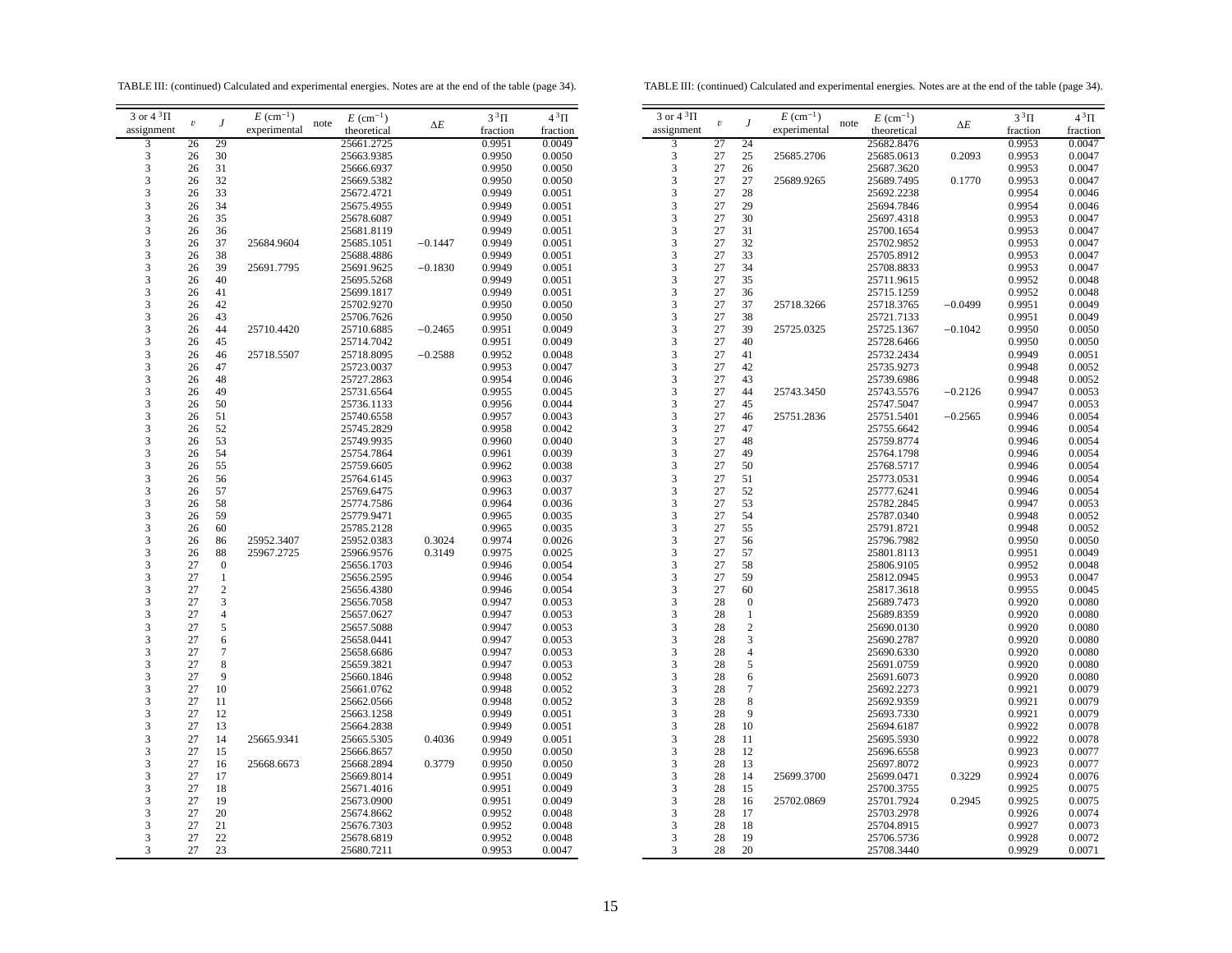TABLE III: (continued) Calculated and experimental energies. Notes are at the end of the table (page 34).

TABLE III: (continued) Calculated and experimental energies. Notes are at the end of the table (page 34).

| 3 or $4^3\Pi$                                   | $\boldsymbol{v}$ | J                                | $E~(\text{cm}^{-1})$ | note | $E~(\text{cm}^{-1})$     |            | $3^3\Pi$         | $4^3\Pi$         |
|-------------------------------------------------|------------------|----------------------------------|----------------------|------|--------------------------|------------|------------------|------------------|
| assignment                                      |                  |                                  | experimental         |      | theoretical              | $\Delta E$ | fraction         | fraction         |
| 3                                               | 28               | 21                               |                      |      | 25710.2026               |            | 0.9930           | 0.0070           |
| 3                                               | 28               | 22                               |                      |      | 25712.1492               |            | 0.9931           | 0.0069           |
| $\overline{\mathbf{3}}$                         | 28               | 23                               |                      |      | 25714.1839               |            | 0.9932           | 0.0068           |
| 3                                               | 28               | 24                               |                      |      | 25716.3064               |            | 0.9933           | 0.0067           |
| 3                                               | 28               | 25                               | 25718.6737           |      | 25718.5167               | 0.1570     | 0.9935           | 0.0065           |
| 3                                               | 28               | 26                               |                      |      | 25720.8145               |            | 0.9936           | 0.0064           |
| $\frac{3}{3}$                                   | 28               | 27                               | 25723.3231           |      | 25723.1997               | 0.1234     | 0.9937           | 0.0063           |
|                                                 | 28               | 28                               |                      |      | 25725.6720               |            | 0.9938           | 0.0062           |
|                                                 | 28               | 29                               |                      |      | 25728.2313               |            | 0.9940           | 0.0060           |
|                                                 | 28               | 30                               |                      |      | 25730.8773               |            | 0.9941           | 0.0059           |
| $\begin{array}{c} 3 \\ 3 \\ 3 \\ 3 \end{array}$ | 28               | 31                               |                      |      | 25733.6097               |            | 0.9942           | 0.0058           |
|                                                 | 28               | 32                               |                      |      | 25736.4282               |            | 0.9944           | 0.0056           |
| $\overline{\mathbf{3}}$                         | 28               | 33                               |                      |      | 25739.3326               |            | 0.9945           | 0.0055           |
| 3                                               | 28               | 34                               |                      |      | 25742.3225               |            | 0.9946           | 0.0054           |
| 3                                               | 28               | 35                               |                      |      | 25745.3977               |            | 0.9947           | 0.0053           |
| 3                                               | 28               | 36                               |                      |      | 25748.5577               |            | 0.9948           | 0.0052           |
| 3                                               | 28               | 37                               | 25751.7640           |      | 25751.8023               | $-0.0383$  | 0.9949           | 0.0051           |
|                                                 | 28               | 38                               |                      |      | 25755.1313               |            | 0.9950           | 0.0050           |
|                                                 | 28               | 39                               | 25758.4770           |      | 25758.5442               | $-0.0672$  | 0.9950           | 0.0050           |
|                                                 | 28               | 40                               |                      |      | 25762.0408               |            | 0.9951           | 0.0049           |
|                                                 | 28               | 41                               |                      |      | 25765.6209               |            | 0.9951           | 0.0049           |
| 333333                                          | 28               | 42                               |                      |      | 25769.2844               |            | 0.9951           | 0.0049           |
|                                                 | 28               | 43                               |                      |      | 25773.0310               |            | 0.9951           | 0.0049           |
|                                                 | 28               | 44                               | 25776.7224           |      | 25776.8606               | $-0.1382$  | 0.9951           | 0.0049           |
| $\frac{3}{3}$                                   | 28               | 45                               |                      |      | 25780.7733               |            | 0.9951           | 0.0049           |
|                                                 | 28               | 46                               | 25784.5802           |      | 25784.7691               | $-0.1889$  | 0.9951           | 0.0049           |
| 3                                               | 28               | 47                               |                      |      | 25788.8481               |            | 0.9950           | 0.0050           |
| 3                                               | 28               | 48                               |                      |      | 25793.0105               |            | 0.9949           | 0.0051           |
| $\frac{3}{3}$                                   | 28               | 49                               |                      |      | 25797.2566               |            | 0.9949           | 0.0051           |
|                                                 | 28               | 50                               |                      |      | 25801.5867               |            | 0.9948           | 0.0052           |
| 33333                                           | 28               | 51                               |                      |      | 25806.0012               |            | 0.9947           | 0.0053           |
|                                                 | 28               | 52                               |                      |      | 25810.5007               |            | 0.9946           | 0.0054           |
|                                                 | 28               | 53                               |                      |      | 25815.0856               |            | 0.9945           | 0.0055           |
|                                                 | 28               | 54                               |                      |      | 25819.7565               |            | 0.9944           | 0.0056           |
|                                                 | 28               | 55                               |                      |      | 25824.5140               |            | 0.9944           | 0.0056           |
|                                                 | 28               | 56                               |                      |      | 25829.3585               |            | 0.9943           | 0.0057           |
| $\frac{3}{3}$                                   | 28               | 57                               |                      |      | 25834.2907               |            | 0.9943           | 0.0057           |
|                                                 | 28               | 58                               |                      |      | 25839.3109               |            | 0.9943           | 0.0057           |
| 3                                               | 28               | 59                               |                      |      | 25844.4193               |            | 0.9943           | 0.0057           |
| 3                                               | 28<br>28         | 60                               |                      |      | 25849.6162               |            | 0.9943           | 0.0057           |
|                                                 | 29               | 88                               | 26027.8455           |      | 26027.8524               | $-0.0069$  | 0.9959           | 0.0041           |
|                                                 | 29               | $\boldsymbol{0}$<br>$\mathbf{1}$ |                      |      | 25723.6869               |            | 0.9907           | 0.0093<br>0.0093 |
|                                                 | 29               | $\boldsymbol{2}$                 |                      |      | 25723.7740               |            | 0.9907           |                  |
|                                                 | 29               | 3                                |                      |      | 25723.9483               |            | 0.9907           | 0.0093           |
|                                                 | 29               | $\overline{4}$                   |                      |      | 25724.2098<br>25724.5584 |            | 0.9907<br>0.9907 | 0.0093<br>0.0093 |
|                                                 | 29               | 5                                |                      |      | 25724.9942               |            | 0.9907           | 0.0093           |
|                                                 | 29               | 6                                |                      |      | 25725.5171               |            | 0.9907           | 0.0093           |
|                                                 | 29               | $\boldsymbol{7}$                 |                      |      | 25726.1272               |            | 0.9907           | 0.0093           |
|                                                 | 29               | 8                                |                      |      | 25726.8245               |            | 0.9906           | 0.0094           |
| 3                                               | 29               | 9                                |                      |      | 25727.6090               |            | 0.9906           | 0.0094           |
| 3                                               | 29               | 10                               |                      |      | 25728.4806               |            | 0.9906           | 0.0094           |
|                                                 | 29               | 11                               |                      |      | 25729.4395               |            | 0.9905           | 0.0095           |
|                                                 | 29               | 12                               |                      |      | 25730.4856               |            | 0.9905           | 0.0095           |
|                                                 | 29               | 13                               |                      |      | 25731.6190               |            | 0.9905           | 0.0095           |
| $\begin{array}{c} 3 \\ 3 \\ 3 \\ 3 \end{array}$ | 29               | 14                               |                      |      | 25732.8396               |            | 0.9905           | 0.0095           |
| 3                                               | 29               | 15                               |                      |      | 25734.1476               |            | 0.9904           | 0.0096           |
| 3                                               | 29               | 16                               | 25735.8008           |      | 25735.5429               | 0.2579     | 0.9904           | 0.0096           |
|                                                 |                  |                                  |                      |      |                          |            |                  |                  |

| 3 or $4^3\Pi$ | $\boldsymbol{\mathit{v}}$ | J                | $E~(\text{cm}^{-1})$ | note | $E~(\text{cm}^{-1})$ |            | $3^3\Pi$ | $4^3\Pi$ |
|---------------|---------------------------|------------------|----------------------|------|----------------------|------------|----------|----------|
| assignment    |                           |                  | experimental         |      | theoretical          | $\Delta E$ | fraction | fraction |
| 3             | 29                        | 17               |                      |      | 25737.0255           |            | 0.9904   | 0.0096   |
| 3             | 29                        | 18               |                      |      | 25738.5956           |            | 0.9904   | 0.0096   |
| 3             | 29                        | 19               |                      |      | 25740.2531           |            | 0.9904   | 0.0096   |
| 3             | 29                        | 20               |                      |      | 25741.9981           |            | 0.9904   | 0.0096   |
| 3             | 29                        | 21               |                      |      | 25743.8307           |            | 0.9904   | 0.0096   |
| 3             | 29                        | 22               |                      |      | 25745.7508           |            | 0.9904   | 0.0096   |
| 3             | 29                        | 23               |                      |      | 25747.7585           |            | 0.9904   | 0.0096   |
| 3             | 29                        | 24               |                      |      |                      |            |          |          |
|               |                           |                  |                      |      | 25749.8540           |            | 0.9904   | 0.0096   |
| 3             | 29                        | 25               | 25752.1433           |      | 25752.0371           | 0.1062     | 0.9905   | 0.0095   |
| 3             | 29                        | 26               |                      |      | 25754.3079           |            | 0.9905   | 0.0095   |
| 3             | 29                        | 27               |                      |      | 25756.6665           |            | 0.9906   | 0.0094   |
| 3             | 29                        | 28               |                      |      | 25759.1128           |            | 0.9907   | 0.0093   |
| 3             | 29                        | 29               |                      |      | 25761.6469           |            | 0.9908   | 0.0092   |
| 3             | 29                        | 30               |                      |      | 25764.2687           |            | 0.9909   | 0.0091   |
| 3             | 29                        | 31               |                      |      | 25766.9782           |            | 0.9910   | 0.0090   |
| 3             | 29                        | 32               |                      |      | 25769.7752           |            | 0.9912   | 0.0088   |
| 3             | 29                        | 33               |                      |      | 25772.6597           |            | 0.9914   | 0.0086   |
| 3             | 29                        | 34               |                      |      | 25775.6315           |            | 0.9915   | 0.0085   |
| 3             | 29                        | 35               |                      |      | 25778.6904           |            | 0.9917   | 0.0083   |
| 3             | 29                        | 36               |                      |      | 25781.8362           |            | 0.9920   | 0.0080   |
| 3             | 29                        | 37               |                      |      | 25785.0686           |            | 0.9922   | 0.0078   |
| 3             | 29                        | 38               |                      |      | 25788.3873           |            | 0.9924   | 0.0076   |
| 3             | 29                        | 39               |                      |      | 25791.7918           |            | 0.9926   | 0.0074   |
| 3             | 29                        | 40               |                      |      | 25795.2819           |            | 0.9929   | 0.0071   |
| 3             | 29                        | 41               |                      |      | 25798.8570           |            | 0.9931   | 0.0069   |
| 3             | 29                        | 42               |                      |      | 25802.5166           |            | 0.9934   | 0.0066   |
| 3             | 29                        | 43               |                      |      | 25806.2602           |            | 0.9936   | 0.0064   |
| 3             | 29                        | 44               |                      |      | 25810.0872           |            | 0.9938   | 0.0062   |
| 3             | 29                        | 45               |                      |      | 25813.9971           |            | 0.9941   | 0.0059   |
| 3             | 29                        | 46               | 25817.7973           |      | 25817.9892           | $-0.1919$  | 0.9943   | 0.0057   |
| 3             | 29                        | 47               |                      |      | 25822.0631           |            | 0.9944   | 0.0056   |
| 3             | 29                        | 48               |                      |      | 25826.2182           |            | 0.9946   | 0.0054   |
| 3             | 29                        | 49               |                      |      | 25830.4541           |            | 0.9947   | 0.0053   |
| 3             | 29                        | 50               |                      |      | 25834.7702           |            | 0.9948   | 0.0052   |
| 3             | 29                        | 51               |                      |      | 25839.1663           |            | 0.9949   | 0.0051   |
| 3             | 29                        | 52               |                      |      | 25843.6421           |            | 0.9949   | 0.0051   |
| 3             | 29                        | 53               |                      |      | 25848.1975           |            | 0.9949   | 0.0051   |
| 3             | 29                        | 54               |                      |      | 25852.8324           |            | 0.9949   | 0.0051   |
| 3             | 29                        | 55               |                      |      | 25857.5471           |            | 0.9949   | 0.0051   |
| 3             | 29                        | 56               |                      |      | 25862.3416           |            | 0.9948   | 0.0052   |
| 3             | 29                        | 57               |                      |      | 25867.2164           |            | 0.9947   | 0.0053   |
| 3             | 29                        | 58               |                      |      | 25872.1721           |            | 0.9946   | 0.0054   |
| 3             | 29                        | 59               |                      |      | 25877.2091           |            | 0.9945   | 0.0055   |
| 3             | 29                        | 60               |                      |      | 25882.3283           |            | 0.9944   | 0.0056   |
| 3             | 29                        | 86               | 26044.1261           |      | 26044.1869           | $-0.0608$  | 0.9961   | 0.0039   |
| 3             | 29                        | 88               | 26058.7031           |      | 26058.7377           | $-0.0346$  | 0.9959   | 0.0041   |
|               |                           |                  |                      |      |                      |            |          |          |
| 3             | 30                        | $\boldsymbol{0}$ |                      |      | 25757.9803           |            | 0.9926   | 0.0074   |
| 3             | 30                        | $\mathbf{1}$     |                      |      | 25758.0667           |            | 0.9926   | 0.0074   |
| 3             | 30                        | $\overline{c}$   |                      |      | 25758.2395           |            | 0.9926   | 0.0074   |
| 3             | 30                        | 3                |                      |      | 25758.4987           |            | 0.9926   | 0.0074   |
| 3             | 30                        | $\overline{4}$   |                      |      | 25758.8443           |            | 0.9925   | 0.0075   |
| 3             | 30                        | 5                |                      |      | 25759.2762           |            | 0.9925   | 0.0075   |
| 3             | 30                        | 6                |                      |      | 25759.7945           |            | 0.9925   | 0.0075   |
| 3             | 30                        | $\overline{7}$   |                      |      | 25760.3990           |            | 0.9924   | 0.0076   |
| 3             | 30                        | 8                |                      |      | 25761.0897           |            | 0.9924   | 0.0076   |
| 3             | 30                        | 9                |                      |      | 25761.8665           |            | 0.9924   | 0.0076   |
| 3             | 30                        | 10               |                      |      | 25762.7295           |            | 0.9923   | 0.0077   |
| 3             | 30                        | 11               |                      |      | 25763.6784           |            | 0.9922   | 0.0078   |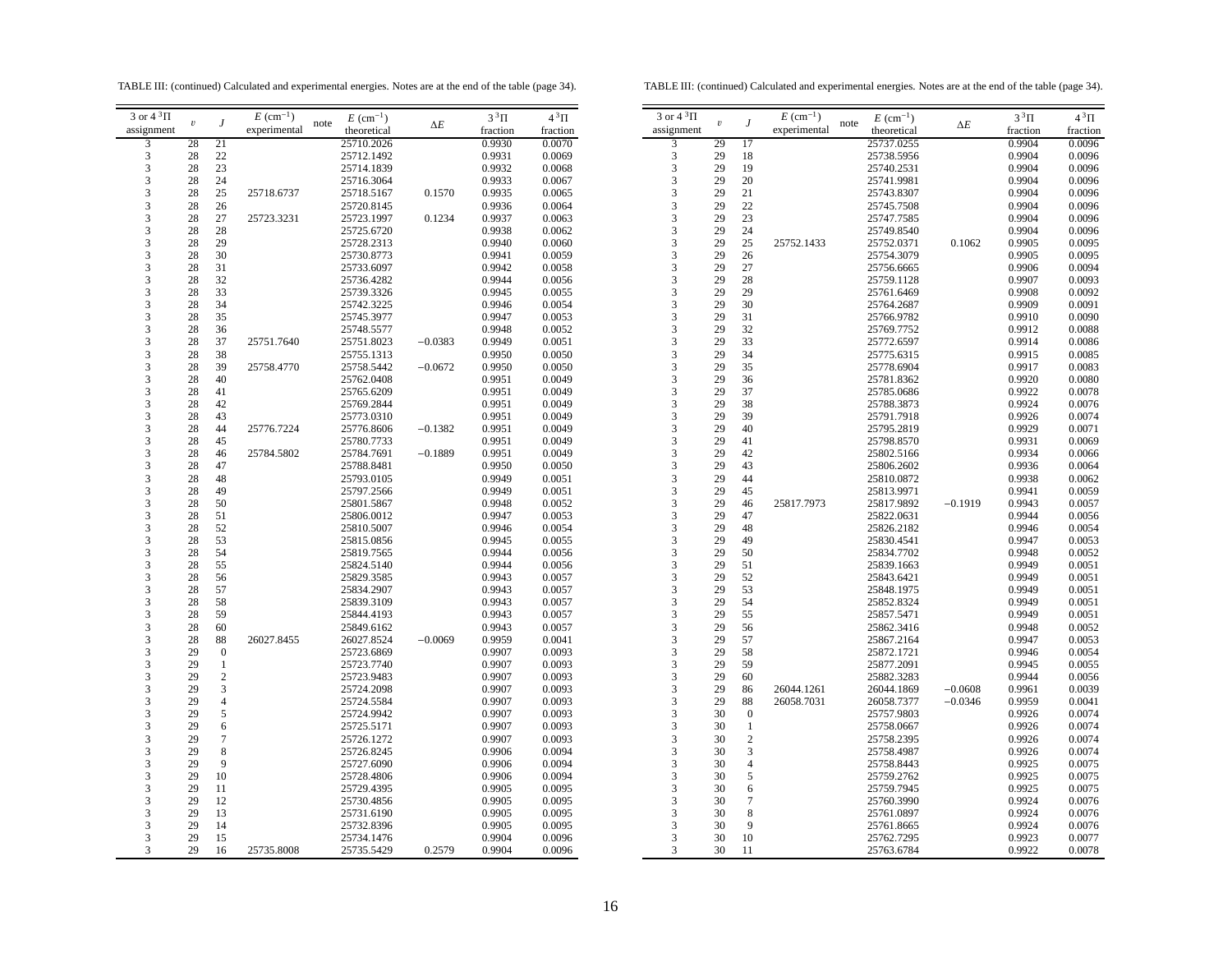TABLE III: (continued) Calculated and experimental energies. Notes are at the end of the table (page 34).

TABLE III: (continued) Calculated and experimental energies. Notes are at the end of the table (page 34).

| 3 or $4^3\Pi$                              |                         |                          | $E~(\text{cm}^{-1})$ |      | $E~(\text{cm}^{-1})$ |            | $3^3\Pi$ | $4^3\Pi$ |  |
|--------------------------------------------|-------------------------|--------------------------|----------------------|------|----------------------|------------|----------|----------|--|
| assignment                                 | $\boldsymbol{\upsilon}$ | J                        | experimental         | note | theoretical          | $\Delta E$ | fraction | fraction |  |
| 3                                          | 30                      | 12                       |                      |      | 25764.7134           |            | 0.9922   | 0.0078   |  |
|                                            | 30                      | 13                       |                      |      | 25765.8342           |            | 0.9921   | 0.0079   |  |
| $\frac{3}{3}$                              | 30                      | 14                       | 25767.3517           |      | 25767.0409           | 0.3108     | 0.9920   | 0.0080   |  |
| $\overline{\mathbf{3}}$                    | 30                      | 15                       |                      |      | 25768.3334           |            | 0.9919   | 0.0081   |  |
| 3                                          | 30                      | 16                       | 25769.9936           |      | 25769.7116           | 0.2820     | 0.9918   | 0.0082   |  |
| 3                                          | 30                      | 17                       |                      |      | 25771.1754           |            | 0.9917   | 0.0083   |  |
| 3                                          | 30                      | 18                       |                      |      | 25772.7248           |            | 0.9915   | 0.0085   |  |
| 3                                          | 30                      | 19                       |                      |      | 25774.3598           |            | 0.9914   | 0.0086   |  |
| 3                                          | 30                      | 20                       |                      |      | 25776.0803           |            | 0.9912   | 0.0088   |  |
|                                            | 30                      | 21                       |                      |      | 25777.8864           |            | 0.9911   | 0.0089   |  |
|                                            | 30                      | 22                       |                      |      | 25779.7779           |            | 0.9909   | 0.0091   |  |
| $\begin{array}{c} 3 \\ 3 \\ 3 \end{array}$ | 30                      | 23                       |                      |      | 25781.7550           |            | 0.9908   | 0.0092   |  |
| 3                                          | 30                      | 24                       |                      |      | 25783.8176           |            | 0.9906   | 0.0094   |  |
| 3                                          | 30                      | 25                       | 25786.0978           |      | 25785.9657           | 0.1321     | 0.9904   | 0.0096   |  |
| $\overline{\mathbf{3}}$                    | 30                      | 26                       |                      |      | 25788.1995           |            | 0.9902   | 0.0098   |  |
| 3                                          | 30                      | 27                       | 25790.6130           |      | 25790.5189           | 0.0941     | 0.9900   | 0.0100   |  |
| 3                                          | 30                      | 28                       |                      |      | 25792.9242           |            | 0.9899   | 0.0101   |  |
| 3                                          | 30                      | 29                       |                      |      | 25795.4153           |            | 0.9897   | 0.0103   |  |
| 3                                          | 30                      | 30                       |                      |      | 25797.9924           |            | 0.9896   | 0.0104   |  |
|                                            | 30                      | 31                       |                      |      | 25800.6557           |            | 0.9894   | 0.0106   |  |
| $\frac{3}{3}$                              | 30                      | 32                       |                      |      | 25803.4052           |            | 0.9893   | 0.0107   |  |
|                                            | 30                      | 33                       |                      |      | 25806.2412           |            | 0.9892   | 0.0108   |  |
| $\frac{3}{3}$                              | 30                      | 34                       |                      |      | 25809.1638           |            | 0.9891   | 0.0109   |  |
| 3                                          | 30                      | 35                       |                      |      | 25812.1732           |            | 0.9890   | 0.0110   |  |
| 3                                          | 30                      | 36                       |                      |      | 25815.2695           |            | 0.9890   | 0.0110   |  |
| 3                                          | 30                      | 37                       |                      |      | 25818.4529           |            | 0.9890   | 0.0110   |  |
| 3                                          | 30                      | 38                       |                      |      | 25821.7234           |            | 0.9890   | 0.0110   |  |
| 3                                          | 30                      | 39                       | 25824.9172           |      | 25825.0812           | $-0.1640$  | 0.9890   | 0.0110   |  |
|                                            | 30                      | 40                       |                      |      | 25828.5264           |            | 0.9891   | 0.0109   |  |
| $\frac{3}{3}$                              | 30                      | 41                       |                      |      | 25832.0588           |            | 0.9893   | 0.0107   |  |
|                                            | 30                      | 42                       |                      |      | 25835.6785           |            | 0.9894   | 0.0106   |  |
| $\frac{3}{3}$                              | 30                      | 43                       |                      |      | 25839.3853           |            | 0.9897   | 0.0103   |  |
|                                            | 30                      | 44                       | 25842.9584           |      | 25843.1789           | $-0.2205$  | 0.9899   | 0.0101   |  |
| $\frac{3}{3}$                              | 30                      | 45                       |                      |      | 25847.0592           |            | 0.9902   | 0.0098   |  |
| 3                                          | 30                      | 46                       | 25850.7825           |      | 25851.0257           | $-0.2432$  | 0.9905   | 0.0095   |  |
| 3                                          | 30                      | 47                       |                      |      | 25855.0780           |            | 0.9908   | 0.0092   |  |
| 3                                          | 30                      | 48                       |                      |      | 25859.2153           |            | 0.9912   | 0.0088   |  |
| 3                                          | 30                      | 49                       |                      |      | 25863.4372           |            | 0.9916   | 0.0084   |  |
| 3                                          | 30                      | 50                       |                      |      | 25867.7427           |            | 0.9920   | 0.0080   |  |
| 3                                          | 30                      | 51                       |                      |      | 25872.1310           |            | 0.9923   | 0.0077   |  |
| 3                                          | 30                      | 52                       |                      |      | 25876.6014           |            | 0.9927   | 0.0073   |  |
|                                            | 30                      | 53                       |                      |      | 25881.1527           |            | 0.9931   | 0.0069   |  |
| $\frac{3}{3}$                              | 30                      | 54                       |                      |      | 25885.7841           |            | 0.9934   | 0.0066   |  |
| $\overline{\mathbf{3}}$                    | 30                      | 55                       |                      |      | 25890.4947           |            | 0.9938   | 0.0062   |  |
| $\overline{\mathbf{3}}$                    | 30                      | 56                       |                      |      | 25895.2835           |            | 0.9940   | 0.0060   |  |
| 3                                          | 30                      | 57                       |                      |      | 25900.1498           |            | 0.9943   | 0.0057   |  |
| 3                                          | 30                      | 58                       |                      |      | 25905.0928           |            | 0.9945   | 0.0055   |  |
| 3                                          | 30                      | 59                       |                      |      | 25910.1121           |            | 0.9946   | 0.0054   |  |
| 3                                          | 30                      | 60                       |                      |      | 25915.2072           |            | 0.9947   | 0.0053   |  |
| 3                                          | 31                      | $\boldsymbol{0}$         |                      |      | 25791.9206           |            | 0.9848   | 0.0152   |  |
|                                            | 31                      | $\,1$                    |                      |      | 25792.0081           |            | 0.9848   | 0.0152   |  |
| $\frac{3}{3}$                              | 31                      | $\overline{2}$           |                      |      | 25792.1832           |            | 0.9849   | 0.0151   |  |
|                                            | 31                      | 3                        |                      |      | 25792.4457           |            | 0.9851   | 0.0149   |  |
| $\frac{3}{3}$                              | 31                      | $\overline{\mathcal{L}}$ |                      |      | 25792.7957           |            | 0.9853   | 0.0147   |  |
| 3                                          | 31                      | 5                        |                      |      | 25793.2331           |            | 0.9855   | 0.0145   |  |
| 3                                          | 31                      | 6                        |                      |      | 25793.7577           |            | 0.9858   | 0.0142   |  |
| $\overline{\mathbf{3}}$                    | 31                      | $\boldsymbol{7}$         |                      |      | 25794.3695           |            | 0.9861   | 0.0139   |  |
| 3                                          | 31                      | 8                        |                      |      | 25795.0683           |            | 0.9865   | 0.0135   |  |
|                                            |                         |                          |                      |      |                      |            |          |          |  |

| 3 or $4 \sqrt[3]{11}$   | $\boldsymbol{\upsilon}$ | J                | $E~(\text{cm}^{-1})$ | $E~(\text{cm}^{-1})$<br>note | $\Delta E$ | $3^3\Pi$ | $4^3\Pi$ |
|-------------------------|-------------------------|------------------|----------------------|------------------------------|------------|----------|----------|
| assignment              |                         |                  | experimental         | theoretical                  |            | fraction | fraction |
| 3                       | 31                      | $\overline{9}$   |                      | 25795.8541                   |            | 0.9868   | 0.0132   |
| 3                       | 31                      | 10               |                      | 25796.7265                   |            | 0.9872   | 0.0128   |
| $\overline{\mathbf{3}}$ | 31                      | 11               |                      | 25797.6855                   |            | 0.9877   | 0.0123   |
| 3                       | 31                      | 12               |                      | 25798.7309                   |            | 0.9881   | 0.0119   |
| 3                       | 31                      | 13               |                      | 25799.8624                   |            | 0.9886   | 0.0114   |
| 3                       | 31                      | 14               | 25801.3465           | 25801.0798                   | 0.2667     | 0.9890   | 0.0110   |
| 3                       | 31                      | 15               |                      | 25802.3829                   |            | 0.9894   | 0.0106   |
| 3                       | 31                      | 16               | 25804.0114           | 25803.7714                   | 0.2400     | 0.9899   | 0.0101   |
| 3                       | 31                      | 17               |                      | 25805.2450                   |            | 0.9903   | 0.0097   |
| 3                       | 31                      | 18               |                      | 25806.8036                   |            | 0.9907   | 0.0093   |
| 3                       | 31                      | 19               |                      | 25808.4468                   |            | 0.9911   | 0.0089   |
| 3                       | 31                      | 20               |                      | 25810.1743                   |            | 0.9914   | 0.0086   |
| 3                       | 31                      | 21               |                      | 25811.9858                   |            | 0.9917   | 0.0083   |
| 3                       | 31                      | 22               |                      | 25813.8811                   |            | 0.9919   | 0.0081   |
| 3                       | 31                      | 23               |                      | 25815.8599                   |            | 0.9921   | 0.0079   |
|                         | 31                      | 24               |                      | 25817.9220                   |            | 0.9923   | 0.0077   |
| $\frac{3}{3}$           |                         |                  |                      |                              |            |          |          |
| 3                       | 31<br>31                | 25               | 25820.1735           | 25820.0671                   | 0.1064     | 0.9924   | 0.0076   |
|                         |                         | 26               |                      | 25822.2950                   |            | 0.9925   | 0.0075   |
| 3                       | 31                      | 27               | 25824.6790           | 25824.6054                   | 0.0736     | 0.9924   | 0.0076   |
| 3                       | 31                      | 28               |                      | 25826.9983                   |            | 0.9924   | 0.0076   |
| $\overline{\mathbf{3}}$ | 31                      | 29               |                      | 25829.4735                   |            | 0.9923   | 0.0077   |
| 3                       | 31                      | 30               |                      | 25832.0308                   |            | 0.9921   | 0.0079   |
| 3                       | 31                      | 31               |                      | 25834.6703                   |            | 0.9919   | 0.0081   |
| 3                       | 31                      | 32               |                      | 25837.3920                   |            | 0.9916   | 0.0084   |
| $\frac{3}{3}$           | 31                      | 33               |                      | 25840.1958                   |            | 0.9913   | 0.0087   |
|                         | 31                      | 34               |                      | 25843.0818                   |            | 0.9910   | 0.0090   |
| 3                       | 31                      | 35               |                      | 25846.0502                   |            | 0.9907   | 0.0093   |
| 3                       | 31                      | 36               |                      | 25849.1012                   |            | 0.9903   | 0.0097   |
| $\overline{\mathbf{3}}$ | 31                      | 37               | 25852.1421           | 25852.2349                   | $-0.0928$  | 0.9899   | 0.0101   |
| 3                       | 31                      | 38               |                      | 25855.4518                   |            | 0.9895   | 0.0105   |
| 3                       | 31                      | 39               | 25858.6345           | 25858.7521                   | $-0.1176$  | 0.9891   | 0.0109   |
| 3                       | 31                      | 40               |                      | 25862.1361                   |            | 0.9887   | 0.0113   |
| 3                       | 31                      | 41               |                      | 25865.6044                   |            | 0.9883   | 0.0117   |
| $\overline{\mathbf{3}}$ | 31                      | 42               |                      | 25869.1572                   |            | 0.9880   | 0.0120   |
| 3                       | 31                      | 43               |                      | 25872.7952                   |            | 0.9877   | 0.0123   |
| 3                       | 31                      | 44               | 25876.3325           | 25876.5186                   | $-0.1861$  | 0.9874   | 0.0126   |
| 3                       | 31                      | 45               |                      | 25880.3280                   |            | 0.9872   | 0.0128   |
| 3                       | 31                      | 46               | 25884.0111           | 25884.2237                   | $-0.2126$  | 0.9870   | 0.0130   |
| 3                       | 31                      | 47               |                      | 25888.2062                   |            | 0.9869   | 0.0131   |
| 3                       | 31                      | 48               |                      | 25892.2757                   |            | 0.9869   | 0.0131   |
| 3                       | 31                      | 49               |                      | 25896.4325                   |            | 0.9870   | 0.0130   |
| 3                       | 31                      | 50               |                      | 25900.6765                   |            | 0.9871   | 0.0129   |
| 3                       | 31                      | 51               |                      | 25905.0079                   |            | 0.9873   | 0.0127   |
| 3                       | 31                      | 52               |                      | 25909.4265                   |            | 0.9876   | 0.0124   |
| 3                       | 31                      | 53               |                      | 25913.9319                   |            | 0.9880   | 0.0120   |
| $\overline{\mathbf{3}}$ | 31                      | 54               |                      | 25918.5235                   |            | 0.9884   | 0.0116   |
| 3                       | 31                      | 55               |                      | 25923.2008                   |            | 0.9889   | 0.0111   |
| $\overline{\mathbf{3}}$ | 31                      | 56               |                      | 25927.9627                   |            | 0.9894   | 0.0106   |
| 3                       | 31                      | 57               |                      | 25932.8083                   |            | 0.9900   |          |
| 3                       | 31                      | 58               |                      | 25937.7364                   |            | 0.9906   | 0.0100   |
| $\overline{3}$          |                         |                  |                      |                              |            |          | 0.0094   |
|                         | 31                      | 59               |                      | 25942.7454                   |            | 0.9912   | 0.0088   |
| 3                       | 31                      | 60               |                      | 25947.8342                   |            | 0.9918   | 0.0082   |
| 3                       | 31                      | 86               | 26106.6111           | 26106.6591                   | $-0.0480$  | 0.9945   | 0.0055   |
| 3                       | 31                      | 88               | 26121.1254           | 26121.0501                   | 0.0753     | 0.9951   | 0.0049   |
| $\overline{\mathbf{3}}$ | 32                      | $\boldsymbol{0}$ |                      | 25822.9943                   |            | 0.7646   | 0.2354   |
| $\overline{\mathbf{3}}$ | 32                      | $\mathbf{1}$     |                      | 25823.0893                   |            | 0.7654   | 0.2346   |
| 3                       | 32                      | $\overline{c}$   |                      | 25823.2793                   |            | 0.7670   | 0.2330   |
| 3                       | 32                      | 3                |                      | 25823.5641                   |            | 0.7693   | 0.2307   |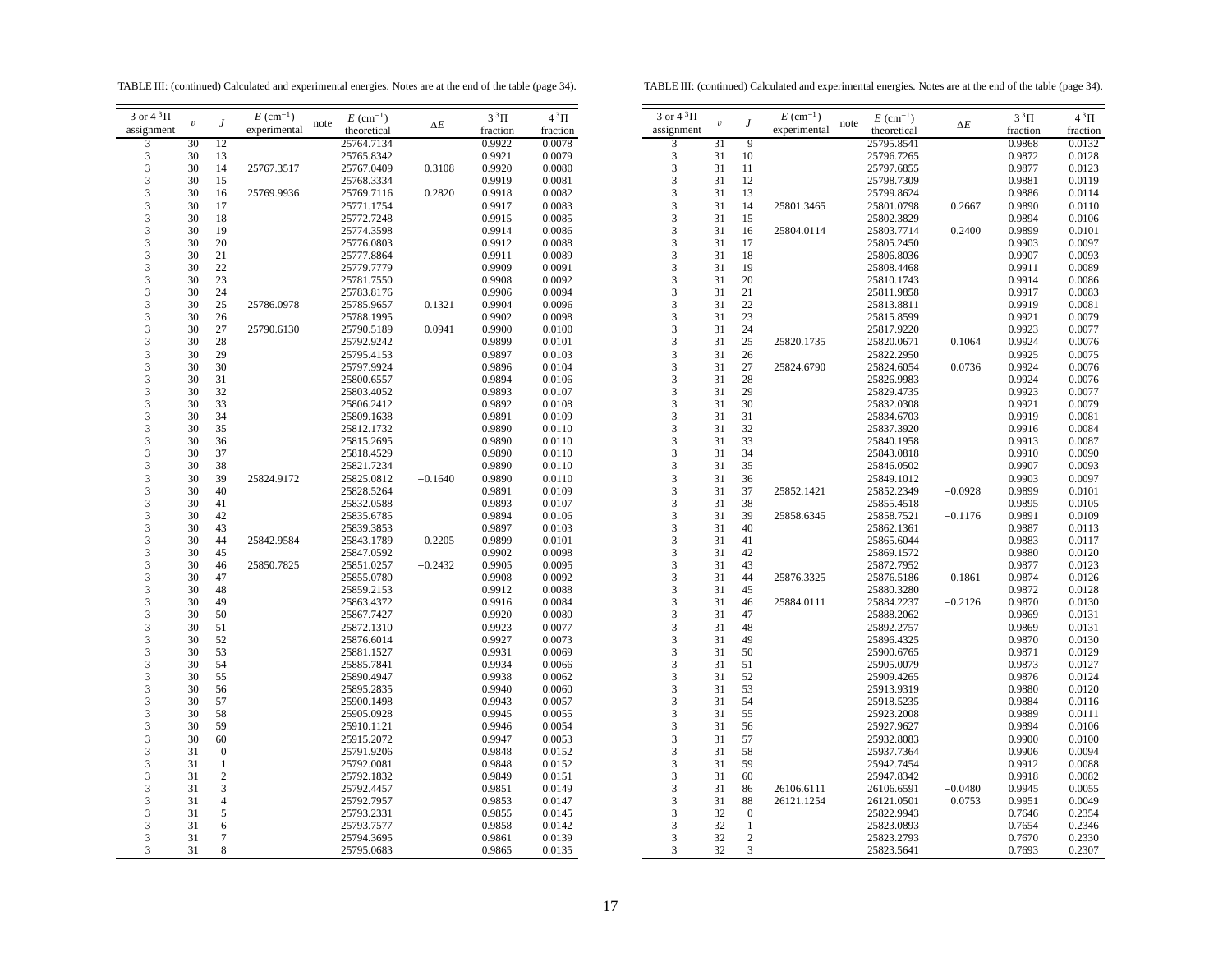TABLE III: (continued) Calculated and experimental energies. Notes are at the end of the table (page 34).

TABLE III: (continued) Calculated and experimental energies. Notes are at the end of the table (page 34).

| 3 or $4^3\Pi$                                   |                         |                | $E~(\text{cm}^{-1})$ |      | $E~(\text{cm}^{-1})$ |            | $3^3\Pi$ | $4^3\Pi$ |
|-------------------------------------------------|-------------------------|----------------|----------------------|------|----------------------|------------|----------|----------|
| assignment                                      | $\boldsymbol{\upsilon}$ | J              | experimental         | note | theoretical          | $\Delta E$ | fraction | fraction |
| 3                                               | 32                      | 4              |                      |      | 25823.9436           |            | 0.7724   | 0.2276   |
|                                                 | 32                      | 5              |                      |      | 25824.4176           |            | 0.7763   | 0.2237   |
| $\begin{array}{c} 3 \\ 3 \\ 3 \end{array}$      | 32                      | 6              |                      |      | 25824.9859           |            | 0.7809   | 0.2191   |
|                                                 | 32                      | $\overline{7}$ |                      |      | 25825.6481           |            | 0.7861   | 0.2139   |
| 3                                               | 32                      | 8              |                      |      | 25826.4039           |            | 0.7921   | 0.2079   |
|                                                 | 32                      | 9              |                      |      | 25827.2530           |            | 0.7986   | 0.2014   |
| $\begin{array}{c} 3 \\ 3 \\ 3 \end{array}$      | 32                      | 10             |                      |      | 25828.1948           |            | 0.8058   | 0.1942   |
|                                                 | 32                      | 11             |                      |      | 25829.2289           |            | 0.8134   | 0.1866   |
|                                                 | 32                      | 12             |                      |      | 25830.3548           |            | 0.8216   | 0.1784   |
|                                                 | 32                      | 13             |                      |      | 25831.5717           |            | 0.8301   | 0.1699   |
|                                                 | 32                      | 14             | 25833.2589           | b    | 25832.8792           | 0.3797     | 0.8390   | 0.1610   |
| $\begin{array}{c} 3 \\ 3 \\ 3 \\ 3 \end{array}$ | 32                      | 15             |                      |      | 25834.2765           |            | 0.8482   | 0.1518   |
|                                                 | 32                      | 16             | 25836.0928           | b    | 25835.7629           | 0.3299     | 0.8576   | 0.1424   |
| $\begin{array}{c} 3 \\ 3 \\ 3 \\ 3 \end{array}$ | 32                      | 17             | 25837.6506           | b    | 25837.3375           | 0.3131     | 0.8671   | 0.1329   |
|                                                 | 32                      | 18             | 25839.2943           | b    | 25838.9996           | 0.2947     | 0.8767   | 0.1233   |
|                                                 | 32                      | 19             | 25841.0333           | b    | 25840.7483           | 0.2850     | 0.8863   | 0.1137   |
|                                                 | 32                      | 20             | 25842.8248           | b    | 25842.5826           | 0.2422     | 0.8958   | 0.1042   |
|                                                 | 32                      | 21             |                      |      | 25844.5017           |            | 0.9051   | 0.0949   |
|                                                 | 32                      | 22             |                      |      | 25846.5046           |            | 0.9141   | 0.0859   |
| $\begin{array}{c} 3 \\ 3 \\ 3 \end{array}$      | 32                      | 23             |                      |      | 25848.5903           |            | 0.9229   | 0.0771   |
|                                                 | 32                      | 24             |                      |      | 25850.7579           |            | 0.9312   | 0.0688   |
|                                                 | 32                      | 25             | 25853.1483           |      | 25853.0064           | 0.1419     | 0.9391   | 0.0609   |
|                                                 | 32                      | 26             |                      |      | 25855.3348           |            | 0.9465   | 0.0535   |
| $3333$<br>$333$                                 | 32                      | 27             | 25857.6139           |      | 25857.7422           | $-0.1283$  | 0.9533   | 0.0467   |
|                                                 | 32                      | 28             |                      |      | 25860.2277           |            | 0.9596   | 0.0404   |
|                                                 | 32                      | 29             |                      |      | 25862.7905           |            | 0.9653   | 0.0347   |
|                                                 | 32                      | 30             |                      |      |                      |            | 0.9704   | 0.0296   |
|                                                 |                         |                |                      |      | 25865.4298           |            |          |          |
| $\begin{array}{c} 3 \\ 3 \\ 3 \end{array}$      | 32                      | 31             |                      |      | 25868.1449           |            | 0.9749   | 0.0251   |
|                                                 | 32                      | 32             |                      |      | 25870.9352           |            | 0.9788   | 0.0212   |
|                                                 | 32<br>32                | 33<br>34       |                      |      | 25873.8002           |            | 0.9821   | 0.0179   |
| $\frac{3}{3}$                                   | 32                      | 35             |                      |      | 25876.7395           |            | 0.9849   | 0.0151   |
|                                                 |                         |                |                      |      | 25879.7527           |            | 0.9871   | 0.0129   |
| $333333$<br>$333$                               | 32                      | 36             |                      |      | 25882.8396           |            | 0.9889   | 0.0111   |
|                                                 | 32                      | 37             | 25885.8805           |      | 25886.0002           | $-0.1197$  | 0.9902   | 0.0098   |
|                                                 | 32<br>32                | 38<br>39       |                      |      | 25889.2345           |            | 0.9911   | 0.0089   |
|                                                 |                         |                | 25892.3952           |      | 25892.5427           | $-0.1475$  | 0.9917   | 0.0083   |
|                                                 | 32                      | 40             |                      |      | 25895.9250           |            | 0.9919   | 0.0081   |
|                                                 | 32                      | 41             |                      |      | 25899.3818           |            | 0.9919   | 0.0081   |
|                                                 | 32                      | 42             |                      |      | 25902.9135           |            | 0.9917   | 0.0083   |
| $\begin{array}{c} 3 \\ 3 \\ 3 \end{array}$      | 32                      | 43             |                      |      | 25906.5208           |            | 0.9913   | 0.0087   |
|                                                 | 32                      | 44             | 25910.0198           |      | 25910.2044           | $-0.1846$  | 0.9907   | 0.0093   |
|                                                 | 32                      | 45             |                      |      | 25913.9650           |            | 0.9900   | 0.0100   |
|                                                 | 32                      | 46             | 25917.6094           |      | 25917.8036           | $-0.1942$  | 0.9893   | 0.0107   |
| $\begin{array}{c} 3 \\ 3 \\ 3 \\ 3 \end{array}$ | 32                      | 47             |                      |      | 25921.7209           |            | 0.9885   | 0.0115   |
|                                                 | 32                      | 48             |                      |      | 25925.7181           |            | 0.9877   | 0.0123   |
|                                                 | 32                      | 49             |                      |      | 25929.7962           |            | 0.9869   | 0.0131   |
|                                                 | 32                      | 50             |                      |      | 25933.9562           |            | 0.9862   | 0.0138   |
|                                                 | 32                      | 51             |                      |      | 25938.1991           |            | 0.9855   | 0.0145   |
| 33333333                                        | 32                      | 52             |                      |      | 25942.5261           |            | 0.9849   | 0.0151   |
|                                                 | 32                      | 53             |                      |      | 25946.9382           |            | 0.9844   | 0.0156   |
|                                                 | 32                      | 54             |                      |      | 25951.4362           |            | 0.9841   | 0.0159   |
|                                                 | 32                      | 55             |                      |      | 25956.0211           |            | 0.9838   | 0.0162   |
|                                                 | 32                      | 56             |                      |      | 25960.6933           |            | 0.9837   | 0.0163   |
|                                                 | 32                      | 57             |                      |      | 25965.4535           |            | 0.9838   | 0.0162   |
|                                                 | 32                      | 58             |                      |      | 25970.3019           |            | 0.9840   | 0.0160   |
|                                                 | 32                      | 59             |                      |      | 25975.2384           |            | 0.9843   | 0.0157   |
| 3                                               | 32                      | 60             |                      |      | 25980.2628           |            | 0.9848   | 0.0152   |
| 3                                               | 32                      | 86             | 26137.7079           |      | 26137.6940           | 0.0139     | 0.9928   | 0.0072   |

| 3 or $4^3\Pi$           | $\boldsymbol{\mathit{v}}$ | J              | $E~(\text{cm}^{-1})$ | note | $E~(\text{cm}^{-1})$ | $\Delta E$ | $3^3\Pi$ | $4^3\Pi$ |
|-------------------------|---------------------------|----------------|----------------------|------|----------------------|------------|----------|----------|
| assignment              |                           |                | experimental         |      | theoretical          |            | fraction | fraction |
| $\overline{\mathbf{3}}$ | 33                        | $\overline{0}$ |                      |      | 25861.9409           |            | 0.9442   | 0.0558   |
| 3                       | 33                        | $\mathbf{1}$   |                      |      | 25862.0298           |            | 0.9440   | 0.0560   |
| 3                       | 33                        | $\overline{c}$ |                      |      | 25862.2077           |            | 0.9437   | 0.0563   |
| 3                       | 33                        | 3              |                      |      | 25862.4746           |            | 0.9432   | 0.0568   |
| 3                       | 33                        | 4              |                      |      | 25862.8304           |            | 0.9425   | 0.0575   |
| 3                       | 33                        | 5              |                      |      | 25863.2752           |            | 0.9417   | 0.0583   |
| 3                       | 33                        | 6              |                      |      | 25863.8090           |            | 0.9406   | 0.0594   |
| 3                       | 33                        | 7              |                      |      | 25864.4317           |            | 0.9394   | 0.0606   |
| 3                       | 33                        | 8              |                      |      | 25865.1435           |            | 0.9380   | 0.0620   |
| 3                       | 33                        | 9              |                      |      | 25865.9442           |            | 0.9363   | 0.0637   |
| 3                       | 33                        | 10             |                      |      | 25866.8339           |            | 0.9345   | 0.0655   |
| 3                       | 33                        | 11             |                      |      | 25867.8125           |            | 0.9323   | 0.0677   |
| 3                       | 33                        | 12             |                      |      | 25868.8801           |            | 0.9300   | 0.0700   |
| 3                       | 33                        | 13             |                      |      | 25870.0366           |            | 0.9273   | 0.0727   |
| 3                       | 33                        | 14             |                      |      | 25871.2819           |            | 0.9243   | 0.0757   |
| 3                       | 33                        | 15             |                      |      | 25872.6160           |            | 0.9210   | 0.0790   |
| 3                       | 33                        | 16             |                      |      | 25874.0387           |            | 0.9174   | 0.0826   |
| 3                       | 33                        | 17             |                      |      | 25875.5500           |            | 0.9133   | 0.0867   |
| 3                       | 33                        | 18             |                      |      | 25877.1498           |            | 0.9089   | 0.0911   |
| 3                       | 33                        | 19             |                      |      | 25878.8380           |            | 0.9039   | 0.0961   |
| 3                       | 33                        | 20             |                      |      | 25880.6143           |            | 0.8984   | 0.1016   |
| 3                       | 33                        | 21             |                      |      | 25882.4788           |            | 0.8924   | 0.1076   |
| 3                       | 33                        | 22             |                      |      | 25884.4312           |            | 0.8857   | 0.1143   |
| 3                       | 33                        | 23             |                      |      | 25886.4715           |            | 0.8782   | 0.1218   |
| 3                       | 33                        | 24             |                      |      | 25888.5997           |            | 0.8699   | 0.1301   |
| 3                       | 33                        | 25             | 25890.9336           |      | 25890.8158           | 0.1178     | 0.8606   | 0.1394   |
| 3                       | 33                        | 26             |                      |      | 25893.1201           |            | 0.8503   | 0.1497   |
| 3                       | 33                        | 27             | 25895.6454           |      | 25895.5129           | 0.1325     | 0.8386   | 0.1614   |
| 3                       | 33                        | 28             | 25898.1399           | b    | 25897.9948           | 0.1451     | 0.8254   | 0.1746   |
| 3                       | 33                        | 29             |                      |      | 25900.5669           |            | 0.8103   | 0.1897   |
| 3                       | 33                        | 30             |                      |      | 25903.2305           |            | 0.7931   | 0.2069   |
| 3                       | 33                        | 31             |                      |      | 25905.9879           |            | 0.7732   | 0.2268   |
| 3                       | 33                        | 32             |                      |      | 25908.8420           |            | 0.7500   | 0.2500   |
| 3                       | 33                        | 33             |                      |      | 25911.7972           |            | 0.7229   | 0.2771   |
| 3                       | 33                        | 34             |                      |      | 25914.8593           |            | 0.6909   | 0.3091   |
| 3                       | 33                        | 35             |                      |      | 25918.0363           |            | 0.6530   | 0.3470   |
| 3                       | 33                        | 36             |                      |      | 25921.3392           |            | 0.6084   | 0.3916   |
| 3                       | 33                        | 37             |                      |      | 25924.7820           |            | 0.5562   | 0.4438   |
| 3                       | 33                        | 38             |                      |      | 25918.5061           |            | 0.5608   | 0.4392   |
| 3                       | 33                        | 39             |                      |      | 25922.5878           |            | 0.6294   | 0.3706   |
| 3                       | 33                        | 40             |                      |      | 25926.6793           |            | 0.7010   | 0.2990   |
| 3                       | 33                        | 41             |                      |      | 25930.7625           |            | 0.7706   | 0.2294   |
| 3                       | 33                        | 42             |                      |      | 25934.8265           |            | 0.8327   | 0.1673   |
| 3                       | 33                        | 43             |                      |      | 25938.8692           |            | 0.8835   | 0.1165   |
| 3                       | 33                        | 44             | 25942.7154           |      | 25942.8968           | $-0.1814$  | 0.9221   | 0.0779   |
| 3                       | 33                        | 45             |                      |      | 25946.9207           |            | 0.9495   | 0.0505   |
| 3                       | 33                        | 46             |                      |      | 25950.9539           |            | 0.9678   | 0.0322   |
| 3                       | 33                        | 47             |                      |      | 25955.0089           |            | 0.9794   | 0.0206   |
| 3                       | 33                        | 48             |                      |      | 25959.0967           |            | 0.9862   | 0.0138   |
| 3                       | 33                        | 49             |                      |      | 25963.2266           |            | 0.9898   | 0.0102   |
| 3                       | 33                        | 50             |                      |      | 25967.4060           |            | 0.9913   | 0.0087   |
| 3                       | 33                        | 51             |                      |      | 25971.6412           |            | 0.9913   | 0.0087   |
| 3                       | 33                        | 52             |                      |      | 25975.9373           |            | 0.9905   | 0.0095   |
| 3                       | 33                        | 53             |                      |      | 25980.2986           |            | 0.9892   | 0.0108   |
| 3                       | 33                        | 54             |                      |      | 25984.7290           |            | 0.9876   | 0.0124   |
| 3                       | 33                        | 55             |                      |      | 25989.2318           |            | 0.9859   | 0.0141   |
| 3                       | 33                        | 56             |                      |      | 25993.8099           |            | 0.9842   | 0.0158   |
| 3                       | 33                        | 57             |                      |      | 25998.4660           |            | 0.9827   | 0.0173   |
|                         |                           |                |                      |      |                      |            |          |          |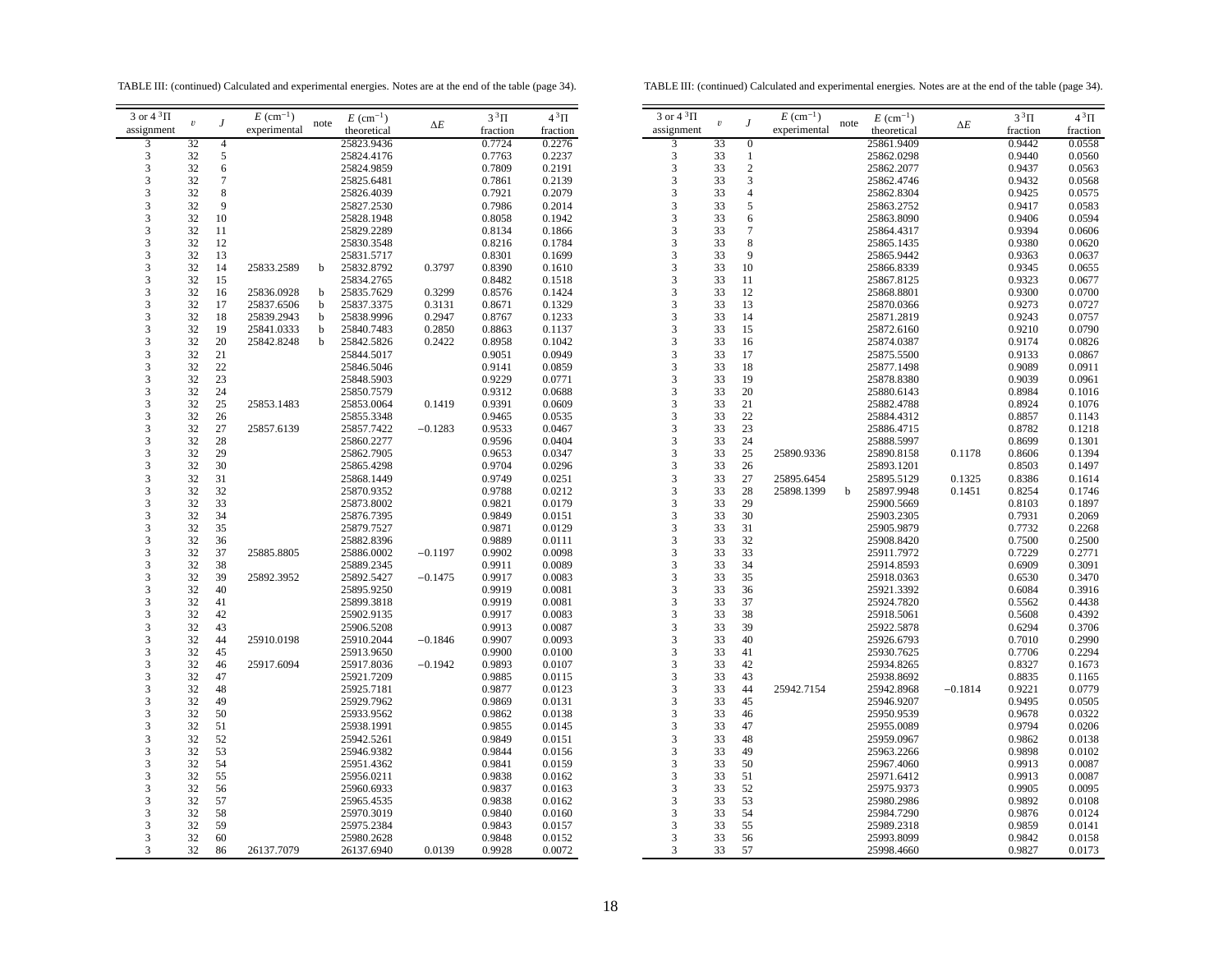TABLE III: (continued) Calculated and experimental energies. Notes are at the end of the table (page 34).

TABLE III: (continued) Calculated and experimental energies. Notes are at the end of the table (page 34).

| 3 or $4^3\Pi$                                   |                         |                  | $E~(\text{cm}^{-1})$ |      | $E~(\text{cm}^{-1})$ |            | $3^3\Pi$ | $4^3\Pi$ |
|-------------------------------------------------|-------------------------|------------------|----------------------|------|----------------------|------------|----------|----------|
| assignment                                      | $\boldsymbol{\upsilon}$ | J                | experimental         | note | theoretical          | $\Delta E$ | fraction | fraction |
| 3                                               | 33                      | 58               |                      |      | 26003.2027           |            | 0.9813   | 0.0187   |
| 3                                               | 33                      | 59               |                      |      | 26008.0222           |            | 0.9801   | 0.0199   |
| $\overline{\mathbf{3}}$                         | 33                      | 60               |                      |      | 26012.9265           |            | 0.9792   | 0.0208   |
| 3                                               | 34                      | $\boldsymbol{0}$ |                      |      | 25894.3310           |            | 0.9809   | 0.0191   |
| 3                                               | 34                      | $\mathbf{1}$     |                      |      | 25894.4162           |            | 0.9809   | 0.0191   |
| 3                                               | 34                      | $\overline{2}$   |                      |      | 25894.5868           |            | 0.9809   | 0.0191   |
|                                                 | 34                      | 3                |                      |      | 25894.8427           |            | 0.9809   | 0.0191   |
| $\frac{3}{3}$                                   | 34                      | $\overline{4}$   |                      |      | 25895.1839           |            | 0.9809   | 0.0191   |
|                                                 |                         |                  |                      |      |                      |            |          |          |
| $\begin{array}{c} 3 \\ 3 \\ 3 \\ 3 \end{array}$ | 34                      | 5                |                      |      | 25895.6106           |            | 0.9809   | 0.0191   |
|                                                 | 34                      | 6                |                      |      | 25896.1227           |            | 0.9808   | 0.0192   |
|                                                 | 34                      | 7                |                      |      | 25896.7204           |            | 0.9808   | 0.0192   |
|                                                 | 34                      | 8                |                      |      | 25897.4038           |            | 0.9808   | 0.0192   |
| 3                                               | 34                      | 9                |                      |      | 25898.1729           |            | 0.9808   | 0.0192   |
| 3                                               | 34                      | 10               |                      |      | 25899.0278           |            | 0.9808   | 0.0192   |
| 3                                               | 34                      | 11               |                      |      | 25899.9688           |            | 0.9808   | 0.0192   |
| 3                                               | 34                      | 12               |                      |      | 25900.9958           |            | 0.9807   | 0.0193   |
| 3                                               | 34                      | 13               |                      |      | 25902.1091           |            | 0.9807   | 0.0193   |
|                                                 | 34                      | 14               | 25903.6259           |      | 25903.3087           | 0.3172     | 0.9806   | 0.0194   |
| $3333$<br>$333$                                 | 34                      | 15               |                      |      | 25904.5948           |            | 0.9805   | 0.0195   |
|                                                 | 34                      | 16               | 25905.9849           |      | 25905.9675           | 0.0174     | 0.9804   | 0.0196   |
|                                                 | 34                      | 17               |                      |      | 25907.4270           |            | 0.9802   | 0.0198   |
|                                                 | 34                      | 18               |                      |      | 25908.9732           |            | 0.9801   | 0.0199   |
|                                                 | 34                      | 19               |                      |      | 25910.6063           |            | 0.9799   | 0.0201   |
| 3                                               | 34                      |                  |                      |      |                      |            |          |          |
|                                                 |                         | 20               |                      |      | 25912.3263           |            | 0.9796   | 0.0204   |
| 3                                               | 34                      | 21               |                      |      | 25914.1332           |            | 0.9793   | 0.0207   |
| 3                                               | 34                      | 22               |                      |      | 25916.0271           |            | 0.9790   | 0.0210   |
| 3                                               | 34                      | 23               |                      |      | 25918.0077           |            | 0.9785   | 0.0215   |
|                                                 | 34                      | 24               |                      |      | 25920.0750           |            | 0.9781   | 0.0219   |
| $\begin{array}{c} 3 \\ 3 \\ 3 \end{array}$      | 34                      | 25               | 25922.1851           |      | 25922.2288           | $-0.0437$  | 0.9775   | 0.0225   |
|                                                 | 34                      | 26               |                      |      | 25924.4688           |            | 0.9768   | 0.0232   |
| $\frac{3}{3}$                                   | 34                      | 27               | 25926.7242           |      | 25926.7947           | $-0.0705$  | 0.9761   | 0.0239   |
|                                                 | 34                      | 28               |                      |      | 25929.2059           |            | 0.9752   | 0.0248   |
|                                                 | 34                      | 29               |                      |      | 25931.7019           |            | 0.9743   | 0.0257   |
| $\frac{3}{3}$                                   | 34                      | 30               |                      |      | 25934.2822           |            | 0.9732   | 0.0268   |
| 3                                               | 34                      | 31               |                      |      | 25936.9459           |            | 0.9719   | 0.0281   |
| 3                                               | 34                      | 32               |                      |      | 25939.6923           |            | 0.9706   | 0.0294   |
| 3                                               | 34                      | 33               |                      |      | 25942.5203           |            | 0.9691   | 0.0309   |
|                                                 | 34                      | 34               |                      |      | 25945.4290           |            | 0.9674   | 0.0326   |
| $\frac{3}{3}$                                   | 34                      | 35               |                      |      | 25948.4173           |            | 0.9656   | 0.0344   |
|                                                 | 34                      | 36               |                      |      | 25951.4841           |            | 0.9636   | 0.0364   |
|                                                 | 34                      | 37               |                      |      | 25954.6280           |            | 0.9615   | 0.0385   |
| $\begin{array}{c} 3 \\ 3 \\ 3 \\ 3 \end{array}$ | 34                      | 38               |                      |      |                      |            |          |          |
|                                                 |                         |                  |                      |      | 25957.8479           |            | 0.9591   | 0.0409   |
|                                                 | 34                      | 39               |                      |      | 25961.1425           |            | 0.9566   | 0.0434   |
| 3                                               | 34                      | 40               |                      |      | 25964.5107           |            | 0.9539   | 0.0461   |
| 3                                               | 34                      | 41               |                      |      | 25967.9513           |            | 0.9509   | 0.0491   |
| 3                                               | 34                      | 42               |                      |      | 25971.4633           |            | 0.9478   | 0.0522   |
| 3                                               | 34                      | 43               |                      |      | 25975.0456           |            | 0.9443   | 0.0557   |
| 3                                               | 34                      | 44               | 25978.5915           | b    | 25978.6976           | $-0.1061$  | 0.9406   | 0.0594   |
|                                                 | 34                      | 45               |                      |      | 25982.4187           |            | 0.9365   | 0.0635   |
| $\frac{3}{3}$                                   | 34                      | 46               | 25986.1429           | b    | 25986.2084           | $-0.0655$  | 0.9319   | 0.0681   |
|                                                 | 34                      | 47               |                      |      | 25990.0668           |            | 0.9268   | 0.0732   |
| $\frac{3}{3}$                                   | 34                      | 48               |                      |      | 25993.9942           |            | 0.9207   | 0.0793   |
|                                                 | 34                      | 49               |                      |      | 25997.9914           |            | 0.9135   | 0.0865   |
| $\frac{3}{3}$                                   | 34                      | 50               |                      |      | 26002.0601           |            | 0.9044   | 0.0956   |
| 3                                               | 34                      | 51               |                      |      | 26006.2032           |            | 0.8923   | 0.1077   |
| 3                                               | 34                      | 52               |                      |      | 26010.4261           |            | 0.8749   | 0.1251   |
| 3                                               | 34                      | 53               |                      |      | 26014.7398           |            | 0.8473   | 0.1527   |
|                                                 | 34                      | 54               |                      |      | 26019.1703           |            | 0.7965   | 0.2035   |
| 3                                               |                         |                  |                      |      |                      |            |          |          |

| $E~(\text{cm}^{-1})$<br>note<br>$\boldsymbol{\mathit{v}}$<br>J<br>$\Delta E$<br>experimental<br>assignment<br>theoretical<br>fraction<br>fraction<br>$\overline{\mathbf{3}}$<br>34<br>55<br>26023.7931<br>0.6837<br>0.3163<br>3<br>34<br>56<br>26025.7145<br>0.6385<br>0.3615<br>3<br>34<br>57<br>26031.2740<br>0.9154<br>0.0846<br>3<br>34<br>58<br>0.9853<br>26036.2704<br>0.0147<br>3<br>34<br>59<br>26041.1175<br>0.9903<br>0.0097<br>$\overline{\mathbf{3}}$<br>34<br>60<br>26045.9643<br>0.9854<br>0.0146<br>3<br>35<br>$\boldsymbol{0}$<br>25928.0574<br>0.9732<br>0.0268<br>3<br>35<br>$\mathbf{1}$<br>25928.1393<br>0.9732<br>0.0268<br>3<br>$\overline{c}$<br>35<br>25928.3033<br>0.9732<br>0.0268<br>3<br>3<br>35<br>25928.5494<br>0.9732<br>0.0268<br>$\overline{\mathbf{3}}$<br>$\overline{\mathcal{L}}$<br>35<br>25928.8774<br>0.9731<br>0.0269<br>3<br>35<br>5<br>0.9731<br>25929.2876<br>0.0269<br>3<br>6<br>35<br>25929.7799<br>0.9731<br>0.0269<br>3<br>7<br>35<br>0.9731<br>25930.3544<br>0.0269<br>3<br>8<br>35<br>25931.0112<br>0.9731<br>0.0269<br>3<br>9<br>35<br>25931.7504<br>0.9730<br>0.0270<br>3<br>35<br>10<br>0.9730<br>25932.5722<br>0.0270<br>3<br>35<br>11<br>25933.4765<br>0.9730<br>0.0270<br>3<br>35<br>12<br>25934.4636<br>0.9730<br>0.0270<br>3<br>35<br>13<br>25935.5336<br>0.9730<br>0.0270<br>3<br>35<br>14<br>25936.7490<br>25936.6867<br>0.9730<br>0.0270<br>0.0623<br>3<br>35<br>15<br>25937.9231<br>0.9731<br>0.0269<br>3<br>35<br>16<br>25939.2430<br>0.0450<br>0.9731<br>25939.2880<br>0.0269<br>3<br>35<br>17<br>25940.6466<br>0.9732<br>0.0268<br>3<br>35<br>18<br>25942.1343<br>0.9733<br>0.0267<br>3<br>35<br>19<br>25943.7062<br>0.9734<br>0.0266<br>3<br>35<br>20<br>25945.3626<br>0.9735<br>0.0265<br>3<br>35<br>21<br>25947.1039<br>0.9737<br>0.0263<br>$\overline{\mathbf{3}}$<br>35<br>22<br>25948.9304<br>0.9739<br>0.0261<br>3<br>35<br>23<br>25950.8423<br>0.9741<br>0.0259<br>3<br>35<br>24<br>25952.8401<br>0.9744<br>0.0256<br>3<br>35<br>25<br>25954.8768<br>25954.9240<br>$-0.0472$<br>0.9747<br>0.0253<br>3<br>35<br>26<br>25957.0943<br>0.9750<br>0.0250<br>3<br>35<br>27<br>25959.2776<br>$-0.0738$<br>25959.3514<br>0.9754<br>0.0246<br>3<br>35<br>28<br>25961.6956<br>0.9757<br>0.0243<br>3<br>35<br>29<br>25964.1270<br>0.9761<br>0.0239<br>3<br>35<br>30<br>0.9766<br>25966.6458<br>0.0234<br>3<br>35<br>31<br>0.9770<br>0.0230<br>25969.2521<br>3<br>35<br>32<br>0.9775<br>0.0225<br>25971.9460<br>3<br>35<br>33<br>25974.7273<br>0.9779<br>0.0221<br>3<br>35<br>34<br>25977.5960<br>0.9783<br>0.0217<br>3<br>35<br>35<br>25980.5515<br>0.9788<br>0.0212<br>3<br>35<br>36<br>25983.5934<br>0.9792<br>0.0208<br>3<br>35<br>37<br>25986.7212<br>0.9795<br>0.0205<br>3<br>35<br>38<br>25989.9338<br>0.9798<br>0.0202<br>3<br>35<br>39<br>25993.2303<br>0.9801<br>0.0199<br>3<br>35<br>40<br>25996.6095<br>0.9802<br>0.0198<br>3<br>35<br>41<br>26000.0699<br>0.9803<br>0.0197<br>3<br>35<br>42<br>26003.6101<br>0.9803<br>0.0197<br>3<br>35<br>43<br>26007.2282<br>0.9802<br>0.0198<br>3<br>35<br>44<br>26010.7068<br>0.9800<br>26010.9225<br>$-0.2157$<br>0.0200<br>3<br>35<br>45<br>26014.6910<br>0.9796<br>0.0204<br>3<br>35<br>46<br>26018.3293<br>$-0.2026$<br>0.9792<br>0.0208<br>26018.5319<br>3<br>35<br>47<br>26022.4432<br>0.9786<br>0.0214<br>3<br>35<br>48<br>26026.4230<br>0.9780<br>0.0220<br>3<br>49<br>35<br>26030.4696<br>0.9773<br>0.0227<br>3<br>35<br>50<br>26034.5814<br>0.9765<br>0.0235 |                     |    |    |                      |            |          |          |
|--------------------------------------------------------------------------------------------------------------------------------------------------------------------------------------------------------------------------------------------------------------------------------------------------------------------------------------------------------------------------------------------------------------------------------------------------------------------------------------------------------------------------------------------------------------------------------------------------------------------------------------------------------------------------------------------------------------------------------------------------------------------------------------------------------------------------------------------------------------------------------------------------------------------------------------------------------------------------------------------------------------------------------------------------------------------------------------------------------------------------------------------------------------------------------------------------------------------------------------------------------------------------------------------------------------------------------------------------------------------------------------------------------------------------------------------------------------------------------------------------------------------------------------------------------------------------------------------------------------------------------------------------------------------------------------------------------------------------------------------------------------------------------------------------------------------------------------------------------------------------------------------------------------------------------------------------------------------------------------------------------------------------------------------------------------------------------------------------------------------------------------------------------------------------------------------------------------------------------------------------------------------------------------------------------------------------------------------------------------------------------------------------------------------------------------------------------------------------------------------------------------------------------------------------------------------------------------------------------------------------------------------------------------------------------------------------------------------------------------------------------------------------------------------------------------------------------------------------------------------------------------------------------------------------------------------------------------------------------------------------------------------------------------------------------------------------------------------------------------------------------------------------------------------------------------------------------------------------------------------------------------------------------------------------------------------------------------------------------------------------------------------------------------------------------------------------------------------------------------|---------------------|----|----|----------------------|------------|----------|----------|
|                                                                                                                                                                                                                                                                                                                                                                                                                                                                                                                                                                                                                                                                                                                                                                                                                                                                                                                                                                                                                                                                                                                                                                                                                                                                                                                                                                                                                                                                                                                                                                                                                                                                                                                                                                                                                                                                                                                                                                                                                                                                                                                                                                                                                                                                                                                                                                                                                                                                                                                                                                                                                                                                                                                                                                                                                                                                                                                                                                                                                                                                                                                                                                                                                                                                                                                                                                                                                                                                                      | 3 or $4\sqrt[3]{1}$ |    |    | $E~(\text{cm}^{-1})$ |            | $3^3\Pi$ | $4^3\Pi$ |
|                                                                                                                                                                                                                                                                                                                                                                                                                                                                                                                                                                                                                                                                                                                                                                                                                                                                                                                                                                                                                                                                                                                                                                                                                                                                                                                                                                                                                                                                                                                                                                                                                                                                                                                                                                                                                                                                                                                                                                                                                                                                                                                                                                                                                                                                                                                                                                                                                                                                                                                                                                                                                                                                                                                                                                                                                                                                                                                                                                                                                                                                                                                                                                                                                                                                                                                                                                                                                                                                                      |                     |    |    |                      |            |          |          |
|                                                                                                                                                                                                                                                                                                                                                                                                                                                                                                                                                                                                                                                                                                                                                                                                                                                                                                                                                                                                                                                                                                                                                                                                                                                                                                                                                                                                                                                                                                                                                                                                                                                                                                                                                                                                                                                                                                                                                                                                                                                                                                                                                                                                                                                                                                                                                                                                                                                                                                                                                                                                                                                                                                                                                                                                                                                                                                                                                                                                                                                                                                                                                                                                                                                                                                                                                                                                                                                                                      |                     |    |    |                      |            |          |          |
|                                                                                                                                                                                                                                                                                                                                                                                                                                                                                                                                                                                                                                                                                                                                                                                                                                                                                                                                                                                                                                                                                                                                                                                                                                                                                                                                                                                                                                                                                                                                                                                                                                                                                                                                                                                                                                                                                                                                                                                                                                                                                                                                                                                                                                                                                                                                                                                                                                                                                                                                                                                                                                                                                                                                                                                                                                                                                                                                                                                                                                                                                                                                                                                                                                                                                                                                                                                                                                                                                      |                     |    |    |                      |            |          |          |
|                                                                                                                                                                                                                                                                                                                                                                                                                                                                                                                                                                                                                                                                                                                                                                                                                                                                                                                                                                                                                                                                                                                                                                                                                                                                                                                                                                                                                                                                                                                                                                                                                                                                                                                                                                                                                                                                                                                                                                                                                                                                                                                                                                                                                                                                                                                                                                                                                                                                                                                                                                                                                                                                                                                                                                                                                                                                                                                                                                                                                                                                                                                                                                                                                                                                                                                                                                                                                                                                                      |                     |    |    |                      |            |          |          |
|                                                                                                                                                                                                                                                                                                                                                                                                                                                                                                                                                                                                                                                                                                                                                                                                                                                                                                                                                                                                                                                                                                                                                                                                                                                                                                                                                                                                                                                                                                                                                                                                                                                                                                                                                                                                                                                                                                                                                                                                                                                                                                                                                                                                                                                                                                                                                                                                                                                                                                                                                                                                                                                                                                                                                                                                                                                                                                                                                                                                                                                                                                                                                                                                                                                                                                                                                                                                                                                                                      |                     |    |    |                      |            |          |          |
|                                                                                                                                                                                                                                                                                                                                                                                                                                                                                                                                                                                                                                                                                                                                                                                                                                                                                                                                                                                                                                                                                                                                                                                                                                                                                                                                                                                                                                                                                                                                                                                                                                                                                                                                                                                                                                                                                                                                                                                                                                                                                                                                                                                                                                                                                                                                                                                                                                                                                                                                                                                                                                                                                                                                                                                                                                                                                                                                                                                                                                                                                                                                                                                                                                                                                                                                                                                                                                                                                      |                     |    |    |                      |            |          |          |
|                                                                                                                                                                                                                                                                                                                                                                                                                                                                                                                                                                                                                                                                                                                                                                                                                                                                                                                                                                                                                                                                                                                                                                                                                                                                                                                                                                                                                                                                                                                                                                                                                                                                                                                                                                                                                                                                                                                                                                                                                                                                                                                                                                                                                                                                                                                                                                                                                                                                                                                                                                                                                                                                                                                                                                                                                                                                                                                                                                                                                                                                                                                                                                                                                                                                                                                                                                                                                                                                                      |                     |    |    |                      |            |          |          |
|                                                                                                                                                                                                                                                                                                                                                                                                                                                                                                                                                                                                                                                                                                                                                                                                                                                                                                                                                                                                                                                                                                                                                                                                                                                                                                                                                                                                                                                                                                                                                                                                                                                                                                                                                                                                                                                                                                                                                                                                                                                                                                                                                                                                                                                                                                                                                                                                                                                                                                                                                                                                                                                                                                                                                                                                                                                                                                                                                                                                                                                                                                                                                                                                                                                                                                                                                                                                                                                                                      |                     |    |    |                      |            |          |          |
|                                                                                                                                                                                                                                                                                                                                                                                                                                                                                                                                                                                                                                                                                                                                                                                                                                                                                                                                                                                                                                                                                                                                                                                                                                                                                                                                                                                                                                                                                                                                                                                                                                                                                                                                                                                                                                                                                                                                                                                                                                                                                                                                                                                                                                                                                                                                                                                                                                                                                                                                                                                                                                                                                                                                                                                                                                                                                                                                                                                                                                                                                                                                                                                                                                                                                                                                                                                                                                                                                      |                     |    |    |                      |            |          |          |
|                                                                                                                                                                                                                                                                                                                                                                                                                                                                                                                                                                                                                                                                                                                                                                                                                                                                                                                                                                                                                                                                                                                                                                                                                                                                                                                                                                                                                                                                                                                                                                                                                                                                                                                                                                                                                                                                                                                                                                                                                                                                                                                                                                                                                                                                                                                                                                                                                                                                                                                                                                                                                                                                                                                                                                                                                                                                                                                                                                                                                                                                                                                                                                                                                                                                                                                                                                                                                                                                                      |                     |    |    |                      |            |          |          |
|                                                                                                                                                                                                                                                                                                                                                                                                                                                                                                                                                                                                                                                                                                                                                                                                                                                                                                                                                                                                                                                                                                                                                                                                                                                                                                                                                                                                                                                                                                                                                                                                                                                                                                                                                                                                                                                                                                                                                                                                                                                                                                                                                                                                                                                                                                                                                                                                                                                                                                                                                                                                                                                                                                                                                                                                                                                                                                                                                                                                                                                                                                                                                                                                                                                                                                                                                                                                                                                                                      |                     |    |    |                      |            |          |          |
|                                                                                                                                                                                                                                                                                                                                                                                                                                                                                                                                                                                                                                                                                                                                                                                                                                                                                                                                                                                                                                                                                                                                                                                                                                                                                                                                                                                                                                                                                                                                                                                                                                                                                                                                                                                                                                                                                                                                                                                                                                                                                                                                                                                                                                                                                                                                                                                                                                                                                                                                                                                                                                                                                                                                                                                                                                                                                                                                                                                                                                                                                                                                                                                                                                                                                                                                                                                                                                                                                      |                     |    |    |                      |            |          |          |
|                                                                                                                                                                                                                                                                                                                                                                                                                                                                                                                                                                                                                                                                                                                                                                                                                                                                                                                                                                                                                                                                                                                                                                                                                                                                                                                                                                                                                                                                                                                                                                                                                                                                                                                                                                                                                                                                                                                                                                                                                                                                                                                                                                                                                                                                                                                                                                                                                                                                                                                                                                                                                                                                                                                                                                                                                                                                                                                                                                                                                                                                                                                                                                                                                                                                                                                                                                                                                                                                                      |                     |    |    |                      |            |          |          |
|                                                                                                                                                                                                                                                                                                                                                                                                                                                                                                                                                                                                                                                                                                                                                                                                                                                                                                                                                                                                                                                                                                                                                                                                                                                                                                                                                                                                                                                                                                                                                                                                                                                                                                                                                                                                                                                                                                                                                                                                                                                                                                                                                                                                                                                                                                                                                                                                                                                                                                                                                                                                                                                                                                                                                                                                                                                                                                                                                                                                                                                                                                                                                                                                                                                                                                                                                                                                                                                                                      |                     |    |    |                      |            |          |          |
|                                                                                                                                                                                                                                                                                                                                                                                                                                                                                                                                                                                                                                                                                                                                                                                                                                                                                                                                                                                                                                                                                                                                                                                                                                                                                                                                                                                                                                                                                                                                                                                                                                                                                                                                                                                                                                                                                                                                                                                                                                                                                                                                                                                                                                                                                                                                                                                                                                                                                                                                                                                                                                                                                                                                                                                                                                                                                                                                                                                                                                                                                                                                                                                                                                                                                                                                                                                                                                                                                      |                     |    |    |                      |            |          |          |
|                                                                                                                                                                                                                                                                                                                                                                                                                                                                                                                                                                                                                                                                                                                                                                                                                                                                                                                                                                                                                                                                                                                                                                                                                                                                                                                                                                                                                                                                                                                                                                                                                                                                                                                                                                                                                                                                                                                                                                                                                                                                                                                                                                                                                                                                                                                                                                                                                                                                                                                                                                                                                                                                                                                                                                                                                                                                                                                                                                                                                                                                                                                                                                                                                                                                                                                                                                                                                                                                                      |                     |    |    |                      |            |          |          |
|                                                                                                                                                                                                                                                                                                                                                                                                                                                                                                                                                                                                                                                                                                                                                                                                                                                                                                                                                                                                                                                                                                                                                                                                                                                                                                                                                                                                                                                                                                                                                                                                                                                                                                                                                                                                                                                                                                                                                                                                                                                                                                                                                                                                                                                                                                                                                                                                                                                                                                                                                                                                                                                                                                                                                                                                                                                                                                                                                                                                                                                                                                                                                                                                                                                                                                                                                                                                                                                                                      |                     |    |    |                      |            |          |          |
|                                                                                                                                                                                                                                                                                                                                                                                                                                                                                                                                                                                                                                                                                                                                                                                                                                                                                                                                                                                                                                                                                                                                                                                                                                                                                                                                                                                                                                                                                                                                                                                                                                                                                                                                                                                                                                                                                                                                                                                                                                                                                                                                                                                                                                                                                                                                                                                                                                                                                                                                                                                                                                                                                                                                                                                                                                                                                                                                                                                                                                                                                                                                                                                                                                                                                                                                                                                                                                                                                      |                     |    |    |                      |            |          |          |
|                                                                                                                                                                                                                                                                                                                                                                                                                                                                                                                                                                                                                                                                                                                                                                                                                                                                                                                                                                                                                                                                                                                                                                                                                                                                                                                                                                                                                                                                                                                                                                                                                                                                                                                                                                                                                                                                                                                                                                                                                                                                                                                                                                                                                                                                                                                                                                                                                                                                                                                                                                                                                                                                                                                                                                                                                                                                                                                                                                                                                                                                                                                                                                                                                                                                                                                                                                                                                                                                                      |                     |    |    |                      |            |          |          |
|                                                                                                                                                                                                                                                                                                                                                                                                                                                                                                                                                                                                                                                                                                                                                                                                                                                                                                                                                                                                                                                                                                                                                                                                                                                                                                                                                                                                                                                                                                                                                                                                                                                                                                                                                                                                                                                                                                                                                                                                                                                                                                                                                                                                                                                                                                                                                                                                                                                                                                                                                                                                                                                                                                                                                                                                                                                                                                                                                                                                                                                                                                                                                                                                                                                                                                                                                                                                                                                                                      |                     |    |    |                      |            |          |          |
|                                                                                                                                                                                                                                                                                                                                                                                                                                                                                                                                                                                                                                                                                                                                                                                                                                                                                                                                                                                                                                                                                                                                                                                                                                                                                                                                                                                                                                                                                                                                                                                                                                                                                                                                                                                                                                                                                                                                                                                                                                                                                                                                                                                                                                                                                                                                                                                                                                                                                                                                                                                                                                                                                                                                                                                                                                                                                                                                                                                                                                                                                                                                                                                                                                                                                                                                                                                                                                                                                      |                     |    |    |                      |            |          |          |
|                                                                                                                                                                                                                                                                                                                                                                                                                                                                                                                                                                                                                                                                                                                                                                                                                                                                                                                                                                                                                                                                                                                                                                                                                                                                                                                                                                                                                                                                                                                                                                                                                                                                                                                                                                                                                                                                                                                                                                                                                                                                                                                                                                                                                                                                                                                                                                                                                                                                                                                                                                                                                                                                                                                                                                                                                                                                                                                                                                                                                                                                                                                                                                                                                                                                                                                                                                                                                                                                                      |                     |    |    |                      |            |          |          |
|                                                                                                                                                                                                                                                                                                                                                                                                                                                                                                                                                                                                                                                                                                                                                                                                                                                                                                                                                                                                                                                                                                                                                                                                                                                                                                                                                                                                                                                                                                                                                                                                                                                                                                                                                                                                                                                                                                                                                                                                                                                                                                                                                                                                                                                                                                                                                                                                                                                                                                                                                                                                                                                                                                                                                                                                                                                                                                                                                                                                                                                                                                                                                                                                                                                                                                                                                                                                                                                                                      |                     |    |    |                      |            |          |          |
|                                                                                                                                                                                                                                                                                                                                                                                                                                                                                                                                                                                                                                                                                                                                                                                                                                                                                                                                                                                                                                                                                                                                                                                                                                                                                                                                                                                                                                                                                                                                                                                                                                                                                                                                                                                                                                                                                                                                                                                                                                                                                                                                                                                                                                                                                                                                                                                                                                                                                                                                                                                                                                                                                                                                                                                                                                                                                                                                                                                                                                                                                                                                                                                                                                                                                                                                                                                                                                                                                      |                     |    |    |                      |            |          |          |
|                                                                                                                                                                                                                                                                                                                                                                                                                                                                                                                                                                                                                                                                                                                                                                                                                                                                                                                                                                                                                                                                                                                                                                                                                                                                                                                                                                                                                                                                                                                                                                                                                                                                                                                                                                                                                                                                                                                                                                                                                                                                                                                                                                                                                                                                                                                                                                                                                                                                                                                                                                                                                                                                                                                                                                                                                                                                                                                                                                                                                                                                                                                                                                                                                                                                                                                                                                                                                                                                                      |                     |    |    |                      |            |          |          |
|                                                                                                                                                                                                                                                                                                                                                                                                                                                                                                                                                                                                                                                                                                                                                                                                                                                                                                                                                                                                                                                                                                                                                                                                                                                                                                                                                                                                                                                                                                                                                                                                                                                                                                                                                                                                                                                                                                                                                                                                                                                                                                                                                                                                                                                                                                                                                                                                                                                                                                                                                                                                                                                                                                                                                                                                                                                                                                                                                                                                                                                                                                                                                                                                                                                                                                                                                                                                                                                                                      |                     |    |    |                      |            |          |          |
|                                                                                                                                                                                                                                                                                                                                                                                                                                                                                                                                                                                                                                                                                                                                                                                                                                                                                                                                                                                                                                                                                                                                                                                                                                                                                                                                                                                                                                                                                                                                                                                                                                                                                                                                                                                                                                                                                                                                                                                                                                                                                                                                                                                                                                                                                                                                                                                                                                                                                                                                                                                                                                                                                                                                                                                                                                                                                                                                                                                                                                                                                                                                                                                                                                                                                                                                                                                                                                                                                      |                     |    |    |                      |            |          |          |
|                                                                                                                                                                                                                                                                                                                                                                                                                                                                                                                                                                                                                                                                                                                                                                                                                                                                                                                                                                                                                                                                                                                                                                                                                                                                                                                                                                                                                                                                                                                                                                                                                                                                                                                                                                                                                                                                                                                                                                                                                                                                                                                                                                                                                                                                                                                                                                                                                                                                                                                                                                                                                                                                                                                                                                                                                                                                                                                                                                                                                                                                                                                                                                                                                                                                                                                                                                                                                                                                                      |                     |    |    |                      |            |          |          |
|                                                                                                                                                                                                                                                                                                                                                                                                                                                                                                                                                                                                                                                                                                                                                                                                                                                                                                                                                                                                                                                                                                                                                                                                                                                                                                                                                                                                                                                                                                                                                                                                                                                                                                                                                                                                                                                                                                                                                                                                                                                                                                                                                                                                                                                                                                                                                                                                                                                                                                                                                                                                                                                                                                                                                                                                                                                                                                                                                                                                                                                                                                                                                                                                                                                                                                                                                                                                                                                                                      |                     |    |    |                      |            |          |          |
|                                                                                                                                                                                                                                                                                                                                                                                                                                                                                                                                                                                                                                                                                                                                                                                                                                                                                                                                                                                                                                                                                                                                                                                                                                                                                                                                                                                                                                                                                                                                                                                                                                                                                                                                                                                                                                                                                                                                                                                                                                                                                                                                                                                                                                                                                                                                                                                                                                                                                                                                                                                                                                                                                                                                                                                                                                                                                                                                                                                                                                                                                                                                                                                                                                                                                                                                                                                                                                                                                      |                     |    |    |                      |            |          |          |
|                                                                                                                                                                                                                                                                                                                                                                                                                                                                                                                                                                                                                                                                                                                                                                                                                                                                                                                                                                                                                                                                                                                                                                                                                                                                                                                                                                                                                                                                                                                                                                                                                                                                                                                                                                                                                                                                                                                                                                                                                                                                                                                                                                                                                                                                                                                                                                                                                                                                                                                                                                                                                                                                                                                                                                                                                                                                                                                                                                                                                                                                                                                                                                                                                                                                                                                                                                                                                                                                                      |                     |    |    |                      |            |          |          |
|                                                                                                                                                                                                                                                                                                                                                                                                                                                                                                                                                                                                                                                                                                                                                                                                                                                                                                                                                                                                                                                                                                                                                                                                                                                                                                                                                                                                                                                                                                                                                                                                                                                                                                                                                                                                                                                                                                                                                                                                                                                                                                                                                                                                                                                                                                                                                                                                                                                                                                                                                                                                                                                                                                                                                                                                                                                                                                                                                                                                                                                                                                                                                                                                                                                                                                                                                                                                                                                                                      |                     |    |    |                      |            |          |          |
|                                                                                                                                                                                                                                                                                                                                                                                                                                                                                                                                                                                                                                                                                                                                                                                                                                                                                                                                                                                                                                                                                                                                                                                                                                                                                                                                                                                                                                                                                                                                                                                                                                                                                                                                                                                                                                                                                                                                                                                                                                                                                                                                                                                                                                                                                                                                                                                                                                                                                                                                                                                                                                                                                                                                                                                                                                                                                                                                                                                                                                                                                                                                                                                                                                                                                                                                                                                                                                                                                      |                     |    |    |                      |            |          |          |
|                                                                                                                                                                                                                                                                                                                                                                                                                                                                                                                                                                                                                                                                                                                                                                                                                                                                                                                                                                                                                                                                                                                                                                                                                                                                                                                                                                                                                                                                                                                                                                                                                                                                                                                                                                                                                                                                                                                                                                                                                                                                                                                                                                                                                                                                                                                                                                                                                                                                                                                                                                                                                                                                                                                                                                                                                                                                                                                                                                                                                                                                                                                                                                                                                                                                                                                                                                                                                                                                                      |                     |    |    |                      |            |          |          |
|                                                                                                                                                                                                                                                                                                                                                                                                                                                                                                                                                                                                                                                                                                                                                                                                                                                                                                                                                                                                                                                                                                                                                                                                                                                                                                                                                                                                                                                                                                                                                                                                                                                                                                                                                                                                                                                                                                                                                                                                                                                                                                                                                                                                                                                                                                                                                                                                                                                                                                                                                                                                                                                                                                                                                                                                                                                                                                                                                                                                                                                                                                                                                                                                                                                                                                                                                                                                                                                                                      |                     |    |    |                      |            |          |          |
|                                                                                                                                                                                                                                                                                                                                                                                                                                                                                                                                                                                                                                                                                                                                                                                                                                                                                                                                                                                                                                                                                                                                                                                                                                                                                                                                                                                                                                                                                                                                                                                                                                                                                                                                                                                                                                                                                                                                                                                                                                                                                                                                                                                                                                                                                                                                                                                                                                                                                                                                                                                                                                                                                                                                                                                                                                                                                                                                                                                                                                                                                                                                                                                                                                                                                                                                                                                                                                                                                      |                     |    |    |                      |            |          |          |
|                                                                                                                                                                                                                                                                                                                                                                                                                                                                                                                                                                                                                                                                                                                                                                                                                                                                                                                                                                                                                                                                                                                                                                                                                                                                                                                                                                                                                                                                                                                                                                                                                                                                                                                                                                                                                                                                                                                                                                                                                                                                                                                                                                                                                                                                                                                                                                                                                                                                                                                                                                                                                                                                                                                                                                                                                                                                                                                                                                                                                                                                                                                                                                                                                                                                                                                                                                                                                                                                                      |                     |    |    |                      |            |          |          |
|                                                                                                                                                                                                                                                                                                                                                                                                                                                                                                                                                                                                                                                                                                                                                                                                                                                                                                                                                                                                                                                                                                                                                                                                                                                                                                                                                                                                                                                                                                                                                                                                                                                                                                                                                                                                                                                                                                                                                                                                                                                                                                                                                                                                                                                                                                                                                                                                                                                                                                                                                                                                                                                                                                                                                                                                                                                                                                                                                                                                                                                                                                                                                                                                                                                                                                                                                                                                                                                                                      |                     |    |    |                      |            |          |          |
|                                                                                                                                                                                                                                                                                                                                                                                                                                                                                                                                                                                                                                                                                                                                                                                                                                                                                                                                                                                                                                                                                                                                                                                                                                                                                                                                                                                                                                                                                                                                                                                                                                                                                                                                                                                                                                                                                                                                                                                                                                                                                                                                                                                                                                                                                                                                                                                                                                                                                                                                                                                                                                                                                                                                                                                                                                                                                                                                                                                                                                                                                                                                                                                                                                                                                                                                                                                                                                                                                      |                     |    |    |                      |            |          |          |
|                                                                                                                                                                                                                                                                                                                                                                                                                                                                                                                                                                                                                                                                                                                                                                                                                                                                                                                                                                                                                                                                                                                                                                                                                                                                                                                                                                                                                                                                                                                                                                                                                                                                                                                                                                                                                                                                                                                                                                                                                                                                                                                                                                                                                                                                                                                                                                                                                                                                                                                                                                                                                                                                                                                                                                                                                                                                                                                                                                                                                                                                                                                                                                                                                                                                                                                                                                                                                                                                                      |                     |    |    |                      |            |          |          |
|                                                                                                                                                                                                                                                                                                                                                                                                                                                                                                                                                                                                                                                                                                                                                                                                                                                                                                                                                                                                                                                                                                                                                                                                                                                                                                                                                                                                                                                                                                                                                                                                                                                                                                                                                                                                                                                                                                                                                                                                                                                                                                                                                                                                                                                                                                                                                                                                                                                                                                                                                                                                                                                                                                                                                                                                                                                                                                                                                                                                                                                                                                                                                                                                                                                                                                                                                                                                                                                                                      |                     |    |    |                      |            |          |          |
|                                                                                                                                                                                                                                                                                                                                                                                                                                                                                                                                                                                                                                                                                                                                                                                                                                                                                                                                                                                                                                                                                                                                                                                                                                                                                                                                                                                                                                                                                                                                                                                                                                                                                                                                                                                                                                                                                                                                                                                                                                                                                                                                                                                                                                                                                                                                                                                                                                                                                                                                                                                                                                                                                                                                                                                                                                                                                                                                                                                                                                                                                                                                                                                                                                                                                                                                                                                                                                                                                      |                     |    |    |                      |            |          |          |
|                                                                                                                                                                                                                                                                                                                                                                                                                                                                                                                                                                                                                                                                                                                                                                                                                                                                                                                                                                                                                                                                                                                                                                                                                                                                                                                                                                                                                                                                                                                                                                                                                                                                                                                                                                                                                                                                                                                                                                                                                                                                                                                                                                                                                                                                                                                                                                                                                                                                                                                                                                                                                                                                                                                                                                                                                                                                                                                                                                                                                                                                                                                                                                                                                                                                                                                                                                                                                                                                                      |                     |    |    |                      |            |          |          |
|                                                                                                                                                                                                                                                                                                                                                                                                                                                                                                                                                                                                                                                                                                                                                                                                                                                                                                                                                                                                                                                                                                                                                                                                                                                                                                                                                                                                                                                                                                                                                                                                                                                                                                                                                                                                                                                                                                                                                                                                                                                                                                                                                                                                                                                                                                                                                                                                                                                                                                                                                                                                                                                                                                                                                                                                                                                                                                                                                                                                                                                                                                                                                                                                                                                                                                                                                                                                                                                                                      |                     |    |    |                      |            |          |          |
|                                                                                                                                                                                                                                                                                                                                                                                                                                                                                                                                                                                                                                                                                                                                                                                                                                                                                                                                                                                                                                                                                                                                                                                                                                                                                                                                                                                                                                                                                                                                                                                                                                                                                                                                                                                                                                                                                                                                                                                                                                                                                                                                                                                                                                                                                                                                                                                                                                                                                                                                                                                                                                                                                                                                                                                                                                                                                                                                                                                                                                                                                                                                                                                                                                                                                                                                                                                                                                                                                      |                     |    |    |                      |            |          |          |
|                                                                                                                                                                                                                                                                                                                                                                                                                                                                                                                                                                                                                                                                                                                                                                                                                                                                                                                                                                                                                                                                                                                                                                                                                                                                                                                                                                                                                                                                                                                                                                                                                                                                                                                                                                                                                                                                                                                                                                                                                                                                                                                                                                                                                                                                                                                                                                                                                                                                                                                                                                                                                                                                                                                                                                                                                                                                                                                                                                                                                                                                                                                                                                                                                                                                                                                                                                                                                                                                                      |                     |    |    |                      |            |          |          |
|                                                                                                                                                                                                                                                                                                                                                                                                                                                                                                                                                                                                                                                                                                                                                                                                                                                                                                                                                                                                                                                                                                                                                                                                                                                                                                                                                                                                                                                                                                                                                                                                                                                                                                                                                                                                                                                                                                                                                                                                                                                                                                                                                                                                                                                                                                                                                                                                                                                                                                                                                                                                                                                                                                                                                                                                                                                                                                                                                                                                                                                                                                                                                                                                                                                                                                                                                                                                                                                                                      |                     |    |    |                      |            |          |          |
|                                                                                                                                                                                                                                                                                                                                                                                                                                                                                                                                                                                                                                                                                                                                                                                                                                                                                                                                                                                                                                                                                                                                                                                                                                                                                                                                                                                                                                                                                                                                                                                                                                                                                                                                                                                                                                                                                                                                                                                                                                                                                                                                                                                                                                                                                                                                                                                                                                                                                                                                                                                                                                                                                                                                                                                                                                                                                                                                                                                                                                                                                                                                                                                                                                                                                                                                                                                                                                                                                      |                     |    |    |                      |            |          |          |
|                                                                                                                                                                                                                                                                                                                                                                                                                                                                                                                                                                                                                                                                                                                                                                                                                                                                                                                                                                                                                                                                                                                                                                                                                                                                                                                                                                                                                                                                                                                                                                                                                                                                                                                                                                                                                                                                                                                                                                                                                                                                                                                                                                                                                                                                                                                                                                                                                                                                                                                                                                                                                                                                                                                                                                                                                                                                                                                                                                                                                                                                                                                                                                                                                                                                                                                                                                                                                                                                                      |                     |    |    |                      |            |          |          |
|                                                                                                                                                                                                                                                                                                                                                                                                                                                                                                                                                                                                                                                                                                                                                                                                                                                                                                                                                                                                                                                                                                                                                                                                                                                                                                                                                                                                                                                                                                                                                                                                                                                                                                                                                                                                                                                                                                                                                                                                                                                                                                                                                                                                                                                                                                                                                                                                                                                                                                                                                                                                                                                                                                                                                                                                                                                                                                                                                                                                                                                                                                                                                                                                                                                                                                                                                                                                                                                                                      |                     |    |    |                      |            |          |          |
|                                                                                                                                                                                                                                                                                                                                                                                                                                                                                                                                                                                                                                                                                                                                                                                                                                                                                                                                                                                                                                                                                                                                                                                                                                                                                                                                                                                                                                                                                                                                                                                                                                                                                                                                                                                                                                                                                                                                                                                                                                                                                                                                                                                                                                                                                                                                                                                                                                                                                                                                                                                                                                                                                                                                                                                                                                                                                                                                                                                                                                                                                                                                                                                                                                                                                                                                                                                                                                                                                      |                     |    |    |                      |            |          |          |
|                                                                                                                                                                                                                                                                                                                                                                                                                                                                                                                                                                                                                                                                                                                                                                                                                                                                                                                                                                                                                                                                                                                                                                                                                                                                                                                                                                                                                                                                                                                                                                                                                                                                                                                                                                                                                                                                                                                                                                                                                                                                                                                                                                                                                                                                                                                                                                                                                                                                                                                                                                                                                                                                                                                                                                                                                                                                                                                                                                                                                                                                                                                                                                                                                                                                                                                                                                                                                                                                                      |                     |    |    |                      |            |          |          |
|                                                                                                                                                                                                                                                                                                                                                                                                                                                                                                                                                                                                                                                                                                                                                                                                                                                                                                                                                                                                                                                                                                                                                                                                                                                                                                                                                                                                                                                                                                                                                                                                                                                                                                                                                                                                                                                                                                                                                                                                                                                                                                                                                                                                                                                                                                                                                                                                                                                                                                                                                                                                                                                                                                                                                                                                                                                                                                                                                                                                                                                                                                                                                                                                                                                                                                                                                                                                                                                                                      |                     |    |    |                      |            |          |          |
|                                                                                                                                                                                                                                                                                                                                                                                                                                                                                                                                                                                                                                                                                                                                                                                                                                                                                                                                                                                                                                                                                                                                                                                                                                                                                                                                                                                                                                                                                                                                                                                                                                                                                                                                                                                                                                                                                                                                                                                                                                                                                                                                                                                                                                                                                                                                                                                                                                                                                                                                                                                                                                                                                                                                                                                                                                                                                                                                                                                                                                                                                                                                                                                                                                                                                                                                                                                                                                                                                      |                     |    |    |                      |            |          |          |
|                                                                                                                                                                                                                                                                                                                                                                                                                                                                                                                                                                                                                                                                                                                                                                                                                                                                                                                                                                                                                                                                                                                                                                                                                                                                                                                                                                                                                                                                                                                                                                                                                                                                                                                                                                                                                                                                                                                                                                                                                                                                                                                                                                                                                                                                                                                                                                                                                                                                                                                                                                                                                                                                                                                                                                                                                                                                                                                                                                                                                                                                                                                                                                                                                                                                                                                                                                                                                                                                                      |                     |    |    |                      |            |          |          |
|                                                                                                                                                                                                                                                                                                                                                                                                                                                                                                                                                                                                                                                                                                                                                                                                                                                                                                                                                                                                                                                                                                                                                                                                                                                                                                                                                                                                                                                                                                                                                                                                                                                                                                                                                                                                                                                                                                                                                                                                                                                                                                                                                                                                                                                                                                                                                                                                                                                                                                                                                                                                                                                                                                                                                                                                                                                                                                                                                                                                                                                                                                                                                                                                                                                                                                                                                                                                                                                                                      |                     |    |    |                      |            |          |          |
|                                                                                                                                                                                                                                                                                                                                                                                                                                                                                                                                                                                                                                                                                                                                                                                                                                                                                                                                                                                                                                                                                                                                                                                                                                                                                                                                                                                                                                                                                                                                                                                                                                                                                                                                                                                                                                                                                                                                                                                                                                                                                                                                                                                                                                                                                                                                                                                                                                                                                                                                                                                                                                                                                                                                                                                                                                                                                                                                                                                                                                                                                                                                                                                                                                                                                                                                                                                                                                                                                      |                     |    |    |                      |            |          |          |
|                                                                                                                                                                                                                                                                                                                                                                                                                                                                                                                                                                                                                                                                                                                                                                                                                                                                                                                                                                                                                                                                                                                                                                                                                                                                                                                                                                                                                                                                                                                                                                                                                                                                                                                                                                                                                                                                                                                                                                                                                                                                                                                                                                                                                                                                                                                                                                                                                                                                                                                                                                                                                                                                                                                                                                                                                                                                                                                                                                                                                                                                                                                                                                                                                                                                                                                                                                                                                                                                                      |                     |    |    |                      |            |          |          |
|                                                                                                                                                                                                                                                                                                                                                                                                                                                                                                                                                                                                                                                                                                                                                                                                                                                                                                                                                                                                                                                                                                                                                                                                                                                                                                                                                                                                                                                                                                                                                                                                                                                                                                                                                                                                                                                                                                                                                                                                                                                                                                                                                                                                                                                                                                                                                                                                                                                                                                                                                                                                                                                                                                                                                                                                                                                                                                                                                                                                                                                                                                                                                                                                                                                                                                                                                                                                                                                                                      | 3                   | 35 | 51 |                      | 26038.7571 | 0.9757   | 0.0243   |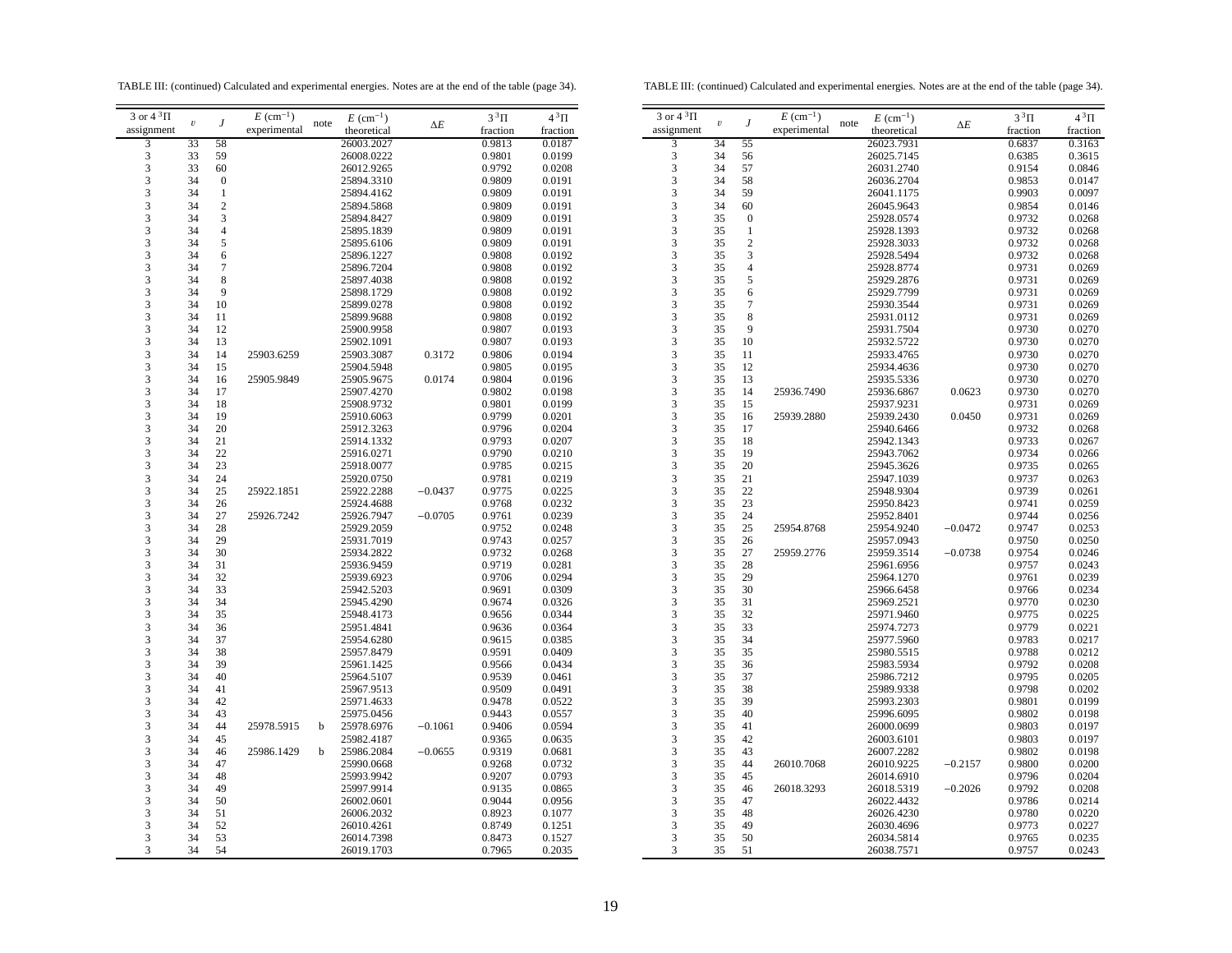TABLE III: (continued) Calculated and experimental energies. Notes are at the end of the table (page 34).

TABLE III: (continued) Calculated and experimental energies. Notes are at the end of the table (page 34).

| 3 or $4^3\Pi$           |                         |                  | $E \text{ (cm}^{-1})$ |      | $E~(\text{cm}^{-1})$ |            | $3^3\Pi$ | $4^3\Pi$ |
|-------------------------|-------------------------|------------------|-----------------------|------|----------------------|------------|----------|----------|
| assignment              | $\boldsymbol{\upsilon}$ | $\boldsymbol{J}$ | experimental          | note | theoretical          | $\Delta E$ | fraction | fraction |
| 3                       | 35                      | 52               |                       |      | 26042.9956           |            | 0.9749   | 0.0251   |
| $\overline{\mathbf{3}}$ | 35                      | 53               |                       |      | 26047.2960           |            | 0.9741   | 0.0259   |
| 3                       | 35                      | 54               |                       |      | 26051.6578           |            | 0.9734   | 0.0266   |
| 3                       | 35                      | 55               |                       |      | 26056.0809           |            | 0.9727   | 0.0273   |
| 3                       | 35                      | 56               |                       |      | 26060.5655           |            | 0.9722   | 0.0278   |
|                         | 35                      | 57               |                       |      | 26065.1121           |            | 0.9719   | 0.0281   |
| $\frac{3}{3}$           | 35                      | 58               |                       |      | 26069.7217           |            | 0.9718   | 0.0282   |
| 3                       | 35                      | 59               |                       |      | 26074.3957           |            | 0.9721   | 0.0279   |
| 3                       | 35                      | 60               |                       |      | 26079.1359           |            | 0.9728   | 0.0272   |
| 3                       | 35                      | 86               | 26231.0384            |      | 26230.7310           | 0.3074     | 0.9879   | 0.0121   |
| 3                       | 36                      | $\boldsymbol{0}$ |                       |      | 25962.4321           |            | 0.9709   | 0.0291   |
| 3                       | 36                      | $\mathbf{1}$     |                       |      | 25962.5120           |            | 0.9708   | 0.0292   |
|                         | 36                      | $\overline{c}$   |                       |      | 25962.6717           |            | 0.9707   | 0.0293   |
| 3                       |                         |                  |                       |      |                      |            |          |          |
| 3                       | 36                      | 3                |                       |      | 25962.9112           |            | 0.9704   | 0.0296   |
| $\frac{3}{3}$           | 36                      | $\overline{4}$   |                       |      | 25963.2306           |            | 0.9702   | 0.0298   |
|                         | 36                      | 5                |                       |      | 25963.6298           |            | 0.9698   | 0.0302   |
| $\frac{3}{3}$           | 36                      | 6                |                       |      | 25964.1087           |            | 0.9694   | 0.0306   |
|                         | 36                      | 7                |                       |      | 25964.6673           |            | 0.9689   | 0.0311   |
| 3                       | 36                      | 8                |                       |      | 25965.3057           |            | 0.9684   | 0.0316   |
| 3                       | 36                      | 9                |                       |      | 25966.0237           |            | 0.9678   | 0.0322   |
| 3                       | 36                      | 10               |                       |      | 25966.8214           |            | 0.9672   | 0.0328   |
| $\frac{3}{3}$           | 36                      | 11               |                       |      | 25967.6988           |            | 0.9666   | 0.0334   |
|                         | 36                      | 12               |                       |      | 25968.6558           |            | 0.9659   | 0.0341   |
| $\frac{3}{3}$           | 36                      | 13               |                       |      | 25969.6926           |            | 0.9652   | 0.0348   |
|                         | 36                      | 14               | 25970.7863            |      | 25970.8091           | $-0.0228$  | 0.9645   | 0.0355   |
| $\frac{3}{3}$           | 36                      | 15               |                       |      | 25972.0054           |            | 0.9638   | 0.0362   |
|                         | 36                      | 16               | 25973.2406            |      | 25973.2816           | $-0.0410$  | 0.9631   | 0.0369   |
|                         | 36                      | 17               |                       |      | 25974.6378           |            | 0.9624   | 0.0376   |
| $\frac{3}{3}$           | 36                      | 18               |                       |      | 25976.0742           |            | 0.9617   | 0.0383   |
| $\overline{\mathbf{3}}$ | 36                      | 19               |                       |      | 25977.5909           |            | 0.9610   | 0.0390   |
| 3                       | 36                      | 20               |                       |      | 25979.1881           |            | 0.9604   | 0.0396   |
| 3                       | 36                      | 21               |                       |      | 25980.8661           |            | 0.9598   | 0.0402   |
| 3                       | 36                      | 22               |                       |      | 25982.6251           |            | 0.9592   | 0.0408   |
| 3                       | 36                      | 23               |                       |      | 25984.4655           |            | 0.9588   | 0.0412   |
|                         | 36                      | 24               |                       |      | 25986.3876           |            | 0.9583   | 0.0417   |
| $\frac{3}{3}$           | 36                      | 25               | 25988.2931            |      | 25988.3917           | $-0.0986$  | 0.9580   | 0.0420   |
|                         | 36                      | 26               |                       |      | 25990.4784           |            | 0.9577   | 0.0423   |
| $\frac{3}{3}$           | 36                      | 27               | 25992.5338            |      | 25992.6480           | $-0.1142$  | 0.9575   | 0.0425   |
| 3                       | 36                      | 28               |                       |      | 25994.9011           |            | 0.9574   | 0.0426   |
| 3                       | 36                      | 29               |                       |      | 25997.2382           |            | 0.9574   | 0.0426   |
|                         | 36                      | 30               |                       |      | 25999.6598           |            | 0.9575   | 0.0425   |
| $\frac{3}{3}$           | 36                      | 31               |                       |      | 26002.1667           |            | 0.9577   | 0.0423   |
|                         |                         |                  |                       |      |                      |            |          |          |
| 3                       | 36                      | 32               |                       |      | 26004.7594           |            | 0.9580   | 0.0420   |
| 3                       | 36                      | 33               |                       |      | 26007.4385           |            | 0.9584   | 0.0416   |
| 3                       | 36                      | 34               |                       |      | 26010.2048           |            | 0.9590   | 0.0410   |
| $\frac{3}{3}$           | 36                      | 35               |                       |      | 26013.0587           |            | 0.9596   | 0.0404   |
|                         | 36                      | 36               |                       |      | 26016.0010           |            | 0.9604   | 0.0396   |
| $\frac{3}{3}$           | 36                      | 37               |                       |      | 26019.0321           |            | 0.9613   | 0.0387   |
|                         | 36                      | 38               |                       |      | 26022.1525           |            | 0.9624   | 0.0376   |
| $\frac{3}{3}$           | 36                      | 39               |                       |      | 26025.3626           |            | 0.9635   | 0.0365   |
|                         | 36                      | 40               |                       |      | 26028.6626           |            | 0.9648   | 0.0352   |
| 3                       | 36                      | 41               |                       |      | 26032.0526           |            | 0.9661   | 0.0339   |
| 3                       | 36                      | 42               |                       |      | 26035.5324           |            | 0.9676   | 0.0324   |
| 3                       | 36                      | 43               |                       |      | 26039.1016           |            | 0.9691   | 0.0309   |
| 3                       | 36                      | 44               | 26042.5580            |      | 26042.7594           | $-0.2014$  | 0.9706   | 0.0294   |
| 3                       | 36                      | 45               |                       |      | 26046.5050           |            | 0.9722   | 0.0278   |
| 3                       | 36                      | 46               | 26050.1372            |      | 26050.3370           | $-0.1998$  | 0.9738   | 0.0262   |
|                         | 36                      | 47               |                       |      | 26054.2537           |            | 0.9754   | 0.0246   |

| 3 or $4^3\Pi$           | $\boldsymbol{\upsilon}$ | J                | $E~(\text{cm}^{-1})$ | note        | $E~(\text{cm}^{-1})$ |            | $3^3\Pi$ | $4^3\Pi$ |
|-------------------------|-------------------------|------------------|----------------------|-------------|----------------------|------------|----------|----------|
| assignment              |                         |                  | experimental         |             | theoretical          | $\Delta E$ | fraction | fraction |
| 3                       | 36                      | 48               |                      |             | 26058.2532           |            | 0.9769   | 0.0231   |
| 3                       | 36                      | 49               |                      |             | 26062.3331           |            | 0.9783   | 0.0217   |
| 3                       | 36                      | 50               |                      |             | 26066.4909           |            | 0.9796   | 0.0204   |
| 3                       | 36                      | 51               |                      |             | 26070.7239           |            | 0.9807   | 0.0193   |
| 3                       | 36                      | 52               |                      |             | 26075.0290           |            | 0.9817   |          |
| 3                       | 36                      | 53               |                      |             |                      |            |          | 0.0183   |
|                         | 36                      | 54               |                      |             | 26079.4035           |            | 0.9825   | 0.0175   |
| 3                       |                         |                  |                      |             | 26083.8444           |            | 0.9832   | 0.0168   |
| 3                       | 36                      | 55               |                      |             | 26088.3490           |            | 0.9836   | 0.0164   |
| 3                       | 36                      | 56               |                      |             | 26092.9149           |            | 0.9839   | 0.0161   |
| 3                       | 36                      | 57               |                      |             | 26097.5400           |            | 0.9840   | 0.0160   |
| 3                       | 36                      | 58               |                      |             | 26102.2227           |            | 0.9840   | 0.0160   |
| 3                       | 36                      | 59               |                      |             | 26106.9618           |            | 0.9839   | 0.0161   |
| 3                       | 36                      | 60               |                      |             | 26111.7567           |            | 0.9837   | 0.0163   |
| 3                       | 37                      | $\boldsymbol{0}$ |                      |             | 25996.9226           |            | 0.9632   | 0.0368   |
| 3                       | 37                      | $\mathbf{1}$     |                      |             | 25997.0011           |            | 0.9632   | 0.0368   |
| 3                       | 37                      | $\overline{c}$   |                      |             | 25997.1582           |            | 0.9633   | 0.0367   |
| 3                       | 37                      | 3                |                      |             | 25997.3938           |            | 0.9635   | 0.0365   |
| 3                       | 37                      | 4                |                      |             | 25997.7079           |            | 0.9637   | 0.0363   |
| 3                       | 37                      | 5                |                      |             | 25998.1005           |            | 0.9640   | 0.0360   |
| 3                       | 37                      | 6                |                      |             | 25998.5717           |            | 0.9644   | 0.0356   |
| 3                       | 37                      | 7                |                      |             | 25999.1214           |            | 0.9649   | 0.0351   |
| 3                       | 37                      | 8                |                      |             | 25999.7497           |            | 0.9654   | 0.0346   |
| 3                       | 37                      | 9                |                      |             | 26000.4565           |            | 0.9661   | 0.0339   |
| 3                       | 37                      | 10               |                      |             | 26001.2419           |            | 0.9668   | 0.0332   |
| 3                       | 37                      | 11               |                      |             | 26002.1060           |            | 0.9678   | 0.0322   |
|                         | 37                      | 12               |                      |             | 26003.0490           |            | 0.9688   | 0.0312   |
| $\frac{3}{3}$           | 37                      | 13               |                      |             | 26004.0709           |            | 0.9701   | 0.0299   |
| 3                       | 37                      | 14               | 26005.1351           |             | 26005.1721           | $-0.0370$  | 0.9715   | 0.0285   |
| 3                       | 37                      |                  |                      |             |                      |            |          |          |
|                         | 37                      | 15<br>16         |                      |             | 26006.3529           |            | 0.9732   | 0.0268   |
| 3                       |                         |                  | 26007.5758           |             | 26007.6139           | $-0.0381$  | 0.9751   | 0.0249   |
| 3                       | 37                      | 17               |                      |             | 26008.9558           |            | 0.9773   | 0.0227   |
| 3                       | 37                      | 18               |                      |             | 26010.3800           |            | 0.9797   | 0.0203   |
| 3                       | 37                      | 19               |                      |             | 26011.8884           |            | 0.9823   | 0.0177   |
| 3                       | 37                      | 20               |                      |             | 26013.4841           |            | 0.9847   | 0.0153   |
| 3                       | 37                      | 21               |                      |             | 26015.1726           |            | 0.9860   | 0.0140   |
| 3                       | 37                      | 22               |                      |             | 26016.9637           |            | 0.9838   | 0.0162   |
| 3                       | 37                      | 23               |                      |             | 26018.8767           |            | 0.9715   | 0.0285   |
| 3                       | 37                      | 24               |                      |             | 26020.9509           |            | 0.9322   | 0.0678   |
| 3                       | 37                      | 25               | 26023.1293           |             | 26023.2604           | $-0.1311$  | 0.8335   | 0.1665   |
| 3                       | 37                      | 26               |                      |             | 26025.8967           |            | 0.6679   | 0.3321   |
| 3                       | 37                      | 27               | 26025.1010           | $\mathbf c$ | 26025.5321           | $-0.4311$  | 0.5795   | 0.4205   |
| 3                       | 37                      | 28               |                      |             | 26027.9259           |            | 0.6894   | 0.3106   |
| 3                       | 37                      | 29               |                      |             | 26030.3139           |            | 0.7562   | 0.2438   |
| 3                       | 37                      | 30               |                      |             | 26032.7361           |            | 0.7977   | 0.2023   |
| 3                       | 37                      | 31               |                      |             | 26035.2128           |            | 0.8249   | 0.1751   |
| 3                       | 37                      | 32               |                      |             | 26037.7547           |            | 0.8438   | 0.1562   |
| 3                       | 37                      | 33               |                      |             | 26040.3679           |            | 0.8577   | 0.1423   |
| 3                       | 37                      | 34               |                      |             | 26043.0564           |            | 0.8682   | 0.1318   |
| 3                       | 37                      | 35               |                      |             | 26045.8229           |            | 0.8766   | 0.1234   |
| $\frac{1}{3}$           | 37                      | 36               |                      |             | 26048.6694           |            | 0.8835   | 0.1165   |
| 3                       | 37                      | 37               |                      |             | 26051.5977           |            | 0.8893   | 0.1107   |
| 3                       | 37                      | 38               |                      |             | 26054.6093           |            | 0.8944   | 0.1056   |
| 3                       | 37                      | 39               |                      |             | 26057.7057           |            | 0.8990   | 0.1010   |
| $\overline{\mathbf{3}}$ | 37                      | 40               |                      |             | 26060.8882           |            | 0.9032   | 0.0968   |
| 3                       | 37                      | 41               |                      |             | 26064.1581           |            | 0.9072   | 0.0928   |
| 3                       | 37                      | 42               |                      |             |                      |            |          |          |
| 3                       | 37                      | 43               |                      |             | 26067.5167           |            | 0.9110   | 0.0890   |
|                         |                         |                  |                      |             | 26070.9652           |            | 0.9148   | 0.0852   |
| 3                       | 37                      | 44               |                      |             | 26074.5047           |            | 0.9185   | 0.0815   |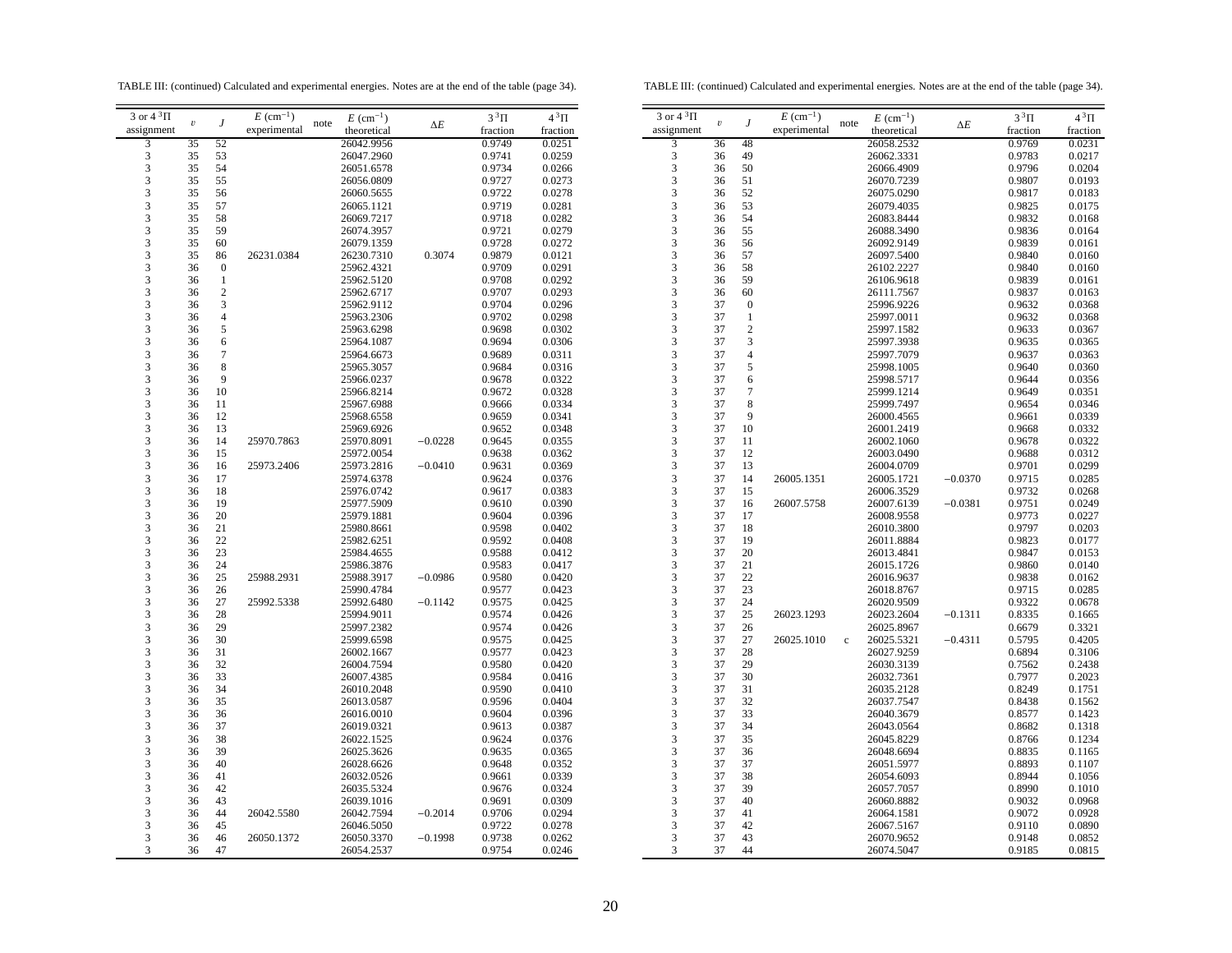TABLE III: (continued) Calculated and experimental energies. Notes are at the end of the table (page 34).

TABLE III: (continued) Calculated and experimental energies. Notes are at the end of the table (page 34).

| assignment<br>experimental<br>theoretical<br>fraction<br>fraction<br>0.9223<br>3<br>37<br>26078.1363<br>0.0777<br>45<br>3<br>37<br>26081.8608<br>0.9262<br>0.0738<br>46<br>26081.6829<br>$-0.1779$<br>3<br>37<br>0.9302<br>47<br>0.0698<br>26085.6788<br>3<br>37<br>48<br>26089.5907<br>0.9343<br>0.0657<br>3<br>37<br>49<br>26093.5965<br>0.9385<br>0.0615<br>3<br>37<br>50<br>26097.6958<br>0.9427<br>0.0573<br>3<br>37<br>51<br>26101.8876<br>0.9471<br>0.0529<br>3<br>37<br>52<br>26106.1705<br>0.9515<br>0.0485<br>3<br>37<br>53<br>26110.5423<br>0.9558<br>0.0442<br>3<br>37<br>54<br>0.9601<br>0.0399<br>26115.0004<br>3<br>37<br>55<br>0.9643<br>26119.5414<br>0.0357<br>3<br>37<br>56<br>0.9683<br>26124.1616<br>0.0317<br>3<br>37<br>57<br>26128.8567<br>0.9719<br>0.0281<br>3<br>37<br>58<br>0.9753<br>26133.6223<br>0.0247<br>3<br>37<br>59<br>26138.4539<br>0.9782<br>0.0218<br>3<br>37<br>60<br>26143.3469<br>0.9808<br>0.0192<br>3<br>38<br>$\boldsymbol{0}$<br>26030.9776<br>0.9761<br>0.0239<br>3<br>38<br>0.9761<br>1<br>26031.0568<br>0.0239<br>3<br>$\overline{c}$<br>38<br>0.9761<br>26031.2150<br>0.0239<br>3<br>3<br>38<br>0.9760<br>26031.4522<br>0.0240<br>3<br>38<br>$\overline{4}$<br>26031.7685<br>0.9760<br>0.0240<br>3<br>38<br>5<br>26032.1637<br>0.9760<br>0.0240<br>3<br>6<br>38<br>0.9760<br>0.0240<br>26032.6377<br>3<br>38<br>7<br>26033.1905<br>0.9759<br>0.0241<br>3<br>38<br>8<br>26033.8219<br>0.9759<br>0.0241<br>3<br>38<br>9<br>26034.5317<br>0.9759<br>0.0241<br>3<br>38<br>10<br>26035.3200<br>0.9758<br>0.0242<br>3<br>38<br>11<br>26036.1864<br>0.9758<br>0.0242<br>3<br>38<br>12<br>0.9758<br>26037.1310<br>0.0242<br>3<br>38<br>13<br>26038.1534<br>0.9757<br>0.0243<br>3<br>38<br>14<br>26039.1956<br>26039.2535<br>$-0.0579$<br>0.9757<br>0.0243<br>b<br>3<br>38<br>15<br>26040.4312<br>0.9757<br>0.0243<br>$\frac{3}{3}$<br>38<br>26041.6864<br>0.9757<br>0.0243<br>16<br>26041.6175<br>b<br>$-0.0689$<br>38<br>17<br>26043.0189<br>0.9757<br>0.0243<br>3<br>38<br>18<br>26044.4285<br>0.9758<br>0.0242<br>3<br>38<br>19<br>26045.9152<br>0.9759<br>0.0241<br>3<br>38<br>20<br>26047.4789<br>0.9760<br>0.0240<br>3<br>38<br>21<br>26049.1196<br>0.9761<br>0.0239<br>3<br>38<br>22<br>26050.8372<br>0.9763<br>0.0237<br>3<br>38<br>23<br>26052.6318<br>0.9766<br>0.0234<br>3<br>38<br>24<br>0.9769<br>0.0231<br>26054.5035<br>3<br>38<br>25<br>26056.3374<br>26056.4525<br>0.9773<br>0.0227<br>$-0.1151$<br>$\overline{\mathbf{3}}$<br>38<br>26<br>26058.4789<br>0.9777<br>0.0223<br>3<br>38<br>27<br>26060.4575<br>26060.5833<br>$-0.1258$<br>0.9782<br>0.0218<br>3<br>38<br>28<br>26062.7660<br>0.9788<br>0.0212<br>3<br>38<br>29<br>26065.0276<br>0.9795<br>0.0205<br>3<br>38<br>30<br>0.9803<br>0.0197<br>26067.3691<br>3<br>38<br>31<br>0.9811<br>26069.7913<br>0.0189<br>3<br>38<br>32<br>26072.2956<br>0.9820<br>0.0180<br>3<br>38<br>33<br>0.9828<br>26074.8838<br>0.0172<br>3<br>38<br>34<br>26077.5579<br>0.9836<br>0.0164<br>3<br>38<br>35<br>26080.3208<br>0.9842<br>0.0158<br>3<br>38<br>36<br>26083.1762<br>0.9845<br>0.0155<br>3<br>38<br>37<br>0.9840<br>0.0160<br>26086.1288<br>3<br>38<br>38<br>26089.1851<br>0.9823<br>0.0177<br>3<br>38<br>39<br>0.9786<br>26092.3541<br>0.0214<br>3<br>38<br>40<br>26095.6476<br>0.9714<br>0.0286<br>3<br>26099.0824<br>38<br>41<br>0.9587<br>0.0413 | 3 or $4^3\Pi$ |                         |   | $E \text{ (cm}^{-1})$ |      | $E~(\text{cm}^{-1})$ |            | $3^3\Pi$ | $4^3\Pi$ |    |
|--------------------------------------------------------------------------------------------------------------------------------------------------------------------------------------------------------------------------------------------------------------------------------------------------------------------------------------------------------------------------------------------------------------------------------------------------------------------------------------------------------------------------------------------------------------------------------------------------------------------------------------------------------------------------------------------------------------------------------------------------------------------------------------------------------------------------------------------------------------------------------------------------------------------------------------------------------------------------------------------------------------------------------------------------------------------------------------------------------------------------------------------------------------------------------------------------------------------------------------------------------------------------------------------------------------------------------------------------------------------------------------------------------------------------------------------------------------------------------------------------------------------------------------------------------------------------------------------------------------------------------------------------------------------------------------------------------------------------------------------------------------------------------------------------------------------------------------------------------------------------------------------------------------------------------------------------------------------------------------------------------------------------------------------------------------------------------------------------------------------------------------------------------------------------------------------------------------------------------------------------------------------------------------------------------------------------------------------------------------------------------------------------------------------------------------------------------------------------------------------------------------------------------------------------------------------------------------------------------------------------------------------------------------------------------------------------------------------------------------------------------------------------------------------------------------------------------------------------------------------------------------------------------------------------------------------------------------------------------------------------------------------------------------------------------------------------------------------------------------------------------------------------------------------------------------------------------------------------------------------------------------------------------------------------------------------------------------------------------------|---------------|-------------------------|---|-----------------------|------|----------------------|------------|----------|----------|----|
|                                                                                                                                                                                                                                                                                                                                                                                                                                                                                                                                                                                                                                                                                                                                                                                                                                                                                                                                                                                                                                                                                                                                                                                                                                                                                                                                                                                                                                                                                                                                                                                                                                                                                                                                                                                                                                                                                                                                                                                                                                                                                                                                                                                                                                                                                                                                                                                                                                                                                                                                                                                                                                                                                                                                                                                                                                                                                                                                                                                                                                                                                                                                                                                                                                                                                                                                                              |               | $\boldsymbol{\upsilon}$ | J |                       | note |                      | $\Delta E$ |          |          | a: |
|                                                                                                                                                                                                                                                                                                                                                                                                                                                                                                                                                                                                                                                                                                                                                                                                                                                                                                                                                                                                                                                                                                                                                                                                                                                                                                                                                                                                                                                                                                                                                                                                                                                                                                                                                                                                                                                                                                                                                                                                                                                                                                                                                                                                                                                                                                                                                                                                                                                                                                                                                                                                                                                                                                                                                                                                                                                                                                                                                                                                                                                                                                                                                                                                                                                                                                                                                              |               |                         |   |                       |      |                      |            |          |          |    |
|                                                                                                                                                                                                                                                                                                                                                                                                                                                                                                                                                                                                                                                                                                                                                                                                                                                                                                                                                                                                                                                                                                                                                                                                                                                                                                                                                                                                                                                                                                                                                                                                                                                                                                                                                                                                                                                                                                                                                                                                                                                                                                                                                                                                                                                                                                                                                                                                                                                                                                                                                                                                                                                                                                                                                                                                                                                                                                                                                                                                                                                                                                                                                                                                                                                                                                                                                              |               |                         |   |                       |      |                      |            |          |          |    |
|                                                                                                                                                                                                                                                                                                                                                                                                                                                                                                                                                                                                                                                                                                                                                                                                                                                                                                                                                                                                                                                                                                                                                                                                                                                                                                                                                                                                                                                                                                                                                                                                                                                                                                                                                                                                                                                                                                                                                                                                                                                                                                                                                                                                                                                                                                                                                                                                                                                                                                                                                                                                                                                                                                                                                                                                                                                                                                                                                                                                                                                                                                                                                                                                                                                                                                                                                              |               |                         |   |                       |      |                      |            |          |          |    |
|                                                                                                                                                                                                                                                                                                                                                                                                                                                                                                                                                                                                                                                                                                                                                                                                                                                                                                                                                                                                                                                                                                                                                                                                                                                                                                                                                                                                                                                                                                                                                                                                                                                                                                                                                                                                                                                                                                                                                                                                                                                                                                                                                                                                                                                                                                                                                                                                                                                                                                                                                                                                                                                                                                                                                                                                                                                                                                                                                                                                                                                                                                                                                                                                                                                                                                                                                              |               |                         |   |                       |      |                      |            |          |          |    |
|                                                                                                                                                                                                                                                                                                                                                                                                                                                                                                                                                                                                                                                                                                                                                                                                                                                                                                                                                                                                                                                                                                                                                                                                                                                                                                                                                                                                                                                                                                                                                                                                                                                                                                                                                                                                                                                                                                                                                                                                                                                                                                                                                                                                                                                                                                                                                                                                                                                                                                                                                                                                                                                                                                                                                                                                                                                                                                                                                                                                                                                                                                                                                                                                                                                                                                                                                              |               |                         |   |                       |      |                      |            |          |          |    |
|                                                                                                                                                                                                                                                                                                                                                                                                                                                                                                                                                                                                                                                                                                                                                                                                                                                                                                                                                                                                                                                                                                                                                                                                                                                                                                                                                                                                                                                                                                                                                                                                                                                                                                                                                                                                                                                                                                                                                                                                                                                                                                                                                                                                                                                                                                                                                                                                                                                                                                                                                                                                                                                                                                                                                                                                                                                                                                                                                                                                                                                                                                                                                                                                                                                                                                                                                              |               |                         |   |                       |      |                      |            |          |          |    |
|                                                                                                                                                                                                                                                                                                                                                                                                                                                                                                                                                                                                                                                                                                                                                                                                                                                                                                                                                                                                                                                                                                                                                                                                                                                                                                                                                                                                                                                                                                                                                                                                                                                                                                                                                                                                                                                                                                                                                                                                                                                                                                                                                                                                                                                                                                                                                                                                                                                                                                                                                                                                                                                                                                                                                                                                                                                                                                                                                                                                                                                                                                                                                                                                                                                                                                                                                              |               |                         |   |                       |      |                      |            |          |          |    |
|                                                                                                                                                                                                                                                                                                                                                                                                                                                                                                                                                                                                                                                                                                                                                                                                                                                                                                                                                                                                                                                                                                                                                                                                                                                                                                                                                                                                                                                                                                                                                                                                                                                                                                                                                                                                                                                                                                                                                                                                                                                                                                                                                                                                                                                                                                                                                                                                                                                                                                                                                                                                                                                                                                                                                                                                                                                                                                                                                                                                                                                                                                                                                                                                                                                                                                                                                              |               |                         |   |                       |      |                      |            |          |          |    |
|                                                                                                                                                                                                                                                                                                                                                                                                                                                                                                                                                                                                                                                                                                                                                                                                                                                                                                                                                                                                                                                                                                                                                                                                                                                                                                                                                                                                                                                                                                                                                                                                                                                                                                                                                                                                                                                                                                                                                                                                                                                                                                                                                                                                                                                                                                                                                                                                                                                                                                                                                                                                                                                                                                                                                                                                                                                                                                                                                                                                                                                                                                                                                                                                                                                                                                                                                              |               |                         |   |                       |      |                      |            |          |          |    |
|                                                                                                                                                                                                                                                                                                                                                                                                                                                                                                                                                                                                                                                                                                                                                                                                                                                                                                                                                                                                                                                                                                                                                                                                                                                                                                                                                                                                                                                                                                                                                                                                                                                                                                                                                                                                                                                                                                                                                                                                                                                                                                                                                                                                                                                                                                                                                                                                                                                                                                                                                                                                                                                                                                                                                                                                                                                                                                                                                                                                                                                                                                                                                                                                                                                                                                                                                              |               |                         |   |                       |      |                      |            |          |          |    |
|                                                                                                                                                                                                                                                                                                                                                                                                                                                                                                                                                                                                                                                                                                                                                                                                                                                                                                                                                                                                                                                                                                                                                                                                                                                                                                                                                                                                                                                                                                                                                                                                                                                                                                                                                                                                                                                                                                                                                                                                                                                                                                                                                                                                                                                                                                                                                                                                                                                                                                                                                                                                                                                                                                                                                                                                                                                                                                                                                                                                                                                                                                                                                                                                                                                                                                                                                              |               |                         |   |                       |      |                      |            |          |          |    |
|                                                                                                                                                                                                                                                                                                                                                                                                                                                                                                                                                                                                                                                                                                                                                                                                                                                                                                                                                                                                                                                                                                                                                                                                                                                                                                                                                                                                                                                                                                                                                                                                                                                                                                                                                                                                                                                                                                                                                                                                                                                                                                                                                                                                                                                                                                                                                                                                                                                                                                                                                                                                                                                                                                                                                                                                                                                                                                                                                                                                                                                                                                                                                                                                                                                                                                                                                              |               |                         |   |                       |      |                      |            |          |          |    |
|                                                                                                                                                                                                                                                                                                                                                                                                                                                                                                                                                                                                                                                                                                                                                                                                                                                                                                                                                                                                                                                                                                                                                                                                                                                                                                                                                                                                                                                                                                                                                                                                                                                                                                                                                                                                                                                                                                                                                                                                                                                                                                                                                                                                                                                                                                                                                                                                                                                                                                                                                                                                                                                                                                                                                                                                                                                                                                                                                                                                                                                                                                                                                                                                                                                                                                                                                              |               |                         |   |                       |      |                      |            |          |          |    |
|                                                                                                                                                                                                                                                                                                                                                                                                                                                                                                                                                                                                                                                                                                                                                                                                                                                                                                                                                                                                                                                                                                                                                                                                                                                                                                                                                                                                                                                                                                                                                                                                                                                                                                                                                                                                                                                                                                                                                                                                                                                                                                                                                                                                                                                                                                                                                                                                                                                                                                                                                                                                                                                                                                                                                                                                                                                                                                                                                                                                                                                                                                                                                                                                                                                                                                                                                              |               |                         |   |                       |      |                      |            |          |          |    |
|                                                                                                                                                                                                                                                                                                                                                                                                                                                                                                                                                                                                                                                                                                                                                                                                                                                                                                                                                                                                                                                                                                                                                                                                                                                                                                                                                                                                                                                                                                                                                                                                                                                                                                                                                                                                                                                                                                                                                                                                                                                                                                                                                                                                                                                                                                                                                                                                                                                                                                                                                                                                                                                                                                                                                                                                                                                                                                                                                                                                                                                                                                                                                                                                                                                                                                                                                              |               |                         |   |                       |      |                      |            |          |          |    |
|                                                                                                                                                                                                                                                                                                                                                                                                                                                                                                                                                                                                                                                                                                                                                                                                                                                                                                                                                                                                                                                                                                                                                                                                                                                                                                                                                                                                                                                                                                                                                                                                                                                                                                                                                                                                                                                                                                                                                                                                                                                                                                                                                                                                                                                                                                                                                                                                                                                                                                                                                                                                                                                                                                                                                                                                                                                                                                                                                                                                                                                                                                                                                                                                                                                                                                                                                              |               |                         |   |                       |      |                      |            |          |          |    |
|                                                                                                                                                                                                                                                                                                                                                                                                                                                                                                                                                                                                                                                                                                                                                                                                                                                                                                                                                                                                                                                                                                                                                                                                                                                                                                                                                                                                                                                                                                                                                                                                                                                                                                                                                                                                                                                                                                                                                                                                                                                                                                                                                                                                                                                                                                                                                                                                                                                                                                                                                                                                                                                                                                                                                                                                                                                                                                                                                                                                                                                                                                                                                                                                                                                                                                                                                              |               |                         |   |                       |      |                      |            |          |          |    |
|                                                                                                                                                                                                                                                                                                                                                                                                                                                                                                                                                                                                                                                                                                                                                                                                                                                                                                                                                                                                                                                                                                                                                                                                                                                                                                                                                                                                                                                                                                                                                                                                                                                                                                                                                                                                                                                                                                                                                                                                                                                                                                                                                                                                                                                                                                                                                                                                                                                                                                                                                                                                                                                                                                                                                                                                                                                                                                                                                                                                                                                                                                                                                                                                                                                                                                                                                              |               |                         |   |                       |      |                      |            |          |          |    |
|                                                                                                                                                                                                                                                                                                                                                                                                                                                                                                                                                                                                                                                                                                                                                                                                                                                                                                                                                                                                                                                                                                                                                                                                                                                                                                                                                                                                                                                                                                                                                                                                                                                                                                                                                                                                                                                                                                                                                                                                                                                                                                                                                                                                                                                                                                                                                                                                                                                                                                                                                                                                                                                                                                                                                                                                                                                                                                                                                                                                                                                                                                                                                                                                                                                                                                                                                              |               |                         |   |                       |      |                      |            |          |          |    |
|                                                                                                                                                                                                                                                                                                                                                                                                                                                                                                                                                                                                                                                                                                                                                                                                                                                                                                                                                                                                                                                                                                                                                                                                                                                                                                                                                                                                                                                                                                                                                                                                                                                                                                                                                                                                                                                                                                                                                                                                                                                                                                                                                                                                                                                                                                                                                                                                                                                                                                                                                                                                                                                                                                                                                                                                                                                                                                                                                                                                                                                                                                                                                                                                                                                                                                                                                              |               |                         |   |                       |      |                      |            |          |          |    |
|                                                                                                                                                                                                                                                                                                                                                                                                                                                                                                                                                                                                                                                                                                                                                                                                                                                                                                                                                                                                                                                                                                                                                                                                                                                                                                                                                                                                                                                                                                                                                                                                                                                                                                                                                                                                                                                                                                                                                                                                                                                                                                                                                                                                                                                                                                                                                                                                                                                                                                                                                                                                                                                                                                                                                                                                                                                                                                                                                                                                                                                                                                                                                                                                                                                                                                                                                              |               |                         |   |                       |      |                      |            |          |          |    |
|                                                                                                                                                                                                                                                                                                                                                                                                                                                                                                                                                                                                                                                                                                                                                                                                                                                                                                                                                                                                                                                                                                                                                                                                                                                                                                                                                                                                                                                                                                                                                                                                                                                                                                                                                                                                                                                                                                                                                                                                                                                                                                                                                                                                                                                                                                                                                                                                                                                                                                                                                                                                                                                                                                                                                                                                                                                                                                                                                                                                                                                                                                                                                                                                                                                                                                                                                              |               |                         |   |                       |      |                      |            |          |          |    |
|                                                                                                                                                                                                                                                                                                                                                                                                                                                                                                                                                                                                                                                                                                                                                                                                                                                                                                                                                                                                                                                                                                                                                                                                                                                                                                                                                                                                                                                                                                                                                                                                                                                                                                                                                                                                                                                                                                                                                                                                                                                                                                                                                                                                                                                                                                                                                                                                                                                                                                                                                                                                                                                                                                                                                                                                                                                                                                                                                                                                                                                                                                                                                                                                                                                                                                                                                              |               |                         |   |                       |      |                      |            |          |          |    |
|                                                                                                                                                                                                                                                                                                                                                                                                                                                                                                                                                                                                                                                                                                                                                                                                                                                                                                                                                                                                                                                                                                                                                                                                                                                                                                                                                                                                                                                                                                                                                                                                                                                                                                                                                                                                                                                                                                                                                                                                                                                                                                                                                                                                                                                                                                                                                                                                                                                                                                                                                                                                                                                                                                                                                                                                                                                                                                                                                                                                                                                                                                                                                                                                                                                                                                                                                              |               |                         |   |                       |      |                      |            |          |          |    |
|                                                                                                                                                                                                                                                                                                                                                                                                                                                                                                                                                                                                                                                                                                                                                                                                                                                                                                                                                                                                                                                                                                                                                                                                                                                                                                                                                                                                                                                                                                                                                                                                                                                                                                                                                                                                                                                                                                                                                                                                                                                                                                                                                                                                                                                                                                                                                                                                                                                                                                                                                                                                                                                                                                                                                                                                                                                                                                                                                                                                                                                                                                                                                                                                                                                                                                                                                              |               |                         |   |                       |      |                      |            |          |          |    |
|                                                                                                                                                                                                                                                                                                                                                                                                                                                                                                                                                                                                                                                                                                                                                                                                                                                                                                                                                                                                                                                                                                                                                                                                                                                                                                                                                                                                                                                                                                                                                                                                                                                                                                                                                                                                                                                                                                                                                                                                                                                                                                                                                                                                                                                                                                                                                                                                                                                                                                                                                                                                                                                                                                                                                                                                                                                                                                                                                                                                                                                                                                                                                                                                                                                                                                                                                              |               |                         |   |                       |      |                      |            |          |          |    |
|                                                                                                                                                                                                                                                                                                                                                                                                                                                                                                                                                                                                                                                                                                                                                                                                                                                                                                                                                                                                                                                                                                                                                                                                                                                                                                                                                                                                                                                                                                                                                                                                                                                                                                                                                                                                                                                                                                                                                                                                                                                                                                                                                                                                                                                                                                                                                                                                                                                                                                                                                                                                                                                                                                                                                                                                                                                                                                                                                                                                                                                                                                                                                                                                                                                                                                                                                              |               |                         |   |                       |      |                      |            |          |          |    |
|                                                                                                                                                                                                                                                                                                                                                                                                                                                                                                                                                                                                                                                                                                                                                                                                                                                                                                                                                                                                                                                                                                                                                                                                                                                                                                                                                                                                                                                                                                                                                                                                                                                                                                                                                                                                                                                                                                                                                                                                                                                                                                                                                                                                                                                                                                                                                                                                                                                                                                                                                                                                                                                                                                                                                                                                                                                                                                                                                                                                                                                                                                                                                                                                                                                                                                                                                              |               |                         |   |                       |      |                      |            |          |          |    |
|                                                                                                                                                                                                                                                                                                                                                                                                                                                                                                                                                                                                                                                                                                                                                                                                                                                                                                                                                                                                                                                                                                                                                                                                                                                                                                                                                                                                                                                                                                                                                                                                                                                                                                                                                                                                                                                                                                                                                                                                                                                                                                                                                                                                                                                                                                                                                                                                                                                                                                                                                                                                                                                                                                                                                                                                                                                                                                                                                                                                                                                                                                                                                                                                                                                                                                                                                              |               |                         |   |                       |      |                      |            |          |          |    |
|                                                                                                                                                                                                                                                                                                                                                                                                                                                                                                                                                                                                                                                                                                                                                                                                                                                                                                                                                                                                                                                                                                                                                                                                                                                                                                                                                                                                                                                                                                                                                                                                                                                                                                                                                                                                                                                                                                                                                                                                                                                                                                                                                                                                                                                                                                                                                                                                                                                                                                                                                                                                                                                                                                                                                                                                                                                                                                                                                                                                                                                                                                                                                                                                                                                                                                                                                              |               |                         |   |                       |      |                      |            |          |          |    |
|                                                                                                                                                                                                                                                                                                                                                                                                                                                                                                                                                                                                                                                                                                                                                                                                                                                                                                                                                                                                                                                                                                                                                                                                                                                                                                                                                                                                                                                                                                                                                                                                                                                                                                                                                                                                                                                                                                                                                                                                                                                                                                                                                                                                                                                                                                                                                                                                                                                                                                                                                                                                                                                                                                                                                                                                                                                                                                                                                                                                                                                                                                                                                                                                                                                                                                                                                              |               |                         |   |                       |      |                      |            |          |          |    |
|                                                                                                                                                                                                                                                                                                                                                                                                                                                                                                                                                                                                                                                                                                                                                                                                                                                                                                                                                                                                                                                                                                                                                                                                                                                                                                                                                                                                                                                                                                                                                                                                                                                                                                                                                                                                                                                                                                                                                                                                                                                                                                                                                                                                                                                                                                                                                                                                                                                                                                                                                                                                                                                                                                                                                                                                                                                                                                                                                                                                                                                                                                                                                                                                                                                                                                                                                              |               |                         |   |                       |      |                      |            |          |          |    |
|                                                                                                                                                                                                                                                                                                                                                                                                                                                                                                                                                                                                                                                                                                                                                                                                                                                                                                                                                                                                                                                                                                                                                                                                                                                                                                                                                                                                                                                                                                                                                                                                                                                                                                                                                                                                                                                                                                                                                                                                                                                                                                                                                                                                                                                                                                                                                                                                                                                                                                                                                                                                                                                                                                                                                                                                                                                                                                                                                                                                                                                                                                                                                                                                                                                                                                                                                              |               |                         |   |                       |      |                      |            |          |          |    |
|                                                                                                                                                                                                                                                                                                                                                                                                                                                                                                                                                                                                                                                                                                                                                                                                                                                                                                                                                                                                                                                                                                                                                                                                                                                                                                                                                                                                                                                                                                                                                                                                                                                                                                                                                                                                                                                                                                                                                                                                                                                                                                                                                                                                                                                                                                                                                                                                                                                                                                                                                                                                                                                                                                                                                                                                                                                                                                                                                                                                                                                                                                                                                                                                                                                                                                                                                              |               |                         |   |                       |      |                      |            |          |          |    |
|                                                                                                                                                                                                                                                                                                                                                                                                                                                                                                                                                                                                                                                                                                                                                                                                                                                                                                                                                                                                                                                                                                                                                                                                                                                                                                                                                                                                                                                                                                                                                                                                                                                                                                                                                                                                                                                                                                                                                                                                                                                                                                                                                                                                                                                                                                                                                                                                                                                                                                                                                                                                                                                                                                                                                                                                                                                                                                                                                                                                                                                                                                                                                                                                                                                                                                                                                              |               |                         |   |                       |      |                      |            |          |          |    |
|                                                                                                                                                                                                                                                                                                                                                                                                                                                                                                                                                                                                                                                                                                                                                                                                                                                                                                                                                                                                                                                                                                                                                                                                                                                                                                                                                                                                                                                                                                                                                                                                                                                                                                                                                                                                                                                                                                                                                                                                                                                                                                                                                                                                                                                                                                                                                                                                                                                                                                                                                                                                                                                                                                                                                                                                                                                                                                                                                                                                                                                                                                                                                                                                                                                                                                                                                              |               |                         |   |                       |      |                      |            |          |          |    |
|                                                                                                                                                                                                                                                                                                                                                                                                                                                                                                                                                                                                                                                                                                                                                                                                                                                                                                                                                                                                                                                                                                                                                                                                                                                                                                                                                                                                                                                                                                                                                                                                                                                                                                                                                                                                                                                                                                                                                                                                                                                                                                                                                                                                                                                                                                                                                                                                                                                                                                                                                                                                                                                                                                                                                                                                                                                                                                                                                                                                                                                                                                                                                                                                                                                                                                                                                              |               |                         |   |                       |      |                      |            |          |          |    |
|                                                                                                                                                                                                                                                                                                                                                                                                                                                                                                                                                                                                                                                                                                                                                                                                                                                                                                                                                                                                                                                                                                                                                                                                                                                                                                                                                                                                                                                                                                                                                                                                                                                                                                                                                                                                                                                                                                                                                                                                                                                                                                                                                                                                                                                                                                                                                                                                                                                                                                                                                                                                                                                                                                                                                                                                                                                                                                                                                                                                                                                                                                                                                                                                                                                                                                                                                              |               |                         |   |                       |      |                      |            |          |          |    |
|                                                                                                                                                                                                                                                                                                                                                                                                                                                                                                                                                                                                                                                                                                                                                                                                                                                                                                                                                                                                                                                                                                                                                                                                                                                                                                                                                                                                                                                                                                                                                                                                                                                                                                                                                                                                                                                                                                                                                                                                                                                                                                                                                                                                                                                                                                                                                                                                                                                                                                                                                                                                                                                                                                                                                                                                                                                                                                                                                                                                                                                                                                                                                                                                                                                                                                                                                              |               |                         |   |                       |      |                      |            |          |          |    |
|                                                                                                                                                                                                                                                                                                                                                                                                                                                                                                                                                                                                                                                                                                                                                                                                                                                                                                                                                                                                                                                                                                                                                                                                                                                                                                                                                                                                                                                                                                                                                                                                                                                                                                                                                                                                                                                                                                                                                                                                                                                                                                                                                                                                                                                                                                                                                                                                                                                                                                                                                                                                                                                                                                                                                                                                                                                                                                                                                                                                                                                                                                                                                                                                                                                                                                                                                              |               |                         |   |                       |      |                      |            |          |          |    |
|                                                                                                                                                                                                                                                                                                                                                                                                                                                                                                                                                                                                                                                                                                                                                                                                                                                                                                                                                                                                                                                                                                                                                                                                                                                                                                                                                                                                                                                                                                                                                                                                                                                                                                                                                                                                                                                                                                                                                                                                                                                                                                                                                                                                                                                                                                                                                                                                                                                                                                                                                                                                                                                                                                                                                                                                                                                                                                                                                                                                                                                                                                                                                                                                                                                                                                                                                              |               |                         |   |                       |      |                      |            |          |          |    |
|                                                                                                                                                                                                                                                                                                                                                                                                                                                                                                                                                                                                                                                                                                                                                                                                                                                                                                                                                                                                                                                                                                                                                                                                                                                                                                                                                                                                                                                                                                                                                                                                                                                                                                                                                                                                                                                                                                                                                                                                                                                                                                                                                                                                                                                                                                                                                                                                                                                                                                                                                                                                                                                                                                                                                                                                                                                                                                                                                                                                                                                                                                                                                                                                                                                                                                                                                              |               |                         |   |                       |      |                      |            |          |          |    |
|                                                                                                                                                                                                                                                                                                                                                                                                                                                                                                                                                                                                                                                                                                                                                                                                                                                                                                                                                                                                                                                                                                                                                                                                                                                                                                                                                                                                                                                                                                                                                                                                                                                                                                                                                                                                                                                                                                                                                                                                                                                                                                                                                                                                                                                                                                                                                                                                                                                                                                                                                                                                                                                                                                                                                                                                                                                                                                                                                                                                                                                                                                                                                                                                                                                                                                                                                              |               |                         |   |                       |      |                      |            |          |          |    |
|                                                                                                                                                                                                                                                                                                                                                                                                                                                                                                                                                                                                                                                                                                                                                                                                                                                                                                                                                                                                                                                                                                                                                                                                                                                                                                                                                                                                                                                                                                                                                                                                                                                                                                                                                                                                                                                                                                                                                                                                                                                                                                                                                                                                                                                                                                                                                                                                                                                                                                                                                                                                                                                                                                                                                                                                                                                                                                                                                                                                                                                                                                                                                                                                                                                                                                                                                              |               |                         |   |                       |      |                      |            |          |          |    |
|                                                                                                                                                                                                                                                                                                                                                                                                                                                                                                                                                                                                                                                                                                                                                                                                                                                                                                                                                                                                                                                                                                                                                                                                                                                                                                                                                                                                                                                                                                                                                                                                                                                                                                                                                                                                                                                                                                                                                                                                                                                                                                                                                                                                                                                                                                                                                                                                                                                                                                                                                                                                                                                                                                                                                                                                                                                                                                                                                                                                                                                                                                                                                                                                                                                                                                                                                              |               |                         |   |                       |      |                      |            |          |          |    |
|                                                                                                                                                                                                                                                                                                                                                                                                                                                                                                                                                                                                                                                                                                                                                                                                                                                                                                                                                                                                                                                                                                                                                                                                                                                                                                                                                                                                                                                                                                                                                                                                                                                                                                                                                                                                                                                                                                                                                                                                                                                                                                                                                                                                                                                                                                                                                                                                                                                                                                                                                                                                                                                                                                                                                                                                                                                                                                                                                                                                                                                                                                                                                                                                                                                                                                                                                              |               |                         |   |                       |      |                      |            |          |          |    |
|                                                                                                                                                                                                                                                                                                                                                                                                                                                                                                                                                                                                                                                                                                                                                                                                                                                                                                                                                                                                                                                                                                                                                                                                                                                                                                                                                                                                                                                                                                                                                                                                                                                                                                                                                                                                                                                                                                                                                                                                                                                                                                                                                                                                                                                                                                                                                                                                                                                                                                                                                                                                                                                                                                                                                                                                                                                                                                                                                                                                                                                                                                                                                                                                                                                                                                                                                              |               |                         |   |                       |      |                      |            |          |          |    |
|                                                                                                                                                                                                                                                                                                                                                                                                                                                                                                                                                                                                                                                                                                                                                                                                                                                                                                                                                                                                                                                                                                                                                                                                                                                                                                                                                                                                                                                                                                                                                                                                                                                                                                                                                                                                                                                                                                                                                                                                                                                                                                                                                                                                                                                                                                                                                                                                                                                                                                                                                                                                                                                                                                                                                                                                                                                                                                                                                                                                                                                                                                                                                                                                                                                                                                                                                              |               |                         |   |                       |      |                      |            |          |          |    |
|                                                                                                                                                                                                                                                                                                                                                                                                                                                                                                                                                                                                                                                                                                                                                                                                                                                                                                                                                                                                                                                                                                                                                                                                                                                                                                                                                                                                                                                                                                                                                                                                                                                                                                                                                                                                                                                                                                                                                                                                                                                                                                                                                                                                                                                                                                                                                                                                                                                                                                                                                                                                                                                                                                                                                                                                                                                                                                                                                                                                                                                                                                                                                                                                                                                                                                                                                              |               |                         |   |                       |      |                      |            |          |          |    |
|                                                                                                                                                                                                                                                                                                                                                                                                                                                                                                                                                                                                                                                                                                                                                                                                                                                                                                                                                                                                                                                                                                                                                                                                                                                                                                                                                                                                                                                                                                                                                                                                                                                                                                                                                                                                                                                                                                                                                                                                                                                                                                                                                                                                                                                                                                                                                                                                                                                                                                                                                                                                                                                                                                                                                                                                                                                                                                                                                                                                                                                                                                                                                                                                                                                                                                                                                              |               |                         |   |                       |      |                      |            |          |          |    |
|                                                                                                                                                                                                                                                                                                                                                                                                                                                                                                                                                                                                                                                                                                                                                                                                                                                                                                                                                                                                                                                                                                                                                                                                                                                                                                                                                                                                                                                                                                                                                                                                                                                                                                                                                                                                                                                                                                                                                                                                                                                                                                                                                                                                                                                                                                                                                                                                                                                                                                                                                                                                                                                                                                                                                                                                                                                                                                                                                                                                                                                                                                                                                                                                                                                                                                                                                              |               |                         |   |                       |      |                      |            |          |          |    |
|                                                                                                                                                                                                                                                                                                                                                                                                                                                                                                                                                                                                                                                                                                                                                                                                                                                                                                                                                                                                                                                                                                                                                                                                                                                                                                                                                                                                                                                                                                                                                                                                                                                                                                                                                                                                                                                                                                                                                                                                                                                                                                                                                                                                                                                                                                                                                                                                                                                                                                                                                                                                                                                                                                                                                                                                                                                                                                                                                                                                                                                                                                                                                                                                                                                                                                                                                              |               |                         |   |                       |      |                      |            |          |          |    |
|                                                                                                                                                                                                                                                                                                                                                                                                                                                                                                                                                                                                                                                                                                                                                                                                                                                                                                                                                                                                                                                                                                                                                                                                                                                                                                                                                                                                                                                                                                                                                                                                                                                                                                                                                                                                                                                                                                                                                                                                                                                                                                                                                                                                                                                                                                                                                                                                                                                                                                                                                                                                                                                                                                                                                                                                                                                                                                                                                                                                                                                                                                                                                                                                                                                                                                                                                              |               |                         |   |                       |      |                      |            |          |          |    |
|                                                                                                                                                                                                                                                                                                                                                                                                                                                                                                                                                                                                                                                                                                                                                                                                                                                                                                                                                                                                                                                                                                                                                                                                                                                                                                                                                                                                                                                                                                                                                                                                                                                                                                                                                                                                                                                                                                                                                                                                                                                                                                                                                                                                                                                                                                                                                                                                                                                                                                                                                                                                                                                                                                                                                                                                                                                                                                                                                                                                                                                                                                                                                                                                                                                                                                                                                              |               |                         |   |                       |      |                      |            |          |          |    |
|                                                                                                                                                                                                                                                                                                                                                                                                                                                                                                                                                                                                                                                                                                                                                                                                                                                                                                                                                                                                                                                                                                                                                                                                                                                                                                                                                                                                                                                                                                                                                                                                                                                                                                                                                                                                                                                                                                                                                                                                                                                                                                                                                                                                                                                                                                                                                                                                                                                                                                                                                                                                                                                                                                                                                                                                                                                                                                                                                                                                                                                                                                                                                                                                                                                                                                                                                              |               |                         |   |                       |      |                      |            |          |          |    |
|                                                                                                                                                                                                                                                                                                                                                                                                                                                                                                                                                                                                                                                                                                                                                                                                                                                                                                                                                                                                                                                                                                                                                                                                                                                                                                                                                                                                                                                                                                                                                                                                                                                                                                                                                                                                                                                                                                                                                                                                                                                                                                                                                                                                                                                                                                                                                                                                                                                                                                                                                                                                                                                                                                                                                                                                                                                                                                                                                                                                                                                                                                                                                                                                                                                                                                                                                              |               |                         |   |                       |      |                      |            |          |          |    |
|                                                                                                                                                                                                                                                                                                                                                                                                                                                                                                                                                                                                                                                                                                                                                                                                                                                                                                                                                                                                                                                                                                                                                                                                                                                                                                                                                                                                                                                                                                                                                                                                                                                                                                                                                                                                                                                                                                                                                                                                                                                                                                                                                                                                                                                                                                                                                                                                                                                                                                                                                                                                                                                                                                                                                                                                                                                                                                                                                                                                                                                                                                                                                                                                                                                                                                                                                              |               |                         |   |                       |      |                      |            |          |          |    |
|                                                                                                                                                                                                                                                                                                                                                                                                                                                                                                                                                                                                                                                                                                                                                                                                                                                                                                                                                                                                                                                                                                                                                                                                                                                                                                                                                                                                                                                                                                                                                                                                                                                                                                                                                                                                                                                                                                                                                                                                                                                                                                                                                                                                                                                                                                                                                                                                                                                                                                                                                                                                                                                                                                                                                                                                                                                                                                                                                                                                                                                                                                                                                                                                                                                                                                                                                              |               |                         |   |                       |      |                      |            |          |          |    |

| 3 or $4^3\Pi$ | $\upsilon$ | J                | $E~(\text{cm}^{-1})$ | note | $E~(\text{cm}^{-1})$ | $\Delta E$ | $3^3\Pi$ | $4^3\Pi$ |
|---------------|------------|------------------|----------------------|------|----------------------|------------|----------|----------|
| assignment    |            |                  | experimental         |      | theoretical          |            | fraction | fraction |
| 3             | 38         | 42               |                      |      | 26102.6806           |            | 0.9373   | 0.0627   |
| $\frac{3}{3}$ | 38         | 43               |                      |      | 26106.4710           |            | 0.9032   | 0.0968   |
|               | 38         | 44               | 26110.3810           |      | 26110.4870           | $-0.1060$  | 0.8526   | 0.1474   |
| 3             | 38         | 45               |                      |      | 26114.7594           |            | 0.7847   | 0.2153   |
| 3             | 38         | 46               | 26119.2534           | b    | 26119.3060           | $-0.0526$  | 0.7039   | 0.2961   |
| 3             | 38         | 47               |                      |      | 26124.1216           |            | 0.6194   | 0.3806   |
| 3             | 38         | 48               |                      |      | 26118.5594           |            | 0.5542   | 0.4458   |
| 3             | 38         | 49               |                      |      | 26122.8591           |            | 0.6182   | 0.3818   |
| 3             | 38         | 50               |                      |      | 26127.1514           |            | 0.6712   | 0.3288   |
| 3             | 38         | 51               |                      |      | 26131.4645           |            | 0.7147   | 0.2853   |
| 3             | 38         | 52               |                      |      | 26135.8199           |            | 0.7504   | 0.2496   |
| 3             | 38         | 53               |                      |      | 26140.2336           |            | 0.7802   | 0.2198   |
| 3             | 38         | 54               |                      |      | 26144.7169           |            | 0.8057   | 0.1943   |
| 3             | 38         | 55               |                      |      | 26149.2778           |            | 0.8279   | 0.1721   |
| 3             | 38         | 56               |                      |      | 26153.9212           |            | 0.8477   | 0.1523   |
| 3             | 38         | 57               |                      |      | 26158.6501           |            | 0.8657   | 0.1343   |
| 3             | 38         | 58               |                      |      | 26163.4652           |            | 0.8823   | 0.1177   |
| 3             | 38         | 59               |                      |      | 26168.3652           |            | 0.8976   | 0.1024   |
| 3             | 38         | 60               |                      |      | 26173.3474           |            | 0.9119   | 0.0881   |
| 3             | 39         | $\boldsymbol{0}$ |                      |      | 26063.9628           |            | 0.9791   | 0.0209   |
| 3             | 39         | $\,1$            |                      |      | 26064.0444           |            | 0.9791   | 0.0209   |
| 3             | 39         | $\overline{c}$   |                      |      | 26064.2075           |            | 0.9792   | 0.0208   |
| 3             | 39         | 3                |                      |      | 26064.4522           |            | 0.9793   | 0.0207   |
| 3             | 39         | 4                |                      |      | 26064.7782           |            | 0.9795   | 0.0205   |
| 3             | 39         | 5                |                      |      | 26065.1854           |            | 0.9797   | 0.0203   |
| 3             | 39         | 6                |                      |      | 26065.6737           |            | 0.9799   | 0.0201   |
| 3             | 39         | 7                |                      |      | 26066.2429           |            | 0.9801   | 0.0199   |
| 3             | 39         | 8                |                      |      | 26066.8927           |            | 0.9804   | 0.0196   |
| 3             | 39         | 9                |                      |      | 26067.6227           |            | 0.9806   | 0.0194   |
| 3             | 39         | 10               |                      |      | 26068.4328           |            | 0.9809   | 0.0191   |
| 3             | 39         | 11               |                      |      | 26069.3226           |            | 0.9812   | 0.0188   |
| 3             | 39         | 12               |                      |      | 26070.2918           |            | 0.9814   | 0.0186   |
| 3             | 39         | 13               |                      |      | 26071.3398           |            | 0.9817   | 0.0183   |
| 3             | 39         | 14               |                      |      | 26072.4664           |            | 0.9819   | 0.0181   |
| 3             | 39         | 15               |                      |      | 26073.6711           |            | 0.9821   | 0.0179   |
| 3             | 39         | 16               |                      |      | 26074.9535           |            | 0.9823   | 0.0177   |
| 3             | 39         | 17               |                      |      | 26076.3131           |            | 0.9825   | 0.0175   |
| 3             | 39         | 18               |                      |      | 26077.7495           |            | 0.9826   | 0.0174   |
| 3             | 39         | 19               |                      |      | 26079.2622           |            | 0.9827   | 0.0173   |
| 3             | 39         | 20               |                      |      | 26080.8508           |            | 0.9827   | 0.0173   |
| 3             | 39         | 21               |                      |      | 26082.5148           |            | 0.9827   | 0.0173   |
| 3             | 39         | 22               |                      |      | 26084.2537           |            | 0.9826   | 0.0174   |
| 3             | 39         | 23               |                      |      | 26086.0673           |            | 0.9825   | 0.0175   |
| 3             | 39         | 24               |                      |      | 26087.9551           |            | 0.9824   | 0.0176   |
| 3             | 39         | 25               | 26089.8160           | b    | 26089.9168           | $-0.1008$  | 0.9822   | 0.0178   |
| 3             | 39         | 26               |                      |      | 26091.9520           |            | 0.9821   | 0.0179   |
| 3             | 39         | 27               | 26094.0046           | b    | 26094.0605           | $-0.0559$  | 0.9818   | 0.0182   |
| 3             | 39         | 28               |                      |      | 26096.2422           |            | 0.9816   | 0.0184   |
| 3             | 39         | 29               |                      |      | 26098.4969           |            | 0.9813   | 0.0187   |
| 3             | 39         | 30               |                      |      | 26100.8244           |            | 0.9811   | 0.0189   |
| 3             | 39         | 31               |                      |      | 26103.2249           |            | 0.9809   | 0.0191   |
| 3             | 39         | 32               |                      |      | 26105.6984           |            | 0.9806   | 0.0194   |
| 3             | 39         | 33               |                      |      | 26108.2450           |            | 0.9804   | 0.0196   |
| 3             | 39         | 34               |                      |      | 26110.8652           |            | 0.9803   | 0.0197   |
| 3             | 39         | 35               |                      |      | 26113.5592           |            | 0.9801   | 0.0199   |
| 3             | 39         | 36               |                      |      | 26116.3276           |            | 0.9801   | 0.0199   |
| 3             | 39         | 37               |                      |      | 26119.1711           |            | 0.9801   | 0.0199   |
| 3             | 39         | 38               |                      |      | 26122.0904           |            | 0.9801   | 0.0199   |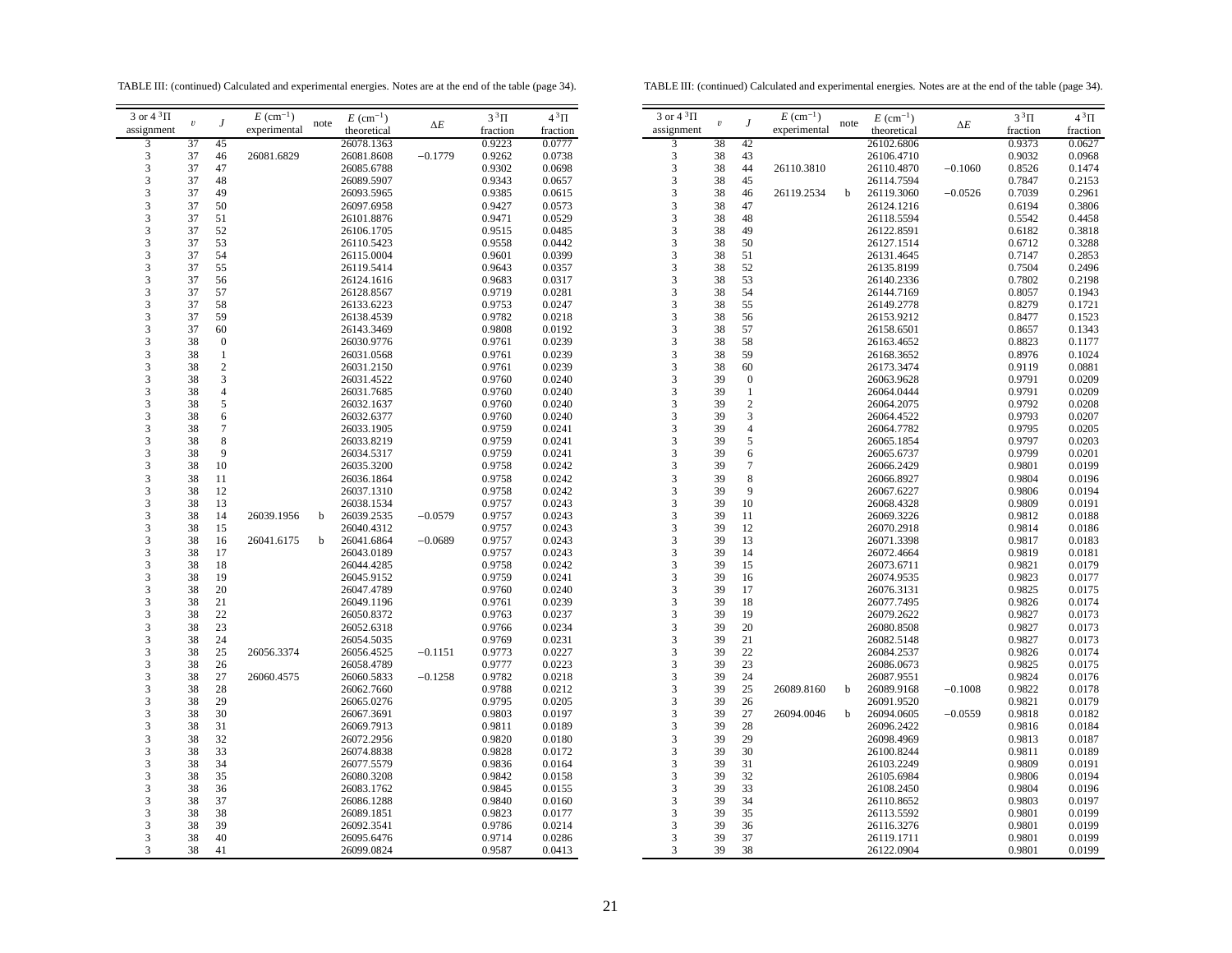TABLE III: (continued) Calculated and experimental energies. Notes are at the end of the table (page 34).

TABLE III: (continued) Calculated and experimental energies. Notes are at the end of the table (page 34).

| 3 or $4\sqrt[3]{11}$    |                         |                  | $E~(\text{cm}^{-1})$ |      | $E~(\text{cm}^{-1})$ |            | $3^3\Pi$ | $4^3\Pi$ |
|-------------------------|-------------------------|------------------|----------------------|------|----------------------|------------|----------|----------|
| assignment              | $\boldsymbol{\upsilon}$ | J                | experimental         | note | theoretical          | $\Delta E$ | fraction | fraction |
| 3                       | 39                      | 39               |                      |      | 26125.0866           |            | 0.9803   | 0.0197   |
| 3                       | 39                      | 40               |                      |      | 26128.1609           |            | 0.9805   | 0.0195   |
|                         | 39                      | 41               |                      |      | 26131.3148           |            | 0.9808   | 0.0192   |
| $\frac{3}{3}$           | 39                      | 42               |                      |      | 26134.5498           |            | 0.9811   | 0.0189   |
| 3                       | 39                      | 43               |                      |      | 26137.8680           |            | 0.9815   | 0.0185   |
| 3                       | 39                      | 44               | 26141.1847           |      | 26141.2719           | $-0.0872$  | 0.9818   | 0.0182   |
| 3                       | 39                      | 45               |                      |      | 26144.7640           |            | 0.9821   | 0.0179   |
| 3                       | 39                      | 46               | 26148.2915           |      | 26148.3479           | $-0.0564$  | 0.9823   | 0.0177   |
| 3                       | 39                      | 47               |                      |      | 26152.0271           |            | 0.9821   | 0.0179   |
|                         | 39                      |                  |                      |      |                      |            |          |          |
| 3                       |                         | 48               |                      |      | 26155.8065           |            | 0.9815   | 0.0185   |
| 3                       | 39                      | 49               |                      |      | 26159.6911           |            | 0.9802   | 0.0198   |
| 3                       | 39                      | 50               |                      |      | 26163.6872           |            | 0.9777   | 0.0223   |
| 3                       | 39                      | 51               |                      |      | 26167.8022           |            | 0.9735   | 0.0265   |
| $\frac{3}{3}$           | 39                      | 52               |                      |      | 26172.0442           |            | 0.9670   | 0.0330   |
|                         | 39                      | 53               |                      |      | 26176.4226           |            | 0.9571   | 0.0429   |
| $\frac{3}{3}$           | 39                      | 54               |                      |      | 26180.9476           |            | 0.9428   | 0.0572   |
|                         | 39                      | 55               |                      |      | 26185.6298           |            | 0.9227   | 0.0773   |
| $\overline{\mathbf{3}}$ | 39                      | 56               |                      |      | 26190.4792           |            | 0.8954   | 0.1046   |
| 3                       | 39                      | 57               |                      |      | 26195.5041           |            | 0.8600   | 0.1400   |
| 3                       | 39                      | 58               |                      |      | 26200.7097           |            | 0.8161   | 0.1839   |
| 3                       | 39                      | 59               |                      |      | 26206.0966           |            | 0.7642   | 0.2358   |
| 3                       | 39                      | 60               |                      |      | 26211.6600           |            | 0.7062   | 0.2938   |
|                         | 40                      | $\boldsymbol{0}$ |                      |      | 26093.5060           |            | 0.8039   | 0.1961   |
| $\frac{3}{3}$           | 40                      | $\,1$            |                      |      | 26093.5974           |            | 0.8047   | 0.1953   |
|                         | 40                      | $\overline{c}$   |                      |      | 26093.7801           |            | 0.8061   | 0.1939   |
| $\frac{3}{3}$           | 40                      | 3                |                      |      | 26094.0540           |            | 0.8084   | 0.1916   |
| 3                       | 40                      | 4                |                      |      | 26094.4189           |            | 0.8113   | 0.1887   |
| 3                       | 40                      | 5                |                      |      | 26094.8746           |            | 0.8149   | 0.1851   |
| 3                       | 40                      | 6                |                      |      | 26095.4205           |            | 0.8193   | 0.1807   |
| 3                       | 40                      | $\overline{7}$   |                      |      | 26096.0564           |            |          |          |
|                         |                         | 8                |                      |      |                      |            | 0.8243   | 0.1757   |
| 3                       | 40                      |                  |                      |      | 26096.7817           |            | 0.8299   | 0.1701   |
| 3                       | 40                      | 9                |                      |      | 26097.5958           |            | 0.8361   | 0.1639   |
| 3                       | 40                      | 10               |                      |      | 26098.4980           |            | 0.8429   | 0.1571   |
| $\frac{3}{3}$           | 40                      | 11               |                      |      | 26099.4875           |            | 0.8501   | 0.1499   |
|                         | 40                      | 12               |                      |      | 26100.5635           |            | 0.8578   | 0.1422   |
| 3                       | 40                      | 13               |                      |      | 26101.7248           |            | 0.8658   | 0.1342   |
| 3                       | 40                      | 14               | 26102.8873           | b    | 26102.9706           | $-0.0833$  | 0.8742   | 0.1258   |
| 3                       | 40                      | 15               |                      |      | 26104.2996           |            | 0.8827   | 0.1173   |
| 3                       | 40                      | 16               | 26105.6212           | b    | 26105.7105           | $-0.0893$  | 0.8914   | 0.1086   |
| 3                       | 40                      | 17               |                      |      | 26107.2021           |            | 0.9001   | 0.0999   |
| 3                       | 40                      | 18               |                      |      | 26108.7729           |            | 0.9087   | 0.0913   |
| 3                       | 40                      | 19               |                      |      | 26110.4214           |            | 0.9171   | 0.0829   |
|                         | 40                      | 20               |                      |      | 26112.1463           |            | 0.9253   | 0.0747   |
| $\frac{3}{3}$           | 40                      | 21               |                      |      | 26113.9461           |            | 0.9331   | 0.0669   |
|                         | 40                      | 22               |                      |      | 26115.8192           |            | 0.9406   | 0.0594   |
| $\frac{3}{3}$           | 40                      | 23               |                      |      | 26117.7642           |            | 0.9475   | 0.0525   |
| 3                       | 40                      | 24               |                      |      | 26119.7798           |            | 0.9538   | 0.0462   |
| 3                       | 40                      | 25               |                      |      | 26121.8646           |            | 0.9596   | 0.0404   |
| 3                       | 40                      | 26               | 26123.9028           | b    | 26124.0175           | $-0.1147$  | 0.9647   | 0.0353   |
| 3                       | 40                      | 27               |                      |      |                      |            |          |          |
|                         |                         | 28               | 26126.1301           |      | 26126.2374           | $-0.1073$  | 0.9692   | 0.0308   |
| 3                       | 40                      |                  |                      |      | 26128.5234           |            | 0.9731   | 0.0269   |
| 3                       | 40                      | 29               |                      |      | 26130.8746           |            | 0.9763   | 0.0237   |
| 3                       | 40                      | 30               |                      |      | 26133.2904           |            | 0.9789   | 0.0211   |
| 3                       | 40                      | 31               |                      |      | 26135.7702           |            | 0.9810   | 0.0190   |
| 3                       | 40                      | 32               |                      |      | 26138.3138           |            | 0.9826   | 0.0174   |
| 3                       | 40                      | 33               |                      |      | 26140.9208           |            | 0.9837   | 0.0163   |
| 3                       | 40                      | 34               |                      |      | 26143.5913           |            | 0.9844   | 0.0156   |
| 3                       | 40                      | 35               |                      |      | 26146.3252           |            | 0.9848   | 0.0152   |

| 3 or $4^3\Pi$                | $\boldsymbol{\upsilon}$ | $\boldsymbol{J}$    | $E~(\text{cm}^{-1})$ | note | $E~(\text{cm}^{-1})$ | $\Delta E$ | $3^3\Pi$ | $4^3\Pi$ |
|------------------------------|-------------------------|---------------------|----------------------|------|----------------------|------------|----------|----------|
| assignment                   |                         |                     | experimental         |      | theoretical          |            | fraction | fraction |
| 3                            | 40                      | 36                  |                      |      | 26149.1228           |            | 0.9848   | 0.0152   |
| 3                            | 40                      | 37                  |                      |      | 26151.9843           |            | 0.9847   | 0.0153   |
| 3                            | 40                      | 38                  |                      |      | 26154.9103           |            | 0.9843   | 0.0157   |
| 3                            | 40                      | 39                  |                      |      | 26157.9012           |            | 0.9838   | 0.0162   |
| 3                            | 40                      | 40                  |                      |      | 26160.9578           |            | 0.9832   | 0.0168   |
| 3                            | 40                      | 41                  |                      |      | 26164.0808           |            | 0.9825   | 0.0175   |
| 3                            | 40                      | 42                  |                      |      | 26167.2712           |            | 0.9819   | 0.0181   |
| 3                            | 40                      | 43                  |                      |      | 26170.5300           |            | 0.9812   | 0.0188   |
| 3                            | 40                      | 44                  | 26173.8286           |      | 26173.8583           | $-0.0297$  | 0.9805   | 0.0195   |
| 3                            | 40                      | 45                  |                      |      | 26177.2576           |            | 0.9800   | 0.0200   |
| 3                            | 40                      | 46                  | 26180.8050           | b    | 26180.7293           | 0.0757     | 0.9795   | 0.0205   |
| 3                            | 40                      | 47                  |                      |      | 26184.2751           |            | 0.9791   | 0.0209   |
| 3                            | 40                      | 48                  |                      |      | 26187.8968           |            | 0.9788   | 0.0212   |
| 3                            | 40                      | 49                  |                      |      | 26191.5965           |            | 0.9786   | 0.0214   |
| 3                            | 40                      | 50                  |                      |      | 26195.3766           |            | 0.9785   | 0.0215   |
| 3                            | 40                      | 51                  |                      |      | 26199.2394           |            | 0.9785   | 0.0215   |
| $\overline{\mathbf{3}}$      | 40                      | 52                  |                      |      | 26203.1879           |            | 0.9786   | 0.0214   |
| 3                            | 40                      | 53                  |                      |      | 26207.2252           |            | 0.9788   | 0.0212   |
| 3                            | 40                      | 54                  |                      |      | 26211.3545           |            | 0.9789   | 0.0211   |
| 3                            | 40                      | 55                  |                      |      | 26215.5794           |            | 0.9790   | 0.0210   |
| 3                            | 40                      | 56                  |                      |      | 26219.9037           |            | 0.9788   | 0.0212   |
| 3                            | 40                      | 57                  |                      |      | 26224.3313           |            | 0.9784   | 0.0216   |
| 3                            | 40                      | 58                  |                      |      | 26228.8659           |            | 0.9774   | 0.0226   |
| 3                            | 40                      | 59                  |                      |      | 26233.5112           |            | 0.9757   | 0.0243   |
| 3                            | 40                      | 60                  |                      |      | 26238.2703           |            | 0.9729   | 0.0271   |
|                              | 41                      | $\boldsymbol{0}$    |                      |      | 26132.8489           |            | 0.8746   | 0.1254   |
| $\frac{3}{3}$                | 41                      | $\mathbf{1}$        |                      |      | 26132.9321           |            | 0.8743   | 0.1257   |
| 3                            | 41                      |                     |                      |      | 26133.0984           |            |          |          |
| 3                            | 41                      | $\overline{c}$<br>3 |                      |      |                      |            | 0.8738   | 0.1262   |
| 3                            | 41                      | $\overline{4}$      |                      |      | 26133.3478           |            | 0.8729   | 0.1271   |
|                              | 41                      | 5                   |                      |      | 26133.6803           |            | 0.8718   | 0.1282   |
| $\overline{\mathbf{3}}$<br>3 | 41                      | 6                   |                      |      | 26134.0958           |            | 0.8704   | 0.1296   |
|                              |                         | 7                   |                      |      | 26134.5941           |            | 0.8686   | 0.1314   |
| 3                            | 41                      |                     |                      |      | 26135.1753           |            | 0.8666   | 0.1334   |
| 3                            | 41                      | 8<br>9              |                      |      | 26135.8391           |            | 0.8642   | 0.1358   |
| 3                            | 41                      |                     |                      |      | 26136.5854           |            | 0.8615   | 0.1385   |
| 3                            | 41                      | 10                  |                      |      | 26137.4140           |            | 0.8584   | 0.1416   |
| 3                            | 41                      | 11                  |                      |      | 26138.3249           |            | 0.8550   | 0.1450   |
| 3                            | 41                      | 12                  |                      |      | 26139.3178           |            | 0.8511   | 0.1489   |
| 3                            | 41                      | 13                  |                      |      | 26140.3925           |            | 0.8468   | 0.1532   |
| 3                            | 41                      | 14                  |                      |      | 26141.5489           |            | 0.8420   | 0.1580   |
| 3                            | 41                      | 15                  |                      |      | 26142.7867           |            | 0.8367   | 0.1633   |
| 3                            | 41                      | 16                  |                      |      | 26144.1059           |            | 0.8309   | 0.1691   |
| 3                            | 41                      | 17                  |                      |      | 26145.5064           |            | 0.8244   | 0.1756   |
| 3                            | 41                      | 18                  |                      |      | 26146.9880           |            | 0.8172   | 0.1828   |
| 3                            | 41                      | 19                  |                      |      | 26148.5509           |            | 0.8092   | 0.1908   |
| 3                            | 41                      | 20                  |                      |      | 26150.1953           |            | 0.8004   | 0.1996   |
| 3                            | 41                      | 21                  |                      |      | 26151.9213           |            | 0.7905   | 0.2095   |
| 3                            | 41                      | 22                  |                      |      | 26153.7296           |            | 0.7795   | 0.2205   |
| $\frac{3}{3}$                | 41                      | 23                  |                      |      | 26155.6211           |            | 0.7671   | 0.2329   |
|                              | 41                      | 24                  |                      |      | 26157.5968           |            | 0.7531   | 0.2469   |
| 3                            | 41                      | 25                  | 26159.6181           | b    | 26159.6586           | $-0.0405$  | 0.7372   | 0.2628   |
| 3                            | 41                      | 26                  |                      |      | 26161.8088           |            | 0.7191   | 0.2809   |
| 3                            | 41                      | 27                  | 26164.0153           | b    | 26164.0506           | $-0.0353$  | 0.6982   | 0.3018   |
| $\overline{\mathbf{3}}$      | 41                      | 28                  |                      |      | 26166.3886           |            | 0.6742   | 0.3258   |
| 3                            | 41                      | 29                  |                      |      | 26168.8285           |            | 0.6463   | 0.3537   |
| 3                            | 41                      | 30                  |                      |      | 26171.3783           |            | 0.6141   | 0.3859   |
| 3                            | 41                      | 31                  |                      |      | 26174.0482           |            | 0.5769   | 0.4231   |
| 3                            | 41                      | 32                  |                      |      | 26165.0526           |            | 0.5700   | 0.4300   |

 $\equiv$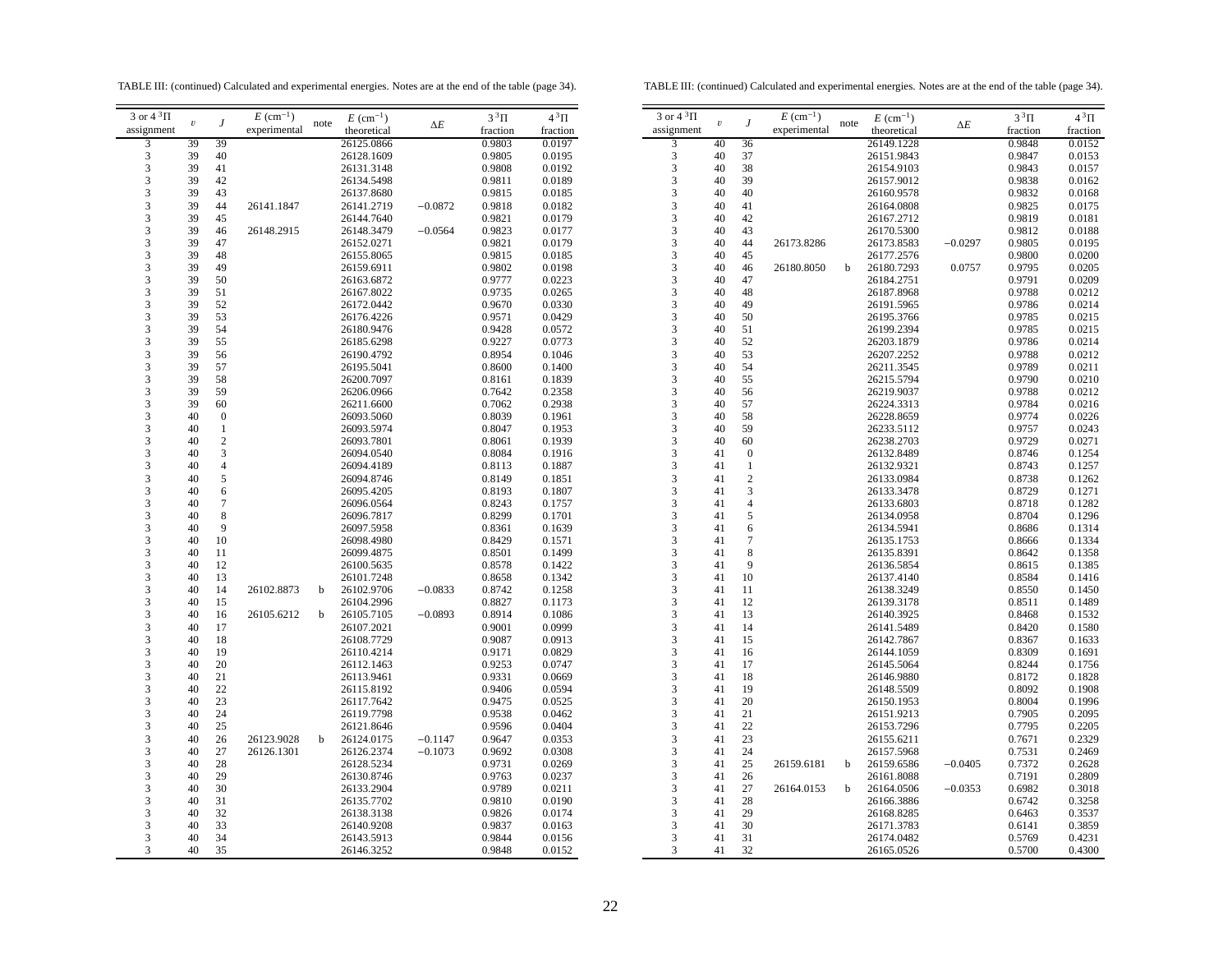TABLE III: (continued) Calculated and experimental energies. Notes are at the end of the table (page 34).

TABLE III: (continued) Calculated and experimental energies. Notes are at the end of the table (page 34).

| 3 or $4^3\Pi$               |                         |                           | $E~(\text{cm}^{-1})$ | note | $E~(\text{cm}^{-1})$     |            | $3^3\Pi$         | $4^3\Pi$         | 3 or $4^3\Pi$ |
|-----------------------------|-------------------------|---------------------------|----------------------|------|--------------------------|------------|------------------|------------------|---------------|
| assignment                  | $\boldsymbol{\upsilon}$ | J                         | experimental         |      | theoretical              | $\Delta E$ | fraction         | fraction         | assignment    |
| 3                           | 41                      | 33                        |                      |      | 26168.4337               |            | 0.6210           | 0.3790           | 3             |
| $\overline{\mathbf{3}}$     | 41                      | 34                        |                      |      | 26171.8524               |            | 0.6765           | 0.3235           | 3             |
| $\sqrt{3}$                  | 41                      | 35                        |                      |      | 26175.2894               |            | 0.7342           | 0.2658           | 3             |
| 3                           | 41                      | 36                        |                      |      | 26178.7268               |            | 0.7905           | 0.2095           | 3             |
| $\ensuremath{\mathfrak{Z}}$ | 41                      | 37                        |                      |      | 26182.1513               |            | 0.8420           | 0.1580           | 3             |
| 3                           | 41                      | 38                        |                      |      | 26185.5563               |            | 0.8855           | 0.1145           | 3             |
| 3                           | 41                      | 39                        |                      |      | 26188.9426               |            | 0.9197           | 0.0803           | 3             |
| 3                           | 41                      | 40                        |                      |      | 26192.3168               |            | 0.9448           | 0.0552           | 3             |
| 3                           | 41                      | 41                        |                      |      | 26195.6884               |            | 0.9621           | 0.0379           | 3             |
| 3                           | 41                      | 42                        |                      |      | 26199.0683               |            | 0.9734           | 0.0266           | 3             |
| 3                           | 41                      | 43                        |                      |      | 26202.4668               |            | 0.9802           | 0.0198           | 3             |
| 3                           | 41                      | 44                        |                      |      | 26205.8929               |            | 0.9839           | 0.0161           | 3             |
| 3                           | 41                      | 45                        |                      |      | 26209.3544               |            | 0.9854           | 0.0146           | 3             |
| $\sqrt{3}$                  | 41                      | 46                        | 26212.9106           |      | 26212.8579               | 0.0527     | 0.9856           | 0.0144           | 3             |
| 3                           | 41                      | 47                        |                      |      | 26216.4089               |            | 0.9849           | 0.0151           | 3             |
| $\ensuremath{\mathfrak{Z}}$ | 41                      | 48                        |                      |      | 26220.0119               |            | 0.9837           | 0.0163           | 3             |
| 3                           | 41                      | 49                        |                      |      | 26223.6709               |            | 0.9822           | 0.0178           | 3             |
| 3                           | 41                      | 50                        |                      |      | 26227.3896               |            | 0.9806           | 0.0194           | 3             |
| 3                           | 41                      | 51                        |                      |      | 26231.1712               |            | 0.9791           | 0.0209           | 3             |
| $\overline{\mathbf{3}}$     | 41                      | 52                        |                      |      | 26235.0188               |            | 0.9777           | 0.0223           | 3             |
| 3                           | 41                      | 53                        |                      |      | 26238.9354               |            | 0.9764           | 0.0236           | 3             |
| 3                           | 41                      | 54                        |                      |      | 26242.9238               |            | 0.9753           | 0.0247           | 3             |
| $\ensuremath{\mathfrak{Z}}$ | 41                      | 55                        |                      |      | 26246.9871               |            | 0.9745           | 0.0255           | 3             |
| $\ensuremath{\mathfrak{Z}}$ | 41                      | 56                        |                      |      | 26251.1284               |            | 0.9738           | 0.0262           | 3             |
| $\sqrt{3}$                  | 41                      | 57                        |                      |      | 26255.3507               |            | 0.9734           | 0.0266           | 3             |
| 3                           | 41                      | 58                        |                      |      | 26259.6575               |            | 0.9732           | 0.0268           | 3             |
| 3                           | 41                      | 59                        |                      |      | 26264.0521               |            | 0.9732           | 0.0268           | 3             |
| 3                           | 41                      | 60                        |                      |      | 26268.5381               |            | 0.9734           | 0.0266           | 3             |
| 3<br>3                      | 42<br>42                | $\boldsymbol{0}$<br>$\,1$ |                      |      | 26162.2269<br>26162.3082 |            | 0.9632<br>0.9632 | 0.0368<br>0.0368 | 3<br>3        |
| 3                           | 42                      | $\boldsymbol{2}$          |                      |      | 26162.4709               |            | 0.9632           | 0.0368           | 3             |
| 3                           | 42                      | 3                         |                      |      | 26162.7149               |            | 0.9632           | 0.0368           | 3             |
| 3                           | 42                      | $\overline{\mathcal{L}}$  |                      |      | 26163.0402               |            | 0.9631           | 0.0369           | 3             |
| 3                           | 42                      | 5                         |                      |      | 26163.4468               |            | 0.9631           | 0.0369           | 3             |
| $\ensuremath{\mathfrak{Z}}$ | 42                      | 6                         |                      |      | 26163.9348               |            | 0.9630           | 0.0370           | 3             |
| 3                           | 42                      | $\tau$                    |                      |      | 26164.5040               |            | 0.9629           | 0.0371           | 3             |
| $\ensuremath{\mathsf{3}}$   | 42                      | 8                         |                      |      | 26165.1546               |            | 0.9627           | 0.0373           | 3             |
| 3                           | 42                      | 9                         |                      |      | 26165.8864               |            | 0.9625           | 0.0375           | 3             |
| 3                           | 42                      | 10                        |                      |      | 26166.6994               |            | 0.9623           | 0.0377           | 3             |
| 3                           | 42                      | 11                        |                      |      | 26167.5935               |            | 0.9621           | 0.0379           | 3             |
| 3                           | 42                      | 12                        |                      |      | 26168.5686               |            | 0.9618           | 0.0382           | 3             |
| 3                           | 42                      | 13                        |                      |      | 26169.6246               |            | 0.9615           | 0.0385           | 3             |
| 3                           | 42                      | 14                        |                      |      | 26170.7614               |            | 0.9610           | 0.0390           | 3             |
| 3                           | 42                      | 15                        |                      |      | 26171.9786               |            | 0.9606           | 0.0394           | 3             |
| 3                           | 42                      | 16                        |                      |      | 26173.2761               |            | 0.9600           | 0.0400           | 3             |
| $\sqrt{3}$                  | 42                      | 17                        |                      |      | 26174.6536               |            | 0.9594           | 0.0406           | 3             |
| 3                           | 42                      | 18                        |                      |      | 26176.1106               |            | 0.9586           | 0.0414           | 3             |
| 3                           | 42                      | 19                        |                      |      | 26177.6468               |            | 0.9578           | 0.0422           | 3             |
| 3                           | 42                      | 20                        |                      |      | 26179.2617               |            | 0.9568           | 0.0432           | 3             |
| 3                           | 42                      | 21                        |                      |      | 26180.9547               |            | 0.9558           | 0.0442           | 3             |
| $\overline{\mathbf{3}}$     | 42                      | 22                        |                      |      | 26182.7251               |            | 0.9546           | 0.0454           | 3             |
| 3                           | 42                      | 23                        |                      |      | 26184.5722               |            | 0.9532           | 0.0468           | 3             |
| 3                           | 42                      | 24                        |                      |      | 26186.4954               |            | 0.9517           | 0.0483           | 3             |
| 3                           | 42                      | 25                        | 26188.4465           |      | 26188.4937               | $-0.0472$  | 0.9501           | 0.0499           | 3             |
| $\ensuremath{\mathfrak{Z}}$ | 42                      | 26                        | 26190.5148           | b    | 26190.5662               | $-0.0514$  | 0.9483           | 0.0517           | 3<br>3        |
| 3                           | 42                      | 27                        | 26192.6754           |      | 26192.7120               | $-0.0366$  | 0.9463           | 0.0537           |               |
| 3<br>3                      | 42<br>42                | 28<br>29                  |                      |      | 26194.9300<br>26197.2194 |            | 0.9441<br>0.9417 | 0.0559<br>0.0583 | 3<br>3        |
|                             |                         |                           |                      |      |                          |            |                  |                  |               |

| 3 or $4^3\Pi$<br>$E~(\text{cm}^{-1})$<br>J<br>$\boldsymbol{\upsilon}$ | $E~(\text{cm}^{-1})$<br>note | $\Delta E$ | $3^3\Pi$ | $4^3\Pi$ |
|-----------------------------------------------------------------------|------------------------------|------------|----------|----------|
|                                                                       |                              |            |          |          |
| assignment<br>experimental                                            | theoretical                  |            | fraction | fraction |
| $\overline{\mathbf{3}}$<br>30<br>42                                   | 26199.5790                   |            | 0.9392   | 0.0608   |
| 3<br>42<br>31                                                         | 26202.0078                   |            | 0.9364   | 0.0636   |
| 42<br>32                                                              | 26204.5048                   |            | 0.9334   | 0.0666   |
| $\frac{3}{3}$<br>42<br>33                                             | 26207.0691                   |            | 0.9302   | 0.0698   |
| 3<br>42<br>34                                                         | 26209.6998                   |            |          |          |
| 42<br>35                                                              |                              |            | 0.9267   | 0.0733   |
| 3                                                                     | 26212.3960                   |            | 0.9229   | 0.0771   |
| 3<br>42<br>36                                                         | 26215.1573                   |            | 0.9187   | 0.0813   |
| 3<br>42<br>37                                                         | 26217.9830                   |            | 0.9141   | 0.0859   |
| 3<br>42<br>38                                                         | 26220.8729                   |            | 0.9090   | 0.0910   |
| 3<br>42<br>39                                                         | 26223.8269                   |            | 0.9033   | 0.0967   |
| 3<br>40<br>42                                                         | 26226.8454                   |            | 0.8966   | 0.1034   |
| 3<br>42<br>41                                                         | 26229.9291                   |            | 0.8889   | 0.1111   |
| 3<br>42<br>42                                                         | 26233.0796                   |            | 0.8794   | 0.1206   |
| 3<br>42<br>43                                                         | 26236.2995                   |            | 0.8676   | 0.1324   |
| 3<br>44<br>42                                                         | 26239.5930                   |            | 0.8521   | 0.1479   |
| 3<br>42<br>45                                                         | 26242.9680                   |            | 0.8306   | 0.1694   |
| $\overline{\mathbf{3}}$<br>42<br>46                                   | 26246.4385                   |            | 0.7989   | 0.2011   |
| 3<br>42<br>47                                                         | 26250.0330                   |            | 0.7484   | 0.2516   |
| 3<br>42<br>48                                                         | 26253.8134                   |            | 0.6613   | 0.3387   |
| 3<br>42<br>49                                                         | 26252.5238                   |            | 0.5828   | 0.4172   |
| 3<br>42<br>50                                                         | 26257.5702                   |            | 0.7845   | 0.2155   |
| 3<br>42<br>51                                                         | 26262.1084                   |            | 0.9235   | 0.0765   |
| 3<br>42<br>52                                                         | 26266.2998                   |            | 0.9738   | 0.0262   |
| 3<br>53<br>42                                                         | 26270.3490                   |            | 0.9853   | 0.0147   |
| 54                                                                    |                              |            |          |          |
| 3<br>42                                                               | 26274.3644                   |            | 0.9848   | 0.0152   |
| $\frac{3}{3}$<br>42<br>55                                             | 26278.3951                   |            | 0.9812   | 0.0188   |
| 42<br>56                                                              | 26282.4653                   |            | 0.9771   | 0.0229   |
| 3<br>42<br>57                                                         | 26286.5884                   |            | 0.9734   | 0.0266   |
| 3<br>42<br>58                                                         | 26290.7727                   |            | 0.9703   | 0.0297   |
| 3<br>42<br>59                                                         | 26295.0242                   |            | 0.9678   | 0.0322   |
| $\overline{\mathbf{3}}$<br>42<br>60                                   | 26299.3479                   |            | 0.9658   | 0.0342   |
| 3<br>43<br>$\boldsymbol{0}$                                           | 26192.2455                   |            | 0.9345   | 0.0655   |
| 3<br>$\mathbf{1}$<br>43                                               | 26192.3240                   |            | 0.9346   | 0.0654   |
| 3<br>43<br>$\overline{c}$                                             | 26192.4811                   |            | 0.9347   | 0.0653   |
| 3<br>3<br>43                                                          | 26192.7168                   |            | 0.9350   | 0.0650   |
| 3<br>$\overline{4}$<br>43                                             | 26193.0311                   |            | 0.9353   | 0.0647   |
| 3<br>5<br>43                                                          | 26193.4242                   |            | 0.9357   | 0.0643   |
| 3<br>6<br>43                                                          | 26193.8961                   |            | 0.9362   | 0.0638   |
| 3<br>$\overline{7}$<br>43                                             | 26194.4469                   |            | 0.9368   | 0.0632   |
| $\overline{\mathbf{3}}$<br>8<br>43                                    | 26195.0769                   |            | 0.9375   | 0.0625   |
| 3<br>9<br>43                                                          | 26195.7862                   |            | 0.9382   | 0.0618   |
| 3<br>43<br>10                                                         | 26196.5748                   |            | 0.9390   | 0.0610   |
| 3<br>43<br>11                                                         | 26197.4431                   |            | 0.9399   | 0.0601   |
| 3<br>43<br>12                                                         | 26198.3911                   |            | 0.9409   | 0.0591   |
| 3<br>43<br>13                                                         | 26199.4192                   |            | 0.9420   | 0.0580   |
| 3<br>43<br>14                                                         | 26200.5274                   |            | 0.9431   | 0.0569   |
| 3<br>43<br>15                                                         | 26201.7160                   |            |          |          |
|                                                                       |                              |            | 0.9443   | 0.0557   |
| 3<br>43<br>16<br>26202.8438                                           | 26202.9852                   | $-0.1414$  | 0.9455   | 0.0545   |
| $\frac{3}{3}$<br>43<br>17                                             | 26204.3350                   |            | 0.9468   | 0.0532   |
| 43<br>18                                                              | 26205.7658                   |            | 0.9482   | 0.0518   |
| 3<br>43<br>19                                                         | 26207.2774                   |            | 0.9496   | 0.0504   |
| 3<br>43<br>20                                                         | 26208.8701                   |            | 0.9510   | 0.0490   |
| 3<br>43<br>21                                                         | 26210.5438                   |            | 0.9525   | 0.0475   |
| $\overline{\mathbf{3}}$<br>43<br>22                                   | 26212.2985                   |            | 0.9540   | 0.0460   |
| 3<br>43<br>23                                                         | 26214.1339                   |            | 0.9555   | 0.0445   |
| 3<br>24<br>43                                                         | 26216.0499                   |            | 0.9570   | 0.0430   |
| 3<br>43<br>25<br>26217.9340                                           | 26218.0461                   | $-0.1121$  | 0.9585   | 0.0415   |
| 3<br>43<br>26                                                         | 26220.1220                   |            | 0.9599   | 0.0401   |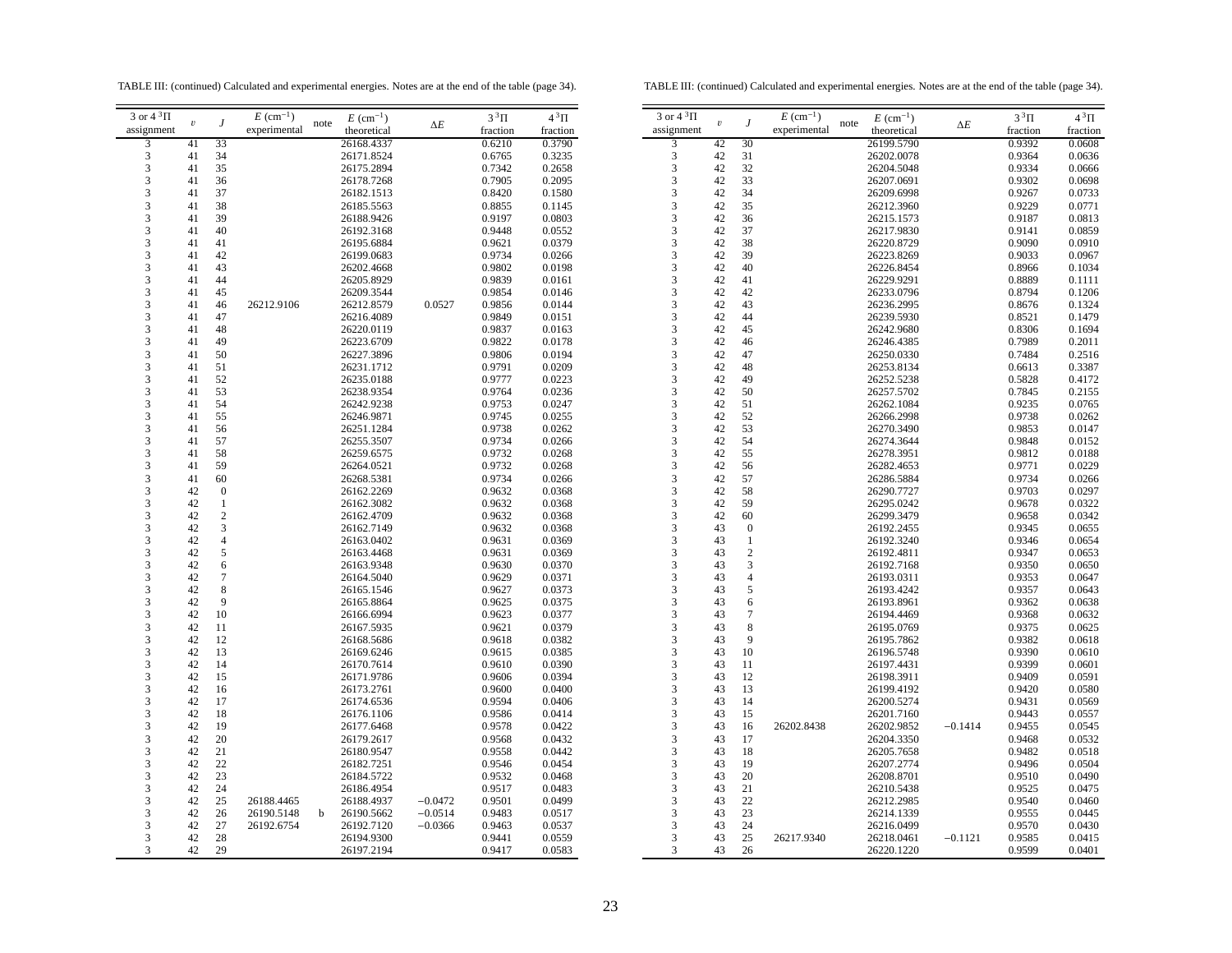TABLE III: (continued) Calculated and experimental energies. Notes are at the end of the table (page 34).

TABLE III: (continued) Calculated and experimental energies. Notes are at the end of the table (page 34).

| 3 or 4 $\rm{^3\Pi}$ |            |                  | $E~(\text{cm}^{-1})$ |      | $E~(\text{cm}^{-1})$ |            | $3^3\Pi$ | $4^3\Pi$ | $3$ or $4~^3\Pi$ |            |                 | $E~(\text{cm}^{-1})$ |      | $E~(\text{cm}^{-1})$ |           | $3^3\Pi$ | $4^3\Pi$ |
|---------------------|------------|------------------|----------------------|------|----------------------|------------|----------|----------|------------------|------------|-----------------|----------------------|------|----------------------|-----------|----------|----------|
| assignment          | $\upsilon$ |                  | experimental         | note | theoretical          | $\Delta E$ | fraction | fraction | assignment       | $\upsilon$ |                 | experimental         | note | theoretical          | ΔΕ        | fraction | fraction |
| 3                   | 43         | 27               | 26222.1823           |      | 26222.2770           | $-0.0947$  | 0.9613   | 0.0387   | 3                | 44         | 24              |                      |      | 26244.8352           |           | 0.8604   | 0.1396   |
|                     |            |                  |                      |      |                      |            |          |          |                  |            |                 |                      |      |                      |           |          |          |
| 3                   | 43         | 28               |                      |      | 26224.5103           |            | 0.9625   | 0.0375   | 3                | 44         | 25              | 26246.6705           |      | 26246.7998           | $-0.1293$ | 0.8666   | 0.1334   |
| 3                   | 43         | 29               |                      |      | 26226.8211           |            | 0.9637   | 0.0363   | 3                | 44         | 26              | 26248.7217           | b    | 26248.8462           | $-0.1245$ | 0.8728   | 0.1272   |
| 3                   | 43         | 30               |                      |      | 26229.2082           |            | 0.9648   | 0.0352   | 3                | 44         | 27              | 26250.8632           |      | 26250.9746           | $-0.1114$ | 0.8791   | 0.1209   |
| 3                   | 43         | 31               |                      |      | 26231.6706           |            | 0.9657   | 0.0343   | 3                | 44         | 28              |                      |      | 26253.1855           |           | 0.8853   | 0.1147   |
| 3                   | 43         | 32               |                      |      | 26234.2068           |            | 0.9665   | 0.0335   | 3                | 44         | 29              |                      |      | 26255.4789           |           | 0.8916   | 0.1084   |
| 3                   | 43         | 33               |                      |      | 26236.8153           |            | 0.9671   | 0.0329   | 3                | 44         | 30              |                      |      | 26257.8550           |           | 0.8979   | 0.1021   |
| 3                   | 43         | 34               |                      |      | 26239.4946           |            | 0.9676   | 0.0324   | 3                | 44         | 31              |                      |      | 26260.3137           |           | 0.9043   | 0.0957   |
| $\mathbf{3}$        | 43         | 35               |                      |      | 26242.2430           |            | 0.9678   | 0.0322   | 3                | 44         | 32              |                      |      | 26262.8545           |           | 0.9105   | 0.0895   |
| 3                   | 43         | 36               |                      |      | 26245.0587           |            | 0.9678   | 0.0322   | 3                | 44         | 33              |                      |      | 26265.4771           |           | 0.9168   | 0.0832   |
| 3                   | 43         | 37               |                      |      | 26247.9400           |            | 0.9677   | 0.0323   | 3                | 44         | 34              |                      |      | 26268.1804           |           | 0.9229   | 0.0771   |
| 3                   | 43         | 38               |                      |      | 26250.8850           |            | 0.9673   | 0.0327   | 3                | 44         | 35              |                      |      | 26270.9636           |           | 0.9290   | 0.0710   |
| 3                   | 43         |                  |                      |      |                      |            |          |          | 3                |            |                 |                      |      |                      |           |          |          |
|                     |            | 39               |                      |      | 26253.8922           |            | 0.9668   | 0.0332   |                  | 44         | 36              |                      |      | 26273.8249           |           | 0.9348   | 0.0652   |
| 3                   | 43         | 40               |                      |      | 26256.9598           |            | 0.9660   | 0.0340   | 3                | 44         | 37              |                      |      | 26276.7628           |           | 0.9405   | 0.0595   |
| 3                   | 43         | 41               |                      |      | 26260.0864           |            | 0.9651   | 0.0349   | 3                | 44         | 38              |                      |      | 26279.7751           |           | 0.9458   | 0.0542   |
| 3                   | 43         | 42               |                      |      | 26263.2705           |            | 0.9640   | 0.0360   | 3                | 44         | 39              |                      |      | 26282.8595           |           | 0.9509   | 0.0491   |
| 3                   | 43         | 43               |                      |      | 26266.5111           |            | 0.9629   | 0.0371   | 3                | 44         | 40              |                      |      | 26286.0132           |           | 0.9555   | 0.0445   |
| $\mathbf{3}$        | 43         | 44               |                      |      | 26269.8070           |            | 0.9616   | 0.0384   | 3                | 44         | 41              |                      |      | 26289.2335           |           | 0.9597   | 0.0403   |
| 3                   | 43         | 45               |                      |      | 26273.1574           |            | 0.9602   | 0.0398   | 3                | 44         | 42              |                      |      | 26292.5174           |           | 0.9634   | 0.0366   |
| 3                   | 43         | 46               |                      |      | 26276.5619           |            | 0.9589   | 0.0411   | 3                | 44         | 43              |                      |      | 26295.8620           |           | 0.9666   | 0.0334   |
| $\mathbf{3}$        | 43         | 47               |                      |      | 26280.0199           |            | 0.9574   | 0.0426   | 3                | 44         | 44              |                      |      | 26299.2642           |           | 0.9693   | 0.0307   |
| 3                   | 43         | 48               |                      |      | 26283.5314           |            | 0.9560   | 0.0440   | 3                | 44         | 45              |                      |      | 26302.7214           |           | 0.9715   | 0.0285   |
| 3                   | 43         | 49               |                      |      | 26287.0964           |            | 0.9547   | 0.0453   | 3                | 44         | 46              | 26306.5014           |      | 26306.2309           | 0.2705    | 0.9731   | 0.0269   |
| 3                   | 43         | 50               |                      |      | 26290.7151           |            | 0.9534   | 0.0466   | 3                | 44         | 47              |                      |      | 26309.7906           |           | 0.9743   | 0.0257   |
| 3                   | 43         | 51               |                      |      | 26294.3879           |            | 0.9523   | 0.0477   | 3                | 44         | 48              |                      |      | 26313.3986           |           | 0.9750   | 0.0250   |
|                     |            |                  |                      |      |                      |            |          |          |                  |            |                 |                      |      |                      |           |          |          |
| 3                   | 43         | 52               |                      |      | 26298.1155           |            | 0.9513   | 0.0487   | 3                | 44         | 49              |                      |      | 26317.0534           |           | 0.9753   | 0.0247   |
| 3                   | 43         | 53               |                      |      | 26301.8986           |            | 0.9505   | 0.0495   | 3                | 44         | 50              |                      |      | 26320.7541           |           | 0.9753   | 0.0247   |
| 3                   | 43         | 54               |                      |      | 26305.7382           |            | 0.9500   | 0.0500   | 3                | 44         | 51              |                      |      | 26324.5000           |           | 0.9751   | 0.0249   |
| 3                   | 43         | 55               |                      |      | 26309.6354           |            | 0.9499   | 0.0501   | 3                | 44         | 52              |                      |      | 26328.2910           |           | 0.9747   | 0.0253   |
| $\mathbf{3}$        | 43         | 56               |                      |      | 26313.5916           |            | 0.9504   | 0.0496   | 3                | 44         | 53              |                      |      | 26332.1273           |           | 0.9742   | 0.0258   |
| 3                   | 43         | 57               |                      |      | 26317.6087           |            | 0.9519   | 0.0481   | 3                | 44         | 54              |                      |      | 26336.0095           |           | 0.9736   | 0.0264   |
| 3                   | 43         | 58               |                      |      | 26321.6894           |            | 0.9556   | 0.0444   | 3                | 44         | 55              |                      |      | 26339.9385           |           | 0.9731   | 0.0269   |
| 3                   | 43         | 59               |                      |      | 26325.8400           |            | 0.9652   | 0.0348   | 3                | 44         | 56              |                      |      | 26343.9156           |           | 0.9727   | 0.0273   |
| 3                   | 43         | 60               |                      |      | 26330.1302           |            | 0.9768   | 0.0232   | 3                | 44         | 57              |                      |      | 26347.9423           |           | 0.9724   | 0.0276   |
| 3                   | 44         | $\boldsymbol{0}$ |                      |      | 26221.3736           |            | 0.7509   | 0.2491   | 3                | 44         | 58              |                      |      | 26352.0206           |           | 0.9724   | 0.0276   |
| 3                   | 44         | $\mathbf{1}$     |                      |      | 26221.4522           |            | 0.7515   | 0.2485   | 3                | 44         | 59              |                      |      | 26356.1529           |           | 0.9727   | 0.0273   |
| 3                   | 44         | $\overline{2}$   |                      |      | 26221.6093           |            | 0.7526   | 0.2474   | 3                | 44         | 60              |                      |      | 26360.3421           |           | 0.9734   | 0.0266   |
| 3                   | 44         | 3                |                      |      | 26221.8450           |            | 0.7543   | 0.2457   | 3                | 45         | $\bf{0}$        |                      |      | 26257.1231           |           | 0.9570   | 0.0430   |
| $\mathbf{3}$        | 44         | $\overline{4}$   |                      |      | 26222.1591           |            | 0.7565   | 0.2435   | 3                | 45         | $\mathbf{1}$    |                      |      | 26257.2021           |           | 0.9568   | 0.0432   |
|                     |            |                  |                      |      |                      |            |          |          |                  |            |                 |                      |      |                      |           |          |          |
| 3                   | 44         | 5                |                      |      | 26222.5515           |            | 0.7593   | 0.2407   | 3                | 45         | $\overline{c}$  |                      |      | 26257.3603           |           | 0.9564   | 0.0436   |
| 3                   | 44         | 6                |                      |      | 26223.0221           |            | 0.7625   | 0.2375   | 3                | 45         | 3               |                      |      | 26257.5979           |           | 0.9557   | 0.0443   |
| 3                   | 44         | $\overline{7}$   |                      |      | 26223.5707           |            | 0.7661   | 0.2339   | 3                | 45         | $\overline{4}$  |                      |      | 26257.9150           |           | 0.9549   | 0.0451   |
| 3                   | 44         | 8                |                      |      | 26224.1973           |            | 0.7702   | 0.2298   | 3                | 45         | 5               |                      |      | 26258.3120           |           | 0.9538   | 0.0462   |
| 3                   | 44         | 9                |                      |      | 26224.9017           |            | 0.7746   | 0.2254   | 3                | 45         | 6               |                      |      | 26258.7895           |           | 0.9524   | 0.0476   |
| 3                   | 44         | 10               |                      |      | 26225.6837           |            | 0.7793   | 0.2207   | 3                | 45         | $7\phantom{.0}$ |                      |      | 26259.3479           |           | 0.9506   | 0.0494   |
| 3                   | 44         | 11               |                      |      | 26226.5435           |            | 0.7843   | 0.2157   | 3                | 45         | 8               |                      |      | 26259.9880           |           | 0.9486   | 0.0514   |
| 3                   | 44         | 12               |                      |      | 26227.4808           |            | 0.7895   | 0.2105   | 3                | 45         | 9               |                      |      | 26260.7105           |           | 0.9460   | 0.0540   |
| $\mathbf{3}$        | 44         | 13               |                      |      | 26228.4958           |            | 0.7949   | 0.2051   | 3                | 45         | 10              |                      |      | 26261.5165           |           | 0.9431   | 0.0569   |
| 3                   | 44         | 14               | 26229.4173           |      | 26229.5884           | $-0.1711$  | 0.8005   | 0.1995   | 3                | 45         | 11              |                      |      | 26262.4069           |           | 0.9395   | 0.0605   |
| 3                   | 44         | 15               |                      |      | 26230.7588           |            | 0.8062   | 0.1938   | 3                | 45         | 12              |                      |      | 26263.3831           |           | 0.9353   | 0.0647   |
| 3                   | 44         | 16               | 26231.8369           |      | 26232.0072           | $-0.1703$  | 0.8120   | 0.1880   | 3                | 45         | 13              |                      |      | 26264.4464           |           | 0.9303   | 0.0697   |
| 3                   | 44         | 17               |                      |      |                      |            |          |          | 3                | 45         | 14              |                      |      |                      |           | 0.9245   | 0.0755   |
|                     |            |                  |                      |      | 26233.3337           |            | 0.8179   | 0.1821   |                  |            |                 |                      |      | 26265.5985           |           |          |          |
| 3                   | 44         | 18               |                      |      | 26234.7386           |            | 0.8239   | 0.1761   | 3                | 45         | 15              |                      |      | 26266.8412           |           | 0.9177   | 0.0823   |
| 3                   | 44         | 19               |                      |      | 26236.2222           |            | 0.8299   | 0.1701   | 3                | 45         | 16              |                      |      | 26268.1763           |           | 0.9096   | 0.0904   |
| 3                   | 44         | 20               |                      |      | 26237.7849           |            | 0.8359   | 0.1641   | 3                | 45         | 17              |                      |      | 26269.6062           |           | 0.9003   | 0.0997   |
| $\mathcal{R}$       | 44         | 21               |                      |      | 26239.4271           |            | 0.8420   | 0.1580   | 3                | 45         | 18              |                      |      | 26271.1331           |           | 0.8894   | 0.1106   |
| $\mathbf{3}$        | 44         | 22               |                      |      | 26241.1493           |            | 0.8481   | 0.1519   | $\mathbf{3}$     | 45         | 19              |                      |      | 26272.7594           |           | 0.8769   | 0.1231   |
| 3                   | 44         | 23               |                      |      | 26242.9518           |            | 0.8542   | 0.1458   | 3                | 45         | 20              |                      |      | 26274.4878           |           | 0.8625   | 0.1375   |
|                     |            |                  |                      |      |                      |            |          |          |                  |            |                 |                      |      |                      |           |          |          |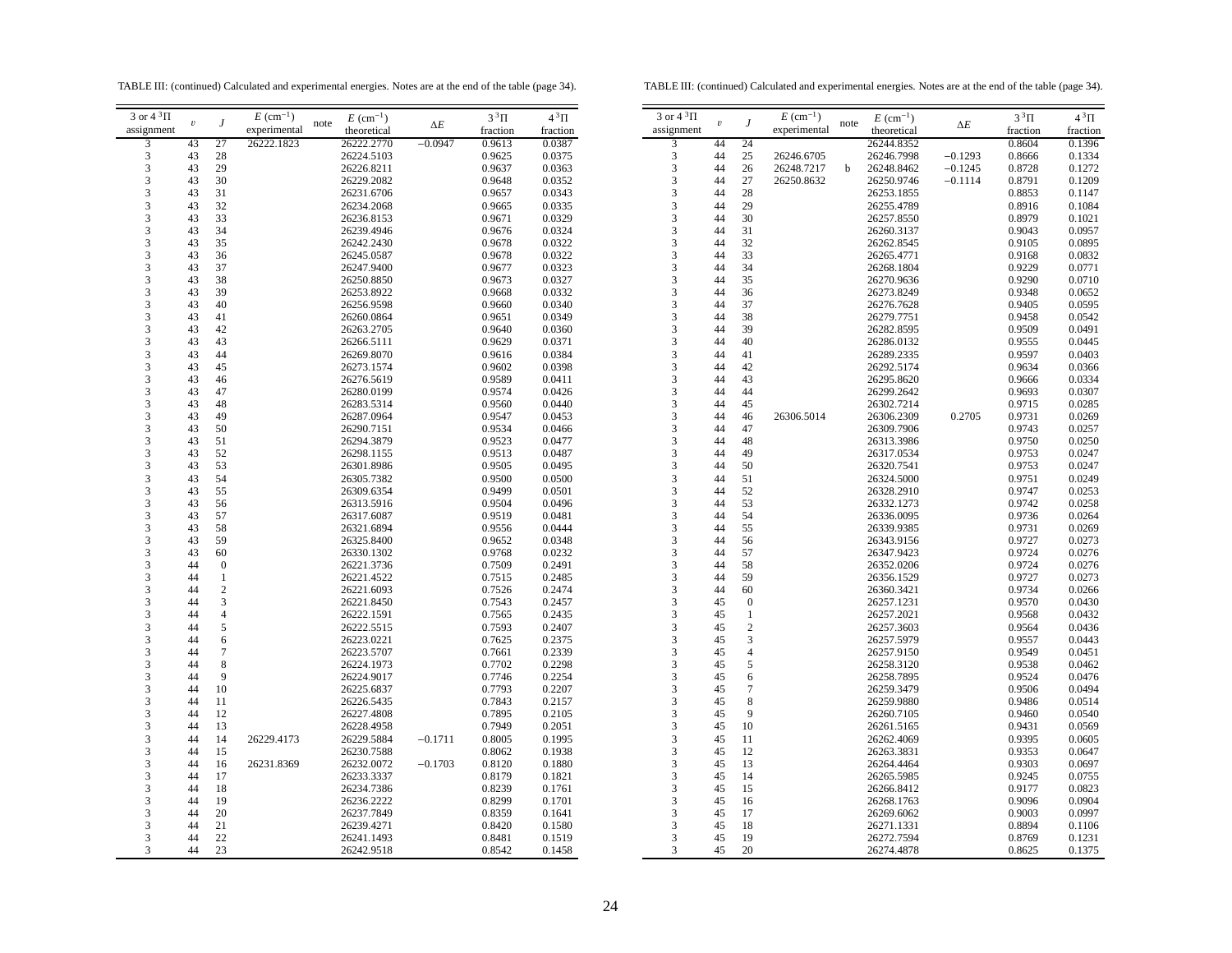TABLE III: (continued) Calculated and experimental energies. Notes are at the end of the table (page 34).

TABLE III: (continued) Calculated and experimental energies. Notes are at the end of the table (page 34).

| 3 or $4^3\Pi$ |                  |                         | $E~(\text{cm}^{-1})$ |      | $E~(\text{cm}^{-1})$ |            | $3^3\Pi$ | $4^3\Pi$ | 3 or $4^3\Pi$ |                         |                          |                |
|---------------|------------------|-------------------------|----------------------|------|----------------------|------------|----------|----------|---------------|-------------------------|--------------------------|----------------|
| assignment    | $\boldsymbol{v}$ | $\boldsymbol{J}$        | experimental         | note | theoretical          | $\Delta E$ | fraction | fraction | assignment    | $\boldsymbol{\upsilon}$ | J                        | e.             |
| 3             | 45               | 21                      |                      |      | 26276.3207           |            | 0.8462   | 0.1538   | 3             | 46                      | 18                       |                |
| 3             | 45               | 22                      |                      |      | 26278.2606           |            | 0.8278   | 0.1722   | 3             | 46                      | 19                       |                |
| 3             | 45               | 23                      |                      |      | 26280.3097           |            | 0.8073   | 0.1927   | 3             | 46                      | 20                       |                |
| 3             | 45               | 24                      |                      |      | 26282.4698           |            | 0.7847   | 0.2153   | 3             | 46                      | 21                       |                |
|               | 45               |                         |                      |      |                      |            |          |          | 3             | 46                      | 22                       |                |
| 3             |                  | 25                      | 26284.8914           |      | 26284.7423           | 0.1491     | 0.7602   | 0.2398   |               |                         |                          |                |
| 3             | 45               | 26                      |                      |      | 26287.1278           |            | 0.7340   | 0.2660   | 3             | 46                      | 23                       |                |
| 3             | 45               | 27                      | 26289.8371           |      | 26289.6261           | 0.2110     | 0.7065   | 0.2935   | 3             | 46                      | 24                       |                |
| 3             | 45               | 28                      |                      |      | 26292.2364           |            | 0.6780   | 0.3220   | 3             | 46                      | 25                       | 2              |
| 3             | 45               | 29                      |                      |      | 26294.9566           |            | 0.6491   | 0.3509   | 3             | 46                      | 26                       |                |
| 3             | 45               | 30                      |                      |      | 26297.7841           |            | 0.6201   | 0.3799   | 3             | 46                      | 27                       | $\overline{c}$ |
| 3             | 45               | 31                      |                      |      | 26300.7155           |            | 0.5916   | 0.4084   | 3             | 46                      | 28                       |                |
| 3             | 45               | 32                      |                      |      | 26288.1111           |            | 0.5838   | 0.4162   | 3             | 46                      | 29                       |                |
| 3             | 45               | 33                      |                      |      | 26290.9102           |            | 0.6090   | 0.3910   | 3             | 46                      | 30                       |                |
| 3             | 45               | 34                      |                      |      | 26293.7750           |            | 0.6339   | 0.3661   | 3             | 46                      | 31                       |                |
| 3             | 45               | 35                      |                      |      | 26296.7078           |            | 0.6586   | 0.3414   | 3             | 46                      | 32                       |                |
| 3             | 45               | 36                      |                      |      | 26299.7110           |            | 0.6828   | 0.3172   | 3             | 46                      | 33                       |                |
| 3             | 45               | 37                      |                      |      | 26302.7869           |            | 0.7067   | 0.2933   | 3             | 46                      | 34                       |                |
| 3             | 45               | 38                      |                      |      | 26305.9370           |            | 0.7302   | 0.2698   | 3             | 46                      | 35                       |                |
| 3             | 45               | 39                      |                      |      | 26309.1625           |            | 0.7532   | 0.2468   | 3             | 46                      | 36                       |                |
| 3             | 45               | 40                      |                      |      | 26312.4639           |            | 0.7758   | 0.2242   | 3             | 46                      | 37                       |                |
|               |                  |                         |                      |      |                      |            |          |          |               |                         |                          |                |
| 3             | 45               | 41                      |                      |      | 26315.8407           |            | 0.7979   | 0.2021   | 3             | 46                      | 38                       |                |
| 3             | 45               | 42                      |                      |      | 26319.2916           |            | 0.8195   | 0.1805   | 3             | 46                      | 39                       |                |
| 3             | 45               | 43                      |                      |      | 26322.8144           |            | 0.8403   | 0.1597   | 3             | 46                      | 40                       |                |
| 3             | 45               | 44                      |                      |      | 26326.4058           |            | 0.8603   | 0.1397   | 3             | 46                      | 41                       |                |
| 3             | 45               | 45                      |                      |      | 26330.0619           |            | 0.8792   | 0.1208   | 3             | 46                      | 42                       |                |
| 3             | 45               | 46                      | 26334.0845           |      | 26333.7777           | 0.3068     | 0.8968   | 0.1032   | 3             | 46                      | 43                       |                |
| 3             | 45               | 47                      |                      |      | 26337.5482           |            | 0.9128   | 0.0872   | 3             | 46                      | 44                       |                |
| 3             | 45               | 48                      |                      |      | 26341.3678           |            | 0.9272   | 0.0728   | 3             | 46                      | 45                       |                |
| 3             | 45               | 49                      |                      |      | 26345.2312           |            | 0.9398   | 0.0602   | 3             | 46                      | 46                       |                |
| 3             | 45               | 50                      |                      |      | 26349.1337           |            | 0.9505   | 0.0495   | 3             | 46                      | 47                       |                |
| 3             | 45               | 51                      |                      |      | 26353.0710           |            | 0.9592   | 0.0408   | 3             | 46                      | 48                       |                |
| 3             | 45               | 52                      |                      |      | 26357.0399           |            | 0.9662   | 0.0338   | 3             | 46                      | 49                       |                |
| 3             | 45               | 53                      |                      |      | 26361.0382           |            | 0.9715   | 0.0285   | 3             | 46                      | 50                       |                |
|               |                  | 54                      |                      |      |                      |            |          |          |               |                         |                          |                |
| 3             | 45               |                         |                      |      | 26365.0646           |            | 0.9754   | 0.0246   | 3             | 46                      | 51                       |                |
| 3             | 45               | 55                      |                      |      | 26369.1188           |            | 0.9780   | 0.0220   | 3             | 46                      | 52                       |                |
| 3             | 45               | 56                      |                      |      | 26373.2014           |            | 0.9797   | 0.0203   | 3             | 46                      | 53                       |                |
| 3             | 45               | 57                      |                      |      | 26377.3137           |            | 0.9805   | 0.0195   | 3             | 46                      | 54                       |                |
| 3             | 45               | 58                      |                      |      | 26381.4576           |            | 0.9807   | 0.0193   | 3             | 46                      | 55                       |                |
| 3             | 45               | 59                      |                      |      | 26385.6353           |            | 0.9806   | 0.0194   | 3             | 46                      | 56                       |                |
| 3             | 45               | 60                      |                      |      | 26389.8497           |            | 0.9802   | 0.0198   | 3             | 46                      | 57                       |                |
| 3             | 46               | $\boldsymbol{0}$        |                      |      | 26286.9983           |            | 0.9685   | 0.0315   | 3             | 46                      | 58                       |                |
| 3             | 46               | 1                       |                      |      | 26287.0701           |            | 0.9685   | 0.0315   | 3             | 46                      | 59                       |                |
| 3             | 46               | $\overline{c}$          |                      |      | 26287.2137           |            | 0.9685   | 0.0315   | 3             | 46                      | 60                       |                |
| 3             | 46               | 3                       |                      |      | 26287.4291           |            | 0.9685   | 0.0315   | 3             | 47                      | $\boldsymbol{0}$         |                |
| 3             | 46               | $\overline{\mathbf{4}}$ |                      |      | 26287.7164           |            | 0.9686   | 0.0314   | 3             | 47                      | $\mathbf{1}$             |                |
| 3             | 46               | 5                       |                      |      | 26288.0757           |            | 0.9686   | 0.0314   | 3             | 47                      | $\overline{c}$           |                |
| 3             | 46               | 6                       |                      |      | 26288.5070           |            | 0.9687   | 0.0313   | 3             | 47                      | 3                        |                |
| 3             | 46               | 7                       |                      |      | 26289.0105           |            | 0.9687   | 0.0313   | 3             | 47                      | $\overline{4}$           |                |
| 3             | 46               | 8                       |                      |      | 26289.5864           |            | 0.9688   | 0.0312   | 3             | 47                      | 5                        |                |
|               |                  | 9                       |                      |      |                      |            |          |          |               |                         |                          |                |
| 3             | 46               |                         |                      |      | 26290.2348           |            | 0.9689   | 0.0311   | 3             | 47                      | 6                        |                |
| 3             | 46               | 10                      |                      |      | 26290.9560           |            | 0.9690   | 0.0310   | 3             | 47                      | $\overline{\mathcal{I}}$ |                |
| 3             | 46               | 11                      |                      |      | 26291.7501           |            | 0.9691   | 0.0309   | 3             | 47                      | 8                        |                |
| 3             | 46               | 12                      |                      |      | 26292.6175           |            | 0.9692   | 0.0308   | 3             | 47                      | 9                        |                |
| 3             | 46               | 13                      |                      |      | 26293.5585           |            | 0.9693   | 0.0307   | 3             | 47                      | 10                       |                |
| 3             | 46               | 14                      | 26294.5139           | b    | 26294.5735           | $-0.0596$  | 0.9694   | 0.0306   | 3             | 47                      | 11                       |                |
| 3             | 46               | 15                      |                      |      | 26295.6628           |            | 0.9695   | 0.0305   | 3             | 47                      | 12                       |                |
| 3             | 46               | 16                      | 26296.7384           |      | 26296.8270           | $-0.0886$  | 0.9696   | 0.0304   | 3             | 47                      | 13                       |                |
| 3             | 46               | 17                      |                      |      | 26298.0666           |            | 0.9697   | 0.0303   | 3             | 47                      | 14                       | $\overline{c}$ |
|               |                  |                         |                      |      |                      |            |          |          |               |                         |                          |                |

| 3 or $4^3\Pi$ | $\boldsymbol{v}$ |                  | $E~(\text{cm}^{-1})$ | $E~(\text{cm}^{-1})$<br>note |            | $3^3\Pi$ | $4\,{}^{3}\Pi$ |
|---------------|------------------|------------------|----------------------|------------------------------|------------|----------|----------------|
| assignment    |                  | J                | experimental         | theoretical                  | $\Delta E$ | fraction | fraction       |
| 3             | 46               | 18               |                      | 26299.3822                   |            | 0.9698   | 0.0302         |
| 3             | 46               | 19               |                      | 26300.7745                   |            | 0.9698   | 0.0302         |
| 3             | 46               | 20               |                      | 26302.2442                   |            | 0.9697   | 0.0303         |
| 3             | 46               | 21               |                      | 26303.7923                   |            | 0.9696   | 0.0304         |
| 3             | 46               | 22               |                      | 26305.4196                   |            | 0.9694   | 0.0306         |
| 3             | 46               | 23               |                      | 26307.1273                   |            | 0.9690   | 0.0310         |
| 3             | 46               | 24               |                      | 26308.9164                   |            | 0.9685   | 0.0315         |
| 3             | 46               | 25               | 26310.7403           | 26310.7883                   | $-0.0480$  | 0.9678   | 0.0322         |
| 3             | 46               | 26               |                      | 26312.7444                   |            | 0.9667   | 0.0333         |
| 3             | 46               | 27               | 26314.7626           | 26314.7861                   | $-0.0235$  | 0.9653   | 0.0347         |
| 3             | 46               | 28               |                      | 26316.9151                   |            | 0.9635   | 0.0365         |
| 3             | 46               | 29               |                      | 26319.1330                   |            | 0.9611   | 0.0389         |
| 3             | 46               | 30               |                      | 26321.4417                   |            | 0.9581   | 0.0419         |
| 3             | 46               | 31               |                      | 26323.8427                   |            | 0.9542   | 0.0458         |
| 3             | 46               | 32               |                      | 26326.3380                   |            | 0.9494   | 0.0506         |
| 3             | 46               | 33               |                      |                              |            |          |                |
| 3             |                  | 34               |                      | 26328.9292                   |            | 0.9435   | 0.0565         |
| 3             | 46               | 35               |                      | 26331.6177                   |            | 0.9363   | 0.0637         |
| 3             | 46               | 36               |                      | 26334.4049                   |            | 0.9276   | 0.0724         |
|               | 46               |                  |                      | 26337.2915                   |            | 0.9171   | 0.0829         |
| 3             | 46               | 37               |                      | 26340.2780                   |            | 0.9048   | 0.0952         |
| 3             | 46               | 38               |                      | 26343.3643                   |            | 0.8905   | 0.1095         |
| 3             | 46               | 39               |                      | 26346.5497                   |            | 0.8741   | 0.1259         |
| 3             | 46               | 40               |                      | 26349.8332                   |            | 0.8554   | 0.1446         |
| 3             | 46               | 41               |                      | 26353.2130                   |            | 0.8344   | 0.1656         |
| 3             | 46               | 42               |                      | 26356.6872                   |            | 0.8110   | 0.1890         |
| 3             | 46               | 43               |                      | 26360.2540                   |            | 0.7854   | 0.2146         |
| 3             | 46               | 44               |                      | 26363.9120                   |            | 0.7575   | 0.2425         |
| 3             | 46               | 45               |                      | 26367.6606                   |            | 0.7272   | 0.2728         |
| 3             | 46               | 46               |                      | 26371.5008                   |            | 0.6948   | 0.3052         |
| 3             | 46               | 47               |                      | 26375.4356                   |            | 0.6600   | 0.3400         |
| 3             | 46               | 48               |                      | 26379.4707                   |            | 0.6232   | 0.3768         |
| 3             | 46               | 49               |                      | 26383.6150                   |            | 0.5844   | 0.4156         |
| 3             | 46               | 50               |                      | 26372.4631                   |            | 0.6129   | 0.3871         |
| 3             | 46               | 51               |                      | 26377.0253                   |            | 0.6602   | 0.3398         |
| 3             | 46               | 52               |                      | 26381.6281                   |            | 0.7104   | 0.2896         |
| 3             | 46               | 53               |                      | 26386.2512                   |            | 0.7614   | 0.2386         |
| 3             | 46               | 54               |                      | 26390.8740                   |            | 0.8103   | 0.1897         |
| 3             | 46               | 55               |                      | 26395.4784                   |            | 0.8547   | 0.1453         |
| 3             | 46               | 56               |                      | 26400.0517                   |            | 0.8923   | 0.1077         |
| 3             | 46               | 57               |                      | 26404.5874                   |            | 0.9224   | 0.0776         |
| 3             | 46               | 58               |                      | 26409.0860                   |            | 0.9449   | 0.0551         |
| 3             | 46               | 59               |                      | 26413.5524                   |            | 0.9608   | 0.0392         |
| 3             | 46               | 60               |                      | 26417.9949                   |            | 0.9714   | 0.0286         |
| 3             | 47               | $\boldsymbol{0}$ |                      | 26317.4622                   |            | 0.9582   | 0.0418         |
| 3             | 47               | $\mathbf{1}$     |                      | 26317.5311                   |            | 0.9582   | 0.0418         |
| 3             | 47               | $\overline{c}$   |                      | 26317.6691                   |            | 0.9581   | 0.0419         |
| 3             | 47               | 3                |                      | 26317.8760                   |            | 0.9581   | 0.0419         |
| 3             | 47               | 4                |                      | 26318.1520                   |            | 0.9580   | 0.0420         |
| 3             | 47               | 5                |                      | 26318.4970                   |            | 0.9579   | 0.0421         |
| 3             | 47               | 6                |                      | 26318.9110                   |            | 0.9578   | 0.0422         |
| 3             | 47               | 7                |                      | 26319.3941                   |            | 0.9577   | 0.0423         |
| 3             | 47               | 8                |                      | 26319.9463                   |            | 0.9576   | 0.0424         |
| 3             | 47               | 9                |                      | 26320.5676                   |            | 0.9575   | 0.0425         |
| 3             | 47               | 10               |                      | 26321.2582                   |            | 0.9573   | 0.0427         |
| 3             | 47               | 11               |                      | 26322.0181                   |            | 0.9572   | 0.0428         |
| 3             | 47               | 12               |                      | 26322.8474                   |            | 0.9571   | 0.0429         |
| 3             | 47               | 13               |                      | 26323.7461                   |            | 0.9570   | 0.0430         |
| 3             | 47               | 14               | 26324.6509           | 26324.7145                   | $-0.0636$  | 0.9569   | 0.0431         |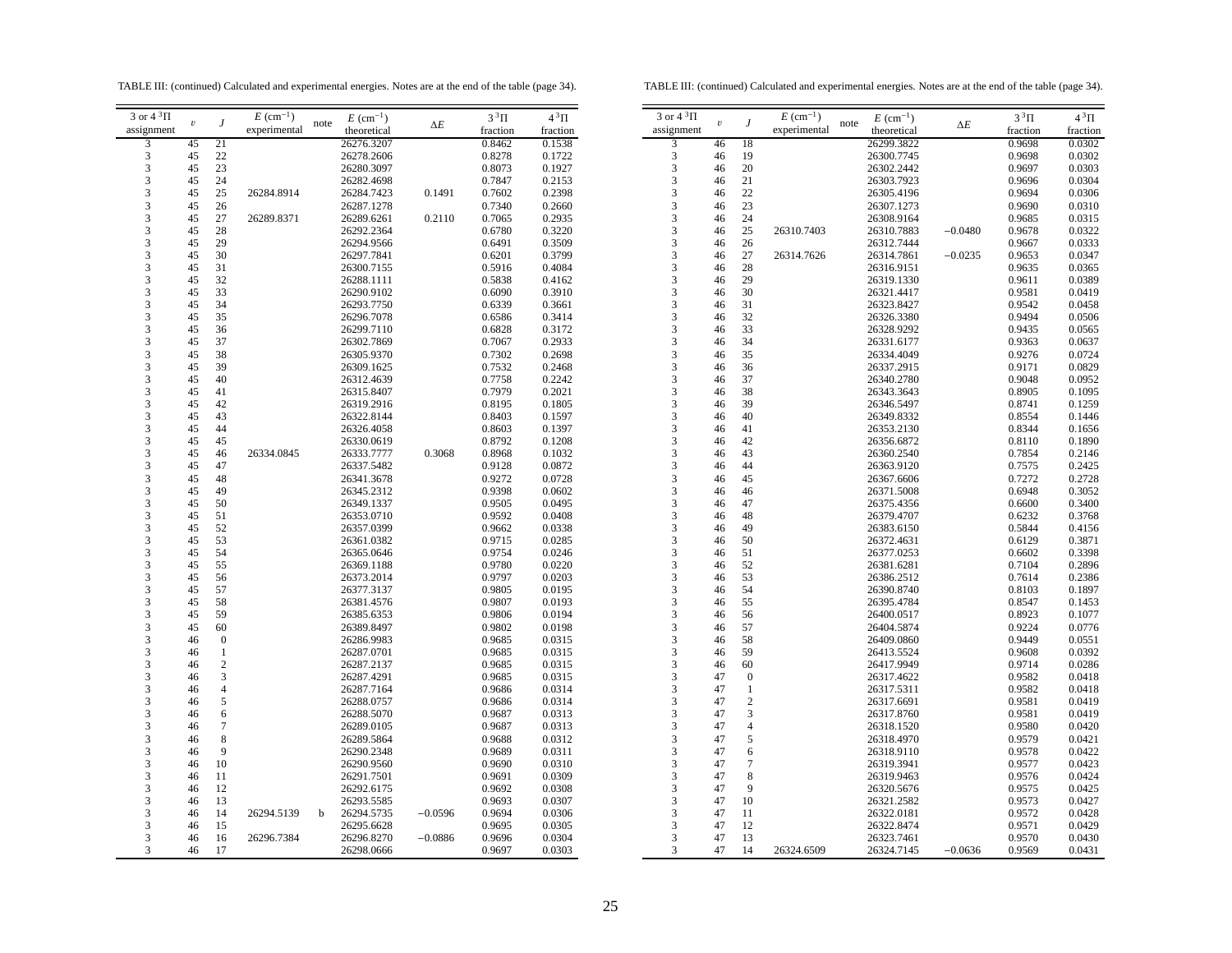TABLE III: (continued) Calculated and experimental energies. Notes are at the end of the table (page 34).

TABLE III: (continued) Calculated and experimental energies. Notes are at the end of the table (page 34).

| $E\ (\rm cm^{-1})$<br>$3$ or $4~^3\Pi$<br>$E~(\text{cm}^{-1})$<br>$3^3\Pi$<br>$4^3\Pi$<br>$E$ (cm <sup>-1</sup> )<br>$\boldsymbol{v}$<br>note<br>$\boldsymbol{\mathit{v}}$<br>$\boldsymbol{J}$<br>J<br>note<br>$\Delta E$<br>experimental<br>experimental<br>assignment<br>assignment<br>theoretical<br>fraction<br>fraction<br>3<br>47<br>15<br>26325.7527<br>0.9569<br>0.0431<br>3<br>48<br>12<br>2<br>$\mathfrak 3$<br>$\mathfrak{Z}$<br>47<br>26326.8006<br>26326.8608<br>$-0.0602$<br>0.9568<br>0.0432<br>48<br>13<br>$\overline{c}$<br>16<br>3<br>3<br>0.0432<br>48<br>14<br>47<br>17<br>26328.0391<br>0.9568<br>26354.5255<br>$\overline{2}$<br>3<br>47<br>3<br>18<br>26329.2878<br>0.9568<br>0.0432<br>48<br>15<br>$\overline{c}$<br>3<br>3<br>19<br>47<br>0.9569<br>0.0431<br>48<br>16<br>$\overline{2}$<br>26330.6072<br>26356.6258<br>3<br>3<br>47<br>20<br>0.9570<br>0.0430<br>48<br>26331.9976<br>17<br>3<br>21<br>3<br>48<br>47<br>26333.4593<br>0.9571<br>0.0429<br>18<br>3<br>47<br>22<br>26334.9929<br>0.9573<br>0.0427<br>3<br>48<br>19<br>3<br>3<br>47<br>23<br>0.9575<br>0.0425<br>48<br>20<br>26336.5987<br>24<br>3<br>21<br>3<br>47<br>26338.2773<br>0.9578<br>0.0422<br>48<br>3<br>$22\,$<br>3<br>47<br>25<br>26340.0162<br>26340.0293<br>$-0.0131$<br>0.9581<br>0.0419<br>48<br>3<br>3<br>48<br>23<br>47<br>26<br>26341.8553<br>0.9585<br>0.0415<br>3<br>3<br>$27\,$<br>0.0026<br>47<br>26343.7587<br>26343.7561<br>0.9590<br>0.0410<br>48<br>24<br>2<br>3<br>3<br>28<br>25<br>47<br>0.9595<br>0.0405<br>48<br>26369.3986<br>26345.7326<br>2<br>3<br>3<br>47<br>29<br>26347.7856<br>0.9600<br>0.0400<br>48<br>26<br>26371.1531<br>$\overline{c}$<br>3<br>3<br>30<br>48<br>27<br>47<br>26349.9161<br>0.9606<br>0.0394<br>$\overline{2}$<br>26372.9889<br>3<br>3<br>47<br>31<br>26352.1252<br>0.9612<br>0.0388<br>48<br>28<br>$\overline{c}$<br>3<br>29<br>3<br>47<br>32<br>0.9618<br>0.0382<br>48<br>$\overline{c}$<br>26354.4141<br>33<br>3<br>30<br>3<br>47<br>26356.7839<br>0.9624<br>0.0376<br>48<br>3<br>3<br>47<br>34<br>26359.2361<br>0.9629<br>0.0371<br>48<br>31<br>3<br>3<br>47<br>35<br>26361.7719<br>0.9634<br>0.0366<br>48<br>32<br>3<br>33<br>3<br>47<br>36<br>26364.3926<br>0.9638<br>0.0362<br>48<br>3<br>3<br>37<br>34<br>47<br>0.9639<br>48<br>26367.0997<br>0.0361<br>3<br>3<br>47<br>38<br>35<br>26369.8943<br>0.9639<br>0.0361<br>48<br>3<br>3<br>39<br>48<br>36<br>47<br>26372.7775<br>0.9635<br>0.0365<br>3<br>3<br>47<br>40<br>26375.7502<br>0.9628<br>0.0372<br>48<br>37<br>3<br>47<br>41<br>0.9615<br>3<br>48<br>38<br>26378.8129<br>0.0385<br>$\overline{c}$<br>3<br>3<br>47<br>42<br>0.9596<br>0.0404<br>39<br>$\overline{c}$<br>26381.9656<br>48<br>3<br>3<br>47<br>43<br>26385.2079<br>0.9570<br>0.0430<br>48<br>40<br>2<br>0.9536<br>3<br>48<br>41<br>3<br>47<br>44<br>26388.5387<br>0.0464<br>$\overline{c}$<br>3<br>3<br>47<br>45<br>26391.9562<br>0.9492<br>0.0508<br>48<br>42<br>$\overline{c}$<br>3<br>3<br>0.9437<br>48<br>43<br>$\overline{c}$<br>47<br>46<br>26395.4580<br>0.0563<br>3<br>3<br>47<br>44<br>47<br>26399.0408<br>0.9371<br>0.0629<br>48<br>3<br>3<br>47<br>48<br>26402.7009<br>0.9291<br>0.0709<br>48<br>45<br>3<br>3<br>47<br>49<br>26406.4344<br>0.9198<br>0.0802<br>48<br>46<br>3<br>47<br>50<br>0.9090<br>3<br>48<br>47<br>26410.2370<br>0.0910<br>3<br>47<br>51<br>3<br>48<br>26414.1051<br>0.8966<br>0.1034<br>48<br>3<br>3<br>47<br>52<br>26418.0356<br>0.8822<br>48<br>49<br>0.1178<br>53<br>3<br>3<br>47<br>26422.0271<br>0.8657<br>0.1343<br>48<br>50<br>3<br>47<br>54<br>3<br>51<br>26426.0799<br>0.8464<br>0.1536<br>48<br>3<br>3<br>47<br>55<br>26430.1977<br>0.8236<br>0.1764<br>48<br>52<br>$\overline{c}$<br>3<br>3<br>56<br>53<br>47<br>26434.3885<br>0.7960<br>0.2040<br>48<br>$\overline{c}$<br>3<br>3<br>57<br>48<br>54<br>47<br>0.7617<br>0.2383<br>$\overline{c}$<br>26438.6667<br>3<br>47<br>58<br>0.7182<br>0.2818<br>3<br>55<br>26443.0566<br>48<br>2<br>59<br>3<br>3<br>0.3379<br>48<br>56<br>$\overline{c}$<br>47<br>26447.5971<br>0.6621<br>3<br>60<br>0.5903<br>0.4097<br>3<br>57<br>47<br>26452.3485<br>48<br>$\overline{c}$<br>3<br>3<br>48<br>$\boldsymbol{0}$<br>26348.2119<br>0.7335<br>0.2665<br>48<br>58<br>3<br>$\mathbf{1}$<br>26348.3087<br>0.7164<br>0.2836<br>3<br>59<br>48<br>48<br>3<br>$\sqrt{2}$<br>3<br>48<br>26348.5061<br>0.6817<br>0.3183<br>48<br>60<br>3<br>3<br>3<br>26348.8110<br>0.6299<br>0.3701<br>49<br>48<br>$\boldsymbol{0}$<br>3<br>3<br>$\overline{4}$<br>48<br>26349.2327<br>0.5649<br>0.4351<br>49<br>$\mathbf{1}$<br>3<br>5<br>$\overline{c}$<br>3<br>48<br>26348.2086<br>0.6108<br>0.3892<br>49<br>3<br>3<br>3<br>0.6767<br>0.3233<br>48<br>6<br>26348.6743<br>49<br>3<br>3<br>$\tau$<br>$\overline{4}$<br>48<br>26349.1961<br>0.7324<br>0.2676<br>49<br>8<br>0.2239<br>3<br>5<br>3<br>48<br>26349.7743<br>0.7761<br>49<br>3<br>9<br>0.8092<br>0.1908<br>3<br>49<br>48<br>26350.4105<br>6<br>10<br>0.8340<br>$\tau$<br>3<br>48<br>26351.1067<br>0.1660<br>3<br>49<br>$\overline{c}$<br>$\overline{c}$<br>3<br>48<br>11<br>0.8526<br>0.1474<br>3<br>49<br>8<br>26351.8646 |                     |  |  |  |  |  |  |                |
|-----------------------------------------------------------------------------------------------------------------------------------------------------------------------------------------------------------------------------------------------------------------------------------------------------------------------------------------------------------------------------------------------------------------------------------------------------------------------------------------------------------------------------------------------------------------------------------------------------------------------------------------------------------------------------------------------------------------------------------------------------------------------------------------------------------------------------------------------------------------------------------------------------------------------------------------------------------------------------------------------------------------------------------------------------------------------------------------------------------------------------------------------------------------------------------------------------------------------------------------------------------------------------------------------------------------------------------------------------------------------------------------------------------------------------------------------------------------------------------------------------------------------------------------------------------------------------------------------------------------------------------------------------------------------------------------------------------------------------------------------------------------------------------------------------------------------------------------------------------------------------------------------------------------------------------------------------------------------------------------------------------------------------------------------------------------------------------------------------------------------------------------------------------------------------------------------------------------------------------------------------------------------------------------------------------------------------------------------------------------------------------------------------------------------------------------------------------------------------------------------------------------------------------------------------------------------------------------------------------------------------------------------------------------------------------------------------------------------------------------------------------------------------------------------------------------------------------------------------------------------------------------------------------------------------------------------------------------------------------------------------------------------------------------------------------------------------------------------------------------------------------------------------------------------------------------------------------------------------------------------------------------------------------------------------------------------------------------------------------------------------------------------------------------------------------------------------------------------------------------------------------------------------------------------------------------------------------------------------------------------------------------------------------------------------------------------------------------------------------------------------------------------------------------------------------------------------------------------------------------------------------------------------------------------------------------------------------------------------------------------------------------------------------------------------------------------------------------------------------------------------------------------------------------------------------------------------------------------------------------------------------------------------------------------------------------------------------------------------------------------------------------------------------------------------------------------------------------------------------------------------------------------------------------------------------------------------------------------------------------------------------------------------------------------------------------------------------------------------------------------------------------------------------------------------------------------------------------------------------------------------------------------------------------------------------------------------------------------------------------------------------------------------------------------------------------------------------------------------------------------|---------------------|--|--|--|--|--|--|----------------|
|                                                                                                                                                                                                                                                                                                                                                                                                                                                                                                                                                                                                                                                                                                                                                                                                                                                                                                                                                                                                                                                                                                                                                                                                                                                                                                                                                                                                                                                                                                                                                                                                                                                                                                                                                                                                                                                                                                                                                                                                                                                                                                                                                                                                                                                                                                                                                                                                                                                                                                                                                                                                                                                                                                                                                                                                                                                                                                                                                                                                                                                                                                                                                                                                                                                                                                                                                                                                                                                                                                                                                                                                                                                                                                                                                                                                                                                                                                                                                                                                                                                                                                                                                                                                                                                                                                                                                                                                                                                                                                                                                                                                                                                                                                                                                                                                                                                                                                                                                                                                                                                                                                                       | 3 or $4\sqrt[3]{1}$ |  |  |  |  |  |  |                |
|                                                                                                                                                                                                                                                                                                                                                                                                                                                                                                                                                                                                                                                                                                                                                                                                                                                                                                                                                                                                                                                                                                                                                                                                                                                                                                                                                                                                                                                                                                                                                                                                                                                                                                                                                                                                                                                                                                                                                                                                                                                                                                                                                                                                                                                                                                                                                                                                                                                                                                                                                                                                                                                                                                                                                                                                                                                                                                                                                                                                                                                                                                                                                                                                                                                                                                                                                                                                                                                                                                                                                                                                                                                                                                                                                                                                                                                                                                                                                                                                                                                                                                                                                                                                                                                                                                                                                                                                                                                                                                                                                                                                                                                                                                                                                                                                                                                                                                                                                                                                                                                                                                                       |                     |  |  |  |  |  |  |                |
|                                                                                                                                                                                                                                                                                                                                                                                                                                                                                                                                                                                                                                                                                                                                                                                                                                                                                                                                                                                                                                                                                                                                                                                                                                                                                                                                                                                                                                                                                                                                                                                                                                                                                                                                                                                                                                                                                                                                                                                                                                                                                                                                                                                                                                                                                                                                                                                                                                                                                                                                                                                                                                                                                                                                                                                                                                                                                                                                                                                                                                                                                                                                                                                                                                                                                                                                                                                                                                                                                                                                                                                                                                                                                                                                                                                                                                                                                                                                                                                                                                                                                                                                                                                                                                                                                                                                                                                                                                                                                                                                                                                                                                                                                                                                                                                                                                                                                                                                                                                                                                                                                                                       |                     |  |  |  |  |  |  |                |
|                                                                                                                                                                                                                                                                                                                                                                                                                                                                                                                                                                                                                                                                                                                                                                                                                                                                                                                                                                                                                                                                                                                                                                                                                                                                                                                                                                                                                                                                                                                                                                                                                                                                                                                                                                                                                                                                                                                                                                                                                                                                                                                                                                                                                                                                                                                                                                                                                                                                                                                                                                                                                                                                                                                                                                                                                                                                                                                                                                                                                                                                                                                                                                                                                                                                                                                                                                                                                                                                                                                                                                                                                                                                                                                                                                                                                                                                                                                                                                                                                                                                                                                                                                                                                                                                                                                                                                                                                                                                                                                                                                                                                                                                                                                                                                                                                                                                                                                                                                                                                                                                                                                       |                     |  |  |  |  |  |  |                |
|                                                                                                                                                                                                                                                                                                                                                                                                                                                                                                                                                                                                                                                                                                                                                                                                                                                                                                                                                                                                                                                                                                                                                                                                                                                                                                                                                                                                                                                                                                                                                                                                                                                                                                                                                                                                                                                                                                                                                                                                                                                                                                                                                                                                                                                                                                                                                                                                                                                                                                                                                                                                                                                                                                                                                                                                                                                                                                                                                                                                                                                                                                                                                                                                                                                                                                                                                                                                                                                                                                                                                                                                                                                                                                                                                                                                                                                                                                                                                                                                                                                                                                                                                                                                                                                                                                                                                                                                                                                                                                                                                                                                                                                                                                                                                                                                                                                                                                                                                                                                                                                                                                                       |                     |  |  |  |  |  |  |                |
|                                                                                                                                                                                                                                                                                                                                                                                                                                                                                                                                                                                                                                                                                                                                                                                                                                                                                                                                                                                                                                                                                                                                                                                                                                                                                                                                                                                                                                                                                                                                                                                                                                                                                                                                                                                                                                                                                                                                                                                                                                                                                                                                                                                                                                                                                                                                                                                                                                                                                                                                                                                                                                                                                                                                                                                                                                                                                                                                                                                                                                                                                                                                                                                                                                                                                                                                                                                                                                                                                                                                                                                                                                                                                                                                                                                                                                                                                                                                                                                                                                                                                                                                                                                                                                                                                                                                                                                                                                                                                                                                                                                                                                                                                                                                                                                                                                                                                                                                                                                                                                                                                                                       |                     |  |  |  |  |  |  |                |
|                                                                                                                                                                                                                                                                                                                                                                                                                                                                                                                                                                                                                                                                                                                                                                                                                                                                                                                                                                                                                                                                                                                                                                                                                                                                                                                                                                                                                                                                                                                                                                                                                                                                                                                                                                                                                                                                                                                                                                                                                                                                                                                                                                                                                                                                                                                                                                                                                                                                                                                                                                                                                                                                                                                                                                                                                                                                                                                                                                                                                                                                                                                                                                                                                                                                                                                                                                                                                                                                                                                                                                                                                                                                                                                                                                                                                                                                                                                                                                                                                                                                                                                                                                                                                                                                                                                                                                                                                                                                                                                                                                                                                                                                                                                                                                                                                                                                                                                                                                                                                                                                                                                       |                     |  |  |  |  |  |  |                |
|                                                                                                                                                                                                                                                                                                                                                                                                                                                                                                                                                                                                                                                                                                                                                                                                                                                                                                                                                                                                                                                                                                                                                                                                                                                                                                                                                                                                                                                                                                                                                                                                                                                                                                                                                                                                                                                                                                                                                                                                                                                                                                                                                                                                                                                                                                                                                                                                                                                                                                                                                                                                                                                                                                                                                                                                                                                                                                                                                                                                                                                                                                                                                                                                                                                                                                                                                                                                                                                                                                                                                                                                                                                                                                                                                                                                                                                                                                                                                                                                                                                                                                                                                                                                                                                                                                                                                                                                                                                                                                                                                                                                                                                                                                                                                                                                                                                                                                                                                                                                                                                                                                                       |                     |  |  |  |  |  |  |                |
|                                                                                                                                                                                                                                                                                                                                                                                                                                                                                                                                                                                                                                                                                                                                                                                                                                                                                                                                                                                                                                                                                                                                                                                                                                                                                                                                                                                                                                                                                                                                                                                                                                                                                                                                                                                                                                                                                                                                                                                                                                                                                                                                                                                                                                                                                                                                                                                                                                                                                                                                                                                                                                                                                                                                                                                                                                                                                                                                                                                                                                                                                                                                                                                                                                                                                                                                                                                                                                                                                                                                                                                                                                                                                                                                                                                                                                                                                                                                                                                                                                                                                                                                                                                                                                                                                                                                                                                                                                                                                                                                                                                                                                                                                                                                                                                                                                                                                                                                                                                                                                                                                                                       |                     |  |  |  |  |  |  | $\overline{c}$ |
|                                                                                                                                                                                                                                                                                                                                                                                                                                                                                                                                                                                                                                                                                                                                                                                                                                                                                                                                                                                                                                                                                                                                                                                                                                                                                                                                                                                                                                                                                                                                                                                                                                                                                                                                                                                                                                                                                                                                                                                                                                                                                                                                                                                                                                                                                                                                                                                                                                                                                                                                                                                                                                                                                                                                                                                                                                                                                                                                                                                                                                                                                                                                                                                                                                                                                                                                                                                                                                                                                                                                                                                                                                                                                                                                                                                                                                                                                                                                                                                                                                                                                                                                                                                                                                                                                                                                                                                                                                                                                                                                                                                                                                                                                                                                                                                                                                                                                                                                                                                                                                                                                                                       |                     |  |  |  |  |  |  | $\overline{c}$ |
|                                                                                                                                                                                                                                                                                                                                                                                                                                                                                                                                                                                                                                                                                                                                                                                                                                                                                                                                                                                                                                                                                                                                                                                                                                                                                                                                                                                                                                                                                                                                                                                                                                                                                                                                                                                                                                                                                                                                                                                                                                                                                                                                                                                                                                                                                                                                                                                                                                                                                                                                                                                                                                                                                                                                                                                                                                                                                                                                                                                                                                                                                                                                                                                                                                                                                                                                                                                                                                                                                                                                                                                                                                                                                                                                                                                                                                                                                                                                                                                                                                                                                                                                                                                                                                                                                                                                                                                                                                                                                                                                                                                                                                                                                                                                                                                                                                                                                                                                                                                                                                                                                                                       |                     |  |  |  |  |  |  | $\overline{c}$ |
|                                                                                                                                                                                                                                                                                                                                                                                                                                                                                                                                                                                                                                                                                                                                                                                                                                                                                                                                                                                                                                                                                                                                                                                                                                                                                                                                                                                                                                                                                                                                                                                                                                                                                                                                                                                                                                                                                                                                                                                                                                                                                                                                                                                                                                                                                                                                                                                                                                                                                                                                                                                                                                                                                                                                                                                                                                                                                                                                                                                                                                                                                                                                                                                                                                                                                                                                                                                                                                                                                                                                                                                                                                                                                                                                                                                                                                                                                                                                                                                                                                                                                                                                                                                                                                                                                                                                                                                                                                                                                                                                                                                                                                                                                                                                                                                                                                                                                                                                                                                                                                                                                                                       |                     |  |  |  |  |  |  | $\overline{2}$ |
|                                                                                                                                                                                                                                                                                                                                                                                                                                                                                                                                                                                                                                                                                                                                                                                                                                                                                                                                                                                                                                                                                                                                                                                                                                                                                                                                                                                                                                                                                                                                                                                                                                                                                                                                                                                                                                                                                                                                                                                                                                                                                                                                                                                                                                                                                                                                                                                                                                                                                                                                                                                                                                                                                                                                                                                                                                                                                                                                                                                                                                                                                                                                                                                                                                                                                                                                                                                                                                                                                                                                                                                                                                                                                                                                                                                                                                                                                                                                                                                                                                                                                                                                                                                                                                                                                                                                                                                                                                                                                                                                                                                                                                                                                                                                                                                                                                                                                                                                                                                                                                                                                                                       |                     |  |  |  |  |  |  | $\overline{c}$ |
|                                                                                                                                                                                                                                                                                                                                                                                                                                                                                                                                                                                                                                                                                                                                                                                                                                                                                                                                                                                                                                                                                                                                                                                                                                                                                                                                                                                                                                                                                                                                                                                                                                                                                                                                                                                                                                                                                                                                                                                                                                                                                                                                                                                                                                                                                                                                                                                                                                                                                                                                                                                                                                                                                                                                                                                                                                                                                                                                                                                                                                                                                                                                                                                                                                                                                                                                                                                                                                                                                                                                                                                                                                                                                                                                                                                                                                                                                                                                                                                                                                                                                                                                                                                                                                                                                                                                                                                                                                                                                                                                                                                                                                                                                                                                                                                                                                                                                                                                                                                                                                                                                                                       |                     |  |  |  |  |  |  | $\overline{c}$ |
|                                                                                                                                                                                                                                                                                                                                                                                                                                                                                                                                                                                                                                                                                                                                                                                                                                                                                                                                                                                                                                                                                                                                                                                                                                                                                                                                                                                                                                                                                                                                                                                                                                                                                                                                                                                                                                                                                                                                                                                                                                                                                                                                                                                                                                                                                                                                                                                                                                                                                                                                                                                                                                                                                                                                                                                                                                                                                                                                                                                                                                                                                                                                                                                                                                                                                                                                                                                                                                                                                                                                                                                                                                                                                                                                                                                                                                                                                                                                                                                                                                                                                                                                                                                                                                                                                                                                                                                                                                                                                                                                                                                                                                                                                                                                                                                                                                                                                                                                                                                                                                                                                                                       |                     |  |  |  |  |  |  | $\overline{c}$ |
|                                                                                                                                                                                                                                                                                                                                                                                                                                                                                                                                                                                                                                                                                                                                                                                                                                                                                                                                                                                                                                                                                                                                                                                                                                                                                                                                                                                                                                                                                                                                                                                                                                                                                                                                                                                                                                                                                                                                                                                                                                                                                                                                                                                                                                                                                                                                                                                                                                                                                                                                                                                                                                                                                                                                                                                                                                                                                                                                                                                                                                                                                                                                                                                                                                                                                                                                                                                                                                                                                                                                                                                                                                                                                                                                                                                                                                                                                                                                                                                                                                                                                                                                                                                                                                                                                                                                                                                                                                                                                                                                                                                                                                                                                                                                                                                                                                                                                                                                                                                                                                                                                                                       |                     |  |  |  |  |  |  |                |
|                                                                                                                                                                                                                                                                                                                                                                                                                                                                                                                                                                                                                                                                                                                                                                                                                                                                                                                                                                                                                                                                                                                                                                                                                                                                                                                                                                                                                                                                                                                                                                                                                                                                                                                                                                                                                                                                                                                                                                                                                                                                                                                                                                                                                                                                                                                                                                                                                                                                                                                                                                                                                                                                                                                                                                                                                                                                                                                                                                                                                                                                                                                                                                                                                                                                                                                                                                                                                                                                                                                                                                                                                                                                                                                                                                                                                                                                                                                                                                                                                                                                                                                                                                                                                                                                                                                                                                                                                                                                                                                                                                                                                                                                                                                                                                                                                                                                                                                                                                                                                                                                                                                       |                     |  |  |  |  |  |  |                |
|                                                                                                                                                                                                                                                                                                                                                                                                                                                                                                                                                                                                                                                                                                                                                                                                                                                                                                                                                                                                                                                                                                                                                                                                                                                                                                                                                                                                                                                                                                                                                                                                                                                                                                                                                                                                                                                                                                                                                                                                                                                                                                                                                                                                                                                                                                                                                                                                                                                                                                                                                                                                                                                                                                                                                                                                                                                                                                                                                                                                                                                                                                                                                                                                                                                                                                                                                                                                                                                                                                                                                                                                                                                                                                                                                                                                                                                                                                                                                                                                                                                                                                                                                                                                                                                                                                                                                                                                                                                                                                                                                                                                                                                                                                                                                                                                                                                                                                                                                                                                                                                                                                                       |                     |  |  |  |  |  |  |                |
|                                                                                                                                                                                                                                                                                                                                                                                                                                                                                                                                                                                                                                                                                                                                                                                                                                                                                                                                                                                                                                                                                                                                                                                                                                                                                                                                                                                                                                                                                                                                                                                                                                                                                                                                                                                                                                                                                                                                                                                                                                                                                                                                                                                                                                                                                                                                                                                                                                                                                                                                                                                                                                                                                                                                                                                                                                                                                                                                                                                                                                                                                                                                                                                                                                                                                                                                                                                                                                                                                                                                                                                                                                                                                                                                                                                                                                                                                                                                                                                                                                                                                                                                                                                                                                                                                                                                                                                                                                                                                                                                                                                                                                                                                                                                                                                                                                                                                                                                                                                                                                                                                                                       |                     |  |  |  |  |  |  |                |
|                                                                                                                                                                                                                                                                                                                                                                                                                                                                                                                                                                                                                                                                                                                                                                                                                                                                                                                                                                                                                                                                                                                                                                                                                                                                                                                                                                                                                                                                                                                                                                                                                                                                                                                                                                                                                                                                                                                                                                                                                                                                                                                                                                                                                                                                                                                                                                                                                                                                                                                                                                                                                                                                                                                                                                                                                                                                                                                                                                                                                                                                                                                                                                                                                                                                                                                                                                                                                                                                                                                                                                                                                                                                                                                                                                                                                                                                                                                                                                                                                                                                                                                                                                                                                                                                                                                                                                                                                                                                                                                                                                                                                                                                                                                                                                                                                                                                                                                                                                                                                                                                                                                       |                     |  |  |  |  |  |  |                |
|                                                                                                                                                                                                                                                                                                                                                                                                                                                                                                                                                                                                                                                                                                                                                                                                                                                                                                                                                                                                                                                                                                                                                                                                                                                                                                                                                                                                                                                                                                                                                                                                                                                                                                                                                                                                                                                                                                                                                                                                                                                                                                                                                                                                                                                                                                                                                                                                                                                                                                                                                                                                                                                                                                                                                                                                                                                                                                                                                                                                                                                                                                                                                                                                                                                                                                                                                                                                                                                                                                                                                                                                                                                                                                                                                                                                                                                                                                                                                                                                                                                                                                                                                                                                                                                                                                                                                                                                                                                                                                                                                                                                                                                                                                                                                                                                                                                                                                                                                                                                                                                                                                                       |                     |  |  |  |  |  |  |                |
|                                                                                                                                                                                                                                                                                                                                                                                                                                                                                                                                                                                                                                                                                                                                                                                                                                                                                                                                                                                                                                                                                                                                                                                                                                                                                                                                                                                                                                                                                                                                                                                                                                                                                                                                                                                                                                                                                                                                                                                                                                                                                                                                                                                                                                                                                                                                                                                                                                                                                                                                                                                                                                                                                                                                                                                                                                                                                                                                                                                                                                                                                                                                                                                                                                                                                                                                                                                                                                                                                                                                                                                                                                                                                                                                                                                                                                                                                                                                                                                                                                                                                                                                                                                                                                                                                                                                                                                                                                                                                                                                                                                                                                                                                                                                                                                                                                                                                                                                                                                                                                                                                                                       |                     |  |  |  |  |  |  |                |
|                                                                                                                                                                                                                                                                                                                                                                                                                                                                                                                                                                                                                                                                                                                                                                                                                                                                                                                                                                                                                                                                                                                                                                                                                                                                                                                                                                                                                                                                                                                                                                                                                                                                                                                                                                                                                                                                                                                                                                                                                                                                                                                                                                                                                                                                                                                                                                                                                                                                                                                                                                                                                                                                                                                                                                                                                                                                                                                                                                                                                                                                                                                                                                                                                                                                                                                                                                                                                                                                                                                                                                                                                                                                                                                                                                                                                                                                                                                                                                                                                                                                                                                                                                                                                                                                                                                                                                                                                                                                                                                                                                                                                                                                                                                                                                                                                                                                                                                                                                                                                                                                                                                       |                     |  |  |  |  |  |  | $\overline{c}$ |
|                                                                                                                                                                                                                                                                                                                                                                                                                                                                                                                                                                                                                                                                                                                                                                                                                                                                                                                                                                                                                                                                                                                                                                                                                                                                                                                                                                                                                                                                                                                                                                                                                                                                                                                                                                                                                                                                                                                                                                                                                                                                                                                                                                                                                                                                                                                                                                                                                                                                                                                                                                                                                                                                                                                                                                                                                                                                                                                                                                                                                                                                                                                                                                                                                                                                                                                                                                                                                                                                                                                                                                                                                                                                                                                                                                                                                                                                                                                                                                                                                                                                                                                                                                                                                                                                                                                                                                                                                                                                                                                                                                                                                                                                                                                                                                                                                                                                                                                                                                                                                                                                                                                       |                     |  |  |  |  |  |  | $\overline{c}$ |
|                                                                                                                                                                                                                                                                                                                                                                                                                                                                                                                                                                                                                                                                                                                                                                                                                                                                                                                                                                                                                                                                                                                                                                                                                                                                                                                                                                                                                                                                                                                                                                                                                                                                                                                                                                                                                                                                                                                                                                                                                                                                                                                                                                                                                                                                                                                                                                                                                                                                                                                                                                                                                                                                                                                                                                                                                                                                                                                                                                                                                                                                                                                                                                                                                                                                                                                                                                                                                                                                                                                                                                                                                                                                                                                                                                                                                                                                                                                                                                                                                                                                                                                                                                                                                                                                                                                                                                                                                                                                                                                                                                                                                                                                                                                                                                                                                                                                                                                                                                                                                                                                                                                       |                     |  |  |  |  |  |  | $\overline{c}$ |
|                                                                                                                                                                                                                                                                                                                                                                                                                                                                                                                                                                                                                                                                                                                                                                                                                                                                                                                                                                                                                                                                                                                                                                                                                                                                                                                                                                                                                                                                                                                                                                                                                                                                                                                                                                                                                                                                                                                                                                                                                                                                                                                                                                                                                                                                                                                                                                                                                                                                                                                                                                                                                                                                                                                                                                                                                                                                                                                                                                                                                                                                                                                                                                                                                                                                                                                                                                                                                                                                                                                                                                                                                                                                                                                                                                                                                                                                                                                                                                                                                                                                                                                                                                                                                                                                                                                                                                                                                                                                                                                                                                                                                                                                                                                                                                                                                                                                                                                                                                                                                                                                                                                       |                     |  |  |  |  |  |  | $\overline{c}$ |
|                                                                                                                                                                                                                                                                                                                                                                                                                                                                                                                                                                                                                                                                                                                                                                                                                                                                                                                                                                                                                                                                                                                                                                                                                                                                                                                                                                                                                                                                                                                                                                                                                                                                                                                                                                                                                                                                                                                                                                                                                                                                                                                                                                                                                                                                                                                                                                                                                                                                                                                                                                                                                                                                                                                                                                                                                                                                                                                                                                                                                                                                                                                                                                                                                                                                                                                                                                                                                                                                                                                                                                                                                                                                                                                                                                                                                                                                                                                                                                                                                                                                                                                                                                                                                                                                                                                                                                                                                                                                                                                                                                                                                                                                                                                                                                                                                                                                                                                                                                                                                                                                                                                       |                     |  |  |  |  |  |  | $\overline{c}$ |
|                                                                                                                                                                                                                                                                                                                                                                                                                                                                                                                                                                                                                                                                                                                                                                                                                                                                                                                                                                                                                                                                                                                                                                                                                                                                                                                                                                                                                                                                                                                                                                                                                                                                                                                                                                                                                                                                                                                                                                                                                                                                                                                                                                                                                                                                                                                                                                                                                                                                                                                                                                                                                                                                                                                                                                                                                                                                                                                                                                                                                                                                                                                                                                                                                                                                                                                                                                                                                                                                                                                                                                                                                                                                                                                                                                                                                                                                                                                                                                                                                                                                                                                                                                                                                                                                                                                                                                                                                                                                                                                                                                                                                                                                                                                                                                                                                                                                                                                                                                                                                                                                                                                       |                     |  |  |  |  |  |  | $\overline{c}$ |
|                                                                                                                                                                                                                                                                                                                                                                                                                                                                                                                                                                                                                                                                                                                                                                                                                                                                                                                                                                                                                                                                                                                                                                                                                                                                                                                                                                                                                                                                                                                                                                                                                                                                                                                                                                                                                                                                                                                                                                                                                                                                                                                                                                                                                                                                                                                                                                                                                                                                                                                                                                                                                                                                                                                                                                                                                                                                                                                                                                                                                                                                                                                                                                                                                                                                                                                                                                                                                                                                                                                                                                                                                                                                                                                                                                                                                                                                                                                                                                                                                                                                                                                                                                                                                                                                                                                                                                                                                                                                                                                                                                                                                                                                                                                                                                                                                                                                                                                                                                                                                                                                                                                       |                     |  |  |  |  |  |  | $\overline{c}$ |
|                                                                                                                                                                                                                                                                                                                                                                                                                                                                                                                                                                                                                                                                                                                                                                                                                                                                                                                                                                                                                                                                                                                                                                                                                                                                                                                                                                                                                                                                                                                                                                                                                                                                                                                                                                                                                                                                                                                                                                                                                                                                                                                                                                                                                                                                                                                                                                                                                                                                                                                                                                                                                                                                                                                                                                                                                                                                                                                                                                                                                                                                                                                                                                                                                                                                                                                                                                                                                                                                                                                                                                                                                                                                                                                                                                                                                                                                                                                                                                                                                                                                                                                                                                                                                                                                                                                                                                                                                                                                                                                                                                                                                                                                                                                                                                                                                                                                                                                                                                                                                                                                                                                       |                     |  |  |  |  |  |  | 2              |
|                                                                                                                                                                                                                                                                                                                                                                                                                                                                                                                                                                                                                                                                                                                                                                                                                                                                                                                                                                                                                                                                                                                                                                                                                                                                                                                                                                                                                                                                                                                                                                                                                                                                                                                                                                                                                                                                                                                                                                                                                                                                                                                                                                                                                                                                                                                                                                                                                                                                                                                                                                                                                                                                                                                                                                                                                                                                                                                                                                                                                                                                                                                                                                                                                                                                                                                                                                                                                                                                                                                                                                                                                                                                                                                                                                                                                                                                                                                                                                                                                                                                                                                                                                                                                                                                                                                                                                                                                                                                                                                                                                                                                                                                                                                                                                                                                                                                                                                                                                                                                                                                                                                       |                     |  |  |  |  |  |  |                |
|                                                                                                                                                                                                                                                                                                                                                                                                                                                                                                                                                                                                                                                                                                                                                                                                                                                                                                                                                                                                                                                                                                                                                                                                                                                                                                                                                                                                                                                                                                                                                                                                                                                                                                                                                                                                                                                                                                                                                                                                                                                                                                                                                                                                                                                                                                                                                                                                                                                                                                                                                                                                                                                                                                                                                                                                                                                                                                                                                                                                                                                                                                                                                                                                                                                                                                                                                                                                                                                                                                                                                                                                                                                                                                                                                                                                                                                                                                                                                                                                                                                                                                                                                                                                                                                                                                                                                                                                                                                                                                                                                                                                                                                                                                                                                                                                                                                                                                                                                                                                                                                                                                                       |                     |  |  |  |  |  |  |                |
|                                                                                                                                                                                                                                                                                                                                                                                                                                                                                                                                                                                                                                                                                                                                                                                                                                                                                                                                                                                                                                                                                                                                                                                                                                                                                                                                                                                                                                                                                                                                                                                                                                                                                                                                                                                                                                                                                                                                                                                                                                                                                                                                                                                                                                                                                                                                                                                                                                                                                                                                                                                                                                                                                                                                                                                                                                                                                                                                                                                                                                                                                                                                                                                                                                                                                                                                                                                                                                                                                                                                                                                                                                                                                                                                                                                                                                                                                                                                                                                                                                                                                                                                                                                                                                                                                                                                                                                                                                                                                                                                                                                                                                                                                                                                                                                                                                                                                                                                                                                                                                                                                                                       |                     |  |  |  |  |  |  |                |
|                                                                                                                                                                                                                                                                                                                                                                                                                                                                                                                                                                                                                                                                                                                                                                                                                                                                                                                                                                                                                                                                                                                                                                                                                                                                                                                                                                                                                                                                                                                                                                                                                                                                                                                                                                                                                                                                                                                                                                                                                                                                                                                                                                                                                                                                                                                                                                                                                                                                                                                                                                                                                                                                                                                                                                                                                                                                                                                                                                                                                                                                                                                                                                                                                                                                                                                                                                                                                                                                                                                                                                                                                                                                                                                                                                                                                                                                                                                                                                                                                                                                                                                                                                                                                                                                                                                                                                                                                                                                                                                                                                                                                                                                                                                                                                                                                                                                                                                                                                                                                                                                                                                       |                     |  |  |  |  |  |  |                |
|                                                                                                                                                                                                                                                                                                                                                                                                                                                                                                                                                                                                                                                                                                                                                                                                                                                                                                                                                                                                                                                                                                                                                                                                                                                                                                                                                                                                                                                                                                                                                                                                                                                                                                                                                                                                                                                                                                                                                                                                                                                                                                                                                                                                                                                                                                                                                                                                                                                                                                                                                                                                                                                                                                                                                                                                                                                                                                                                                                                                                                                                                                                                                                                                                                                                                                                                                                                                                                                                                                                                                                                                                                                                                                                                                                                                                                                                                                                                                                                                                                                                                                                                                                                                                                                                                                                                                                                                                                                                                                                                                                                                                                                                                                                                                                                                                                                                                                                                                                                                                                                                                                                       |                     |  |  |  |  |  |  |                |
|                                                                                                                                                                                                                                                                                                                                                                                                                                                                                                                                                                                                                                                                                                                                                                                                                                                                                                                                                                                                                                                                                                                                                                                                                                                                                                                                                                                                                                                                                                                                                                                                                                                                                                                                                                                                                                                                                                                                                                                                                                                                                                                                                                                                                                                                                                                                                                                                                                                                                                                                                                                                                                                                                                                                                                                                                                                                                                                                                                                                                                                                                                                                                                                                                                                                                                                                                                                                                                                                                                                                                                                                                                                                                                                                                                                                                                                                                                                                                                                                                                                                                                                                                                                                                                                                                                                                                                                                                                                                                                                                                                                                                                                                                                                                                                                                                                                                                                                                                                                                                                                                                                                       |                     |  |  |  |  |  |  |                |
|                                                                                                                                                                                                                                                                                                                                                                                                                                                                                                                                                                                                                                                                                                                                                                                                                                                                                                                                                                                                                                                                                                                                                                                                                                                                                                                                                                                                                                                                                                                                                                                                                                                                                                                                                                                                                                                                                                                                                                                                                                                                                                                                                                                                                                                                                                                                                                                                                                                                                                                                                                                                                                                                                                                                                                                                                                                                                                                                                                                                                                                                                                                                                                                                                                                                                                                                                                                                                                                                                                                                                                                                                                                                                                                                                                                                                                                                                                                                                                                                                                                                                                                                                                                                                                                                                                                                                                                                                                                                                                                                                                                                                                                                                                                                                                                                                                                                                                                                                                                                                                                                                                                       |                     |  |  |  |  |  |  |                |
|                                                                                                                                                                                                                                                                                                                                                                                                                                                                                                                                                                                                                                                                                                                                                                                                                                                                                                                                                                                                                                                                                                                                                                                                                                                                                                                                                                                                                                                                                                                                                                                                                                                                                                                                                                                                                                                                                                                                                                                                                                                                                                                                                                                                                                                                                                                                                                                                                                                                                                                                                                                                                                                                                                                                                                                                                                                                                                                                                                                                                                                                                                                                                                                                                                                                                                                                                                                                                                                                                                                                                                                                                                                                                                                                                                                                                                                                                                                                                                                                                                                                                                                                                                                                                                                                                                                                                                                                                                                                                                                                                                                                                                                                                                                                                                                                                                                                                                                                                                                                                                                                                                                       |                     |  |  |  |  |  |  | $\overline{c}$ |
|                                                                                                                                                                                                                                                                                                                                                                                                                                                                                                                                                                                                                                                                                                                                                                                                                                                                                                                                                                                                                                                                                                                                                                                                                                                                                                                                                                                                                                                                                                                                                                                                                                                                                                                                                                                                                                                                                                                                                                                                                                                                                                                                                                                                                                                                                                                                                                                                                                                                                                                                                                                                                                                                                                                                                                                                                                                                                                                                                                                                                                                                                                                                                                                                                                                                                                                                                                                                                                                                                                                                                                                                                                                                                                                                                                                                                                                                                                                                                                                                                                                                                                                                                                                                                                                                                                                                                                                                                                                                                                                                                                                                                                                                                                                                                                                                                                                                                                                                                                                                                                                                                                                       |                     |  |  |  |  |  |  | $\overline{c}$ |
|                                                                                                                                                                                                                                                                                                                                                                                                                                                                                                                                                                                                                                                                                                                                                                                                                                                                                                                                                                                                                                                                                                                                                                                                                                                                                                                                                                                                                                                                                                                                                                                                                                                                                                                                                                                                                                                                                                                                                                                                                                                                                                                                                                                                                                                                                                                                                                                                                                                                                                                                                                                                                                                                                                                                                                                                                                                                                                                                                                                                                                                                                                                                                                                                                                                                                                                                                                                                                                                                                                                                                                                                                                                                                                                                                                                                                                                                                                                                                                                                                                                                                                                                                                                                                                                                                                                                                                                                                                                                                                                                                                                                                                                                                                                                                                                                                                                                                                                                                                                                                                                                                                                       |                     |  |  |  |  |  |  | 2              |
|                                                                                                                                                                                                                                                                                                                                                                                                                                                                                                                                                                                                                                                                                                                                                                                                                                                                                                                                                                                                                                                                                                                                                                                                                                                                                                                                                                                                                                                                                                                                                                                                                                                                                                                                                                                                                                                                                                                                                                                                                                                                                                                                                                                                                                                                                                                                                                                                                                                                                                                                                                                                                                                                                                                                                                                                                                                                                                                                                                                                                                                                                                                                                                                                                                                                                                                                                                                                                                                                                                                                                                                                                                                                                                                                                                                                                                                                                                                                                                                                                                                                                                                                                                                                                                                                                                                                                                                                                                                                                                                                                                                                                                                                                                                                                                                                                                                                                                                                                                                                                                                                                                                       |                     |  |  |  |  |  |  | $\overline{c}$ |
|                                                                                                                                                                                                                                                                                                                                                                                                                                                                                                                                                                                                                                                                                                                                                                                                                                                                                                                                                                                                                                                                                                                                                                                                                                                                                                                                                                                                                                                                                                                                                                                                                                                                                                                                                                                                                                                                                                                                                                                                                                                                                                                                                                                                                                                                                                                                                                                                                                                                                                                                                                                                                                                                                                                                                                                                                                                                                                                                                                                                                                                                                                                                                                                                                                                                                                                                                                                                                                                                                                                                                                                                                                                                                                                                                                                                                                                                                                                                                                                                                                                                                                                                                                                                                                                                                                                                                                                                                                                                                                                                                                                                                                                                                                                                                                                                                                                                                                                                                                                                                                                                                                                       |                     |  |  |  |  |  |  | $\overline{c}$ |
|                                                                                                                                                                                                                                                                                                                                                                                                                                                                                                                                                                                                                                                                                                                                                                                                                                                                                                                                                                                                                                                                                                                                                                                                                                                                                                                                                                                                                                                                                                                                                                                                                                                                                                                                                                                                                                                                                                                                                                                                                                                                                                                                                                                                                                                                                                                                                                                                                                                                                                                                                                                                                                                                                                                                                                                                                                                                                                                                                                                                                                                                                                                                                                                                                                                                                                                                                                                                                                                                                                                                                                                                                                                                                                                                                                                                                                                                                                                                                                                                                                                                                                                                                                                                                                                                                                                                                                                                                                                                                                                                                                                                                                                                                                                                                                                                                                                                                                                                                                                                                                                                                                                       |                     |  |  |  |  |  |  | 2              |
|                                                                                                                                                                                                                                                                                                                                                                                                                                                                                                                                                                                                                                                                                                                                                                                                                                                                                                                                                                                                                                                                                                                                                                                                                                                                                                                                                                                                                                                                                                                                                                                                                                                                                                                                                                                                                                                                                                                                                                                                                                                                                                                                                                                                                                                                                                                                                                                                                                                                                                                                                                                                                                                                                                                                                                                                                                                                                                                                                                                                                                                                                                                                                                                                                                                                                                                                                                                                                                                                                                                                                                                                                                                                                                                                                                                                                                                                                                                                                                                                                                                                                                                                                                                                                                                                                                                                                                                                                                                                                                                                                                                                                                                                                                                                                                                                                                                                                                                                                                                                                                                                                                                       |                     |  |  |  |  |  |  | $\overline{c}$ |
|                                                                                                                                                                                                                                                                                                                                                                                                                                                                                                                                                                                                                                                                                                                                                                                                                                                                                                                                                                                                                                                                                                                                                                                                                                                                                                                                                                                                                                                                                                                                                                                                                                                                                                                                                                                                                                                                                                                                                                                                                                                                                                                                                                                                                                                                                                                                                                                                                                                                                                                                                                                                                                                                                                                                                                                                                                                                                                                                                                                                                                                                                                                                                                                                                                                                                                                                                                                                                                                                                                                                                                                                                                                                                                                                                                                                                                                                                                                                                                                                                                                                                                                                                                                                                                                                                                                                                                                                                                                                                                                                                                                                                                                                                                                                                                                                                                                                                                                                                                                                                                                                                                                       |                     |  |  |  |  |  |  | $\overline{c}$ |
|                                                                                                                                                                                                                                                                                                                                                                                                                                                                                                                                                                                                                                                                                                                                                                                                                                                                                                                                                                                                                                                                                                                                                                                                                                                                                                                                                                                                                                                                                                                                                                                                                                                                                                                                                                                                                                                                                                                                                                                                                                                                                                                                                                                                                                                                                                                                                                                                                                                                                                                                                                                                                                                                                                                                                                                                                                                                                                                                                                                                                                                                                                                                                                                                                                                                                                                                                                                                                                                                                                                                                                                                                                                                                                                                                                                                                                                                                                                                                                                                                                                                                                                                                                                                                                                                                                                                                                                                                                                                                                                                                                                                                                                                                                                                                                                                                                                                                                                                                                                                                                                                                                                       |                     |  |  |  |  |  |  |                |
|                                                                                                                                                                                                                                                                                                                                                                                                                                                                                                                                                                                                                                                                                                                                                                                                                                                                                                                                                                                                                                                                                                                                                                                                                                                                                                                                                                                                                                                                                                                                                                                                                                                                                                                                                                                                                                                                                                                                                                                                                                                                                                                                                                                                                                                                                                                                                                                                                                                                                                                                                                                                                                                                                                                                                                                                                                                                                                                                                                                                                                                                                                                                                                                                                                                                                                                                                                                                                                                                                                                                                                                                                                                                                                                                                                                                                                                                                                                                                                                                                                                                                                                                                                                                                                                                                                                                                                                                                                                                                                                                                                                                                                                                                                                                                                                                                                                                                                                                                                                                                                                                                                                       |                     |  |  |  |  |  |  |                |
|                                                                                                                                                                                                                                                                                                                                                                                                                                                                                                                                                                                                                                                                                                                                                                                                                                                                                                                                                                                                                                                                                                                                                                                                                                                                                                                                                                                                                                                                                                                                                                                                                                                                                                                                                                                                                                                                                                                                                                                                                                                                                                                                                                                                                                                                                                                                                                                                                                                                                                                                                                                                                                                                                                                                                                                                                                                                                                                                                                                                                                                                                                                                                                                                                                                                                                                                                                                                                                                                                                                                                                                                                                                                                                                                                                                                                                                                                                                                                                                                                                                                                                                                                                                                                                                                                                                                                                                                                                                                                                                                                                                                                                                                                                                                                                                                                                                                                                                                                                                                                                                                                                                       |                     |  |  |  |  |  |  |                |
|                                                                                                                                                                                                                                                                                                                                                                                                                                                                                                                                                                                                                                                                                                                                                                                                                                                                                                                                                                                                                                                                                                                                                                                                                                                                                                                                                                                                                                                                                                                                                                                                                                                                                                                                                                                                                                                                                                                                                                                                                                                                                                                                                                                                                                                                                                                                                                                                                                                                                                                                                                                                                                                                                                                                                                                                                                                                                                                                                                                                                                                                                                                                                                                                                                                                                                                                                                                                                                                                                                                                                                                                                                                                                                                                                                                                                                                                                                                                                                                                                                                                                                                                                                                                                                                                                                                                                                                                                                                                                                                                                                                                                                                                                                                                                                                                                                                                                                                                                                                                                                                                                                                       |                     |  |  |  |  |  |  |                |
|                                                                                                                                                                                                                                                                                                                                                                                                                                                                                                                                                                                                                                                                                                                                                                                                                                                                                                                                                                                                                                                                                                                                                                                                                                                                                                                                                                                                                                                                                                                                                                                                                                                                                                                                                                                                                                                                                                                                                                                                                                                                                                                                                                                                                                                                                                                                                                                                                                                                                                                                                                                                                                                                                                                                                                                                                                                                                                                                                                                                                                                                                                                                                                                                                                                                                                                                                                                                                                                                                                                                                                                                                                                                                                                                                                                                                                                                                                                                                                                                                                                                                                                                                                                                                                                                                                                                                                                                                                                                                                                                                                                                                                                                                                                                                                                                                                                                                                                                                                                                                                                                                                                       |                     |  |  |  |  |  |  |                |
|                                                                                                                                                                                                                                                                                                                                                                                                                                                                                                                                                                                                                                                                                                                                                                                                                                                                                                                                                                                                                                                                                                                                                                                                                                                                                                                                                                                                                                                                                                                                                                                                                                                                                                                                                                                                                                                                                                                                                                                                                                                                                                                                                                                                                                                                                                                                                                                                                                                                                                                                                                                                                                                                                                                                                                                                                                                                                                                                                                                                                                                                                                                                                                                                                                                                                                                                                                                                                                                                                                                                                                                                                                                                                                                                                                                                                                                                                                                                                                                                                                                                                                                                                                                                                                                                                                                                                                                                                                                                                                                                                                                                                                                                                                                                                                                                                                                                                                                                                                                                                                                                                                                       |                     |  |  |  |  |  |  |                |
|                                                                                                                                                                                                                                                                                                                                                                                                                                                                                                                                                                                                                                                                                                                                                                                                                                                                                                                                                                                                                                                                                                                                                                                                                                                                                                                                                                                                                                                                                                                                                                                                                                                                                                                                                                                                                                                                                                                                                                                                                                                                                                                                                                                                                                                                                                                                                                                                                                                                                                                                                                                                                                                                                                                                                                                                                                                                                                                                                                                                                                                                                                                                                                                                                                                                                                                                                                                                                                                                                                                                                                                                                                                                                                                                                                                                                                                                                                                                                                                                                                                                                                                                                                                                                                                                                                                                                                                                                                                                                                                                                                                                                                                                                                                                                                                                                                                                                                                                                                                                                                                                                                                       |                     |  |  |  |  |  |  |                |
|                                                                                                                                                                                                                                                                                                                                                                                                                                                                                                                                                                                                                                                                                                                                                                                                                                                                                                                                                                                                                                                                                                                                                                                                                                                                                                                                                                                                                                                                                                                                                                                                                                                                                                                                                                                                                                                                                                                                                                                                                                                                                                                                                                                                                                                                                                                                                                                                                                                                                                                                                                                                                                                                                                                                                                                                                                                                                                                                                                                                                                                                                                                                                                                                                                                                                                                                                                                                                                                                                                                                                                                                                                                                                                                                                                                                                                                                                                                                                                                                                                                                                                                                                                                                                                                                                                                                                                                                                                                                                                                                                                                                                                                                                                                                                                                                                                                                                                                                                                                                                                                                                                                       |                     |  |  |  |  |  |  | 2              |
|                                                                                                                                                                                                                                                                                                                                                                                                                                                                                                                                                                                                                                                                                                                                                                                                                                                                                                                                                                                                                                                                                                                                                                                                                                                                                                                                                                                                                                                                                                                                                                                                                                                                                                                                                                                                                                                                                                                                                                                                                                                                                                                                                                                                                                                                                                                                                                                                                                                                                                                                                                                                                                                                                                                                                                                                                                                                                                                                                                                                                                                                                                                                                                                                                                                                                                                                                                                                                                                                                                                                                                                                                                                                                                                                                                                                                                                                                                                                                                                                                                                                                                                                                                                                                                                                                                                                                                                                                                                                                                                                                                                                                                                                                                                                                                                                                                                                                                                                                                                                                                                                                                                       |                     |  |  |  |  |  |  | $\overline{c}$ |
|                                                                                                                                                                                                                                                                                                                                                                                                                                                                                                                                                                                                                                                                                                                                                                                                                                                                                                                                                                                                                                                                                                                                                                                                                                                                                                                                                                                                                                                                                                                                                                                                                                                                                                                                                                                                                                                                                                                                                                                                                                                                                                                                                                                                                                                                                                                                                                                                                                                                                                                                                                                                                                                                                                                                                                                                                                                                                                                                                                                                                                                                                                                                                                                                                                                                                                                                                                                                                                                                                                                                                                                                                                                                                                                                                                                                                                                                                                                                                                                                                                                                                                                                                                                                                                                                                                                                                                                                                                                                                                                                                                                                                                                                                                                                                                                                                                                                                                                                                                                                                                                                                                                       |                     |  |  |  |  |  |  | $\overline{c}$ |
|                                                                                                                                                                                                                                                                                                                                                                                                                                                                                                                                                                                                                                                                                                                                                                                                                                                                                                                                                                                                                                                                                                                                                                                                                                                                                                                                                                                                                                                                                                                                                                                                                                                                                                                                                                                                                                                                                                                                                                                                                                                                                                                                                                                                                                                                                                                                                                                                                                                                                                                                                                                                                                                                                                                                                                                                                                                                                                                                                                                                                                                                                                                                                                                                                                                                                                                                                                                                                                                                                                                                                                                                                                                                                                                                                                                                                                                                                                                                                                                                                                                                                                                                                                                                                                                                                                                                                                                                                                                                                                                                                                                                                                                                                                                                                                                                                                                                                                                                                                                                                                                                                                                       |                     |  |  |  |  |  |  | $\overline{c}$ |
|                                                                                                                                                                                                                                                                                                                                                                                                                                                                                                                                                                                                                                                                                                                                                                                                                                                                                                                                                                                                                                                                                                                                                                                                                                                                                                                                                                                                                                                                                                                                                                                                                                                                                                                                                                                                                                                                                                                                                                                                                                                                                                                                                                                                                                                                                                                                                                                                                                                                                                                                                                                                                                                                                                                                                                                                                                                                                                                                                                                                                                                                                                                                                                                                                                                                                                                                                                                                                                                                                                                                                                                                                                                                                                                                                                                                                                                                                                                                                                                                                                                                                                                                                                                                                                                                                                                                                                                                                                                                                                                                                                                                                                                                                                                                                                                                                                                                                                                                                                                                                                                                                                                       |                     |  |  |  |  |  |  | $\overline{c}$ |
|                                                                                                                                                                                                                                                                                                                                                                                                                                                                                                                                                                                                                                                                                                                                                                                                                                                                                                                                                                                                                                                                                                                                                                                                                                                                                                                                                                                                                                                                                                                                                                                                                                                                                                                                                                                                                                                                                                                                                                                                                                                                                                                                                                                                                                                                                                                                                                                                                                                                                                                                                                                                                                                                                                                                                                                                                                                                                                                                                                                                                                                                                                                                                                                                                                                                                                                                                                                                                                                                                                                                                                                                                                                                                                                                                                                                                                                                                                                                                                                                                                                                                                                                                                                                                                                                                                                                                                                                                                                                                                                                                                                                                                                                                                                                                                                                                                                                                                                                                                                                                                                                                                                       |                     |  |  |  |  |  |  | $\overline{c}$ |
|                                                                                                                                                                                                                                                                                                                                                                                                                                                                                                                                                                                                                                                                                                                                                                                                                                                                                                                                                                                                                                                                                                                                                                                                                                                                                                                                                                                                                                                                                                                                                                                                                                                                                                                                                                                                                                                                                                                                                                                                                                                                                                                                                                                                                                                                                                                                                                                                                                                                                                                                                                                                                                                                                                                                                                                                                                                                                                                                                                                                                                                                                                                                                                                                                                                                                                                                                                                                                                                                                                                                                                                                                                                                                                                                                                                                                                                                                                                                                                                                                                                                                                                                                                                                                                                                                                                                                                                                                                                                                                                                                                                                                                                                                                                                                                                                                                                                                                                                                                                                                                                                                                                       |                     |  |  |  |  |  |  | $\overline{c}$ |
|                                                                                                                                                                                                                                                                                                                                                                                                                                                                                                                                                                                                                                                                                                                                                                                                                                                                                                                                                                                                                                                                                                                                                                                                                                                                                                                                                                                                                                                                                                                                                                                                                                                                                                                                                                                                                                                                                                                                                                                                                                                                                                                                                                                                                                                                                                                                                                                                                                                                                                                                                                                                                                                                                                                                                                                                                                                                                                                                                                                                                                                                                                                                                                                                                                                                                                                                                                                                                                                                                                                                                                                                                                                                                                                                                                                                                                                                                                                                                                                                                                                                                                                                                                                                                                                                                                                                                                                                                                                                                                                                                                                                                                                                                                                                                                                                                                                                                                                                                                                                                                                                                                                       |                     |  |  |  |  |  |  | $\overline{c}$ |
|                                                                                                                                                                                                                                                                                                                                                                                                                                                                                                                                                                                                                                                                                                                                                                                                                                                                                                                                                                                                                                                                                                                                                                                                                                                                                                                                                                                                                                                                                                                                                                                                                                                                                                                                                                                                                                                                                                                                                                                                                                                                                                                                                                                                                                                                                                                                                                                                                                                                                                                                                                                                                                                                                                                                                                                                                                                                                                                                                                                                                                                                                                                                                                                                                                                                                                                                                                                                                                                                                                                                                                                                                                                                                                                                                                                                                                                                                                                                                                                                                                                                                                                                                                                                                                                                                                                                                                                                                                                                                                                                                                                                                                                                                                                                                                                                                                                                                                                                                                                                                                                                                                                       |                     |  |  |  |  |  |  | $\overline{c}$ |
|                                                                                                                                                                                                                                                                                                                                                                                                                                                                                                                                                                                                                                                                                                                                                                                                                                                                                                                                                                                                                                                                                                                                                                                                                                                                                                                                                                                                                                                                                                                                                                                                                                                                                                                                                                                                                                                                                                                                                                                                                                                                                                                                                                                                                                                                                                                                                                                                                                                                                                                                                                                                                                                                                                                                                                                                                                                                                                                                                                                                                                                                                                                                                                                                                                                                                                                                                                                                                                                                                                                                                                                                                                                                                                                                                                                                                                                                                                                                                                                                                                                                                                                                                                                                                                                                                                                                                                                                                                                                                                                                                                                                                                                                                                                                                                                                                                                                                                                                                                                                                                                                                                                       |                     |  |  |  |  |  |  | 2              |
|                                                                                                                                                                                                                                                                                                                                                                                                                                                                                                                                                                                                                                                                                                                                                                                                                                                                                                                                                                                                                                                                                                                                                                                                                                                                                                                                                                                                                                                                                                                                                                                                                                                                                                                                                                                                                                                                                                                                                                                                                                                                                                                                                                                                                                                                                                                                                                                                                                                                                                                                                                                                                                                                                                                                                                                                                                                                                                                                                                                                                                                                                                                                                                                                                                                                                                                                                                                                                                                                                                                                                                                                                                                                                                                                                                                                                                                                                                                                                                                                                                                                                                                                                                                                                                                                                                                                                                                                                                                                                                                                                                                                                                                                                                                                                                                                                                                                                                                                                                                                                                                                                                                       |                     |  |  |  |  |  |  |                |
|                                                                                                                                                                                                                                                                                                                                                                                                                                                                                                                                                                                                                                                                                                                                                                                                                                                                                                                                                                                                                                                                                                                                                                                                                                                                                                                                                                                                                                                                                                                                                                                                                                                                                                                                                                                                                                                                                                                                                                                                                                                                                                                                                                                                                                                                                                                                                                                                                                                                                                                                                                                                                                                                                                                                                                                                                                                                                                                                                                                                                                                                                                                                                                                                                                                                                                                                                                                                                                                                                                                                                                                                                                                                                                                                                                                                                                                                                                                                                                                                                                                                                                                                                                                                                                                                                                                                                                                                                                                                                                                                                                                                                                                                                                                                                                                                                                                                                                                                                                                                                                                                                                                       |                     |  |  |  |  |  |  |                |
|                                                                                                                                                                                                                                                                                                                                                                                                                                                                                                                                                                                                                                                                                                                                                                                                                                                                                                                                                                                                                                                                                                                                                                                                                                                                                                                                                                                                                                                                                                                                                                                                                                                                                                                                                                                                                                                                                                                                                                                                                                                                                                                                                                                                                                                                                                                                                                                                                                                                                                                                                                                                                                                                                                                                                                                                                                                                                                                                                                                                                                                                                                                                                                                                                                                                                                                                                                                                                                                                                                                                                                                                                                                                                                                                                                                                                                                                                                                                                                                                                                                                                                                                                                                                                                                                                                                                                                                                                                                                                                                                                                                                                                                                                                                                                                                                                                                                                                                                                                                                                                                                                                                       |                     |  |  |  |  |  |  |                |

| 3 or $4^3\Pi$ |                         |                  | $E~(\text{cm}^{-1})$ | $E~(\text{cm}^{-1})$     |            | $3^3\Pi$         | $4^3\Pi$         |
|---------------|-------------------------|------------------|----------------------|--------------------------|------------|------------------|------------------|
| assignment    | $\boldsymbol{\upsilon}$ | $\boldsymbol{J}$ | experimental         | note<br>theoretical      | $\Delta E$ | fraction         | fraction         |
| 3             | 48                      | 12               |                      | 26352.6854               |            | 0.8668           | 0.1332           |
| 3             | 48                      | 13               |                      | 26353.5703               |            | 0.8778           | 0.1222           |
| 3             | 48                      | 14               | 26354.5255           | 26354.5198               | 0.0057     | 0.8864           | 0.1136           |
| 3             | 48                      | 15               |                      | 26355.5347               |            | 0.8932           | 0.1068           |
| 3             | 48                      | 16               | 26356.6258           | 26356.6153               | 0.0105     | 0.8988           | 0.1012           |
| 3             | 48                      | 17               |                      | 26357.7621               |            | 0.9033           | 0.0967           |
| 3             | 48                      | 18               |                      | 26358.9752               |            | 0.9071           | 0.0929           |
| 3             | 48                      | 19               |                      | 26360.2551               |            | 0.9104           | 0.0896           |
| 3             | 48                      | 20               |                      | 26361.6020               |            | 0.9131           | 0.0869           |
| 3             | 48                      | 21               |                      | 26363.0161               |            | 0.9155           | 0.0845           |
| 3             | 48                      | 22               |                      | 26364.4977               |            | 0.9177           | 0.0823           |
| 3             | 48                      | 23               |                      | 26366.0471               |            | 0.9196           | 0.0804           |
| 3             | 48                      | 24               |                      | 26367.6645               |            | 0.9213           | 0.0787           |
| 3<br>3        | 48<br>48                | 25<br>26         | 26369.3986           | 26369.3504               | 0.0482     | 0.9229           | 0.0771           |
|               | 48                      |                  | 26371.1531           | 26371.1050               | 0.0481     | 0.9244           | 0.0756           |
| 3<br>3        | 48                      | 27<br>28         | 26372.9889           | 26372.9288<br>26374.8223 | 0.0601     | 0.9259<br>0.9273 | 0.0741<br>0.0727 |
| 3             | 48                      | 29               |                      | 26376.7860               |            | 0.9286           | 0.0714           |
| 3             | 48                      | 30               |                      | 26378.8205               |            | 0.9300           | 0.0700           |
| 3             | 48                      | 31               |                      | 26380.9265               |            | 0.9314           | 0.0686           |
| 3             | 48                      | 32               |                      | 26383.1046               |            | 0.9328           | 0.0672           |
| 3             | 48                      | 33               |                      | 26385.3557               |            | 0.9342           | 0.0658           |
| 3             | 48                      | 34               |                      | 26387.6808               |            | 0.9357           | 0.0643           |
| 3             | 48                      | 35               |                      | 26390.0809               |            | 0.9372           | 0.0628           |
| 3             | 48                      | 36               |                      | 26392.5569               |            | 0.9388           | 0.0612           |
| 3             | 48                      | 37               |                      | 26395.1102               |            | 0.9405           | 0.0595           |
| 3             | 48                      | 38               |                      | 26397.7421               |            | 0.9422           | 0.0578           |
| 3             | 48                      | 39               |                      | 26400.4537               |            | 0.9440           | 0.0560           |
| 3             | 48                      | 40               |                      | 26403.2466               |            | 0.9459           | 0.0541           |
| 3             | 48                      | 41               |                      | 26406.1222               |            | 0.9479           | 0.0521           |
| 3             | 48                      | 42               |                      | 26409.0819               |            | 0.9498           | 0.0502           |
| 3             | 48                      | 43               |                      | 26412.1269               |            | 0.9518           | 0.0482           |
| 3             | 48                      | 44               |                      | 26415.2585               |            | 0.9538           | 0.0462           |
| 3             | 48                      | 45               |                      | 26418.4773               |            | 0.9557           | 0.0443           |
| 3             | 48                      | 46               |                      | 26421.7841               |            | 0.9574           | 0.0426           |
| 3             | 48                      | 47               |                      | 26425.1786               |            | 0.9590           | 0.0410           |
| 3             | 48                      | 48               |                      | 26428.6603               |            | 0.9602           | 0.0398           |
| 3             | 48                      | 49<br>50         |                      | 26432.2275               |            | 0.9611           | 0.0389           |
| 3<br>3        | 48<br>48                | 51               |                      | 26435.8780<br>26439.6084 |            | 0.9615           | 0.0385           |
| 3             | 48                      | 52               |                      | 26443.4145               |            | 0.9613<br>0.9605 | 0.0387<br>0.0395 |
| 3             | 48                      | 53               |                      | 26447.2911               |            | 0.9589           | 0.0411           |
| 3             | 48                      | 54               |                      | 26451.2326               |            | 0.9566           | 0.0434           |
| 3             | 48                      | 55               |                      | 26455.2326               |            | 0.9534           | 0.0466           |
| 3             | 48                      | 56               |                      | 26459.2852               |            | 0.9493           | 0.0507           |
| 3             | 48                      | 57               |                      | 26463.3845               |            | 0.9443           | 0.0557           |
| 3             | 48                      | 58               |                      | 26467.5255               |            | 0.9384           | 0.0616           |
| 3             | 48                      | 59               |                      | 26471.7042               |            | 0.9315           | 0.0685           |
| 3             | 48                      | 60               |                      | 26475.9181               |            | 0.9235           | 0.0765           |
| 3             | 49                      | $\overline{0}$   |                      | 26377.2964               |            | 0.9703           | 0.0297           |
| 3             | 49                      | $\mathbf{1}$     |                      | 26377.3630               |            | 0.9703           | 0.0297           |
| 3             | 49                      | $\overline{c}$   |                      | 26377.4964               |            | 0.9703           | 0.0297           |
| 3             | 49                      | 3                |                      | 26377.6964               |            | 0.9704           | 0.0296           |
| 3             | 49                      | 4                |                      | 26377.9630               |            | 0.9705           | 0.0295           |
| 3             | 49                      | 5                |                      | 26378.2963               |            | 0.9706           | 0.0294           |
| 3             | 49                      | 6                |                      | 26378.6962               |            | 0.9708           | 0.0292           |
| 3             | 49                      | $\overline{7}$   |                      | 26379.1628               |            | 0.9709           | 0.0291           |
| 3             | 49                      | 8                |                      | 26379.6960               |            | 0.9711           | 0.0289           |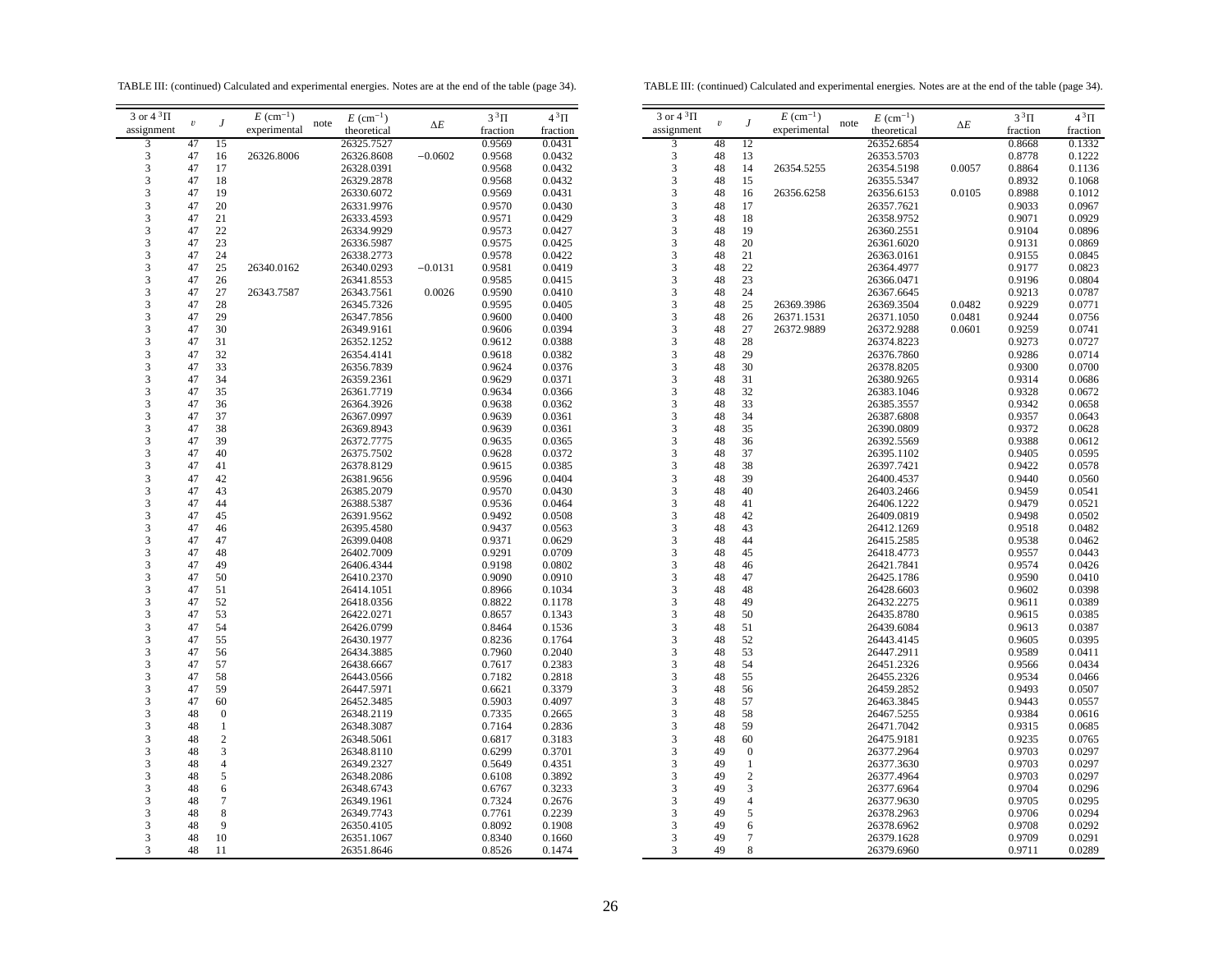TABLE III: (continued) Calculated and experimental energies. Notes are at the end of the table (page 34).

TABLE III: (continued) Calculated and experimental energies. Notes are at the end of the table (page 34).

| 3 or $4\sqrt[3]{1}$ |                         |                  | $E~(\text{cm}^{-1})$ |      | $E~(\text{cm}^{-1})$ |            | $3^3\Pi$ | $4^3\Pi$ | $3$ or $43$ $\Pi$ |                         |                  | $E$ (cm) |
|---------------------|-------------------------|------------------|----------------------|------|----------------------|------------|----------|----------|-------------------|-------------------------|------------------|----------|
| assignment          | $\boldsymbol{\upsilon}$ | J                | experimental         | note | theoretical          | $\Delta E$ | fraction | fraction | assignment        | $\boldsymbol{\upsilon}$ | J                | experim  |
| 3                   | 49                      | 9                |                      |      | 26380.2959           |            | 0.9714   | 0.0286   | 3                 | 50                      | 6                |          |
| 3                   | 49                      | 10               |                      |      | 26380.9625           |            | 0.9717   | 0.0283   | 3                 | 50                      | $\tau$           |          |
| 3                   | 49                      |                  |                      |      |                      |            | 0.9720   | 0.0280   | 3                 | 50                      | 8                |          |
|                     |                         | 11               |                      |      | 26381.6958           |            |          |          |                   | 50                      | 9                |          |
| 3                   | 49                      | 12               |                      |      | 26382.4960           |            | 0.9724   | 0.0276   | 3                 |                         |                  |          |
| 3                   | 49                      | 13               |                      |      | 26383.3630           |            | 0.9729   | 0.0271   | 3                 | 50                      | 10               |          |
| 3                   | 49                      | 14               |                      |      | 26384.2971           |            | 0.9734   | 0.0266   | 3                 | 50                      | 11               |          |
| 3                   | 49                      | 15               |                      |      | 26385.2984           |            | 0.9739   | 0.0261   | 3                 | 50                      | 12               |          |
| 3                   | 49                      | 16               |                      |      | 26386.3672           |            | 0.9746   | 0.0254   | 3                 | 50                      | 13               |          |
| 3                   | 49                      | 17               |                      |      | 26387.5040           |            | 0.9753   | 0.0247   | 3                 | 50                      | 14               |          |
| 3                   | 49                      | 18               |                      |      | 26388.7091           |            | 0.9761   | 0.0239   | 3                 | 50                      | 15               |          |
| 3                   | 49                      | 19               |                      |      | 26389.9832           |            | 0.9769   | 0.0231   | 3                 | 50                      | 16               |          |
| 3                   | 49                      | 20               |                      |      | 26391.3273           |            | 0.9778   | 0.0222   | 3                 | 50                      | 17               |          |
| 3                   | 49                      | 21               |                      |      | 26392.7425           |            | 0.9787   | 0.0213   | 3                 | 50                      | 18               |          |
| 3                   | 49                      | 22               |                      |      | 26394.2307           |            | 0.9795   | 0.0205   | 3                 | 50                      | 19               |          |
| 3                   | 49                      | 23               |                      |      | 26395.7942           |            | 0.9800   | 0.0200   | 3                 | 50                      | 20               |          |
| 3                   | 49                      | 24               |                      |      |                      |            | 0.9800   | 0.0200   | 3                 | 50                      | 21               |          |
|                     |                         |                  |                      |      | 26397.4366           |            |          |          |                   |                         |                  |          |
| 3                   | 49                      | 25               | 26399.1722           |      | 26399.1631           | 0.0091     | 0.9789   | 0.0211   | 3                 | 50                      | 22               |          |
| 3                   | 49                      | 26               |                      |      | 26400.9819           |            | 0.9757   | 0.0243   | 3                 | 50                      | 23               |          |
| 3                   | 49                      | 27               | 26402.8961           |      | 26402.9057           | $-0.0096$  | 0.9684   | 0.0316   | 3                 | 50                      | 24               |          |
| 3                   | 49                      | 28               |                      |      | 26404.9553           |            | 0.9531   | 0.0469   | 3                 | 50                      | 25               | 26427.5  |
| 3                   | 49                      | 29               |                      |      | 26407.1645           |            | 0.9230   | 0.0770   | 3                 | 50                      | 26               |          |
| 3                   | 49                      | 30               |                      |      | 26409.5853           |            | 0.8675   | 0.1325   | 3                 | 50                      | 27               | 26430.9  |
| 3                   | 49                      | 31               |                      |      | 26412.2851           |            | 0.7783   | 0.2217   | 3                 | 50                      | 28               |          |
| 3                   | 49                      | 32               |                      |      | 26415.3191           |            | 0.6636   | 0.3364   | 3                 | 50                      | 29               |          |
| 3                   | 49                      | 33               |                      |      | 26412.0418           |            | 0.5725   | 0.4275   | 3                 | 50                      | 30               |          |
| 3                   | 49                      | 34               |                      |      | 26414.6942           |            | 0.6614   | 0.3386   | 3                 | 50                      | 31               |          |
| 3                   | 49                      | 35               |                      |      | 26417.2854           |            | 0.7258   | 0.2742   | 3                 | 50                      | 32               |          |
| 3                   | 49                      | 36               |                      |      | 26419.8617           |            | 0.7713   | 0.2287   | 3                 | 50                      | 33               |          |
| 3                   | 49                      | 37               |                      |      | 26422.4534           |            | 0.8038   | 0.1962   | 3                 | 50                      | 34               |          |
| $\mathfrak{Z}$      | 49                      | 38               |                      |      | 26425.0800           |            | 0.8277   | 0.1723   | 3                 | 50                      | 35               |          |
| 3                   | 49                      | 39               |                      |      | 26427.7540           |            | 0.8458   | 0.1542   | 3                 | 50                      | 36               |          |
|                     |                         |                  |                      |      |                      |            |          |          |                   |                         |                  |          |
| 3                   | 49                      | 40               |                      |      | 26430.4838           |            | 0.8601   | 0.1399   | 3                 | 50                      | 37               |          |
| $\mathfrak{Z}$      | 49                      | 41               |                      |      | 26433.2754           |            | 0.8716   | 0.1284   | 3                 | 50                      | 38               |          |
| 3                   | 49                      | 42               |                      |      | 26436.1335           |            | 0.8813   | 0.1187   | 3                 | 50                      | 39               |          |
| 3                   | 49                      | 43               |                      |      | 26439.0617           |            | 0.8896   | 0.1104   | 3                 | 50                      | 40               |          |
| 3                   | 49                      | 44               | 26442.4059           |      | 26442.0633           | 0.3426     | 0.8969   | 0.1031   | 3                 | 50                      | 41               |          |
| 3                   | 49                      | 45               |                      |      | 26445.1412           |            | 0.9036   | 0.0964   | 3                 | 50                      | 42               |          |
| $\mathfrak{Z}$      | 49                      | 46               | 26448.6819           |      | 26448.2979           | 0.3840     | 0.9098   | 0.0902   | 3                 | 50                      | 43               |          |
| 3                   | 49                      | 47               |                      |      | 26451.5357           |            | 0.9156   | 0.0844   | 3                 | 50                      | 44               | 26474.9  |
| $\mathfrak{Z}$      | 49                      | 48               |                      |      | 26454.8567           |            | 0.9212   | 0.0788   | 3                 | 50                      | 45               |          |
| 3                   | 49                      | 49               |                      |      | 26458.2628           |            | 0.9266   | 0.0734   | 3                 | 50                      | 46               | 26472.8  |
| 3                   | 49                      | 50               |                      |      | 26461.7551           |            | 0.9319   | 0.0681   | 3                 | 50                      | 47               |          |
| 3                   | 49                      | 51               |                      |      | 26465.3344           |            | 0.9370   | 0.0630   | 3                 | 50                      | 48               |          |
| 3                   | 49                      | 52               |                      |      | 26469.0008           |            | 0.9419   | 0.0581   | 3                 | 50                      | 49               |          |
| 3                   | 49                      | 53               |                      |      | 26472.7530           |            | 0.9466   | 0.0534   | 3                 | 50                      | 50               |          |
| $\mathfrak{Z}$      | 49                      | 54               |                      |      | 26476.5892           |            | 0.9510   | 0.0490   | 3                 | 50                      | 51               |          |
| 3                   | 49                      | 55               |                      |      |                      |            |          | 0.0450   | 3                 | 50                      |                  |          |
|                     |                         |                  |                      |      | 26480.5057           |            | 0.9550   |          |                   |                         | 52               |          |
| $\mathfrak{Z}$      | 49                      | 56               |                      |      | 26484.4979           |            | 0.9585   | 0.0415   | 3                 | 50                      | 53               |          |
| 3                   | 49                      | 57               |                      |      | 26488.5599           |            | 0.9613   | 0.0387   | 3                 | 50                      | 54               |          |
| 3                   | 49                      | 58               |                      |      | 26492.6847           |            | 0.9634   | 0.0366   | 3                 | 50                      | 55               |          |
| 3                   | 49                      | 59               |                      |      | 26496.8646           |            | 0.9647   | 0.0353   | 3                 | 50                      | 56               |          |
| 3                   | 49                      | 60               |                      |      | 26501.0915           |            | 0.9651   | 0.0349   | 3                 | 50                      | 57               |          |
| 3                   | 50                      | $\boldsymbol{0}$ |                      |      | 26406.1899           |            | 0.9754   | 0.0246   | 3                 | 50                      | 58               |          |
| 3                   | 50                      | $\mathbf{1}$     |                      |      | 26406.2561           |            | 0.9754   | 0.0246   | 3                 | 50                      | 59               |          |
| 3                   | 50                      | $\boldsymbol{2}$ |                      |      | 26406.3883           |            | 0.9754   | 0.0246   | 3                 | 50                      | 60               |          |
| $\mathfrak{Z}$      | 50                      | 3                |                      |      | 26406.5867           |            | 0.9753   | 0.0247   | 3                 | 51                      | $\boldsymbol{0}$ |          |
| 3                   | 50                      | 4                |                      |      | 26406.8511           |            | 0.9753   | 0.0247   | 3                 | 51                      | $\mathbf{1}$     |          |
| 3                   | 50                      | 5                |                      |      | 26407.1814           |            | 0.9752   | 0.0248   | 3                 | 51                      | $\overline{c}$   |          |
|                     |                         |                  |                      |      |                      |            |          |          |                   |                         |                  |          |

| 3 or $4\sqrt[3]{1}$<br>$E~(\text{cm}^{-1})$<br>$3^3\Pi$<br>$4^3\Pi$<br>$E$ (cm <sup>-1</sup> )<br>J<br>$\boldsymbol{\upsilon}$<br>note<br>$\Delta E$<br>experimental<br>assignment<br>theoretical<br>fraction<br>fraction<br>3<br>50<br>26407.5777<br>0.9751<br>0.0249<br>6<br>3<br>50<br>7<br>26408.0397<br>0.9750<br>0.0250<br>3<br>8<br>50<br>26408.5674<br>0.9749<br>0.0251<br>3<br>9<br>50<br>26409.1607<br>0.9748<br>0.0252<br>3<br>50<br>10<br>26409.8194<br>0.9747<br>0.0253<br>3<br>50<br>11<br>26410.5434<br>0.9746<br>0.0254<br>3<br>12<br>26411.3325<br>50<br>0.9745<br>0.0255<br>3<br>50<br>13<br>26412.1868<br>0.9743<br>0.0257<br>3<br>26413.1059<br>50<br>14<br>0.9742<br>0.0258<br>3<br>50<br>15<br>26414.0899<br>0.9741<br>0.0259<br>3<br>50<br>16<br>26415.1386<br>0.0260<br>0.9740<br>3<br>50<br>17<br>26416.2519<br>0.9739<br>0.0261<br>3<br>50<br>18<br>26417.4298<br>0.9738<br>0.0262<br>3<br>19<br>50<br>26418.6722<br>0.9738<br>0.0262<br>3<br>50<br>20<br>26419.9791<br>0.9738<br>0.0262<br>3<br>21<br>50<br>26421.3505<br>0.9738<br>0.0262<br>3<br>50<br>22<br>26422.7865<br>0.9739<br>0.0261<br>3<br>23<br>26424.2873<br>50<br>0.9740<br>0.0260<br>3<br>50<br>24<br>26425.8530<br>0.9741<br>0.0259<br>3<br>50<br>25<br>26427.5222<br>0.0384<br>26427.4838<br>0.9744<br>0.0256<br>3<br>50<br>26429.1802<br>0.9747<br>26<br>0.0253<br>3<br>26430.9927<br>26430.9426<br>0.0501<br>50<br>27<br>0.9750<br>0.0250<br>3<br>50<br>28<br>26432.7715<br>0.9755<br>0.0245<br>3<br>29<br>50<br>26434.6679<br>0.9760<br>0.0240<br>3<br>50<br>30<br>26436.6326<br>0.9765<br>0.0235<br>3<br>50<br>31<br>26438.6670<br>0.9771<br>0.0229<br>3<br>32<br>50<br>26440.7727<br>0.9777<br>0.0223<br>3<br>33<br>50<br>26442.9519<br>0.9782<br>0.0218<br>3<br>34<br>50<br>26445.2076<br>0.9786<br>0.0214<br>3<br>35<br>50<br>26447.5436<br>0.9786<br>0.0214<br>3<br>50<br>36<br>26449.9652<br>0.9779<br>0.0221<br>3<br>50<br>37<br>26452.4799<br>0.0241<br>0.9759<br>3<br>50<br>38<br>26455.0982<br>0.9719<br>0.0281<br>3<br>39<br>50<br>26457.8353<br>0.9641<br>0.0359<br>3<br>40<br>50<br>26460.7130<br>0.9501<br>0.0499<br>3<br>50<br>41<br>0.0742<br>26463.7630<br>0.9258<br>3<br>42<br>50<br>26467.0278<br>0.8858<br>0.1142<br>3<br>50<br>43<br>26470.5580<br>0.8254<br>0.1746<br>3<br>44<br>26474.9949<br>26474.3975<br>0.5974<br>0.2548<br>50<br>b<br>0.7452<br>3<br>45<br>26478.5609<br>50<br>0.6547<br>0.3453<br>3<br>50<br>46<br>26472.8585<br>26472.3311<br>0.5274<br>0.5834<br>0.4166<br>b, d<br>3<br>50<br>47<br>26475.9598<br>0.3480<br>0.6520<br>3<br>50<br>48<br>26479.5201<br>0.2931<br>0.7069<br>3<br>50<br>49<br>26483.0559<br>0.2502<br>0.7498<br>3<br>50<br>50<br>26486.6001<br>0.7834<br>0.2166<br>3<br>50<br>51<br>26490.1761<br>0.8103<br>0.1897<br>3<br>50<br>52<br>26493.8008<br>0.8324<br>0.1676<br>3<br>50<br>53<br>26497.4860<br>0.8511<br>0.1489<br>3<br>54<br>26501.2405<br>50<br>0.8673<br>0.1327<br>3<br>55<br>50<br>26505.0701<br>0.8819<br>0.1181<br>3<br>50<br>56<br>26508.9786<br>0.8952<br>0.1048<br>3<br>57<br>50<br>26512.9674<br>0.9074<br>0.0926<br>3<br>50<br>58<br>26517.0360<br>0.9188<br>0.0812<br>3<br>50<br>59<br>26521.1814<br>0.9294<br>0.0706<br>3<br>60<br>50<br>26525.3984<br>0.9390<br>0.0610 |   |    |                  |  |            |        |        |
|---------------------------------------------------------------------------------------------------------------------------------------------------------------------------------------------------------------------------------------------------------------------------------------------------------------------------------------------------------------------------------------------------------------------------------------------------------------------------------------------------------------------------------------------------------------------------------------------------------------------------------------------------------------------------------------------------------------------------------------------------------------------------------------------------------------------------------------------------------------------------------------------------------------------------------------------------------------------------------------------------------------------------------------------------------------------------------------------------------------------------------------------------------------------------------------------------------------------------------------------------------------------------------------------------------------------------------------------------------------------------------------------------------------------------------------------------------------------------------------------------------------------------------------------------------------------------------------------------------------------------------------------------------------------------------------------------------------------------------------------------------------------------------------------------------------------------------------------------------------------------------------------------------------------------------------------------------------------------------------------------------------------------------------------------------------------------------------------------------------------------------------------------------------------------------------------------------------------------------------------------------------------------------------------------------------------------------------------------------------------------------------------------------------------------------------------------------------------------------------------------------------------------------------------------------------------------------------------------------------------------------------------------------------------------------------------------------------------------------------------------------------------------------------------------------------------------------------------------------------------------------------------------------------------------------------------------------------------------------------------------------------------------------------------------------------------------------------------------------------------------------------------------------------------------------------------------------------------------------------------------------|---|----|------------------|--|------------|--------|--------|
|                                                                                                                                                                                                                                                                                                                                                                                                                                                                                                                                                                                                                                                                                                                                                                                                                                                                                                                                                                                                                                                                                                                                                                                                                                                                                                                                                                                                                                                                                                                                                                                                                                                                                                                                                                                                                                                                                                                                                                                                                                                                                                                                                                                                                                                                                                                                                                                                                                                                                                                                                                                                                                                                                                                                                                                                                                                                                                                                                                                                                                                                                                                                                                                                                                                         |   |    |                  |  |            |        |        |
|                                                                                                                                                                                                                                                                                                                                                                                                                                                                                                                                                                                                                                                                                                                                                                                                                                                                                                                                                                                                                                                                                                                                                                                                                                                                                                                                                                                                                                                                                                                                                                                                                                                                                                                                                                                                                                                                                                                                                                                                                                                                                                                                                                                                                                                                                                                                                                                                                                                                                                                                                                                                                                                                                                                                                                                                                                                                                                                                                                                                                                                                                                                                                                                                                                                         |   |    |                  |  |            |        |        |
|                                                                                                                                                                                                                                                                                                                                                                                                                                                                                                                                                                                                                                                                                                                                                                                                                                                                                                                                                                                                                                                                                                                                                                                                                                                                                                                                                                                                                                                                                                                                                                                                                                                                                                                                                                                                                                                                                                                                                                                                                                                                                                                                                                                                                                                                                                                                                                                                                                                                                                                                                                                                                                                                                                                                                                                                                                                                                                                                                                                                                                                                                                                                                                                                                                                         |   |    |                  |  |            |        |        |
|                                                                                                                                                                                                                                                                                                                                                                                                                                                                                                                                                                                                                                                                                                                                                                                                                                                                                                                                                                                                                                                                                                                                                                                                                                                                                                                                                                                                                                                                                                                                                                                                                                                                                                                                                                                                                                                                                                                                                                                                                                                                                                                                                                                                                                                                                                                                                                                                                                                                                                                                                                                                                                                                                                                                                                                                                                                                                                                                                                                                                                                                                                                                                                                                                                                         |   |    |                  |  |            |        |        |
|                                                                                                                                                                                                                                                                                                                                                                                                                                                                                                                                                                                                                                                                                                                                                                                                                                                                                                                                                                                                                                                                                                                                                                                                                                                                                                                                                                                                                                                                                                                                                                                                                                                                                                                                                                                                                                                                                                                                                                                                                                                                                                                                                                                                                                                                                                                                                                                                                                                                                                                                                                                                                                                                                                                                                                                                                                                                                                                                                                                                                                                                                                                                                                                                                                                         |   |    |                  |  |            |        |        |
|                                                                                                                                                                                                                                                                                                                                                                                                                                                                                                                                                                                                                                                                                                                                                                                                                                                                                                                                                                                                                                                                                                                                                                                                                                                                                                                                                                                                                                                                                                                                                                                                                                                                                                                                                                                                                                                                                                                                                                                                                                                                                                                                                                                                                                                                                                                                                                                                                                                                                                                                                                                                                                                                                                                                                                                                                                                                                                                                                                                                                                                                                                                                                                                                                                                         |   |    |                  |  |            |        |        |
|                                                                                                                                                                                                                                                                                                                                                                                                                                                                                                                                                                                                                                                                                                                                                                                                                                                                                                                                                                                                                                                                                                                                                                                                                                                                                                                                                                                                                                                                                                                                                                                                                                                                                                                                                                                                                                                                                                                                                                                                                                                                                                                                                                                                                                                                                                                                                                                                                                                                                                                                                                                                                                                                                                                                                                                                                                                                                                                                                                                                                                                                                                                                                                                                                                                         |   |    |                  |  |            |        |        |
|                                                                                                                                                                                                                                                                                                                                                                                                                                                                                                                                                                                                                                                                                                                                                                                                                                                                                                                                                                                                                                                                                                                                                                                                                                                                                                                                                                                                                                                                                                                                                                                                                                                                                                                                                                                                                                                                                                                                                                                                                                                                                                                                                                                                                                                                                                                                                                                                                                                                                                                                                                                                                                                                                                                                                                                                                                                                                                                                                                                                                                                                                                                                                                                                                                                         |   |    |                  |  |            |        |        |
|                                                                                                                                                                                                                                                                                                                                                                                                                                                                                                                                                                                                                                                                                                                                                                                                                                                                                                                                                                                                                                                                                                                                                                                                                                                                                                                                                                                                                                                                                                                                                                                                                                                                                                                                                                                                                                                                                                                                                                                                                                                                                                                                                                                                                                                                                                                                                                                                                                                                                                                                                                                                                                                                                                                                                                                                                                                                                                                                                                                                                                                                                                                                                                                                                                                         |   |    |                  |  |            |        |        |
|                                                                                                                                                                                                                                                                                                                                                                                                                                                                                                                                                                                                                                                                                                                                                                                                                                                                                                                                                                                                                                                                                                                                                                                                                                                                                                                                                                                                                                                                                                                                                                                                                                                                                                                                                                                                                                                                                                                                                                                                                                                                                                                                                                                                                                                                                                                                                                                                                                                                                                                                                                                                                                                                                                                                                                                                                                                                                                                                                                                                                                                                                                                                                                                                                                                         |   |    |                  |  |            |        |        |
|                                                                                                                                                                                                                                                                                                                                                                                                                                                                                                                                                                                                                                                                                                                                                                                                                                                                                                                                                                                                                                                                                                                                                                                                                                                                                                                                                                                                                                                                                                                                                                                                                                                                                                                                                                                                                                                                                                                                                                                                                                                                                                                                                                                                                                                                                                                                                                                                                                                                                                                                                                                                                                                                                                                                                                                                                                                                                                                                                                                                                                                                                                                                                                                                                                                         |   |    |                  |  |            |        |        |
|                                                                                                                                                                                                                                                                                                                                                                                                                                                                                                                                                                                                                                                                                                                                                                                                                                                                                                                                                                                                                                                                                                                                                                                                                                                                                                                                                                                                                                                                                                                                                                                                                                                                                                                                                                                                                                                                                                                                                                                                                                                                                                                                                                                                                                                                                                                                                                                                                                                                                                                                                                                                                                                                                                                                                                                                                                                                                                                                                                                                                                                                                                                                                                                                                                                         |   |    |                  |  |            |        |        |
|                                                                                                                                                                                                                                                                                                                                                                                                                                                                                                                                                                                                                                                                                                                                                                                                                                                                                                                                                                                                                                                                                                                                                                                                                                                                                                                                                                                                                                                                                                                                                                                                                                                                                                                                                                                                                                                                                                                                                                                                                                                                                                                                                                                                                                                                                                                                                                                                                                                                                                                                                                                                                                                                                                                                                                                                                                                                                                                                                                                                                                                                                                                                                                                                                                                         |   |    |                  |  |            |        |        |
|                                                                                                                                                                                                                                                                                                                                                                                                                                                                                                                                                                                                                                                                                                                                                                                                                                                                                                                                                                                                                                                                                                                                                                                                                                                                                                                                                                                                                                                                                                                                                                                                                                                                                                                                                                                                                                                                                                                                                                                                                                                                                                                                                                                                                                                                                                                                                                                                                                                                                                                                                                                                                                                                                                                                                                                                                                                                                                                                                                                                                                                                                                                                                                                                                                                         |   |    |                  |  |            |        |        |
|                                                                                                                                                                                                                                                                                                                                                                                                                                                                                                                                                                                                                                                                                                                                                                                                                                                                                                                                                                                                                                                                                                                                                                                                                                                                                                                                                                                                                                                                                                                                                                                                                                                                                                                                                                                                                                                                                                                                                                                                                                                                                                                                                                                                                                                                                                                                                                                                                                                                                                                                                                                                                                                                                                                                                                                                                                                                                                                                                                                                                                                                                                                                                                                                                                                         |   |    |                  |  |            |        |        |
|                                                                                                                                                                                                                                                                                                                                                                                                                                                                                                                                                                                                                                                                                                                                                                                                                                                                                                                                                                                                                                                                                                                                                                                                                                                                                                                                                                                                                                                                                                                                                                                                                                                                                                                                                                                                                                                                                                                                                                                                                                                                                                                                                                                                                                                                                                                                                                                                                                                                                                                                                                                                                                                                                                                                                                                                                                                                                                                                                                                                                                                                                                                                                                                                                                                         |   |    |                  |  |            |        |        |
|                                                                                                                                                                                                                                                                                                                                                                                                                                                                                                                                                                                                                                                                                                                                                                                                                                                                                                                                                                                                                                                                                                                                                                                                                                                                                                                                                                                                                                                                                                                                                                                                                                                                                                                                                                                                                                                                                                                                                                                                                                                                                                                                                                                                                                                                                                                                                                                                                                                                                                                                                                                                                                                                                                                                                                                                                                                                                                                                                                                                                                                                                                                                                                                                                                                         |   |    |                  |  |            |        |        |
|                                                                                                                                                                                                                                                                                                                                                                                                                                                                                                                                                                                                                                                                                                                                                                                                                                                                                                                                                                                                                                                                                                                                                                                                                                                                                                                                                                                                                                                                                                                                                                                                                                                                                                                                                                                                                                                                                                                                                                                                                                                                                                                                                                                                                                                                                                                                                                                                                                                                                                                                                                                                                                                                                                                                                                                                                                                                                                                                                                                                                                                                                                                                                                                                                                                         |   |    |                  |  |            |        |        |
|                                                                                                                                                                                                                                                                                                                                                                                                                                                                                                                                                                                                                                                                                                                                                                                                                                                                                                                                                                                                                                                                                                                                                                                                                                                                                                                                                                                                                                                                                                                                                                                                                                                                                                                                                                                                                                                                                                                                                                                                                                                                                                                                                                                                                                                                                                                                                                                                                                                                                                                                                                                                                                                                                                                                                                                                                                                                                                                                                                                                                                                                                                                                                                                                                                                         |   |    |                  |  |            |        |        |
|                                                                                                                                                                                                                                                                                                                                                                                                                                                                                                                                                                                                                                                                                                                                                                                                                                                                                                                                                                                                                                                                                                                                                                                                                                                                                                                                                                                                                                                                                                                                                                                                                                                                                                                                                                                                                                                                                                                                                                                                                                                                                                                                                                                                                                                                                                                                                                                                                                                                                                                                                                                                                                                                                                                                                                                                                                                                                                                                                                                                                                                                                                                                                                                                                                                         |   |    |                  |  |            |        |        |
|                                                                                                                                                                                                                                                                                                                                                                                                                                                                                                                                                                                                                                                                                                                                                                                                                                                                                                                                                                                                                                                                                                                                                                                                                                                                                                                                                                                                                                                                                                                                                                                                                                                                                                                                                                                                                                                                                                                                                                                                                                                                                                                                                                                                                                                                                                                                                                                                                                                                                                                                                                                                                                                                                                                                                                                                                                                                                                                                                                                                                                                                                                                                                                                                                                                         |   |    |                  |  |            |        |        |
|                                                                                                                                                                                                                                                                                                                                                                                                                                                                                                                                                                                                                                                                                                                                                                                                                                                                                                                                                                                                                                                                                                                                                                                                                                                                                                                                                                                                                                                                                                                                                                                                                                                                                                                                                                                                                                                                                                                                                                                                                                                                                                                                                                                                                                                                                                                                                                                                                                                                                                                                                                                                                                                                                                                                                                                                                                                                                                                                                                                                                                                                                                                                                                                                                                                         |   |    |                  |  |            |        |        |
|                                                                                                                                                                                                                                                                                                                                                                                                                                                                                                                                                                                                                                                                                                                                                                                                                                                                                                                                                                                                                                                                                                                                                                                                                                                                                                                                                                                                                                                                                                                                                                                                                                                                                                                                                                                                                                                                                                                                                                                                                                                                                                                                                                                                                                                                                                                                                                                                                                                                                                                                                                                                                                                                                                                                                                                                                                                                                                                                                                                                                                                                                                                                                                                                                                                         |   |    |                  |  |            |        |        |
|                                                                                                                                                                                                                                                                                                                                                                                                                                                                                                                                                                                                                                                                                                                                                                                                                                                                                                                                                                                                                                                                                                                                                                                                                                                                                                                                                                                                                                                                                                                                                                                                                                                                                                                                                                                                                                                                                                                                                                                                                                                                                                                                                                                                                                                                                                                                                                                                                                                                                                                                                                                                                                                                                                                                                                                                                                                                                                                                                                                                                                                                                                                                                                                                                                                         |   |    |                  |  |            |        |        |
|                                                                                                                                                                                                                                                                                                                                                                                                                                                                                                                                                                                                                                                                                                                                                                                                                                                                                                                                                                                                                                                                                                                                                                                                                                                                                                                                                                                                                                                                                                                                                                                                                                                                                                                                                                                                                                                                                                                                                                                                                                                                                                                                                                                                                                                                                                                                                                                                                                                                                                                                                                                                                                                                                                                                                                                                                                                                                                                                                                                                                                                                                                                                                                                                                                                         |   |    |                  |  |            |        |        |
|                                                                                                                                                                                                                                                                                                                                                                                                                                                                                                                                                                                                                                                                                                                                                                                                                                                                                                                                                                                                                                                                                                                                                                                                                                                                                                                                                                                                                                                                                                                                                                                                                                                                                                                                                                                                                                                                                                                                                                                                                                                                                                                                                                                                                                                                                                                                                                                                                                                                                                                                                                                                                                                                                                                                                                                                                                                                                                                                                                                                                                                                                                                                                                                                                                                         |   |    |                  |  |            |        |        |
|                                                                                                                                                                                                                                                                                                                                                                                                                                                                                                                                                                                                                                                                                                                                                                                                                                                                                                                                                                                                                                                                                                                                                                                                                                                                                                                                                                                                                                                                                                                                                                                                                                                                                                                                                                                                                                                                                                                                                                                                                                                                                                                                                                                                                                                                                                                                                                                                                                                                                                                                                                                                                                                                                                                                                                                                                                                                                                                                                                                                                                                                                                                                                                                                                                                         |   |    |                  |  |            |        |        |
|                                                                                                                                                                                                                                                                                                                                                                                                                                                                                                                                                                                                                                                                                                                                                                                                                                                                                                                                                                                                                                                                                                                                                                                                                                                                                                                                                                                                                                                                                                                                                                                                                                                                                                                                                                                                                                                                                                                                                                                                                                                                                                                                                                                                                                                                                                                                                                                                                                                                                                                                                                                                                                                                                                                                                                                                                                                                                                                                                                                                                                                                                                                                                                                                                                                         |   |    |                  |  |            |        |        |
|                                                                                                                                                                                                                                                                                                                                                                                                                                                                                                                                                                                                                                                                                                                                                                                                                                                                                                                                                                                                                                                                                                                                                                                                                                                                                                                                                                                                                                                                                                                                                                                                                                                                                                                                                                                                                                                                                                                                                                                                                                                                                                                                                                                                                                                                                                                                                                                                                                                                                                                                                                                                                                                                                                                                                                                                                                                                                                                                                                                                                                                                                                                                                                                                                                                         |   |    |                  |  |            |        |        |
|                                                                                                                                                                                                                                                                                                                                                                                                                                                                                                                                                                                                                                                                                                                                                                                                                                                                                                                                                                                                                                                                                                                                                                                                                                                                                                                                                                                                                                                                                                                                                                                                                                                                                                                                                                                                                                                                                                                                                                                                                                                                                                                                                                                                                                                                                                                                                                                                                                                                                                                                                                                                                                                                                                                                                                                                                                                                                                                                                                                                                                                                                                                                                                                                                                                         |   |    |                  |  |            |        |        |
|                                                                                                                                                                                                                                                                                                                                                                                                                                                                                                                                                                                                                                                                                                                                                                                                                                                                                                                                                                                                                                                                                                                                                                                                                                                                                                                                                                                                                                                                                                                                                                                                                                                                                                                                                                                                                                                                                                                                                                                                                                                                                                                                                                                                                                                                                                                                                                                                                                                                                                                                                                                                                                                                                                                                                                                                                                                                                                                                                                                                                                                                                                                                                                                                                                                         |   |    |                  |  |            |        |        |
|                                                                                                                                                                                                                                                                                                                                                                                                                                                                                                                                                                                                                                                                                                                                                                                                                                                                                                                                                                                                                                                                                                                                                                                                                                                                                                                                                                                                                                                                                                                                                                                                                                                                                                                                                                                                                                                                                                                                                                                                                                                                                                                                                                                                                                                                                                                                                                                                                                                                                                                                                                                                                                                                                                                                                                                                                                                                                                                                                                                                                                                                                                                                                                                                                                                         |   |    |                  |  |            |        |        |
|                                                                                                                                                                                                                                                                                                                                                                                                                                                                                                                                                                                                                                                                                                                                                                                                                                                                                                                                                                                                                                                                                                                                                                                                                                                                                                                                                                                                                                                                                                                                                                                                                                                                                                                                                                                                                                                                                                                                                                                                                                                                                                                                                                                                                                                                                                                                                                                                                                                                                                                                                                                                                                                                                                                                                                                                                                                                                                                                                                                                                                                                                                                                                                                                                                                         |   |    |                  |  |            |        |        |
|                                                                                                                                                                                                                                                                                                                                                                                                                                                                                                                                                                                                                                                                                                                                                                                                                                                                                                                                                                                                                                                                                                                                                                                                                                                                                                                                                                                                                                                                                                                                                                                                                                                                                                                                                                                                                                                                                                                                                                                                                                                                                                                                                                                                                                                                                                                                                                                                                                                                                                                                                                                                                                                                                                                                                                                                                                                                                                                                                                                                                                                                                                                                                                                                                                                         |   |    |                  |  |            |        |        |
|                                                                                                                                                                                                                                                                                                                                                                                                                                                                                                                                                                                                                                                                                                                                                                                                                                                                                                                                                                                                                                                                                                                                                                                                                                                                                                                                                                                                                                                                                                                                                                                                                                                                                                                                                                                                                                                                                                                                                                                                                                                                                                                                                                                                                                                                                                                                                                                                                                                                                                                                                                                                                                                                                                                                                                                                                                                                                                                                                                                                                                                                                                                                                                                                                                                         |   |    |                  |  |            |        |        |
|                                                                                                                                                                                                                                                                                                                                                                                                                                                                                                                                                                                                                                                                                                                                                                                                                                                                                                                                                                                                                                                                                                                                                                                                                                                                                                                                                                                                                                                                                                                                                                                                                                                                                                                                                                                                                                                                                                                                                                                                                                                                                                                                                                                                                                                                                                                                                                                                                                                                                                                                                                                                                                                                                                                                                                                                                                                                                                                                                                                                                                                                                                                                                                                                                                                         |   |    |                  |  |            |        |        |
|                                                                                                                                                                                                                                                                                                                                                                                                                                                                                                                                                                                                                                                                                                                                                                                                                                                                                                                                                                                                                                                                                                                                                                                                                                                                                                                                                                                                                                                                                                                                                                                                                                                                                                                                                                                                                                                                                                                                                                                                                                                                                                                                                                                                                                                                                                                                                                                                                                                                                                                                                                                                                                                                                                                                                                                                                                                                                                                                                                                                                                                                                                                                                                                                                                                         |   |    |                  |  |            |        |        |
|                                                                                                                                                                                                                                                                                                                                                                                                                                                                                                                                                                                                                                                                                                                                                                                                                                                                                                                                                                                                                                                                                                                                                                                                                                                                                                                                                                                                                                                                                                                                                                                                                                                                                                                                                                                                                                                                                                                                                                                                                                                                                                                                                                                                                                                                                                                                                                                                                                                                                                                                                                                                                                                                                                                                                                                                                                                                                                                                                                                                                                                                                                                                                                                                                                                         |   |    |                  |  |            |        |        |
|                                                                                                                                                                                                                                                                                                                                                                                                                                                                                                                                                                                                                                                                                                                                                                                                                                                                                                                                                                                                                                                                                                                                                                                                                                                                                                                                                                                                                                                                                                                                                                                                                                                                                                                                                                                                                                                                                                                                                                                                                                                                                                                                                                                                                                                                                                                                                                                                                                                                                                                                                                                                                                                                                                                                                                                                                                                                                                                                                                                                                                                                                                                                                                                                                                                         |   |    |                  |  |            |        |        |
|                                                                                                                                                                                                                                                                                                                                                                                                                                                                                                                                                                                                                                                                                                                                                                                                                                                                                                                                                                                                                                                                                                                                                                                                                                                                                                                                                                                                                                                                                                                                                                                                                                                                                                                                                                                                                                                                                                                                                                                                                                                                                                                                                                                                                                                                                                                                                                                                                                                                                                                                                                                                                                                                                                                                                                                                                                                                                                                                                                                                                                                                                                                                                                                                                                                         |   |    |                  |  |            |        |        |
|                                                                                                                                                                                                                                                                                                                                                                                                                                                                                                                                                                                                                                                                                                                                                                                                                                                                                                                                                                                                                                                                                                                                                                                                                                                                                                                                                                                                                                                                                                                                                                                                                                                                                                                                                                                                                                                                                                                                                                                                                                                                                                                                                                                                                                                                                                                                                                                                                                                                                                                                                                                                                                                                                                                                                                                                                                                                                                                                                                                                                                                                                                                                                                                                                                                         |   |    |                  |  |            |        |        |
|                                                                                                                                                                                                                                                                                                                                                                                                                                                                                                                                                                                                                                                                                                                                                                                                                                                                                                                                                                                                                                                                                                                                                                                                                                                                                                                                                                                                                                                                                                                                                                                                                                                                                                                                                                                                                                                                                                                                                                                                                                                                                                                                                                                                                                                                                                                                                                                                                                                                                                                                                                                                                                                                                                                                                                                                                                                                                                                                                                                                                                                                                                                                                                                                                                                         |   |    |                  |  |            |        |        |
|                                                                                                                                                                                                                                                                                                                                                                                                                                                                                                                                                                                                                                                                                                                                                                                                                                                                                                                                                                                                                                                                                                                                                                                                                                                                                                                                                                                                                                                                                                                                                                                                                                                                                                                                                                                                                                                                                                                                                                                                                                                                                                                                                                                                                                                                                                                                                                                                                                                                                                                                                                                                                                                                                                                                                                                                                                                                                                                                                                                                                                                                                                                                                                                                                                                         |   |    |                  |  |            |        |        |
|                                                                                                                                                                                                                                                                                                                                                                                                                                                                                                                                                                                                                                                                                                                                                                                                                                                                                                                                                                                                                                                                                                                                                                                                                                                                                                                                                                                                                                                                                                                                                                                                                                                                                                                                                                                                                                                                                                                                                                                                                                                                                                                                                                                                                                                                                                                                                                                                                                                                                                                                                                                                                                                                                                                                                                                                                                                                                                                                                                                                                                                                                                                                                                                                                                                         |   |    |                  |  |            |        |        |
|                                                                                                                                                                                                                                                                                                                                                                                                                                                                                                                                                                                                                                                                                                                                                                                                                                                                                                                                                                                                                                                                                                                                                                                                                                                                                                                                                                                                                                                                                                                                                                                                                                                                                                                                                                                                                                                                                                                                                                                                                                                                                                                                                                                                                                                                                                                                                                                                                                                                                                                                                                                                                                                                                                                                                                                                                                                                                                                                                                                                                                                                                                                                                                                                                                                         |   |    |                  |  |            |        |        |
|                                                                                                                                                                                                                                                                                                                                                                                                                                                                                                                                                                                                                                                                                                                                                                                                                                                                                                                                                                                                                                                                                                                                                                                                                                                                                                                                                                                                                                                                                                                                                                                                                                                                                                                                                                                                                                                                                                                                                                                                                                                                                                                                                                                                                                                                                                                                                                                                                                                                                                                                                                                                                                                                                                                                                                                                                                                                                                                                                                                                                                                                                                                                                                                                                                                         |   |    |                  |  |            |        |        |
|                                                                                                                                                                                                                                                                                                                                                                                                                                                                                                                                                                                                                                                                                                                                                                                                                                                                                                                                                                                                                                                                                                                                                                                                                                                                                                                                                                                                                                                                                                                                                                                                                                                                                                                                                                                                                                                                                                                                                                                                                                                                                                                                                                                                                                                                                                                                                                                                                                                                                                                                                                                                                                                                                                                                                                                                                                                                                                                                                                                                                                                                                                                                                                                                                                                         |   |    |                  |  |            |        |        |
|                                                                                                                                                                                                                                                                                                                                                                                                                                                                                                                                                                                                                                                                                                                                                                                                                                                                                                                                                                                                                                                                                                                                                                                                                                                                                                                                                                                                                                                                                                                                                                                                                                                                                                                                                                                                                                                                                                                                                                                                                                                                                                                                                                                                                                                                                                                                                                                                                                                                                                                                                                                                                                                                                                                                                                                                                                                                                                                                                                                                                                                                                                                                                                                                                                                         |   |    |                  |  |            |        |        |
|                                                                                                                                                                                                                                                                                                                                                                                                                                                                                                                                                                                                                                                                                                                                                                                                                                                                                                                                                                                                                                                                                                                                                                                                                                                                                                                                                                                                                                                                                                                                                                                                                                                                                                                                                                                                                                                                                                                                                                                                                                                                                                                                                                                                                                                                                                                                                                                                                                                                                                                                                                                                                                                                                                                                                                                                                                                                                                                                                                                                                                                                                                                                                                                                                                                         |   |    |                  |  |            |        |        |
|                                                                                                                                                                                                                                                                                                                                                                                                                                                                                                                                                                                                                                                                                                                                                                                                                                                                                                                                                                                                                                                                                                                                                                                                                                                                                                                                                                                                                                                                                                                                                                                                                                                                                                                                                                                                                                                                                                                                                                                                                                                                                                                                                                                                                                                                                                                                                                                                                                                                                                                                                                                                                                                                                                                                                                                                                                                                                                                                                                                                                                                                                                                                                                                                                                                         |   |    |                  |  |            |        |        |
|                                                                                                                                                                                                                                                                                                                                                                                                                                                                                                                                                                                                                                                                                                                                                                                                                                                                                                                                                                                                                                                                                                                                                                                                                                                                                                                                                                                                                                                                                                                                                                                                                                                                                                                                                                                                                                                                                                                                                                                                                                                                                                                                                                                                                                                                                                                                                                                                                                                                                                                                                                                                                                                                                                                                                                                                                                                                                                                                                                                                                                                                                                                                                                                                                                                         |   |    |                  |  |            |        |        |
|                                                                                                                                                                                                                                                                                                                                                                                                                                                                                                                                                                                                                                                                                                                                                                                                                                                                                                                                                                                                                                                                                                                                                                                                                                                                                                                                                                                                                                                                                                                                                                                                                                                                                                                                                                                                                                                                                                                                                                                                                                                                                                                                                                                                                                                                                                                                                                                                                                                                                                                                                                                                                                                                                                                                                                                                                                                                                                                                                                                                                                                                                                                                                                                                                                                         |   |    |                  |  |            |        |        |
|                                                                                                                                                                                                                                                                                                                                                                                                                                                                                                                                                                                                                                                                                                                                                                                                                                                                                                                                                                                                                                                                                                                                                                                                                                                                                                                                                                                                                                                                                                                                                                                                                                                                                                                                                                                                                                                                                                                                                                                                                                                                                                                                                                                                                                                                                                                                                                                                                                                                                                                                                                                                                                                                                                                                                                                                                                                                                                                                                                                                                                                                                                                                                                                                                                                         |   |    |                  |  |            |        |        |
|                                                                                                                                                                                                                                                                                                                                                                                                                                                                                                                                                                                                                                                                                                                                                                                                                                                                                                                                                                                                                                                                                                                                                                                                                                                                                                                                                                                                                                                                                                                                                                                                                                                                                                                                                                                                                                                                                                                                                                                                                                                                                                                                                                                                                                                                                                                                                                                                                                                                                                                                                                                                                                                                                                                                                                                                                                                                                                                                                                                                                                                                                                                                                                                                                                                         |   |    |                  |  |            |        |        |
|                                                                                                                                                                                                                                                                                                                                                                                                                                                                                                                                                                                                                                                                                                                                                                                                                                                                                                                                                                                                                                                                                                                                                                                                                                                                                                                                                                                                                                                                                                                                                                                                                                                                                                                                                                                                                                                                                                                                                                                                                                                                                                                                                                                                                                                                                                                                                                                                                                                                                                                                                                                                                                                                                                                                                                                                                                                                                                                                                                                                                                                                                                                                                                                                                                                         |   |    |                  |  |            |        |        |
|                                                                                                                                                                                                                                                                                                                                                                                                                                                                                                                                                                                                                                                                                                                                                                                                                                                                                                                                                                                                                                                                                                                                                                                                                                                                                                                                                                                                                                                                                                                                                                                                                                                                                                                                                                                                                                                                                                                                                                                                                                                                                                                                                                                                                                                                                                                                                                                                                                                                                                                                                                                                                                                                                                                                                                                                                                                                                                                                                                                                                                                                                                                                                                                                                                                         |   |    |                  |  |            |        |        |
|                                                                                                                                                                                                                                                                                                                                                                                                                                                                                                                                                                                                                                                                                                                                                                                                                                                                                                                                                                                                                                                                                                                                                                                                                                                                                                                                                                                                                                                                                                                                                                                                                                                                                                                                                                                                                                                                                                                                                                                                                                                                                                                                                                                                                                                                                                                                                                                                                                                                                                                                                                                                                                                                                                                                                                                                                                                                                                                                                                                                                                                                                                                                                                                                                                                         |   |    |                  |  |            |        |        |
|                                                                                                                                                                                                                                                                                                                                                                                                                                                                                                                                                                                                                                                                                                                                                                                                                                                                                                                                                                                                                                                                                                                                                                                                                                                                                                                                                                                                                                                                                                                                                                                                                                                                                                                                                                                                                                                                                                                                                                                                                                                                                                                                                                                                                                                                                                                                                                                                                                                                                                                                                                                                                                                                                                                                                                                                                                                                                                                                                                                                                                                                                                                                                                                                                                                         | 3 | 51 | $\boldsymbol{0}$ |  | 26433.9443 | 0.9758 | 0.0242 |
| 3<br>$\mathbf{1}$<br>51<br>26434.0130<br>0.9759<br>0.0241                                                                                                                                                                                                                                                                                                                                                                                                                                                                                                                                                                                                                                                                                                                                                                                                                                                                                                                                                                                                                                                                                                                                                                                                                                                                                                                                                                                                                                                                                                                                                                                                                                                                                                                                                                                                                                                                                                                                                                                                                                                                                                                                                                                                                                                                                                                                                                                                                                                                                                                                                                                                                                                                                                                                                                                                                                                                                                                                                                                                                                                                                                                                                                                               |   |    |                  |  |            |        |        |
| 3<br>$\overline{c}$<br>51<br>0.9762<br>0.0238<br>26434.1502                                                                                                                                                                                                                                                                                                                                                                                                                                                                                                                                                                                                                                                                                                                                                                                                                                                                                                                                                                                                                                                                                                                                                                                                                                                                                                                                                                                                                                                                                                                                                                                                                                                                                                                                                                                                                                                                                                                                                                                                                                                                                                                                                                                                                                                                                                                                                                                                                                                                                                                                                                                                                                                                                                                                                                                                                                                                                                                                                                                                                                                                                                                                                                                             |   |    |                  |  |            |        |        |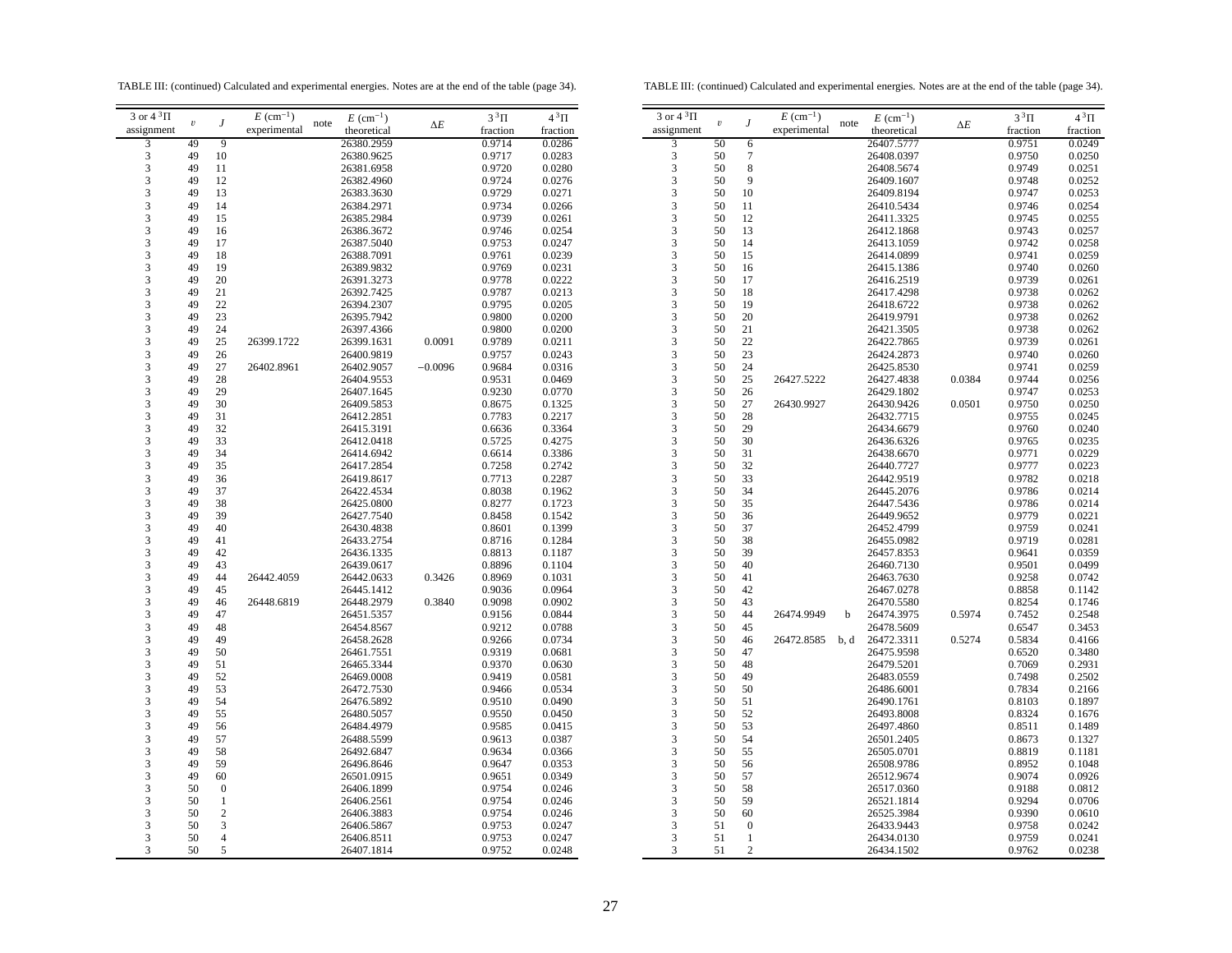TABLE III: (continued) Calculated and experimental energies. Notes are at the end of the table (page 34).

TABLE III: (continued) Calculated and experimental energies. Notes are at the end of the table (page 34).

| 3 or 4 $^3\Pi$ |                  |                | $E~(\text{cm}^{-1})$ |      | $E~(\text{cm}^{-1})$ |            | $3^3\Pi$ | $4^3\Pi$ | 3 or $4^3\Pi$  |            |                | $E~(\text{cm}^{-1})$ |      | $E~(\text{cm}^{-1})$ |            | $3^3\Pi$ | $4^3\Pi$ |
|----------------|------------------|----------------|----------------------|------|----------------------|------------|----------|----------|----------------|------------|----------------|----------------------|------|----------------------|------------|----------|----------|
| assignment     | $\boldsymbol{v}$ | $\overline{J}$ | experimental         | note | theoretical          | $\Delta E$ | fraction | fraction | assignment     | $\upsilon$ | $\overline{J}$ | experimental         | note | theoretical          | $\Delta E$ | fraction | fraction |
| 3              | 51               | $\overline{3}$ |                      |      | 26434.3559           |            | 0.9765   | 0.0235   | 3              | 52         | $\overline{0}$ |                      |      | 26463.7150           |            | 0.8054   | 0.1946   |
| 3              | 51               | $\overline{4}$ |                      |      | 26434.6296           |            | 0.9769   | 0.0231   | 3              | 52         | $\mathbf{1}$   |                      |      | 26463.7825           |            | 0.8046   | 0.1954   |
|                |                  |                |                      |      |                      |            |          |          |                |            |                |                      |      |                      |            |          |          |
| 3              | 51               | $\sqrt{5}$     |                      |      | 26434.9712           |            | 0.9773   | 0.0227   | 3              | 52         | $\sqrt{2}$     |                      |      | 26463.9175           |            | 0.8028   | 0.1972   |
| 3              | 51               | 6              |                      |      | 26435.3802           |            | 0.9779   | 0.0221   | 3              | 52         | 3              |                      |      | 26464.1202           |            | 0.8002   | 0.1998   |
| 3              | 51               | $\overline{7}$ |                      |      | 26435.8561           |            | 0.9784   | 0.0216   | 3              | 52         | $\overline{4}$ |                      |      | 26464.3909           |            | 0.7965   | 0.2035   |
| 3              | 51               | $\,$ 8 $\,$    |                      |      | 26436.3985           |            | 0.9789   | 0.0211   | 3              | 52         | 5              |                      |      | 26464.7301           |            | 0.7917   | 0.2083   |
| 3              | 51               | 9              |                      |      | 26437.0068           |            | 0.9794   | 0.0206   | 3              | 52         | 6              |                      |      | 26465.1383           |            | 0.7856   | 0.2144   |
| 3              | 51               | 10             |                      |      | 26437.6805           |            | 0.9798   | 0.0202   | 3              | 52         | $\overline{7}$ |                      |      | 26465.6165           |            | 0.7780   | 0.2220   |
| 3              | 51               | 11             |                      |      | 26438.4190           |            | 0.9802   | 0.0198   | 3              | 52         | 8              |                      |      | 26466.1656           |            | 0.7687   | 0.2313   |
| 3              | 51               | 12             |                      |      | 26439.2219           |            | 0.9805   | 0.0195   | 3              | 52         | $\overline{Q}$ |                      |      | 26466.7873           |            | 0.7573   | 0.2427   |
| 3              | 51               | 13             |                      |      | 26440.0886           |            | 0.9808   | 0.0192   | 3              | 52         | 10             |                      |      | 26467.4835           |            | 0.7432   | 0.2568   |
| 3              | 51               | 14             |                      |      | 26441.0186           |            | 0.9809   | 0.0191   | 3              | 52         | 11             |                      |      | 26468.2572           |            | 0.7260   | 0.2740   |
| 3              | 51               | 15             |                      |      | 26442.0115           |            | 0.9809   | 0.0191   | 3              | 52         | 12             |                      |      | 26469.1121           |            | 0.7048   | 0.2952   |
| 3              | 51               | 16             |                      |      | 26443.0669           |            | 0.9808   | 0.0192   | 3              | 52         | 13             |                      |      | 26470.0537           |            | 0.6785   | 0.3215   |
| 3              | 51               | 17             |                      |      | 26444.1843           |            | 0.9807   | 0.0193   | 3              | 52         | 14             | 26471.0550           |      | 26471.0892           | $-0.0342$  | 0.6460   | 0.3540   |
|                |                  |                |                      |      |                      |            |          |          |                |            |                |                      | e    |                      |            |          |          |
| 3              | 51               | 18             |                      |      | 26445.3636           |            | 0.9804   | 0.0196   | 3              | 52         | 15             |                      |      | 26472.2290           |            | 0.6060   | 0.3940   |
| 3              | 51               | 19             |                      |      | 26446.6043           |            | 0.9801   | 0.0199   | 3              | 52         | 16             |                      |      | 26466.6095           |            | 0.5618   | 0.4382   |
| 3              | 51               | 20             |                      |      | 26447.9062           |            | 0.9797   | 0.0203   | 3              | 52         | 17             |                      |      | 26468.3116           |            | 0.6209   | 0.3791   |
| 3              | 51               | 21             |                      |      | 26449.2692           |            | 0.9792   | 0.0208   | 3              | 52         | 18             |                      |      | 26470.0437           |            | 0.6870   | 0.3130   |
| 3              | 51               | 22             |                      |      | 26450.6932           |            | 0.9788   | 0.0212   | 3              | 52         | 19             |                      |      | 26471.7847           |            | 0.7552   | 0.2448   |
| 3              | 51               | 23             |                      |      | 26452.1779           |            | 0.9782   | 0.0218   | 3              | 52         | 20             |                      |      | 26473.5179           |            | 0.8192   | 0.1808   |
| 3              | 51               | 24             |                      |      | 26453.7233           |            | 0.9777   | 0.0223   | 3              | 52         | 21             |                      |      | 26475.2352           |            | 0.8729   | 0.1271   |
| 3              | 51               | 25             | 26455.3172           |      | 26455.3294           | $-0.0122$  | 0.9771   | 0.0229   | 3              | 52         | 22             |                      |      | 26476.9381           |            | 0.9136   | 0.0864   |
| 3              | 51               | 26             |                      |      | 26456.9964           |            | 0.9766   | 0.0234   | 3              | 52         | 23             |                      |      | 26478.6351           |            | 0.9419   | 0.0581   |
| 3              | 51               | 27             | 26458.7290           |      | 26458.7241           | 0.0049     | 0.9761   | 0.0239   | 3              | 52         | 24             |                      |      | 26480.3378           |            | 0.9603   | 0.0397   |
| 3              | 51               | 28             |                      |      | 26460.5128           |            | 0.9756   | 0.0244   | 3              | 52         | 25             |                      |      | 26482.0572           |            | 0.9714   | 0.0286   |
| 3              | 51               | 29             |                      |      | 26462.3627           |            | 0.9752   | 0.0248   | 3              | 52         | 26             |                      |      | 26483.8030           |            | 0.9778   | 0.0222   |
| 3              | 51               | 30             |                      |      | 26464.2741           |            | 0.9748   | 0.0252   | 3              | 52         | 27             |                      |      |                      |            | 0.9810   | 0.0190   |
| 3              |                  | 31             |                      |      |                      |            |          |          | 3              | 52         |                |                      |      | 26485.5826           |            |          |          |
|                | 51               |                |                      |      | 26466.2471           |            | 0.9745   | 0.0255   |                |            | 28             |                      |      | 26487.4018           |            | 0.9823   | 0.0177   |
| 3              | 51               | 32             |                      |      | 26468.2824           |            | 0.9742   | 0.0258   | 3              | 52         | 29             |                      |      | 26489.2650           |            | 0.9824   | 0.0176   |
| 3              | 51               | 33             |                      |      | 26470.3802           |            | 0.9741   | 0.0259   | 3              | 52         | 30             |                      |      | 26491.1754           |            | 0.9817   | 0.0183   |
| 3              | 51               | 34             |                      |      | 26472.5414           |            | 0.9740   | 0.0260   | 3              | 52         | 31             |                      |      | 26493.1356           |            | 0.9807   | 0.0193   |
| 3              | 51               | 35             |                      |      | 26474.7666           |            | 0.9740   | 0.0260   | 3              | 52         | 32             |                      |      | 26495.1476           |            | 0.9795   | 0.0205   |
| 3              | 51               | 36             |                      |      | 26477.0568           |            | 0.9742   | 0.0258   | 3              | 52         | 33             |                      |      | 26497.2129           |            | 0.9782   | 0.0218   |
| 3              | 51               | 37             |                      |      | 26479.4131           |            | 0.9744   | 0.0256   | 3              | 52         | 34             |                      |      | 26499.3329           |            | 0.9769   | 0.0231   |
| 3              | 51               | 38             |                      |      | 26481.8367           |            | 0.9747   | 0.0253   | 3              | 52         | 35             |                      |      | 26501.5087           |            | 0.9756   | 0.0244   |
| 3              | 51               | 39             |                      |      | 26484.3295           |            | 0.9751   | 0.0249   | $\overline{3}$ | 52         | 36             |                      |      | 26503.7413           |            | 0.9745   | 0.0255   |
| 3              | 51               | 40             |                      |      | 26486.8934           |            | 0.9755   | 0.0245   | 3              | 52         | 37             |                      |      | 26506.0316           |            | 0.9735   | 0.0265   |
| 3              | 51               | 41             |                      |      | 26489.5310           |            | 0.9759   | 0.0241   | 3              | 52         | 38             |                      |      | 26508.3807           |            | 0.9727   | 0.0273   |
| 3              | 51               | 42             |                      |      | 26492.2456           |            | 0.9762   | 0.0238   | 3              | 52         | 39             |                      |      | 26510.7894           |            | 0.9720   | 0.0280   |
| 3              | 51               | 43             |                      |      | 26495.0412           |            | 0.9762   | 0.0238   | 3              | 52         | 40             |                      |      | 26513.2587           |            | 0.9715   | 0.0285   |
| 3              | 51               | 44             |                      |      | 26497.9230           |            | 0.9758   | 0.0242   | 3              | 52         | 41             |                      |      | 26515.7899           |            | 0.9711   | 0.0289   |
|                |                  |                |                      |      |                      |            |          |          |                |            |                |                      |      |                      |            |          | 0.0291   |
| 3              | 51               | 45             |                      |      | 26500.8980           |            | 0.9746   | 0.0254   | 3              | 52         | 42             |                      |      | 26518.3841           |            | 0.9709   |          |
| 3              | 51               | 46             |                      |      | 26503.9749           |            | 0.9721   | 0.0279   | 3              | 52         | 43             |                      |      | 26521.0427           |            | 0.9708   | 0.0292   |
| 3              | 51               | 47             |                      |      | 26507.1656           |            | 0.9673   | 0.0327   | 3              | 52         | 44             |                      |      | 26523.7675           |            | 0.9709   | 0.0291   |
| 3              | 51               | 48             |                      |      | 26510.4854           |            | 0.9589   | 0.0411   | 3              | 52         | 45             |                      |      | 26526.5603           |            | 0.9712   | 0.0288   |
| 3              | 51               | 49             |                      |      | 26513.9545           |            | 0.9450   | 0.0550   | 3              | 52         | 46             |                      |      | 26529.4233           |            | 0.9715   | 0.0285   |
| 3              | 51               | 50             |                      |      | 26517.5982           |            | 0.9229   | 0.0771   | 3              | 52         | 47             |                      |      | 26532.3594           |            | 0.9720   | 0.0280   |
| 3              | 51               | 51             |                      |      | 26521.4457           |            | 0.8895   | 0.1105   | 3              | 52         | 48             |                      |      | 26535.3718           |            | 0.9724   | 0.0276   |
| 3              | 51               | 52             |                      |      | 26525.5263           |            | 0.8425   | 0.1575   | 3              | 52         | 49             |                      |      | 26538.4643           |            | 0.9728   | 0.0272   |
| 3              | 51               | 53             |                      |      | 26529.8599           |            | 0.7823   | 0.2177   | 3              | 52         | 50             |                      |      | 26541.6417           |            | 0.9729   | 0.0271   |
| 3              | 51               | 54             |                      |      | 26534.4466           |            | 0.7133   | 0.2867   | 3              | 52         | 51             |                      |      | 26544.9097           |            | 0.9727   | 0.0273   |
| 3              | 51               | 55             |                      |      | 26539.2605           |            | 0.6431   | 0.3569   | 3              | 52         | 52             |                      |      | 26548.2751           |            | 0.9716   | 0.0284   |
| 3              | 51               | 56             |                      |      | 26530.6792           |            | 0.6090   | 0.3910   | 3              | 52         | 53             |                      |      | 26551.7462           |            | 0.9693   | 0.0307   |
| 3              | 51               | 57             |                      |      |                      |            | 0.6622   | 0.3378   | 3              | 52         | 54             |                      |      |                      |            | 0.9651   | 0.0349   |
| 3              |                  |                |                      |      | 26535.0101           |            |          |          |                |            |                |                      |      | 26555.3328           |            |          |          |
|                | 51               | 58             |                      |      | 26539.3124           |            | 0.7093   | 0.2907   | 3              | 52         | 55             |                      |      | 26559.0463           |            | 0.9579   | 0.0421   |
| 3              | 51               | 59             |                      |      | 26543.6178           |            | 0.7505   | 0.2495   | 3              | 52         | 56             |                      |      | 26562.8995           |            | 0.9466   | 0.0534   |
| 3              | 51               | 60             |                      |      | 26547.9500           |            | 0.7866   | 0.2134   | 3              | 52         | 57             |                      |      | 26566.9056           |            | 0.9294   | 0.0706   |
|                |                  |                |                      |      |                      |            |          |          |                |            |                |                      |      |                      |            |          |          |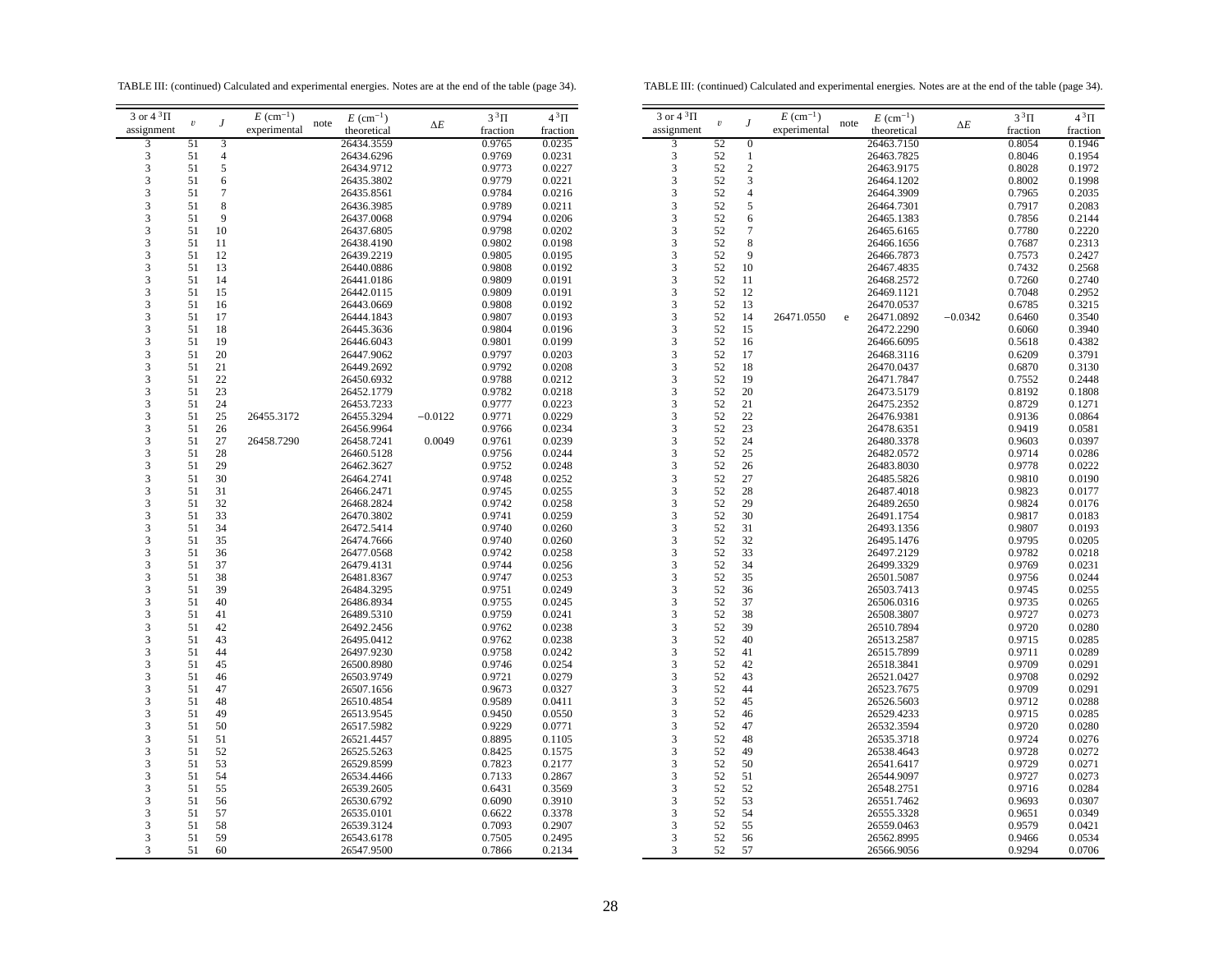TABLE III: (continued) Calculated and experimental energies. Notes are at the end of the table (page 34).

TABLE III: (continued) Calculated and experimental energies. Notes are at the end of the table (page 34).

| $3$ or $43$ $\Pi$ |                  |                  | $E~(\text{cm}^{-1})$ |      | $E~(\text{cm}^{-1})$     |            | $3^3\Pi$         | $4^3\Pi$         | 3 or $4^3\Pi$ |                         |                         |
|-------------------|------------------|------------------|----------------------|------|--------------------------|------------|------------------|------------------|---------------|-------------------------|-------------------------|
| assignment        | $\boldsymbol{v}$ | $\overline{J}$   | experimental         | note | theoretical              | $\Delta E$ | fraction         | fraction         | assignment    | $\boldsymbol{\upsilon}$ | J                       |
| 3                 | 52               | 58               |                      |      | 26571.0772               |            | 0.9048           | 0.0952           | 3             | 53                      | 55                      |
| 3                 | 52               | 59               |                      |      | 26575.4235               |            | 0.8715           | 0.1285           | 3             | 53                      | 56                      |
| 3                 | 52               | 60               |                      |      | 26579.9476               |            | 0.8291           | 0.1709           | 3             | 53                      | 57                      |
| 3                 | 53               | $\boldsymbol{0}$ |                      |      | 26489.1696               |            | 0.9495           | 0.0505           | 3             | 53                      | 58                      |
| 3                 | 53               | $\mathbf{1}$     |                      |      | 26489.2332               |            | 0.9495           | 0.0505           | 3             | 53                      | 59                      |
| 3                 | 53               | $\boldsymbol{2}$ |                      |      | 26489.3604               |            | 0.9493           | 0.0507           | 3             | 53                      | 60                      |
| 3                 | 53               | 3                |                      |      | 26489.5512               |            | 0.9492           | 0.0508           | 3             | 54                      | $\overline{0}$          |
| 3                 | 53               | $\overline{4}$   |                      |      | 26489.8054               |            | 0.9490           | 0.0510           | 3             | 54                      | 1                       |
| 3                 | 53               | 5                |                      |      | 26490.1230               |            | 0.9487           | 0.0513           | 3             | 54                      | $\overline{\mathbf{c}}$ |
| 3                 | 53               | 6                |                      |      | 26490.5037               |            | 0.9484           | 0.0516           | 3             | 54                      | 3                       |
| 3                 | 53               | $\overline{7}$   |                      |      | 26490.9476               |            | 0.9480           | 0.0520           | 3             | 54                      | 4                       |
| 3                 | 53               | 8                |                      |      | 26491.4542               |            | 0.9475           | 0.0525           | 3             | 54                      | 5                       |
| 3                 | 53               | 9                |                      |      | 26492.0236               |            | 0.9470           | 0.0530           | 3             | 54                      | 6                       |
| 3                 | 53               | 10               |                      |      | 26492.6554               |            | 0.9465           | 0.0535           | 3             | 54                      | 7                       |
| 3                 | 53               | 11               |                      |      | 26493.3494               |            | 0.9458           | 0.0542           | 3             | 54                      | 8                       |
| 3                 | 53               | 12               |                      |      | 26494.1054               |            | 0.9451           | 0.0549           | 3             | 54                      | 9                       |
| 3                 | 53               | 13               |                      |      | 26494.9230               |            | 0.9443           | 0.0557           | 3             | 54                      | 10                      |
| 3                 | 53               | 14               |                      |      | 26495.8021               |            | 0.9434           | 0.0566           | 3             | 54                      | 11                      |
| 3                 | 53               | 15               |                      |      | 26496.7423               |            | 0.9425           | 0.0575           | 3             | 54                      | 12                      |
| 3                 | 53               | 16               | 26497.5408           |      | 26497.7434               | $-0.2026$  | 0.9414           | 0.0586           | 3             | 54                      | 13                      |
| 3                 | 53               | 17               |                      |      | 26498.8050               |            | 0.9402           | 0.0598           | 3             | 54                      | 14                      |
| 3                 | 53               | 18               |                      |      | 26499.9270               |            | 0.9389           | 0.0611           | 3             | 54                      | 15                      |
| 3                 | 53               | 19               |                      |      | 26501.1090               |            | 0.9375           | 0.0625           | 3             | 54                      | 16                      |
| 3                 | 53               | 20               |                      |      | 26502.3508               |            | 0.9359           | 0.0641           | 3             | 54                      | 17                      |
| 3                 | 53               | 21               |                      |      | 26503.6523               |            | 0.9341           | 0.0659           | 3             | 54                      | 18                      |
| 3                 | 53               | 22               |                      |      | 26505.0132               |            | 0.9320           | 0.0680           | 3             | 54                      | 19                      |
| 3                 | 53               | 23               |                      |      | 26506.4334               |            | 0.9296           | 0.0704           | 3             | 54                      | 20                      |
| 3                 | 53               | 24               |                      |      | 26507.9131               |            | 0.9268           | 0.0732           | 3             | 54                      | 21                      |
| 3                 | 53               |                  | 26509.3150           |      |                          | $-0.1371$  | 0.9235           | 0.0765           | 3             | 54                      | 22                      |
| 3                 | 53               | 25<br>26         |                      |      | 26509.4521<br>26511.0509 |            | 0.9194           | 0.0806           | 3             | 54                      | 23                      |
| 3                 | 53               | 27               | 26512.6008           |      | 26512.7101               | $-0.1093$  | 0.9142           | 0.0858           | 3             | 54                      | 24                      |
| 3                 | 53               | 28               |                      |      | 26514.4308               |            | 0.9074           | 0.0926           | 3             | 54                      | 25                      |
| 3                 | 53               | 29               |                      |      | 26516.2151               |            | 0.8978           | 0.1022           | 3             | 54                      | 26                      |
| 3                 | 53               | 30               |                      |      | 26518.0673               |            | 0.8835           | 0.1165           | 3             | 54                      | 27                      |
| 3                 | 53               | 31               |                      |      | 26519.9964               |            | 0.8599           | 0.1401           | 3             | 54                      | 28                      |
| 3                 | 53               | 32               |                      |      | 26522.0246               |            | 0.8150           | 0.1850           | 3             | 54                      | 29                      |
| 3                 | 53               | 33               |                      |      | 26524.2185               |            | 0.7122           | 0.2878           | 3             | 54                      | 30                      |
| 3                 | 53               | 34               |                      |      |                          |            |                  | 0.3578           | 3             | 54                      |                         |
| 3                 | 53               | 35               |                      |      | 26524.0711<br>26527.0493 |            | 0.6422<br>0.9043 | 0.0957           | 3             | 54                      | 31<br>32                |
| 3                 | 53               | 36               |                      |      |                          |            |                  |                  | 3             | 54                      |                         |
| 3                 |                  |                  |                      |      | 26529.5378               |            | 0.9746           | 0.0254           | 3             |                         | 33                      |
| 3                 | 53<br>53         | 37<br>38         |                      |      | 26531.8914<br>26534.2354 |            | 0.9832<br>0.9811 | 0.0168<br>0.0189 | 3             | 54<br>54                | 34<br>35                |
| 3                 | 53               | 39               |                      |      | 26536.6079               |            |                  | 0.0225           | 3             | 54                      | 36                      |
| 3                 | 53               | 40               |                      |      | 26539.0233               |            | 0.9775<br>0.9742 | 0.0258           | 3             | 54                      |                         |
|                   |                  |                  |                      |      |                          |            |                  |                  |               | 54                      | 37                      |
| 3                 | 53               | 41               |                      |      | 26541.4883               |            | 0.9714           | 0.0286           | 3             | 54                      | 38                      |
| 3<br>3            | 53<br>53         | 42               |                      |      | 26544.0066               |            | 0.9692           | 0.0308           | 3<br>3        | 54                      | 39<br>40                |
|                   |                  | 43               |                      |      | 26546.5806               |            | 0.9675           | 0.0325           | 3             | 54                      |                         |
| 3<br>3            | 53<br>53         | 44               |                      |      | 26549.2119               |            | 0.9662           | 0.0338           | 3             | 54                      | 41                      |
| 3                 |                  | 45               |                      |      | 26551.9023               |            | 0.9653           | 0.0347           | 3             |                         | 42                      |
| 3                 | 53<br>53         | 46<br>47         |                      |      | 26554.6531<br>26557.4658 |            | 0.9647<br>0.9643 | 0.0353<br>0.0357 | 3             | 54<br>54                | 43<br>44                |
|                   |                  |                  |                      |      |                          |            |                  |                  |               |                         |                         |
| 3                 | 53               | 48               |                      |      | 26560.3422               |            | 0.9642           | 0.0358           | 3             | 54                      | 45                      |
| 3                 | 53               | 49               |                      |      | 26563.2842               |            | 0.9644           | 0.0356           | 3             | 54                      | 46                      |
| 3                 | 53               | 50               |                      |      | 26566.2937               |            | 0.9648           | 0.0352           | 3             | 54<br>54                | 47                      |
| 3                 | 53<br>53         | 51               |                      |      | 26569.3733               |            | 0.9653           | 0.0347           | 3<br>3        | 54                      | 48                      |
| 3                 |                  | 52               |                      |      | 26572.5258               |            | 0.9660           | 0.0340           |               |                         | 49                      |
| 3                 | 53               | 53               |                      |      | 26575.7544               |            | 0.9669           | 0.0331           | 3             | 54<br>54                | 50                      |
| 3                 | 53               | 54               |                      |      | 26579.0629               |            | 0.9677           | 0.0323           | 3             |                         | 51                      |
|                   |                  |                  |                      |      |                          |            |                  |                  |               |                         |                         |

| 3 or $4^3\Pi$                | $\boldsymbol{\upsilon}$ | $\boldsymbol{J}$ | $E~(\text{cm}^{-1})$ | note | $E~(\text{cm}^{-1})$     | $\Delta E$ | $3^3\Pi$         | $4^3\Pi$         |
|------------------------------|-------------------------|------------------|----------------------|------|--------------------------|------------|------------------|------------------|
| assignment                   |                         |                  | experimental         |      | theoretical              |            | fraction         | fraction         |
| $\overline{\mathbf{3}}$      | 53                      | 55               |                      |      | 26582.4554               |            | 0.9686           | 0.0314           |
| 3                            | 53                      | 56               |                      |      | 26585.9369               |            | 0.9692           | 0.0308           |
| 3                            | 53                      | 57               |                      |      | 26589.5126               |            | 0.9693           | 0.0307           |
| 3                            | 53                      | 58               |                      |      | 26593.1883               |            | 0.9687           | 0.0313           |
| 3                            | 53                      | 59               |                      |      | 26596.9698               |            | 0.9670           | 0.0330           |
| 3                            | 53                      | 60               |                      |      | 26600.8628               |            | 0.9635           | 0.0365           |
| 3                            | 54                      | $\boldsymbol{0}$ |                      |      | 26514.2517               |            | 0.9695           | 0.0305           |
| 3                            | 54                      | 1                |                      |      | 26514.3166               |            | 0.9695           | 0.0305           |
| 3                            | 54                      | $\overline{c}$   |                      |      | 26514.4465               |            | 0.9695           | 0.0305           |
| 3                            | 54                      | 3                |                      |      | 26514.6411               |            | 0.9696           | 0.0304           |
| 3                            | 54                      | $\overline{4}$   |                      |      | 26514.9004               |            | 0.9696           | 0.0304           |
| 3                            | 54                      | 5                |                      |      | 26515.2242               |            | 0.9697           | 0.0303           |
| 3                            | 54                      | 6                |                      |      | 26515.6122               |            | 0.9698           | 0.0302           |
| 3                            | 54                      | 7                |                      |      | 26516.0642               |            | 0.9698           | 0.0302           |
| 3                            | 54                      | 8                |                      |      | 26516.5799               |            | 0.9699           | 0.0301           |
| 3                            | 54                      | 9                |                      |      | 26517.1588               |            | 0.9699           | 0.0301           |
| 3                            | 54                      | 10               |                      |      | 26517.8007               |            | 0.9699           | 0.0301           |
| 3                            | 54                      | 11               |                      |      | 26518.5050               |            | 0.9699           | 0.0301           |
| 3                            | 54                      | 12               |                      |      | 26519.2714               |            | 0.9699           | 0.0301           |
| 3                            | 54                      | 13               |                      |      | 26520.0994               |            | 0.9698           | 0.0302           |
| 3                            | 54                      | 14               | 26520.4384           | b    | 26520.9884               | $-0.5500$  | 0.9697           | 0.0303           |
| 3                            | 54                      | 15               |                      |      | 26521.9381               |            | 0.9696           | 0.0304           |
| 3                            | 54                      | 16               | 26522.4176           | b    | 26522.9478               | $-0.5302$  | 0.9694           | 0.0306           |
| 3                            | 54                      | 17               |                      |      | 26524.0171               |            | 0.9691           | 0.0309           |
| 3                            | 54                      | 18               |                      |      | 26525.1454               |            | 0.9688           | 0.0312           |
| 3                            | 54                      | 19               |                      |      | 26526.3322               |            | 0.9685           | 0.0315           |
| 3                            | 54                      | 20               |                      |      | 26527.5771               |            | 0.9681           | 0.0319           |
| 3                            | 54                      | 21               |                      |      | 26528.8795               |            | 0.9677           | 0.0323           |
| 3                            | 54                      | 22               |                      |      |                          |            |                  |                  |
| 3                            | 54                      | 23               |                      |      | 26530.2390<br>26531.6550 |            | 0.9672<br>0.9667 | 0.0328<br>0.0333 |
| 3                            | 54                      | 24               |                      |      | 26533.1272               |            | 0.9661           | 0.0339           |
| 3                            | 54                      | 25               |                      |      |                          |            |                  |                  |
|                              | 54                      |                  |                      |      | 26534.6551               |            | 0.9655           | 0.0345           |
| 3                            | 54                      | 26<br>27         |                      |      | 26536.2383               |            | 0.9649           | 0.0351           |
| 3                            |                         |                  |                      |      | 26537.8766               |            | 0.9643           | 0.0357           |
| 3<br>$\overline{\mathbf{3}}$ | 54                      | 28               |                      |      | 26539.5694               |            | 0.9637           | 0.0363           |
|                              | 54                      | 29               |                      |      | 26541.3166               |            | 0.9631           | 0.0369           |
| 3                            | 54                      | 30               |                      |      | 26543.1179               |            | 0.9625           | 0.0375           |
| 3                            | 54                      | 31               |                      |      | 26544.9731               |            | 0.9620           | 0.0380           |
| 3                            | 54                      | 32               |                      |      | 26546.8819               |            | 0.9614           | 0.0386           |
| 3                            | 54                      | 33               |                      |      | 26548.8443               |            | 0.9610           | 0.0390           |
| 3                            | 54                      | 34               |                      |      | 26550.8601               |            | 0.9606           | 0.0394           |
| 3                            | 54                      | 35               |                      |      | 26552.9292               |            | 0.9603           | 0.0397           |
| 3                            | 54                      | 36               |                      |      | 26555.0517               |            | 0.9601           | 0.0399           |
| 3                            | 54                      | 37               |                      |      | 26557.2277               |            | 0.9601           | 0.0399           |
| 3                            | 54                      | 38               |                      |      | 26559.4571               |            | 0.9603           | 0.0397           |
| 3                            | 54                      | 39               |                      |      | 26561.7404               |            | 0.9609           | 0.0391           |
| 3                            | 54                      | 40               |                      |      | 26564.0779               |            | 0.9621           | 0.0379           |
| 3                            | 54                      | 41               |                      |      | 26566.4704               |            | 0.9642           | 0.0358           |
| 3                            | 54                      | 42               |                      |      | 26568.9201               |            | 0.9684           | 0.0316           |
| 3                            | 54                      | 43               |                      |      | 26571.4358               |            | 0.9779           | 0.0221           |
| 3                            | 54                      | 44               |                      |      | 26574.2069               |            | 0.8202           | 0.1798           |
| 3                            | 54                      | 45               |                      |      | 26576.5159               |            | 0.8997           | 0.1003           |
| 3                            | 54                      | 46               | 26578.8164           | b    | 26579.2018               | $-0.3854$  | 0.9294           | 0.0706           |
| $\overline{3}$               | 54                      | 47               |                      |      | 26581.9296               |            | 0.9379           | 0.0621           |
| 3                            | 54                      | 48               |                      |      | 26584.7113               |            | 0.9420           | 0.0580           |
| 3                            | 54                      | 49               |                      |      | 26587.5501               |            | 0.9446           | 0.0554           |
| 3                            | 54                      | 50               |                      |      | 26590.4479               |            | 0.9466           | 0.0534           |
| 3                            | 54                      | 51               |                      |      | 26593.4064               |            | 0.9482           | 0.0518           |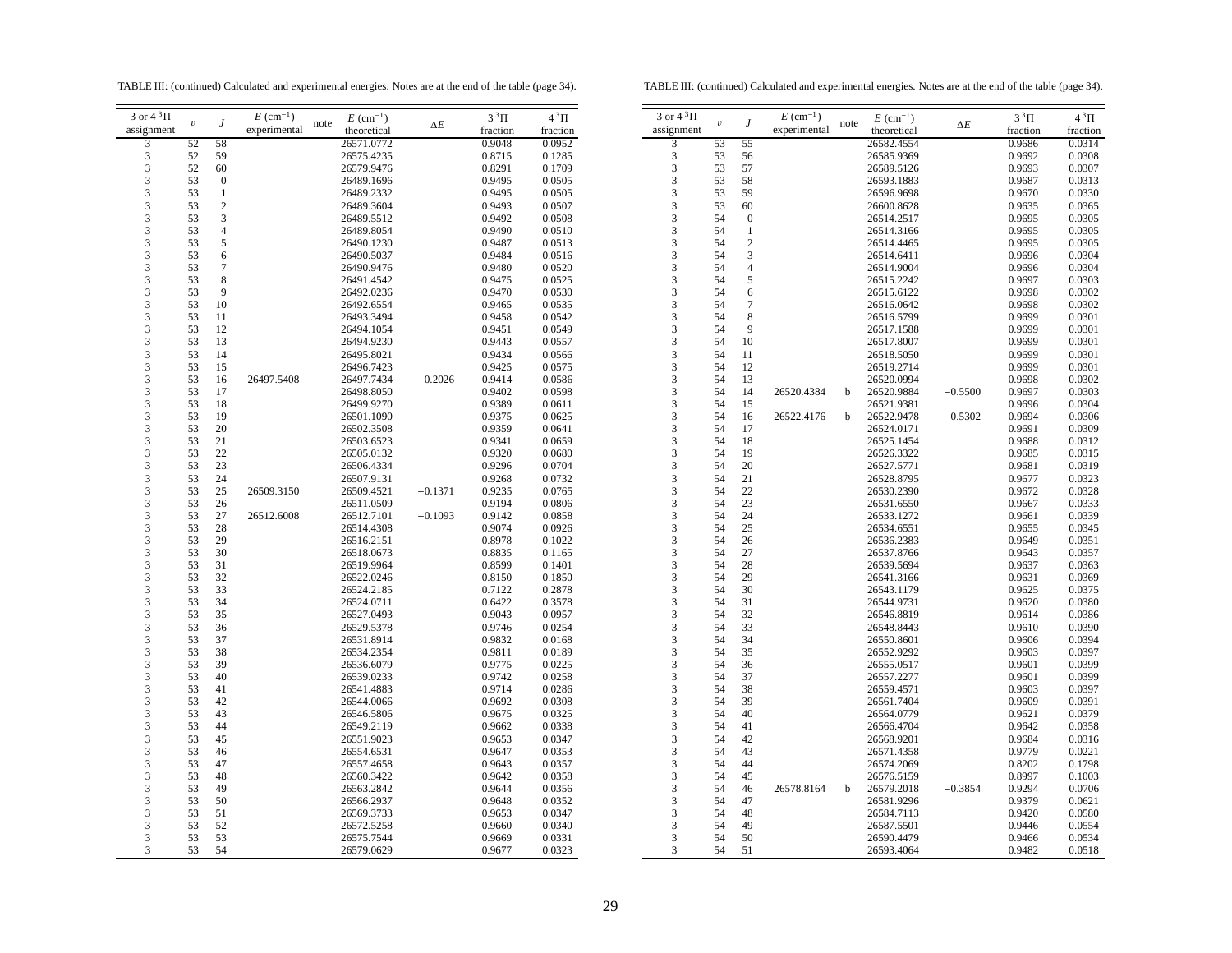TABLE III: (continued) Calculated and experimental energies. Notes are at the end of the table (page 34).

TABLE III: (continued) Calculated and experimental energies. Notes are at the end of the table (page 34).

| 3 or $4^3\Pi$ |                         |                  | $E~(\text{cm}^{-1})$ |      | $E~(\text{cm}^{-1})$     |            | $3^3\Pi$         | $4^3\Pi$         | 3 or $4^3\Pi$ |                         |                       |
|---------------|-------------------------|------------------|----------------------|------|--------------------------|------------|------------------|------------------|---------------|-------------------------|-----------------------|
| assignment    | $\boldsymbol{\upsilon}$ | $\boldsymbol{J}$ | experimental         | note | theoretical              | $\Delta E$ | fraction         | fraction         | assignment    | $\boldsymbol{\upsilon}$ | $\boldsymbol{J}$      |
| 3             | 54                      | 52               |                      |      | 26596.4274               |            | 0.9498           | 0.0502           | 3             | 55                      | 49                    |
| 3             | 54                      | 53               |                      |      | 26599.5126               |            | 0.9513           | 0.0487           | 3             | 55                      | 50                    |
| 3             | 54                      | 54               |                      |      | 26602.6642               |            | 0.9528           | 0.0472           | 3             | 55                      | 51                    |
| 3             | 54                      | 55               |                      |      | 26605.8848               |            | 0.9545           | 0.0455           | 3             | 55                      | 52                    |
| 3             | 54                      | 56               |                      |      | 26609.1770               |            | 0.9562           | 0.0438           | 3             | 55                      | 53                    |
| 3             | 54                      | 57               |                      |      | 26612.5439               |            | 0.9580           | 0.0420           | 3             | 55                      | 54                    |
| 3             | 54                      | 58               |                      |      | 26615.9891               |            | 0.9599           | 0.0401           | 3             | 55                      | 55                    |
| 3             | 54                      | 59               |                      |      | 26619.5162               |            | 0.9618           | 0.0382           | 3             | 55                      | 56                    |
| 3             | 54                      | 60               |                      |      | 26623.1294               |            | 0.9636           | 0.0364           | 3             | 55                      | 57                    |
| 3             | 55                      | $\boldsymbol{0}$ |                      |      | 26537.4596               |            | 0.9171           | 0.0829           | 3             | 55                      | 58                    |
| 3             | 55                      | 1                |                      |      | 26537.5305               |            | 0.9176           | 0.0824           | 3             | 55                      | 59                    |
| 3             | 55                      | $\overline{c}$   |                      |      | 26537.6722               |            | 0.9185           | 0.0815           | 3             | 55                      | 60                    |
| 3             | 55                      | 3                |                      |      | 26537.8844               |            | 0.9198           | 0.0802           | 3             | 56                      | $\mathbf{0}$          |
| 3             | 55                      | $\overline{4}$   |                      |      | 26538.1668               |            | 0.9216           | 0.0784           | 3             | 56                      | 1                     |
| 3             | 55                      | 5                |                      |      | 26538.5190               |            | 0.9237           | 0.0763           | 3             | 56                      | $\overline{2}$        |
| 3             | 55                      | 6                |                      |      | 26538.9405               |            | 0.9262           | 0.0738           | 3             | 56                      | 3                     |
| 3             | 55                      | 7                |                      |      | 26539.4305               |            | 0.9290           | 0.0710           | 3             | 56                      | $\overline{4}$        |
| 3             | 55                      | 8                |                      |      | 26539.9883               |            | 0.9320           | 0.0680           | 3             | 56                      | 5                     |
| 3<br>3        | 55                      | 9                |                      |      | 26540.6132               |            | 0.9353           | 0.0647           | 3<br>3        | 56                      | 6                     |
| 3             | 55                      | 10<br>11         |                      |      | 26541.3041<br>26542.0602 |            | 0.9387<br>0.9421 | 0.0613           | 3             | 56                      | $\boldsymbol{7}$<br>8 |
| 3             | 55<br>55                | 12               |                      |      | 26542.8804               |            | 0.9457           | 0.0579<br>0.0543 | 3             | 56<br>56                | 9                     |
| 3             | 55                      | 13               |                      |      | 26543.7636               |            | 0.9492           | 0.0508           | 3             | 56                      | 10                    |
| 3             | 55                      | 14               |                      |      | 26544.7087               |            | 0.9526           | 0.0474           | 3             | 56                      | 11                    |
| 3             | 55                      | 15               |                      |      | 26545.7147               |            | 0.9559           | 0.0441           | 3             | 56                      | 12                    |
| 3             | 55                      | 16               |                      |      | 26546.7804               |            | 0.9590           | 0.0410           | 3             | 56                      | 13                    |
| 3             | 55                      | 17               |                      |      | 26547.9047               |            | 0.9620           | 0.0380           | 3             | 56                      | 14                    |
| 3             | 55                      | 18               |                      |      | 26549.0866               |            | 0.9646           | 0.0354           | 3             | 56                      | 15                    |
| 3             | 55                      | 19               |                      |      | 26550.3249               |            | 0.9671           | 0.0329           | 3             | 56                      | 16                    |
| 3             | 55                      | 20               |                      |      | 26551.6189               |            | 0.9692           | 0.0308           | 3             | 56                      | 17                    |
| 3             | 55                      | 21               |                      |      | 26552.9674               |            | 0.9710           | 0.0290           | 3             | 56                      | 18                    |
| 3             | 55                      | 22               |                      |      | 26554.3698               |            | 0.9726           | 0.0274           | 3             | 56                      | 19                    |
| 3             | 55                      | 23               |                      |      | 26555.8252               |            | 0.9738           | 0.0262           | 3             | 56                      | 20                    |
| 3             | 55                      | 24               |                      |      | 26557.3328               |            | 0.9748           | 0.0252           | 3             | 56                      | 21                    |
| 3             | 55                      | 25               |                      |      | 26558.8921               |            | 0.9755           | 0.0245           | 3             | 56                      | 22                    |
| 3             | 55                      | 26               |                      |      | 26560.5026               |            | 0.9760           | 0.0240           | 3             | 56                      | 23                    |
| 3             | 55                      | 27               |                      |      | 26562.1637               |            | 0.9763           | 0.0237           | 3             | 56                      | 24                    |
| 3             | 55                      | 28               |                      |      | 26563.8750               |            | 0.9764           | 0.0236           | 3             | 56                      | 25                    |
| 3             | 55                      | 29               |                      |      | 26565.6363               |            | 0.9763           | 0.0237           | 3             | 56                      | 26                    |
| 3             | 55                      | 30               |                      |      | 26567.4471               |            | 0.9762           | 0.0238           | 3             | 56                      | 27                    |
| 3             | 55                      | 31               |                      |      | 26569.3074               |            | 0.9759           | 0.0241           | 3             | 56                      | 28                    |
| 3             | 55                      | 32               |                      |      | 26571.2169               |            | 0.9755           | 0.0245           | 3             | 56                      | 29                    |
| 3             | 55                      | 33               |                      |      | 26573.1755               |            | 0.9750           | 0.0250           | 3             | 56                      | 30                    |
| 3             | 55                      | 34               |                      |      | 26575.1833               |            | 0.9746           | 0.0254           | 3             | 56                      | 31                    |
| 3             | 55                      | 35               |                      |      | 26577.2402               |            | 0.9741           | 0.0259           | 3             | 56                      | 32                    |
| 3             | 55                      | 36               |                      |      | 26579.3462               |            | 0.9737           | 0.0263           | 3             | 56                      | 33                    |
| 3             | 55                      | 37               |                      |      | 26581.5016               |            | 0.9734           | 0.0266           | 3             | 56                      | 34                    |
| 3             | 55                      | 38               |                      |      | 26583.7065               |            | 0.9731           | 0.0269           | 3             | 56                      | 35                    |
| 3             | 55                      | 39               |                      |      | 26585.9612               |            | 0.9729           | 0.0271           | 3             | 56                      | 36                    |
| 3             | 55                      | 40               |                      |      | 26588.2659               |            | 0.9729           | 0.0271           | 3             | 56                      | 37                    |
| 3             | 55                      | 41               |                      |      | 26590.6213               |            | 0.9730           | 0.0270           | 3             | 56                      | 38                    |
| 3             | 55                      | 42               |                      |      | 26593.0280               |            | 0.9734           | 0.0266           | 3             | 56                      | 39                    |
| 3             | 55                      | 43               |                      |      | 26595.4867               |            | 0.9740           | 0.0260           | 3             | 56                      | 40                    |
| 3             | 55                      | 44               | 26597.0915           | b    | 26597.9987               | $-0.9072$  | 0.9749           | 0.0251           | 3             | 56                      | 41                    |
| 3<br>3        | 55                      | 45               |                      |      | 26600.5657               |            | 0.9763           | 0.0237           | 3<br>3        | 56                      | 42                    |
| 3             | 55<br>55                | 46<br>47         | 26602.2623           | b    | 26603.1905<br>26605.8778 | $-0.9282$  | 0.9780<br>0.9803 | 0.0220<br>0.0197 | 3             | 56<br>56                | 43<br>44              |
| 3             | 55                      | 48               |                      |      | 26608.6367               |            | 0.9828           | 0.0172           | 3             | 56                      | 45                    |
|               |                         |                  |                      |      |                          |            |                  |                  |               |                         |                       |

| 3 or $4^3\Pi$ | $\boldsymbol{\mathit{v}}$ | J                | $E~(\text{cm}^{-1})$ | note | $E~(\text{cm}^{-1})$ | $\Delta E$ | $3^3\Pi$ | $4^3\Pi$ |
|---------------|---------------------------|------------------|----------------------|------|----------------------|------------|----------|----------|
| assignment    |                           |                  | experimental         |      | theoretical          |            | fraction | fraction |
| 3             | 55                        | 49               |                      |      | 26611.4881           |            | 0.9836   | 0.0164   |
| 3             | 55                        | 50               |                      |      | 26614.4913           |            | 0.9727   | 0.0273   |
| 3             | 55                        | 51               |                      |      | 26617.8712           |            | 0.8837   | 0.1163   |
| 3             | 55                        | 52               |                      |      | 26622.3397           |            | 0.5621   | 0.4379   |
| 3             | 55                        | 53               |                      |      | 26622.0847           |            | 0.7823   | 0.2177   |
| 3             | 55                        | 54               |                      |      | 26625.3451           |            | 0.8598   | 0.1402   |
| 3             | 55                        | 55               |                      |      | 26628.5464           |            | 0.8927   | 0.1073   |
| 3             | 55                        | 56               |                      |      | 26631.7637           |            | 0.9104   | 0.0896   |
| 3             | 55                        | 57               |                      |      | 26635.0228           |            | 0.9215   | 0.0785   |
| 3             | 55                        | 58               |                      |      | 26638.3358           |            | 0.9294   | 0.0706   |
| 3             | 55                        | 59               |                      |      | 26641.7102           |            | 0.9355   | 0.0645   |
| 3             | 55                        | 60               |                      |      | 26645.1514           |            | 0.9406   | 0.0594   |
| 3             | 56                        | $\boldsymbol{0}$ |                      |      | 26568.7060           |            | 0.6829   | 0.3171   |
| 3             | 56                        | $\mathbf{1}$     |                      |      | 26568.7772           |            | 0.6820   | 0.3180   |
| 3             | 56                        | $\overline{2}$   |                      |      | 26568.9198           |            | 0.6800   | 0.3200   |
| 3             | 56                        | 3                |                      |      | 26569.1338           |            | 0.6772   | 0.3228   |
| 3             | 56                        | $\overline{4}$   |                      |      | 26569.4198           |            | 0.6733   | 0.3267   |
| 3             | 56                        | 5                |                      |      | 26569.7781           |            | 0.6683   | 0.3317   |
| 3             | 56                        | 6                |                      |      | 26570.2094           |            | 0.6623   | 0.3377   |
| 3             | 56                        | $\overline{7}$   |                      |      | 26570.7144           |            | 0.6552   | 0.3448   |
| 3             | 56                        | 8                |                      |      | 26571.2943           |            | 0.6469   | 0.3531   |
| 3             | 56                        | 9                |                      |      | 26571.9502           |            | 0.6373   | 0.3627   |
| 3             | 56                        | 10               |                      |      | 26572.6837           |            | 0.6264   | 0.3736   |
| 3             | 56                        | 11               |                      |      | 26573.4966           |            | 0.6142   | 0.3858   |
| 3             | 56                        | 12               |                      |      | 26561.5241           |            | 0.6014   | 0.3986   |
| 3             | 56                        | 13               |                      |      | 26562.6457           |            | 0.6176   | 0.3824   |
| 3             | 56                        | 14               | 26564.8501           | b    | 26563.8463           | 1.0038     | 0.6359   | 0.3641   |
| 3             | 56                        | 15               |                      |      | 26565.1231           |            | 0.6562   | 0.3438   |
| 3             | 56                        | 16               |                      |      | 26566.4723           |            | 0.6786   | 0.3214   |
| 3             | 56                        | 17               |                      |      | 26567.8900           |            | 0.7028   | 0.2972   |
| 3             | 56                        | 18               |                      |      | 26569.3712           |            | 0.7286   | 0.2714   |
| 3             | 56                        | 19               |                      |      | 26570.9106           |            | 0.7554   | 0.2446   |
| 3             | 56                        | 20               |                      |      | 26572.5027           |            | 0.7829   | 0.2171   |
| 3             | 56                        | 21               |                      |      | 26574.1418           |            | 0.8101   | 0.1899   |
| 3             | 56                        | 22               |                      |      | 26575.8227           |            | 0.8365   | 0.1635   |
| 3             | 56                        | 23               |                      |      | 26577.5405           |            | 0.8614   | 0.1386   |
| 3             | 56                        | 24               |                      |      | 26579.2913           |            | 0.8841   | 0.1159   |
| 3             | 56                        | 25               |                      |      | 26581.0723           |            | 0.9043   | 0.0957   |
| 3             | 56                        | 26               |                      |      | 26582.8817           |            | 0.9217   | 0.0783   |
| 3             | 56                        | 27               |                      |      | 26584.7185           |            | 0.9363   | 0.0637   |
| 3             | 56                        | 28               |                      |      | 26586.5827           |            | 0.9482   | 0.0518   |
| 3             | 56                        | 29               |                      |      | 26588.4752           |            | 0.9577   | 0.0423   |
| 3             | 56                        | 30               |                      |      | 26590.3968           |            | 0.9650   | 0.0350   |
| 3             | 56                        | 31               |                      |      | 26592.3491           |            | 0.9705   | 0.0295   |
| 3             | 56                        | 32               |                      |      | 26594.3334           |            | 0.9745   | 0.0255   |
| 3             | 56                        | 33               |                      |      | 26596.3515           |            | 0.9772   | 0.0228   |
| 3             | 56                        | 34               |                      |      | 26598.4047           |            | 0.9791   | 0.0209   |
| 3             | 56                        | 35               |                      |      | 26600.4944           |            | 0.9802   | 0.0198   |
| 3             | 56                        | 36               |                      |      | 26602.6221           |            | 0.9807   | 0.0193   |
| 3             | 56                        | 37               |                      |      | 26604.7888           |            | 0.9808   | 0.0192   |
| 3             | 56                        | 38               |                      |      | 26606.9958           |            | 0.9807   | 0.0193   |
| 3             | 56                        | 39               |                      |      | 26609.2441           |            | 0.9803   | 0.0197   |
| 3             | 56                        | 40               |                      |      | 26611.5346           |            | 0.9799   | 0.0201   |
| 3             | 56                        | 41               |                      |      | 26613.8683           |            | 0.9794   | 0.0206   |
| 3             | 56                        | 42               |                      |      | 26616.2461           |            | 0.9790   | 0.0210   |
| 3             | 56                        | 43               |                      |      | 26618.6688           |            | 0.9786   | 0.0214   |
| 3             | 56                        | 44               |                      |      | 26621.1375           |            | 0.9783   | 0.0217   |
| 3             | 56                        | 45               |                      |      | 26623.6530           |            | 0.9781   | 0.0219   |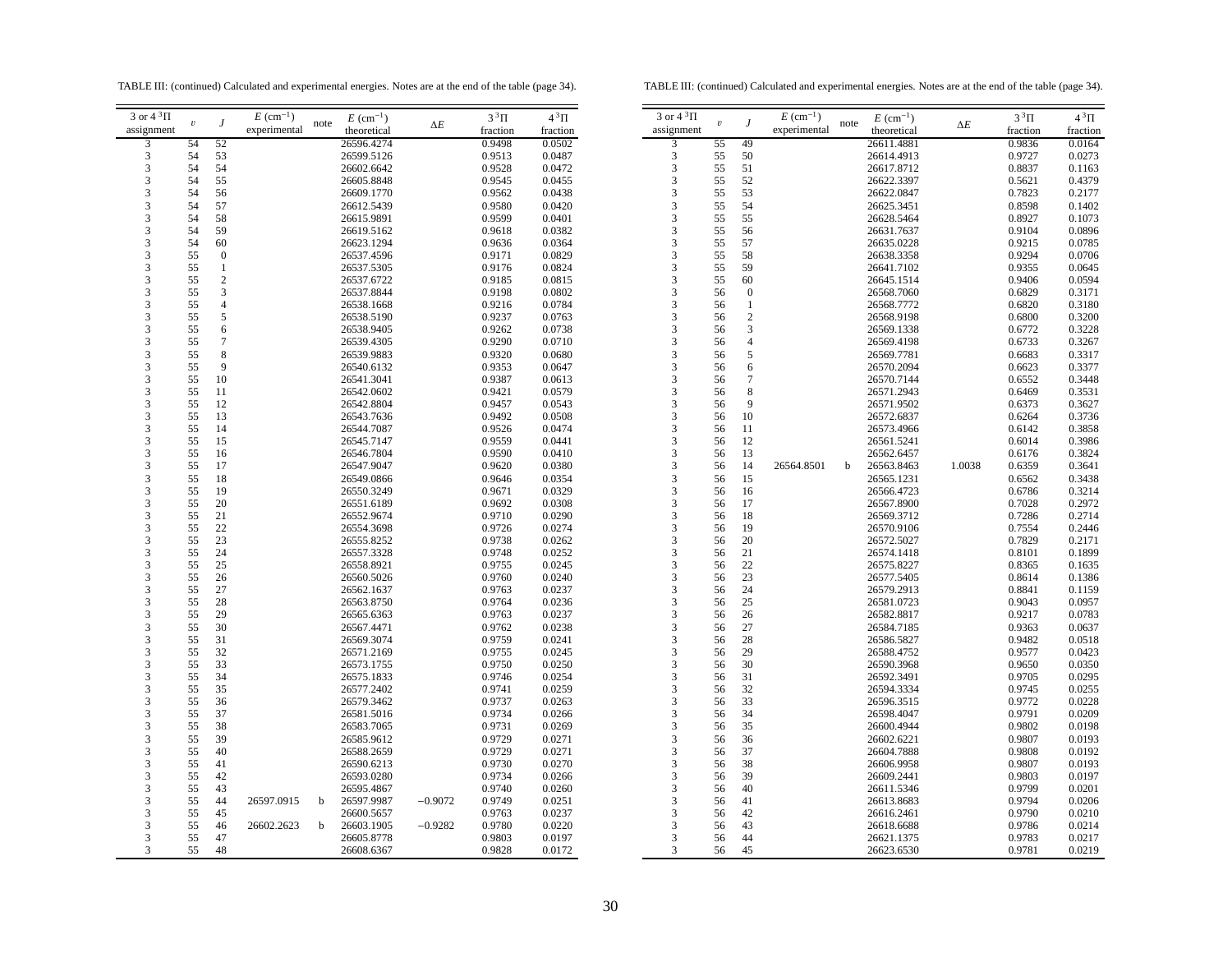TABLE III: (continued) Calculated and experimental energies. Notes are at the end of the table (page 34).

TABLE III: (continued) Calculated and experimental energies. Notes are at the end of the table (page 34).

| 3 or $4^3\Pi$  |                         |                | $E~(\text{cm}^{-1})$ |             | $E~(\text{cm}^{-1})$ |        | $3^3\Pi$ | $4^3\Pi$ | $3$ or $4~^3\Pi$ |                         |                | $E~(\text{cm}^{-1})$ |      | $E~(\text{cm}^{-1})$ |           | $3^3\Pi$ | $4^3\Pi$ |
|----------------|-------------------------|----------------|----------------------|-------------|----------------------|--------|----------|----------|------------------|-------------------------|----------------|----------------------|------|----------------------|-----------|----------|----------|
| assignment     | $\boldsymbol{\upsilon}$ |                | experimental         | note        | theoretical          | ΔΕ     | fraction | fraction | assignment       | $\boldsymbol{\upsilon}$ |                | experimental         | note | theoretical          | ΔΕ        | fraction | fraction |
| 3              | 56                      | 46             |                      |             | 26626.2164           |        | 0.9781   | 0.0219   | $\overline{4}$   | $\theta$                | 43             |                      |      | 25949.4128           |           | 0.1938   | 0.8062   |
| 3              | 56                      | 47             |                      |             | 26628.8291           |        | 0.9783   | 0.0217   | $\overline{4}$   | $\overline{0}$          | 44             |                      |      | 25954.2922           |           | 0.1606   | 0.8394   |
| 3              |                         |                |                      |             |                      |        |          |          | $\Delta$         | $\Omega$                |                |                      |      |                      |           |          |          |
|                | 56                      | 48             |                      |             | 26631.4925           |        | 0.9787   | 0.0213   |                  |                         | 45             |                      |      | 25959.3849           |           | 0.1391   | 0.8609   |
| 3              | 56                      | 49             |                      |             | 26634.2087           |        | 0.9794   | 0.0206   | $\overline{A}$   | $\theta$                | 46             |                      |      | 25964.6781           |           | 0.1273   | 0.8727   |
| 3              | 56                      | 50             |                      |             | 26636.9801           |        | 0.9804   | 0.0196   | Δ                | $\Omega$                | 47             |                      |      | 25970.1591           |           | 0.1227   | 0.8773   |
| 3              | 56                      | 51             |                      |             | 26639.8106           |        | 0.9815   | 0.0185   |                  | $\Omega$                | 48             |                      |      | 25975.8166           |           | 0.1238   | 0.8762   |
| $\mathcal{R}$  | 56                      | 52             |                      |             | 26642.7059           |        | 0.9828   | 0.0172   |                  |                         | 49             |                      |      | 25981.6410           |           | 0.1294   | 0.8706   |
| 3              | 56                      | 53             |                      |             | 26645.6757           |        | 0.9837   | 0.0163   |                  | $\theta$                | 50             |                      |      | 25987.6235           |           | 0.1388   | 0.8612   |
| $\mathcal{R}$  | 56                      | 54             |                      |             | 26648.7377           |        | 0.9831   | 0.0169   |                  | $\Omega$                | 51             |                      |      | 25993.7559           |           | 0.1526   | 0.8474   |
| 3              | 56                      | 55             |                      |             | 26651.9289           |        | 0.9769   | 0.0231   |                  | $\Omega$                | 52             |                      |      | 26000.0283           |           | 0.1724   | 0.8276   |
| 3              | 56                      | 56             |                      |             | 26655.3374           |        | 0.9510   | 0.0490   | 4                | $\Omega$                | 53             |                      |      | 26006.4266           |           | 0.2028   | 0.7972   |
| 3              | 56                      | 57             |                      |             | 26659.1923           |        | 0.8586   | 0.1414   | $\Lambda$        | $\Omega$                | 54             |                      |      | 26012.9222           |           | 0.2565   | 0.7435   |
| 3              | 56                      | 58             |                      |             | 26663.9379           |        | 0.6449   | 0.3551   | $\overline{A}$   | $\Omega$                | 55             |                      |      | 26019.4378           |           | 0.3720   | 0.6280   |
| 3              | 56                      | 59             |                      |             | 26662.1869           |        | 0.7018   | 0.2982   | Δ                | $\Omega$                | 56             |                      |      | 26028.8654           |           | 0.4196   | 0.5804   |
| 3              | 56                      | 60             |                      |             |                      |        | 0.8059   | 0.1941   |                  | $\Omega$                | 57             |                      |      |                      |           | 0.1447   | 0.8553   |
|                |                         |                |                      |             | 26665.9530           |        |          |          |                  | $\Omega$                |                |                      |      | 26034.8643           |           |          |          |
|                | $\Omega$                | $\Omega$       |                      |             | 25837.8293           |        | 0.3072   | 0.6928   | $\Delta$         |                         | 58             |                      |      | 26041.6346           |           | 0.0763   | 0.9237   |
|                | $\mathbf{0}$            | $\mathbf{1}$   |                      |             | 25837.9348           |        | 0.3066   | 0.6934   |                  | $\Omega$                | 59             |                      |      | 26048.7615           |           | 0.0720   | 0.9280   |
|                | $\mathbf{0}$            | $\overline{c}$ |                      |             | 25838.1458           |        | 0.3053   | 0.6947   |                  |                         | 60             |                      |      | 26056.0947           |           | 0.0769   | 0.9231   |
|                | $\Omega$                | 3              |                      |             | 25838.4625           |        | 0.3033   | 0.6967   |                  |                         | $\mathbf{0}$   |                      |      | 25980.9617           |           | 0.1157   | 0.8843   |
|                | $\mathbf{0}$            | $\overline{4}$ |                      |             | 25838.8849           |        | 0.3008   | 0.6992   | 4                |                         | $\overline{1}$ |                      |      | 25981.0859           |           | 0.1157   | 0.8843   |
|                | $\theta$                | 5              |                      |             | 25839.4132           |        | 0.2977   | 0.7023   |                  |                         | $\overline{c}$ |                      |      | 25981.3343           |           | 0.1157   | 0.8843   |
|                | $\Omega$                | 6              |                      |             | 25840.0476           |        | 0.2940   | 0.7060   | Δ                |                         | 3              |                      |      | 25981.7068           |           | 0.1158   | 0.8842   |
|                | $\Omega$                | 7              |                      |             | 25840.7883           |        | 0.2898   | 0.7102   |                  |                         | $\overline{4}$ |                      |      | 25982.2036           |           | 0.1158   | 0.8842   |
|                | $\mathbf{0}$            | 8              |                      |             | 25841.6357           |        | 0.2852   | 0.7148   |                  |                         | 5              |                      |      | 25982.8245           |           | 0.1159   | 0.8841   |
|                | $\Omega$                | 9              |                      |             | 25842.5900           |        | 0.2801   | 0.7199   |                  |                         | 6              |                      |      | 25983.5697           |           | 0.1159   | 0.8841   |
|                | $\mathbf{0}$            | 10             |                      |             | 25843.6516           |        | 0.2747   | 0.7253   |                  |                         | $\overline{7}$ |                      |      | 25984.4391           |           | 0.1159   | 0.8841   |
|                | $\Omega$                | 11             |                      |             | 25844.8210           |        | 0.2691   | 0.7309   |                  |                         | 8              |                      |      | 25985.4327           |           | 0.1158   | 0.8842   |
|                | $\Omega$                | 12             |                      |             | 25846.0986           |        | 0.2632   | 0.7368   |                  |                         | 9              |                      |      | 25986.5505           |           | 0.1157   | 0.8843   |
|                | $\Omega$                | 13             |                      |             |                      |        |          |          | $\Delta$         |                         | 10             |                      |      |                      |           |          | 0.8845   |
|                |                         |                |                      |             | 25847.4849           |        | 0.2573   | 0.7427   |                  |                         |                |                      |      | 25987.7924           |           | 0.1155   |          |
|                | $\theta$                | 14             | 25849.8178           |             | 25848.9804           | 0.8374 | 0.2513   | 0.7487   | Δ                |                         | 11             |                      |      | 25989.1582           |           | 0.1152   | 0.8848   |
|                | $\Omega$                | 15             |                      |             | 25850.5857           |        | 0.2454   | 0.7546   | $\overline{4}$   |                         | 12             |                      |      | 25990.6479           |           | 0.1147   | 0.8853   |
|                | $\Omega$                | 16             | 25853.1458           |             | 25852.3015           | 0.8443 | 0.2398   | 0.7602   | $\Delta$         |                         | 13             |                      |      | 25992.2611           |           | 0.1140   | 0.8860   |
|                | $\mathbf{0}$            | 17             |                      |             | 25854.1284           |        | 0.2344   | 0.7656   | 4                | 1                       | 14             | 25993.3754           |      | 25993.9976           | $-0.6222$ | 0.1131   | 0.8869   |
|                | $\mathbf{0}$            | 18             |                      |             | 25856.0671           |        | 0.2295   | 0.7705   | Δ                |                         | 15             |                      |      | 25995.8569           |           | 0.1120   | 0.8880   |
|                | $\mathbf{0}$            | 19             |                      |             | 25858.1183           |        | 0.2252   | 0.7748   |                  |                         | 16             | 25997.2120           |      | 25997.8384           | $-0.6264$ | 0.1106   | 0.8894   |
|                | $\Omega$                | 20             |                      |             | 25860.2827           |        | 0.2216   | 0.7784   |                  |                         | 17             |                      |      | 25999.9410           |           | 0.1088   | 0.8912   |
|                | $\mathbf{0}$            | 21             |                      |             | 25862.5612           |        | 0.2189   | 0.7811   |                  | 1                       | 18             |                      |      | 26002.1633           |           | 0.1067   | 0.8933   |
|                | $\Omega$                | 22             |                      |             | 25864.9543           |        | 0.2172   | 0.7828   | $\overline{A}$   |                         | 19             |                      |      | 26004.5033           |           | 0.1044   | 0.8956   |
|                | $\theta$                | 23             |                      |             | 25867.4627           |        | 0.2167   | 0.7833   | Δ                |                         | 20             |                      |      | 26006.9576           |           | 0.1022   | 0.8978   |
|                | $\mathbf{0}$            | 24             |                      |             | 25870.0872           |        | 0.2175   | 0.7825   | Δ                |                         | 21             |                      |      | 26009.5205           |           | 0.1010   | 0.8990   |
|                | $\Omega$                | 25             | 25873.6833           | $\mathbf b$ | 25872.8281           | 0.8552 | 0.2199   | 0.7801   | $\Lambda$        |                         | 22             |                      |      | 26012.1818           |           | 0.1032   | 0.8968   |
|                | $\mathbf{0}$            | 26             |                      |             | 25875.6859           |        | 0.2241   | 0.7759   | 4                | 1                       | 23             |                      |      | 26014.9219           |           | 0.1153   | 0.8847   |
|                |                         |                |                      |             |                      |        |          |          | Δ                |                         |                |                      |      |                      |           |          |          |
|                | $\mathbf{0}$            | 27             | 25879.4839           | b           | 25878.6606           | 0.8233 | 0.2302   | 0.7698   |                  |                         | 24             |                      |      | 26017.7012           |           | 0.1542   | 0.8458   |
|                | $\Omega$                | 28             |                      |             | 25881.7522           |        | 0.2387   | 0.7613   |                  | 1                       | 25             | 26019.8385           |      | 26020.4453           | $-0.6068$ | 0.2523   | 0.7477   |
|                | $\Omega$                | 29             |                      |             | 25884.9600           |        | 0.2497   | 0.7503   |                  |                         | 26             |                      |      | 26023.0620           |           | 0.4173   | 0.5827   |
|                | $\mathbf{0}$            | 30             |                      |             | 25888.2831           |        | 0.2637   | 0.7363   |                  | -1                      | 27             | 26028.5263           | f    | 26028.8784           | $-0.3521$ | 0.5048   | 0.4952   |
|                | $\Omega$                | 31             |                      |             | 25891.7196           |        | 0.2811   | 0.7189   | $\Delta$         |                         | 28             |                      |      | 26032.1347           |           | 0.3938   | 0.6062   |
|                | $\theta$                | 32             |                      |             | 25895.2669           |        | 0.3026   | 0.6974   |                  |                         | 29             |                      |      | 26035.5943           |           | 0.3257   | 0.6743   |
|                | $\mathbf{0}$            | 33             |                      |             | 25898.9209           |        | 0.3288   | 0.6712   | 4                |                         | 30             |                      |      | 26039.2161           |           | 0.2827   | 0.7173   |
|                | $\Omega$                | 34             |                      |             | 25902.6760           |        | 0.3606   | 0.6394   | $\Lambda$        |                         | 31             |                      |      | 26042.9788           |           | 0.2537   | 0.7463   |
|                | $\mathbf{0}$            | 35             |                      |             | 25906.5245           |        | 0.3989   | 0.6011   | $\overline{A}$   |                         | 32             |                      |      | 26046.8702           |           | 0.2329   | 0.7671   |
|                | $\Omega$                | 36             |                      |             | 25910.4555           |        | 0.4448   | 0.5552   | Δ                |                         | 33             |                      |      | 26050.8825           |           | 0.2170   | 0.7830   |
|                | $\Omega$                | 37             |                      |             | 25914.4552           |        | 0.4988   | 0.5012   |                  |                         | 34             |                      |      | 26055.0095           |           | 0.2043   | 0.7957   |
|                | $\Omega$                | 38             |                      |             | 25928.3824           |        | 0.4966   | 0.5034   |                  |                         | 35             |                      |      | 26059.2456           |           | 0.1938   | 0.8062   |
|                | $\Omega$                | 39             |                      |             | 25932.1610           |        | 0.4310   | 0.5690   |                  |                         | 36             |                      |      | 26063.5852           |           | 0.1850   | 0.8150   |
|                | $\Omega$                | 40             |                      |             |                      |        |          |          | Δ                |                         | 37             |                      |      |                      |           | 0.1779   | 0.8221   |
|                |                         |                |                      |             | 25936.1389           |        | 0.3629   | 0.6371   |                  |                         |                |                      |      | 26068.0216           |           |          |          |
|                | $\mathbf{0}$            | 41             |                      |             | 25940.3342           |        | 0.2974   | 0.7026   |                  | -1                      | 38             |                      |      | 26072.5467           |           | 0.1726   | 0.8274   |
| $\overline{A}$ | $\overline{0}$          | 42             |                      |             | 25944.7582           |        | 0.2398   | 0.7602   | 4                | 1                       | 39             |                      |      | 26077.1502           |           | 0.1697   | 0.8303   |
|                |                         |                |                      |             |                      |        |          |          |                  |                         |                |                      |      |                      |           |          |          |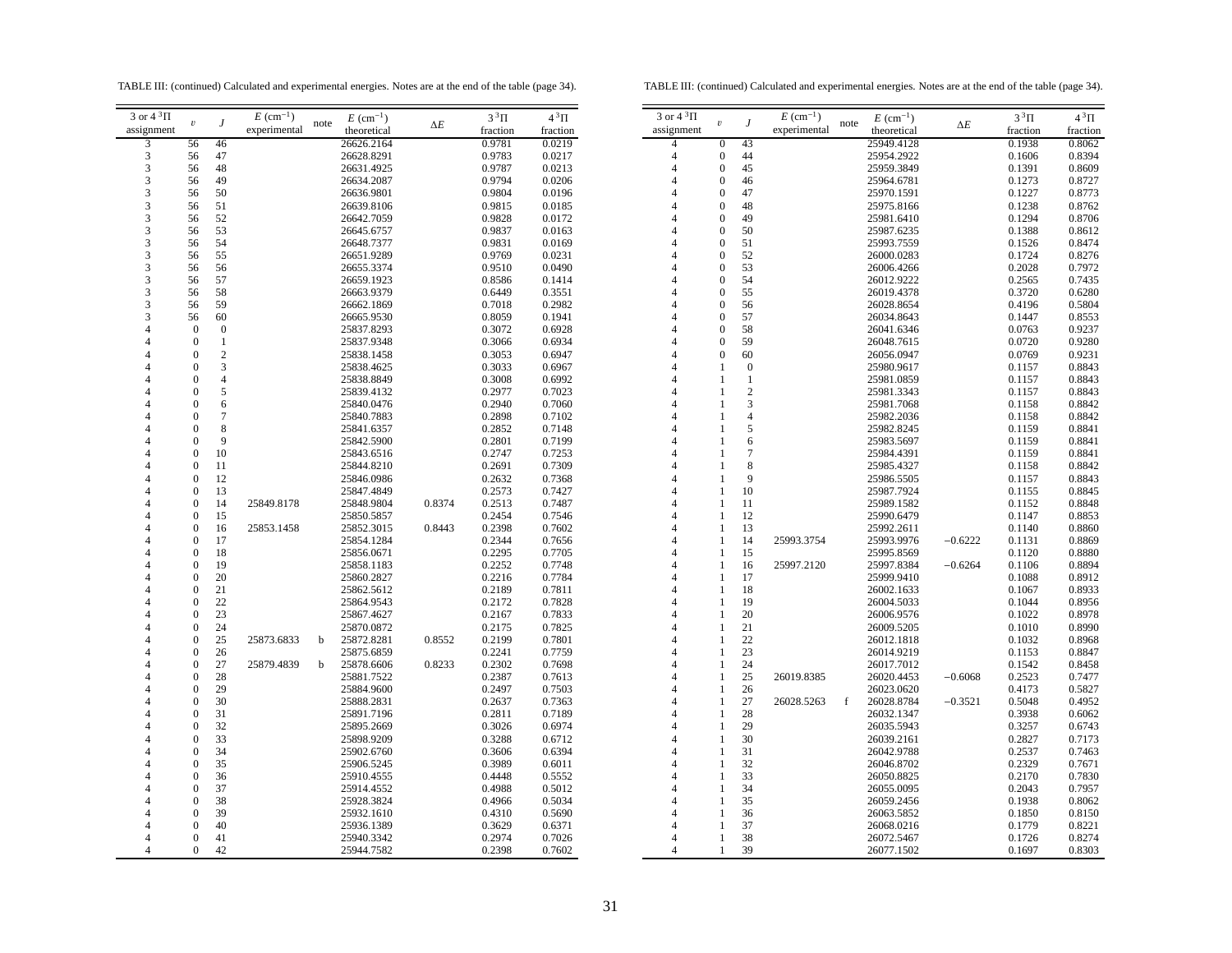TABLE III: (continued) Calculated and experimental energies. Notes are at the end of the table (page 34).

TABLE III: (continued) Calculated and experimental energies. Notes are at the end of the table (page 34).

| 3 or $4\sqrt[3]{11}$ | $\boldsymbol{\upsilon}$            |                     | $E~(\text{cm}^{-1})$ | note | $E~(\text{cm}^{-1})$     |            | $3^3\Pi$         | $4^3\Pi$         |  |
|----------------------|------------------------------------|---------------------|----------------------|------|--------------------------|------------|------------------|------------------|--|
| assignment           |                                    | J                   | experimental         |      | theoretical              | $\Delta E$ | fraction         | fraction         |  |
| 4                    | 1                                  | 40                  |                      |      | 26081.8185               |            | 0.1705           | 0.8295           |  |
| 4                    | $\mathbf{1}$                       | 41                  |                      |      | 26086.5334               |            | 0.1769           | 0.8231           |  |
| $\overline{4}$       | 1                                  | 42                  |                      |      | 26091.2709               |            | 0.1922           | 0.8078           |  |
| 4                    | 1                                  | 43                  |                      |      | 26096.0001               |            | 0.2201           | 0.7799           |  |
| $\overline{4}$       | 1                                  | 44                  | 26100.3811           |      | 26100.6858               | $-0.3047$  | 0.2646           | 0.7354           |  |
| 4                    | 1                                  | 45                  |                      |      | 26105.2942               |            | 0.3265           | 0.6735           |  |
| 4                    | 1                                  | 46                  | 26109.5441           |      | 26109.8047               | $-0.2606$  | 0.4014           | 0.5986           |  |
| $\overline{4}$       | 1                                  | 47                  |                      |      | 26114.2190               |            | 0.4802           | 0.5198           |  |
| $\overline{4}$       | $\mathbf{1}$                       | 48                  |                      |      | 26129.1795               |            | 0.5404           | 0.4596           |  |
| 4                    | $\mathbf{1}$                       | 49                  |                      |      | 26134.4417               |            | 0.4720           | 0.5280           |  |
| $\overline{4}$       | 1                                  | 50                  |                      |      | 26139.8686               |            | 0.4158           | 0.5842           |  |
| 4                    | 1                                  | 51                  |                      |      | 26145.4250               |            | 0.3709           | 0.6291           |  |
| $\overline{4}$       | 1                                  | 52                  |                      |      | 26151.0806               |            | 0.3364           | 0.6636           |  |
| 4                    | 1                                  | 53                  |                      |      | 26156.8097               |            | 0.3113           | 0.6887           |  |
| 4                    | 1                                  | 54                  |                      |      | 26162.5896               |            | 0.2954           | 0.7046           |  |
| $\overline{4}$       | 1                                  | 55                  |                      |      | 26168.4000               |            | 0.2891           | 0.7109           |  |
| 4                    | 1                                  | 56                  |                      |      | 26174.2234               |            | 0.2929           | 0.7071           |  |
| 4                    | 1                                  | 57                  |                      |      | 26180.0451               |            | 0.3076           | 0.6924           |  |
| $\overline{4}$       | $\mathbf{1}$                       | 58                  |                      |      | 26185.8551               |            | 0.3332           | 0.6668           |  |
| 4                    | 1                                  | 59                  |                      |      | 26191.6487               |            | 0.3692           | 0.6308           |  |
| 4                    | $\mathbf{1}$                       | 60                  |                      |      | 26197.4270               |            | 0.4142           | 0.5858           |  |
| $\overline{4}$       | $\overline{c}$                     | $\boldsymbol{0}$    |                      |      | 26110.3659               |            | 0.3589           | 0.6411           |  |
| 4                    | $\overline{c}$                     | 1                   |                      |      | 26110.4639               |            | 0.3584           | 0.6416           |  |
| $\overline{4}$       | $\overline{c}$                     | $\overline{2}$      |                      |      | 26110.6601               |            | 0.3576           | 0.6424           |  |
| 4                    | $\overline{c}$                     | 3                   |                      |      | 26110.9545               |            | 0.3563           | 0.6437           |  |
| 4                    | $\overline{c}$                     | $\overline{4}$      |                      |      | 26111.3475               |            | 0.3546           | 0.6454           |  |
| $\overline{4}$       | $\overline{c}$                     | 5                   |                      |      | 26111.8393               |            | 0.3525           | 0.6475           |  |
| $\overline{4}$       | $\overline{c}$<br>$\overline{c}$   | 6<br>$\overline{7}$ |                      |      | 26112.4304               |            | 0.3500<br>0.3473 | 0.6500           |  |
| 4<br>$\overline{4}$  | $\overline{c}$                     | 8                   |                      |      | 26113.1212<br>26113.9124 |            | 0.3444           | 0.6527<br>0.6556 |  |
| 4                    | $\overline{\mathbf{c}}$            | 9                   |                      |      | 26114.8046               |            | 0.3412           | 0.6588           |  |
| 4                    | $\overline{\mathbf{c}}$            | 10                  |                      |      | 26115.7985               |            | 0.3379           | 0.6621           |  |
| $\overline{4}$       | $\overline{c}$                     | 11                  |                      |      | 26116.8951               |            | 0.3346           | 0.6654           |  |
| 4                    | $\overline{c}$                     | 12                  |                      |      | 26118.0954               |            | 0.3314           | 0.6686           |  |
| $\overline{4}$       | $\overline{c}$                     | 13                  |                      |      | 26119.4002               |            | 0.3284           | 0.6716           |  |
| 4                    | $\boldsymbol{2}$                   | 14                  | 26120.5896           |      | 26120.8109               | $-0.2213$  | 0.3256           | 0.6744           |  |
| 4                    | $\overline{2}$                     | 15                  |                      |      | 26122.3285               |            | 0.3233           | 0.6767           |  |
| $\overline{4}$       | $\overline{c}$                     | 16                  | 26123.7375           |      | 26123.9542               | $-0.2167$  | 0.3216           | 0.6784           |  |
| $\overline{4}$       | $\overline{c}$                     | 17                  |                      |      | 26125.6894               |            | 0.3206           | 0.6794           |  |
| $\overline{4}$       | $\overline{c}$                     | 18                  |                      |      | 26127.5353               |            | 0.3205           | 0.6795           |  |
| $\overline{4}$       | $\overline{c}$                     | 19                  |                      |      | 26129.4930               |            | 0.3216           | 0.6784           |  |
| 4                    | $\boldsymbol{2}$                   | 20                  |                      |      | 26131.5637               |            | 0.3239           | 0.6761           |  |
| $\overline{4}$       | $\boldsymbol{2}$                   | 21                  |                      |      | 26133.7483               |            | 0.3278           | 0.6722           |  |
| $\overline{4}$       | $\overline{c}$                     | 22                  |                      |      | 26136.0475               |            | 0.3336           | 0.6664           |  |
| 4                    | $\overline{c}$                     | 23                  |                      |      | 26138.4617               |            | 0.3414           | 0.6586           |  |
| $\overline{4}$       | $\overline{c}$                     | 24                  |                      |      | 26140.9908               |            | 0.3515           | 0.6485           |  |
| 4                    | $\boldsymbol{2}$                   | 25                  | 26143.9641           | b    | 26143.6341               | 0.3300     | 0.3644           | 0.6356           |  |
| 4                    | $\overline{2}$                     | 26                  |                      |      | 26146.3902               |            | 0.3804           | 0.6196           |  |
| $\overline{4}$       | $\overline{c}$                     | 27                  | 26149.1387           | b    | 26149.2568               | $-0.1181$  | 0.3999           | 0.6001           |  |
| $\overline{4}$       | $\overline{c}$                     | 28                  |                      |      | 26152.2302               |            | 0.4236           | 0.5764           |  |
| 4                    | $\overline{c}$                     | 29                  |                      |      | 26155.3050               |            | 0.4519           | 0.5481           |  |
| $\overline{4}$       | $\overline{c}$                     | 30                  |                      |      | 26158.4741               |            | 0.4854           | 0.5146           |  |
| 4                    | $\overline{\mathbf{c}}$            | 31                  |                      |      | 26161.7275               |            | 0.5247           | 0.4753           |  |
| 4<br>$\overline{4}$  | $\boldsymbol{2}$<br>$\overline{c}$ | 32<br>33            |                      |      | 26176.8510               |            | 0.5346           | 0.4654           |  |
| 4                    | $\overline{2}$                     | 34                  |                      |      | 26179.8028               |            | 0.4872           | 0.5128           |  |
| $\overline{4}$       | $\overline{2}$                     | 35                  |                      |      | 26182.9218<br>26186.2273 |            | 0.4361           | 0.5639<br>0.6164 |  |
| 4                    | $\overline{c}$                     | 36                  |                      |      | 26189.7370               |            | 0.3836<br>0.3330 | 0.6670           |  |
|                      |                                    |                     |                      |      |                          |            |                  |                  |  |

| 3 or $4^3\Pi$  | $\boldsymbol{\mathit{v}}$ | J                | $E~(\text{cm}^{-1})$ | note | $E~(\text{cm}^{-1})$ | $\Delta E$ | $3^3\Pi$ | $4^3\Pi$ |
|----------------|---------------------------|------------------|----------------------|------|----------------------|------------|----------|----------|
| assignment     |                           |                  | experimental         |      | theoretical          |            | fraction | fraction |
| 4              | $\overline{c}$            | 37               |                      |      | 26193.4639           |            | 0.2881   | 0.7119   |
| $\overline{4}$ | $\overline{c}$            | 38               |                      |      | 26197.4142           |            | 0.2519   | 0.7481   |
| 4              | $\overline{c}$            | 39               |                      |      | 26201.5863           |            | 0.2259   | 0.7741   |
| $\overline{4}$ | $\overline{c}$            | 40               |                      |      | 26205.9728           |            | 0.2100   | 0.7900   |
| 4              | $\overline{c}$            | 41               |                      |      | 26210.5629           |            | 0.2031   | 0.7969   |
| 4              | $\overline{c}$            | 42               |                      |      | 26215.3438           |            | 0.2041   | 0.7959   |
| 4              | $\overline{c}$            | 43               |                      |      | 26220.3025           |            | 0.2120   | 0.7880   |
| 4              | $\overline{c}$            | 44               | 26225.7071           |      | 26225.4253           | 0.2818     | 0.2267   | 0.7733   |
| 4              | $\overline{c}$            | 45               |                      |      | 26230.6969           |            | 0.2494   | 0.7506   |
| 4              | $\overline{c}$            | 46               | 26236.4179           | b    | 26236.0968           | 0.3211     | 0.2837   | 0.7163   |
| 4              | $\overline{2}$            | 47               |                      |      | 26241.5915           |            | 0.3377   | 0.6623   |
| 4              | $\overline{c}$            | 48               |                      |      | 26247.1147           |            | 0.4285   | 0.5715   |
| 4              | $\overline{c}$            | 49               |                      |      | 26257.9195           |            | 0.5110   | 0.4890   |
| 4              | $\overline{c}$            | 50               |                      |      | 26262.5967           |            | 0.3132   | 0.6868   |
| 4              | $\overline{c}$            | 51               |                      |      | 26267.9885           |            | 0.1778   | 0.8222   |
| 4              | $\overline{c}$            | 52               |                      |      | 26273.9319           |            | 0.1308   | 0.8692   |
| 4              | $\overline{c}$            | 53               |                      |      | 26280.2204           |            | 0.1221   | 0.8779   |
| 4              | $\overline{c}$            | 54               |                      |      | 26286.7448           |            | 0.1248   | 0.8752   |
| 4              | $\overline{c}$            | 55               |                      |      | 26293.4544           |            | 0.1298   | 0.8702   |
| $\overline{4}$ | $\overline{c}$            | 56               |                      |      | 26300.3242           |            | 0.1343   | 0.8657   |
| 4              | $\overline{c}$            | 57               |                      |      | 26307.3395           |            | 0.1369   | 0.8631   |
| 4              | $\overline{c}$            | 58               |                      |      | 26314.4899           |            | 0.1363   | 0.8637   |
| 4              | $\overline{c}$            | 59               |                      |      | 26321.7635           |            | 0.1287   | 0.8713   |
| 4              | $\overline{c}$            | 60               |                      |      | 26329.0865           |            | 0.1177   | 0.8823   |
| 4              | 3                         | $\boldsymbol{0}$ |                      |      | 26237.5521           |            | 0.3668   | 0.6332   |
| 4              | 3                         | $\mathbf{1}$     |                      |      | 26237.6591           |            | 0.3663   | 0.6337   |
| 4              | 3                         | $\overline{c}$   |                      |      | 26237.8732           |            | 0.3654   | 0.6346   |
| 4              | 3                         | 3                |                      |      | 26238.1941           |            | 0.3640   | 0.6360   |
| 4              | 3                         | $\overline{4}$   |                      |      | 26238.6217           |            | 0.3621   | 0.6379   |
| 4              | 3                         | 5                |                      |      | 26239.1556           |            | 0.3600   | 0.6400   |
| $\overline{4}$ | 3                         | 6                |                      |      | 26239.7954           |            | 0.3575   | 0.6425   |
| 4              | 3                         | 7                |                      |      | 26240.5405           |            | 0.3548   | 0.6452   |
| 4              | 3                         | 8                |                      |      | 26241.3904           |            | 0.3519   | 0.6481   |
| 4              | 3                         | 9                |                      |      | 26242.3441           |            | 0.3490   | 0.6510   |
| 4              | 3                         | 10               |                      |      | 26243.4007           |            | 0.3462   | 0.6538   |
| 4              | 3                         | 11               |                      |      | 26244.5590           |            | 0.3436   | 0.6564   |
| 4              | 3                         | 12               |                      |      | 26245.8175           |            | 0.3414   | 0.6586   |
| $\overline{4}$ | 3                         | 13               |                      |      | 26247.1746           |            | 0.3396   | 0.6604   |
| 4              | 3                         | 14               | 26248.7376           |      | 26248.6284           | 0.1092     | 0.3384   | 0.6616   |
| 4              | 3                         | 15               |                      |      | 26250.1767           |            | 0.3381   | 0.6619   |
| 4              | 3                         | 16               | 26251.9196           |      | 26251.8170           | 0.1026     | 0.3388   | 0.6612   |
| 4              | 3                         | 17               |                      |      | 26253.5466           |            | 0.3407   | 0.6593   |
| 4              | 3                         | 18               |                      |      | 26255.3624           |            | 0.3440   | 0.6560   |
| 4              | 3                         | 19               |                      |      | 26257.2612           |            | 0.3490   | 0.6510   |
| $\overline{4}$ | 3                         | 20               |                      |      | 26259.2395           |            | 0.3558   | 0.6442   |
| 4              | 3                         | 21               |                      |      | 26261.2937           |            | 0.3646   | 0.6354   |
| 4              | 3                         | 22               |                      |      | 26263.4203           |            | 0.3755   | 0.6245   |
| 4              | 3                         | 23               |                      |      | 26265.6157           |            | 0.3887   | 0.6113   |
| $\overline{4}$ | 3                         | 24               |                      |      | 26267.8766           |            | 0.4041   | 0.5959   |
| 4              | 3                         | 25               | 26270.2610           |      | 26270.2002           | 0.0608     | 0.4216   | 0.5784   |
| $\overline{4}$ | 3                         | 26               |                      |      | 26272.5841           |            | 0.4411   | 0.5589   |
| $\overline{4}$ | 3                         | 27               | 26275.0772           |      | 26275.0267           | 0.0505     | 0.4624   | 0.5376   |
| 4              | 3                         | 28               |                      |      | 26277.5269           |            | 0.4851   | 0.5149   |
| 4              | 3                         | 29               |                      |      | 26280.0845           |            | 0.5089   | 0.4911   |
| 4              | 3                         | 30               |                      |      | 26282.7002           |            | 0.5335   | 0.4665   |
| 4              | 3                         | 31               |                      |      | 26285.3752           |            | 0.5586   | 0.4414   |
| 4              | 3                         | 32               |                      |      | 26303.7468           |            | 0.5642   | 0.4358   |
| 4              | 3                         | 33               |                      |      | 26306.8735           |            | 0.5381   | 0.4619   |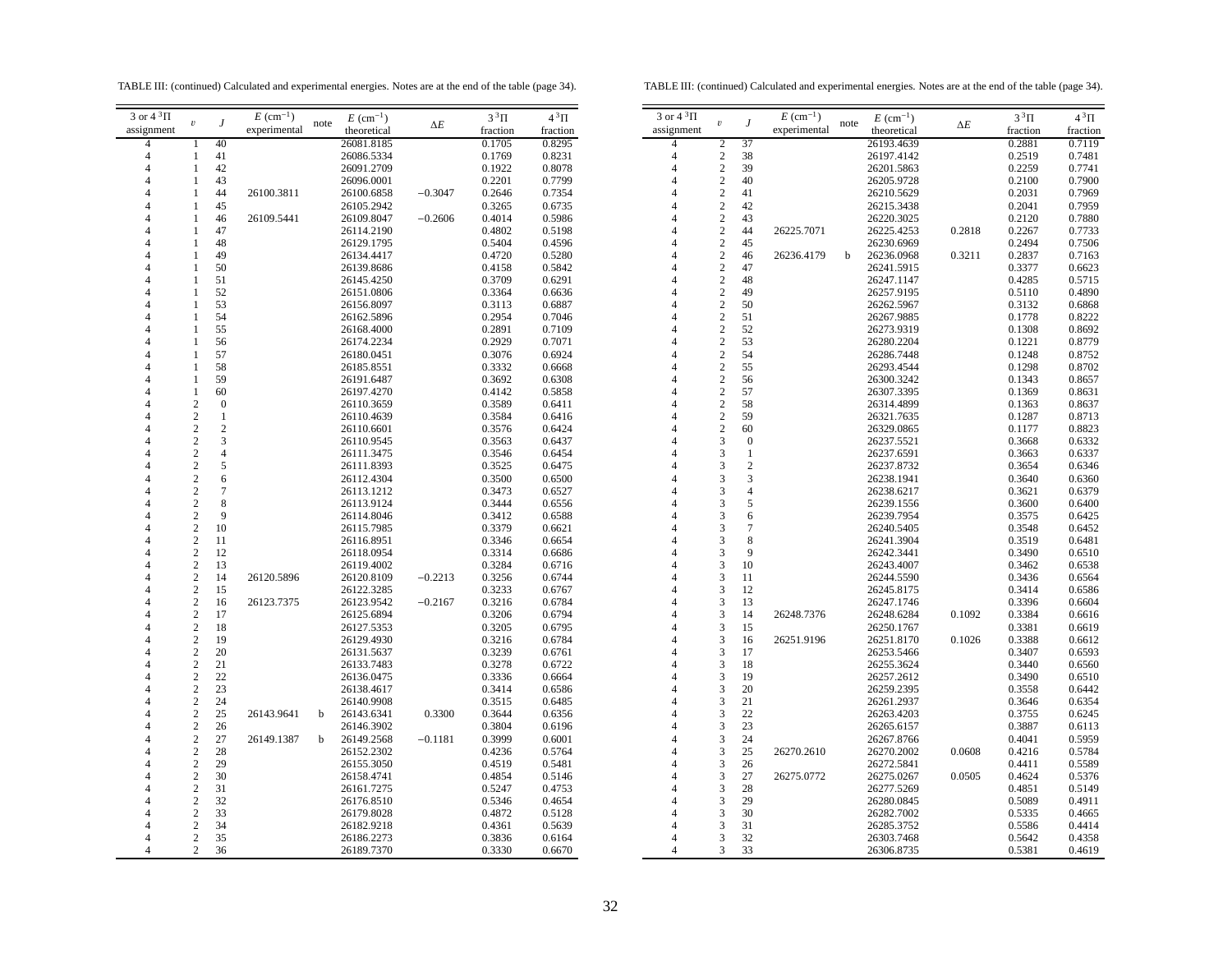TABLE III: (continued) Calculated and experimental energies. Notes are at the end of the table (page 34).

TABLE III: (continued) Calculated and experimental energies. Notes are at the end of the table (page 34).

 $4^3\Pi$  $frac{1}{0.6491}$ 

| 3 or $4^3\Pi$<br>$3$ or $43\Pi$<br>$E~(\text{cm}^{-1})$<br>$4^3\Pi$<br>$E~(\text{cm}^{-1})$<br>$3^3\Pi$<br>$3^3\Pi$<br>$E~(\text{cm}^{-1})$<br>$E~(\text{cm}^{-1})$<br>$\upsilon$<br>$\boldsymbol{J}$<br>note<br>$\upsilon$<br>J<br>note<br>$\Delta E$<br>$\Delta E$<br>assignment<br>experimental<br>experimental<br>assignment<br>theoretical<br>fraction<br>theoretical<br>fraction<br>fraction<br>34<br>31<br>0.3509<br>26310.0913<br>0.5139<br>0.4861<br>26406.3321<br>3<br>$\overline{4}$<br>$\overline{4}$<br>3<br>0.4918<br>0.5082<br>32<br>0.4622<br>35<br>26313.3957<br>$\overline{4}$<br>26409.2696<br>$\overline{4}$<br>$\overline{A}$<br>33<br>0.5500<br>3<br>36<br>26316.7828<br>0.4723<br>0.5277<br>$\overline{4}$<br>26418.6902<br>Δ<br>Δ<br>37<br>26320.2490<br>0.4556<br>0.5444<br>34<br>26422.3493<br>0.4579<br>3<br>$\overline{4}$<br>$\Delta$<br>4<br>38<br>26323.7919<br>0.4421<br>0.5579<br>35<br>0.3904<br>3<br>26426.2332<br>$\overline{4}$<br>Δ<br>0.3424<br>3<br>39<br>26327.4097<br>0.4318<br>0.5682<br>36<br>26430.2896<br>$\overline{4}$<br>4<br>$\Lambda$<br>0.3085<br>3<br>40<br>26331.1020<br>0.4252<br>0.5748<br>37<br>26434.4796<br>$\Delta$<br>38<br>0.2852<br>3<br>41<br>26334.8693<br>0.4224<br>0.5776<br>$\overline{4}$<br>26438.7723<br>0.2713<br>3<br>42<br>26338.7134<br>0.4237<br>0.5763<br>39<br>26443.1385<br>$\overline{4}$<br>40<br>0.2674<br>3<br>43<br>26342.6367<br>0.4293<br>0.5707<br>$\overline{4}$<br>26447.5462<br>0.2765<br>0.4924<br>0.4395<br>3<br>44<br>26347.1345<br>26346.6421<br>0.5605<br>41<br>26451.9557<br>b<br>$\overline{4}$<br>42<br>0.3032<br>3<br>45<br>0.4547<br>$\overline{4}$<br>26350.7325<br>0.5453<br>26456.3168<br>0.3519<br>26354.9101<br>0.5103<br>0.4751<br>0.5249<br>43<br>26460.5717<br>3<br>46<br>26355.4204<br>$\overline{4}$<br>b<br>47<br>26359.1755<br>0.4989<br>26465.2812<br>0.6131<br>0.4219<br>3<br>0.5011<br>$\overline{4}$<br>44<br>26464.6681<br>b<br>0.5036<br>3<br>48<br>26363.5269<br>0.5328<br>0.4672<br>$\overline{4}$<br>45<br>26468.5823<br>4<br>Δ<br>3<br>49<br>26367.9591<br>0.5702<br>0.4298<br>$\overline{4}$<br>46<br>26483.0196<br>0.5681<br>$\boldsymbol{\Lambda}$<br>50<br>26387.8813<br>0.5443<br>0.4557<br>47<br>0.4954<br>3<br>$\overline{4}$<br>26487.7136<br>0.4404<br>3<br>51<br>26392.2854<br>0.5039<br>0.4961<br>48<br>26492.5727<br>$\overline{4}$<br>52<br>0.4034<br>3<br>0.5350<br>49<br>26497.5289<br>26396.8461<br>0.4650<br>$\overline{4}$<br>0.3844<br>53<br>26401.5832<br>0.4298<br>50<br>3<br>0.5702<br>26502.5196<br>$\overline{4}$<br>3<br>54<br>51<br>0.3843<br>26406.5143<br>0.4017<br>0.5983<br>$\overline{4}$<br>26507.4862<br>0.4038<br>3<br>55<br>26411.6514<br>0.3837<br>0.6163<br>52<br>26512.3756<br>$\overline{4}$<br>56<br>26416.9967<br>0.3791<br>0.6209<br>53<br>26517.1470<br>0.4416<br>3<br>$\Delta$<br>57<br>26422.5398<br>0.3905<br>54<br>26521.7804<br>0.4932<br>3<br>0.6095<br>$\overline{4}$<br>4<br>Δ<br>58<br>26428.2538<br>55<br>0.5513<br>3<br>0.4203<br>0.5797<br>$\overline{4}$<br>26526.2819<br>4<br>59<br>26434.0926<br>0.4709<br>0.5291<br>56<br>26544.2535<br>0.5795<br>3<br>$\overline{4}$<br>57<br>0.5284<br>3<br>60<br>26439.9853<br>0.5441<br>0.4559<br>26549.3672<br>$\overline{4}$<br>58<br>0.4932<br>$\theta$<br>26346.9129<br>0.3721<br>0.6279<br>26554.5441<br>$\overline{\mathcal{A}}$<br>$\overline{4}$<br>0.4754<br>26347.0070<br>0.3892<br>0.6108<br>59<br>26559.7356<br>$\overline{4}$<br>$\overline{4}$<br>1<br>$\mathfrak{D}$<br>0.4239<br>60<br>0.4750<br>26347.1916<br>0.5761<br>$\overline{4}$<br>26564.9067<br>$\overline{4}$<br>26347.4595<br>0.4756<br>0.5244<br>0.3046<br>3<br>5<br>26451.8025<br>$\Omega$<br>4<br>$\overline{4}$<br>0.3054<br>26347.8015<br>0.5406<br>0.4594<br>5<br>26451.9142<br>$\overline{A}$<br>4<br>5<br>26349.7802<br>0.4946<br>0.5054<br>$\sqrt{5}$<br>$\overline{2}$<br>26452.1375<br>0.3071<br>$\overline{4}$<br>Δ<br>$\Lambda$<br>0.4285<br>0.3098<br>26350.4597<br>0.5715<br>5<br>3<br>26452.4725<br>6<br>$\overline{4}$<br>7<br>26351.2738<br>0.3727<br>0.6273<br>5<br>26452.9192<br>0.3135<br>$\overline{4}$<br>26352.2221<br>5<br>26453.4774<br>0.3183<br>8<br>0.3288<br>0.6712<br>$\overline{2}$<br>0.7045<br>5<br>0.3245<br>9<br>26353.3026<br>0.2955<br>26454.1469<br>$\Delta$<br>6<br>10<br>0.2704<br>0.3323<br>26354.5134<br>0.7296<br>5<br>$\overline{7}$<br>26454.9274<br>$\overline{4}$<br>5<br>8<br>0.3419<br>11<br>26355.8526<br>0.2514<br>0.7486<br>26455.8183<br>$\overline{4}$<br>26357.3185<br>0.2367<br>0.7633<br>5<br>26456.8185<br>0.3537<br>12<br>$\mathbf{Q}$<br>$\overline{4}$<br>0.2252<br>10<br>0.3684<br>13<br>0.7748<br>5<br>26457.9266<br>26358.9100<br>$\overline{4}$<br>0.3864<br>14<br>26360.4078<br>26360.6258<br>$-0.2180$<br>0.2160<br>0.7840<br>5<br>11<br>26459.1402<br>$\overline{4}$<br>$\Lambda$<br>4<br>0.2084<br>0.7916<br>$\sqrt{5}$<br>12<br>0.4086<br>15<br>26362.4651<br>26460.4561<br>$\overline{4}$<br>13<br>16<br>26364.2727<br>26364.4267<br>$-0.1540$<br>0.2020<br>0.7980<br>5<br>26461.8694<br>0.4360<br>$\overline{4}$<br>17<br>26366.5099<br>0.1964<br>0.8036<br>5<br>14<br>26463.3731<br>0.4699<br>$\overline{4}$<br>18<br>5<br>15<br>0.5115<br>26368.7134<br>0.1914<br>0.8086<br>26464.9575<br>$\overline{4}$<br>19<br>26371.0362<br>5<br>0.5575<br>0.1869<br>0.8131<br>16<br>26473.4167<br>26473.4865<br>$\overline{4}$<br>$-0.0698$<br>20<br>5<br>0.5004<br>26373.4767<br>0.1827<br>0.8173<br>17<br>26474.8794<br>$\overline{4}$<br>0.4367<br>21<br>26376.0331<br>0.1788<br>0.8212<br>5<br>18<br>26476.4284<br>Δ<br>$\overline{4}$<br>Δ<br>22<br>0.8248<br>5<br>19<br>0.3711<br>26378.7031<br>0.1752<br>26478.1545<br>$\overline{4}$<br>20<br>0.3100<br>23<br>26381.4836<br>0.1719<br>0.8281<br>5<br>26480.0747<br>$\overline{4}$<br>Δ<br>21<br>0.2594<br>24<br>26384.3704<br>0.1693<br>0.8307<br>5<br>26482.1972<br>$\overline{4}$<br>Δ<br>0.2221<br>25<br>26387.3575<br>0.8323<br>22<br>26387.4170<br>0.0595<br>0.1677<br>5<br>26484.5205<br>$\overline{4}$<br>23<br>0.1976<br>26<br>26390.4359<br>0.1682<br>0.8318<br>5<br>26487.0360<br>$\overline{\mathcal{A}}$<br>27<br>26393.5918<br>5<br>24<br>0.1836<br>4<br>0.1728<br>0.8272<br>26489.7320<br>28<br>26396.8034<br>0.1853<br>5<br>25<br>0.1773<br>0.8147<br>26492.1947<br>26492.5970<br>$-0.4023$<br>$\overline{4}$<br>29<br>5<br>26<br>26400.0357<br>0.2124<br>0.7876<br>26495.6210<br>0.1765<br>$\overline{4}$<br>$\overline{4}$<br>27<br>30<br>26403.2350<br>0.2649<br>0.7351<br>5<br>26498.3895<br>26498.7956<br>$-0.4061$<br>0.1800<br>$\overline{4}$<br>$\overline{4}$<br>4 |  |  |  |  |  |  |  |  |  |          |
|------------------------------------------------------------------------------------------------------------------------------------------------------------------------------------------------------------------------------------------------------------------------------------------------------------------------------------------------------------------------------------------------------------------------------------------------------------------------------------------------------------------------------------------------------------------------------------------------------------------------------------------------------------------------------------------------------------------------------------------------------------------------------------------------------------------------------------------------------------------------------------------------------------------------------------------------------------------------------------------------------------------------------------------------------------------------------------------------------------------------------------------------------------------------------------------------------------------------------------------------------------------------------------------------------------------------------------------------------------------------------------------------------------------------------------------------------------------------------------------------------------------------------------------------------------------------------------------------------------------------------------------------------------------------------------------------------------------------------------------------------------------------------------------------------------------------------------------------------------------------------------------------------------------------------------------------------------------------------------------------------------------------------------------------------------------------------------------------------------------------------------------------------------------------------------------------------------------------------------------------------------------------------------------------------------------------------------------------------------------------------------------------------------------------------------------------------------------------------------------------------------------------------------------------------------------------------------------------------------------------------------------------------------------------------------------------------------------------------------------------------------------------------------------------------------------------------------------------------------------------------------------------------------------------------------------------------------------------------------------------------------------------------------------------------------------------------------------------------------------------------------------------------------------------------------------------------------------------------------------------------------------------------------------------------------------------------------------------------------------------------------------------------------------------------------------------------------------------------------------------------------------------------------------------------------------------------------------------------------------------------------------------------------------------------------------------------------------------------------------------------------------------------------------------------------------------------------------------------------------------------------------------------------------------------------------------------------------------------------------------------------------------------------------------------------------------------------------------------------------------------------------------------------------------------------------------------------------------------------------------------------------------------------------------------------------------------------------------------------------------------------------------------------------------------------------------------------------------------------------------------------------------------------------------------------------------------------------------------------------------------------------------------------------------------------------------------------------------------------------------------------------------------------------------------------------------------------------------------------------------------------------------------------------------------------------------------------------------------------------------------------------------------------------------------------------------------------------------------------------------------------------------------------------------------------------------------------------------------------------------------------------------------------------------------------------------------------------------------------------------------------------------------------------------------------------------------------------------------------------------------------------------------------------------------------------------------------------------------------------------------------------------------------------------------------------------------------------------------------------------------------------------------------------------------------------------------------------------------------------------------------------------------------------------------------------------------------------------------------------------------------------------------------------------------------------------------------------------------------------------------------------------------------------------------------------------------------------------------------------------------------------------------------------------------------------------------------------------------------------------------------------------------------------------------------------------------------------------------------------------------------------------------------------------------------------------------------------------------------------------|--|--|--|--|--|--|--|--|--|----------|
|                                                                                                                                                                                                                                                                                                                                                                                                                                                                                                                                                                                                                                                                                                                                                                                                                                                                                                                                                                                                                                                                                                                                                                                                                                                                                                                                                                                                                                                                                                                                                                                                                                                                                                                                                                                                                                                                                                                                                                                                                                                                                                                                                                                                                                                                                                                                                                                                                                                                                                                                                                                                                                                                                                                                                                                                                                                                                                                                                                                                                                                                                                                                                                                                                                                                                                                                                                                                                                                                                                                                                                                                                                                                                                                                                                                                                                                                                                                                                                                                                                                                                                                                                                                                                                                                                                                                                                                                                                                                                                                                                                                                                                                                                                                                                                                                                                                                                                                                                                                                                                                                                                                                                                                                                                                                                                                                                                                                                                                                                                                                                                                                                                                                                                                                                                                                                                                                                                                                                                                                                                                                                                                                                                                                                                                                                                                                                                                                                                                                                                                                                                                                                        |  |  |  |  |  |  |  |  |  | $4^3\Pi$ |
|                                                                                                                                                                                                                                                                                                                                                                                                                                                                                                                                                                                                                                                                                                                                                                                                                                                                                                                                                                                                                                                                                                                                                                                                                                                                                                                                                                                                                                                                                                                                                                                                                                                                                                                                                                                                                                                                                                                                                                                                                                                                                                                                                                                                                                                                                                                                                                                                                                                                                                                                                                                                                                                                                                                                                                                                                                                                                                                                                                                                                                                                                                                                                                                                                                                                                                                                                                                                                                                                                                                                                                                                                                                                                                                                                                                                                                                                                                                                                                                                                                                                                                                                                                                                                                                                                                                                                                                                                                                                                                                                                                                                                                                                                                                                                                                                                                                                                                                                                                                                                                                                                                                                                                                                                                                                                                                                                                                                                                                                                                                                                                                                                                                                                                                                                                                                                                                                                                                                                                                                                                                                                                                                                                                                                                                                                                                                                                                                                                                                                                                                                                                                                        |  |  |  |  |  |  |  |  |  | fraction |
|                                                                                                                                                                                                                                                                                                                                                                                                                                                                                                                                                                                                                                                                                                                                                                                                                                                                                                                                                                                                                                                                                                                                                                                                                                                                                                                                                                                                                                                                                                                                                                                                                                                                                                                                                                                                                                                                                                                                                                                                                                                                                                                                                                                                                                                                                                                                                                                                                                                                                                                                                                                                                                                                                                                                                                                                                                                                                                                                                                                                                                                                                                                                                                                                                                                                                                                                                                                                                                                                                                                                                                                                                                                                                                                                                                                                                                                                                                                                                                                                                                                                                                                                                                                                                                                                                                                                                                                                                                                                                                                                                                                                                                                                                                                                                                                                                                                                                                                                                                                                                                                                                                                                                                                                                                                                                                                                                                                                                                                                                                                                                                                                                                                                                                                                                                                                                                                                                                                                                                                                                                                                                                                                                                                                                                                                                                                                                                                                                                                                                                                                                                                                                        |  |  |  |  |  |  |  |  |  | 0.6491   |
|                                                                                                                                                                                                                                                                                                                                                                                                                                                                                                                                                                                                                                                                                                                                                                                                                                                                                                                                                                                                                                                                                                                                                                                                                                                                                                                                                                                                                                                                                                                                                                                                                                                                                                                                                                                                                                                                                                                                                                                                                                                                                                                                                                                                                                                                                                                                                                                                                                                                                                                                                                                                                                                                                                                                                                                                                                                                                                                                                                                                                                                                                                                                                                                                                                                                                                                                                                                                                                                                                                                                                                                                                                                                                                                                                                                                                                                                                                                                                                                                                                                                                                                                                                                                                                                                                                                                                                                                                                                                                                                                                                                                                                                                                                                                                                                                                                                                                                                                                                                                                                                                                                                                                                                                                                                                                                                                                                                                                                                                                                                                                                                                                                                                                                                                                                                                                                                                                                                                                                                                                                                                                                                                                                                                                                                                                                                                                                                                                                                                                                                                                                                                                        |  |  |  |  |  |  |  |  |  | 0.5378   |
|                                                                                                                                                                                                                                                                                                                                                                                                                                                                                                                                                                                                                                                                                                                                                                                                                                                                                                                                                                                                                                                                                                                                                                                                                                                                                                                                                                                                                                                                                                                                                                                                                                                                                                                                                                                                                                                                                                                                                                                                                                                                                                                                                                                                                                                                                                                                                                                                                                                                                                                                                                                                                                                                                                                                                                                                                                                                                                                                                                                                                                                                                                                                                                                                                                                                                                                                                                                                                                                                                                                                                                                                                                                                                                                                                                                                                                                                                                                                                                                                                                                                                                                                                                                                                                                                                                                                                                                                                                                                                                                                                                                                                                                                                                                                                                                                                                                                                                                                                                                                                                                                                                                                                                                                                                                                                                                                                                                                                                                                                                                                                                                                                                                                                                                                                                                                                                                                                                                                                                                                                                                                                                                                                                                                                                                                                                                                                                                                                                                                                                                                                                                                                        |  |  |  |  |  |  |  |  |  |          |
|                                                                                                                                                                                                                                                                                                                                                                                                                                                                                                                                                                                                                                                                                                                                                                                                                                                                                                                                                                                                                                                                                                                                                                                                                                                                                                                                                                                                                                                                                                                                                                                                                                                                                                                                                                                                                                                                                                                                                                                                                                                                                                                                                                                                                                                                                                                                                                                                                                                                                                                                                                                                                                                                                                                                                                                                                                                                                                                                                                                                                                                                                                                                                                                                                                                                                                                                                                                                                                                                                                                                                                                                                                                                                                                                                                                                                                                                                                                                                                                                                                                                                                                                                                                                                                                                                                                                                                                                                                                                                                                                                                                                                                                                                                                                                                                                                                                                                                                                                                                                                                                                                                                                                                                                                                                                                                                                                                                                                                                                                                                                                                                                                                                                                                                                                                                                                                                                                                                                                                                                                                                                                                                                                                                                                                                                                                                                                                                                                                                                                                                                                                                                                        |  |  |  |  |  |  |  |  |  | 0.4500   |
|                                                                                                                                                                                                                                                                                                                                                                                                                                                                                                                                                                                                                                                                                                                                                                                                                                                                                                                                                                                                                                                                                                                                                                                                                                                                                                                                                                                                                                                                                                                                                                                                                                                                                                                                                                                                                                                                                                                                                                                                                                                                                                                                                                                                                                                                                                                                                                                                                                                                                                                                                                                                                                                                                                                                                                                                                                                                                                                                                                                                                                                                                                                                                                                                                                                                                                                                                                                                                                                                                                                                                                                                                                                                                                                                                                                                                                                                                                                                                                                                                                                                                                                                                                                                                                                                                                                                                                                                                                                                                                                                                                                                                                                                                                                                                                                                                                                                                                                                                                                                                                                                                                                                                                                                                                                                                                                                                                                                                                                                                                                                                                                                                                                                                                                                                                                                                                                                                                                                                                                                                                                                                                                                                                                                                                                                                                                                                                                                                                                                                                                                                                                                                        |  |  |  |  |  |  |  |  |  | 0.5421   |
|                                                                                                                                                                                                                                                                                                                                                                                                                                                                                                                                                                                                                                                                                                                                                                                                                                                                                                                                                                                                                                                                                                                                                                                                                                                                                                                                                                                                                                                                                                                                                                                                                                                                                                                                                                                                                                                                                                                                                                                                                                                                                                                                                                                                                                                                                                                                                                                                                                                                                                                                                                                                                                                                                                                                                                                                                                                                                                                                                                                                                                                                                                                                                                                                                                                                                                                                                                                                                                                                                                                                                                                                                                                                                                                                                                                                                                                                                                                                                                                                                                                                                                                                                                                                                                                                                                                                                                                                                                                                                                                                                                                                                                                                                                                                                                                                                                                                                                                                                                                                                                                                                                                                                                                                                                                                                                                                                                                                                                                                                                                                                                                                                                                                                                                                                                                                                                                                                                                                                                                                                                                                                                                                                                                                                                                                                                                                                                                                                                                                                                                                                                                                                        |  |  |  |  |  |  |  |  |  | 0.6096   |
|                                                                                                                                                                                                                                                                                                                                                                                                                                                                                                                                                                                                                                                                                                                                                                                                                                                                                                                                                                                                                                                                                                                                                                                                                                                                                                                                                                                                                                                                                                                                                                                                                                                                                                                                                                                                                                                                                                                                                                                                                                                                                                                                                                                                                                                                                                                                                                                                                                                                                                                                                                                                                                                                                                                                                                                                                                                                                                                                                                                                                                                                                                                                                                                                                                                                                                                                                                                                                                                                                                                                                                                                                                                                                                                                                                                                                                                                                                                                                                                                                                                                                                                                                                                                                                                                                                                                                                                                                                                                                                                                                                                                                                                                                                                                                                                                                                                                                                                                                                                                                                                                                                                                                                                                                                                                                                                                                                                                                                                                                                                                                                                                                                                                                                                                                                                                                                                                                                                                                                                                                                                                                                                                                                                                                                                                                                                                                                                                                                                                                                                                                                                                                        |  |  |  |  |  |  |  |  |  | 0.6576   |
|                                                                                                                                                                                                                                                                                                                                                                                                                                                                                                                                                                                                                                                                                                                                                                                                                                                                                                                                                                                                                                                                                                                                                                                                                                                                                                                                                                                                                                                                                                                                                                                                                                                                                                                                                                                                                                                                                                                                                                                                                                                                                                                                                                                                                                                                                                                                                                                                                                                                                                                                                                                                                                                                                                                                                                                                                                                                                                                                                                                                                                                                                                                                                                                                                                                                                                                                                                                                                                                                                                                                                                                                                                                                                                                                                                                                                                                                                                                                                                                                                                                                                                                                                                                                                                                                                                                                                                                                                                                                                                                                                                                                                                                                                                                                                                                                                                                                                                                                                                                                                                                                                                                                                                                                                                                                                                                                                                                                                                                                                                                                                                                                                                                                                                                                                                                                                                                                                                                                                                                                                                                                                                                                                                                                                                                                                                                                                                                                                                                                                                                                                                                                                        |  |  |  |  |  |  |  |  |  | 0.6915   |
|                                                                                                                                                                                                                                                                                                                                                                                                                                                                                                                                                                                                                                                                                                                                                                                                                                                                                                                                                                                                                                                                                                                                                                                                                                                                                                                                                                                                                                                                                                                                                                                                                                                                                                                                                                                                                                                                                                                                                                                                                                                                                                                                                                                                                                                                                                                                                                                                                                                                                                                                                                                                                                                                                                                                                                                                                                                                                                                                                                                                                                                                                                                                                                                                                                                                                                                                                                                                                                                                                                                                                                                                                                                                                                                                                                                                                                                                                                                                                                                                                                                                                                                                                                                                                                                                                                                                                                                                                                                                                                                                                                                                                                                                                                                                                                                                                                                                                                                                                                                                                                                                                                                                                                                                                                                                                                                                                                                                                                                                                                                                                                                                                                                                                                                                                                                                                                                                                                                                                                                                                                                                                                                                                                                                                                                                                                                                                                                                                                                                                                                                                                                                                        |  |  |  |  |  |  |  |  |  | 0.7148   |
|                                                                                                                                                                                                                                                                                                                                                                                                                                                                                                                                                                                                                                                                                                                                                                                                                                                                                                                                                                                                                                                                                                                                                                                                                                                                                                                                                                                                                                                                                                                                                                                                                                                                                                                                                                                                                                                                                                                                                                                                                                                                                                                                                                                                                                                                                                                                                                                                                                                                                                                                                                                                                                                                                                                                                                                                                                                                                                                                                                                                                                                                                                                                                                                                                                                                                                                                                                                                                                                                                                                                                                                                                                                                                                                                                                                                                                                                                                                                                                                                                                                                                                                                                                                                                                                                                                                                                                                                                                                                                                                                                                                                                                                                                                                                                                                                                                                                                                                                                                                                                                                                                                                                                                                                                                                                                                                                                                                                                                                                                                                                                                                                                                                                                                                                                                                                                                                                                                                                                                                                                                                                                                                                                                                                                                                                                                                                                                                                                                                                                                                                                                                                                        |  |  |  |  |  |  |  |  |  | 0.7287   |
|                                                                                                                                                                                                                                                                                                                                                                                                                                                                                                                                                                                                                                                                                                                                                                                                                                                                                                                                                                                                                                                                                                                                                                                                                                                                                                                                                                                                                                                                                                                                                                                                                                                                                                                                                                                                                                                                                                                                                                                                                                                                                                                                                                                                                                                                                                                                                                                                                                                                                                                                                                                                                                                                                                                                                                                                                                                                                                                                                                                                                                                                                                                                                                                                                                                                                                                                                                                                                                                                                                                                                                                                                                                                                                                                                                                                                                                                                                                                                                                                                                                                                                                                                                                                                                                                                                                                                                                                                                                                                                                                                                                                                                                                                                                                                                                                                                                                                                                                                                                                                                                                                                                                                                                                                                                                                                                                                                                                                                                                                                                                                                                                                                                                                                                                                                                                                                                                                                                                                                                                                                                                                                                                                                                                                                                                                                                                                                                                                                                                                                                                                                                                                        |  |  |  |  |  |  |  |  |  | 0.7326   |
|                                                                                                                                                                                                                                                                                                                                                                                                                                                                                                                                                                                                                                                                                                                                                                                                                                                                                                                                                                                                                                                                                                                                                                                                                                                                                                                                                                                                                                                                                                                                                                                                                                                                                                                                                                                                                                                                                                                                                                                                                                                                                                                                                                                                                                                                                                                                                                                                                                                                                                                                                                                                                                                                                                                                                                                                                                                                                                                                                                                                                                                                                                                                                                                                                                                                                                                                                                                                                                                                                                                                                                                                                                                                                                                                                                                                                                                                                                                                                                                                                                                                                                                                                                                                                                                                                                                                                                                                                                                                                                                                                                                                                                                                                                                                                                                                                                                                                                                                                                                                                                                                                                                                                                                                                                                                                                                                                                                                                                                                                                                                                                                                                                                                                                                                                                                                                                                                                                                                                                                                                                                                                                                                                                                                                                                                                                                                                                                                                                                                                                                                                                                                                        |  |  |  |  |  |  |  |  |  | 0.7235   |
|                                                                                                                                                                                                                                                                                                                                                                                                                                                                                                                                                                                                                                                                                                                                                                                                                                                                                                                                                                                                                                                                                                                                                                                                                                                                                                                                                                                                                                                                                                                                                                                                                                                                                                                                                                                                                                                                                                                                                                                                                                                                                                                                                                                                                                                                                                                                                                                                                                                                                                                                                                                                                                                                                                                                                                                                                                                                                                                                                                                                                                                                                                                                                                                                                                                                                                                                                                                                                                                                                                                                                                                                                                                                                                                                                                                                                                                                                                                                                                                                                                                                                                                                                                                                                                                                                                                                                                                                                                                                                                                                                                                                                                                                                                                                                                                                                                                                                                                                                                                                                                                                                                                                                                                                                                                                                                                                                                                                                                                                                                                                                                                                                                                                                                                                                                                                                                                                                                                                                                                                                                                                                                                                                                                                                                                                                                                                                                                                                                                                                                                                                                                                                        |  |  |  |  |  |  |  |  |  | 0.6968   |
|                                                                                                                                                                                                                                                                                                                                                                                                                                                                                                                                                                                                                                                                                                                                                                                                                                                                                                                                                                                                                                                                                                                                                                                                                                                                                                                                                                                                                                                                                                                                                                                                                                                                                                                                                                                                                                                                                                                                                                                                                                                                                                                                                                                                                                                                                                                                                                                                                                                                                                                                                                                                                                                                                                                                                                                                                                                                                                                                                                                                                                                                                                                                                                                                                                                                                                                                                                                                                                                                                                                                                                                                                                                                                                                                                                                                                                                                                                                                                                                                                                                                                                                                                                                                                                                                                                                                                                                                                                                                                                                                                                                                                                                                                                                                                                                                                                                                                                                                                                                                                                                                                                                                                                                                                                                                                                                                                                                                                                                                                                                                                                                                                                                                                                                                                                                                                                                                                                                                                                                                                                                                                                                                                                                                                                                                                                                                                                                                                                                                                                                                                                                                                        |  |  |  |  |  |  |  |  |  | 0.6481   |
|                                                                                                                                                                                                                                                                                                                                                                                                                                                                                                                                                                                                                                                                                                                                                                                                                                                                                                                                                                                                                                                                                                                                                                                                                                                                                                                                                                                                                                                                                                                                                                                                                                                                                                                                                                                                                                                                                                                                                                                                                                                                                                                                                                                                                                                                                                                                                                                                                                                                                                                                                                                                                                                                                                                                                                                                                                                                                                                                                                                                                                                                                                                                                                                                                                                                                                                                                                                                                                                                                                                                                                                                                                                                                                                                                                                                                                                                                                                                                                                                                                                                                                                                                                                                                                                                                                                                                                                                                                                                                                                                                                                                                                                                                                                                                                                                                                                                                                                                                                                                                                                                                                                                                                                                                                                                                                                                                                                                                                                                                                                                                                                                                                                                                                                                                                                                                                                                                                                                                                                                                                                                                                                                                                                                                                                                                                                                                                                                                                                                                                                                                                                                                        |  |  |  |  |  |  |  |  |  |          |
|                                                                                                                                                                                                                                                                                                                                                                                                                                                                                                                                                                                                                                                                                                                                                                                                                                                                                                                                                                                                                                                                                                                                                                                                                                                                                                                                                                                                                                                                                                                                                                                                                                                                                                                                                                                                                                                                                                                                                                                                                                                                                                                                                                                                                                                                                                                                                                                                                                                                                                                                                                                                                                                                                                                                                                                                                                                                                                                                                                                                                                                                                                                                                                                                                                                                                                                                                                                                                                                                                                                                                                                                                                                                                                                                                                                                                                                                                                                                                                                                                                                                                                                                                                                                                                                                                                                                                                                                                                                                                                                                                                                                                                                                                                                                                                                                                                                                                                                                                                                                                                                                                                                                                                                                                                                                                                                                                                                                                                                                                                                                                                                                                                                                                                                                                                                                                                                                                                                                                                                                                                                                                                                                                                                                                                                                                                                                                                                                                                                                                                                                                                                                                        |  |  |  |  |  |  |  |  |  | 0.5781   |
|                                                                                                                                                                                                                                                                                                                                                                                                                                                                                                                                                                                                                                                                                                                                                                                                                                                                                                                                                                                                                                                                                                                                                                                                                                                                                                                                                                                                                                                                                                                                                                                                                                                                                                                                                                                                                                                                                                                                                                                                                                                                                                                                                                                                                                                                                                                                                                                                                                                                                                                                                                                                                                                                                                                                                                                                                                                                                                                                                                                                                                                                                                                                                                                                                                                                                                                                                                                                                                                                                                                                                                                                                                                                                                                                                                                                                                                                                                                                                                                                                                                                                                                                                                                                                                                                                                                                                                                                                                                                                                                                                                                                                                                                                                                                                                                                                                                                                                                                                                                                                                                                                                                                                                                                                                                                                                                                                                                                                                                                                                                                                                                                                                                                                                                                                                                                                                                                                                                                                                                                                                                                                                                                                                                                                                                                                                                                                                                                                                                                                                                                                                                                                        |  |  |  |  |  |  |  |  |  | 0.4964   |
|                                                                                                                                                                                                                                                                                                                                                                                                                                                                                                                                                                                                                                                                                                                                                                                                                                                                                                                                                                                                                                                                                                                                                                                                                                                                                                                                                                                                                                                                                                                                                                                                                                                                                                                                                                                                                                                                                                                                                                                                                                                                                                                                                                                                                                                                                                                                                                                                                                                                                                                                                                                                                                                                                                                                                                                                                                                                                                                                                                                                                                                                                                                                                                                                                                                                                                                                                                                                                                                                                                                                                                                                                                                                                                                                                                                                                                                                                                                                                                                                                                                                                                                                                                                                                                                                                                                                                                                                                                                                                                                                                                                                                                                                                                                                                                                                                                                                                                                                                                                                                                                                                                                                                                                                                                                                                                                                                                                                                                                                                                                                                                                                                                                                                                                                                                                                                                                                                                                                                                                                                                                                                                                                                                                                                                                                                                                                                                                                                                                                                                                                                                                                                        |  |  |  |  |  |  |  |  |  | 0.4319   |
|                                                                                                                                                                                                                                                                                                                                                                                                                                                                                                                                                                                                                                                                                                                                                                                                                                                                                                                                                                                                                                                                                                                                                                                                                                                                                                                                                                                                                                                                                                                                                                                                                                                                                                                                                                                                                                                                                                                                                                                                                                                                                                                                                                                                                                                                                                                                                                                                                                                                                                                                                                                                                                                                                                                                                                                                                                                                                                                                                                                                                                                                                                                                                                                                                                                                                                                                                                                                                                                                                                                                                                                                                                                                                                                                                                                                                                                                                                                                                                                                                                                                                                                                                                                                                                                                                                                                                                                                                                                                                                                                                                                                                                                                                                                                                                                                                                                                                                                                                                                                                                                                                                                                                                                                                                                                                                                                                                                                                                                                                                                                                                                                                                                                                                                                                                                                                                                                                                                                                                                                                                                                                                                                                                                                                                                                                                                                                                                                                                                                                                                                                                                                                        |  |  |  |  |  |  |  |  |  | 0.5046   |
|                                                                                                                                                                                                                                                                                                                                                                                                                                                                                                                                                                                                                                                                                                                                                                                                                                                                                                                                                                                                                                                                                                                                                                                                                                                                                                                                                                                                                                                                                                                                                                                                                                                                                                                                                                                                                                                                                                                                                                                                                                                                                                                                                                                                                                                                                                                                                                                                                                                                                                                                                                                                                                                                                                                                                                                                                                                                                                                                                                                                                                                                                                                                                                                                                                                                                                                                                                                                                                                                                                                                                                                                                                                                                                                                                                                                                                                                                                                                                                                                                                                                                                                                                                                                                                                                                                                                                                                                                                                                                                                                                                                                                                                                                                                                                                                                                                                                                                                                                                                                                                                                                                                                                                                                                                                                                                                                                                                                                                                                                                                                                                                                                                                                                                                                                                                                                                                                                                                                                                                                                                                                                                                                                                                                                                                                                                                                                                                                                                                                                                                                                                                                                        |  |  |  |  |  |  |  |  |  | 0.5596   |
|                                                                                                                                                                                                                                                                                                                                                                                                                                                                                                                                                                                                                                                                                                                                                                                                                                                                                                                                                                                                                                                                                                                                                                                                                                                                                                                                                                                                                                                                                                                                                                                                                                                                                                                                                                                                                                                                                                                                                                                                                                                                                                                                                                                                                                                                                                                                                                                                                                                                                                                                                                                                                                                                                                                                                                                                                                                                                                                                                                                                                                                                                                                                                                                                                                                                                                                                                                                                                                                                                                                                                                                                                                                                                                                                                                                                                                                                                                                                                                                                                                                                                                                                                                                                                                                                                                                                                                                                                                                                                                                                                                                                                                                                                                                                                                                                                                                                                                                                                                                                                                                                                                                                                                                                                                                                                                                                                                                                                                                                                                                                                                                                                                                                                                                                                                                                                                                                                                                                                                                                                                                                                                                                                                                                                                                                                                                                                                                                                                                                                                                                                                                                                        |  |  |  |  |  |  |  |  |  | 0.5966   |
|                                                                                                                                                                                                                                                                                                                                                                                                                                                                                                                                                                                                                                                                                                                                                                                                                                                                                                                                                                                                                                                                                                                                                                                                                                                                                                                                                                                                                                                                                                                                                                                                                                                                                                                                                                                                                                                                                                                                                                                                                                                                                                                                                                                                                                                                                                                                                                                                                                                                                                                                                                                                                                                                                                                                                                                                                                                                                                                                                                                                                                                                                                                                                                                                                                                                                                                                                                                                                                                                                                                                                                                                                                                                                                                                                                                                                                                                                                                                                                                                                                                                                                                                                                                                                                                                                                                                                                                                                                                                                                                                                                                                                                                                                                                                                                                                                                                                                                                                                                                                                                                                                                                                                                                                                                                                                                                                                                                                                                                                                                                                                                                                                                                                                                                                                                                                                                                                                                                                                                                                                                                                                                                                                                                                                                                                                                                                                                                                                                                                                                                                                                                                                        |  |  |  |  |  |  |  |  |  | 0.6156   |
|                                                                                                                                                                                                                                                                                                                                                                                                                                                                                                                                                                                                                                                                                                                                                                                                                                                                                                                                                                                                                                                                                                                                                                                                                                                                                                                                                                                                                                                                                                                                                                                                                                                                                                                                                                                                                                                                                                                                                                                                                                                                                                                                                                                                                                                                                                                                                                                                                                                                                                                                                                                                                                                                                                                                                                                                                                                                                                                                                                                                                                                                                                                                                                                                                                                                                                                                                                                                                                                                                                                                                                                                                                                                                                                                                                                                                                                                                                                                                                                                                                                                                                                                                                                                                                                                                                                                                                                                                                                                                                                                                                                                                                                                                                                                                                                                                                                                                                                                                                                                                                                                                                                                                                                                                                                                                                                                                                                                                                                                                                                                                                                                                                                                                                                                                                                                                                                                                                                                                                                                                                                                                                                                                                                                                                                                                                                                                                                                                                                                                                                                                                                                                        |  |  |  |  |  |  |  |  |  | 0.6157   |
|                                                                                                                                                                                                                                                                                                                                                                                                                                                                                                                                                                                                                                                                                                                                                                                                                                                                                                                                                                                                                                                                                                                                                                                                                                                                                                                                                                                                                                                                                                                                                                                                                                                                                                                                                                                                                                                                                                                                                                                                                                                                                                                                                                                                                                                                                                                                                                                                                                                                                                                                                                                                                                                                                                                                                                                                                                                                                                                                                                                                                                                                                                                                                                                                                                                                                                                                                                                                                                                                                                                                                                                                                                                                                                                                                                                                                                                                                                                                                                                                                                                                                                                                                                                                                                                                                                                                                                                                                                                                                                                                                                                                                                                                                                                                                                                                                                                                                                                                                                                                                                                                                                                                                                                                                                                                                                                                                                                                                                                                                                                                                                                                                                                                                                                                                                                                                                                                                                                                                                                                                                                                                                                                                                                                                                                                                                                                                                                                                                                                                                                                                                                                                        |  |  |  |  |  |  |  |  |  | 0.5962   |
|                                                                                                                                                                                                                                                                                                                                                                                                                                                                                                                                                                                                                                                                                                                                                                                                                                                                                                                                                                                                                                                                                                                                                                                                                                                                                                                                                                                                                                                                                                                                                                                                                                                                                                                                                                                                                                                                                                                                                                                                                                                                                                                                                                                                                                                                                                                                                                                                                                                                                                                                                                                                                                                                                                                                                                                                                                                                                                                                                                                                                                                                                                                                                                                                                                                                                                                                                                                                                                                                                                                                                                                                                                                                                                                                                                                                                                                                                                                                                                                                                                                                                                                                                                                                                                                                                                                                                                                                                                                                                                                                                                                                                                                                                                                                                                                                                                                                                                                                                                                                                                                                                                                                                                                                                                                                                                                                                                                                                                                                                                                                                                                                                                                                                                                                                                                                                                                                                                                                                                                                                                                                                                                                                                                                                                                                                                                                                                                                                                                                                                                                                                                                                        |  |  |  |  |  |  |  |  |  | 0.5584   |
|                                                                                                                                                                                                                                                                                                                                                                                                                                                                                                                                                                                                                                                                                                                                                                                                                                                                                                                                                                                                                                                                                                                                                                                                                                                                                                                                                                                                                                                                                                                                                                                                                                                                                                                                                                                                                                                                                                                                                                                                                                                                                                                                                                                                                                                                                                                                                                                                                                                                                                                                                                                                                                                                                                                                                                                                                                                                                                                                                                                                                                                                                                                                                                                                                                                                                                                                                                                                                                                                                                                                                                                                                                                                                                                                                                                                                                                                                                                                                                                                                                                                                                                                                                                                                                                                                                                                                                                                                                                                                                                                                                                                                                                                                                                                                                                                                                                                                                                                                                                                                                                                                                                                                                                                                                                                                                                                                                                                                                                                                                                                                                                                                                                                                                                                                                                                                                                                                                                                                                                                                                                                                                                                                                                                                                                                                                                                                                                                                                                                                                                                                                                                                        |  |  |  |  |  |  |  |  |  | 0.5068   |
|                                                                                                                                                                                                                                                                                                                                                                                                                                                                                                                                                                                                                                                                                                                                                                                                                                                                                                                                                                                                                                                                                                                                                                                                                                                                                                                                                                                                                                                                                                                                                                                                                                                                                                                                                                                                                                                                                                                                                                                                                                                                                                                                                                                                                                                                                                                                                                                                                                                                                                                                                                                                                                                                                                                                                                                                                                                                                                                                                                                                                                                                                                                                                                                                                                                                                                                                                                                                                                                                                                                                                                                                                                                                                                                                                                                                                                                                                                                                                                                                                                                                                                                                                                                                                                                                                                                                                                                                                                                                                                                                                                                                                                                                                                                                                                                                                                                                                                                                                                                                                                                                                                                                                                                                                                                                                                                                                                                                                                                                                                                                                                                                                                                                                                                                                                                                                                                                                                                                                                                                                                                                                                                                                                                                                                                                                                                                                                                                                                                                                                                                                                                                                        |  |  |  |  |  |  |  |  |  |          |
|                                                                                                                                                                                                                                                                                                                                                                                                                                                                                                                                                                                                                                                                                                                                                                                                                                                                                                                                                                                                                                                                                                                                                                                                                                                                                                                                                                                                                                                                                                                                                                                                                                                                                                                                                                                                                                                                                                                                                                                                                                                                                                                                                                                                                                                                                                                                                                                                                                                                                                                                                                                                                                                                                                                                                                                                                                                                                                                                                                                                                                                                                                                                                                                                                                                                                                                                                                                                                                                                                                                                                                                                                                                                                                                                                                                                                                                                                                                                                                                                                                                                                                                                                                                                                                                                                                                                                                                                                                                                                                                                                                                                                                                                                                                                                                                                                                                                                                                                                                                                                                                                                                                                                                                                                                                                                                                                                                                                                                                                                                                                                                                                                                                                                                                                                                                                                                                                                                                                                                                                                                                                                                                                                                                                                                                                                                                                                                                                                                                                                                                                                                                                                        |  |  |  |  |  |  |  |  |  | 0.4487   |
|                                                                                                                                                                                                                                                                                                                                                                                                                                                                                                                                                                                                                                                                                                                                                                                                                                                                                                                                                                                                                                                                                                                                                                                                                                                                                                                                                                                                                                                                                                                                                                                                                                                                                                                                                                                                                                                                                                                                                                                                                                                                                                                                                                                                                                                                                                                                                                                                                                                                                                                                                                                                                                                                                                                                                                                                                                                                                                                                                                                                                                                                                                                                                                                                                                                                                                                                                                                                                                                                                                                                                                                                                                                                                                                                                                                                                                                                                                                                                                                                                                                                                                                                                                                                                                                                                                                                                                                                                                                                                                                                                                                                                                                                                                                                                                                                                                                                                                                                                                                                                                                                                                                                                                                                                                                                                                                                                                                                                                                                                                                                                                                                                                                                                                                                                                                                                                                                                                                                                                                                                                                                                                                                                                                                                                                                                                                                                                                                                                                                                                                                                                                                                        |  |  |  |  |  |  |  |  |  | 0.4205   |
|                                                                                                                                                                                                                                                                                                                                                                                                                                                                                                                                                                                                                                                                                                                                                                                                                                                                                                                                                                                                                                                                                                                                                                                                                                                                                                                                                                                                                                                                                                                                                                                                                                                                                                                                                                                                                                                                                                                                                                                                                                                                                                                                                                                                                                                                                                                                                                                                                                                                                                                                                                                                                                                                                                                                                                                                                                                                                                                                                                                                                                                                                                                                                                                                                                                                                                                                                                                                                                                                                                                                                                                                                                                                                                                                                                                                                                                                                                                                                                                                                                                                                                                                                                                                                                                                                                                                                                                                                                                                                                                                                                                                                                                                                                                                                                                                                                                                                                                                                                                                                                                                                                                                                                                                                                                                                                                                                                                                                                                                                                                                                                                                                                                                                                                                                                                                                                                                                                                                                                                                                                                                                                                                                                                                                                                                                                                                                                                                                                                                                                                                                                                                                        |  |  |  |  |  |  |  |  |  | 0.4716   |
|                                                                                                                                                                                                                                                                                                                                                                                                                                                                                                                                                                                                                                                                                                                                                                                                                                                                                                                                                                                                                                                                                                                                                                                                                                                                                                                                                                                                                                                                                                                                                                                                                                                                                                                                                                                                                                                                                                                                                                                                                                                                                                                                                                                                                                                                                                                                                                                                                                                                                                                                                                                                                                                                                                                                                                                                                                                                                                                                                                                                                                                                                                                                                                                                                                                                                                                                                                                                                                                                                                                                                                                                                                                                                                                                                                                                                                                                                                                                                                                                                                                                                                                                                                                                                                                                                                                                                                                                                                                                                                                                                                                                                                                                                                                                                                                                                                                                                                                                                                                                                                                                                                                                                                                                                                                                                                                                                                                                                                                                                                                                                                                                                                                                                                                                                                                                                                                                                                                                                                                                                                                                                                                                                                                                                                                                                                                                                                                                                                                                                                                                                                                                                        |  |  |  |  |  |  |  |  |  | 0.5068   |
|                                                                                                                                                                                                                                                                                                                                                                                                                                                                                                                                                                                                                                                                                                                                                                                                                                                                                                                                                                                                                                                                                                                                                                                                                                                                                                                                                                                                                                                                                                                                                                                                                                                                                                                                                                                                                                                                                                                                                                                                                                                                                                                                                                                                                                                                                                                                                                                                                                                                                                                                                                                                                                                                                                                                                                                                                                                                                                                                                                                                                                                                                                                                                                                                                                                                                                                                                                                                                                                                                                                                                                                                                                                                                                                                                                                                                                                                                                                                                                                                                                                                                                                                                                                                                                                                                                                                                                                                                                                                                                                                                                                                                                                                                                                                                                                                                                                                                                                                                                                                                                                                                                                                                                                                                                                                                                                                                                                                                                                                                                                                                                                                                                                                                                                                                                                                                                                                                                                                                                                                                                                                                                                                                                                                                                                                                                                                                                                                                                                                                                                                                                                                                        |  |  |  |  |  |  |  |  |  | 0.5246   |
|                                                                                                                                                                                                                                                                                                                                                                                                                                                                                                                                                                                                                                                                                                                                                                                                                                                                                                                                                                                                                                                                                                                                                                                                                                                                                                                                                                                                                                                                                                                                                                                                                                                                                                                                                                                                                                                                                                                                                                                                                                                                                                                                                                                                                                                                                                                                                                                                                                                                                                                                                                                                                                                                                                                                                                                                                                                                                                                                                                                                                                                                                                                                                                                                                                                                                                                                                                                                                                                                                                                                                                                                                                                                                                                                                                                                                                                                                                                                                                                                                                                                                                                                                                                                                                                                                                                                                                                                                                                                                                                                                                                                                                                                                                                                                                                                                                                                                                                                                                                                                                                                                                                                                                                                                                                                                                                                                                                                                                                                                                                                                                                                                                                                                                                                                                                                                                                                                                                                                                                                                                                                                                                                                                                                                                                                                                                                                                                                                                                                                                                                                                                                                        |  |  |  |  |  |  |  |  |  | 0.5250   |
|                                                                                                                                                                                                                                                                                                                                                                                                                                                                                                                                                                                                                                                                                                                                                                                                                                                                                                                                                                                                                                                                                                                                                                                                                                                                                                                                                                                                                                                                                                                                                                                                                                                                                                                                                                                                                                                                                                                                                                                                                                                                                                                                                                                                                                                                                                                                                                                                                                                                                                                                                                                                                                                                                                                                                                                                                                                                                                                                                                                                                                                                                                                                                                                                                                                                                                                                                                                                                                                                                                                                                                                                                                                                                                                                                                                                                                                                                                                                                                                                                                                                                                                                                                                                                                                                                                                                                                                                                                                                                                                                                                                                                                                                                                                                                                                                                                                                                                                                                                                                                                                                                                                                                                                                                                                                                                                                                                                                                                                                                                                                                                                                                                                                                                                                                                                                                                                                                                                                                                                                                                                                                                                                                                                                                                                                                                                                                                                                                                                                                                                                                                                                                        |  |  |  |  |  |  |  |  |  | 0.6954   |
|                                                                                                                                                                                                                                                                                                                                                                                                                                                                                                                                                                                                                                                                                                                                                                                                                                                                                                                                                                                                                                                                                                                                                                                                                                                                                                                                                                                                                                                                                                                                                                                                                                                                                                                                                                                                                                                                                                                                                                                                                                                                                                                                                                                                                                                                                                                                                                                                                                                                                                                                                                                                                                                                                                                                                                                                                                                                                                                                                                                                                                                                                                                                                                                                                                                                                                                                                                                                                                                                                                                                                                                                                                                                                                                                                                                                                                                                                                                                                                                                                                                                                                                                                                                                                                                                                                                                                                                                                                                                                                                                                                                                                                                                                                                                                                                                                                                                                                                                                                                                                                                                                                                                                                                                                                                                                                                                                                                                                                                                                                                                                                                                                                                                                                                                                                                                                                                                                                                                                                                                                                                                                                                                                                                                                                                                                                                                                                                                                                                                                                                                                                                                                        |  |  |  |  |  |  |  |  |  | 0.6946   |
|                                                                                                                                                                                                                                                                                                                                                                                                                                                                                                                                                                                                                                                                                                                                                                                                                                                                                                                                                                                                                                                                                                                                                                                                                                                                                                                                                                                                                                                                                                                                                                                                                                                                                                                                                                                                                                                                                                                                                                                                                                                                                                                                                                                                                                                                                                                                                                                                                                                                                                                                                                                                                                                                                                                                                                                                                                                                                                                                                                                                                                                                                                                                                                                                                                                                                                                                                                                                                                                                                                                                                                                                                                                                                                                                                                                                                                                                                                                                                                                                                                                                                                                                                                                                                                                                                                                                                                                                                                                                                                                                                                                                                                                                                                                                                                                                                                                                                                                                                                                                                                                                                                                                                                                                                                                                                                                                                                                                                                                                                                                                                                                                                                                                                                                                                                                                                                                                                                                                                                                                                                                                                                                                                                                                                                                                                                                                                                                                                                                                                                                                                                                                                        |  |  |  |  |  |  |  |  |  | 0.6929   |
|                                                                                                                                                                                                                                                                                                                                                                                                                                                                                                                                                                                                                                                                                                                                                                                                                                                                                                                                                                                                                                                                                                                                                                                                                                                                                                                                                                                                                                                                                                                                                                                                                                                                                                                                                                                                                                                                                                                                                                                                                                                                                                                                                                                                                                                                                                                                                                                                                                                                                                                                                                                                                                                                                                                                                                                                                                                                                                                                                                                                                                                                                                                                                                                                                                                                                                                                                                                                                                                                                                                                                                                                                                                                                                                                                                                                                                                                                                                                                                                                                                                                                                                                                                                                                                                                                                                                                                                                                                                                                                                                                                                                                                                                                                                                                                                                                                                                                                                                                                                                                                                                                                                                                                                                                                                                                                                                                                                                                                                                                                                                                                                                                                                                                                                                                                                                                                                                                                                                                                                                                                                                                                                                                                                                                                                                                                                                                                                                                                                                                                                                                                                                                        |  |  |  |  |  |  |  |  |  | 0.6902   |
|                                                                                                                                                                                                                                                                                                                                                                                                                                                                                                                                                                                                                                                                                                                                                                                                                                                                                                                                                                                                                                                                                                                                                                                                                                                                                                                                                                                                                                                                                                                                                                                                                                                                                                                                                                                                                                                                                                                                                                                                                                                                                                                                                                                                                                                                                                                                                                                                                                                                                                                                                                                                                                                                                                                                                                                                                                                                                                                                                                                                                                                                                                                                                                                                                                                                                                                                                                                                                                                                                                                                                                                                                                                                                                                                                                                                                                                                                                                                                                                                                                                                                                                                                                                                                                                                                                                                                                                                                                                                                                                                                                                                                                                                                                                                                                                                                                                                                                                                                                                                                                                                                                                                                                                                                                                                                                                                                                                                                                                                                                                                                                                                                                                                                                                                                                                                                                                                                                                                                                                                                                                                                                                                                                                                                                                                                                                                                                                                                                                                                                                                                                                                                        |  |  |  |  |  |  |  |  |  | 0.6865   |
|                                                                                                                                                                                                                                                                                                                                                                                                                                                                                                                                                                                                                                                                                                                                                                                                                                                                                                                                                                                                                                                                                                                                                                                                                                                                                                                                                                                                                                                                                                                                                                                                                                                                                                                                                                                                                                                                                                                                                                                                                                                                                                                                                                                                                                                                                                                                                                                                                                                                                                                                                                                                                                                                                                                                                                                                                                                                                                                                                                                                                                                                                                                                                                                                                                                                                                                                                                                                                                                                                                                                                                                                                                                                                                                                                                                                                                                                                                                                                                                                                                                                                                                                                                                                                                                                                                                                                                                                                                                                                                                                                                                                                                                                                                                                                                                                                                                                                                                                                                                                                                                                                                                                                                                                                                                                                                                                                                                                                                                                                                                                                                                                                                                                                                                                                                                                                                                                                                                                                                                                                                                                                                                                                                                                                                                                                                                                                                                                                                                                                                                                                                                                                        |  |  |  |  |  |  |  |  |  | 0.6817   |
|                                                                                                                                                                                                                                                                                                                                                                                                                                                                                                                                                                                                                                                                                                                                                                                                                                                                                                                                                                                                                                                                                                                                                                                                                                                                                                                                                                                                                                                                                                                                                                                                                                                                                                                                                                                                                                                                                                                                                                                                                                                                                                                                                                                                                                                                                                                                                                                                                                                                                                                                                                                                                                                                                                                                                                                                                                                                                                                                                                                                                                                                                                                                                                                                                                                                                                                                                                                                                                                                                                                                                                                                                                                                                                                                                                                                                                                                                                                                                                                                                                                                                                                                                                                                                                                                                                                                                                                                                                                                                                                                                                                                                                                                                                                                                                                                                                                                                                                                                                                                                                                                                                                                                                                                                                                                                                                                                                                                                                                                                                                                                                                                                                                                                                                                                                                                                                                                                                                                                                                                                                                                                                                                                                                                                                                                                                                                                                                                                                                                                                                                                                                                                        |  |  |  |  |  |  |  |  |  |          |
|                                                                                                                                                                                                                                                                                                                                                                                                                                                                                                                                                                                                                                                                                                                                                                                                                                                                                                                                                                                                                                                                                                                                                                                                                                                                                                                                                                                                                                                                                                                                                                                                                                                                                                                                                                                                                                                                                                                                                                                                                                                                                                                                                                                                                                                                                                                                                                                                                                                                                                                                                                                                                                                                                                                                                                                                                                                                                                                                                                                                                                                                                                                                                                                                                                                                                                                                                                                                                                                                                                                                                                                                                                                                                                                                                                                                                                                                                                                                                                                                                                                                                                                                                                                                                                                                                                                                                                                                                                                                                                                                                                                                                                                                                                                                                                                                                                                                                                                                                                                                                                                                                                                                                                                                                                                                                                                                                                                                                                                                                                                                                                                                                                                                                                                                                                                                                                                                                                                                                                                                                                                                                                                                                                                                                                                                                                                                                                                                                                                                                                                                                                                                                        |  |  |  |  |  |  |  |  |  | 0.6755   |
|                                                                                                                                                                                                                                                                                                                                                                                                                                                                                                                                                                                                                                                                                                                                                                                                                                                                                                                                                                                                                                                                                                                                                                                                                                                                                                                                                                                                                                                                                                                                                                                                                                                                                                                                                                                                                                                                                                                                                                                                                                                                                                                                                                                                                                                                                                                                                                                                                                                                                                                                                                                                                                                                                                                                                                                                                                                                                                                                                                                                                                                                                                                                                                                                                                                                                                                                                                                                                                                                                                                                                                                                                                                                                                                                                                                                                                                                                                                                                                                                                                                                                                                                                                                                                                                                                                                                                                                                                                                                                                                                                                                                                                                                                                                                                                                                                                                                                                                                                                                                                                                                                                                                                                                                                                                                                                                                                                                                                                                                                                                                                                                                                                                                                                                                                                                                                                                                                                                                                                                                                                                                                                                                                                                                                                                                                                                                                                                                                                                                                                                                                                                                                        |  |  |  |  |  |  |  |  |  | 0.6677   |
|                                                                                                                                                                                                                                                                                                                                                                                                                                                                                                                                                                                                                                                                                                                                                                                                                                                                                                                                                                                                                                                                                                                                                                                                                                                                                                                                                                                                                                                                                                                                                                                                                                                                                                                                                                                                                                                                                                                                                                                                                                                                                                                                                                                                                                                                                                                                                                                                                                                                                                                                                                                                                                                                                                                                                                                                                                                                                                                                                                                                                                                                                                                                                                                                                                                                                                                                                                                                                                                                                                                                                                                                                                                                                                                                                                                                                                                                                                                                                                                                                                                                                                                                                                                                                                                                                                                                                                                                                                                                                                                                                                                                                                                                                                                                                                                                                                                                                                                                                                                                                                                                                                                                                                                                                                                                                                                                                                                                                                                                                                                                                                                                                                                                                                                                                                                                                                                                                                                                                                                                                                                                                                                                                                                                                                                                                                                                                                                                                                                                                                                                                                                                                        |  |  |  |  |  |  |  |  |  | 0.6581   |
|                                                                                                                                                                                                                                                                                                                                                                                                                                                                                                                                                                                                                                                                                                                                                                                                                                                                                                                                                                                                                                                                                                                                                                                                                                                                                                                                                                                                                                                                                                                                                                                                                                                                                                                                                                                                                                                                                                                                                                                                                                                                                                                                                                                                                                                                                                                                                                                                                                                                                                                                                                                                                                                                                                                                                                                                                                                                                                                                                                                                                                                                                                                                                                                                                                                                                                                                                                                                                                                                                                                                                                                                                                                                                                                                                                                                                                                                                                                                                                                                                                                                                                                                                                                                                                                                                                                                                                                                                                                                                                                                                                                                                                                                                                                                                                                                                                                                                                                                                                                                                                                                                                                                                                                                                                                                                                                                                                                                                                                                                                                                                                                                                                                                                                                                                                                                                                                                                                                                                                                                                                                                                                                                                                                                                                                                                                                                                                                                                                                                                                                                                                                                                        |  |  |  |  |  |  |  |  |  | 0.6463   |
|                                                                                                                                                                                                                                                                                                                                                                                                                                                                                                                                                                                                                                                                                                                                                                                                                                                                                                                                                                                                                                                                                                                                                                                                                                                                                                                                                                                                                                                                                                                                                                                                                                                                                                                                                                                                                                                                                                                                                                                                                                                                                                                                                                                                                                                                                                                                                                                                                                                                                                                                                                                                                                                                                                                                                                                                                                                                                                                                                                                                                                                                                                                                                                                                                                                                                                                                                                                                                                                                                                                                                                                                                                                                                                                                                                                                                                                                                                                                                                                                                                                                                                                                                                                                                                                                                                                                                                                                                                                                                                                                                                                                                                                                                                                                                                                                                                                                                                                                                                                                                                                                                                                                                                                                                                                                                                                                                                                                                                                                                                                                                                                                                                                                                                                                                                                                                                                                                                                                                                                                                                                                                                                                                                                                                                                                                                                                                                                                                                                                                                                                                                                                                        |  |  |  |  |  |  |  |  |  | 0.6316   |
|                                                                                                                                                                                                                                                                                                                                                                                                                                                                                                                                                                                                                                                                                                                                                                                                                                                                                                                                                                                                                                                                                                                                                                                                                                                                                                                                                                                                                                                                                                                                                                                                                                                                                                                                                                                                                                                                                                                                                                                                                                                                                                                                                                                                                                                                                                                                                                                                                                                                                                                                                                                                                                                                                                                                                                                                                                                                                                                                                                                                                                                                                                                                                                                                                                                                                                                                                                                                                                                                                                                                                                                                                                                                                                                                                                                                                                                                                                                                                                                                                                                                                                                                                                                                                                                                                                                                                                                                                                                                                                                                                                                                                                                                                                                                                                                                                                                                                                                                                                                                                                                                                                                                                                                                                                                                                                                                                                                                                                                                                                                                                                                                                                                                                                                                                                                                                                                                                                                                                                                                                                                                                                                                                                                                                                                                                                                                                                                                                                                                                                                                                                                                                        |  |  |  |  |  |  |  |  |  | 0.6136   |
|                                                                                                                                                                                                                                                                                                                                                                                                                                                                                                                                                                                                                                                                                                                                                                                                                                                                                                                                                                                                                                                                                                                                                                                                                                                                                                                                                                                                                                                                                                                                                                                                                                                                                                                                                                                                                                                                                                                                                                                                                                                                                                                                                                                                                                                                                                                                                                                                                                                                                                                                                                                                                                                                                                                                                                                                                                                                                                                                                                                                                                                                                                                                                                                                                                                                                                                                                                                                                                                                                                                                                                                                                                                                                                                                                                                                                                                                                                                                                                                                                                                                                                                                                                                                                                                                                                                                                                                                                                                                                                                                                                                                                                                                                                                                                                                                                                                                                                                                                                                                                                                                                                                                                                                                                                                                                                                                                                                                                                                                                                                                                                                                                                                                                                                                                                                                                                                                                                                                                                                                                                                                                                                                                                                                                                                                                                                                                                                                                                                                                                                                                                                                                        |  |  |  |  |  |  |  |  |  | 0.5914   |
|                                                                                                                                                                                                                                                                                                                                                                                                                                                                                                                                                                                                                                                                                                                                                                                                                                                                                                                                                                                                                                                                                                                                                                                                                                                                                                                                                                                                                                                                                                                                                                                                                                                                                                                                                                                                                                                                                                                                                                                                                                                                                                                                                                                                                                                                                                                                                                                                                                                                                                                                                                                                                                                                                                                                                                                                                                                                                                                                                                                                                                                                                                                                                                                                                                                                                                                                                                                                                                                                                                                                                                                                                                                                                                                                                                                                                                                                                                                                                                                                                                                                                                                                                                                                                                                                                                                                                                                                                                                                                                                                                                                                                                                                                                                                                                                                                                                                                                                                                                                                                                                                                                                                                                                                                                                                                                                                                                                                                                                                                                                                                                                                                                                                                                                                                                                                                                                                                                                                                                                                                                                                                                                                                                                                                                                                                                                                                                                                                                                                                                                                                                                                                        |  |  |  |  |  |  |  |  |  | 0.5640   |
|                                                                                                                                                                                                                                                                                                                                                                                                                                                                                                                                                                                                                                                                                                                                                                                                                                                                                                                                                                                                                                                                                                                                                                                                                                                                                                                                                                                                                                                                                                                                                                                                                                                                                                                                                                                                                                                                                                                                                                                                                                                                                                                                                                                                                                                                                                                                                                                                                                                                                                                                                                                                                                                                                                                                                                                                                                                                                                                                                                                                                                                                                                                                                                                                                                                                                                                                                                                                                                                                                                                                                                                                                                                                                                                                                                                                                                                                                                                                                                                                                                                                                                                                                                                                                                                                                                                                                                                                                                                                                                                                                                                                                                                                                                                                                                                                                                                                                                                                                                                                                                                                                                                                                                                                                                                                                                                                                                                                                                                                                                                                                                                                                                                                                                                                                                                                                                                                                                                                                                                                                                                                                                                                                                                                                                                                                                                                                                                                                                                                                                                                                                                                                        |  |  |  |  |  |  |  |  |  | 0.5301   |
|                                                                                                                                                                                                                                                                                                                                                                                                                                                                                                                                                                                                                                                                                                                                                                                                                                                                                                                                                                                                                                                                                                                                                                                                                                                                                                                                                                                                                                                                                                                                                                                                                                                                                                                                                                                                                                                                                                                                                                                                                                                                                                                                                                                                                                                                                                                                                                                                                                                                                                                                                                                                                                                                                                                                                                                                                                                                                                                                                                                                                                                                                                                                                                                                                                                                                                                                                                                                                                                                                                                                                                                                                                                                                                                                                                                                                                                                                                                                                                                                                                                                                                                                                                                                                                                                                                                                                                                                                                                                                                                                                                                                                                                                                                                                                                                                                                                                                                                                                                                                                                                                                                                                                                                                                                                                                                                                                                                                                                                                                                                                                                                                                                                                                                                                                                                                                                                                                                                                                                                                                                                                                                                                                                                                                                                                                                                                                                                                                                                                                                                                                                                                                        |  |  |  |  |  |  |  |  |  | 0.4885   |
|                                                                                                                                                                                                                                                                                                                                                                                                                                                                                                                                                                                                                                                                                                                                                                                                                                                                                                                                                                                                                                                                                                                                                                                                                                                                                                                                                                                                                                                                                                                                                                                                                                                                                                                                                                                                                                                                                                                                                                                                                                                                                                                                                                                                                                                                                                                                                                                                                                                                                                                                                                                                                                                                                                                                                                                                                                                                                                                                                                                                                                                                                                                                                                                                                                                                                                                                                                                                                                                                                                                                                                                                                                                                                                                                                                                                                                                                                                                                                                                                                                                                                                                                                                                                                                                                                                                                                                                                                                                                                                                                                                                                                                                                                                                                                                                                                                                                                                                                                                                                                                                                                                                                                                                                                                                                                                                                                                                                                                                                                                                                                                                                                                                                                                                                                                                                                                                                                                                                                                                                                                                                                                                                                                                                                                                                                                                                                                                                                                                                                                                                                                                                                        |  |  |  |  |  |  |  |  |  | 0.4425   |
|                                                                                                                                                                                                                                                                                                                                                                                                                                                                                                                                                                                                                                                                                                                                                                                                                                                                                                                                                                                                                                                                                                                                                                                                                                                                                                                                                                                                                                                                                                                                                                                                                                                                                                                                                                                                                                                                                                                                                                                                                                                                                                                                                                                                                                                                                                                                                                                                                                                                                                                                                                                                                                                                                                                                                                                                                                                                                                                                                                                                                                                                                                                                                                                                                                                                                                                                                                                                                                                                                                                                                                                                                                                                                                                                                                                                                                                                                                                                                                                                                                                                                                                                                                                                                                                                                                                                                                                                                                                                                                                                                                                                                                                                                                                                                                                                                                                                                                                                                                                                                                                                                                                                                                                                                                                                                                                                                                                                                                                                                                                                                                                                                                                                                                                                                                                                                                                                                                                                                                                                                                                                                                                                                                                                                                                                                                                                                                                                                                                                                                                                                                                                                        |  |  |  |  |  |  |  |  |  | 0.4996   |
|                                                                                                                                                                                                                                                                                                                                                                                                                                                                                                                                                                                                                                                                                                                                                                                                                                                                                                                                                                                                                                                                                                                                                                                                                                                                                                                                                                                                                                                                                                                                                                                                                                                                                                                                                                                                                                                                                                                                                                                                                                                                                                                                                                                                                                                                                                                                                                                                                                                                                                                                                                                                                                                                                                                                                                                                                                                                                                                                                                                                                                                                                                                                                                                                                                                                                                                                                                                                                                                                                                                                                                                                                                                                                                                                                                                                                                                                                                                                                                                                                                                                                                                                                                                                                                                                                                                                                                                                                                                                                                                                                                                                                                                                                                                                                                                                                                                                                                                                                                                                                                                                                                                                                                                                                                                                                                                                                                                                                                                                                                                                                                                                                                                                                                                                                                                                                                                                                                                                                                                                                                                                                                                                                                                                                                                                                                                                                                                                                                                                                                                                                                                                                        |  |  |  |  |  |  |  |  |  | 0.5633   |
|                                                                                                                                                                                                                                                                                                                                                                                                                                                                                                                                                                                                                                                                                                                                                                                                                                                                                                                                                                                                                                                                                                                                                                                                                                                                                                                                                                                                                                                                                                                                                                                                                                                                                                                                                                                                                                                                                                                                                                                                                                                                                                                                                                                                                                                                                                                                                                                                                                                                                                                                                                                                                                                                                                                                                                                                                                                                                                                                                                                                                                                                                                                                                                                                                                                                                                                                                                                                                                                                                                                                                                                                                                                                                                                                                                                                                                                                                                                                                                                                                                                                                                                                                                                                                                                                                                                                                                                                                                                                                                                                                                                                                                                                                                                                                                                                                                                                                                                                                                                                                                                                                                                                                                                                                                                                                                                                                                                                                                                                                                                                                                                                                                                                                                                                                                                                                                                                                                                                                                                                                                                                                                                                                                                                                                                                                                                                                                                                                                                                                                                                                                                                                        |  |  |  |  |  |  |  |  |  |          |
|                                                                                                                                                                                                                                                                                                                                                                                                                                                                                                                                                                                                                                                                                                                                                                                                                                                                                                                                                                                                                                                                                                                                                                                                                                                                                                                                                                                                                                                                                                                                                                                                                                                                                                                                                                                                                                                                                                                                                                                                                                                                                                                                                                                                                                                                                                                                                                                                                                                                                                                                                                                                                                                                                                                                                                                                                                                                                                                                                                                                                                                                                                                                                                                                                                                                                                                                                                                                                                                                                                                                                                                                                                                                                                                                                                                                                                                                                                                                                                                                                                                                                                                                                                                                                                                                                                                                                                                                                                                                                                                                                                                                                                                                                                                                                                                                                                                                                                                                                                                                                                                                                                                                                                                                                                                                                                                                                                                                                                                                                                                                                                                                                                                                                                                                                                                                                                                                                                                                                                                                                                                                                                                                                                                                                                                                                                                                                                                                                                                                                                                                                                                                                        |  |  |  |  |  |  |  |  |  | 0.6289   |
|                                                                                                                                                                                                                                                                                                                                                                                                                                                                                                                                                                                                                                                                                                                                                                                                                                                                                                                                                                                                                                                                                                                                                                                                                                                                                                                                                                                                                                                                                                                                                                                                                                                                                                                                                                                                                                                                                                                                                                                                                                                                                                                                                                                                                                                                                                                                                                                                                                                                                                                                                                                                                                                                                                                                                                                                                                                                                                                                                                                                                                                                                                                                                                                                                                                                                                                                                                                                                                                                                                                                                                                                                                                                                                                                                                                                                                                                                                                                                                                                                                                                                                                                                                                                                                                                                                                                                                                                                                                                                                                                                                                                                                                                                                                                                                                                                                                                                                                                                                                                                                                                                                                                                                                                                                                                                                                                                                                                                                                                                                                                                                                                                                                                                                                                                                                                                                                                                                                                                                                                                                                                                                                                                                                                                                                                                                                                                                                                                                                                                                                                                                                                                        |  |  |  |  |  |  |  |  |  | 0.6900   |
|                                                                                                                                                                                                                                                                                                                                                                                                                                                                                                                                                                                                                                                                                                                                                                                                                                                                                                                                                                                                                                                                                                                                                                                                                                                                                                                                                                                                                                                                                                                                                                                                                                                                                                                                                                                                                                                                                                                                                                                                                                                                                                                                                                                                                                                                                                                                                                                                                                                                                                                                                                                                                                                                                                                                                                                                                                                                                                                                                                                                                                                                                                                                                                                                                                                                                                                                                                                                                                                                                                                                                                                                                                                                                                                                                                                                                                                                                                                                                                                                                                                                                                                                                                                                                                                                                                                                                                                                                                                                                                                                                                                                                                                                                                                                                                                                                                                                                                                                                                                                                                                                                                                                                                                                                                                                                                                                                                                                                                                                                                                                                                                                                                                                                                                                                                                                                                                                                                                                                                                                                                                                                                                                                                                                                                                                                                                                                                                                                                                                                                                                                                                                                        |  |  |  |  |  |  |  |  |  | 0.7406   |
|                                                                                                                                                                                                                                                                                                                                                                                                                                                                                                                                                                                                                                                                                                                                                                                                                                                                                                                                                                                                                                                                                                                                                                                                                                                                                                                                                                                                                                                                                                                                                                                                                                                                                                                                                                                                                                                                                                                                                                                                                                                                                                                                                                                                                                                                                                                                                                                                                                                                                                                                                                                                                                                                                                                                                                                                                                                                                                                                                                                                                                                                                                                                                                                                                                                                                                                                                                                                                                                                                                                                                                                                                                                                                                                                                                                                                                                                                                                                                                                                                                                                                                                                                                                                                                                                                                                                                                                                                                                                                                                                                                                                                                                                                                                                                                                                                                                                                                                                                                                                                                                                                                                                                                                                                                                                                                                                                                                                                                                                                                                                                                                                                                                                                                                                                                                                                                                                                                                                                                                                                                                                                                                                                                                                                                                                                                                                                                                                                                                                                                                                                                                                                        |  |  |  |  |  |  |  |  |  | 0.7779   |
|                                                                                                                                                                                                                                                                                                                                                                                                                                                                                                                                                                                                                                                                                                                                                                                                                                                                                                                                                                                                                                                                                                                                                                                                                                                                                                                                                                                                                                                                                                                                                                                                                                                                                                                                                                                                                                                                                                                                                                                                                                                                                                                                                                                                                                                                                                                                                                                                                                                                                                                                                                                                                                                                                                                                                                                                                                                                                                                                                                                                                                                                                                                                                                                                                                                                                                                                                                                                                                                                                                                                                                                                                                                                                                                                                                                                                                                                                                                                                                                                                                                                                                                                                                                                                                                                                                                                                                                                                                                                                                                                                                                                                                                                                                                                                                                                                                                                                                                                                                                                                                                                                                                                                                                                                                                                                                                                                                                                                                                                                                                                                                                                                                                                                                                                                                                                                                                                                                                                                                                                                                                                                                                                                                                                                                                                                                                                                                                                                                                                                                                                                                                                                        |  |  |  |  |  |  |  |  |  | 0.8024   |
|                                                                                                                                                                                                                                                                                                                                                                                                                                                                                                                                                                                                                                                                                                                                                                                                                                                                                                                                                                                                                                                                                                                                                                                                                                                                                                                                                                                                                                                                                                                                                                                                                                                                                                                                                                                                                                                                                                                                                                                                                                                                                                                                                                                                                                                                                                                                                                                                                                                                                                                                                                                                                                                                                                                                                                                                                                                                                                                                                                                                                                                                                                                                                                                                                                                                                                                                                                                                                                                                                                                                                                                                                                                                                                                                                                                                                                                                                                                                                                                                                                                                                                                                                                                                                                                                                                                                                                                                                                                                                                                                                                                                                                                                                                                                                                                                                                                                                                                                                                                                                                                                                                                                                                                                                                                                                                                                                                                                                                                                                                                                                                                                                                                                                                                                                                                                                                                                                                                                                                                                                                                                                                                                                                                                                                                                                                                                                                                                                                                                                                                                                                                                                        |  |  |  |  |  |  |  |  |  | 0.8164   |
|                                                                                                                                                                                                                                                                                                                                                                                                                                                                                                                                                                                                                                                                                                                                                                                                                                                                                                                                                                                                                                                                                                                                                                                                                                                                                                                                                                                                                                                                                                                                                                                                                                                                                                                                                                                                                                                                                                                                                                                                                                                                                                                                                                                                                                                                                                                                                                                                                                                                                                                                                                                                                                                                                                                                                                                                                                                                                                                                                                                                                                                                                                                                                                                                                                                                                                                                                                                                                                                                                                                                                                                                                                                                                                                                                                                                                                                                                                                                                                                                                                                                                                                                                                                                                                                                                                                                                                                                                                                                                                                                                                                                                                                                                                                                                                                                                                                                                                                                                                                                                                                                                                                                                                                                                                                                                                                                                                                                                                                                                                                                                                                                                                                                                                                                                                                                                                                                                                                                                                                                                                                                                                                                                                                                                                                                                                                                                                                                                                                                                                                                                                                                                        |  |  |  |  |  |  |  |  |  | 0.8227   |
|                                                                                                                                                                                                                                                                                                                                                                                                                                                                                                                                                                                                                                                                                                                                                                                                                                                                                                                                                                                                                                                                                                                                                                                                                                                                                                                                                                                                                                                                                                                                                                                                                                                                                                                                                                                                                                                                                                                                                                                                                                                                                                                                                                                                                                                                                                                                                                                                                                                                                                                                                                                                                                                                                                                                                                                                                                                                                                                                                                                                                                                                                                                                                                                                                                                                                                                                                                                                                                                                                                                                                                                                                                                                                                                                                                                                                                                                                                                                                                                                                                                                                                                                                                                                                                                                                                                                                                                                                                                                                                                                                                                                                                                                                                                                                                                                                                                                                                                                                                                                                                                                                                                                                                                                                                                                                                                                                                                                                                                                                                                                                                                                                                                                                                                                                                                                                                                                                                                                                                                                                                                                                                                                                                                                                                                                                                                                                                                                                                                                                                                                                                                                                        |  |  |  |  |  |  |  |  |  | 0.8235   |
|                                                                                                                                                                                                                                                                                                                                                                                                                                                                                                                                                                                                                                                                                                                                                                                                                                                                                                                                                                                                                                                                                                                                                                                                                                                                                                                                                                                                                                                                                                                                                                                                                                                                                                                                                                                                                                                                                                                                                                                                                                                                                                                                                                                                                                                                                                                                                                                                                                                                                                                                                                                                                                                                                                                                                                                                                                                                                                                                                                                                                                                                                                                                                                                                                                                                                                                                                                                                                                                                                                                                                                                                                                                                                                                                                                                                                                                                                                                                                                                                                                                                                                                                                                                                                                                                                                                                                                                                                                                                                                                                                                                                                                                                                                                                                                                                                                                                                                                                                                                                                                                                                                                                                                                                                                                                                                                                                                                                                                                                                                                                                                                                                                                                                                                                                                                                                                                                                                                                                                                                                                                                                                                                                                                                                                                                                                                                                                                                                                                                                                                                                                                                                        |  |  |  |  |  |  |  |  |  | 0.8200   |
|                                                                                                                                                                                                                                                                                                                                                                                                                                                                                                                                                                                                                                                                                                                                                                                                                                                                                                                                                                                                                                                                                                                                                                                                                                                                                                                                                                                                                                                                                                                                                                                                                                                                                                                                                                                                                                                                                                                                                                                                                                                                                                                                                                                                                                                                                                                                                                                                                                                                                                                                                                                                                                                                                                                                                                                                                                                                                                                                                                                                                                                                                                                                                                                                                                                                                                                                                                                                                                                                                                                                                                                                                                                                                                                                                                                                                                                                                                                                                                                                                                                                                                                                                                                                                                                                                                                                                                                                                                                                                                                                                                                                                                                                                                                                                                                                                                                                                                                                                                                                                                                                                                                                                                                                                                                                                                                                                                                                                                                                                                                                                                                                                                                                                                                                                                                                                                                                                                                                                                                                                                                                                                                                                                                                                                                                                                                                                                                                                                                                                                                                                                                                                        |  |  |  |  |  |  |  |  |  |          |

| 4                        | 4              | 32             |            |   | 26409.2696 |           | 0.4622 | 0.5378 |
|--------------------------|----------------|----------------|------------|---|------------|-----------|--------|--------|
| 4                        | 4              | 33             |            |   | 26418.6902 |           | 0.5500 | 0.4500 |
| 4                        | 4              | 34             |            |   | 26422.3493 |           | 0.4579 | 0.5421 |
| 4                        | $\overline{4}$ | 35             |            |   | 26426.2332 |           | 0.3904 | 0.6096 |
| 4                        | $\overline{4}$ | 36             |            |   | 26430.2896 |           | 0.3424 | 0.6576 |
| 4                        | $\overline{4}$ | 37             |            |   | 26434.4796 |           | 0.3085 | 0.6915 |
| 4                        | $\overline{4}$ | 38             |            |   | 26438.7723 |           | 0.2852 | 0.7148 |
| $\overline{4}$           | $\overline{4}$ | 39             |            |   | 26443.1385 |           | 0.2713 | 0.7287 |
| 4                        | $\overline{4}$ | 40             |            |   | 26447.5462 |           | 0.2674 | 0.7326 |
| 4                        | $\overline{4}$ | 41             |            |   | 26451.9557 |           | 0.2765 | 0.7235 |
| 4                        | $\overline{4}$ | 42             |            |   | 26456.3168 |           | 0.3032 | 0.6968 |
| 4                        | $\overline{4}$ | 43             |            |   | 26460.5717 |           | 0.3519 | 0.6481 |
| 4                        | $\overline{4}$ | 44             | 26465.2812 | h | 26464.6681 | 0.6131    | 0.4219 | 0.5781 |
| 4                        | $\overline{4}$ | 45             |            |   | 26468.5823 |           | 0.5036 | 0.4964 |
| 4                        | $\overline{4}$ | 46             |            |   | 26483.0196 |           | 0.5681 | 0.4319 |
| $\overline{\mathcal{L}}$ | $\overline{4}$ | 47             |            |   | 26487.7136 |           | 0.4954 | 0.5046 |
| $\overline{4}$           | $\overline{4}$ | 48             |            |   | 26492.5727 |           | 0.4404 | 0.5596 |
| 4                        | $\overline{4}$ | 49             |            |   | 26497.5289 |           | 0.4034 | 0.5966 |
| 4                        | $\overline{4}$ | 50             |            |   | 26502.5196 |           | 0.3844 | 0.6156 |
| 4                        | $\overline{4}$ | 51             |            |   | 26507.4862 |           | 0.3843 | 0.6157 |
| 4                        | $\overline{4}$ | 52             |            |   | 26512.3756 |           | 0.4038 | 0.5962 |
| 4                        | $\overline{4}$ | 53             |            |   | 26517.1470 |           | 0.4416 | 0.5584 |
| 4                        | $\overline{4}$ | 54             |            |   | 26521.7804 |           | 0.4932 | 0.5068 |
| 4                        | $\overline{4}$ | 55             |            |   | 26526.2819 |           | 0.5513 | 0.4487 |
| $\overline{4}$           | $\overline{4}$ | 56             |            |   | 26544.2535 |           | 0.5795 | 0.4205 |
| 4                        | 4              | 57             |            |   | 26549.3672 |           | 0.5284 | 0.4716 |
| 4                        | $\overline{4}$ | 58             |            |   | 26554.5441 |           | 0.4932 | 0.5068 |
| 4                        | $\overline{4}$ | 59             |            |   | 26559.7356 |           | 0.4754 | 0.5246 |
| 4                        | $\overline{4}$ | 60             |            |   | 26564.9067 |           | 0.4750 | 0.5250 |
| 4                        | 5              | $\overline{0}$ |            |   | 26451.8025 |           | 0.3046 | 0.6954 |
| 4                        | 5              | 1              |            |   | 26451.9142 |           | 0.3054 | 0.6946 |
| $\overline{\mathcal{L}}$ | 5              | $\overline{c}$ |            |   | 26452.1375 |           | 0.3071 | 0.6929 |
| $\overline{4}$           | 5              | 3              |            |   | 26452.4725 |           | 0.3098 | 0.6902 |
| 4                        | 5              | $\overline{4}$ |            |   | 26452.9192 |           | 0.3135 | 0.6865 |
| 4                        | 5              | 5              |            |   | 26453.4774 |           | 0.3183 | 0.6817 |
| 4                        | 5              | 6              |            |   | 26454.1469 |           | 0.3245 | 0.6755 |
| 4                        | 5              | $\overline{7}$ |            |   | 26454.9274 |           | 0.3323 | 0.6677 |
| 4                        | 5              | 8              |            |   | 26455.8183 |           | 0.3419 | 0.6581 |
| $\overline{4}$           | 5              | 9              |            |   | 26456.8185 |           | 0.3537 | 0.6463 |
| 4                        | 5              | 10             |            |   | 26457.9266 |           | 0.3684 | 0.6316 |
| $\overline{4}$           | 5              | 11             |            |   | 26459.1402 |           | 0.3864 | 0.6136 |
| 4                        | 5              | 12             |            |   | 26460.4561 |           | 0.4086 | 0.5914 |
| 4                        | 5              | 13             |            |   | 26461.8694 |           | 0.4360 | 0.5640 |
| 4                        | 5              | 14             |            |   | 26463.3731 |           | 0.4699 | 0.5301 |
| 4                        | 5              | 15             |            |   | 26464.9575 |           | 0.5115 | 0.4885 |
| 4                        | 5              | 16             | 26473.4167 |   | 26473.4865 | $-0.0698$ | 0.5575 | 0.4425 |
| $\overline{4}$           | 5              | 17             |            |   | 26474.8794 |           | 0.5004 | 0.4996 |
| $\overline{\mathcal{L}}$ | 5              | 18             |            |   | 26476.4284 |           | 0.4367 | 0.5633 |
| $\overline{4}$           | 5              | 19             |            |   | 26478.1545 |           | 0.3711 | 0.6289 |
| 4                        | 5              | 20             |            |   | 26480.0747 |           | 0.3100 | 0.6900 |
| 4                        | 5              | 21             |            |   | 26482.1972 |           | 0.2594 | 0.7406 |
| 4                        | 5              | 22             |            |   | 26484.5205 |           | 0.2221 | 0.7779 |
| 4                        | 5              | 23             |            |   | 26487.0360 |           | 0.1976 | 0.8024 |
| 4                        | 5              | 24             |            |   | 26489.7320 |           | 0.1836 | 0.8164 |
| 4                        | 5              | 25             | 26492.1947 |   | 26492.5970 | $-0.4023$ | 0.1773 | 0.8227 |
| 4                        | 5              | 26             |            |   | 26495.6210 |           | 0.1765 | 0.8235 |
| $\overline{4}$           | 5              | 27             |            |   | 26498.7956 | $-0.4061$ | 0.1800 | 0.8200 |
|                          |                |                | 26498.3895 |   |            |           |        |        |